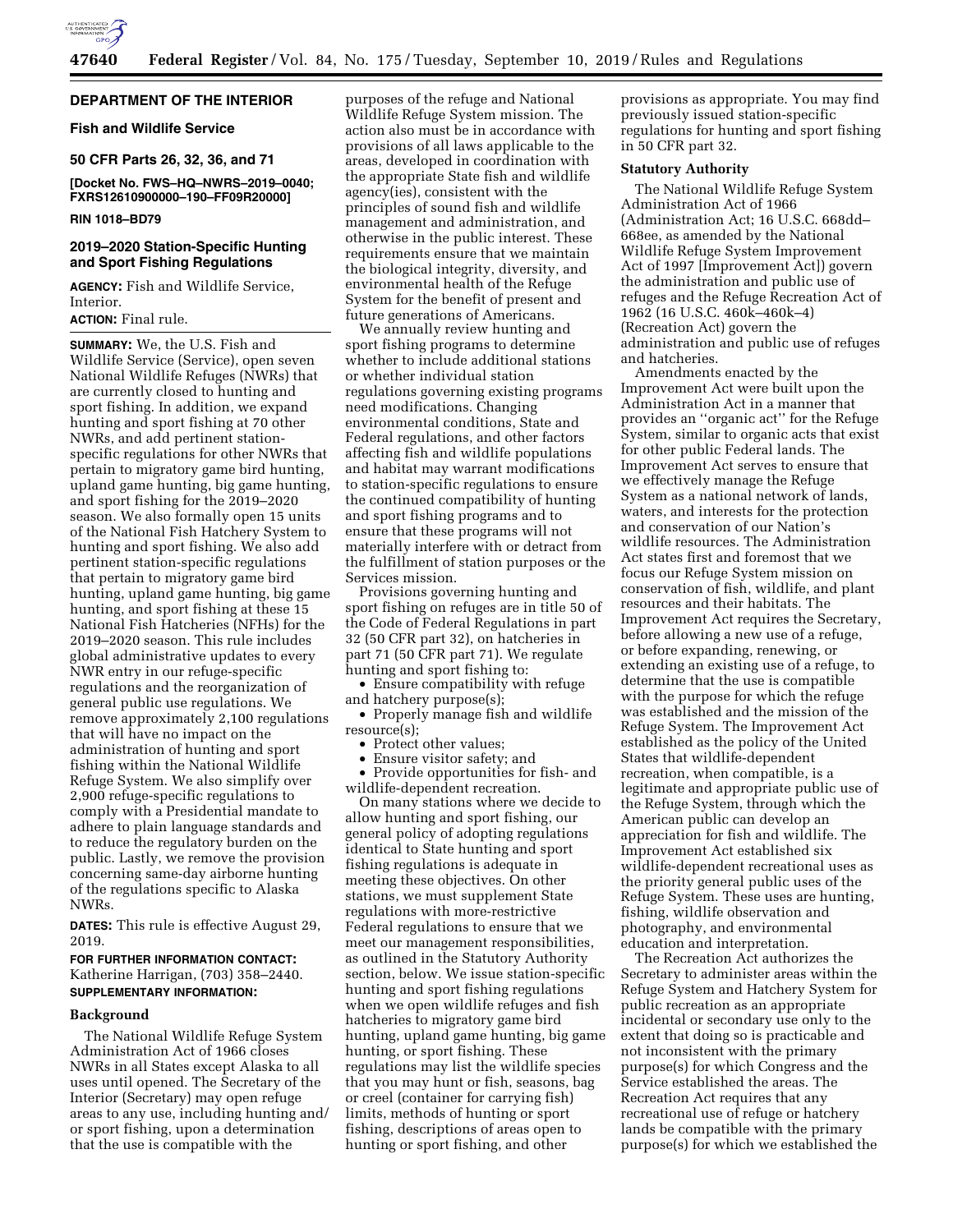refuge and not inconsistent with other previously authorized operations.

The Administration Act and Recreation Act also authorize the Secretary to issue regulations to carry out the purposes of the Acts and regulate uses.

We develop specific management plans for each refuge prior to opening it to hunting or sport fishing. In many cases, we develop station-specific regulations to ensure the compatibility of the programs with the purpose(s) for which we established the refuge or hatchery and the Refuge and Hatchery System mission. We ensure initial compliance with the Administration Act and the Recreation Act for hunting and sport fishing on newly acquired land through an interim determination of compatibility made at or near the time of acquisition. These regulations ensure that we make the determinations required by these acts prior to adding refuges to the lists of areas open to hunting and sport fishing in 50 CFR parts 32 and 71. We ensure continued compliance by the development of comprehensive conservation plans and step-down management plans, and by annual review of hunting and sport fishing programs and regulations.

### **Summary of Comments and Responses**

On June 26, 2019, we published a proposed rule in the **Federal Register**  (84 FR 30314) to open 7 NWRs that are currently closed to hunting and sport fishing, formally open 15 NFHs to hunting and sport fishing, expand hunting and sport fishing at 70 other NWRs, and add pertinent stationspecific regulations for other NWRs that pertain to migratory game bird hunting, upland game hunting, big game hunting, and sport fishing for the 2019–2020 season. We accepted public comments on the proposed rule for 45 days, ending August 12, 2019. By that date, we received 918 comments on the proposed rule. A large number of these comments expressed general support for the proposed changes in the rule. These comments of support came from individuals, States, and nongovernmental organizations. A number of State responses specifically expressed their support for the Service's efforts to increase access for hunters and anglers, and to more closely align to State hunting and fishing regulations, in support of Secretarial Orders 3347 and 3356, as well as Service laws, regulations, and policies. For all State recommendations we received on the rule, the Service will work closely with individual States to address these in future rulemakings. We discuss the

remaining comments we received below by topic.

*Comment (1):* Many commenters expressed general opposition to any hunting or fishing in the National Wildlife Refuge System (NWRS, or Refuge System). In many cases, commenters stated that hunting was antithetical to the purposes of a ''refuge''.

*Our Response:* The Administration Act, as amended, stipulates that hunting (along with fishing, wildlife observation and photography, and environmental education and interpretation), if found to be compatible, is a legitimate and priority general public use of a refuge and should be facilitated. The Service has adopted policies and regulations implementing the requirements of the Administration Act that refuge managers comply with when considering hunting and fishing programs.

We allow hunting of resident wildlife on NWRs only if such activity has been determined compatible with the established purpose(s) of the refuge and the mission of the Refuge System as required by the Administration Act. Hunting of resident wildlife on NWRs generally occurs consistent with State regulations, including seasons and bag limits. Refuge-specific hunting regulations can be more restrictive (but not more liberal) than State regulations and often are more restrictive in order to help meet specific refuge objectives. These objectives include resident wildlife population and habitat objectives, minimizing disturbance impacts to wildlife, maintaining highquality opportunities for hunting and other wildlife-dependent recreation, eliminating or minimizing conflicts with other public uses and/or refuge management activities, and protecting public safety.

Each refuge manager makes a decision regarding hunting on that particular refuge only after rigorous examination of the available information. Developing or referencing a comprehensive conservation plan (CCP), a 15-year plan for the refuge, is generally the first step a refuge manager takes. Our policy for managing units of the Refuge System is that we will manage all refuges in accordance with an approved CCP, which, when implemented, will achieve refuge purposes; help fulfill the Refuge System mission; maintain and, where appropriate, restore the ecological integrity of each refuge and the Refuge System; help achieve the goals of the National Wilderness Preservation System; and meet other mandates. The CCP will guide management decisions and set forth goals, objectives, and

strategies to accomplish these ends. The next step for refuge managers is developing or referencing step-down plans, of which a hunting plan would be one. Part of the process for opening a refuge to hunting after completing the step-down plan would be appropriate compliance with the National Environmental Policy Act (NEPA; 42 U.S.C. 4321 *et seq.*), such as conducting an environmental assessment accompanied by the appropriate decision documentation (record of decision, finding of no significant impact, or environmental action memorandum or statement). The rest of the elements in the opening package are an evaluation of section 7 of the Endangered Species Act of 1973, as amended (16 U.S.C. 1531 *et seq.*); copies of letters requesting State and/or tribal involvement; and draft refuge-specific regulatory language. We make available the CCP, hunt plan, and NEPA documents, and request public comments on them, as well as on any proposed rule, before we allow hunting on a refuge.

In sum, this illustrates that the decision to allow hunting on an NWR is not a quick or simple process. It is full of deliberation and discussion, including review of all available data to determine the relative health of a population before we allow it to be hunted.

The word ''refuge'' includes the idea of providing a haven of safety for wildlife, and as such, hunting might seem an inconsistent use of the NWRS. However, again, the Administration Act stipulates that hunting, if found compatible, is a legitimate and priority general public use of a refuge. Furthermore, we manage refuges to support healthy wildlife populations that in many cases produce harvestable surpluses that are a renewable resource. As practiced on refuges, hunting and fishing do not pose a threat to wildlife populations. It is important to note that taking certain individual species through hunting does not necessarily reduce a population overall, as hunting can simply replace other types of mortality. In some cases, however, we use hunting as a management tool with the explicit goal of reducing a population; this is often the case with exotic and/or invasive species that threaten ecosystem stability. Therefore, facilitating hunting opportunities is an important aspect of the Service's roles and responsibilities as outlined in the legislation establishing the NWRS, and the Service will continue to facilitate these opportunities where compatible with the purpose of the specific refuge and the mission of the NWRS.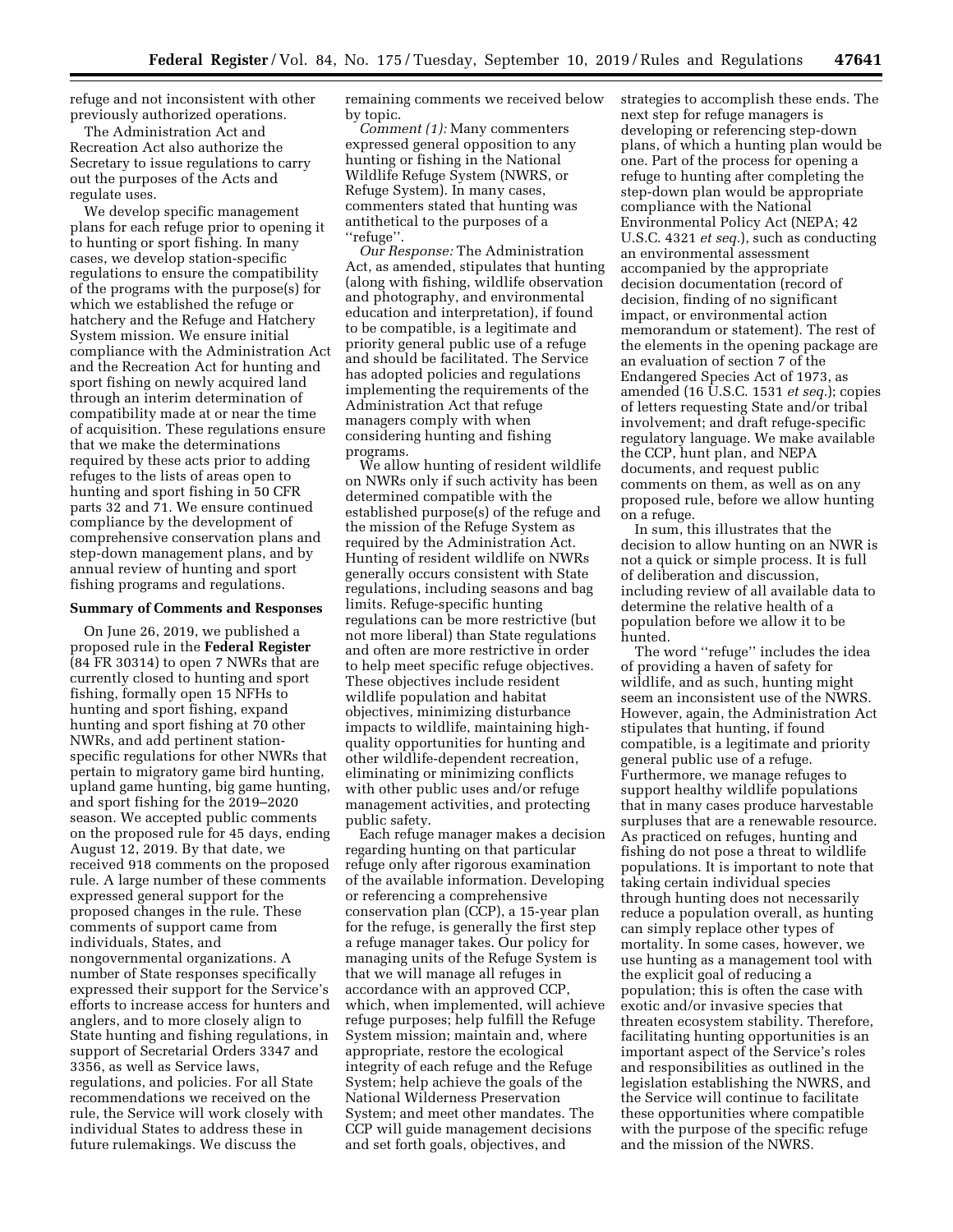We did not make any changes to the rule as a result of these comments.

*Comment (2):* We received a comment with general support for the proposed changes in the rule, but with multiple concerns at a national level. These concerns included a perceived lack of consistency with regulations for dogs on refuges, non-alignment to State hunting and fishing regulations across the National Wildlife Refuge System, the lack of clarity of the proposed changes within the rule, and frustration with the speed at which the Service promulgates rulemakings for hunting and fishing, with a desire for rulemakings to be made two or four times a year.

*Our Response:* Even though State regulations may allow dogs during hunting activities, our general refuge regulations prohibit all domesticated animals at 50 CFR 26.21(b) unless authorized at 50 CFR part 32. While refuges adopt State hunting and fishing regulations to the extent practicable, they must also comply with the general refuge regulations. Therefore, in order to allow dogs during hunting activities, each refuge must authorize the use of dogs during hunting activities in their refuge-specific entries at 50 CFR part 32. As we explained in our response to *Comment (1),* all uses on refuges must be found compatible and must not conflict with refuge objectives. Some refuges have found that the use of dogs during hunting activities must be limited or not authorized in order to avoid conflict with refuge objectives. Where we do allow the use of dogs while hunting, we attempt to have consistency with regulations between refuges, especially within States and geographic regions.

The Service has implemented a national effort to review all hunting and sport fishing regulations for alignment to State regulations. A team of Service employees performed an assessment at each field station of hunting and sport fishing regulations for alignment to State regulations and potential opportunities for increased access for hunters and anglers. As a result, over the past two regulatory cycles (2018– 2019 and 2019–2020), the Service has proposed to remove 43 percent of the station-specific regulations (most of which were redundant to State regulations or overly burdensome to the public) and to simplify 42 percent of the station-specific regulations in an effort to reduce the regulatory burden on the public and increase alignment to State regulations.

The Office of the Federal Register determined that the Service has been utilizing a nonstandard codification system in the Code of Federal

Regulations (CFR) for 50 CFR part 32, and directed the Service to update relevant sections of subchapter C of chapter I in title 50 of the CFR as part of this rule. The update requires us to apply paragraph designations where our regulations lacked them at 50 CFR 26.34, 32.7, and 32.20 through 32.70. We must reprint the entirety of these sections of the regulations to accomplish the update. In addition, with the number of regulations removed (approximately 2,170 regulations) and simplified (approximately 2,940 regulations), as well as the large number of openings and expansions on 89 refuges and hatcheries, the length of the rule would have increased substantially if we had explained every regulatory change in the preamble of the rule in addition to setting forth all of §§ 32.20 through 32.70, as well as other relevant sections of the regulations. At the proposed rule stage, interested parties had the opportunity to compare a NWR's current regulations against the regulations we proposed for that NWR.

The Service will continue to open and expand hunting and sport fishing opportunities across refuges and hatcheries; however, as detailed in our response to *Comment (1)* above, the decision to allow hunting or sport fishing on a refuge or hatchery is not a quick or simple process. The annual regulatory cycle begins in June or July of each year for the following hunting and sport fishing season (the planning cycle for this 2019–2020 final rule began in June 2018). This annual timeline allows the Service time to collaborate closely with our State, tribal, and territorial partners, and other partners including nongovernmental organizations on potential opportunities, and to complete the requirements for opening or expanding new opportunities. Therefore, it would be impracticable to complete multiple regulatory cycles in one calendar year due to the logistics of coordinating with various partners. Once the Service determines that a hunting or sport fishing opportunity can be carried out in a manner compatible with individual station purposes and objectives, we work expeditiously to open it.

We did not make any changes to the rule as a result of this comment.

*Comment (3):* The Voigt Intertribal Task Force of the Great Lakes Indian Fish and Wildlife Commission (GLIFWC) submitted comments on behalf of member tribes within ceded territories over portions of Minnesota, Wisconsin, and Michigan. The comments were specific to tribal members exercising their treaty rights on ceded territory for hunting on Crane Meadows NWR and Iron River NFH, and hunting and fishing on Whittlesey Creek NWR. They requested that there be an explicit acknowledgement in the station-specific regulations and in the Whittlesey Creek NWR fishing plan that tribal members from tribes with reserved treaty rights in the 1837 and 1842 Ceded Territories can hunt and fish pursuant to tribal regulations.

*Our Response:* The Service thanks the GLIFWC for their comments. These comments are substantial and due to their complexity, we do not feel we can adequately address them within the timeframe of this year's rulemaking process. We have a long-term, cooperative, successful working relationship with GLIFWC and its member tribes on Treaty issues. Therefore, in order to facilitate the adequate review needed to address these comments, we will request to initiate a formal government-togovernment consultation process with GLIFWC for next year's hunting and fishing rule development. Until we can finalize a rule in 2020, we will strive to accommodate GLIFWC tribal members who wish to exercise their Treaty rights on these refuges and fish hatcheries through our existing special-use-permit process. We look forward to the consultation process, and working with all our partners, to develop a rule for 2020–2021. Edits made specifically to the Whittlesey Creek NWR fishing plan will be discussed during the consultation process.

We made no changes to the rule as a result of this comment.

*Comment (4):* We received general comments of support from the New York State Department of Environmental Conservation, the Oklahoma Department of Wildlife Conservation, and the Georgia Department of Natural Resources. However, all three States requested additional openings or expansions for hunting and sport fishing beyond what the Service proposed on June 26, 2019 (84 FR 30314).

*Our Response:* The Service is committed to working with our State partners to identify additional opportunities for expansion of hunting and sport fishing on Service lands and waters. We have initiated steps to update our hunt plans for NWRs in New York. All efforts to improve opportunities for hunters and better align with State regulations for our updated hunt plans will be coordinated with the New York State Department of Environmental Conservation, and will be included next year in the Service's proposed rule for the 2020–2021 station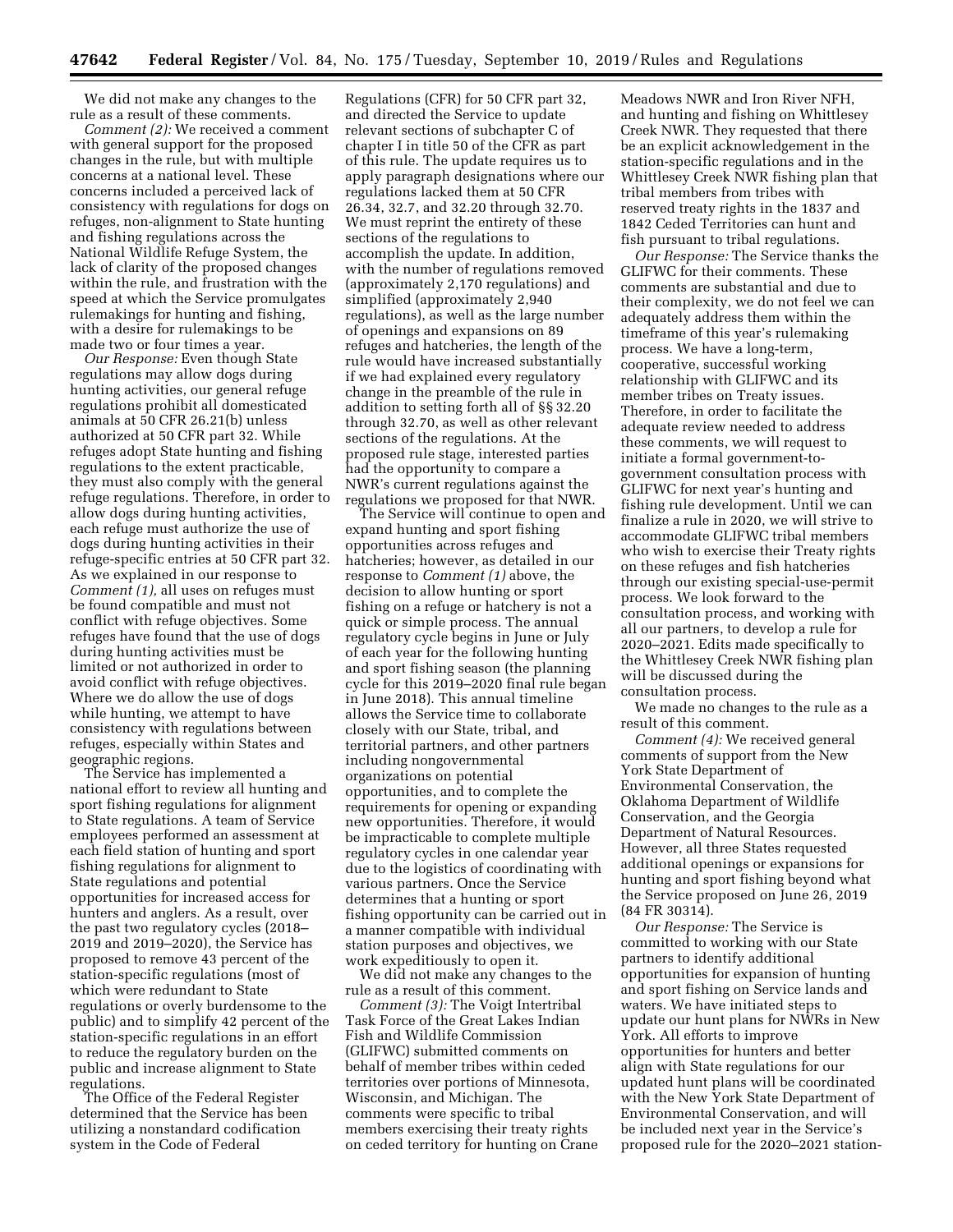specific hunting and sport fishing regulations.

A timeline, which outlines by annual regulatory cycle when these opportunities will be addressed based on available resources, has been provided to the Oklahoma Department of Wildlife Conservation. Additionally, the Service has verbally committed to working with the Oklahoma Department of Wildlife Conservation on specific refuges in Oklahoma to expand fishing opportunities within our legal framework prior to development of refuge-specific fishing plans.

A high priority for the Service's Southeast Region will be to work with the Georgia Department of Natural Resources to discuss and consider proposals to open or expand additional hunting opportunities where compatible on NWRs in Georgia in the 2020–2021 regulatory cycle. This includes proposals to open or expand alligator hunting opportunities where compatible at refuges; proposals to open or expand opportunities where compatible for small game hunting, waterfowl hunting, and archery deer hunting at additional refuges; and alignment of general administrative regulations. Another high priority for the Service's Southeast Region will be to work with the Georgia Department of Natural Resources to discuss a consistent customer service approach to quota-managed hunts and the use of a consistent online hunt permit system.

We did not make any changes to the rule as a result of these comments.

*Comment (5):* We received a comment from the West Virginia Division of Natural Resources with five specific requests for clarification on Canaan Valley and Ohio River Islands NWRs in West Virginia. The requests included clarification of dog regulations for upland game hunting on Ohio River Islands NWR, the use of crossbows during archery deer season on both refuges, refuge access hours for anglers on Ohio River Islands NWR, the status of sport fishing on Canaan Valley NWR, and potential R3 (recruitment, retention, and reactivation) activities on both refuges.

*Our Response:* The first request asked the Service to clarify whether dogs are allowed for hunting upland game on Ohio River Islands NWR, as the refuge does not have specific language authorizing dogs for this activity (see our response to *Comment (2)*). The use of pursuit dogs for upland game hunting (*i.e.,* rabbits and squirrels) is not a compatible use on Ohio River Islands NWR, and is therefore prohibited. On this NWR, we only allow dogs to locate,

point, and retrieve when hunting for migratory birds.

The second request asked the Service to include crossbows during archery deer seasons on both the Ohio River Islands and Canaan Valley NWRs to align with State regulations. The Service agrees with this suggestion, and this rule authorizes the use of crossbows on both refuges during archery deer seasons.

The third request asked how anglers who are legally fishing in the Ohio River after legal sunset will be able to distinguish refuge property from State waters, as Ohio River Islands NWR will close to anglers from 1 hour after legal sunset to 1 hour before legal sunrise. The Service marks all refuge boundaries with signs that notify anglers where the refuge boundary lies.

The fourth request noted that Canaan Valley NWR is closed for sport fishing. The Service has initiated steps to open Canaan Valley NWR to sport fishing for the 2020–2021 season. Any changes or strategies that are developed during the planning process will be made in close coordination with the West Virginia Division of Natural Resources staff and through the general public. The plan will be accompanied with a compatibility determination and appropriate NEPA compliance, and draft documents will likely be ready for public review and comment in the spring of 2020.

Finally, the last request was for the Service to consider additional R3 (recruitment, retention, and reactivation) activities in addition to efforts to be more consistent with State regulations. The Service will consider new R3 initiatives at West Virginia refuges and hopes to work with the West Virginia Division of Natural Resources to coordinate capacity and opportunities.

In response to this comment, we have added regulatory language to authorize the use of crossbows during deer archery seasons at Ohio River Islands and Canaan Valley NWRs.

*Comment (6):* We received a letter from the Arizona Game and Fish Department (AGFD) with support for the Service's effort to increase alignment of hunting and sport fishing regulations with State regulations, and with specific comments and recommendations for refuges within the State of Arizona.

*Our Response:* The Service appreciates the comments regarding hunting and fishing in Arizona, and the ongoing coordination with the AGFD during the two meetings with our Regional Directorate Team as well as consistent coordination among the field managers within our agencies.

The Service proposed 832,170 acres across seven refuges in expanded hunting opportunities in Arizona for the 2019–2020 season and will be working with the staff of the AGFD to add new opportunities over the next 3 years. For the 2020–2021 season, we plan to propose opening new opportunities at Buenos Aires, Cabeza Prieta, Cibola, and Leslie Canyon NWRs. In the 2 years following, we plan to propose opening additional new opportunities at Havasu, Bill Williams, San Bernardino, and Imperial NWRs. The order of proposals is subject to change, and we welcome input on priority setting for the future.

The Service is working to increase hunting opportunities within the State of Arizona. We focused our attention this year on hunting and alignments where possible. Full alignment with current State hunting and fishing regulations may not be reached in all cases based on the need to balance recreational uses like hunting and fishing with sensitive and trust species like the masked bobwhite quail and Sonoran pronghorn, and public demand for other priority public uses of the National Wildlife Refuge System and public safety considerations. Specifically, though Eurasian collareddove hunting is open year-round in Arizona, it will only be open on NWRs during dove season in order to minimize disturbance to non-targeted game species. Deer hunting and waterfowl hunting will be in partial alignment with State seasons, times, and lawful methods, and will allow additional methods. For waterfowl, we are not making hunt time changes in some units to minimize disturbance to roosting waterfowl and sandhill cranes. As for AGFD's request to include the voluntary use of nontoxic shot or ammunition, refuges that already require non-lead ammunition will continue to maintain this requirement.

We look forward to continuing our ongoing efforts to provide more hunting and fishing opportunities on NWRs in Arizona and aligning species, season dates, bag limits, and methods of take with State laws and regulations where appropriate.

We did not make any changes to the rule as a result of this comment.

*Comment (7):* We received general comments of support from the Washington Department of Fish and Wildlife (WDFW) for the proposal to expand waterfowl hunting at Billy Frank Jr. Nisqually NWR, and to open San Juan Islands NWR and four NFHs (Entiat, Leavenworth, Little White Salmon, and Spring Creek NFHs) to fishing. However, the WDFW stated that they were not provided the opportunity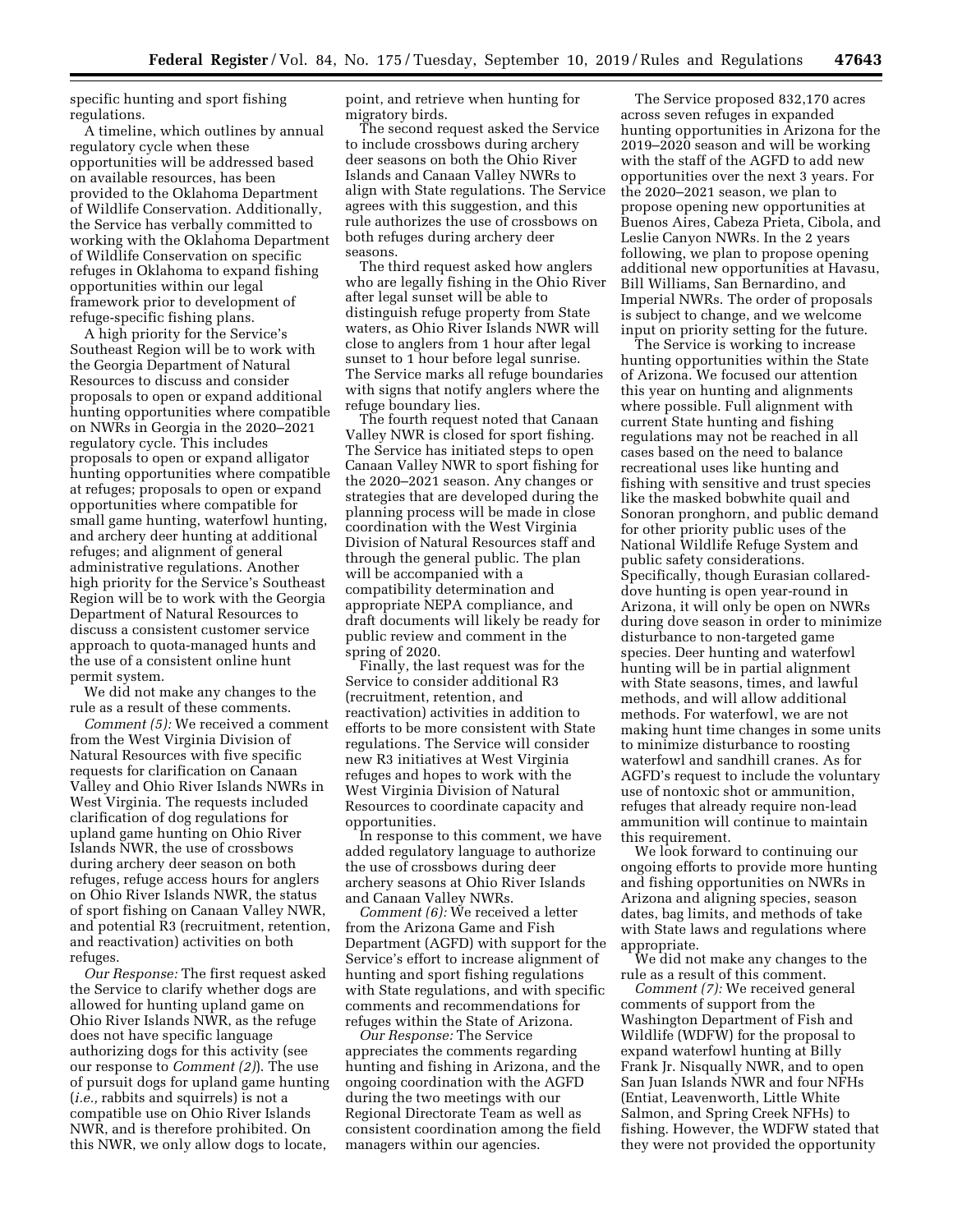to review or comment on the fishing proposals prior to their release for public comment.

*Our Response:* The Service appreciates the WDFW's support for the hunting expansion at Billy Frank Jr. Nisqually NWR, and expansion of fishing opportunities on San Juan Islands NWR and the four NFHs.

We acknowledge the WDFW's concern that they were not provided the opportunity to review or comment on the fishing proposals prior to their release for public comment. Notification occurred on a local level, as the Service has done in the past. The Washington Maritime National Wildlife Refuge Complex staff notified the WDFW's North Puget Sound (Region 4) office of the Service's intent to open the fishing opportunity on Turn Island, part of the San Juan Islands NWR, on January 31, 2019, several months prior to publication of the proposed rule in the **Federal Register** (84 FR 30314; June 26, 2019). The Service's authorization of shoreline fishing at San Juan Islands NWR is in compliance and consistent with the WDFW's fishing regulations for Marine Area 7 (San Juan Islands). We note that the waters surrounding the refuge are already open to fishing; we are allowing shoreline fishing from Turn Island, which is already open to other public uses.

In addition, the Service's Columbia-Pacific Northwest Region Fisheries Program staff sent a coordination letter to the WDFW's District 5 biologists on February 13, 2019, notifying them of the proposal to formally open the Little White Salmon and Spring Creek NFHs to fishing. On August 13, 2019, the WDFW's Regional Director for Region 2 confirmed that: ''Communications about fishing opportunities and season structures are well-coordinated between the WDFW and the Leavenworth Fisheries Complex in central Washington, which includes the Entiat and Leavenworth NFHs. The Service communicates frequently with WDFW staff on all fish returns and seasonal opportunities to open fisheries involving Service-produced stocks. The WDFW's Region 2 staff are aware of areas that are open to these fisheries (including NFHs). The Service has worked routinely with the WDFW to explore new areas of opportunities and will continue to do so.''

The formal opening of San Juan Islands NWR and the Entiat, Leavenworth, Little White Salmon, and Spring Creek NFHs to fishing does not lead to new, modified, or revised fishing rules in the State. We are codifying an activity (fishing) that had been taking place for many decades at these

facilities; the formal openings, therefore, do not represent an increase in fishing opportunities. The Service received no responses from the local WDFW offices on the proposals.

We made no changes to the rule as a result of this comment.

*Comment (8):* We received general comments of support from the Idaho Department of Fish and Game (IDFG) for expansion of hunting and fishing opportunities at Minidoka NWR. However, IDFG stated that the June 26, 2019, proposed rule (84 FR 30314) falls well short of the opportunities originally identified by the IDFG in a letter submitted to the Service in November 2017, in response to Secretarial Order No. 3347 (U.S. Dept. of the Interior) to ''expand access significantly for recreational hunting and fishing on public lands,'' and ''to improve recreational hunting and fishing cooperation, consultation, and communication with [S]tate wildlife managers.''

*Our Response:* The proposed rule for the 2019–2020 season includes opening Minidoka NWR to archery elk hunting in an area open to waterfowl and upland game hunting, and expanding the boating season by one month to provide additional fishing opportunities. As the Service acknowledged in a July 23, 2019, meeting between Service staff and the IDFG, the proposed rule's two changes for Idaho are just the beginning of a larger effort to work with the State of Idaho in a phased approach to identify additional opportunities for expansion of hunting and sport fishing on Service lands and waters. The Service looks forward to working with the IDFG in the coming months to develop additional proposals for the 2020–2021 season.

We made no changes to the rule as a result of this comment.

*Comment (9):* We received a comment from the Alaska Department of Fish and Game regarding the proposed changes to 50 CFR part 36. While the State was supportive of the removal of the sameday airborne hunting regulation in alignment with State hunting statute (Alaska Statutes (AS) 16.05.783) and State hunting regulations (Alaska Administrative Code (AAC) at 5 AAC 92.085), the State did not support the other proposed changes to part 36. The State also requested that the Service undertake future rulemakings for removal of other regulations.

*Our Response:* We recognize the State of Alaska's concerns about the proposed amended regulations. We will work in coordination with the State on the future rulemaking as noted in their comment. In response, the only

regulatory change we are making to 50 CFR part 36 in this rule is to remove the restriction at 50 CFR 36.32(c)(1)(iv) concerning same-day airborne hunting, as consistent with State regulations.

*Comment (10):* We received a few comments that opposed the proposal to remove the restriction at 50 CFR 36.32(c)(1)(iv) concerning same-day airborne hunting on national wildlife refuge lands in Alaska. The commenters felt that the Service had failed to explain our change in position, and that with the removal of this restriction, the State may try to implement predator control programs on Alaska refuges. The commenters also stated that there would be a risk that the State could change their regulations, therefore allowing the same-day airborne take of wolves and wolverines.

*Our Response:* The Service initiated this rulemaking process to standardize and clarify our regulations. Further, in response to Secretarial Orders 3347 and 3356, we organized a national team to review refuge-specific regulations for consistency with State regulations specifically focused on non-subsistence hunting and fishing uses. Through this evaluation, we determined that the same-day airborne regulations were redundant with existing State of Alaska regulations, and we are amending our regulations accordingly. 50 CFR 36.32(c)(1)(iv) duplicates a State of Alaska law and regulation (AS 16.05.783 and 5 AAC 92.085) that already prohibits same-day airborne hunting of wolves and wolverines. For that reason, such practices will continue to be prohibited on NWRs in Alaska despite the removal of 50 CFR 36.32(c)(1)(iv). If the State of Alaska changes its same-day airborne regulation to permit this activity for certain species, then the Service may initiate a rulemaking process to reinstate its Alaska-specific regulation prohibiting same-day airborne hunting.

Active predator control on refuges by the State of Alaska is not allowed unless the State is granted a permit from a refuge manager. In this manner, the Service retains its authority and control over this activity. Moreover, the Service remains authorized to institute emergency closure measures under 50 CFR 36.42, or to promulgate new regulations to ensure protection of resources and compliance with the Service's statutory obligations. Thus, the Service's management authority is not being abrogated.

We did not make any changes to the rule as a result of these comments.

*Comment (11):* We received a number of comments, including the Arizona Game and Fish Department, requesting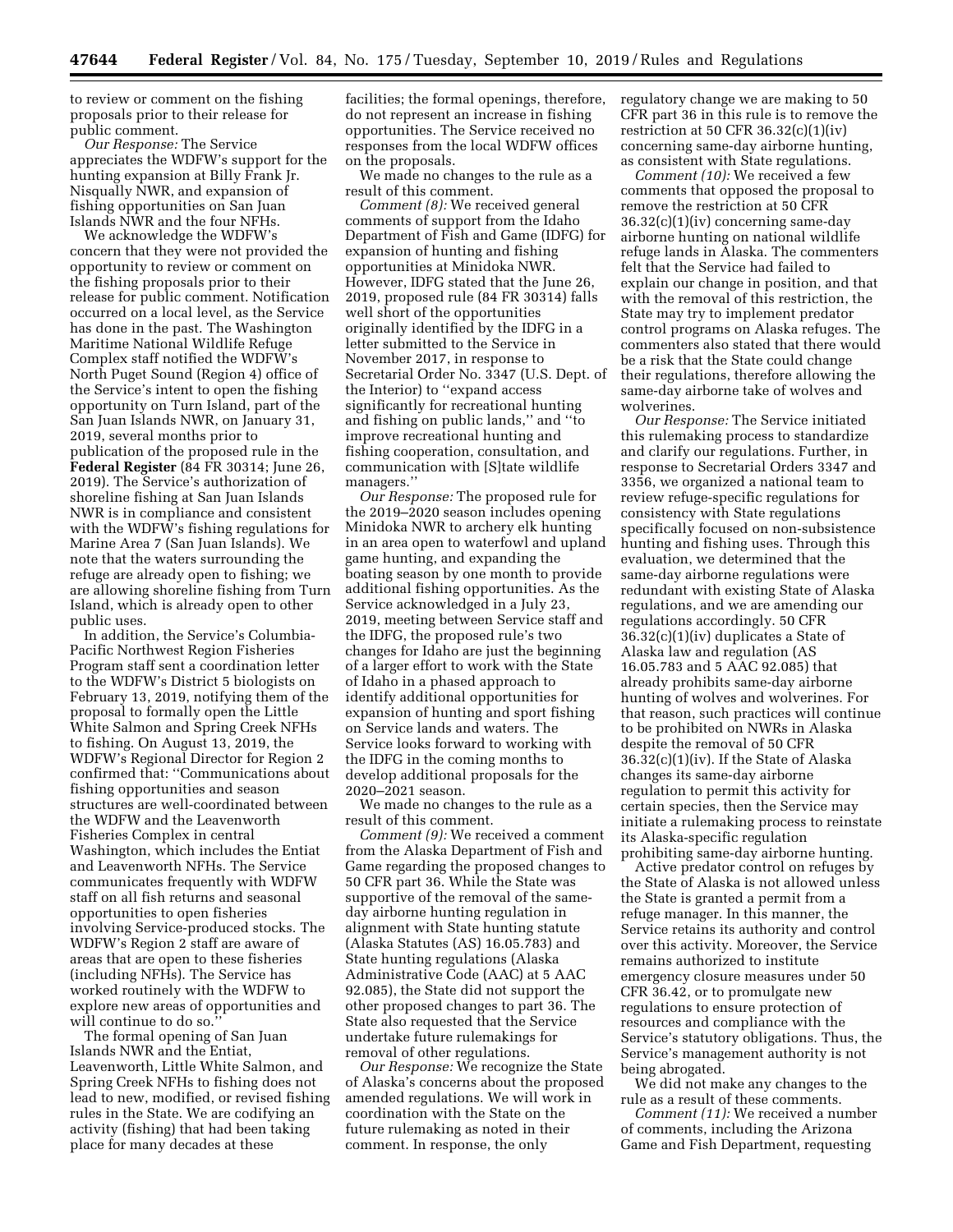that the Service allow falconry as a use across the NWRS. These comments emphasized the cultural heritage and tradition of the sport of falconry, and requested that falconry be approved as a default use on all refuges. These comments were concerned with the ambiguity with which falconry is addressed in refuge-specific regulations, where some refuges allow falconry, some refuges prohibit falconry, and some refuges do not address falconry in their refuge-specific regulations. These comments also requested that falconry be considered a ''regular method of take'' and not a special hunt on refuges. Overall, these comments expressed interest in increasing opportunities for falconry on refuges.

*Our Response:* As stated in our response to *Comment (1),* we allow hunting of resident wildlife on NWRs only if such activity (including specific methods of take) has been determined to be compatible with the established purpose(s) of the refuge and the mission of the Refuge System as required by the Administration Act. Service policy, as outlined in our Fish and Wildlife Service Manual (FW) at 605 FW 2.7M (Special Hunts), stipulates, ''We will address special types of hunts, such as falconry, in the hunt section of the visitor service plan (VSP).'' In other words, each refuge manager, when developing their step-down VSP (which would include a hunt plan, if appropriate) from their CCP, must first determine if hunting is compatible. Assuming it is found to be compatible, the refuge manager would next determine the conduct of the hunt, which might include the use of falconry or other methods of take. A refuge manager has discretion to restrict hunting and types of hunting, specifically falconry and other methods of take, if, for example, endangered or threatened species are present, the cumulative impacts of a type of hunt have not been analyzed or are not available, or if a type of hunt is not compatible with the refuge; thus, this issue is decided individually on a refuge-by-refuge basis.

We did not make any changes to the rule as a result of these comments.

*Comment (12):* We received a comment with general support for the proposed changes in the rule but with concerns that the hunting and sport fishing seasons on the refuges and hatcheries had no ending date, and would be open year-round.

*Our Response:* Hunting and sport fishing seasons on refuges and hatcheries align to State hunting and sport fishing regulations when opened and must not be more liberal than State regulations. Refuges and hatcheries may designate more restrictive season dates as necessary in order to make the activity compatible with the refuge or hatchery mission and purpose. Some State hunting or sport fishing opportunities may be open year-round. Therefore, the hunting and sport fishing opportunities in this rule either open and close at the same time as State hunting and sport fishing, or are limited to a shorter amount of time for biological purposes or to balance public uses on the station, as is generally the case for hunting opportunities where the State is open year-round. None of the hunting openings or expansions within this rule are open year-round.

We did not make any changes to the rule as a result of this comment.

*Comment (13):* We received a substantial number of comments requesting that the Service open all lands to hunting and sport fishing, and not pursue any action to close lands to hunting or sport fishing, or impose any restrictions on hunters or anglers.

*Our Response:* Through this final rule, the Service is opening or expanding hunting and/or sport fishing opportunities on over 1.4 million acres at 89 stations (refuges and hatcheries) across 37 States. This is the largest number of openings and expansions the Service has proposed in a single rule, and is the result of a national effort to increase access for hunters and anglers on Service lands and waters. In addition, this final rule removes over 2,100 regulations and simplifies over 2,900 regulations, in an effort to achieve greater alignment with State regulations and reduce the regulatory burden on the public.

We made no changes to the rule as a result of these comments.

*Comment (14):* Multiple commenters said the Service should increase predator management by using any and all tools or methods in order to decrease depredation of both game animals and livestock in Idaho.

*Our Response:* Refuge managers consider predator management on a case-by-case basis. As with all species, a refuge manager makes a decision about managing predator populations, including allowing predatory species to be hunted, only after careful examination to ensure the action would comply with relevant laws, policies, and directives. The Administration Act, as amended, directs the Service to manage refuges for ''biological integrity, diversity, and environmental health.'' Predators play a critical role in the integrity, diversity, and overall health of ecosystems, so managing predators is not always appropriate. Before

beginning a predator management protocol, or allowing predators to be hunted, a refuge manager would have to ensure that these actions would not threaten the integrity, diversity, or health of the refuge ecosystem. The manager would also have to determine that the actions were compatible with refuge purposes and was in keeping with the refuge's CCP and other stepdown plans. The Service manages all refuges in accordance with an approved CCP, which, when implemented, will achieve refuge purposes; help fulfill the Refuge System mission; maintain, and, where appropriate, restore the ecological integrity of each refuge and the Refuge System; help achieve the goals of the National Wilderness Preservation System; and meet other mandates. In addition, the refuge manager would have to analyze the impacts of the proposed actions through the NEPA process, which would include the opportunity for public comment. Finally, the proposed actions would be open to public comment through the rulemaking process.

We did not make any changes to the rule as a result of these comments.

*Comment (15):* One commenter felt that predators (coyotes, bobcats, coyotes, cougars, bears, and wolves) should not be hunted on refuges due to their biological importance in refuge ecosystems, and that the cumulative impacts of hunting these species was not thoroughly analyzed by the Service. The commenter also felt that ''trophy hunting'' of these species is inappropriate. They also felt that hunting of these species is unethical and the common methods of take for these species, including baiting, hounding, and trapping, are unsportsmanlike. Another commenter suggested that predators be introduced onto the refuges as a management tool rather than using hunters.

*Our Response:* As stated in our response to *Comment (14),* refuge managers consider predator management on a case-by-case basis. As with all species, a refuge manager makes a decision about managing predator populations, including allowing predatory species to be hunted, only after careful examination to ensure the action would comply with relevant laws, policies, and directives. We considered the impacts of hunting on predator populations through individual environmental assessments for each of the proposed hunting openings and expansions. We also consider the cumulative impacts of all proposed hunts in the 2019–2020 cumulative impacts report accompanying the proposed rule.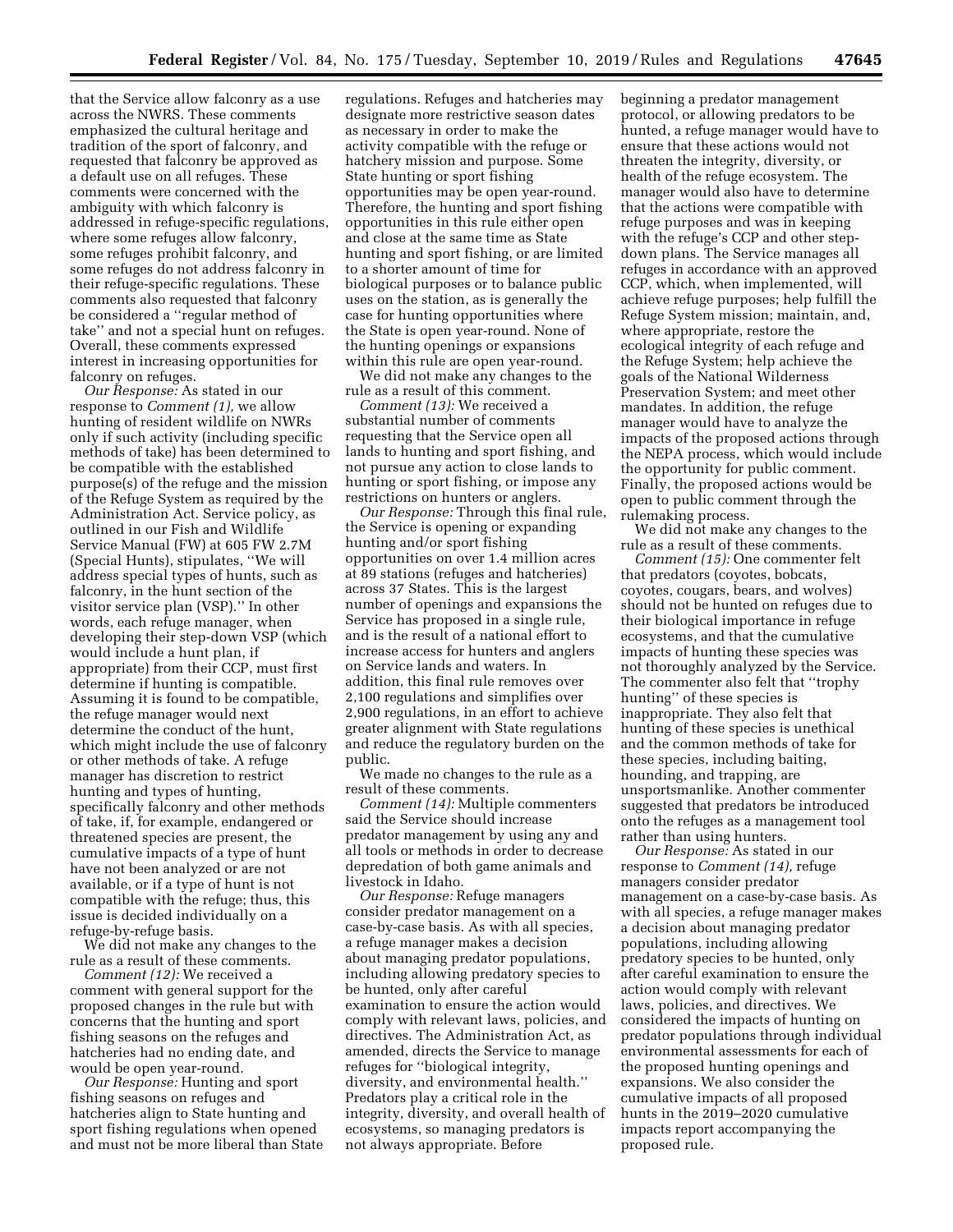The Service does not attempt to define or authorize ''trophy hunting'' in any of our laws, regulations, or policies concerning hunting. We follow State hunting and fishing regulations, except for where we are more restrictive on individual stations, including State regulations concerning responsible hunting, or prohibitions on wanton waste (defined as ''to intentionally waste something negligently or inappropriately''). As stated in our response to *Comment (1),* we only allow hunting on refuges and hatcheries when we have determined that the opportunity is sustainable and compatible.

Most of the predator species listed, if they are allowed to be hunted on a refuge, are only allowed to be taken incidentally during other refuge hunts with only weapons authorized for that hunt. Baiting is prohibited on all refuges outside Alaska under 50 CFR 32.2(h), unless specifically authorized under station-specific regulations, and it is uncommon for baiting to be authorized. The use of dogs for hounding is prohibited on refuges by 50 CFR 26.21(b) unless authorized by stationspecific regulations, and many refuges only authorize the use of dogs for retrieval of migratory birds, upland game birds, and small game. Most refuges that allow dogs require the dogs to be under the immediate control of the hunter at all times, or leashed unless actively retrieving an animal.

Under the Improvement Act, trapping is not considered a priority wildlifedependent recreational use of the Refuge System. Trapping programs on refuges are generally implemented to accomplish wildlife management objectives. These objectives vary between refuges, and are often an essential tool in meeting refuge management objectives (*e.g.,* trapping of predators may be necessary to accomplish waterfowl production objectives or to protect an endangered species).

As for utilizing predators as a management tool instead of hunters, we would need to follow the same process as outlined in our response to *Comment (14).* The Administration Act, as amended, directs the Service to manage refuges for ''biological integrity, diversity, and environmental health.'' Predators and prey species both play a critical role in the integrity, diversity, and overall health of ecosystems, so management actions concerning all species must be considered on a stationby-station basis.

We did not make any changes to the rule as a result of this comment, though we clarified our cumulative impacts report as a result of this comment.

*Comment (16):* One commenter was of the opinion that hunting can disrupt the natural balance of the ecosystem and conflicts with the mission of the NWRS. The commenter also felt that the Service relied on outdated and insufficient data to support the proposed openings and expansions, that increased hunting would have negative impacts on target species and refuge ecosystems, and that the Service needs to publish current population data for all target species at the refuge and national levels. The commenter also felt that the Service did not properly analyze the cumulative impacts of hunting on ''keystone species,'' including federally listed species and migratory birds.

*Our Response:* We do not allow hunting on a refuge if it is found incompatible with that individual refuge's purposes or with the mission of the NWRS. In addition, the Service's biological integrity, diversity, and environmental health (BIDEH) policy (601 FW 3) guides decision-making with respect to management of activities on refuges, including hunting. Service biologists and wildlife professionals, in consultation with the State, determine the optimal number of each game animal that should reside in an ecosystem and then establish hunt parameters (*e.g.,* bag limits, sex ratios) based on those analyses. We carefully consider how a proposed hunt fits with individual refuge goals, objectives, and strategies before allowing the hunt. None of the known, estimated, or projected harvests of migratory game birds, upland game, or big game species in this rulemaking is expected to have significant adverse direct, indirect, or cumulative impacts to hunted populations, non-hunted wildlife, endangered or threatened species, plant or habitat resources, wildlife-dependent recreation, prescribed fire, air, soil, water, cultural resources, refuge facilities, solitude, or socio-economics. We analyze these impacts not only in each refuge's NEPA document, but also in the 2019–2020 cumulative impacts report.

The Service does not collect population data at the national level, and is able to use State population data when analyzing the impacts at individual stations or within a State. When determining the compatibility of an activity, Service policy (603 FW 2) directs station managers to utilize all available data in exercising their sound professional judgement in the decisionmaking process.

'Keystone species'' are species on which other species in an ecosystem

depend, and if these species were removed, the ecosystem would change drastically. As stated above, the Service thoroughly analyzes the impacts of allowing species to be hunted, including keystone species, both in station NEPA documents and in the 2019–2020 cumulative impacts report. For federally listed species, the Service is required to complete an Endangered Species Act (ESA; 16 U.S.C. 1531 *et seq.*) section 7 consultation prior to opening hunting of a species. The Service does not allow hunting if its effect would conflict with refuge purposes or the mission of the Service, including significant cumulative effects on individual species, federally listed species, or migratory birds.

We made no changes to the rule as a result of this comment, though we clarified our cumulative impacts report as a result of this comment.

*Comment (17):* Two commenters asserted that we should prepare an environmental impact statement (EIS) before proposing to expand hunting and fishing opportunities on refuges or hatcheries. According to the commenter, the proposed rule is of sufficient context and intensity to indicate that it is significant enough to warrant an EIS, and that the Service did not adequately analyze the cumulative impacts across the country on all huntable populations with the cumulative impacts report.

*Our Response:* The Service disagrees with the assertion that we should prepare an EIS before proposing expanded hunting and fishing opportunities on refuges or hatcheries. The Service's NEPA-related analysis of the impacts of the proposed rule demonstrated that the rule would not have significant impacts at the local, regional, or national level, and the commenter has provided no additional information that would change our analysis. As discussed above, we annually conduct management activities on refuges and hatcheries that minimize or offset impacts of hunting and fishing on physical and cultural resources, including establishing designated areas for hunting; restricting levels of use; confining access and travel to designated locations; providing education programs and materials for hunters, anglers, and other users; and conducting law enforcement activities.

The Service completed individual environmental assessments for or applied categorical exclusions to 89 refuges and hatcheries in compliance with NEPA to evaluate the impacts of opening or expanding hunting and fishing opportunities on the stations in connection with this rulemaking. These environmental assessments and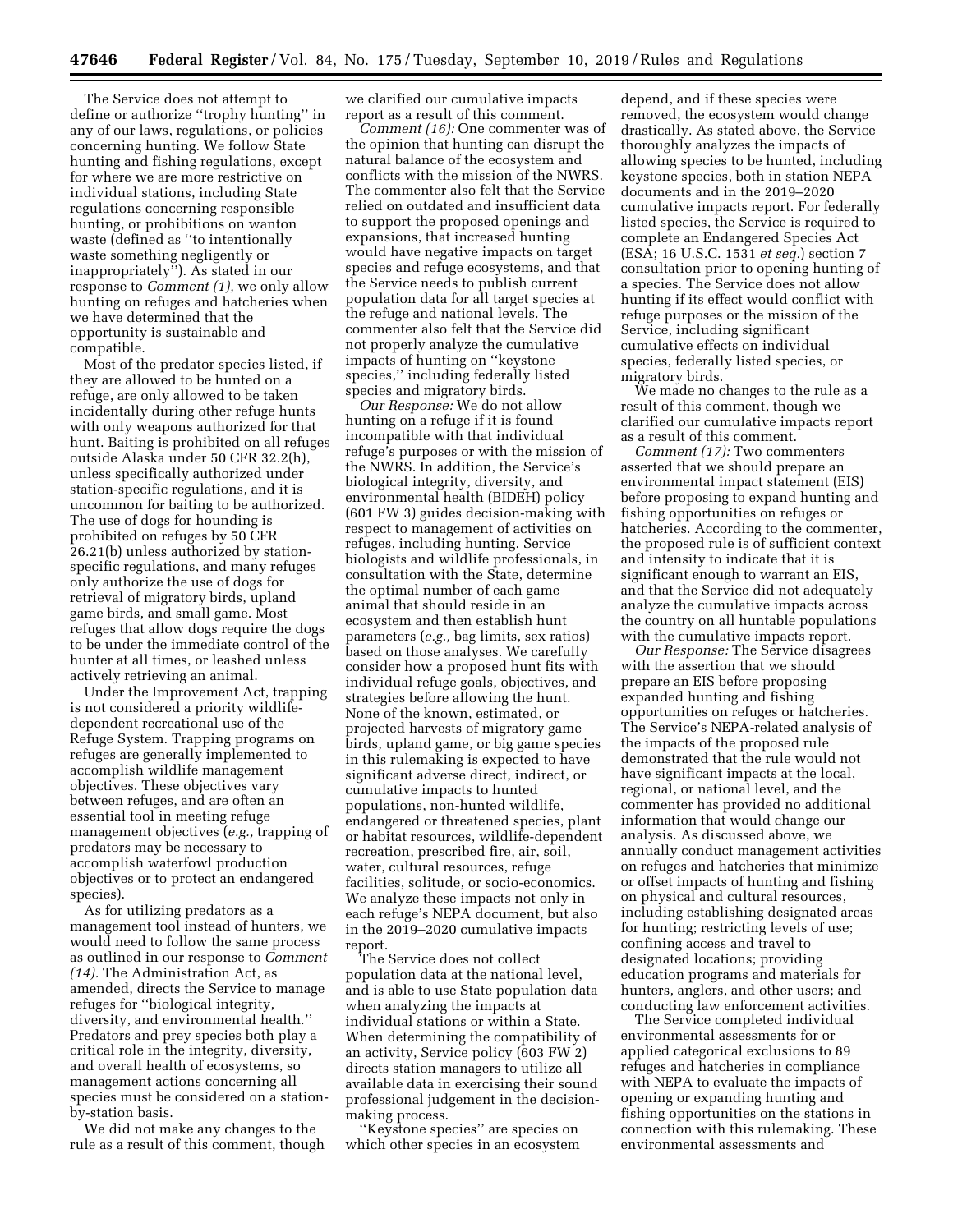categorical exclusions underwent regional and national review to address and consider these actions from a multi-State or flyway perspective, and to consider the cumulative impacts from this larger geographical context. The 2019–2020 cumulative impacts report concludes that, after analyzing the impacts of these 89 environmental assessments and categorical exclusions collectively with the refuges that already allow hunting and fishing, the rule will not result in significant adverse impacts to the human environment. A court found that this approach was an appropriate way for the Service to analyze the impacts of the rule in compliance with NEPA (see *Fund for Animals* v. *Hall,* 777 F. Supp. 2d 92, 105 (D.D.C. 2011)). Therefore, we did not find that the impacts to the human environment were severe, as the commenter suggests.

We did not make any changes to the rule as result of these comments.

*Comment (18):* One commenter stated that the Service is improperly deferring to State wildlife management authority with the proposed changes in the rule.

*Our Response:* The Service works closely with our State partners in managing hunting and fishing programs on refuge lands. As stated in our response to *Comment (1),* the Service generally allows hunting or fishing of wildlife on refuges and hatcheries consistent with State regulations, including seasons and bag limits. Refuge-specific hunting and fishing regulations can be more restrictive (but not more liberal) than State regulations and often are more restrictive in order to help meet specific refuge objectives. Our authority to do so stems from the Administration Act, as amended, which states, ''when the Secretary [of the Interior] determines that a proposed wildlife-dependent recreational use is a compatible use within a refuge, that activity should be facilitated, subject to such restrictions or regulations as may be necessary, reasonable, and appropriate'' (16 U.S.C. 668dd(a)(3)(D)), and ''[r]egulations permitting hunting or fishing of fish and resident wildlife within the [Refuge] System shall be, to the extent practicable, consistent with State fish and wildlife laws, regulations, and management plans'' (16 U.S.C. 668dd(m)).

We made no changes to the rule as a result of this comment.

*Comment (19):* A few commenters stated that the majority of Americans do not hunt and were of the opinion that allowing hunting would impede ''nonconsumptive'' uses of refuges, including photography and wildlife viewing.

These comments expressed that hunting is contrary to public interest.

*Our Response:* Congress, through the Administration Act, as amended, envisioned that hunting, fishing, wildlife observation and photography, and environmental education and interpretation would all be treated as priority public uses of the NWRS. Therefore, the Service facilitates all of these uses on refuges, as long as they are found compatible with the purposes of the specific refuge and the mission of the NWRS. For this rulemaking, we analyzed impacts of the proposed changes to hunting programs at each refuge and hatchery through the NEPA process, which included analyzing impacts to other wildlife-dependent uses. The 74 refuges and 15 hatcheries for which we are opening or expanding hunting and/or sport fishing in this rulemaking completed environmental assessments (EAs) or applied categorical exclusions as previous actions were considered under an EA. We also provided opportunities for the public to comment on the proposed hunt opening and expansions when we developed the CCP, hunt plan, and compatibility determination, and through the NEPA process. When looking at the 89 EAs and categorical exclusions completed for this specific rulemaking, collectively with the refuges that already allow for hunting in the cumulative impacts report, the Service has determined that there are no significant impacts to other wildlife-dependent recreation opportunities.

The refuges and hatcheries in this rulemaking use a variety of techniques to reduce user conflict, such as specific hunt seasons, limited hunting hours, restricting which parts of the station are open to hunting, and restricting the number of hunters. Station managers also use public outreach tools, such as signs and brochures, to make users aware of hunting and their options for minimizing conflict. Most stations have station-specific regulations to improve the quality of the hunting experience as well as provide for quality wildlifedependent experiences for other users. The Service is aware of several studies showing a correlation between increased hunting and decreased wildlife sightings, which underscores the importance of using the aforementioned techniques, particularly time and space zoning of hunting, to ensure a quality experience for all refuge and hatchery visitors. More information on how a specific station facilitates various wildlife-dependent recreation opportunities can be found in the station's CCP, hunt plan, and/or station-specific EA or environmental

impact statement (EIS). The public may contact the specific refuge for any of these materials.

We did not make any changes to the rule as a result of these comments.

*Comment (20):* We received one comment with concern that the increase in openings and expansions of hunting and sport fishing would overwhelm existing law enforcement capacity and have a detrimental impact to public safety, wildlife, and other Service resources.

*Our Response:* As we discussed in our response to *Comment (1),* in order to open or expand hunting or sport fishing on a refuge, we must find the activity compatible. In order to find an activity compatible, the activity must not ''materially interfere or detract from'' public safety, wildlife resources, or the purpose of the refuge. For all 89 openings and expansions in this rule, we determined that the proposed actions would not have these detrimental impacts and found the actions to be compatible.

Service policy (603 FW 2.12(7)) requires station managers to determine that adequate resources (including personnel, which would include law enforcement) exist or can be provided by the Service or a partner to properly develop, operate, and maintain the use in a way that will not materially interfere with or detract from fulfillment of the refuge purpose(s) and the Service mission. If resources are lacking for establishment or continuation of wildlife-dependent recreational uses, the refuge manager will make reasonable efforts to obtain additional resources or outside assistance from States, other public agencies, local communities, and/or private and nonprofit groups before determining that the use is not compatible. When Service law enforcement resources are lacking, we are often able to rely upon State fish and game law-enforcement capacity to assist in enforcement of hunting and fishing regulations.

We made no changes to the rule based on this comment, though we clarified our cumulative impacts report based on this comment.

*Comment (21):* We received one comment with concern that the openings and expansions at 14 refuges that are also designated as Urban National Wildlife Refuges as part of the Urban Wildlife Conservation Program would have potential negative effects on the management goals of these refuges.

*Our Response:* Standard 2 of *The Urban Standards of Excellence* states, ''[c]onnect urban people with nature via stepping stones of engagement.'' Urban NWRs provide opportunities to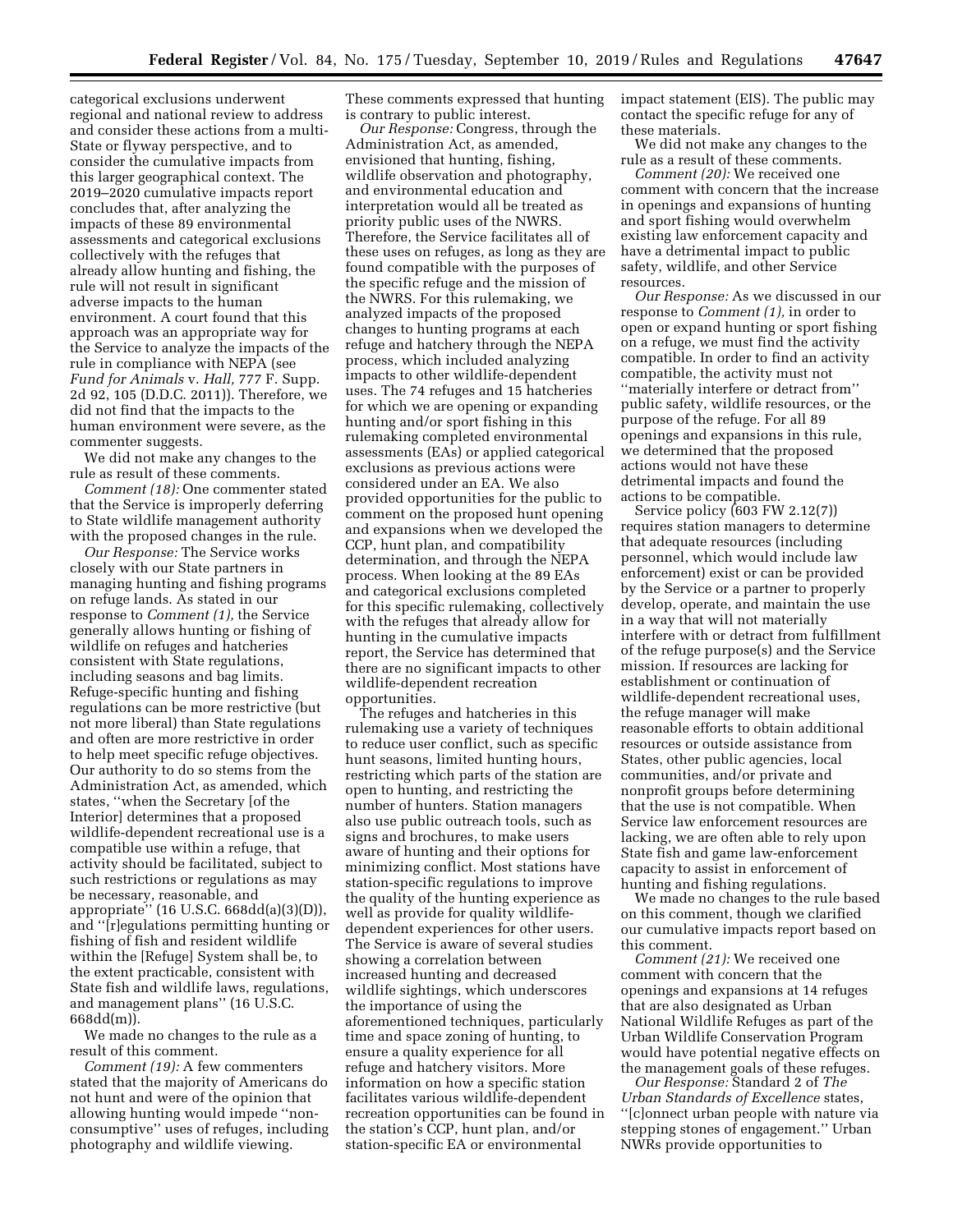introduce new audiences to hunting and fishing activities, and include them in outdoor traditions. Hunting and fishing activities can provide urban dwellers with opportunities to experience the outdoors, obtain organic protein, and learn new skills. Offering hunting and fishing opportunities on urban refuges can also help to re-engage city dwellers who used to enjoy hunting or fishing. Providing hunting and fishing opportunities near population centers can also increase license and equipment sales, which benefit wildlife conservation programs.

As described in our response to *Comment (19),* refuge managers, both urban and rural, balance refuge uses by opening and closing areas to activities at different times for a variety of reasons. They may include management actions (prescribed burning, constructing water control structures); safety (flooding, downed timber); and reduction of conflicts between users (hunters vs. wildlife-viewers). Restricting an area to hunting or fishing for short periods of time to allow that use is simply using time management and zoning to reduce conflicts.

In addition, urban refuges often have an overabundance of deer, geese, or other animals that are negatively impacting refuge resources. Hunt opportunities allow refuges and States to manage the populations, while providing opportunities for citizens to enjoy the outdoors and learn about population management.

We made no changes to the rule as result of this comment.

*Comment (22):* We received a comment in general support of the proposed changes to increase hunting and sport fishing, specifically at Laguna Atascosa and Lower Rio Grande Valley NWRs. However, this commenter expressed that if the refuges are going to hold lotteries, then hunters from the local area near the refuge should be given ''preference points'' so that these local hunters have a greater chance of being chosen for the hunt, similar to the lottery system used by the Texas Parks and Wildlife Department (TPWD).

*Our Response:* Both Laguna Atascosa and Lower Rio Grande Valley National Wildlife Refuges administer their lotteries through the TPWD lottery system. TPWD already has a system of ''preference points'' available for all hunters that are not drawn for a hunt. TPWD gives greater weight to unsuccessful applicants for future year drawings. This system likely helps local hunters over time as compared to outof-town hunters who are less likely to reapply over numerous years for our hunts. Otherwise, there is currently no

geographical weighting of applicants to favor applicants from the surrounding area within the TPWD lottery system.

We did not make any changes to the rule as a result of this comment.

*Comment (23):* We received two comments concerning Anahuac, McFaddin, and Texas Point NWRs, and the lack of consistency among the three refuges and their boating regulations, despite their close proximity to each other. The commenters pointed out that as proposed, these regulations do not meet the compatibility standards as listed in the stipulations necessary to ensure compatibility in the CCP covering all three refuges.

*Our Response:* We agree with the comment, and as a result of this comment, we have added clarifying language to the station-specific regulations for Anahuac, McFaddin, and Texas Point NWRs regarding the types of boats allowed and horsepower restrictions. These revisions ensure consistency for the applicable provisions across all three refuges.

*Comment (24):* We received two comments requesting that Erie NWR reopen woodcock hunting on the refuge.

*Our Response:* Woodcock hunting has been open on Erie NWR previously and was only closed for a number of years to allow the Service to conduct research on the refuge. The refuge has coordinated with the State of Pennsylvania on reopening woodcock hunting, and has determined that the use should be reopened to the public. All requirements to allowing the use have already been completed.

In response to these comments, we have added woodcock to the list of species available to hunt for Erie NWR.

*Comment (25):* We received a substantial number of comments for Hutton Lake NWR on the refuge's environmental assessment and hunt plan expressing concern that allowing hunting could cause disturbance to wildlife and potentially cause conflict with other refuge visitors.

*Our Response:* Based on these comments, the Service is adopting a youth-only waterfowl hunt. Youth hunters would be able to hunt during the Wyoming Zone C2 ''special youth waterfowl hunting days.'' The Service has determined that the short temporal nature of the hunt will result in minimal disturbance to wildlife and other refuge users in the closed area. We intend to conduct a more detailed review of this issue in the future.

As a result of this comment, we have updated the language in the stationspecific regulations for Hutton Lake NWR to allow only youth waterfowl hunting and only on certain days.

*Comment (26):* Hutton Lake and Medicine Lake NWRs received a comment from the Northern Cheyenne Tribe requesting monitoring measures to ensure continued cultural resource protections of sites.

*Our Response:* The Service will monitor known cultural resources. Staff will monitor cultural resources so that they may note any unusual activity or disturbance. The Service's cultural resource staff will visit the resources and note any changes in condition when possible, taking appropriate action. The cultural resources staff will be notified of discovery of previously unknown resources and ensure compliance with regulations and procedures.

We did not make any changes to the rule as a result of this comment.

*Comment (27):* Hutton Lake NWR received a comment from the Cheyenne and Arapahoe Tribes requesting continued protection and compliance with regulations and procedures pertaining to traditional cultural properties.

*Our Response:* The Service remains committed to continued protection of cultural resource sites and compliance with regulation and procedures.

We did not make any changes to the rule as a result of this comment.

*Comment (28):* One commenter felt that the Service did not properly consider the cumulative impacts of hunting beaver at Cross Creeks and Salt Plains NWRs.

*Our Response:* Both environmental assessments for Cross Creeks NWR and Salt Plains NWR sufficiently analyze and discuss the cumulative impacts of allowing beavers to be taken incidentally in addition to other refuge hunts. Beavers are already managed by refuge staff to prevent habitat damage caused by beaver dams, which can have negative impacts on vegetation, moist soil units, and other refuge resources. The Service does not anticipate a substantial take of beavers, as these refuges are not allowing standalone beaver hunting. Hunters will be allowed to take beavers incidentally during other designated refuge hunts.

We did not make any changes to the rule as a result of this comment.

*Comment (29):* We received one comment specific to Tamarac and Crane Meadows NWRs, and to Iron River NFH, suggesting these stations undergo further environmental review prior to approving the proposed rule, and that these stations are especially deficient in their analysis of impacts of hunting, hounding, and trapping of bobcats, coyotes, and bears (including impacts to ESA-listed species) on the Federal lands. Furthermore, they stated that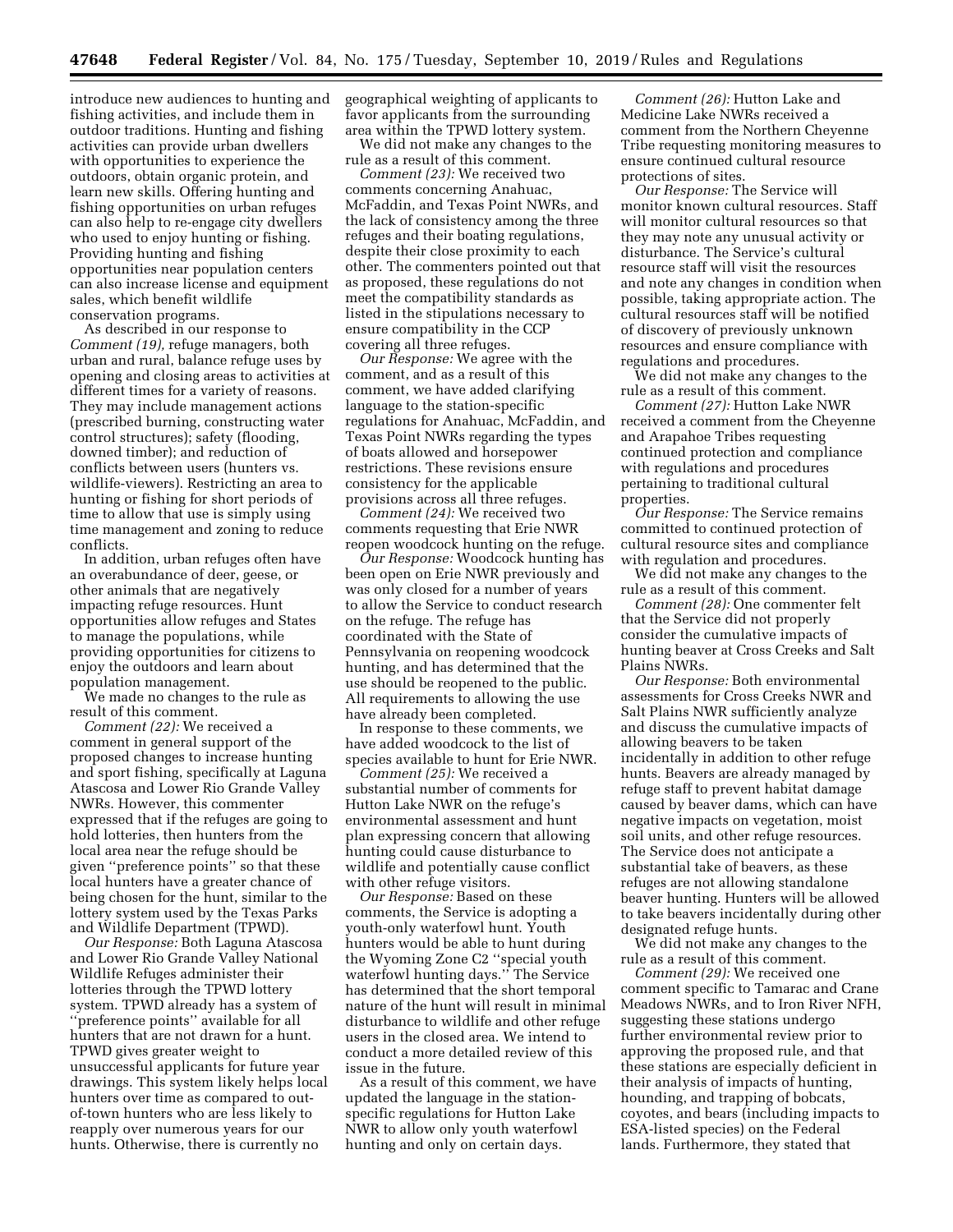incidental take of wolves and lynx was not sufficiently analyzed in all three plans and the ESA consultation was not available for public review. Specific to Tamarac NWR, they stated that there was a violation of the Administrative Procedure Act (5 U.S.C. subchapter II) by failing to explain a change in position in allowing the use of dogs to hunt bobcats in the proposed rule. For Iron River NFH, they commented on opening to the hounding of bears in wolf habitat based on possible conflicts with wolves. Additionally, they expressed concerns about the adequacy of an environmental assessment to evaluate the environmental impacts of opening to hunting using all methods of take, including hounding and trapping, described in State of Wisconsin hunting regulations.

*Our Response:* To be clear, hounding is not allowed for hunting furbearers on Crane Meadows and Tamarac NWRs. Both of these refuges have refugespecific regulations outlined in their hunting brochures available on their websites that state that the use of dogs for furbearer hunting is prohibited on the refuge. Additionally, the use of dogs for hunting species of waterfowl and upland game is only allowed if the dog is under the immediate control of the hunter at all times, as described in the proposed rule. To clarify that the use of dogs to hunt furbearers is prohibited on Tamarac and Crane Meadows NWRs, we add the following condition to relevant section of this final rule: ''We allow the use of dogs when hunting, except when hunting furbearers, provided the dog is under the immediate control of the hunter at all times.'' Bobcats and coyotes are considered furbearers under State of Minnesota regulations. At no point in time have dogs been allowed for furbearer hunting on Tamarac NWR; thus, no violation of the Administrative Procedure Act has occurred. Iron River NFH is allowing the use of dogs for all hunting as defined by the State of Wisconsin hunting regulations to maintain consistency with surrounding State and Federal land. In both cases, the stations are aligning with State hunting regulations outside the use of dogs for furbearers.

As stated in our response to *Comment (15),* trapping is not considered a priority wildlife-dependent recreational use of the Refuge System, and is therefore not considered for the purposes of this rule.

Intra-Service consultations conducted under the ESA's section 7 (section 7 consultations) are considered internal documents between the Division of Ecological Services and other Service programs such as Fisheries or Refuges.

Final section 7 consultations were completed for all stations prior to the local public comment period on the refuges' NEPA documents and draft hunt plans that started May 1, 2019. These documents are not required to be made available for public comment; however, they can be made available upon request. Within their completed section 7 consultation, Iron River made a ''no effect'' determination for Canada lynx and gray wolf. The section 7 consultation points out that although the gray wolf occurs in Bayfield County, there is no evidence of gray wolves on Iron River NFH. Therefore, there would be no conflict with wolves by allowing hounding of bear. Within their section 7 consultation, Crane Meadows NWR determined that the hunting of coyotes and bobcats ''may affect'' but likely will not ''adversely affect'' Canada lynx and gray wolf due to those species' current ranges and distributions and to sightings of those species on the refuge being very rare. Tamarac NWR determined that implementing the proposed hunt plan ''may affect, but not adversely affect'' gray wolf populations because: (1) The current wolf density on the refuge is considered viable and sustainable, and juveniles natal to the refuge are dispersing to form other packs outside the refuge; (2) most of the expansion of hunting opportunities involves nonprey species for wolves; (3) the disturbance from activities associated with the new species proposed for hunting is expected to be minimal and not significantly more than what exists from other current recreational uses; (4) access for the newly proposed species and seasons will remain similar to what currently exists; (5) gray wolves established themselves on Tamarac NWR since the last amended hunt plan (1994) during an era where an established hunt program existed for migratory birds, small game, big game, and furbearers; (6) the timing of the proposed expanded hunting seasons falls primarily outside the breeding and denning period for wolf activity, which is a critical period in their life stage; and (7) a significant area, which encompasses the core home range for wolves using the refuge, is not hunted. Tamarac NWR falls outside the current lynx range and designated critical habitat. The evaluation provided by these stations' environmental assessments demonstrate no significant impacts as defined by NEPA (which is corroborated by the completed Intra-Service section 7 consultations).

The States of Minnesota and Wisconsin provide hunters with guidance in their regulations on how to tell the difference between wolves and coyotes. Wisconsin also provides guidance on how to tell the difference between lynx and bobcats. This education outreach will be augmented by outreach at the station to reduce the potential for incidental take of lynx and wolves. Managers will monitor potential incidental take of these species and respond accordingly. Wolves are currently protected under the ESA, and no final determination about their proposed delisting (84 FR 9648; March 15, 2019) has been made.

The environmental assessment completed for Iron River NFH sufficiently reviewed all methods of take when estimating potential harvest of species recommended for opening to hunting within their hunt plan, and found that all Wisconsin-related methods of take for the species proposed to be hunted would not have significant impact on the human environment.

*Comment (30):* We received 48 public comments on the Monomoy NWR draft hunt plan and comments from multiple organizations on the 2019–2020 stationspecific hunting and sport fishing proposed rule. Collectively, these comments indicate there is strong opposition and little support for opening Monomoy NWR to coyote hunting. Locally, only three individuals supported the proposal, with two of those supporting specifically for the purposes of predator management for bird protection.

*Our Response:* Significant concerns were raised during the comment period by the U.S. Department of Commerce's National Oceanic and Atmospheric Administration (NOAA) and other local and national nonprofit conservation organizations regarding the likelihood for seal disturbance. The Service did not complete the necessary coordination with NOAA to identify Marine Mammal Protection Act (16 U.S.C. 1361 *et seq.*) concerns prior to the release of the environmental assessment. Therefore, in this rule, the Service will not allow for a coyote hunting program at Monomoy NWR for 2019–2020. Monomoy NWR will implement the waterfowl hunting program in 2019–2020, as proposed.

### **Changes From the Proposed Rule**

As discussed above, under Summary of Comments and Responses, based on comments we received on the proposed rule and NEPA documents for individual refuges and hatcheries, we made changes in this final rule to Erie, Monomoy, Hutton Lake, Anahuac, McFaddin, Texas Point, Tamarac, Ohio River Islands, and Canaan Valley NWRs. Specifically, in response to comments,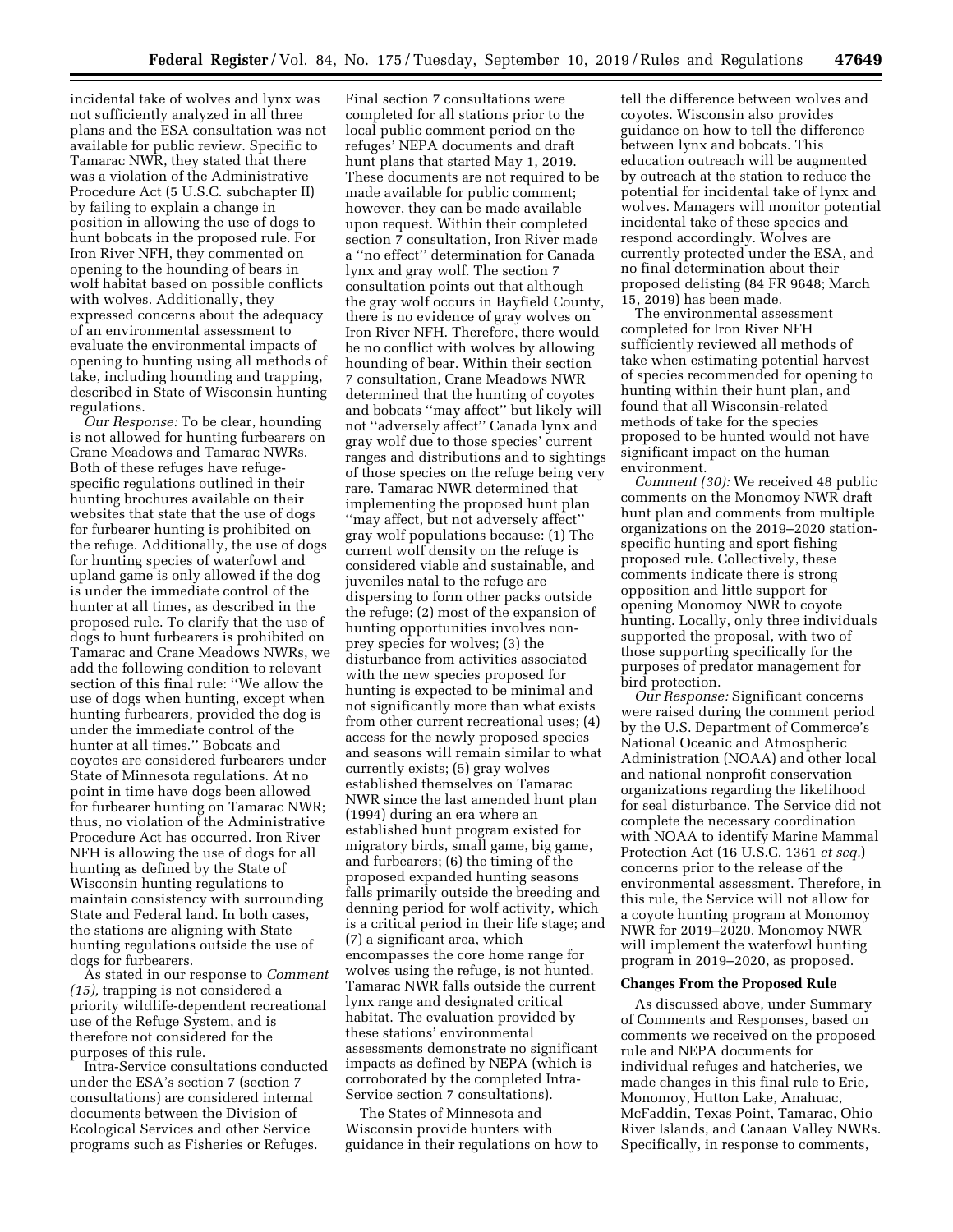we added woodcock to the list of species open to hunting under migratory game birds on Erie NWR. Woodcock was open previously on the refuge and was temporarily closed to allow the refuge to conduct research. In coordination with the State of Pennsylvania, the Service has determined that the previous NEPA documents and compatibility determination are still valid, and with this rule, we open woodcock hunting on the refuge. In response to comments received on the draft hunt plan for Monomoy NWR, we will not be implementing a coyote-hunting program on the refuge in 2019–2020. Therefore, we have removed the proposed coyote regulations from the station-specific entry for Monomoy NWR. In response to comments received on the refuge's NEPA documents, Hutton Lake NWR will choose a different alternative from their environmental assessment and allow only youth waterfowl hunting in alignment with the State youth waterfowl hunt. In response to comments, we added clarifying language regarding boating regulations to Anahuac, McFaddin, and Texas Point NWRs. We also added clarifying language for Tamarac and Crane Meadows NWRs regarding the prohibition of dogs when hunting furbearers. In response to comments, on

both Ohio River Islands and Canaan Valley NWRs, we added crossbow to the list of allowed weapons during deer archery seasons.

In response to comments received on the proposed rule, we limit our changes to 50 CFR 36.32 to only the removal of the same-day airborne hunting restriction at  $\S 36.32(c)(1)(iv)$ . In addition, we made several small edits to clarify or correct, like revising the name of a permit from ''signed brochure'' to ''check-in card,'' and editing a species list from "fox, squirrel" to "fox squirrel.'' Also, throughout this rule, we have changed the name of ''Dexter National Fish Hatchery'' to the correct name, ''Southwest Native Aquatic Resources and Recovery Center.'' This name correction does not change the provisions in this final rule applicable to the Southwest Native Aquatic Resources and Recovery Center.

# **Effective Date**

We are making this rule effective upon public inspection (see **DATES**, above). We provided a 45-day public comment period for the June 26, 2019, proposed rule (84 FR 30314). We have determined that any further delay in implementing these station-specific hunting and sport fishing regulations would not be in the public interest, in that a delay would hinder the effective planning and administration of refuges'

and hatcheries' hunting and sport fishing programs. This rule does not impact the public generally in terms of requiring lead time for compliance. Rather, it relieves restrictions in that it allows activities on refuges and hatcheries that we would otherwise prohibit. Therefore, we find good cause under 5 U.S.C.  $553(d)(3)$  to make this rule effective upon public inspection.

#### **Amendments to Existing Regulations**

## *Updates to Hunting and Fishing Opportunities on NWRs and NFHs*

This document codifies in the Code of Federal Regulations all of the Service's hunting and/or sport fishing regulations updated since the last time we published a rule amending these regulations (83 FR 45758; September 10, 2018) and that are applicable at Refuge System and Hatchery System units previously opened to hunting and/or sport fishing. This rule better informs the general public of the regulations at each station, increases understanding and compliance with these regulations, and makes enforcement of these regulations more efficient. In addition to now finding these regulations in 50 CFR parts 32 and 71, visitors to our refuges and hatcheries may find them reiterated in literature distributed by each station or posted on signs.

| Table 1—Changes for 2019—2020 Hunting/Sport Fishing Season |  |
|------------------------------------------------------------|--|
|------------------------------------------------------------|--|

| Station                   | <b>State</b>            | Migratory bird<br>hunting | Upland game<br>hunting | Big game<br>hunting | Sport fishing |
|---------------------------|-------------------------|---------------------------|------------------------|---------------------|---------------|
| Bandon Marsh              |                         | Already Open              | Closed                 | Closed              | D.            |
| Bill Williams River       |                         | E                         | E                      | Already Open        | Already Open. |
| Billy Frank Jr. Nisqually | Washington              | D                         | Closed                 | Closed              | Already Open. |
| Bitter Lake               | New Mexico              | E                         | Е                      | Already Open        | Closed.       |
| Bond Swamp                |                         | Already Open              | $E$                    | E                   | Already Open. |
| Bosque del Apache         | New Mexico              | E                         | E                      | E                   | Already Open. |
| Boyer Chute               | Nebraska                | D                         | Closed                 | C/E                 | Already Open. |
| Buenos Aires              |                         | Already Open              | E                      | E                   | Closed.       |
| Cedar Point               |                         | Closed                    | Closed                 | Already Open        | D.            |
| Cherry Valley             | Pennsylvania            | Already Open              | Already Open           | Already Open        | <b>B.</b>     |
|                           |                         | E                         | E                      | E                   | Already Open. |
| Clarks River              |                         | Already Open              | $E$                    | Already Open        | Already Open. |
|                           | California              | Already Open              | C                      | Closed              | Closed.       |
| Crab Orchard              |                         | C/E                       | C/E                    | E                   | Already Open. |
| Craig Brook NFH           |                         | Closed                    | Closed                 | Closed              | Α.            |
| Crane Meadows             | Minnesota               | B                         | B                      | D                   | Closed.       |
| Cross Creeks              |                         | Already Open              |                        | $E$                 | Already Open. |
|                           | North Carolina          | E                         | Closed                 | E                   | Closed.       |
| Cypress Creek             |                         | C/D                       |                        | D                   | Already Open. |
| Deep Fork                 | Oklahoma                | C                         | Already Open           | E                   | Already Open. |
|                           |                         | Already Open              | C                      | Closed              | Closed.       |
|                           | lowa and Nebraska       | Closed                    | Already Open           | E                   | Already Open. |
| Edenton NFH               | North Carolina          | Closed                    | Closed                 | Closed              | Α.            |
|                           | Washington              | Closed                    | Closed                 | Closed              | A.            |
| Grand Bay                 | Mississippi and Alabama | E                         | Already Open           | Already Open        | Closed.       |
|                           | New Hampshire           | Already Open              | Closed                 |                     | Closed.       |
|                           | Illinois and Missouri   | Already Open              | E                      | E                   | Already Open. |
|                           | Wisconsin               | Closed                    | Closed                 | A                   | Α.            |
| Hackmatack                | Illinois and Wisconsin  | Already Open              | Already Open           | Already Open        | В.            |
| Hagerman                  |                         | $D$                       | D                      | D    Already Open.  |               |
| Harrison Lake NFH         |                         |                           | Closed    Closed       | Closed    A.        |               |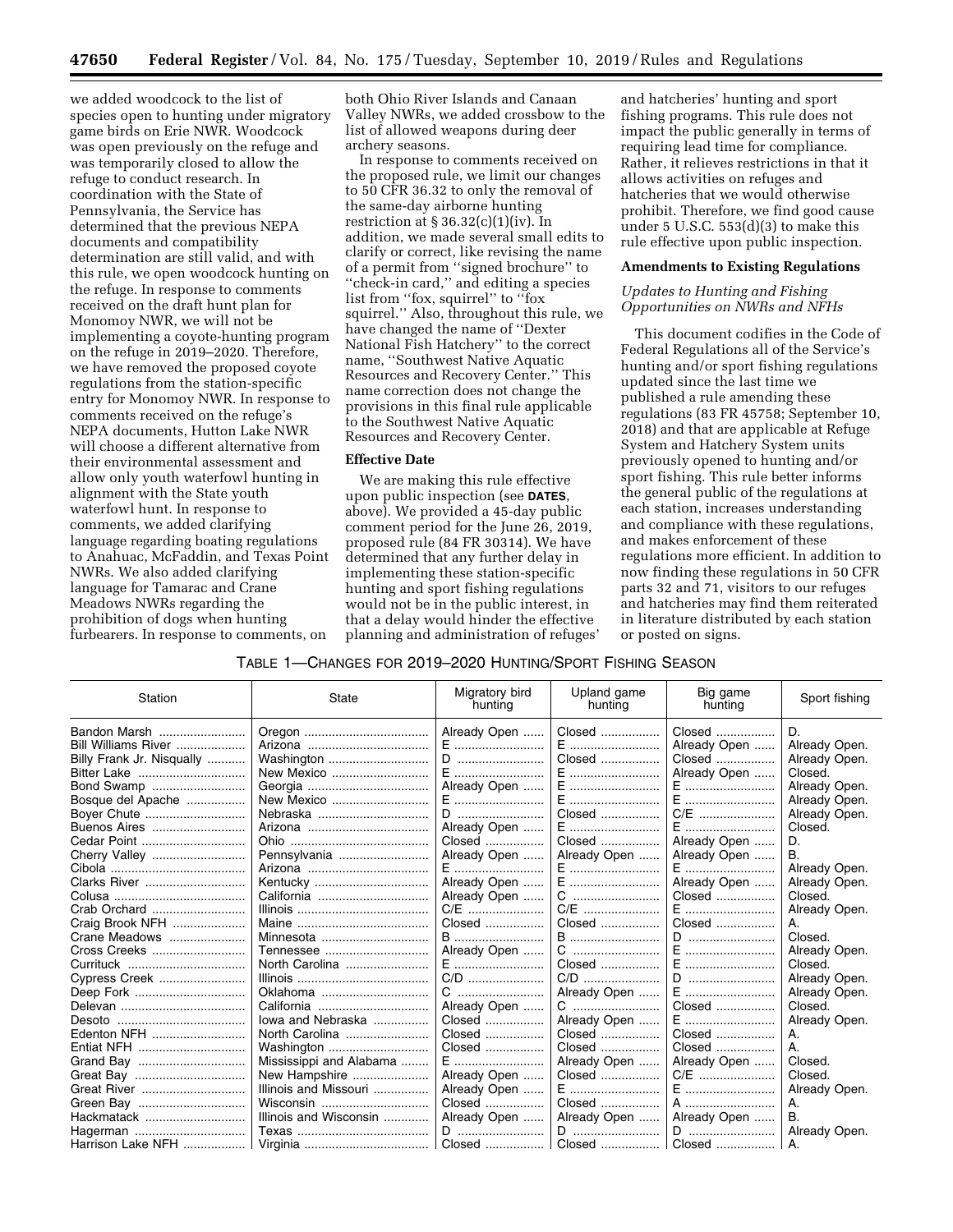# TABLE 1—CHANGES FOR 2019–2020 HUNTING/SPORT FISHING SEASON—Continued

| Station                                                           | State                               | Migratory bird<br>hunting | Upland game<br>hunting | Big game<br>hunting | Sport fishing       |
|-------------------------------------------------------------------|-------------------------------------|---------------------------|------------------------|---------------------|---------------------|
|                                                                   |                                     | E                         | Already Open           | Already Open        | Already Open.       |
| Hotchkiss NFH                                                     |                                     | Closed                    | Closed                 | Closed              | А.                  |
| Hutton Lake                                                       |                                     | A                         | Closed                 | Closed              | Closed.             |
|                                                                   |                                     | E                         | E                      | Already Open        | Already Open.       |
| Inks Dam NFH                                                      |                                     | Closed                    | Closed                 | Closed              | А.                  |
| Iron River NFH                                                    | Wisconsin                           | A                         | A                      | A                   | Closed.             |
|                                                                   | Alabama                             | C                         | C                      | B                   | Closed.             |
|                                                                   |                                     |                           |                        |                     |                     |
|                                                                   |                                     | D                         | Already Open           | Already Open        | Already Open.       |
|                                                                   |                                     | Closed                    | E                      | Already Open        | Closed.             |
| Laguna Atascosa                                                   |                                     | Closed                    | Closed                 | E                   | Already Open.       |
| Las Vegas                                                         | New Mexico                          | E                         | Closed                 | Closed              | Closed.             |
| Leadville NFH                                                     | Colorado                            | A                         | A                      | A                   | А.                  |
| Leavenworth NFH                                                   | Washington                          | Closed                    | Closed                 | Closed              | А.                  |
| Little River                                                      | Oklahoma                            | Already Open              | C                      | E                   | Already Open.       |
| Little White Salmon NFH                                           | Washington                          | Closed                    | Closed                 | Closed              | А.                  |
| Lower Rio Grande Valley                                           |                                     | Already Open              | Closed                 | E                   | Closed.             |
| Marin Islands                                                     | California                          | Closed                    | Closed                 | Closed              | А.                  |
|                                                                   | Massachusetts                       | A                         | A                      | A                   | Closed.             |
| Mattamuskeet                                                      | North Carolina                      | Already Open              | Closed                 | E                   | Already Open.       |
| McKay Creek                                                       |                                     | C                         | C                      | B                   | Already Open.       |
| Medicine Lake                                                     |                                     | C                         | Already Open           | Already Open        | Е.                  |
| Middle Mississippi River                                          | Illinois and Missouri               | Already Open              | D                      | E                   | D.                  |
|                                                                   |                                     | Already Open              | Already Open           | B                   | Е.                  |
| Monomoy                                                           | Massachusetts                       | B                         | B                      | Closed              | Already Open.       |
| Neal Smith                                                        |                                     | D                         | $D$                    | $D$                 | Closed.             |
| Nestucca Bay                                                      |                                     | Already Open              | Closed                 | Closed              | В.                  |
| Northern Tallgrass Prairie                                        | lowa and Minnesota                  | D                         | D                      | D                   | В.                  |
| Okefenokee                                                        |                                     | Closed                    | Already Open           | E                   | Already Open.       |
| Orangeburg NFH                                                    | South Carolina                      | Closed                    | Closed                 | Closed              | А.                  |
|                                                                   |                                     | Already Open              | Already Open           | Already Open        | D.                  |
| Ozark Plateau                                                     | Oklahoma                            | Closed                    | A                      | A                   | Closed.             |
| Parker River                                                      | Massachusetts                       | D/E                       | <b>B</b>               | D/E                 | Already Open.       |
|                                                                   |                                     | D                         |                        | D                   | D.                  |
| Patoka River                                                      |                                     |                           | D                      |                     |                     |
|                                                                   | Maryland                            | Already Open              | Already Open           | D<br>E              | Already Open.       |
| Piedmont                                                          |                                     | Closed                    | E                      |                     | Already Open.       |
| Sacramento                                                        |                                     | Already Open              | C                      | Closed              | Closed.             |
| Salt Plains                                                       | Oklahoma                            | C/D                       | C/D                    | C/E                 | Already Open.       |
| San Bernardino                                                    |                                     | E                         | Already Open           | Closed              | Closed.             |
| Sand Lake                                                         | South Dakota                        | Already Open              | Already Open           | E                   | Already Open.       |
| San Juan Islands                                                  | Washington                          | Closed                    | Closed                 | Closed              | А.                  |
| San Pablo Bay                                                     | California                          | E                         | Already Open<br>       | Closed              | Already Open.       |
| Seedskadee                                                        | Wyoming                             | Already Open              | Already Open           | C                   | Already Open.       |
|                                                                   | Oklahoma                            | Already Open              | Already Open           | C                   | Already Open.       |
| Silvio O. Conte                                                   | Massachusetts and Con-<br>necticut. | A                         | A                      | A                   | А.                  |
| Southwest Native Aquatic Re-<br>sources and Recovery Cen-<br>ter. | New Mexico                          | A                         | A                      | Closed              | Closed.             |
| Spring Creek NFH                                                  | Washington                          | Closed                    | Closed                 | Closed              | А.                  |
| St. Marks                                                         |                                     | Already Open              | D                      | D                   | Already Open.       |
| Stone Lakes                                                       |                                     | Already Open              | Closed                 | Closed              | В.                  |
|                                                                   | California                          | Already Open              | C                      | Closed              | Closed.             |
|                                                                   | Minnesota                           | C                         | C                      | Already Open        | Already Open.       |
| Tishomingo                                                        | Oklahoma                            | $B$ , , , , , ,           | Closed                 | C                   | Already Open.       |
| Tishomingo NFH                                                    | Oklahoma                            | Closed                    | Closed                 | Closed              | А.                  |
| Trinity River                                                     |                                     | E                         | $E$                    | E.                  | Already Open        |
| Valentine                                                         |                                     | Already Open              | E                      | Already Open        |                     |
|                                                                   |                                     |                           | Closed                 |                     | Already Open.       |
| Valley City NFH (6)<br>Washita                                    | North Dakota                        | Closed                    | C                      | Closed              | А.                  |
| Wichita Mountains                                                 | Oklahoma<br>Oklahoma                | C/D                       | B                      | Already Open        | Already Open.       |
| Whittlesey Creek                                                  | Wisconsin                           | B<br>Already Open         | Closed                 | C<br>Already Open   | Already Open.<br>В. |
|                                                                   |                                     |                           |                        |                     |                     |

**Key:** 

\* number in () refers to the Region as explained in the preamble to this proposed rule for additional information regarding refuge specific regulations.

A = New station opened (Opening).

B = New activity on a station previously open to other activities (Opening).

C = Station already open to activity but added new species to hunt (Opening).

D = Station already open to activity, but added new lands/waters or modified areas open to hunting or fishing (Expansion).

E = Station already open to activity, but existing opportunity expanded through season dates, method of take, bag limits, quota permits, youth hunt, etc. (Expansion).

 $F =$  Activity is being closed on the station.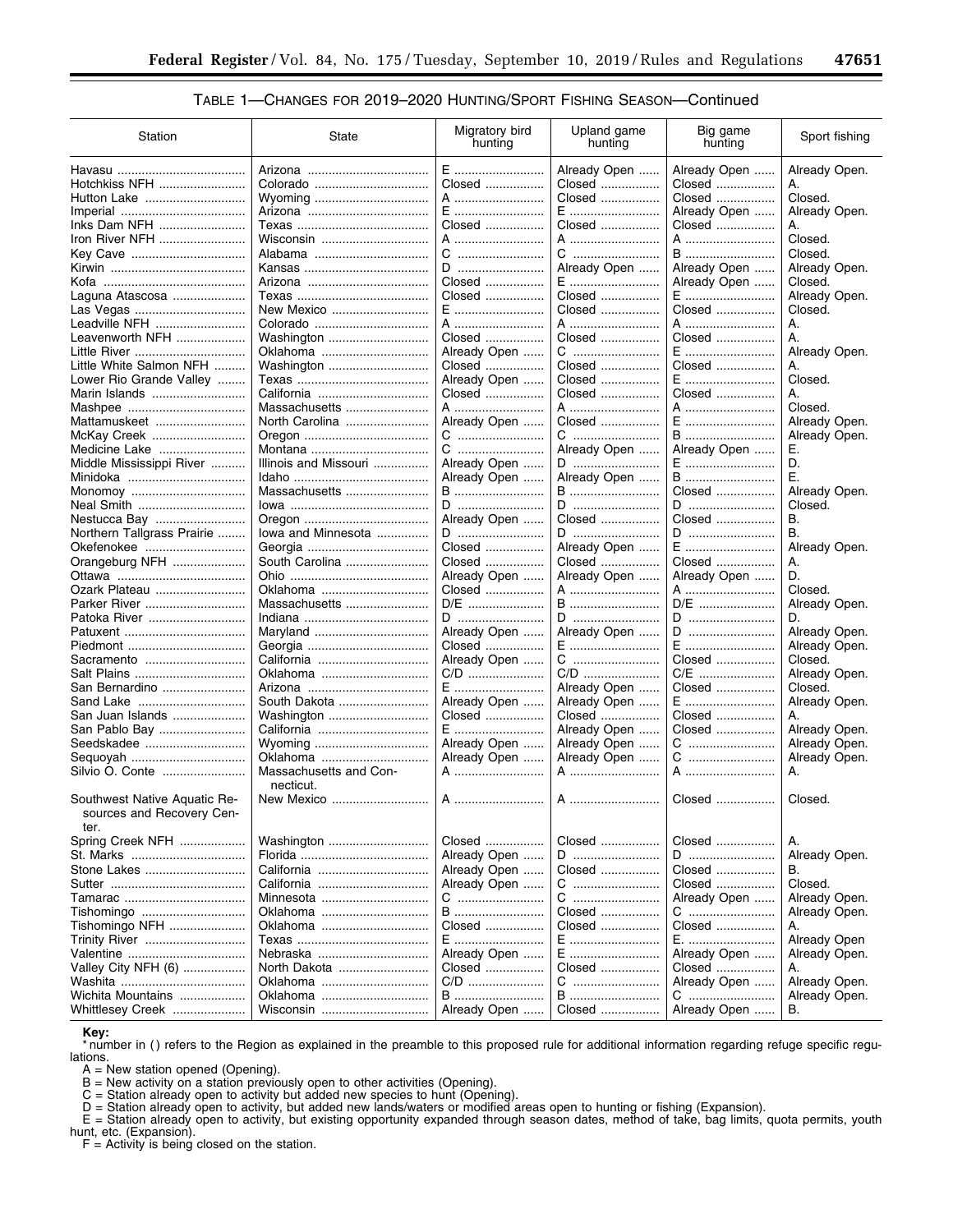The changes for the 2019–2020 hunting/fishing season noted in the chart above are each based on a complete administrative record which, among other detailed documentation, also includes a hunt plan, a compatibility determination (for refuges), and the appropriate National Environmental Policy Act (NEPA; 42 U.S.C. 4321 *et seq.*) analysis, all of which were the subject of a public review and comment process. These documents are available upon request.

Through these openings and expansions, we are opening or expanding an additional 1,451,131 acres to hunting and sport fishing within the National Wildlife Refuge System and the National Fish Hatchery System. These actions are the only changes to the administration of hunting and sport fishing opportunities on Service lands and waters.

## *Other Updates to the Regulations for NWRs*

In this rulemaking, we standardize and clarify the language of existing regulations.

We update the existing nonstandard codification system of 50 CFR part 32, as well as 50 CFR 26.34, to the standard Code of Federal Regulations (CFR) paragraph designation system. Therefore, in addition to setting forth all of §§ 26.34 and 32.7 to bring them into conformity with the CFR's standard codification system, we also set forth every entry for our refuge-specific regulations in 50 CFR part 32 in this rule for reformatting.

Further, as part of a national effort to assess hunting and sport fishing on Service lands and waters, we reviewed over 7,200 station-specific regulations to, in part, identify unnecessary redundancy in existing Federal regulations that apply to all stations and relevant State hunting and fishing regulations. As a result of that review, we remove approximately 2,100 regulations that will have no impact on the administration of hunting and sport fishing within the National Wildlife Refuge System.

We also simplify over 2,900 refugespecific regulations to comply with a Presidential mandate to adhere to plain language standards and to reduce the regulatory burden on the public. In this rule, the editorial revisions to use plain language in regulations do not modify the substance of the previous regulations. These types of changes include using ''you'' to refer to the reader and ''we'' to refer to the Refuge System, using the word ''allow'' instead of ''permit'' when we do not require the use of a permit for an activity, using

consistent language to present requirements concerning hunters' ages for youth hunt opportunities, and using active voice (*e.g.,* ''We restrict entry into the refuge'' vs. ''Entry into the refuge is restricted''). Some of these changes also include adding clarifying language or Office of Management and Budget (OMB) approved form numbers for permits to comply with Paperwork Reduction Act (PRA) and information collection requirements.

Another result of our review of our station-specific regulations is the identification of general public use regulations, for activities like camping and boating, in 50 CFR part 32 that are better placed elsewhere in our regulations. Therefore, we move those general public use regulations not exclusively pertaining to hunting and sport fishing activities from 50 CFR part 32 to 50 CFR 26.34. This reorganization does not establish any new regulations, nor does it make any changes to the enforcement of public use or hunting and sport fishing on Service lands.

In 50 CFR 26.34, we remove the provisions concerning the issuance of medical access waiver permits for Back Bay National Wildlife Refuge in Virginia. We make this change because, as the current regulations state, we have not issued any such waivers for more than 30 years, and we will not issue any in the future. Therefore, these provisions are obsolete and should be removed from the regulations.

Lastly, we make changes to 50 CFR part 36, the regulations concerning Alaska NWRs. Specifically, we remove the same-day airborne hunting prohibition set forth at 50 CFR 36.32(c)(1)(iv). This prohibition duplicates a State of Alaska law and regulation (Title 16 of the Alaska Statutes (AS) at chapter 5, section 783 (AS 16.05.783), and Title 5 of the Alaska Administrative Code (AAC) at chapter 92, section 85 (5 AAC 92.085)). Further, the State of Alaska's animal control programs may only be conducted on Alaska NWRs in accordance with a Federal special use permit issued by the Refuge Manager (50 CFR 36.32(e)). We also make editorial changes to these regulations for clarity and consistency.

### **Fish Advisory**

For health reasons, anglers should review and follow State-issued consumption advisories before enjoying recreational sport fishing opportunities on Service-managed waters. You can find information about current fishconsumption advisories on the internet at: *[http://www.epa.gov/fish-tech.](http://www.epa.gov/fish-tech)* 

#### **Required Determinations**

## *Regulatory Planning and Review (Executive Orders 12866 and 13563)*

Executive Order 12866 provides that the Office of Information and Regulatory Affairs (OIRA) will review all significant rules. OIRA has determined that this rulemaking is not significant.

Executive Order (E.O.) 13563 reaffirms the principles of E.O. 12866 while calling for improvements in the nation's regulatory system to promote predictability, to reduce uncertainty, and to use the best, most innovative, and least burdensome tools for achieving regulatory ends. The Executive order directs agencies to consider regulatory approaches that reduce burdens and maintain flexibility and freedom of choice for the public where these approaches are relevant, feasible, and consistent with regulatory objectives. E.O. 13563 emphasizes further that regulations must be based on the best available science and that the rulemaking process must allow for public participation and an open exchange of ideas. We have developed this rule in a manner consistent with these requirements.

# *Executive Order 13771—Reducing Regulation and Controlling Regulatory Costs*

This rule is not an Executive Order (E.O.) 13771 (82 FR 9339, February 3, 2017) regulatory action because this rule is not significant under E.O. 12866.

#### *Regulatory Flexibility Act*

Under the Regulatory Flexibility Act (as amended by the Small Business Regulatory Enforcement Fairness Act [SBREFA] of 1996) (5 U.S.C. 601 *et seq.*), whenever a Federal agency is required to publish a notice of rulemaking for any proposed or final rule, it must prepare and make available for public comment a regulatory flexibility analysis that describes the effect of the rule on small entities (*i.e.,* small businesses, small organizations, and small government jurisdictions). However, no regulatory flexibility analysis is required if the head of an agency certifies that the rule will not have a significant economic impact on a substantial number of small entities. Thus, for a regulatory flexibility analysis to be required, impacts must exceed a threshold for ''significant impact'' and a threshold for a ''substantial number of small entities.'' See 5 U.S.C. 605(b). SBREFA amended the Regulatory Flexibility Act to require Federal agencies to provide a statement of the factual basis for certifying that a rule will not have a significant economic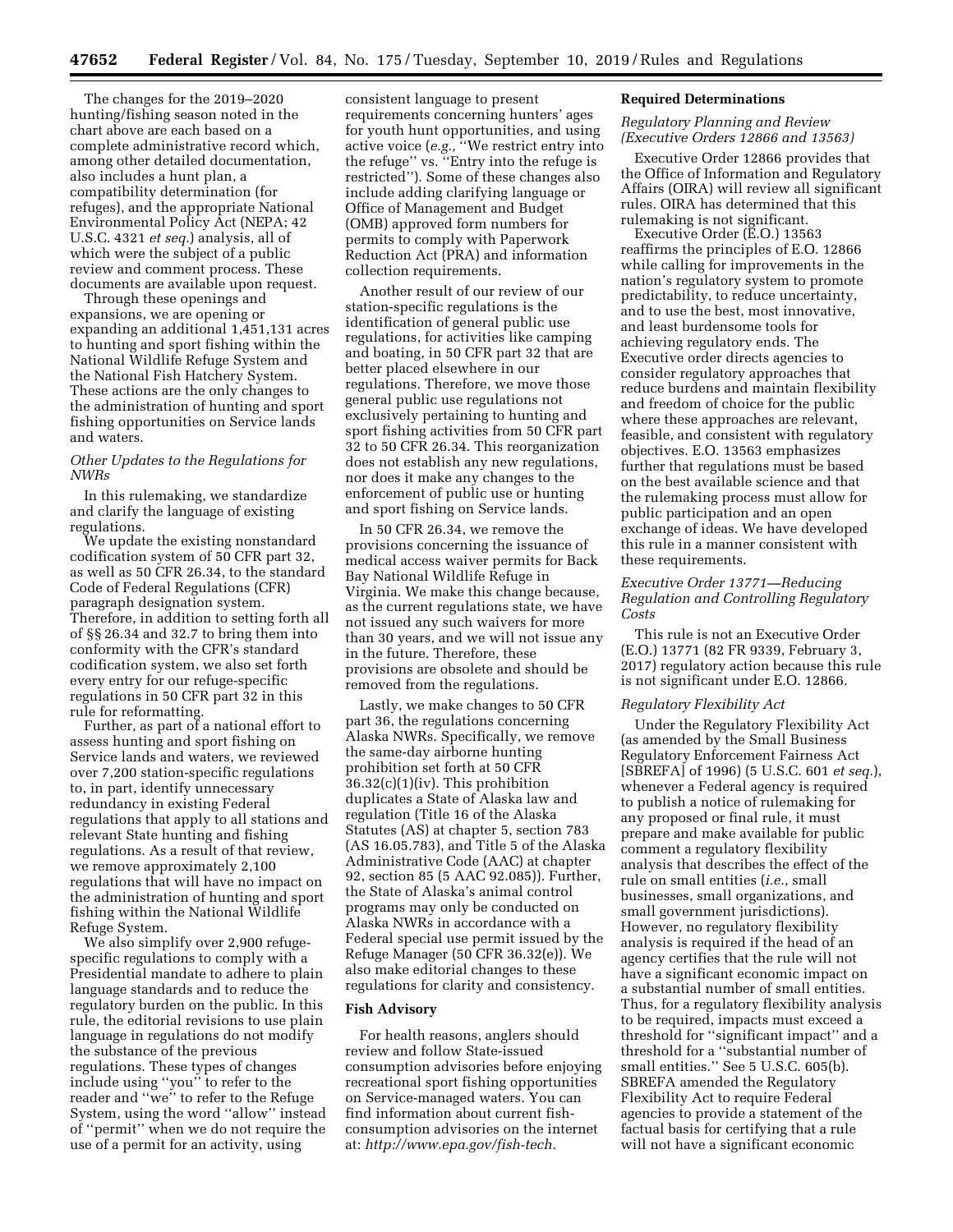impact on a substantial number of small entities.

This rule opens 7 NWRs and 15 NFHs to sport fishing and hunting and expands hunting or fishing activities on 67 additional NWRs. As a result, visitor use for wildlife-dependent recreation on these stations will change. If the stations establishing new programs were a pure addition to the current supply of those activities, it would mean an estimated increase of 18,258 user days (one person per day participating in a recreational opportunity; see Table 2). Because the participation trend is flat in these

activities since 1991, this increase in supply will most likely be offset by other sites losing participants. Therefore, this is likely to be a substitute site for the activity and not necessarily an increase in participation rates for the activity.

# TABLE 2-ESTIMATED CHANGE IN RECREATION OPPORTUNITIES IN 2019-2020

[Dollars in thousands]

| Station | Additional<br>hunting days | Additional<br>fishing days | Additional<br>expenditures |
|---------|----------------------------|----------------------------|----------------------------|
|         |                            | 100                        | \$4.4                      |
|         | 15                         |                            | 0.6                        |
|         | 311                        |                            | 12.8                       |
|         | 333                        |                            | 13.7                       |
|         |                            |                            |                            |
|         | 24                         |                            | 1.0                        |
|         | 360                        |                            | 14.9                       |
|         | 327                        |                            | 13.5                       |
|         | 45                         |                            | 1.9                        |
|         |                            | 30                         | 1.3                        |
|         |                            | 365                        | 16.0                       |
|         | 400                        |                            | 16.5                       |
|         | 60                         |                            | 2.5                        |
|         | 476                        |                            | 19.6                       |
|         | 1,099                      |                            | 45.4                       |
|         |                            | 365                        | 16.0                       |
|         | 304                        |                            | 12.5                       |
|         | 11                         |                            | 0.5                        |
|         |                            |                            |                            |
|         | 378                        |                            | .<br>15.6                  |
|         |                            |                            |                            |
|         | 450                        |                            | 18.6                       |
|         | 715                        |                            | 29.5                       |
|         | 85                         |                            | 3.5                        |
|         |                            | 300                        | 13.2                       |
|         |                            |                            |                            |
|         | 25                         |                            | 1.0                        |
|         | 64                         |                            | 2.6                        |
|         | 320                        |                            | 13.2                       |
|         | 752                        | 50                         | 33.2                       |
|         |                            | 50                         | 2.2                        |
|         | 5,400                      |                            | 222.9                      |
|         |                            | 365                        | 16.0                       |
|         | 205                        |                            | 8.5                        |
|         |                            | .<br>300                   | 13.2                       |
|         |                            |                            |                            |
|         | 94                         |                            | 3.9                        |
|         | 30                         |                            | 1.2                        |
|         |                            |                            |                            |
|         | 1,145                      |                            | 47.3                       |
|         | 150                        |                            | 6.2                        |
|         | 172                        |                            | 7.1                        |
|         | 35                         |                            | 1.4                        |
|         |                            |                            |                            |
|         | 65                         |                            | 2.7                        |
|         |                            |                            |                            |
|         |                            |                            |                            |
|         | 658                        |                            | <br>27.2                   |
|         |                            |                            |                            |
|         |                            |                            |                            |
|         |                            |                            |                            |
|         |                            | 1,825                      | 80.2                       |
|         | 225                        |                            | 9.3                        |
|         |                            |                            | <0.1                       |
|         | 85                         |                            | 3.5                        |
|         | 10,350                     | 60                         | 429.8                      |
|         | 40                         | 20                         | 2.5                        |
|         | 120                        | 900                        | 44.5                       |
|         | 165                        | .                          | 6.8                        |
|         |                            |                            |                            |
|         | 200                        |                            | 8.3                        |
|         | .                          | 100                        | 4.4                        |
|         | 124                        | 50                         | 7.3                        |
|         | 182                        |                            | 7.5                        |
|         |                            | 300                        | 13.2                       |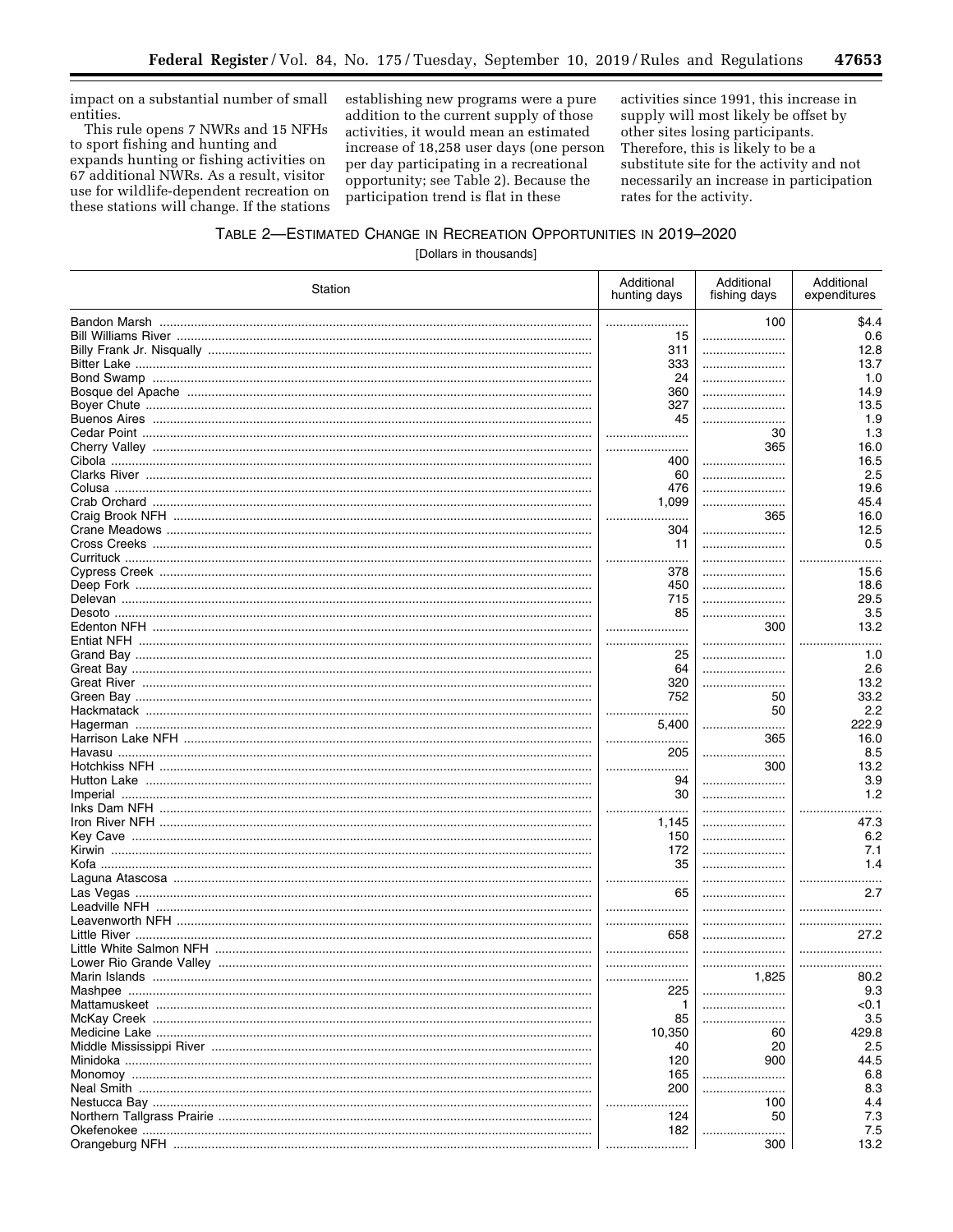| TABLE 2—ESTIMATED CHANGE IN RECREATION OPPORTUNITIES IN 2019-2020—Continued |
|-----------------------------------------------------------------------------|
| [Dollars in thousands]                                                      |

| Station | Additional<br>hunting days | Additional<br>fishing days | Additional<br>expenditures |
|---------|----------------------------|----------------------------|----------------------------|
|         |                            | 365                        | 16.0                       |
|         | 522                        |                            | 21.5                       |
|         | 92                         |                            | 3.8                        |
|         | 150                        | 50                         | 8.4                        |
|         |                            |                            |                            |
|         | 10                         |                            | 0.4                        |
|         | 783                        |                            | 32.3                       |
|         | 300                        |                            | 12.4                       |
|         | 5                          |                            | 0.2                        |
|         |                            |                            |                            |
|         | 200                        |                            | 8.3                        |
|         | 49                         |                            | 2.0                        |
|         | 60                         |                            | 2.5                        |
|         | 100                        |                            | 4.1                        |
|         |                            |                            |                            |
|         |                            |                            |                            |
|         |                            |                            |                            |
|         |                            |                            |                            |
|         |                            | 1,825                      | 80.2                       |
|         | 378                        |                            | 15.6                       |
|         | 200                        |                            | 8.3                        |
|         | 500                        |                            | 20.6                       |
|         |                            |                            |                            |
|         | 92                         |                            | 3.8                        |
|         | 88                         |                            | 3.6                        |
|         |                            | 300                        | 13.2                       |
|         | 4.000                      |                            | 165.1                      |
|         |                            | 50                         | 2.2                        |
|         | 1.000                      |                            | 41.3                       |
|         | 14,508                     | 3.750                      | 763.5                      |

To the extent visitors spend time and money in the area of the station that they would not have spent there anyway, they contribute new income to the regional economy and benefit local businesses. Due to the unavailability of site-specific expenditure data, we use the national estimates from the 2011 National Survey of Fishing, Hunting, and Wildlife Associated Recreation to identify expenditures for food and lodging, transportation, and other incidental expenses. Using the average expenditures for these categories with the maximum expected additional participation of the Refuge System and the Hatchery System yields approximately \$763,500 in recreationrelated expenditures (see Table 2, above). By having ripple effects throughout the economy, these direct expenditures are only part of the economic impact of these recreational activities. Using a national impact multiplier for hunting activities (2.27) derived from the report ''Hunting in America: An Economic Force for

Conservation'' and for fishing activities (2.40) derived from the report ''Sportfishing in America'' yields a total economic impact of approximately \$1.8 million (2018 dollars) (Southwick Associates, Inc., 2012). Using a local impact multiplier would yield more accurate and smaller results. However, we employed the national impact multiplier due to the difficulty in developing local multipliers for each specific region.

Since we know that most of the fishing and hunting occurs within 100 miles of a participant's residence, then it is unlikely that most of this spending will be "new" money coming into a local economy; therefore, this spending will be offset with a decrease in some other sector of the local economy. The net gain to the local economies will be no more than \$1.8 million, and most likely considerably less. Since 80 percent of the participants travel less than 100 miles to engage in hunting and fishing activities, their spending patterns will not add new money into

the local economy and, therefore, the real impact will be on the order of about \$351,000 annually.

Small businesses within the retail trade industry (such as hotels, gas stations, taxidermy shops, bait-andtackle shops, and similar businesses) may be affected by some increased or decreased station visitation. A large percentage of these retail trade establishments in the local communities around NWRs and NFHs qualify as small businesses (see Table 3, below). We expect that the incremental recreational changes will be scattered, and so we do not expect that the rule will have a significant economic effect on a substantial number of small entities in any region or nationally. As noted previously, we expect approximately \$763,500 to be spent in total in the refuges' local economies. The maximum increase will be less than three-tenths of 1 percent for local retail trade spending (see Table 3, below).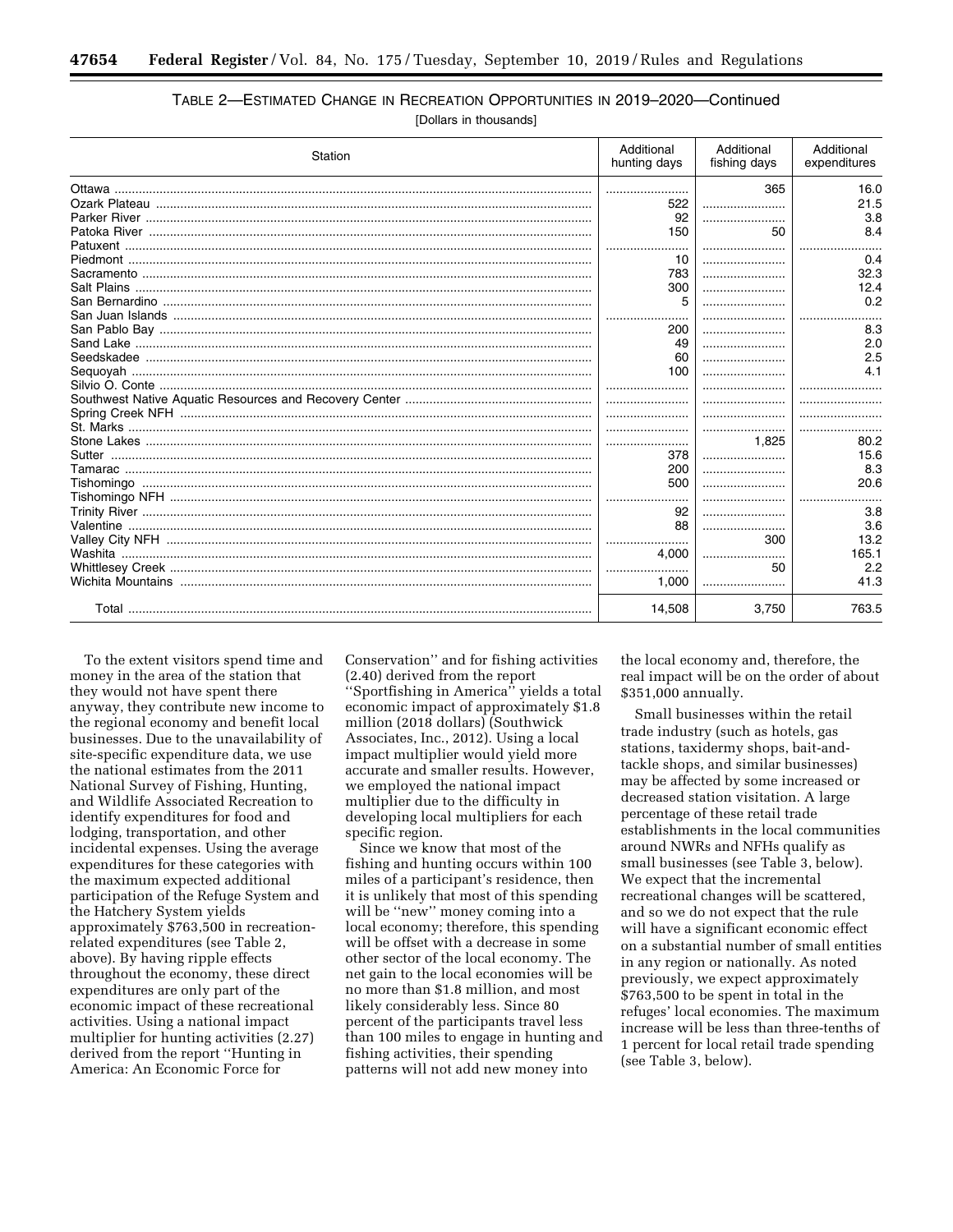# TABLE 3—COMPARATIVE EXPENDITURES FOR RETAIL TRADE ASSOCIATED WITH ADDITIONAL STATION VISITATION FOR 2019–2020

| [Thousands, 2018 dollars] |  |  |
|---------------------------|--|--|
|                           |  |  |

| Station/county(ies)         | Retail trade<br>in 2012 | Estimated<br>maximum<br>addition<br>from new<br>activities | Addition<br>as % of<br>total | Establishments<br>in 2012 | Establishments<br>with fewer<br>than 10<br>employees<br>in 2012 |
|-----------------------------|-------------------------|------------------------------------------------------------|------------------------------|---------------------------|-----------------------------------------------------------------|
| Bandon Marsh:               |                         |                                                            |                              |                           |                                                                 |
|                             | \$815,690               | \$4.4                                                      | < 0.01                       | 261                       | 106                                                             |
| <b>Bill Williams River:</b> | 476,807                 | 0.3                                                        | < 0.01                       | 80                        | 57                                                              |
|                             | 2,966,929               | 0.3                                                        | < 0.01                       | 594                       | 245                                                             |
| Billy Frank Jr. Nisqually:  |                         |                                                            |                              |                           |                                                                 |
|                             | 11,062,118              | 6.4                                                        | < 0.01                       | 2,144                     | 1,481                                                           |
|                             | 3,642,910               | 6.4                                                        | < 0.01                       | 769                       | 516                                                             |
| <b>Bitter Lake:</b>         | 978,967                 | 13.7                                                       | < 0.01                       | 233                       | 153                                                             |
| Bond Swamp:                 |                         |                                                            |                              |                           |                                                                 |
|                             | 2,840,899               | 0.5                                                        | < 0.01                       | 803                       | 580                                                             |
|                             | 30,550                  | 0.5                                                        | < 0.01                       | 15                        | 12                                                              |
| Bosque del Apache:          |                         | 14.9                                                       | 0.01                         | 39                        | 31                                                              |
| Boyer Chute:                | 131,026                 |                                                            |                              |                           |                                                                 |
|                             | 817,449                 | 13.5                                                       | < 0.01                       | 55                        | 36                                                              |
| Cedar Point:                |                         |                                                            |                              |                           |                                                                 |
|                             | 6,538,026               | 1.3                                                        | < 0.01                       | 1,452                     | 965                                                             |
| Cherry Valley:              | 2.340.937               | 8.0                                                        | < 0.01                       | 633                       | 424                                                             |
|                             | 3,967,299               | 8.0                                                        | < 0.01                       | 879                       | 603                                                             |
| Cibola:                     |                         |                                                            |                              |                           |                                                                 |
|                             | 476,807                 | 8.3                                                        | < 0.01                       | 80                        | 57                                                              |
| Clarks River:               | 1,833,974               | 8.3                                                        | < 0.01                       | 448                       | 297                                                             |
|                             | 441,526                 | 1.2                                                        | < 0.01                       | 125                       | 90                                                              |
|                             | 429,097                 | 1.2                                                        | < 0.01                       | 103                       | 71                                                              |
|                             | 1,792,028               | 1.2                                                        | < 0.01                       | 415                       | 256                                                             |
| Colusa:                     |                         |                                                            |                              |                           |                                                                 |
| Crab Orchard:               | 139,868                 | 19.6                                                       | 0.01                         | 59                        | 45                                                              |
|                             | 1,102,806               | 15.1                                                       | < 0.01                       | 227                       | 143                                                             |
|                             | 182,761                 | 15.1                                                       | 0.01                         | 64                        | 47                                                              |
|                             | 1,220,878               | 15.1                                                       | < 0.01                       | 274                       | 185                                                             |
| Cross Creeks:               | 94,752                  | 0.5                                                        | < 0.01                       | 37                        | 28                                                              |
| Cypress Creek:              |                         |                                                            |                              |                           |                                                                 |
|                             | 26,475                  | 3.9                                                        | 0.01                         | 23                        | 20                                                              |
|                             | 96,890                  | 3.9                                                        | < 0.01                       | 28                        | 18                                                              |
|                             | 38,240                  | 3.9                                                        | 0.01                         | 18                        | 15                                                              |
| Deep Fork:                  | 182,761                 | 3.9                                                        | < 0.01                       | 64                        | 47                                                              |
|                             | 372,982                 | 18.6                                                       | < 0.01                       | 126                       | 97                                                              |
| Delevan:                    |                         |                                                            |                              |                           |                                                                 |
|                             | 139,868                 | 29.5                                                       | 0.02                         | 59                        | 45                                                              |
| Desoto:                     | 215,702                 | 1.2                                                        | < 0.01                       | 53                        | 36                                                              |
|                             | 1,922,235               | 1.2                                                        | < 0.01                       | 311                       | 194                                                             |
|                             | 817,449                 | 1.2                                                        | < 0.01                       | 55                        | 36                                                              |
| Edenton NFH:                |                         |                                                            |                              |                           |                                                                 |
| Grand Bay:                  | 130,344                 | 13.2                                                       | 0.01                         | 58                        | 44                                                              |
|                             | 5,580,676               | 0.5                                                        | < 0.01                       | 1,465                     | 1,005                                                           |
|                             | 1,334,845               | 0.5                                                        | < 0.01                       | 425                       | 326                                                             |
| Great Bay:                  |                         |                                                            |                              |                           |                                                                 |
|                             | 7,398,381               | 2.6                                                        | < 0.01                       | 1,596                     | 1,106                                                           |
| Great River:                | 208,851                 | 4.4                                                        | < 0.01                       | 64                        | 45                                                              |
|                             | 110,758                 | 4.4                                                        | < 0.01                       | 32                        | 28                                                              |
|                             | 64,462                  | 4.4                                                        | 0.01                         | 35                        | 25                                                              |
| Green Bay:                  |                         |                                                            |                              |                           |                                                                 |
|                             | 452,931                 | 33.2                                                       | 0.01                         | 260                       | 225                                                             |
| Hackmatack:                 | 4,007,709               | 1.1                                                        | < 0.01                       | 940                       | 629                                                             |
|                             | 1,350,117               | 1.1                                                        | < 0.01                       | 359                       | 264                                                             |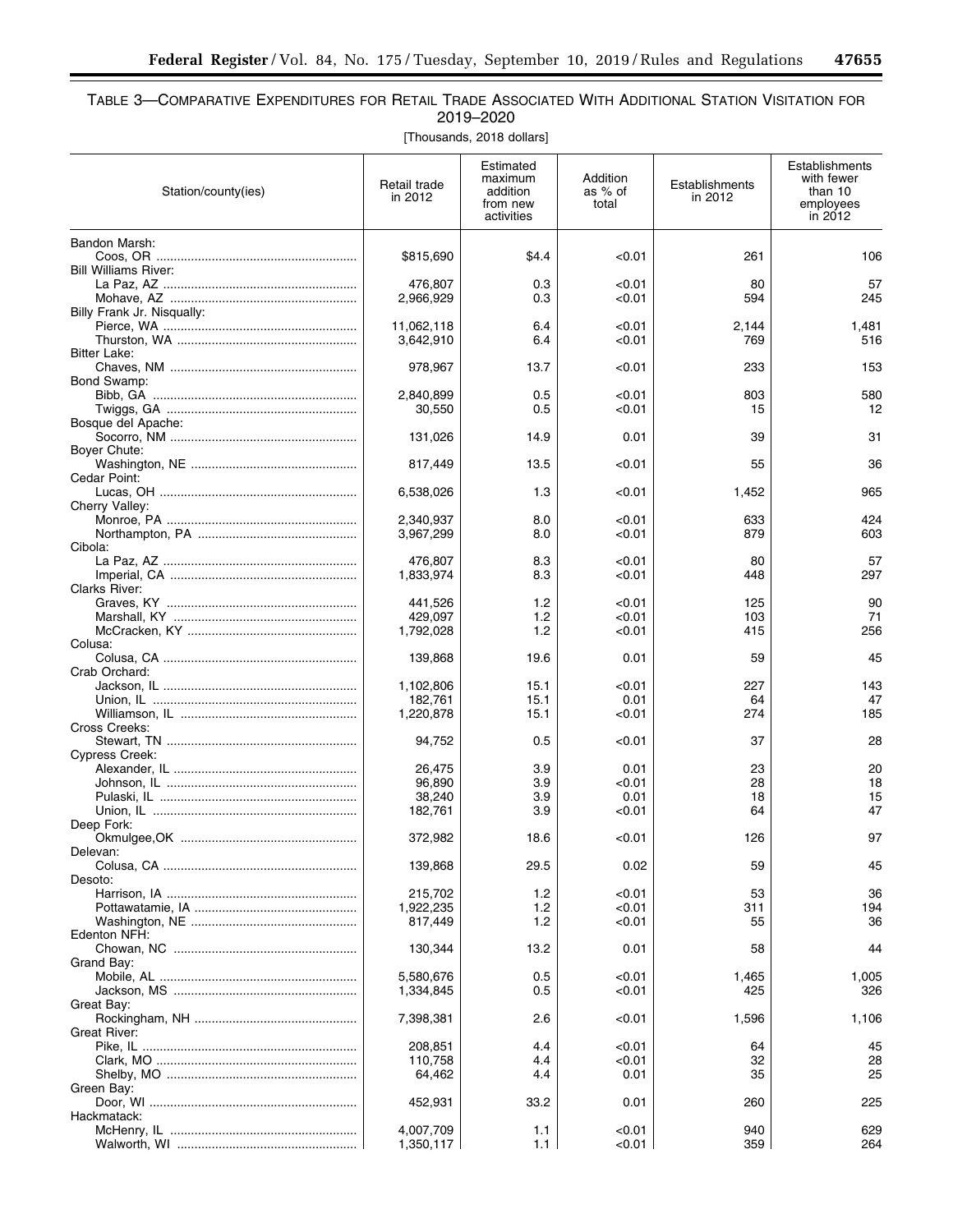۳

# TABLE 3—COMPARATIVE EXPENDITURES FOR RETAIL TRADE ASSOCIATED WITH ADDITIONAL STATION VISITATION FOR 2019–2020—Continued

۰

[Thousands, 2018 dollars]

| Station/county(ies)         | Retail trade<br>in 2012 | Estimated<br>maximum<br>addition<br>from new<br>activities | Addition<br>as % of<br>total | Establishments<br>in 2012 | Establishments<br>with fewer<br>than 10<br>employees<br>in 2012 |
|-----------------------------|-------------------------|------------------------------------------------------------|------------------------------|---------------------------|-----------------------------------------------------------------|
| Hagerman:                   |                         |                                                            |                              |                           |                                                                 |
|                             | 210,612                 | 222.9                                                      | 0.11                         | 69                        | 56                                                              |
| Harrison Lake NFH:          | 16,075                  | 16.0                                                       | 0.10                         | 10                        | 9                                                               |
| Havasu:                     |                         |                                                            |                              |                           |                                                                 |
|                             | 2,966,929<br>26,664,942 | 4.2<br>4.2                                                 | < 0.01<br>< 0.01             | 594<br>4,769              | 394<br>3,123                                                    |
| Hotchkiss NFH:              |                         |                                                            |                              |                           |                                                                 |
| Hutton Lake:                | 338,829                 | 13.2                                                       | < 0.01                       | 117                       | 93                                                              |
|                             | 524,488                 | 3.9                                                        | < 0.01                       | 141                       | 103                                                             |
| Imperial:                   |                         |                                                            |                              |                           |                                                                 |
|                             | 1,833,974<br>476,807    | 0.6<br>0.6                                                 | < 0.01<br><0.01              | 448<br>80                 | 297<br>57                                                       |
| Iron River NFH:             |                         |                                                            |                              |                           |                                                                 |
| Key Cave:                   | 92,470                  | 47.3                                                       | 0.05                         | 69                        | 57                                                              |
|                             | 1,302,366               | 6.2                                                        | < 0.01                       | 420                       | 302                                                             |
| Kirwin:                     |                         |                                                            |                              |                           |                                                                 |
| Kofa:                       | 56,297                  | 7.1                                                        | 0.01                         | 35                        | 27                                                              |
|                             | 476,807                 | 0.7                                                        | < 0.01                       | 80                        | 57                                                              |
| Las Vegas:                  | 2,182,997               | 0.7                                                        | < 0.01                       | 452                       | 302                                                             |
|                             | 241,627                 | 2.7                                                        | < 0.01                       | 82                        | 52                                                              |
| Little River:               |                         |                                                            |                              |                           |                                                                 |
| Marin Islands:              | 301,003                 | 27.2                                                       | 0.01                         | 101                       | 81                                                              |
|                             | 5,564,228               | 80.2                                                       | < 0.01                       | 1,050                     | 762                                                             |
| Mashpee:                    | 4,218,338               | 9.3                                                        | < 0.01                       | 1,507                     | 1,160                                                           |
| Mattamuskeet:               |                         |                                                            |                              |                           |                                                                 |
|                             | 33,265                  | < 0.1                                                      | < 0.01                       | 38                        | 35                                                              |
| McKay Creek:                | 877,978                 | 3.5                                                        | < 0.01                       | 224                       | 155                                                             |
| Medicine Lake:              |                         |                                                            |                              |                           |                                                                 |
|                             | 174,121<br>66,779       | 214.9<br>214.9                                             | 0.12<br>0.32                 | 41<br>27                  | 24<br>18                                                        |
| Middle Mississippi River:   |                         |                                                            |                              |                           |                                                                 |
|                             | 1,816,999<br>408,338    | 0.8<br>0.8                                                 | < 0.01<br><0.01              | 97<br>102                 | 72<br>62                                                        |
|                             | 2,135,540               | 0.8                                                        | < 0.01                       | 482                       | 324                                                             |
| Minidoka:                   |                         |                                                            |                              |                           |                                                                 |
|                             | 326,573<br>354,240      | 11.1<br>11.1                                               | < 0.01<br><0.01              | 185<br>117                | 153<br>89                                                       |
|                             | 172,744                 | 11.1                                                       | 0.01                         | 62                        | 47                                                              |
|                             | 32,404                  | 11.1                                                       | 0.03                         | 18                        | 13                                                              |
| Monomov:                    | 4,218,338               | 6.8                                                        | < 0.01                       | 1,507                     | 1,160                                                           |
| Neal Smith:                 |                         |                                                            |                              |                           |                                                                 |
|                             | 388,658                 | 8.3                                                        | < 0.01                       | 108                       | 74                                                              |
| Nestucca Bav:               | 272,191                 | 4.4                                                        | < 0.01                       | 115                       | 94                                                              |
| Northern Tallgrass Prairie: |                         |                                                            |                              |                           |                                                                 |
|                             | 320,317<br>388,658      | 0.5<br>0.5                                                 | < 0.01<br>< 0.01             | 111<br>108                | 85<br>74                                                        |
|                             | 269,945                 | 0.5                                                        | < 0.01                       | 93                        | 69                                                              |
|                             | 223,641                 | 0.5                                                        | < 0.01                       | 100                       | 71                                                              |
|                             | 727,392                 | 0.5                                                        | < 0.01                       | 169                       | 97                                                              |
|                             | 728,828                 | 0.5                                                        | < 0.01                       | 225                       | 154                                                             |
|                             | 140,472                 | 0.5                                                        | < 0.01                       | 30                        | 21                                                              |
|                             | 73,219                  | 0.5                                                        | < 0.01                       | 38                        | 29                                                              |
|                             | 51,137<br>51,396        | 0.5<br>0.5                                                 | < 0.01                       | 43                        | 34<br>20                                                        |
|                             | 849,239                 | 0.5                                                        | < 0.01<br>< 0.01             | 30<br>261                 | 201                                                             |
|                             | 151,479                 | 0.5                                                        | < 0.01                       | 41                        | 32                                                              |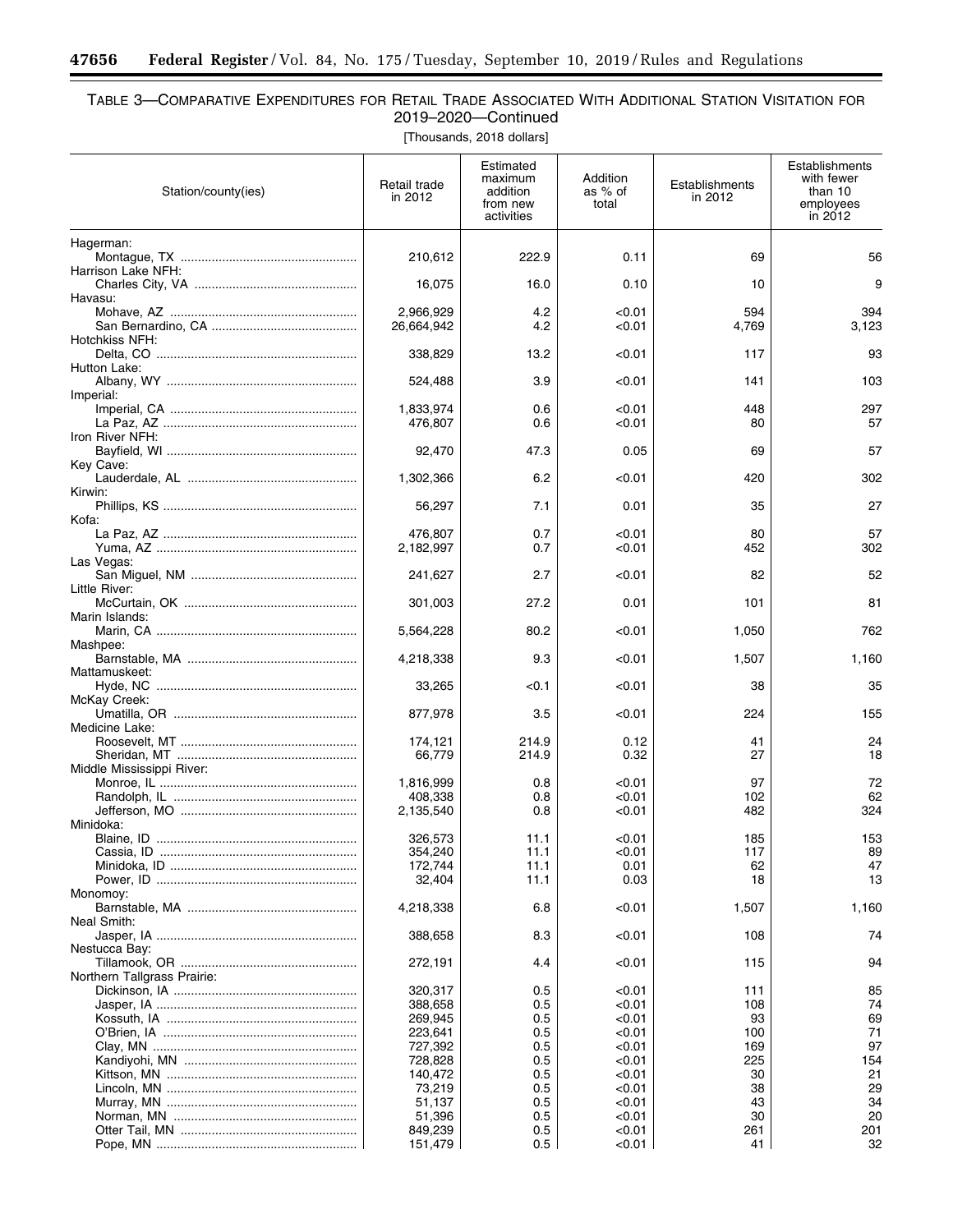# TABLE 3—COMPARATIVE EXPENDITURES FOR RETAIL TRADE ASSOCIATED WITH ADDITIONAL STATION VISITATION FOR 2019–2020—Continued

| [Thousands, 2018 dollars] |  |  |
|---------------------------|--|--|
|---------------------------|--|--|

| Station/county(ies)      | Retail trade<br>in 2012 | Estimated<br>maximum<br>addition<br>from new<br>activities | Addition<br>as % of<br>total | Establishments<br>in 2012 | Establishments<br>with fewer<br>than 10<br>employees<br>in 2012 |
|--------------------------|-------------------------|------------------------------------------------------------|------------------------------|---------------------------|-----------------------------------------------------------------|
|                          | 113,737                 | 0.5                                                        | < 0.01                       | 42                        | 31                                                              |
|                          | 229,738                 | 0.5                                                        | < 0.01                       | 50                        | 32                                                              |
| Okefenokee:              |                         |                                                            |                              |                           |                                                                 |
|                          | 48,875                  | 2.5                                                        | 0.01                         | 21                        | 17                                                              |
|                          | 64,316                  | 2.5                                                        | <0.01                        | 32                        | 27                                                              |
|                          | 686,193                 | 2.5                                                        | <0.01                        | 206                       | 147                                                             |
| Orangeburg NFH:          |                         | 13.2                                                       | <0.01                        | 376                       | 267                                                             |
| Ottawa:                  | 1,111,896               |                                                            |                              |                           |                                                                 |
|                          | 6,538,026               | 8.0                                                        | <0.01                        | 1,452                     | 965                                                             |
|                          | 467,762                 | 8.0                                                        | < 0.01                       | 142                       | 109                                                             |
| Ozark Plateau:           |                         |                                                            |                              |                           |                                                                 |
|                          | 134,909                 | 7.2                                                        | 0.01                         | 57                        | 42                                                              |
|                          | 427,195                 | 7.2                                                        | <0.01                        | 146                       | 110                                                             |
|                          | 403,757                 | 7.2                                                        | < 0.01                       | 140                       | 111                                                             |
| Parker River:            |                         |                                                            |                              |                           |                                                                 |
| Patoka River:            | 10,978,447              | 3.8                                                        | <0.01                        | 2,598                     | 1,875                                                           |
|                          | 609,814                 | 4.2                                                        | <0.01                        | 122                       | 84                                                              |
|                          | 79,329                  | 4.2                                                        | 0.01                         | 31                        | 23                                                              |
| Piedmont:                |                         |                                                            |                              |                           |                                                                 |
|                          | 52,113                  | 0.2                                                        | < 0.01                       | 24                        | 18                                                              |
|                          | 106,034                 | 0.2                                                        | <0.01                        | 50                        | 40                                                              |
| Sacramento:              |                         |                                                            |                              |                           |                                                                 |
|                          | 139.868                 | 16.2                                                       | 0.01                         | 59                        | 45                                                              |
|                          | 209,140                 | 16.2                                                       | 0.01                         | 73                        | 58                                                              |
| Salt Plains:             | 62,493                  | 12.4                                                       | 0.02                         | 24                        | 19                                                              |
| San Bernardino:          |                         |                                                            |                              |                           |                                                                 |
|                          | 1,386,009               | 0.2                                                        | <0.01                        | 414                       | 301                                                             |
| San Pablo Bay:           |                         |                                                            |                              |                           |                                                                 |
|                          | 5,564,228               | 2.8                                                        | <0.01                        | 1,050                     | 762                                                             |
|                          | 5,585,119               | 2.8                                                        | < 0.01                       | 1,066                     | 682                                                             |
|                          | 6,580,062               | 2.8                                                        | <0.01                        | 1,766                     | 1,274                                                           |
| Sand Lake:               |                         |                                                            |                              |                           |                                                                 |
| Seedskadee:              | 885,325                 | 2.0                                                        | <0.01                        | 201                       | 136                                                             |
|                          | 1,007,782               | 2.5                                                        | <0.01                        | 197                       | 145                                                             |
| Sequoyah:                |                         |                                                            |                              |                           |                                                                 |
|                          | 156,313                 | 2.1                                                        | <0.01                        | 33                        | 22                                                              |
|                          | 1,014,880               | 2.1                                                        | <0.01                        | 258                       | 178                                                             |
| Stone Lakes:             |                         |                                                            |                              |                           |                                                                 |
|                          | 16,654,079              | 80.2                                                       | <0.01                        | 3,512                     | 2,361                                                           |
| Sutter:                  |                         |                                                            |                              |                           |                                                                 |
| Tamarac:                 | 1,169,700               | 15.6                                                       | <0.01                        | 287                       | 201                                                             |
|                          | 502,743                 | 8.3                                                        | < 0.01                       | 135                       | 92                                                              |
| Tishomingo:              |                         |                                                            |                              |                           |                                                                 |
|                          | 66,800                  | 10.3                                                       | 0.02                         | 35                        | 31                                                              |
|                          | 174,821                 | 10.3                                                       | 0.01                         | 53                        | 42                                                              |
| Trinity River:           |                         |                                                            |                              |                           |                                                                 |
|                          | 871,294                 | 3.8                                                        | <0.01                        | 198                       | 142                                                             |
| Valentine:               |                         |                                                            |                              |                           |                                                                 |
|                          | 95,506                  | 3.6                                                        | <0.01                        | 38                        | 27                                                              |
| Valley City NFH:         | 133,136                 | 13.2                                                       | 0.01                         | 47                        | 29                                                              |
| Washita:                 |                         |                                                            |                              |                           |                                                                 |
|                          | 580,592                 | 165.1                                                      | 0.03                         | 148                       | 102                                                             |
| <b>Whittlesey Creek:</b> |                         |                                                            |                              |                           |                                                                 |
|                          | 92,470                  | 2.2                                                        | <0.01                        | 69                        | 57                                                              |
| Wichita Mountains:       |                         |                                                            |                              |                           |                                                                 |
|                          | 1,539,705               | 41.3                                                       | < 0.01                       | 409                       | 285                                                             |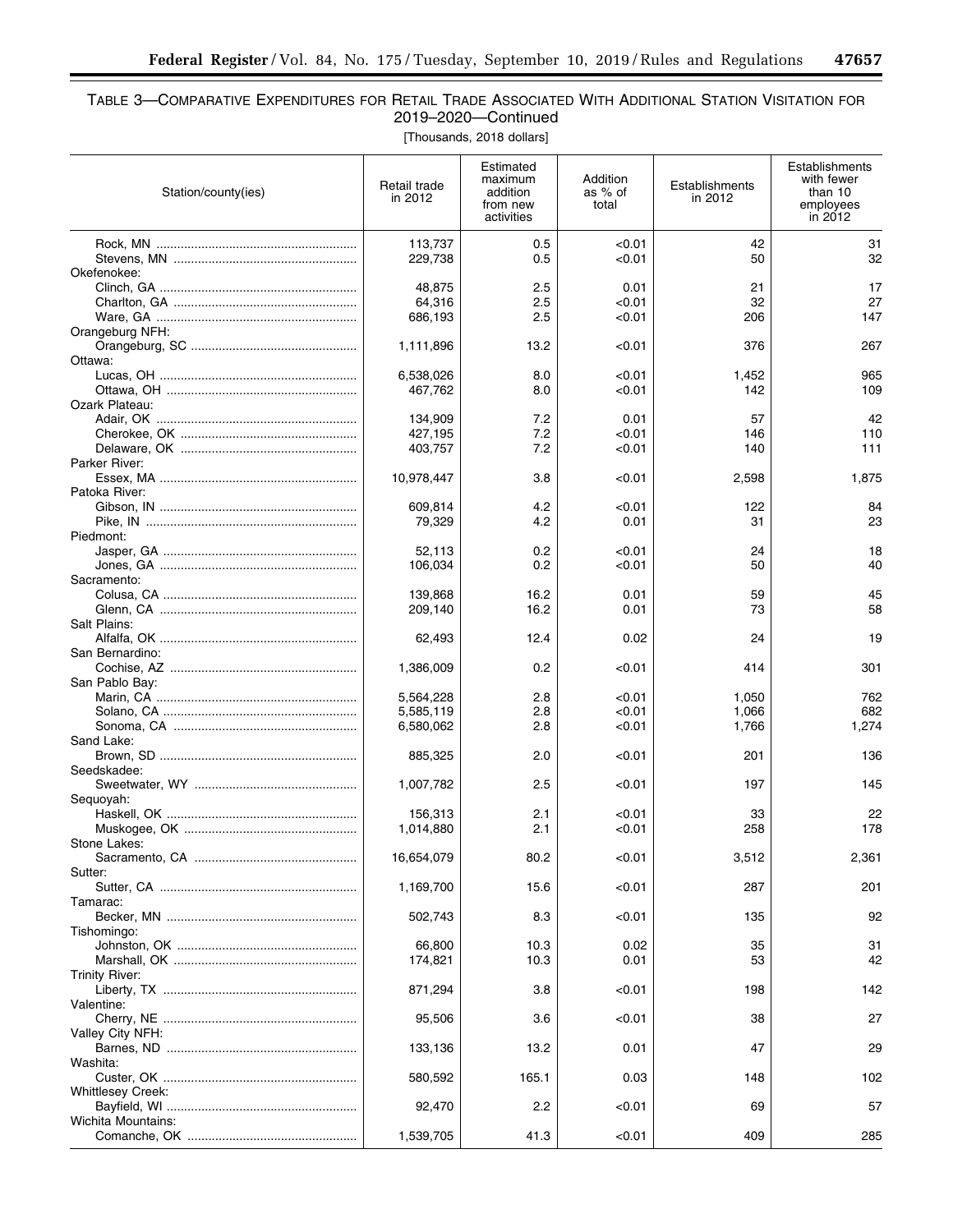With the small change in overall spending anticipated from this rule, it is unlikely that a substantial number of small entities will have more than a small impact from the spending change near the affected stations. Therefore, we certify that this rule will not have a significant economic effect on a substantial number of small entities as defined under the Regulatory Flexibility Act (5 U.S.C. 601 *et seq.*). A regulatory flexibility analysis is not required. Accordingly, a small entity compliance guide is not required.

# *Small Business Regulatory Enforcement Fairness Act*

This rule is not a major rule under 5 U.S.C. 804(2), the Small Business Regulatory Enforcement Fairness Act. We anticipate no significant employment or small business effects. This rule:

a. Will not have an annual effect on the economy of \$100 million or more. The minimal impact will be scattered across the country and will most likely not be significant in any local area.

b. Will not cause a major increase in costs or prices for consumers; individual industries; Federal, State, or local government agencies; or geographic regions. This rule will have only a slight effect on the costs of hunting opportunities for Americans. If the substitute sites are farther from the participants' residences, then an increase in travel costs will occur. The Service does not have information to quantify this change in travel cost but assumes that, since most people travel less than 100 miles to hunt, the increased travel cost will be small. We do not expect this rule to affect the supply or demand for hunting opportunities in the United States, and, therefore, it should not affect prices for hunting equipment and supplies, or the retailers that sell equipment.

c. Will not have significant adverse effects on competition, employment, investment, productivity, innovation, or the ability of U.S.-based enterprises to compete with foreign-based enterprises. This rule represents only a small proportion of recreational spending at NWRs. Therefore, this rule will have no measurable economic effect on the wildlife-dependent industry, which has annual sales of equipment and travel expenditures of \$72 billion nationwide.

#### *Unfunded Mandates Reform Act*

Since this rule applies to public use of federally owned and managed refuges, it will not impose an unfunded mandate on State, local, or Tribal governments or the private sector of more than \$100 million per year. The

rule will not have a significant or unique effect on State, local, or Tribal governments or the private sector. A statement containing the information required by the Unfunded Mandates Reform Act (2 U.S.C. 1531 *et seq.*) is not required.

#### *Takings (E.O. 12630)*

In accordance with E.O. 12630, this rule will not have significant takings implications. This rule affects only visitors at NWRs and NFHs, and describes what they can do while they are on a Service station.

### *Federalism (E.O. 13132)*

As discussed under *Regulatory Planning and Review* and *Unfunded Mandates Reform Act,* above, this rule will not have sufficient federalism implications to warrant the preparation of a federalism summary impact statement under E.O. 13132. In preparing this rule, we worked with State governments.

#### *Civil Justice Reform (E.O. 12988)*

In accordance with E.O. 12988, the Department of the Interior has determined that this rule does not unduly burden the judicial system and that it meets the requirements of sections 3(a) and 3(b)(2) of the Order.

# *Energy Supply, Distribution or Use (E.O. 13211)*

On May 18, 2001, the President issued E.O. 13211 on regulations that significantly affect energy supply, distribution, and use. E.O. 13211 requires agencies to prepare Statements of Energy Effects when undertaking certain actions. Because this rule adds 7 NWRs to the list of refuges open to hunting and sport fishing, opens or expands hunting or sport fishing at 67 other NWRs, and opens 15 NFHs to hunting and/or sport fishing, it is not a significant regulatory action under E.O. 12866, and we do not expect it to significantly affect energy supplies, distribution, or use. Therefore, this action is not a significant energy action, and no Statement of Energy Effects is required.

#### *Consultation and Coordination With Indian Tribal Governments (E.O. 13175)*

In accordance with E.O. 13175, we have evaluated possible effects on federally recognized Indian tribes and have determined that there are no effects. We coordinate recreational use on NWRs and NFHs with Tribal governments having adjoining or overlapping jurisdiction before we propose the regulations.

#### *Paperwork Reduction Act (PRA)*

This final rule contains a collection of information that we have submitted to the Office of Management and Budget (OMB) for review and approval under the Paperwork Reduction Act of 1995 (44 U.S.C. 3501 *et seq.*). We may not conduct or sponsor and you are not required to respond to a collection of information unless it displays a currently valid OMB control number. The OMB has reviewed and approved the information collection requirements associated with hunting and sport fishing activities across the National Wildlife Refuge System and assigned the following OMB control numbers:

• 1018–0140, "Hunting and Sport Fishing Application Forms and Activity Reports for National Wildlife Refuges, 50 CFR 25.41, 25.43, 25.51, 26.32, 26.33, 27.42, 30.11, 31.15, 32.1 to 32.72'' (Expires 07/30/2021),

• 1018–0153, ''National Wildlife Refuge Visitor Check-In Permit and Use Report'' (Expires 04/30/2022),

• 1018–0102, ''National Wildlife Refuge Special Use Permit Applications and Reports, 50 CFR 25, 26, 27, 29, 30, 31, 32, & 36'' (Expires 08/31/2020),

• 1018–0135, "Electronic Federal Duck Stamp Program'' (Expires 01/31/ 2020),

• 1018–0093, ''Federal Fish and Wildlife Permit Applications and Reports—Management Authority; 50 CFR 13, 15, 16, 17, 18, 22, 23'' (Expires 08/31/2020), and

• 1024–0252, ''The Interagency Access Pass and Senior Pass Application Processes'' (Expires 08/31/ 2020).

This final rule authorizes DOI to collect the following information associated with hunting and sport fishing activities across the National Wildlife Refuge System:

(1) Labeling/Marking Requirements— As a condition of the permit, some refuges require permittees to label hunting and fishing gear left overnight. This equipment may include items such as the following: Tree stands, blinds, or game cameras; hunting dogs (collars); flagging/trail markers; boats; and/or fishing equipment such as jugs, trotlines, and crawfish or crab traps. Refuges require the owner label their equipment with their last name, the state issued hunting/fishing license number, and/or hunting/fishing permit number. Refuges may also require equipment for youth hunters include ''YOUTH'' on the label. This minimal information is necessary in the event the refuge needs to contact the owner.

(2) Notifications—On occasion, hunters may find their game has landed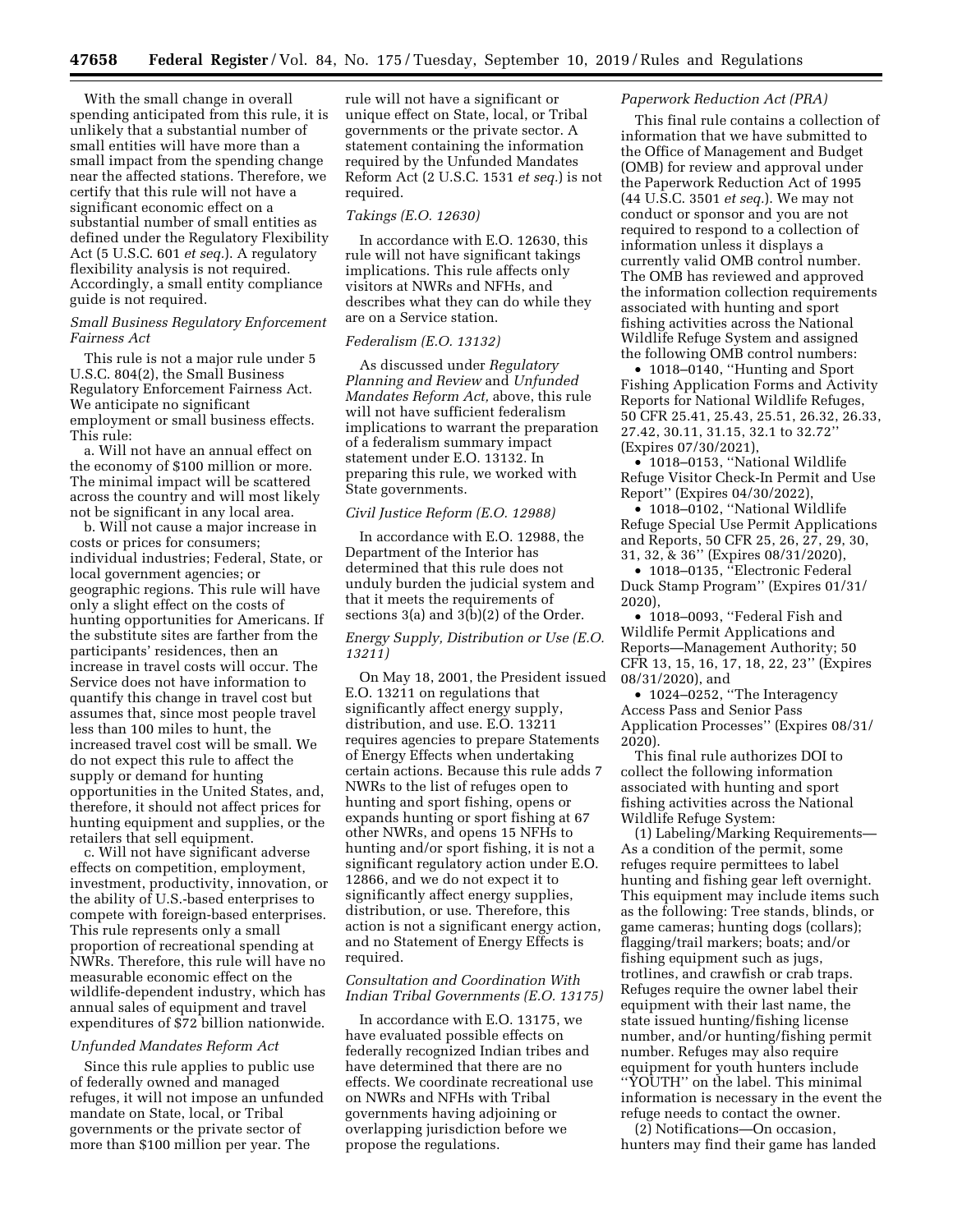outside of established hunting boundaries. In this situation, hunters must notify an authorized refuge employee to obtain consent to retrieve the game from an area closed to hunting or entry only upon specific consent. Certain refuges also require hunters to notify the refuge manager when hunting specific species (*e.g.,* black bear, bobcat, or eastern coyote) with trailing dogs. Refuges may also require advance notification by disabled hunters requesting special accommodations on the refuge.

(3) Transfer of FWS Form 3–2405— OMB approval of FWS Form 3–2405 was under OMB Control No. 1018–0153.

OMB approved the transfer of the form into OMB Control No. 1018–0140 so all forms associated with hunting and/or sport fishing activities in use by the National Wildlife Refuge System are contained under the same information collection. We will discontinue OMB Control No. 1018–0153 on the effective date of this final rule for 1018–BD79.

(4) OMB approved FWS Form 3–2439, Hunt Application—National Wildlife Refuge System, to replace existing FWS Forms 3–2354 through 3–2357. This streamlines the application process and reduces the regulatory burden on the public.

*Title of Collection:* Hunting and Fishing Application Forms and Activity Reports for National Wildlife Refuges, 50 CFR 25.41, 25.43, 25.51, 26.32, 26.33, 27.42, 30.11, 31.15, 32.1 to 32.72.

*OMB Control Number:* 1018–0140. *Form Number:* FWS Forms 3–2405,

3–2439, and 3–2358 through 3–2362. *Type of Review:* Revision of a

currently approved collection. *Respondents/Affected Public:* 

Individuals and households.

*Respondent's Obligation:* Required to Obtain or Retain a Benefit.

*Frequency of Collection:* On occasion. *Total Estimated Annual Nonhour Burden Cost:* \$84,000.

| Activity                                                          | Annual<br>number of<br>responses                 | Completion<br>time per<br>response                   | Total annual<br>burden hours                   |
|-------------------------------------------------------------------|--------------------------------------------------|------------------------------------------------------|------------------------------------------------|
| Hunting and Fishing Permit Applications:                          | 348,689<br>2,472                                 | 10 minutes<br>5 minutes                              | 58,115<br>206                                  |
|                                                                   | 351,161                                          |                                                      | 58,321                                         |
| <b>Harvest Activity Reports:</b>                                  | 91.879<br>421,112<br>32,821<br>25,024<br>570.836 | 15 minutes<br>15 minutes<br>15 minutes<br>15 minutes | 22,970<br>105,278<br>8,205<br>6,256<br>142,709 |
| New Information Collections Added to Collection:<br>Notifications | 2,160<br>384<br>650,000<br>652,544               | 10 minutes<br>30 minutes<br>5 minutes                | 360<br>192<br>54,167<br>54,719                 |
|                                                                   | 1,574,541                                        |                                                      | 255,749                                        |

On June 26, 2019, we published a proposed rule (84 FR 30314) that solicited comments on the new/revised information collection requirements described in this supporting statement for a period of 30 days, ending July 26, 2019. We received no comments concerning the information collection in response to the proposed rule. Additional comments are being solicited through publication of this final rule.

As part of our continuing effort to reduce paperwork and respondent burdens, we invite the public and other Federal agencies to comment on any aspect of this information collection, including:

(1) Whether or not the collection of information is necessary, including whether or not the information will have practical utility;

(2) The accuracy of our estimate of the burden for this collection of information;

(3) Ways to enhance the quality, utility, and clarity of the information to be collected; and

(4) Ways to minimize the burden of the collection of information on respondents.

Send your comments and suggestions on this information collection to the Desk Officer for the Department of the Interior at OMB–OIRA at (202) 395– 5806 (fax) or *OIRA*\_*[Submission@](mailto:OIRA_Submission@omb.eop.gov) [omb.eop.gov](mailto:OIRA_Submission@omb.eop.gov)* (email). You may view the information collection at *[http://](http://www.reginfo.gov/public/do/PRAMain) [www.reginfo.gov/public/do/PRAMain](http://www.reginfo.gov/public/do/PRAMain)*. Please provide a copy of your comments to the Service Information Collection Clearance Officer, Madonna Baucum, U.S. Fish and Wildlife Service, 5275 Leesburg Pike, MS: PRB/PERMA (JAO– 1N), Falls Church, VA 22041–3803 (mail); (703) 358–2503 (telephone); or *Info*\_*[Coll@fws.gov](mailto:Info_Coll@fws.gov)* (email). Please reference OMB Control Number 1018– 0140 in the subject line of your comments.

# *Endangered Species Act Section 7 Consultation*

We comply with section 7 of the Endangered Species Act of 1973, as amended (16 U.S.C. 1531 *et seq.*), when developing comprehensive conservation plans and step-down management plans—which include hunting and/or fishing plans—for public use of refuges and hatcheries, and prior to implementing any new or revised public recreation program on a station as identified in 50 CFR 26.32. We have completed section 7 consultation on each of the affected stations.

#### *National Environmental Policy Act*

We analyzed this rule in accordance with the criteria of the National Environmental Policy Act of 1969 (NEPA) (42 U.S.C. 4332(C)), 43 CFR part 46, and 516 Departmental Manual (DM) 8.

A categorical exclusion from NEPA documentation applies to publication of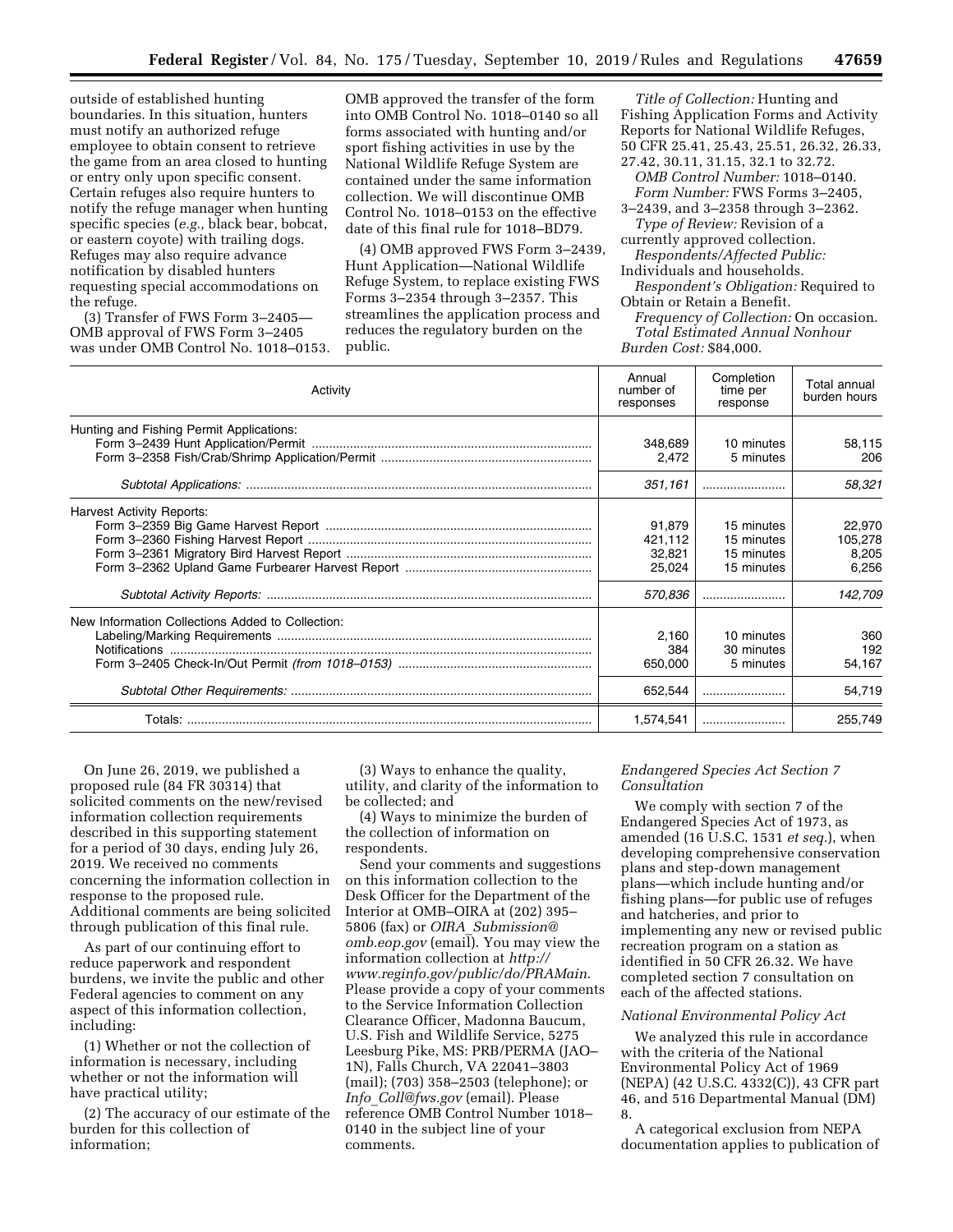amendments to station-specific hunting and fishing regulations because they are technical and procedural in nature, and the environmental effects are too broad, speculative, or conjectural to lend themselves to meaningful analysis (43 CFR 46.210 and 516 DM 8). Concerning the actions that are the subject of this rulemaking, we have complied with NEPA at the project level when developing each proposal. This is consistent with the Department of the Interior instructions for compliance with NEPA where actions are covered sufficiently by an earlier environmental document (43 CFR 46.120).

Prior to the addition of a refuge or hatchery to the list of areas open to hunting and fishing in 50 CFR parts 32 and 71, we develop hunting and fishing plans for the affected stations. We incorporate these proposed station hunting and fishing activities in the station comprehensive conservation plan and/or other step-down management plans, pursuant to our refuge planning guidance in 602 Fish and Wildlife Service Manual (FW) 1, 3, and 4. We prepare these comprehensive conservation plans and step-down plans in compliance with section 102(2)(C) of NEPA, the Council on Environmental Quality's regulations for implementing NEPA in 40 CFR parts 1500 through 1508, and the Department of Interior's NEPA regulations 43 CFR part 46. We invite the affected public to participate in the review, development, and implementation of these plans. Copies of all plans and NEPA compliance are available from the stations at the addresses provided below.

## **Available Information for Specific Stations**

Individual refuge and hatchery headquarters have information about public use programs and conditions that apply to their specific programs and maps of their respective areas. To find out how to contact a specific refuge or hatchery, contact the appropriate Service office for the States listed below:

Hawaii, Idaho, Oregon, and Washington. Regional Chief, National Wildlife Refuge System, U.S. Fish and Wildlife Service, Eastside Federal Complex, Suite 1692, 911 NE 11th Avenue, Portland, OR 97232–4181; Telephone (503) 231–6214.

Arizona, New Mexico, Oklahoma, and Texas. Regional Chief, National Wildlife Refuge System, U.S. Fish and Wildlife Service, P.O. Box 1306, 500 Gold Avenue SW, Albuquerque, NM 87103; Telephone (505) 248–6937.

Illinois, Indiana, Iowa, Michigan, Minnesota, Missouri, Ohio, and Wisconsin. Regional Chief, National Wildlife Refuge System, U.S. Fish and Wildlife Service, 5600 American Blvd. West, Suite 990, Bloomington, MN 55437–1458; Telephone (612) 713–5360.

Alabama, Arkansas, Florida, Georgia, Kentucky, Louisiana, Mississippi, North Carolina, South Carolina, Tennessee, Puerto Rico, and the Virgin Islands. Regional Chief, National Wildlife Refuge System, U.S. Fish and Wildlife Service, 1875 Century Boulevard, Atlanta, GA 30345; Telephone (404) 679–7166.

Connecticut, Delaware, District of Columbia, Maine, Maryland, Massachusetts, New Hampshire, New Jersey, New York, Pennsylvania, Rhode Island, Vermont, Virginia, and West Virginia. Regional Chief, National Wildlife Refuge System, U.S. Fish and Wildlife Service, 300 Westgate Center Drive, Hadley, MA 01035–9589; Telephone (413) 253–8307.

Colorado, Kansas, Montana, Nebraska, North Dakota, South Dakota, Utah, and Wyoming. Regional Chief, National Wildlife Refuge System, U.S. Fish and Wildlife Service, 134 Union Blvd., Lakewood, CO 80228; Telephone (303) 236–8145.

Alaska. Regional Chief, National Wildlife Refuge System, U.S. Fish and Wildlife Service, 1011 E. Tudor Rd., Anchorage, AK 99503; Telephone (907) 786–3545.

California and Nevada. Regional Chief, National Wildlife Refuge System, U.S. Fish and Wildlife Service, 2800 Cottage Way, Room W–2606, Sacramento, CA 95825; Telephone (916) 414–6464.

## **Primary Author**

Katherine Harrigan, Division of Natural Resources and Conservation Planning, National Wildlife Refuge System, is the primary author of this rulemaking document.

#### **List of Subjects**

*50 CFR Part 26* 

Recreation and recreation areas, Wildlife refuges.

#### *50 CFR Part 32*

Fishing, Hunting, Reporting and recordkeeping requirements, Wildlife, Wildlife refuges.

#### *50 CFR Part 36*

Alaska, Recreation and recreation areas, Reporting and recordkeeping requirements, Wildlife refuges.

# *50 CFR Part 71*

Fish, Fishing, Hunting, Wildlife.

## **Regulation Promulgation**

For the reasons set forth in the preamble, we amend title 50, chapter I,

subchapters C and E of the Code of Federal Regulations as follows:

# **Subchapter C—The National Wildlife Refuge System**

## **PART 26—PUBLIC ENTRY AND USE**

■ 1. The authority citation for part 26 continues to read as follows:

**Authority:** 5 U.S.C. 301; 16 U.S.C. 460k, 664, 668dd–668ee, and 715i; Pub. L. 96–315 (94 Stat. 958) and Pub. L. 98–146 (97 Stat. 955).

■ 2. Revise § 26.34 to read as follows:

#### **§ 26.34 What are the special regulations concerning public access, use, and recreation for individual national wildlife refuges?**

The following refuge units, listed in alphabetical order by State and unit name, have refuge-specific regulations for public access, use, and recreation.

(a) *Alabama*—(1) *Bon Secour National Wildlife Refuge.* (i) We allow only nonmotorized boats and boats with electric motors on Gator and Little Gator Lakes.

(ii) [Reserved]

(2) *Eufaula National Wildlife Refuge.*  (i) We prohibit the use of motorized watercraft in all refuge waters not directly connected to Lake Eufaula.

(ii) We prohibit the use of all airthrust boats, including airboats, aircraft, boats with secondary fans, and hovercraft.

(iii) We prohibit the use of personal watercraft or air-cooled propulsion engines outside of marked navigation channels.

(iv) We prohibit the mooring or storing of boats from  $1\frac{1}{2}$  hours after legal sunset to 11⁄2 hours before legal sunrise.

(3) *Wheeler National Wildlife Refuge.*  (i) We prohibit mooring or storing of boats from legal sunset to legal sunrise.

(ii) We prohibit airboats and hovercraft on all waters within the refuge boundaries.

(iii) We prohibit inboard waterthrust boats such as, but not limited to, personal watercraft, watercycles, and waterbikes on all waters of the refuge except that portion of the Tennessee River and Flint Creek from its mouth to mile marker 3.

(b) *Arizona*—(1) *Bill Williams River National Wildlife Refuge.* (i) We prohibit personal watercraft (PWC as governed by State law), air thrust boats, and hovercraft on all waters within the boundaries of the refuge.

(ii) We designate all refuge waters as wakeless speed zones (as governed by State law) as indicated by signs or regulatory buoys.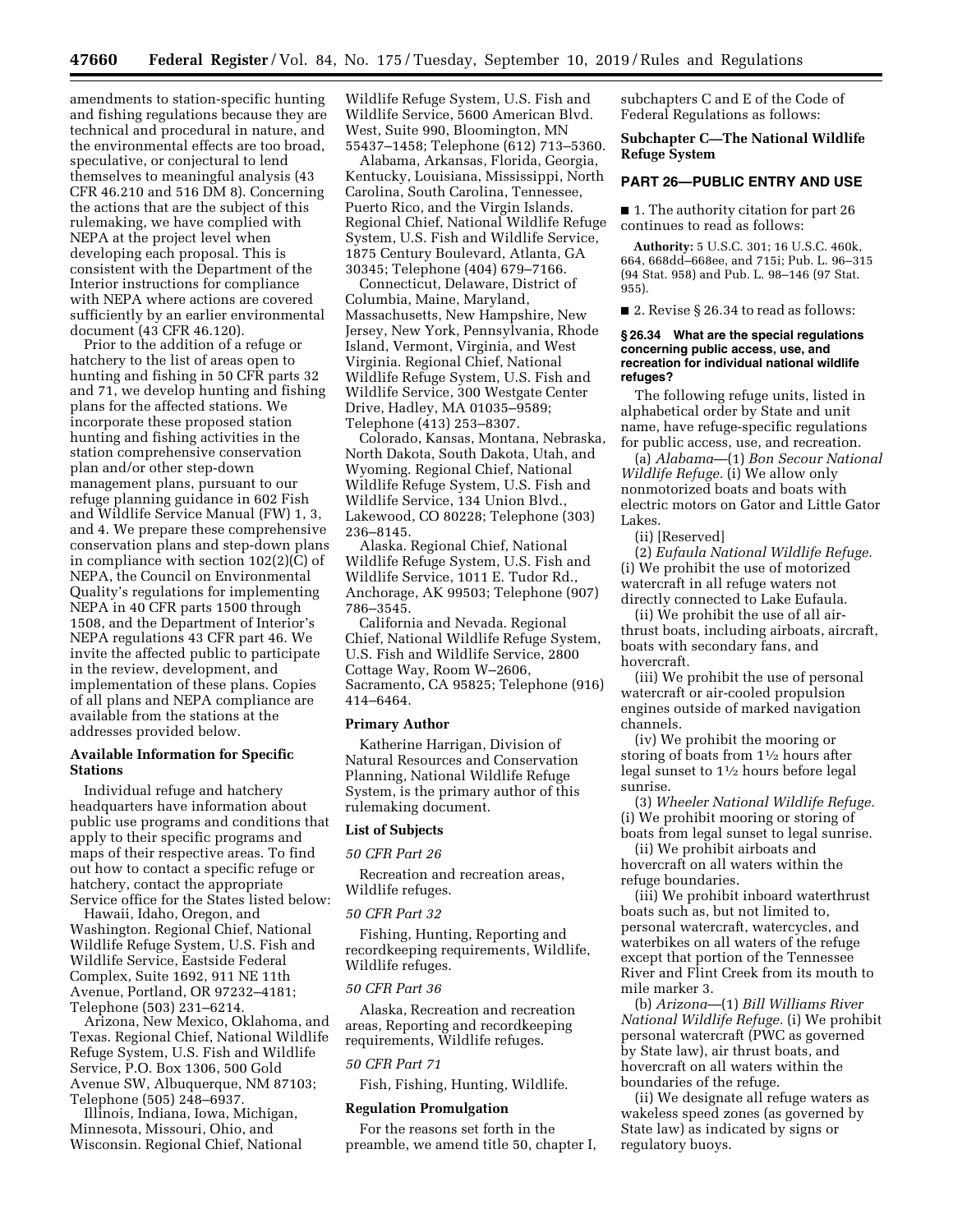(iii) The nonmotorized watercraft launch and Central Arizona Project (CAP) peninsula are day-use only areas and are open from 1⁄2 hour before legal sunrise to 1⁄2 hour after legal sunset. We allow fishing and the launching of watercraft at these and other areas 24 hours a day.

(iv) We prohibit the possession or consumption of open containers of alcohol or the possession of glass beverage containers in improved areas, including the nonmotorized watercraft launch and the CAP peninsula.

(2) *Havasu National Wildlife Refuge.*  (i) We prohibit the use of all air-thrust boats, including floating aircraft.

(ii) The following conditions apply only on Topock Marsh:

(A) We close designated portions to all entry from October 1 through the last day of the waterfowl hunt season (including the State junior waterfowl hunt).

(B) We close designated portions to all entry from April 1 through August 31. These areas are indicated in refuge brochures and identified by buoys and or signs.

(C) We prohibit personal watercraft (PWC, as governed by State law).

(iii) The following conditions apply to all waters of the Colorado River within the refuge from the south regulatory buoy line to the north regulatory buoy line at Interstate 40 (approximately 17 miles (27.2 kilometers)):

(A) We prohibit personal watercraft (PWC, as governed by State law) as indicated by signs or regulatory buoys in all backwaters.

(B) We limit watercraft speed as indicated by signs or regulatory buoys to no wake (as governed by State law) in all backwaters.

(C) We prohibit water-skiing, tubing, wake boarding, or other recreationaltowed devices.

(iv) The following conditions apply to improved areas within the refuge; improved areas consist of the Mesquite Bay areas, Castle Rock, the Diving Cliffs, Catfish Paradise, Five Mile Landing, and North Dike:

(A) We prohibit entry of all motorized watercraft in all three bays of the Mesquite Bay areas as indicated by signs or regulatory buoys.

(B) Improved areas are day-use only and are open from 1⁄2 hour before legal sunrise to  $\frac{1}{2}$  hour after legal sunset. We allow fishing and launching watercraft at these and other areas 24 hours a day.

(C) We prohibit the possession of open containers of alcohol or the possession of glass beverage containers in improved areas.

(c) *Arkansas*—(1) *Bald Knob National Wildlife Refuge.* (i) We prohibit mooring houseboats to the refuge bank on the Little Red River.

(ii) [Reserved]

(2) *Big Lake National Wildlife Refuge.*  (i) We prohibit boats from November 1 through February 28, except on that portion of the refuge open for public fishing with electric motors and Ditch 28.

(ii) [Reserved]

(3) *Cache River National Wildlife Refuge.* (i) We prohibit the mooring of houseboats to refuge property.

(ii) [Reserved]

(4) *Dale Bumpers White River National Wildlife Refuge.* (i) We allow camping only in designated sites and areas identified in the refuge user brochure (signed brochure), and we restrict camping to individuals involved in wildlife-dependent activities. We limit camping on the refuge to no more than 14 days during any 30 consecutiveday period. Campers must occupy camps daily. We prohibit all disturbances, including use of generators, after 10 p.m.

(ii) We allow refuge users to leave boats 16 feet (4.8 meters) or less in length unattended overnight from March 1 to October 31, as long as the owner clearly and prominently displays his or her boat registration number.

(5) *Felsenthal National Wildlife Refuge.* (i) We allow camping only at designated primitive campground sites identified in the refuge hunt brochure, and we restrict camping to individuals involved in wildlife-dependent refuge activities.

(ii) Campers may stay no more than 14 days during any 30 consecutive-day period in any campground and must occupy camps daily.

(iii) We prohibit all disturbances, including use of generators, after 10 p.m.

(6) *Overflow National Wildlife Refuge.*  (i) We prohibit all boat motors (including surface drive motors, mud motors, etc.) larger than 25 horsepower. (ii) [Reserved]

(7) *Pond Creek National Wildlife Refuge.* (i) We allow camping only at designated primitive campground sites identified in the refuge hunt brochure. We restrict camping to the individuals involved in refuge wildlife-dependent activities. Campers may stay no more than 14 days during any consecutive 30 day period in a campground and must occupy the camps daily. We prohibit all disturbances, including use of generators, after 10 p.m.

(ii) You must unload all hunting firearms and crossbows (see § 27.42(b) of this chapter) within 100 yards (90 meters) of a campground.

(iii) We prohibit camping on the refuge while hunting off the refuge.

(iv) We prohibit consumption or possession of opened container(s) of alcoholic beverage(s) in parking lots, on roadways, and in plain view in campgrounds.

(v) We prohibit fires outside of campgrounds.

(vi) We prohibit possession or use of fireworks.

(vii) We prohibit geocaching. (d) *California*—(1) *Colusa National Wildlife Refuge.* (i) No person may build or maintain fires, except in portable gas stoves in designated parking/overnight stay areas.

(ii) We only allow overnight stays in vehicles, motor homes, and trailers at the check station parking areas on Tuesdays, Fridays, and Saturdays (closed on Federal holidays).

(iii) You must restrain dogs on a leash within all designated parking areas and vehicle access roads.

(2) *Delevan National Wildlife Refuge.*  (i) No person may build or maintain fires, except in portable gas stoves in designated parking/overnight stay areas.

(ii) We only allow overnight stays in vehicles, motor homes, and trailers at the check station parking areas on Tuesdays, Fridays, and Saturdays (closed on Federal holidays).

(iii) You must restrain dogs on a leash within all designated parking areas and vehicle access roads.

(3) *Lower Klamath National Wildlife Refuge.* (i) We prohibit air-thrust and inboard water-thrust boats.

(ii) You may use only nonmotorized boats and boats with electric motors on designated motorless units from the start of the hunting season through November 30. You may use motorized boats on designated motorless units from December 1 through the end of hunting season.

(4) *Sacramento National Wildlife Refuge.* (i) No person may build or maintain fires, except in portable gas stoves in designated parking/overnight stay areas.

(ii) We only allow overnight stays in vehicles, motor homes, and trailers at the check station parking areas on Tuesdays, Fridays, and Saturdays (closed on Federal holidays).

(iii) You must restrain dogs on a leash within all designated parking areas and vehicle access roads.

(5) *Sacramento River National Wildlife Refuge.* (i) We prohibit fires on the refuge, except we allow portable gas stoves on gravel bars (see § 27.95(a) of this chapter).

(ii) We open the refuge for day-use access from 2 hours before legal sunrise until 11⁄2 hours after legal sunset. We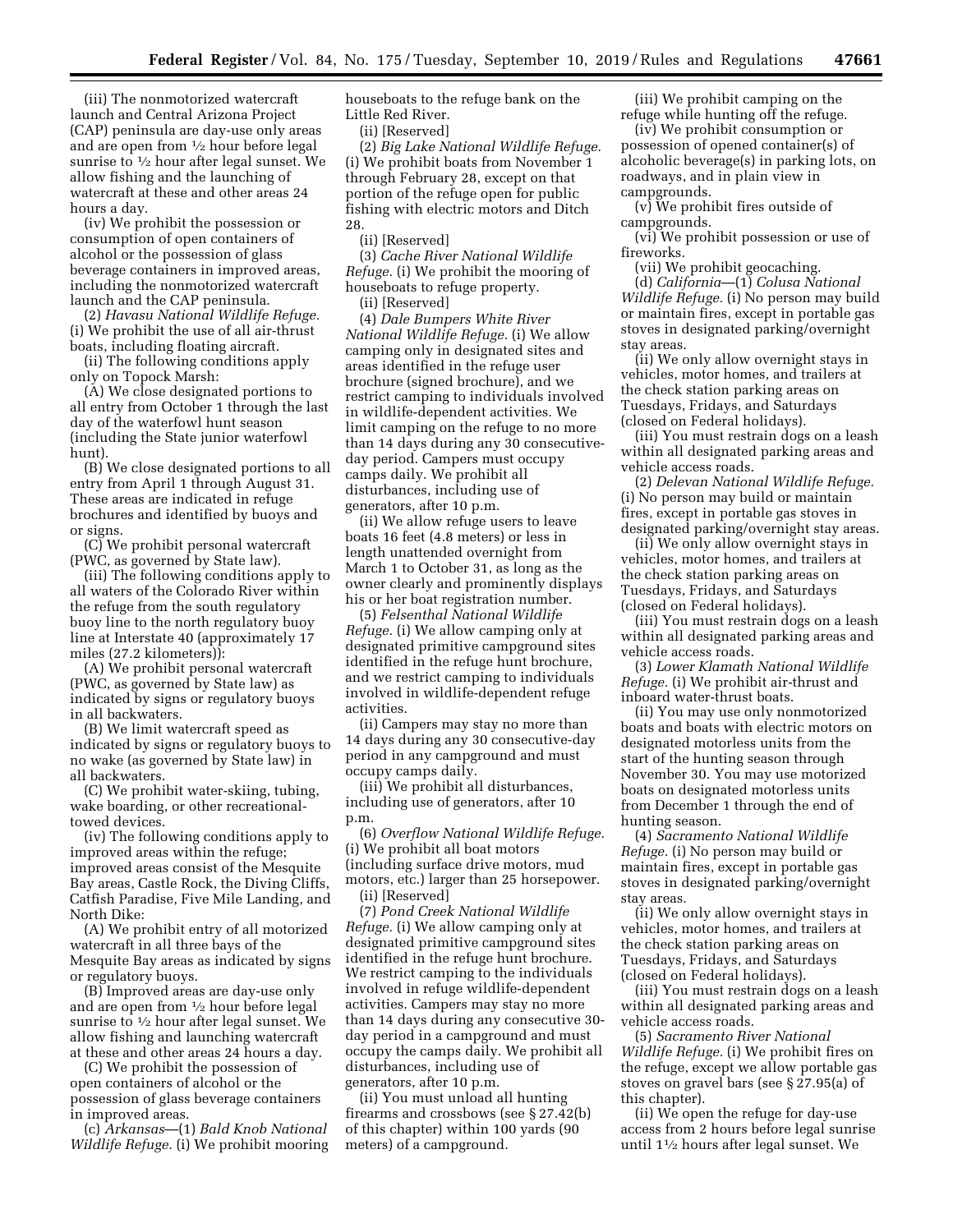allow access during other hours on gravel bars only.

(iii) On Packer Lake and Drumheller North, due to primitive access, we only allow boats up to 14 feet (4.2 meters) and canoes. Electric motors only.

(6) *San Pablo Bay National Wildlife Refuge.* (i) We prohibit launching of boats and access to the Bay or sloughs from refuge property except from designated boat launch sites (Cullinan Ranch Unit and Dickson Ranch Unit).

(ii) We allow only nonmotorized crafts at the Cullinan Ranch Unit and Dickson Ranch Unit launch sites.

(7) *Sutter National Wildlife Refuge.* (i) No person may build or maintain fires, except in portable gas stoves in designated parking/overnight stay areas.

(ii) We only allow overnight stays in vehicles, motor homes, and trailers at the check station parking areas on Tuesdays, Fridays, and Saturdays (closed on Federal holidays).

(iii) You must restrain dogs on a leash within all designated parking areas and vehicle access roads.

(e)–(f) [Reserved]

(g) *Delaware*—(1) *Prime Hook National Wildlife Refuge.* (i) The maximum horsepower allowed for boat motors is 30 horsepower. You must abide by the slow, no-wake zones on designated portions of refuge waterways as depicted in maps or within the brochure.

(ii) [Reserved]

(2) [Reserved]

(h) *Florida*—(1) *Arthur R. Marshal Loxahatchee National Wildlife Refuge.*  (i) We allow only boats equipped with factory-manufactured-water-cooled outboard motors, boats with electric motors, and nonmotorized boats. We prohibit boats with air-cooled engines, airboats, fan boats, hovercraft, and personal watercraft (*e.g.,* Jet Skis, jet boats, wave runners).

(ii) There is a 35 miles per hour (mph) speed limit in all waters of the refuge. A 500-foot (150-meter) ''idle speed zone'' is at each of the refuge's three boat ramps.

(iii) We require all boats operating outside of the main perimeter canals (the L–40 Canal, L–39 Canal, L–7 Canal, and L–101 Canal) in interior areas of the refuge and within the hunt area to fly a 12-inch by 12-inch (30-centimeters (cm) by 30-cm) orange flag 10 feet (3 meters) above the vessel's waterline.

(2) *Chassahowitzka National Wildlife Refuge.* (i) We allow airboats only on the designated airboat route within Citrus County and on all navigable waterways within Hernando County with a refuge Special Use Permit (General Activities Special Use Permit Application, FWS

Form 3–1383–G) issued by the U.S. Fish and Wildlife Service.

(ii) We prohibit the use of airboats on vegetation.

(3) *J.N.* ''*Ding*'' *Darling National Wildlife Refuge.* (i) We prohibit kite surfing, kite boarding, wind surfing, and sail boarding.

(ii) We allow vessels propelled only by polling, paddling, or floating in the posted ''no-motor zone'' of the J.N. ''Ding'' Darling Wilderness Area. All motors, including electric motors, must be in a nonuse position (out of the water) when in the ''no-motor zone.''

(iii) We allow vessels propelled only by polling, paddling, floating, or electric motors in the posted ''pole/troll zone'' of the Wulfert Flats Management Area. All non-electric motors must be in a nonuse position (out of the water) when in the ''pole/troll zone.''

(iv) We allow launching of canoes and kayaks anywhere on the right (north) side of Wildlife Drive. We prohibit launching motorized vessels over 14 feet (4.2 meters) in length from Wildlife Drive. Motorized vessels less than 14 feet (4.2 meters) in length may only be launched from designated site #2.

(v) We prohibit airboats, hovercraft, personal watercraft, and ''Go-Devil'' style outboard motors.

(vi) Vessels must not exceed slow speed/minimum wake in refuge waters.

(4) *Lake Woodruff National Wildlife Refuge.* (i) During hunting seasons, we close hunting areas on the refuge to all public use except to hunters possessing a valid permit. Hunting areas are marked on refuge maps.

(ii) We close the refuge between legal sunset and legal sunrise.

(iii) We prohibit the use of airboats on the refuge.

(5) *Lower Suwannee National Wildlife Refuge.* (i) We prohibit leaving boats on the refuge overnight.

(ii) [Reserved]

(6) *St. Marks National Wildlife Refuge.* (i) We prohibit use of boats with motors over 10 horsepower on any refuge lake or pond.

(ii) We allow use of hand-launched boats on impoundments on the St. Marks Unit from March 15 through October 15 each year. We prohibit launching of boats from trailers in the impoundments in the St. Marks Unit. We prohibit all gasoline-powered motors in the impoundments in the St. Marks Unit.

(iii) You may not launch commercially registered boats, air-thrust boats, or personal watercraft at the saltwater boat ramp on the St. Marks Unit. We also prohibit commercial guides from launching any type of

watercraft at the saltwater boat ramp on the St. Marks Unit.

(iv) You may not launch air-thrust boats or personal watercraft from Wakulla Beach. We also prohibit commercial guides from launching any type of watercraft from Wakulla Beach.

(7) *St. Vincent National Wildlife Refuge.* (i) We restrict camping and fires (see § 27.95(a) of this chapter) to the two designated camping areas. We may restrict or ban fires during dry periods.

(ii) We prohibit the use or possession of alcoholic beverages during the refuge hunt period (see § 32.2(j) of this chapter).

(iii) We prohibit motorized equipment, generators, or land vehicles (except bicycles).

(iv) Visitors must observe quiet time in the campground between 9 p.m. and 5 a.m. We prohibit loud or boisterous behavior or activity.

(v) We allow boats with electric motors. You must remove all other motors from the boats and secure them to a designated motor rack with a lock and chain.

(vi) We allow boats in refuge lakes from May 15 through September 30.

(8) *Ten Thousand Islands National Wildlife Refuge.* (i) We prohibit airthrust boats, hovercraft, personal watercraft (*e.g.,* Jet Skis, jet boats, wave runners), and off-road vehicles in the freshwater and brackish marsh area south of U.S. 41.

(ii) We limit vessels to a maximum of 25 horsepower outboard motor.

(i) *Georgia*—(1) *Banks Lake National Wildlife Refuge.* (i) We prohibit swimming, wading, jet skiing, water skiing, and the use of airboats.

(ii) [Reserved]

(2) *Bond Swamp National Wildlife Refuge.* (i) We prohibit overnight camping.

(ii) We prohibit overnight parking.

(iii) We allow boat launching at the Stone Creek Boat Launch. During periods of high water, we allow boats to be launched from refuge roads normally open to vehicle traffic. We allow gasoline motors only during periods of high water as defined as a reading of 18 feet (5.5 meters) or higher at the Macon Gauge on the Ocmulgee River.

(iv) We prohibit bicycles on foot travel roads or off road. We restrict bicycles to roads designated open to vehicles.

(3) *Okefenokee National Wildlife Refuge.* (i) We only allow foot and bicycle traffic on the refuge portion of Cowhouse Island.

(ii) We only allow the use of 10 horsepower motors or less on the refuge.

(iii) We prohibit paddleboarding, air boats, swimming, and wading.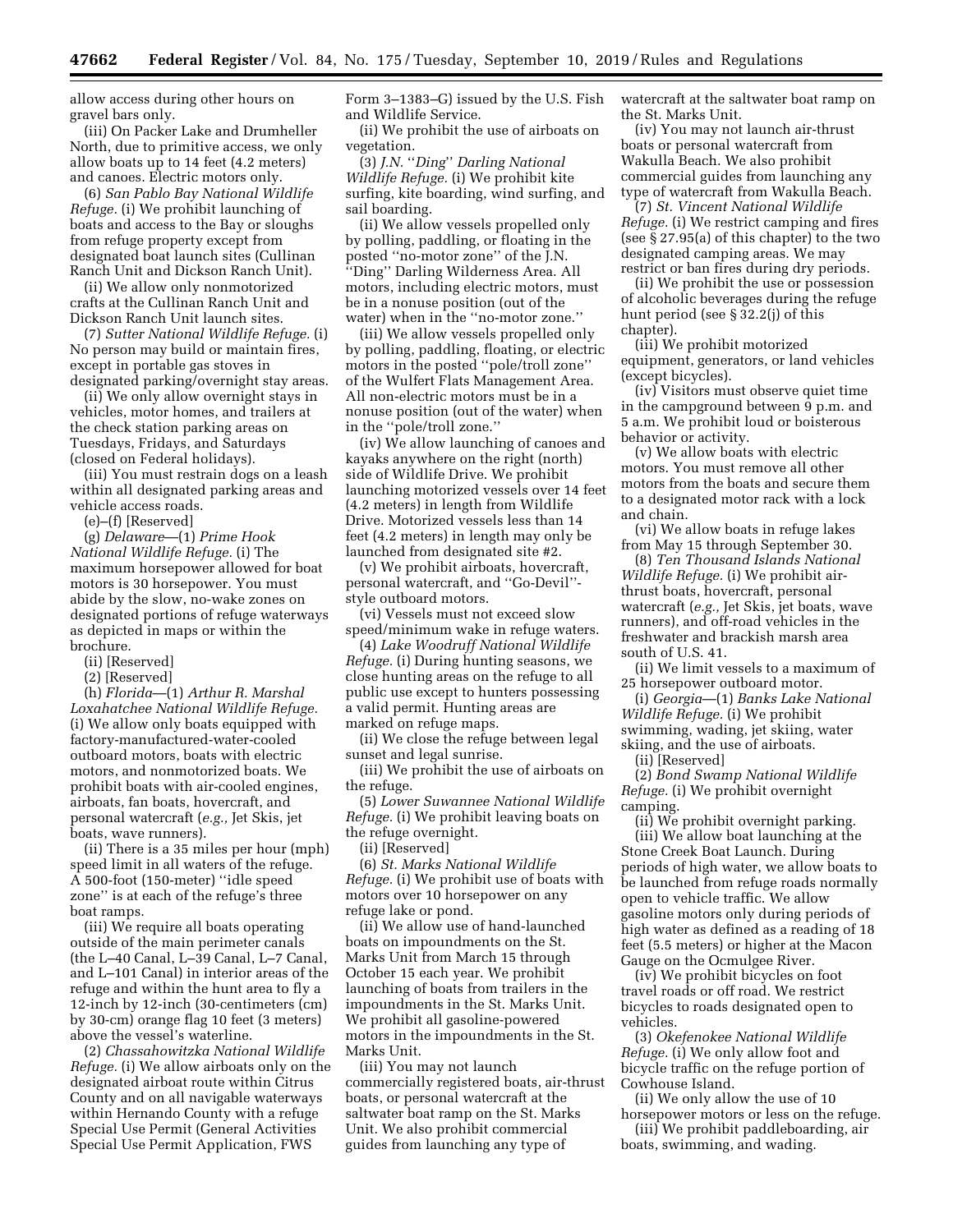(iv) We require all boats to be off the water by posted time.

(4) *Piedmont National Wildlife Refuge.* (i) The refuge is a day-use-only area, with the exception of legal hunting activities.

(ii) We prohibit bicycles on foot travel roads or off road. We restrict bicycles to gravel roads designated open to vehicles.

(iii) We prohibit overnight camping and/or parking except in the designated campgrounds at Pippins Lake during quota deer hunts with a valid permit (state-issued).

(iv) We allow alcoholic beverages only in the designated campground.

(j) [Reserved]

(k) *Idaho*—(1) *Deer Flat National Wildlife Refuge.* (i) From April 15 through September 30, we allow motorized and nonmotorized boats from  $\frac{1}{2}$  hour before legal sunrise to  $\frac{1}{2}$  hour after legal sunset throughout the Lake Lowell Unit.

(ii) [Reserved]

(2) *Grays Lake National Wildlife Refuge.* (i) We only allow nonmotorized boats on the refuge.

(ii) [Reserved]

(3) *Minidoka National Wildlife Refuge.* (i) We allow the use of float tubes year-round, throughout all of Lake Walcott.

(ii) We allow boats on designated areas of Lake Walcott from April 1 through October 31.

(l) *Illinois*—(1) *Chautauqua National Wildlife Refuge.* (i) Motorboats must not exceed ''no-wake'' speeds.

(ii) We prohibit the public entering Weis Lake on the Cameron-Billsbach Unit of the refuge from October 16 through January 31.

(iii) We prohibit leaving boats on refuge waters overnight (see § 27.93 of this chapter).

(2) *Crab Orchard National Wildlife Refuge.* (i) We restrict motorboats on all refuge waters to slow speeds leaving ''no wake'' within 150 feet (45 meters) of any shoreline, swimming area, marina entrance, boat ramp, causeway tunnel, and areas indicated on the lake zoning map in the refuge fishing brochure.

(ii) We prohibit the use of boat motors of more than 10 horsepower on Devils Kitchen and Little Grassy Lakes.

(iii) We prohibit the use of gaspowered motors in the southeastern section of Devils Kitchen Lake (consult lake zoning map in the refuge fishing brochure).

(3) *Emiquon National Wildlife Refuge.*  (i) We allow the use of motorized boats

at no-wake speeds on all refuge waters. (ii) We prohibit leaving boats on refuge waters overnight.

(4) *Meredosia National Wildlife Refuge.* (i) We prohibit leaving boats on refuge waters overnight.

(ii) Motorboats must not exceed ''nowake'' speeds.

(5) *Port Louisa National Wildlife Refuge.* (i) We close the following divisions to all public access:

(A) Louisa Division—September 15 until January 1;

(B) Horseshoe Bend Division— September 15 until December 1; and

(C) Keithsburg Division—September 15 until January 1.

(ii) [Reserved]

(6) *Upper Mississippi River National Wildlife and Fish Refuge.* Refer to paragraph (v)(2) of this section for regulations.

(m) *Indiana*—(1) *Big Oaks National Wildlife Refuge.* (i) We allow boats only if rowed, paddled, or powered by an electric trolling motor on the Old Timbers Lake.

(ii) [Reserved]

(2) *Muscatatuck National Wildlife Refuge.* (i) We allow the use of boats (hand- or foot-propelled only) on Stanfield Lake. We prohibit the use of electric or gasoline motors.

(ii) We allow the use of kayaks and nonmotorized canoes on Richart Lake.

(3) *Patoka River National Wildlife Refuge and Management Area.* (i) We allow motorboats only on Snakey Point Marsh east of the South Fork River and the Patoka River. All other areas are open to either manual-powered boats or boats with battery-driven motors only.

(ii) Motorboats must not exceed ''no wake'' speeds.

(iii) We prohibit the use of powered airboats on the refuge.

(n) *Iowa*—(1) *Desoto National Wildlife Refuge.* (i) We limit boating to ''nowake'' speeds, not to exceed 5 miles per hour.

(ii) [Reserved]

(2) *Upper Mississippi River National Wildlife and Fish Refuge.* Refer to paragraph (v)(2) of this section for regulations.

(o) *Kansas*—(1) *Kirwin National Wildlife Refuge.* (i) We allow motorized boating in the main body of Kirwin Reservoir and in Bow Creek. You must not create a wake in Bow Creek or within 100 yards (90 meters) of any shoreline or island in the main body of Kirwin Reservoir. We prohibit motorized boats in the Solomon Arm of Kirwin Reservoir.

(ii) We allow motorless boats in the Solomon Arm of Kirwin Reservoir from August 1 through September 30.

(2) *Marais des Cygnes National Wildlife Refuge.* (i) We restrict outboard motor use to the westernmost 5.5 miles (8.8 kilometers) of the Marais des

Cygnes River. You may use only nonmotorized boats and electric trolling motors on remaining waters in designated areas of the refuge.

(ii) [Reserved]

(p) *Kentucky*—(1) *Clarks River National Wildlife Refuge.* (i) We allow horseback riding on refuge roads and portions of the abandoned railroad tracks owned by the refuge for access purposes while engaged in wildlife activities. We prohibit horses and mules off these secondary access routes for any reason.

(ii) [Reserved]

(2) [Reserved]

(q) *Louisiana*—(1) *Bayou Sauvage National Wildlife Refuge.* (i) The refuge is open from 30 minutes before legal sunrise to 30 minutes after legal sunset.

(ii) We allow only outboard motors 25 horsepower or less in waterways inside the hurricane protection levee.

(2) *Bayou Teche National Wildlife Refuge.* (i) You may use motorized boats only in existing canals, ditches, trenasses, and ponds. We prohibit motorized boat use in areas marked as nonmotorized use only.

(ii) The refuge is open from legal sunrise until legal sunset unless stated otherwise.

(iii) We open the Franklin Unit canals (birdfoot canals) for motorized boats between April 15 and August 31. This unit is open to nonmotorized boats all year.

(3) *Big Branch Marsh National Wildlife Refuge.* (i) We prohibit airthrust boats, aircraft, mud boats, and aircooled propulsion engines on the refuge.

(ii) We open the refuge to public entry from  $\frac{1}{2}$  hour before legal sunrise to  $\frac{1}{2}$ hour after legal sunset.

(4) *Black Bayou National Wildlife Refuge.* (i) You may enter the refuge 1⁄2 hour before legal sunrise, and you must exit no later than 1⁄2 hour after legal sunset.

(ii) You may only launch boats at the concrete ramp adjacent to the visitor center. We prohibit launching boats with motors greater than 50 horsepower.

(iii) We prohibit leaving boats or other equipment on the refuge overnight (see § 27.93 of this chapter).

(iv) We require a boat launch fee. You must pay the launch fee before launching boat.

(v) We prohibit crossing the water hyacinth booms in a boat or traveling over idle speed within the booms.

(5) *Bogue Chitto National Wildlife Refuge.* (i) We allow primitive camping within 100 feet (30 meters) of designated streams. These include either bank of the Boque Chitto River, Wilson Slough, and West Pearl River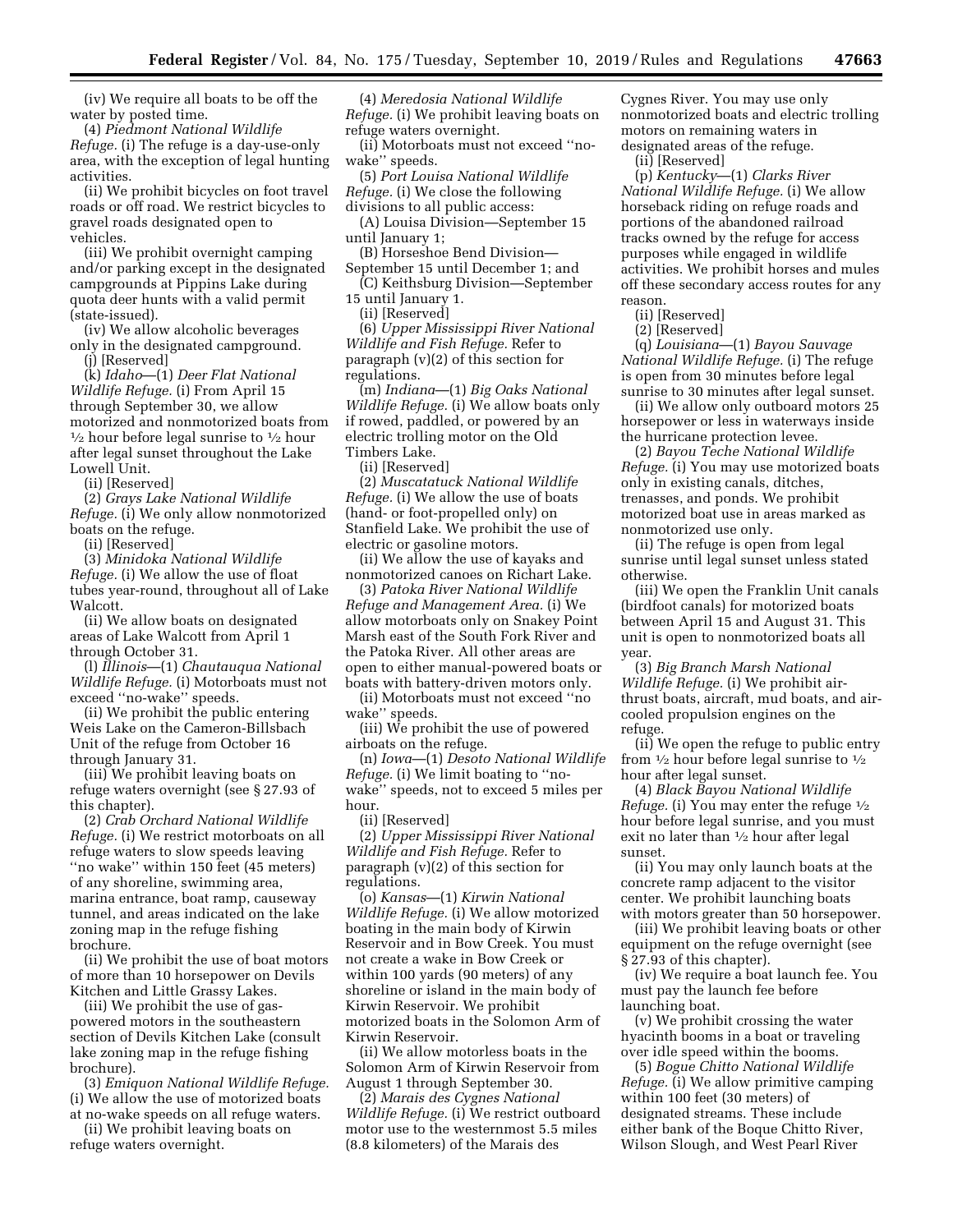south of Wilson Slough; refuge lands along the East Pearl River; and Holmes Bayou. Campers must mark their campsite with the owner's State license/ identification number, or boat identification number, and dates of occupancy placed in a conspicuous location in the center of camp.

(ii) [Reserved]

(6) *Cameron Prairie National Wildlife Refuge.* (i) We prohibit overnight camping on the refuge.

(ii) We allow only nonpowered boats in the Bank Fishing Road waterways.

(iii) We allow operation of outboard motors in refuge canals, bayous, and lakes. We allow only trolling motors in the marsh.

(7) *Catahoula National Wildlife Refuge.* (i) We allow the use of nonmotorized boats or boats with motors of 10 horsepower or less on refuge lakes and waters as designated. We prohibit the use of air-thrust boats, water-thrust boats, or personal watercraft.

(ii) We prohibit overnight camping on the refuge.

(iii) We prohibit overnight parking on the refuge.

(8) *Cat Island National Wildlife Refuge.* (i) We prohibit overnight camping on the refuge.

(ii) We prohibit overnight parking on the refuge.

(iii) We prohibit air-thrust boats on the refuge.

(iv) We prohibit boat launching by trailer from all refuge roads and parking lots except at designated boat ramps.

(9) *D'Arbonne National Wildlife Refuge.* (i) We prohibit motorized boats in the No Gun Hunting Area (the ''Beanfield'') from November 1 through January 31.

(ii) We prohibit leaving boats and other personal property on the refuge overnight.

(10) *Grand Cote National Wildlife Refuge.* (i) We prohibit overnight camping on the refuge.

(ii) We prohibit overnight parking on the refuge.

(iii) We allow only electric-powered or nonmotorized boats.

(11) *Lacassine National Wildlife Refuge.* (i) We prohibit overnight camping on the refuge.

(ii) We allow boats of all motor types with 40 horsepower or less in Lacassine Pool.

(iii) We prohibit boats in Lacassine Pool and Unit D from October 16 through March 14. We prohibit boats in Units A and C.

(iv) We prohibit air-thrust boats, allterrain vehicles (ATVs), and Jet Skis on the refuge (see § 27.31(f) of this chapter).

(v) We prohibit dragging or driving of boats over levees.

(vi) You must only launch trailered boats at the cement ramps at the public boat launches in Lacassine Pool.

(vii) We only allow boats powered by paddling or trolling motors in the Unit D impoundment within Lacassine Pool.

(12) *Lake Ophelia National Wildlife Refuge.* (i) We allow watercraft with motors up to 36 horsepower in Possum Bayou (north of boat ramp), Palmetto Bayou, Duck Lake, Westcut Lake, Point Basse, and Nicholas Lake.

(ii) We allow electric-powered or nonmotorized boats in Doomes Lake, Lake Long, Possum Bayou (south of boat ramp), and Lake Ophelia.

(iii) We prohibit overnight camping on the refuge.

(iv) We prohibit overnight parking on the refuge.

(13) *Mandalay National Wildlife Refuge.* (i) We allow air-cooled propulsion engines on the refuge.

(ii) We prohibit air-thrust boats or marsh buggies on the refuge. We restrict motorized boat use to existing canals, ditches, trenasses, and ponds.

(14) *Sabine National Wildlife Refuge.*  (i) You may access the hunt areas by boat using the boat launches at the West Cove Public Use Area or by access through Burton Canal. You may access hunt areas by vehicle from Vastar Road or designated turnouts within the refuge public hunt area along State Highway 27 (see § 27.31 of this chapter) unless otherwise posted.

(ii) We allow hand launching of small boats along Vastar Road (no trailers allowed). We allow hand launching of nonmotorized boats into Units 1A and 1B from Blue Crab Recreation Area for recreational paddling year-round.

(iii) We allow operation of outboard motors in designated refuge canals only. We allow trolling motors within the refuge marshes.

(iv) We prohibit air-thrust boats, personal motorized watercraft (*e.g.,* Jet Skis), and all-terrain vehicles (ATVs) on the refuge (see § 27.31(f) of this chapter) unless otherwise posted.

(v) We prohibit overnight camping on the refuge.

(vi) We prohibit swimming and/or wading in the refuge canals and waterways.

(15) *Tensas River National Wildlife Refuge.* (i) We allow nonmotorized boats, electric motors, and boats with motors 10 horsepower or less in refuge lakes, streams, and bayous. Boaters must follow State boating regulations, including those for navigation lights. We prohibit boat storage on the refuge.

(ii) We allow use of nonmotorized bicycles on designated all-terrain vehicle (ATV) trails.

(16) *Upper Ouachita National Wildlife Refuge.* (i) We prohibit

outboard motors in the Wigeon Ponds (only trolling motors allowed).

(ii) We prohibit launching boats from a trailer or from a nondesignated boat ramp within the Mollicy levee.

(r) *Maine*—(1) *Rachel Carson National Wildlife Refuge.* (i) We allow car-top launching from legal sunrise to legal sunset on the following areas of the refuge:

(A) At Brave Boat Harbor division on Chauncey Creek at the intersection of Cutts Island Road and Sea Point Road.

(B) At Little River division at the end of Granite Point Road into the Little River.

(C) At Spurwink River division on the upstream side of Route 77 at the old road crossing.

(ii) [Reserved]

(2) [Reserved]

(s) *Maryland*—(1) *Blackwater National Wildlife Refuge.* (i) We prohibit boat launching from refuge lands except from the car-top boat launch located near the Blackwater River Bridge on Route 335. Only canoes, kayaks, and small jon boats under 17 feet are considered car-top boats.

(ii) We prohibit the use of airboats on refuge waters.

(2) *Eastern Neck National Wildlife Refuge.* (i) We prohibit boat launching from refuge lands except for canoes and kayaks at the canoe/kayak ramp located at the Ingleside Recreation Area.

(ii) [Reserved]

(t)–(u) [Reserved]

(v) *Minnesota*—(1) *Big Stone National Wildlife Refuge.* (i) We allow nonmotorized boats and boats using electric motors only in the Minnesota River channel. We prohibit boats on all other refuge waters.

(ii) [Reserved]

(2) *Upper Mississippi River National Wildlife and Fish Refuge*—(i) *Wildlife observation, photography, interpretation, environmental education, and other general recreational uses.* We allow wildlifedependent uses and other recreational uses, such as, but not limited to, sightseeing, hiking, bicycling on roads or trails, picnicking, and swimming, on areas designated by the refuge manager and shown on maps available at refuge offices, subject to the following conditions:

(A) In areas posted and shown on maps as ''No Entry—Sanctuary,'' we prohibit entry as specified on signs or maps (see § 32.42 of this chapter for list of areas and locations).

(B) In areas posted and shown on maps as ''Area Closed,'' ''Area Closed— No Motors,'' and ''No Hunting Zone'' (Goose Island), we ask that you practice voluntary avoidance of these areas by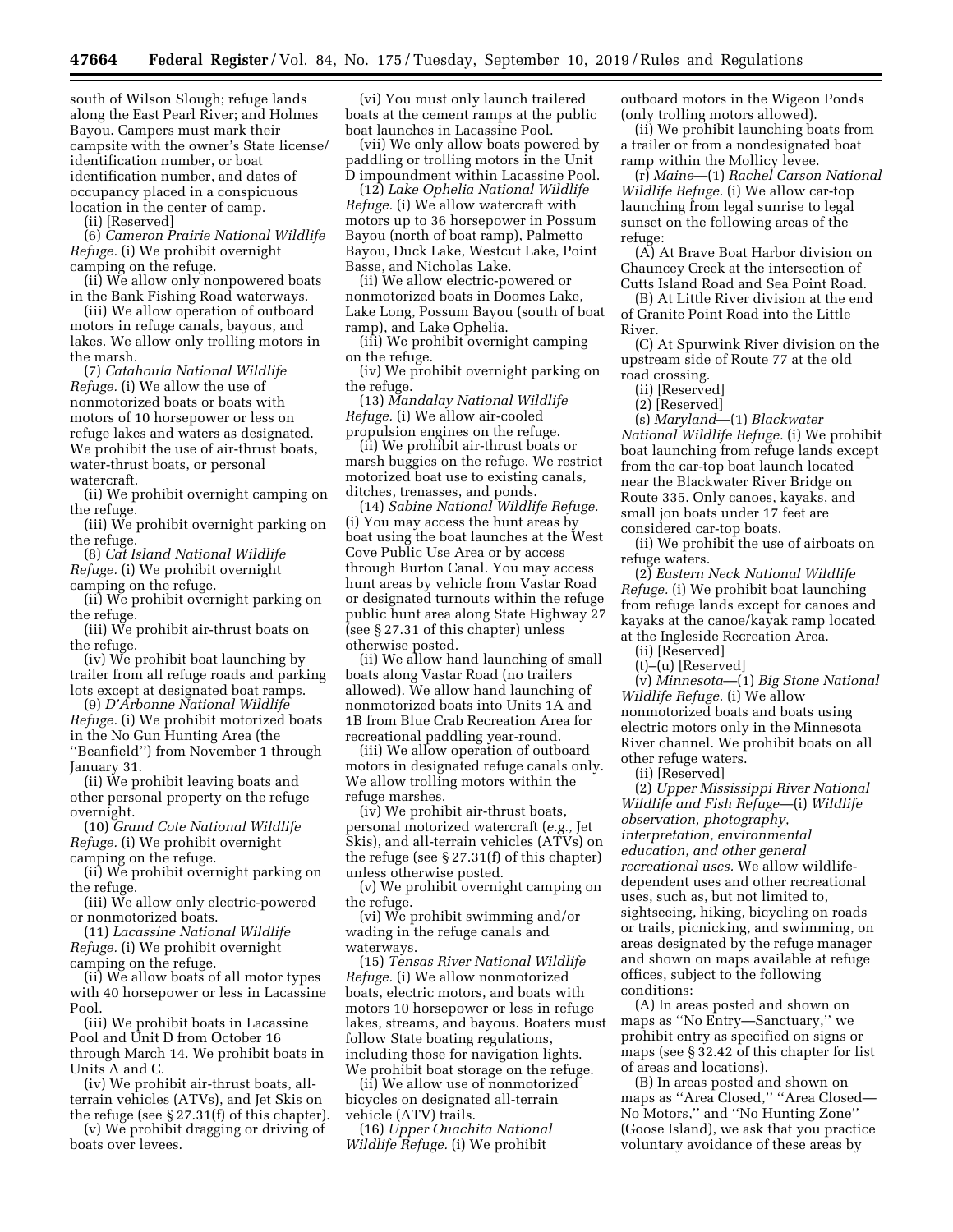any means or for any purpose from October 15 to the end of the respective State duck hunting season. In areas marked ''no motors,'' we prohibit the use of motors on watercraft from October 15 to the end of the respective State duck hunting season (see § 32.42 of this chapter for list of areas and locations).

(C) Commercial tours and filming (see § 27.71 of this chapter) require a permit (FWS Form 3–1383–C) issued by the refuge or district manager.

(D) We allow the collecting of edible fruits, nuts, mushrooms, or other plant parts for personal use (no sale or barter allowed). We limit the amount you may collect to 2 gallons by volume per person, per day. We also allow the collecting of shed deer antlers for personal use.

(E) We prohibit the harvest of wild rice; plant and animal specimens; and other natural objects, such as rocks, stones, or minerals (see § 27.21 of this chapter). We only allow the collection of plants or their parts for ornamental use by permit (FWS Form 3–1383–G) issued by the refuge or district manager.

(F) We prohibit the cutting, removal, or damage of any tree or vegetation on the refuge without a permit from the refuge or district manager. We prohibit attaching nails, screws, or other hardware to any tree (see § 32.2(i) of this chapter).

(G) We prohibit all vehicle use on or across refuge lands at any time except on designated routes of travel or on the ice over navigable waters accessed from boat landings. We prohibit parking beyond vehicle control barriers or on grass or other vegetation. We prohibit parking or operating vehicles in a manner that obstructs or impedes any road, trail, fire lane, boat ramp, access gate, or other facility, or in a manner that creates a safety hazard or endangers any person, property, or environmental feature. We may impound any vehicle left parked in violation at the owner's expense (see § 27.31(h) of this chapter).

(H) We allow dogs and other domestic animals on the refuge subject to the following conditions:

(*1*) We prohibit dogs disturbing or endangering wildlife or people while on the refuge.

(*2*) While on the refuge, all dogs must be under the control of their owners/ handlers at all times or on a leash.

(*3*) We prohibit allowing dogs to roam.

(*4*) All dogs must be on a leash when on hiking trails, or other areas so posted.

(*5*) We allow working a dog in refuge waters by tossing a retrieval dummy or other object for out-and-back exercise.

(*6*) We encourage the use of dogs for hunting (see § 32.42 of this chapter), but we prohibit field trials and commercial/ professional dog training.

(*7*) Owners/handlers of dogs are responsible for disposal of dog droppings in refuge public use concentration areas such as trails, sandbars, and boat landings.

(*8*) We prohibit horses and all other domestic animals on the refuge unless confined in a vehicle, boat, trailer, kennel, or other container (see § 26.21 of this chapter).

(I) We prohibit the discharging of firearms (including dog training pistols and dummy launchers), air guns, or any other weapons on the refuge, unless you are a licensed hunter or trapper engaged in authorized activities during established seasons, as governed by Federal, State, and local regulations. We prohibit target practice on the refuge (see §§ 27.42 and 27.43 of this chapter).

(J) We prohibit the use or possession of glass food and beverage containers on lands within the refuge.

(K) We require that you keep all refuge lands clean during your period of use or occupancy. At all times you must keep all refuse, trash, and litter contained in bags or other suitable containers and not left scattered on the ground or in the water. You must remove all personal property, refuse, trash, and litter immediately upon vacating a site. We require that human solid waste and associated material be either removed and properly disposed of off-refuge or be buried on site to a depth of 6 to 8 inches (15 to 20 centimeters) and at least 50 feet (15 meters) from water's edge (see § 27.94 of this chapter).

(ii) *Watercraft.* We allow the use of watercraft of all types and means of propulsion on all navigable waters of the refuge as governed by State regulations subject to the following conditions:

(A) In areas posted and shown on maps as ''Electric Motor Area,'' we prohibit motorized vehicles and watercraft year-round except watercraft powered by electric motors or nonmotorized means. We do not prohibit the possession of watercraft motors in these areas, only their use. These areas are:

(*1*) Island 42, Pool 5, Minnesota, 459 acres

(*2*) Snyder Lake, Pool 5A, Minnesota, 182 acres.

(*3*) Mertes Slough, Pool 6, Wisconsin, 222 acres.

(*4*) Browns Marsh, Pool 7, Wisconsin, 827 acres.

(*5*) Hoosier Lake, Pool 10, Wisconsin, 162 acres.

(B) In areas posted and shown on maps as ''Slow No Wake Area,'' we require watercraft to travel at slow, nowake speed (as governed by applicable State law) from March 16 through October 31. We also prohibit the operation of airboats or hovercraft in these areas from March 16 through October 31. These areas are:

(*1*) Nelson-Trevino, Pool 4,

Wisconsin, 2,626 acres.

(*2*) Denzers Slough, Pool 5A, Minnesota, 83 acres.

(*3*) Black River Bottoms, Pool 7,

Wisconsin, 815 acres.

(*4*) Blue/Target Lake, Pool 8,

Minnesota, 1,834 acres. (*5*) Root River, Pool 8, Minnesota, 695 acres.

(*6*) Reno Bottoms, Pool 9, Minnesota, 2,536 acres.

(*7*) Nine Mile Island, Pool 12, Iowa, 454 acres.

(*8*) Princeton, Pool 14, Iowa, 327 acres.

(C) In water access and travel routes posted and shown on maps as ''Slow No Wake Zone,'' we require watercraft to travel at slow, no-wake speed (as governed by applicable State law) at all times unless otherwise posted.

(D) In portions of Spring Lake and Crooked Slough—Lost Mound, Pool 13, Illinois, posted as ''Slow, 5 mph When Boats Present'' and marked on maps as ''Speed/Distance Regulation,'' we require watercraft operators to reduce the speed of their watercraft to less than 5 miles per hour (mph) (8 kilometers per hour (kph)) when within 100 feet (30 meters) of another watercraft that is anchored or underway at 5 mph (8 kph) or less.

(E) We prohibit the mooring, beaching, or storing of watercraft on the refuge not used at least once every 24 hours. We define ''used'' as a watercraft moved at least 100 feet (30 meters) on the water with the operator on board. We prohibit the mooring of watercraft within 200 feet (60 meters) of refuge boat landings or ramps. We may impound any watercraft moored in violation at the owner's expense (see § 27.32 of this chapter).

(F) The conditions set forth in paragraphs  $(v)(2)(i)(A)$ ,  $(B)$ , and  $(K)$  of this section apply.

(iii) *Camping.* We allow camping on all lands and waters of the refuge as designated by the refuge manager and shown on maps available at refuge offices subject to the following conditions:

(A) We define ''camping'' as: (*1*) Erecting a tent or shelter of natural or synthetic material;

(*2*) Preparing a sleeping bag or other bedding material for use;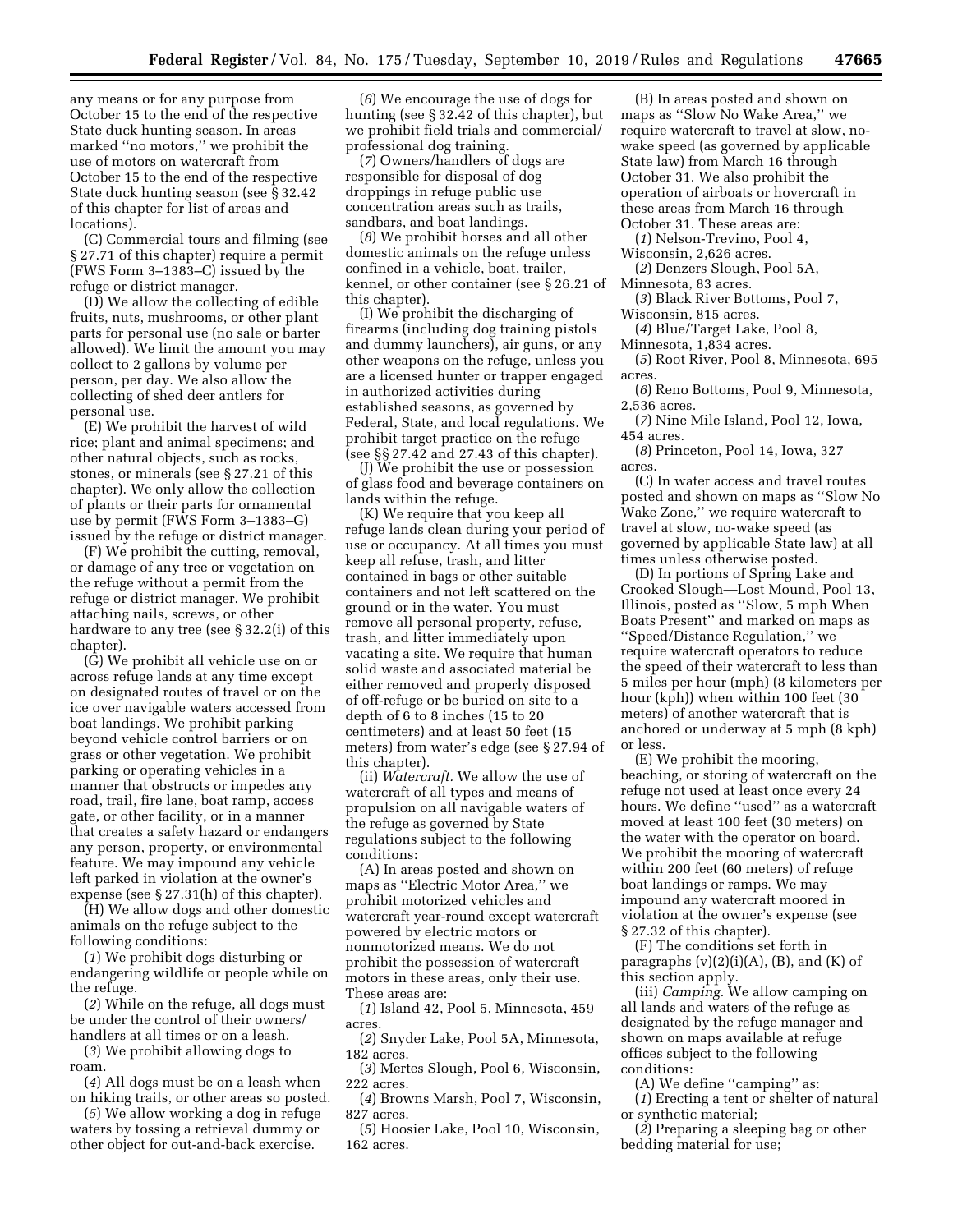(*3*) Parking of a motor vehicle or mooring or anchoring of a vessel, for the apparent purpose of overnight occupancy; or

(*4*) Occupying or leaving personal property, including boats or other craft, at a site anytime between the hours of 11 p.m. and 3 a.m.

(B) We prohibit camping at any one site for a period longer than 14 days during any 30-consecutive-day period. After 14 days, you must move all persons, property, equipment, and boats to a new site located at least 0.5 mile (0.8 kilometer) from the previous site.

(C) We prohibit camping within 200 feet (60 meters) of any refuge boat landing, access area, parking lot, structure, road, trail, or other recreation or management facility.

(D) We prohibit camping during waterfowl hunting seasons within areas posted ''No Entry—Sanctuary,'' ''Area Closed,'' ''Area Closed—No Motors,'' and ''No Hunting Zone'' or on any sites not clearly visible from the main commercial navigation channel of the Mississippi River (see § 32.42 of this chapter).

(E) You must occupy campsites daily. We prohibit the leaving of tents, camping equipment, or other property unattended at any site for over 24 hours, and we may impound any equipment left in violation at the owner's expense. We define ''occupy'' and ''attended'' as being present at a site for a minimum of 2 hours daily.

(F) You must remove any tables, fireplaces, or other facilities erected upon vacating a camping or day-use site.

(G) We allow campfires in conjunction with camping and day-use activities subject to the following conditions (see §§ 27.95 and 32.42 of this chapter):

(*1*) You may only use dead wood on the ground, or materials brought into the refuge such as charcoal or firewood. You must remove any unused firewood brought into the refuge upon departure due to the threat of invasive insects.

(*2*) We prohibit building, attending, and maintaining a campfire without sufficient clearance from flammable materials so as to prevent its escape.

(*3*) We prohibit building a fire at any developed facility, including, but not limited to, boat landings, access areas, parking lots, roads, trails, or any other recreation or management facility or structure.

(*4*) We prohibit burying live fires or hot coals when vacating a campfire site.

(*5*) We prohibit burning or attempting to burn any nonflammable materials or any materials that may produce toxic fumes or leave hazardous waste. These

materials include, but are not limited to, metal cans, plastic containers, glass, fiberglass, treated wood products, wood containing nails or staples, wire, flotation materials, or other refuse.

(H) The conditions set forth in paragraphs  $(v)(2)(i)(D)$  through  $(K)$  of this section apply.

(w) *Mississippi*—(1) *Grand Bay National Wildlife Refuge.* (i) We prohibit the use of airboats, mudboats, motorized pirogues, and air-cooled propulsion engines on the refuge.

(ii) [Reserved]

(2) *Hillside National Wildlife Refuge.*  (i) With the exception of raccoon hunting and frogging, we limit all refuge entry and exit to the period of 4 a.m. to 11⁄2 hours after legal sunset.

(ii) We allow all-terrain vehicles (ATVs) and utility-type vehicles (UTVs) only on designated trails from September 15 through February 28.

(3) *Holt Collier National Wildlife Refuge.* (i) With the exception of raccoon hunting, we limit all refuge entry and exit to the period of 4 a.m. to 11⁄2 hours after legal sunset.

(ii) [Reserved]

(4) *Mathews Brake National Wildlife Refuge.* (i) With the exception of raccoon hunting and frogging, we limit all refuge entry and exit to the period of 4 a.m. to  $1\frac{1}{2}$  hours after legal sunset.

(ii) Beginning the day before duck season opens and ending the last day of duck season, we close refuge waters to all public use from 1 p.m. until 4 a.m.

(5) *Morgan Brake National Wildlife Refuge.* (i) With the exception of raccoon hunting and frogging, we limit refuge entry and exit to the period of 4 a.m. to 11⁄2 hours after legal sunset.

(ii) We allow all-terrain vehicles (ATVs) and utility-type vehicles (UTVs) only on designated trails from September 15 through February 28.

(6) *Panther Swamp National Wildlife Refuge.* (i) With the exception of raccoon hunting and frogging, we limit refuge entry and exit to the period of 4 a.m. to  $1\frac{1}{2}$  hours after legal sunset.

(ii) We allow all-terrain vehicles (ATVs)/utility-type vehicles (UTVs) only on designated trails from September 15 through February 28.

(7) *Sam D. Hamilton Noxubee National Wildlife Refuge.* (i) We prohibit the use of airboats, sailboats, hovercrafts, and inboard-water-thrust boats such as, but not limited to, personal watercraft, watercycles, and waterbikes.

(ii) [Reserved]

(8) *St. Catherine Creek National Wildlife Refuge.* (i) You must handlaunch boats except at designated boat ramps, where you may trailer-launch them.

(ii) We allow all-terrain vehicles (ATVs) and utility-type vehicles (UTVs) as governed by State waterfowl management area (WMA) regulations and size specifications on designated trails from scouting season until February 28.

(iii) You must be age 16 or older to operate an ATV or UTV on the refuge.

(iv) We prohibit overnight parking. (9) *Yazoo National Wildlife Refuge.* (i)

With the exception of raccoon hunting, we limit refuge entry and exit to the period of 4 a.m. to 11⁄2 hours after legal sunset.

(ii) [Reserved]

(x) [Reserved]

(y) *Montana*—(1) *Benton Lake National Wildlife Refuge.* (i) We only allow the use of nonmotorized boats.

(ii) [Reserved]

(2) *Black Coulee National Wildlife Refuge.* (i) We only allow the use of nonmotorized boats.

(ii) [Reserved]

(3) *Bowdoin National Wildlife Refuge.*  (i) We only allow the use of

nonmotorized boats.

(ii) [Reserved]

(4) *Hewitt Lake National Wildlife Refuge.* (i) We prohibit air-thrust boats and boats with motors greater than 25 horsepower.

(ii) [Reserved]

(5) *Red Rock Lakes National Wildlife Refuge*—(i) *Boats.* We only allow nonmotorized boats in the hunt area east of the Lower Red Rock Lake dam. We allow boats with motors 10 horsepower or less west of Lower Red Rock Lake dam.

(ii) *Camping.* (A) We allow camping only in two established campgrounds. We prohibit camping along roadsides.

(B) We restrict camping to 16 consecutive days within any 30-day period.

(C) We prohibit horses in the campgrounds.

(D) From March 1 to December 1, all bear attractants, including, but not limited to, food, garbage, and carcasses or parts thereof, must be acceptably stored at night (unless in immediate use) and during the day if unattended. Acceptably stored means any of the following:

(*1*) Suspended at least 10 feet high and 4 feet from any vertical support 100 yards from any camp or hiking trail;

(*2*) Secured in a certified bear-safe container; or

(*3*) Secured in a hard-sided vehicle, including an enclosed camper or horse trailer.

(z) *Nebraska*—(1) *Boyer Chute National Wildlife Refuge.* (i) We allow boating at no-wake speeds, not to exceed 5 miles per hour (8 kilometers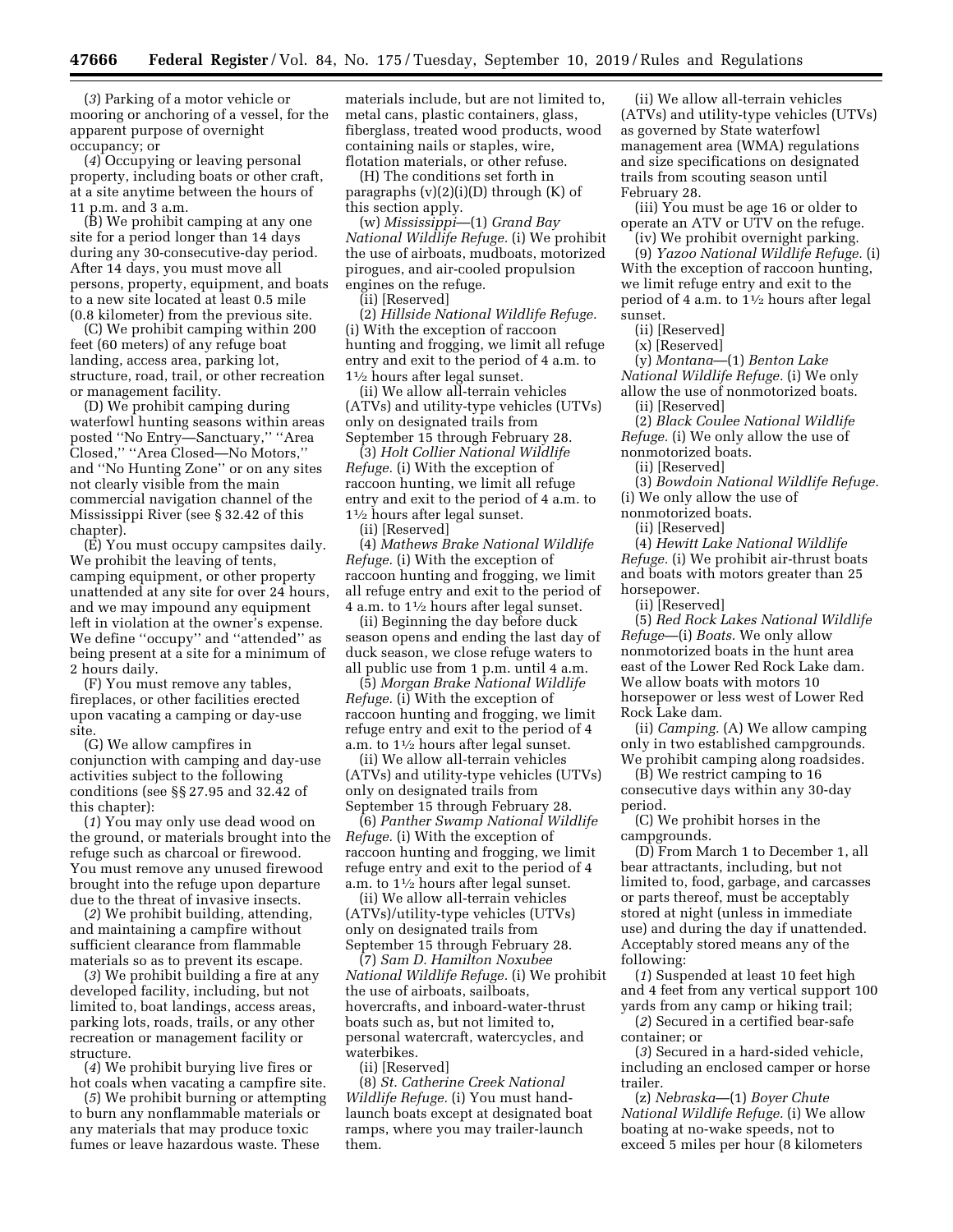per hour), on side or back channels. We prohibit all watercraft in the Boyer Chute waterway or other areas as posted.

(ii) [Reserved]

(2) *Crescent Lake National Wildlife Refuge.* (i) We only allow boating and float tubes on Island Lake. We prohibit use of internal combustion motors for boats on Island Lake.

(ii) [Reserved]

(3) *Rainwater Basin Wetland Management District.* (i) We prohibit the use of motorboats. We allow only nonpowered motorboats and those powered by electric motors (see § 27.32 of this chapter).

(ii) [Reserved]

(aa) *Nevada*—(1) *Pahranagat National Wildlife Refuge.* (i) We only allow motorless boats or boats with electric motors on the Upper Lake, Middle Marsh, and Lower Lake, with the exception that we close Upper Lake to all boating from October 1 through February 1.

(ii) We prohibit the use of boats, rubber rafts, or other flotation devices on the North Marsh.

(2) *Ruby Lake National Wildlife Refuge.* (i) We prohibit boats on refuge waters from January 1 through June 14.

(ii) During the boating season, we allow boats only on the South Marsh. From June 15 through July 31, we allow only motorless boats or boats with battery-powered electric motors. Anglers must remove all gasolinepowered motors. From August 1 through December 31, we allow only motorless boats and boats propelled with motors with a total of 10 horsepower or less.

(iii) We allow launching of boats only from designated landings.

(3) *Sheldon National Wildlife Refuge.*  (i) We only allow nonmotorized boats or boats with electric motors.

(ii) [Reserved]

(4) *Stillwater National Wildlife Refuge.* (i) We prohibit boating outside of the waterfowl and youth waterfowl hunting season except in Swan Check Lake, where we allow nonmotorized boating all year.

(ii) We prohibit boats on Swan Lake, the northeast corner of North Nutgrass Lake, and the north end of Pintail Bay. We allow the use of nonmotorized carts, sleds, floating blinds, and other floating devices in these areas to transport hunting equipment and to conceal hunters, but not to transport hunters.

(iii) We only allow outboard motor boats on Lead Lake, Tule Lake, Goose Lake, South Nutgrass Lake, the southeast corner of North Nutgrass Lake, and south end of Pintail Bay.

(iv) We only allow air-thrust boats on Goose Lake, South Nutgrass Lake, the

southeast corner of North Nutgrass Lake, and the south end of Pintail Bay.

(v) You may not operate air-thrust boats until 1 hour after the legal shooting time on opening day of waterfowl season.

(vi) We require air-thrust boat owners to get a Special Use Permit (FWS Form 3–1383–G) from the refuge manager and to display a number on their airboats.

(vii) We allow nonmotorized boats on all lakes and bays except Swan Lake, the northeast corner of North Nutgrass Lake, and the north end of Pintail Bay.

(viii) We allow camping only in designated areas.

(bb)–(dd) [Reserved]

(ee) *New York*—(1) *Iroquois National Wildlife Refuge.* (i) We only allow the use of nonmotorized boats.

(ii) [Reserved]

(2) [Reserved]

(ff) *North Carolina*—(1) *Mattamuskeet National Wildlife Refuge.* (i) We allow motorized and nonmotorized fishing boats, canoes, and kayaks from March 1 through October 31.

(ii) We prohibit airboats, sailboats, Jet Skis, and windboards.

(2) *Pee Dee National Wildlife Refuge.*  (i) We prohibit boats utilizing gasolinepowered motors.

(ii) You must unload and load boats by hand on all waters except those having designated launch ramps.

(iii) We prohibit swimming.

(3) *Pocosin Lakes National Wildlife Refuge.* (i) We only prohibit boats on Pungo Lake.

(ii) We prohibit leaving a boat anywhere on the refuge overnight.

(gg) *North Dakota*—(1) *J. Clark Salyer National Wildlife Refuge.* (i) We only allow nonmotorized boats or boats with electric motors.

(ii) [Reserved]

(2) *Lake Ilo National Wildlife Refuge.*  (i) We open the refuge to boating from May 1 through September 30.

(ii) [Reserved]

(3) *Long Lake National Wildlife Refuge.* (i) We restrict boats to 25 horsepower maximum.

(ii) We restrict boats to the period from May 1 through September 30.

(4) *Silver Lake National Wildlife Refuge.* (i) We allow boats on Silver Lake and on refuge waters south of the confluence of the Mauvais Coulee and Little Coulee from May 1 through September 30 of each year.

(ii) We prohibit water activities not related to fishing (*e.g.,* sailing, skiing, tubing, etc.).

(5) *Tewaukon National Wildlife Refuge.* (i) We open the refuge to boating from May 1 through September 30.

(ii) We allow snowmobiles, all-terrain vehicles (ATVs), utility terrain vehicles

(UTVs), motor vehicles, and fish houses on the ice as conditions allow.

(6) *Upper Souris National Wildlife Refuge.* (i) We prohibit the use of bicycles or similar vehicles on the refuge.

(ii) We prohibit the use of amphibious vehicles or personal watercraft on the refuge.

(hh) *Ohio*—(1) *Cedar Point National Wildlife Refuge.* (i) We allow nonmotorized boats and flotation devices in designated areas.

(ii) We prohibit the use of off-road vehicles and snowmobiles on refuge lands.

(2) *Ottawa National Wildlife Refuge.*  (i) The Crane Creek and Crane Creek Estuary are closed to all boats and flotation devices from State Route 2 to the mouth of Crane Creek at Lake Erie.

(ii) We allow nonmotorized boats and flotation devices in designated areas.

(iii) We prohibit the use of off-road vehicles and snowmobiles on refuge lands.

(ii) *Oklahoma*—(1) *Sequoyah National Wildlife Refuge.* (i) We allow boats, and you must operate them under applicable State laws and comply with all licensing and marking regulations from their State of origin.

(ii) We prohibit boating on the closed portion of Sally Jones Lake from September 1 to March 31.

(iii) We prohibit alcoholic beverages. (2) *Tishomingo National Wildlife* 

*Refuge.* (i) We prohibit glass containers. (ii) We prohibit airboats, hovercrafts, and personal watercraft (*e.g.,* Jet Skis,

wave runners, jet boats) year round on refuge waters.

(iii) We prohibit swimming and water sports.

(3) *Washita National Wildlife Refuge.*  (i) We do not allow boats and other flotation devices on refuge waters from October 15 through March 14.

(ii) [Reserved]

(4) *Wichita Mountains National Wildlife Refuge.* (i) We allow handpowered boats only on Jed Johnson, Rush, Quanah Parker, and French Lakes.

(ii) Anglers may use electric trolling motors on boats 14 feet or less in length only on Jed Johnson, Rush, Quanah Parker, and French Lakes.

(jj) *Oregon*—(1) *Baskett Slough National Wildlife Refuge.* (i) We prohibit overnight camping on the refuge.

(ii) We prohibit parking on the refuge after the refuge is closed to public entry.

(2) *Cold Springs National Wildlife Refuge.* (i) We prohibit overnight camping.

(ii) We prohibit overnight parking. (iii) We allow use of only nonmotorized boats and boats with electric motors.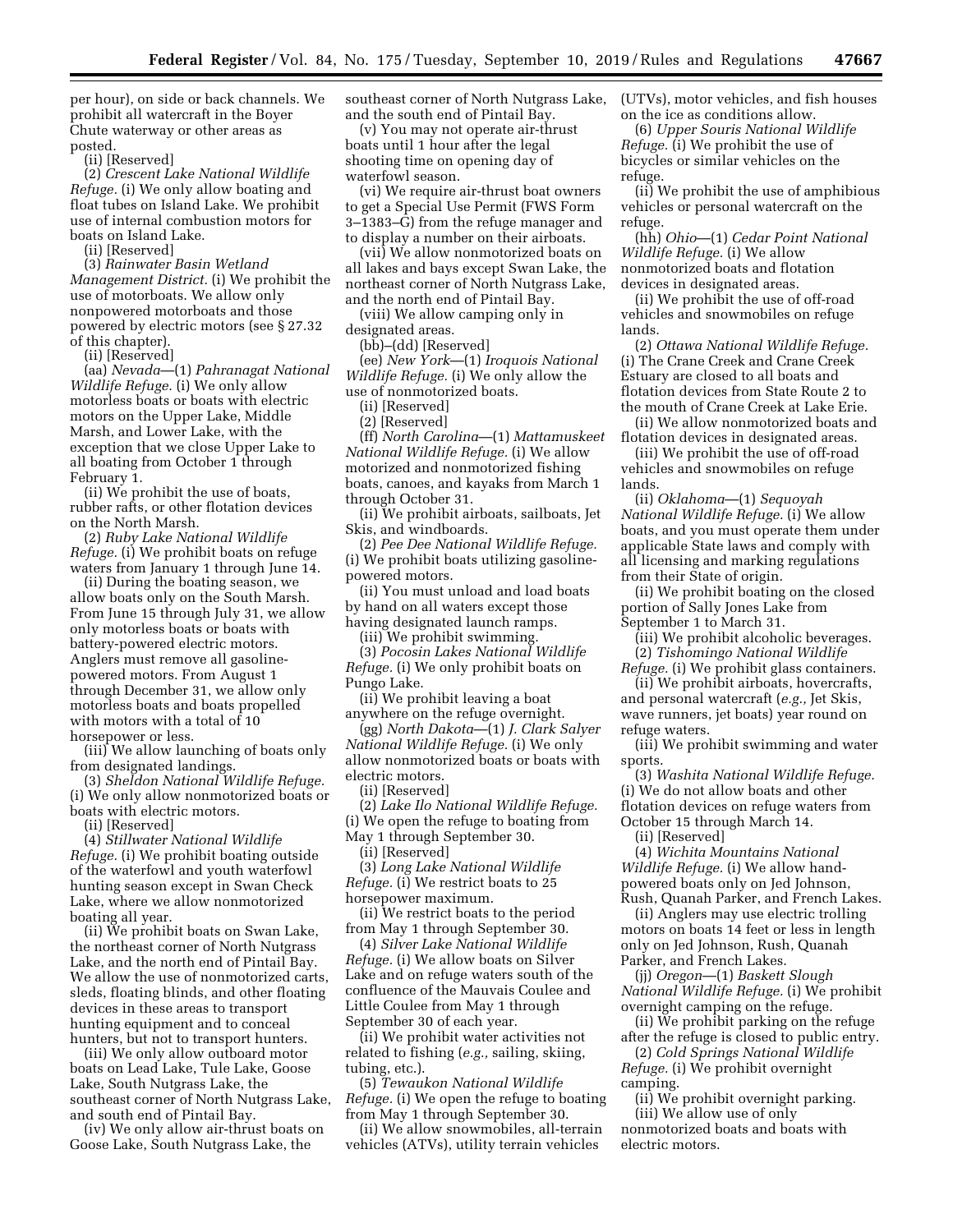(3) *Lower Klamath National Wildlife Refuge.* (i) We prohibit the use of airthrust and water-thrust boats.

(ii) [Reserved]

(4) *McKay Creek National Wildlife Refuge.* (i) We prohibit overnight camping.

(ii) We prohibit overnight parking.

(5) *Umatilla National Wildlife Refuge.*  (i) We prohibit overnight camping.

(ii) We prohibit overnight parking.

(6) *Upper Klamath National Wildlife Refuge.* (i) Motorized boats must not exceed 10 miles per hour in any stream, creek, or canal, and on that portion of Pelican Bay west of a line beginning at designated points on the north shore of Pelican Bay 1⁄4 mile (402 meters) east of Crystal Creek and extending due south to the opposite shore of the lake.

(ii) [Reserved]

(kk)–(ll) [Reserved]

(mm) *South Carolina*—(1) *Cape Romain National Wildlife Refuge.* (i) We prohibit camping on the refuge except for designated archery hunters on Bulls Island and individuals obtaining a Special Use Permit (FWS Form 3–1383– G) from the refuge manager.

(ii) We allow boats to operate in salt water. We prohibit motorized equipment on the refuge islands or in refuge inholdings.

(iii) We prohibit private boats in the refuge boat basins at Garris Landing and Bulls Island. We clearly mark these areas with Closed Area signs.

(iv) We prohibit overnight parking at Garris Landing, except for archery hunters during the designated refuge archery white-tailed deer season and individuals obtaining a Special Use Permit (FWS Form 3–1383–G) from the refuge manager.

(v) We close Marsh Island, White Banks, and Sandy Point to public entry from February 15 through September 15 to protect nesting birds. This closed area extends from the low mean water mark to the highest elevation on these islands.

(2) *Carolina Sandhills National Wildlife Refuge.* (i) We allow nonmotorized boats and boats with electric motors. We allow boats with permanently mounted gas motors as long as you lock the propeller out of the water. You must hand load and unload boats except at designated boat ramps. We prohibit skidding boats up or down dams or on water control structures. We provide boat ramps at Pool D, Pool L, Honkers Lake, and Mays Lake.

(ii) We prohibit swimming and wading in any areas of the refuge. (3) *Santee National Wildlife Refuge.* 

(i) We prohibit overnight camping.

(ii) We prohibit overnight parking. (iii) We prohibit overnight mooring of boats.

(iv) We prohibit swimming and wading.

(v) We allow pets only in designated areas, and they must remain on a leash or within vehicles/vessels.

(vi) We prohibit nighttime access to boat-launching areas.

(vii) We prohibit mooring or attaching boats to any refuge boundary marker, post, or navigational post within refuge waters.

(viii) We prohibit air-thrust boats, hovercraft, airboats, and personal watercraft (*e.g.,* Jet Skis) within the waters of and/or boundary of the refuge.

(nn) *South Dakota*—(1) *LaCreek National Wildlife Refuge.* (i) We allow boat use only on Pools 3, 4, 7, and 10, and the Little White River Recreation Area.

(ii) We prohibit the use of internal combustion motors in Pools 3, 4, 7, and 10.

(2) *Sand Lake Wetland Management District.* (i) We allow the use of motorized boats.

(ii) [Reserved]

(oo) *Tennessee*—(1) *Chickasaw National Wildlife Refuge.* (i) We seasonally close the refuge sanctuary area to the public from November 15 through March 15.

(ii) We allow horses only on roads open to motorized traffic.

(2) *Cross Creeks National Wildlife Refuge.* (i) We prohibit leaving boats unattended on the refuge after daylight use hours.

(ii) We prohibit swimming in refuge impoundments and from boat ramps and boat docks.

(3) *Hatchie National Wildlife Refuge.*  (i) We seasonally close the sanctuary areas of the refuge to the public from November 15 through March 15.

(ii) We allow horses only on roads open to motorized traffic.

(iii) We allow the use of nonmotorized boats and boats with electric motors only; we prohibit the use of gas and diesel motors on refuge lakes except in the waterfowl hunting area.

(4) *Lake Isom National Wildlife Refuge.* (i) We seasonally close the sanctuary areas of the refuge to the public from November 15 through March 15.

(ii) We allow horses only on roads open to motorized traffic.

(iii) We allow boats with only electric or outboard motors of 10 horsepower or less.

(5) *Lower Hatchie National Wildlife Refuge.* (i) We seasonally close the sanctuary area of the refuge and the southern unit of Sunk Lake Public Use Natural Area to the public from November 15 through March 15.

(ii) We allow horses only on roads open to motorized traffic.

(iii) We allow the use of only nonmotorized boats and boats with electric motors on Sunk Lake Public Use Natural Area.

(6) *Reelfoot National Wildlife Refuge.*  (i) We seasonally close the sanctuary areas of the refuge to the public from November 15 through March 15.

(ii) We allow horses only on roads open to motorized traffic.

(iii) We prohibit airboats, hovercraft, or personal watercraft (*e.g.,* Jet Skis) on any waters within the refuge boundary.

(7) *Tennessee National Wildlife Refuge.* (i) We limit boats to no wake speed on all refuge impoundments.

(ii) We prohibit swimming in refuge impoundments and from boat ramps and boat docks.

(pp) *Texas*—(1) *Anahuac National Wildlife Refuge.* (i) We prohibit boats and other flotation devices on inland waters.

(ii) You may launch motorized boats in East Bay at the East Bay Boat Ramp on Westline Road and at the Oyster Bayou Boat Ramp (boat canal). We prohibit the launching of airboats or personal watercraft on the refuge.

(iii) You may launch nonmotorized boats only along East Bay Bayou and along the shoreline of East Galveston Bay.

(2) *Aransas National Wildlife Refuge.*  (i) We prohibit camping on the refuge.

(ii) [Reserved]

(3) *Big Boggy National Wildlife Refuge.* (i) We prohibit camping on the refuge.

(ii) [Reserved]

(4) *Brazoria National Wildlife Refuge.*  (i) We prohibit camping in all public hunting areas and parking lots.

(ii) We prohibit campfires in all public hunting areas and parking lots.

(iii) We allow only nonmotorized boat launching at designated areas.

(5) *Hagerman National Wildlife Refuge.* (i) We prohibit glass containers

on the refuge. (ii) We prohibit boats and other floating devices on all open waters of Lake Texoma, except Big Mineral Creek from October 1 through March 14 annually.

(iii) At the point where Big Mineral Creek joins Lake Texoma, Big Mineral Creek becomes a year-round no wake zone to the end of upstream navigable waters.

(iv) From October 1 through March 14, we allow only nonmotorized boats in Big Mineral Creek from the point where it joins Lake Texoma to the upstream end of navigable waters. You may not have any type of gas or electric motor onboard that is capable of use. You may launch boats from a boat ramp only from L Pad Road or by hand at the Big Mineral Day Use Area.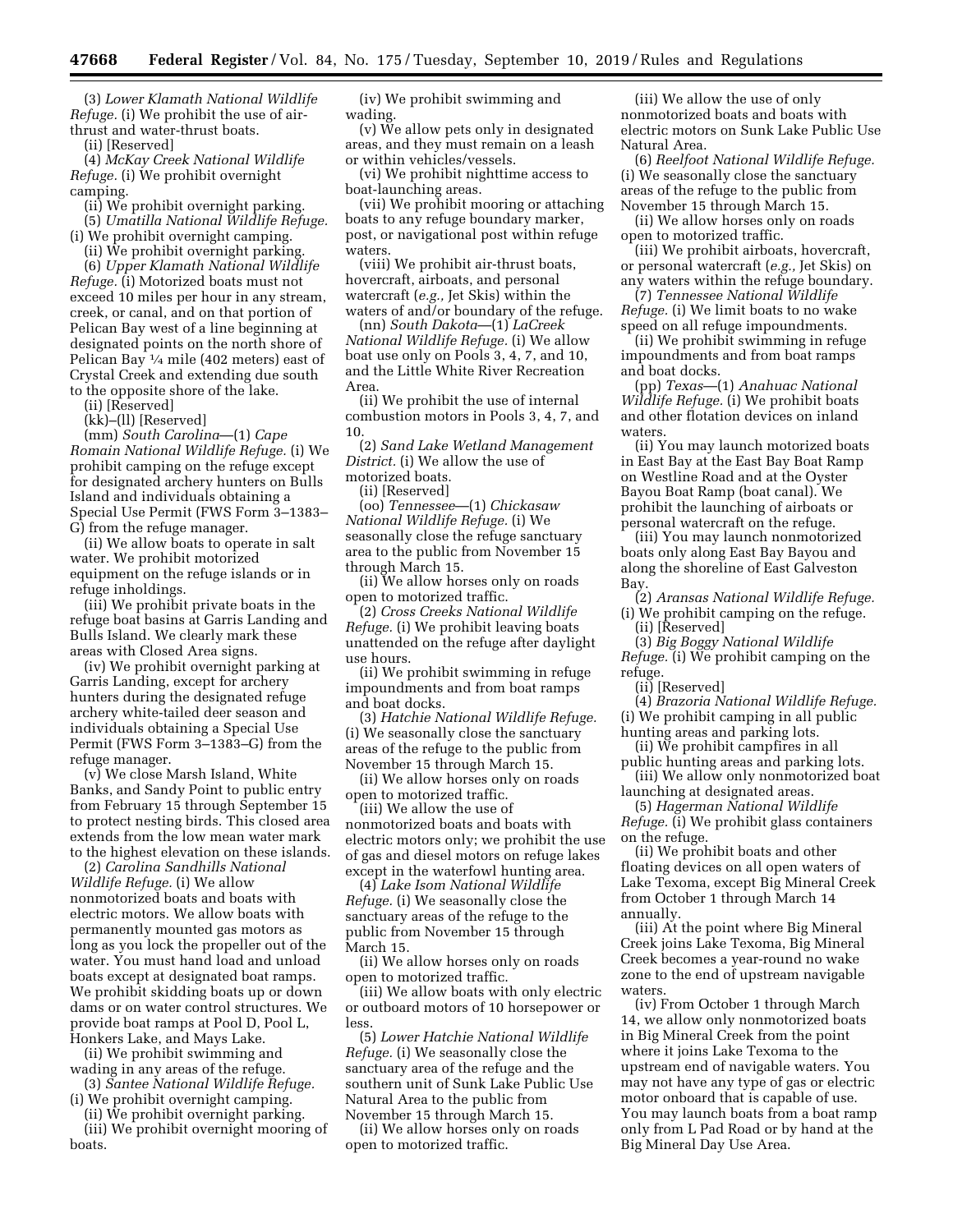(6) *Laguna Atascosa National Wildlife Refuge.* (i) We only allow camping at Adolph Thomae Jr. County Park.

(ii) [Reserved]

(7) *Lower Rio Grande Valley National Wildlife Refuge.* (i) We prohibit overnight camping.

(ii) [Reserved]

(8) *McFaddin National Wildlife Refuge.* (i) On inland waters of the refuge open to motorized boats, we restrict the use of boats powered by aircooled or radiator-cooled engines to those powered by a single engine of 25 horsepower or less and utilizing a propeller 9 inches (22.5 centimeters) in diameter or less.

(ii) On inland waters of the refuge open to motorized boats, we restrict the operation of motorized boats to lakes, ponds, ditches, and other waterways. We prohibit the operation of motorized boats on or through emergent wetland vegetation.

(9) *San Bernard National Wildlife Refuge.* (i) We prohibit camping in all public hunting areas and parking lots.

(ii) We prohibit campfires in all public hunting areas and parking lots.

(10) *Texas Point National Wildlife Refuge.* (i) On inland waters of the refuge open to motorized boats, we restrict the use of boats powered by aircooled or radiator-cooled engines to those powered by a single engine of 25 horsepower or less and utilizing a propeller 9 inches (22.5 centimeters) in diameter or less.

(ii) On inland waters of the refuge open to motorized boats, we restrict the operation of motorized boats to lakes, ponds, ditches, and other waterways. We prohibit the operation or motorized boats on or through emergent wetland vegetation.

(11) *Trinity River National Wildlife Refuge.* (i) We limit motors to a maximum of 10 horsepower.

(ii) [Reserved]

(qq)–(rr) [Reserved]

(ss) *Virginia*—(1) *Back Bay National Wildlife Refuge*—(i) *Access: Qualifications and specifications.* (A) As provided for in Public Law 96–315, we issue permits to permanent, full-time residents who can furnish to the refuge manager, Back Bay National Wildlife Refuge, adequate proof of continuous and continuing residency, commencing prior to December 31, 1979, on the Outer Banks from the refuge boundary south to and including the village of Corolla, North Carolina, as long as they remain permanent, full-time residents. The south boundary of the area for access consideration is defined as a straight east-west line extending from Currituck Sound to the Atlantic Ocean and passing through a point 1,600 feet

due south of the Currituck lighthouse. ''Residence'' means a place of general abode; ''Place of general abode'' means a person's principal, actual dwelling place in fact, without regard to intent. A ''dwelling'' means a residential structure occupied on a year-round basis by the permit applicant and shall not include seasonal or part-time dwelling units such as beach houses, vacation cabins, or structures which are intermittently occupied.

(B) As provided for in Public Law 98– 146, up to 15 additional permits shall be granted to those persons meeting any one of the following conditions:

(*1*) A resident as of July 1, 1982, who held a valid Service access permit for improved property owners at any time during the period from July 29, 1976, through December 31, 1979.

(*2*) Anyone in continuous residency since 1976, in the area bounded on the north by the refuge boundary, and on the south by a straight line passing through a point in the east-west prolongation of the centerline of Albacore Street, Whaleshead Club Subdivision, Currituck County, North Carolina.

(*3*) Any permanent, full time resident as of April 1, 1983, residing in the area outlined in paragraph (ss)(1)(i)(B)(*2*) of this section and not otherwise eligible, who can substantiate to the Secretary of the Interior that access is essential to their maintaining a livelihood, as long as they maintain full-time continuous employment in the Norfolk, Virginia, area may qualify for access.

(C) The burden of proving that the prospective permittee meets these criteria shall be on the applicant by presentation of adequate documentation to the refuge manager. Permittees may be required to submit additional documentation of their eligibility to the refuge manager in order to maintain access. Permits (FWS Form 3–1383–G) will be issued only to those who legally qualify for them.

(D) Only one permit will be issued per family. All permits issued will be terminated in the event that alternate access becomes available during the permit period.

(E) Permits are issued for the purpose of providing entry and exit across the refuge beach to the permittee's residence. Personal access is limited to permittees, and their families, relatives, and guests while being transported in the permittee's vehicle. ''Personal access'' means private, non-commercial use. Permits are not transferable by sale or devise.

(F) All vehicle occupants must provide positive identification upon the request of any refuge official.

(ii) *Access: Routes of travel.* Access to, and travel along, the refuge beach by motorized vehicles may be allowed between the dune crossing at the key card operated gate near the refuge headquarters, and the south boundary of the refuge only after a permit has been issued or authorization provided by the refuge manager. Travel along the refuge beach by motorized vehicle shall be below the high tide line, within the intertidal zone, to the maximum extent practicable. This may require permittees to adjust their travel times to avoid high tides which would require the use of the emergency storm access/evacuation route over the east dike.

(iii) *Access: Number of trips allowed.*  Permittees and members of their immediate families residing with them are limited to a total of two round trips per day per household.

(iv) *Access: Hours of travel.* Travel along the designated route is allowed 24 hours per day from October 1 through April 30. Travel is restricted to the hours of 5 a.m. to 12 a.m. (midnight) from May 1 through September 30.

(v) *Access: Medical emergencies.* (A) Private vehicles used in a medical emergency will be granted access. A ''medical emergency'' means any condition that threatens human life or limb unless medical treatment is immediately obtained.

(B) The vehicle operator is required to provide the refuge manager with a doctor's statement confirming the emergency within 36 hours after the access has occurred.

(vi) *Access: Military, fire, or emergency vehicles.* (A) Military, fire, emergency or law enforcement vehicles used for emergency purposes may be granted access.

(B) Vehicles used by an employee/ agent of the Federal, State or local government, in the course of official duty other than for emergency purposes, may be granted access upon advance request to the refuge manager.

(C) Continuous or recurring use of the refuge beach for other than emergency purposes shall require the issuance of a permit (FWS Form 3–1383–G) from the refuge manager.

(vii) *Access: Public utility vehicles.*  Public utility vehicles used on official business will be granted access. A permit (FWS Form 3–1383–G) specifying the times and types of access will be issued by the refuge manager. A ''public utility vehicle'' means any vehicle owned or operated by a public utility company enfranchised to supply Outer Banks residents with electricity or telephone service.

(viii) *Access: Essential commercial service vehicles.* (A) Essential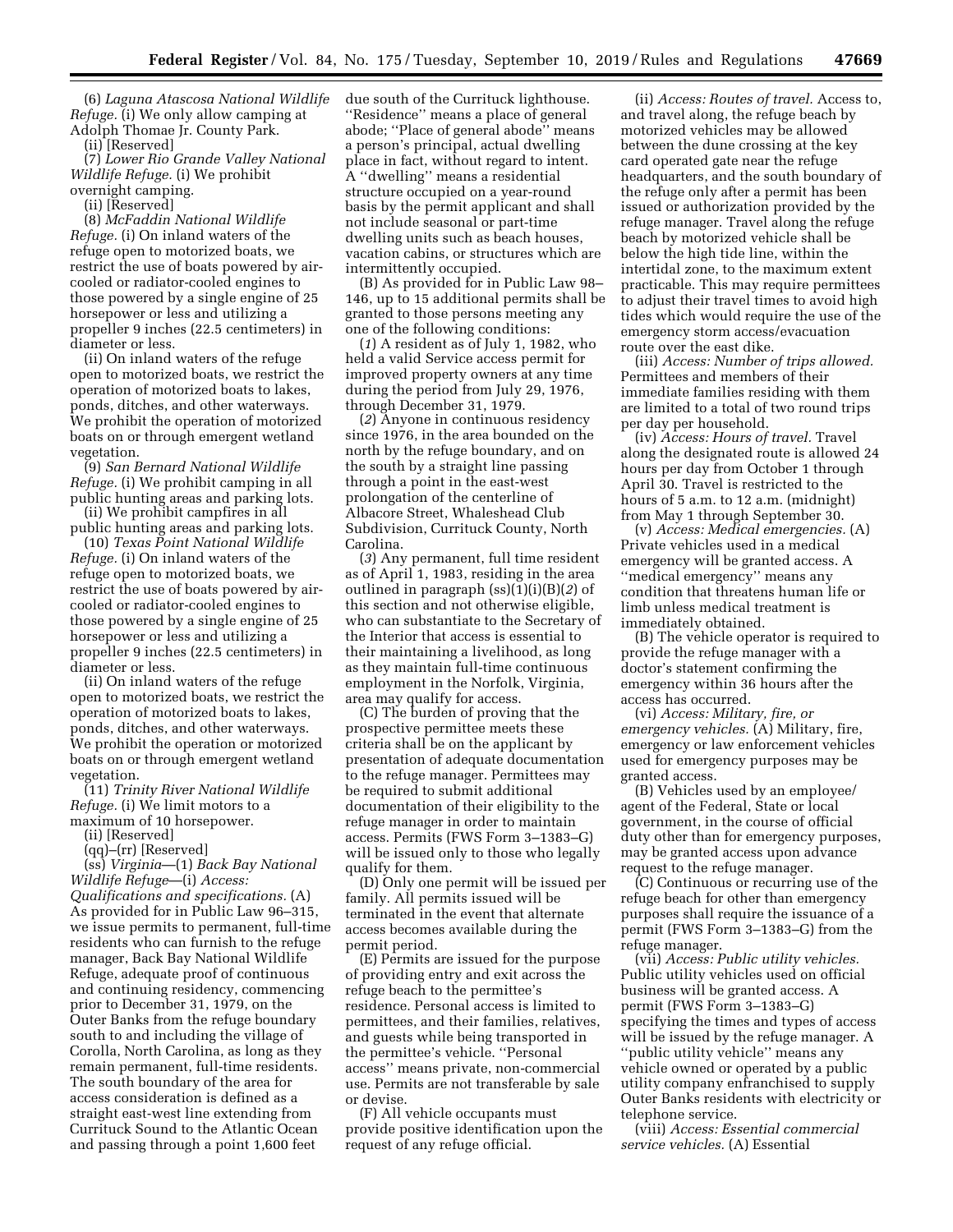commercial service vehicles on business calls during the hours of 8 a.m. to 5 p.m. Monday through Friday will be granted access, only upon prior approval of the refuge manager when responding to a request from a permittee. Such requests may be verbal or in writing. Access by essential commercial service vehicles will be granted only after all other reasonable alternatives to access through the refuge have been exhausted as determined by the refuge manager.

(B) ''Commercial service vehicle'' means any vehicle owned or operated by or on behalf of an individual, partnership, or corporation that is properly licensed to engage entirely in the business of furnishing emergency repair services, including, but not limited to, plumbing, electrical, and repairs to household appliances.

(C) The refuge manager, upon reasonable notification, will be able to authorize essential service/emergency repair access, outside the prescribed time periods, for emergency situations should they arise.

(ix) *False Cape State Park employees.*  False Cape State Park and Virginia Game Commission employees who are residents in the park will be considered as permanent, full-time residents as defined in paragraph (ss)(1)(i) of this section with access privileges identical to those of other permittees with beach access privileges.

(x) *Access: Commercial fishermen, businesses, and their employees.* (A) Commercial fishermen who have verified that their fishing operations on the Outer Banks of Virginia Beach, Virginia, or Currituck County, North Carolina, have been dependent since 1972 on entry and exit to or across the refuge are granted permits (FWS Form 3–1383–G) for access. Travel through the refuge by commercial fishermen from Currituck County, North Carolina, will be permitted only when directly associated with commercial fishing operations. Drivers and passengers on trips through the refuge are limited to commercial fishing crew members. A ''commercial fisherman'' means one who harvests finfish by gill net or haul seine in the Atlantic Ocean, and who has owned and operated a commercial fishing businesses continuously since 1972. Commercial permits are not transferable by sale or devise. The level of commercial permittee travel across the refuge shall not increase above the average yearly levels maintained in the 1985–1987 period.

(B) Other businesses who have verified that their business operations on the Outer Banks of Currituck County, North Carolina, have been dependent since 1972 on entry and exit to or across

the refuge will be granted permits (FWS Form 3–1383–G) for access in accordance with the limitations outlined in paragraph  $(ss)(1)(x)(A)$  of this section.

(C) Each commercial fisherman or other business may be granted a maximum of five designated employees to travel the refuge beach for commercial fishing or other businessrelated purposes only. Commercial fishing employees may carry only other commercial fishing employees as passengers. Other business employees may carry only other employees of that business. The hauling of trailers associated with the conduct of commercial fishing or other business activities is authorized.

(D) Employees of commercial fishermen and/or other businesses who apply for access permits (FWS Form 3– 1383–G) shall have the burden of proving, by the presentation of appropriate documentation to the refuge manager, that they are an ''employee'' for purposes of this section. ''Appropriate documentation'' is defined as the submission of standardized and verifiable employment forms including: Signed W–2 and W–4 forms, IRS form #1099, official earnings statements for specified periods, employee income tax withholding submissions to State and Federal tax offices (*e.g.,* IRS form W–3 with W–2s attached), State unemployment tax information, or other proof of actual employment. Documentation for each employee must be submitted in advance of access being granted, or, for new employees, within 30 days of their starting date. Failure to provide verification of employment for new employees within 30 days will result in termination of access privileges.

(xi) *Access: Suspension or waiver of rules in this paragraph (ss)(1).* (A) In an emergency, the refuge manager may suspend any or all of the restrictions in this paragraph (ss)(1) on vehicular travel and announce each suspension by whatever means are available. In the event of adverse weather conditions, the refuge manager may close all or any portion of the refuge to vehicular traffic for such periods as deemed advisable in the interest of public safety.

(B) The refuge manager may make exceptions to access restrictions, if they are compatible with refuge purposes, for qualified permittees who have demonstrated to the refuge manager a need for additional access relating to health or livelihood.

(C) The refuge manager may grant one-time use authorization for vehicular access through the refuge to individuals, not otherwise qualified in paragraph

 $(ss)(1)(xi)(B)$  of this section, who have demonstrated to the refuge manager that there is no feasible alternative to the access requested. Authorization for access under this paragraph  $(ss)(1)(xi)(C)$  will not be based on convenience to the applicant.

(xii) *Access: Violation of rules in this paragraph (ss)(1).* Violators of the regulations in this paragraph (ss)(1) pertaining to Back Bay National Wildlife Refuge are subject to legal action as prescribed by 50 CFR 25.43 and 50 CFR part 28, including suspension or revocation of all permits issued to the violator or responsible permittee. The refuge manager may deny access permits to applicants who, during the 2 years immediately preceding the date of application, have formally been charged and successfully prosecuted for three or more violations of these or other regulations in effect at Back Bay National Wildlife Refuge. Individuals whose vehicle access privileges are suspended, revoked, or denied may, within 30 days, file a written appeal of the action to the Assistant Regional Director, Refuges and Wildlife, at the address for the Northeast Regional Office provided at 50 CFR 2.2(e), in accordance with 50 CFR 25.45(c).

(xiii) *Other access rules in this paragraph (ss)(1).* (A) No permit will remain in effect beyond December 31 of the year in which it was issued. Permits may be renewed upon the submission of appropriate updated information relating to the permit, and a signed statement that the conditions under which the previous permit was issued have not changed. In the event of any changes of conditions under which the permit is granted, the permittee shall notify the refuge manager in writing within 30 days. Failure to report changes may result in suspension/ revocation of the permit.

(B) Vehicles shall be operated on the refuge beach only by the permittee or other authorized drivers. Permit holders shall not tow, transport, or operate vehicles owned by non-permit holders through the refuge. Non-commercial permit holders may tow utility and boat trailers when being used for their personal use only. Any towed vehicle shall have advance approval from the refuge manager prior to being brought through the refuge. The access privilege in this paragraph (ss)(1)(xiii)(B) is not to be used for any commercial purpose.

(C) The refuge manager may prescribe restrictions as to the types of vehicles to be permitted to ensure public safety and adherence to all applicable rules and regulations.

(D) A magnetic card will be issued to each authorized driver only for his or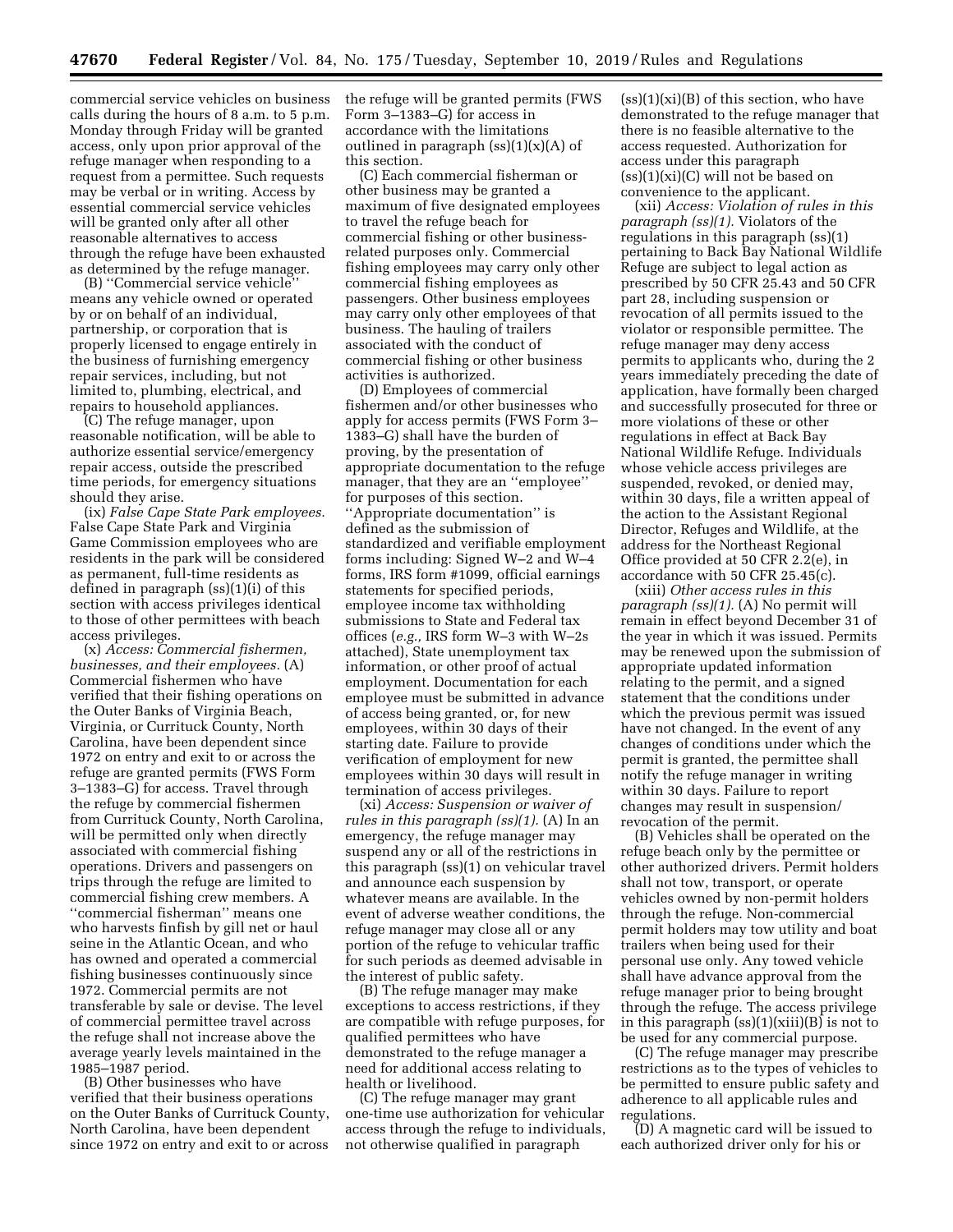her operation of the computercontrolled gate. No more than two cards will be issued per family. Only one vehicle will be permitted to pass for each gate opening. Unauthorized use of the magnetic card may result in suspension of the permit. A fee will be charged to replace lost or misplaced cards. Malfunctioning cards will be replaced at no charge.

(E) Access is granted for the purpose of travel to and from the permittee's residence and/or place of business. Access is not authorized for the purpose of transporting individuals for hire, or for the transport of prospective real estate clients to or from the Outer Banks of North Carolina, or for any other purpose not covered by this paragraph  $(ss)(1)$ .

(xiv) *General rules in this paragraph (ss)(1)*—(A) *Entry on foot, bicycle, or motor vehicle.* Entry on foot, bicycle, or by motor vehicle on designated routes is allowed one-half hour before sunrise to one-half hour after sunset for the purposes of nature observation and study, photography, hiking, surf fishing, and bicycling.

(B) *Beach-oriented uses.* Designated areas of the refuge beach are open to wildlife/wildlands-oriented recreation only as outlined in paragraph  $(s)$ (1)(xiv)(A) of this section. Entry to the beach is via designated access points only.

(C) *Parking.* Limited parking at the refuge office/visitor contact station is allowed only in designated spaces. Parking is available on a first-come, first-served basis for persons engaged in wildlife/wildlands-oriented recreation only as outlined in paragraph  $(ss)(1)(xiv)(A)$  of this section.

(D) *Fires.* All fires are prohibited.

(E) *Pets.* Dogs and other pets, on a hand-held leash not exceeding 10 feet in length, are allowed from October 1 through March 31.

(F) *Sand dunes.* Pedestrians and vehicular traffic in the sand dunes are prohibited.

(G) *Groups.* Use by all groups exceeding 10 individuals will require a Special Use Permit (FWS Form 3–1383– G), issued by the refuge manager.

(H) *Motorized vehicles.* Registered motor vehicles and motorized bicycles (mopeds) are allowed on the paved refuge access road and parking lot at refuge headquarters. All other motorized vehicular use is prohibited, except as specifically authorized pursuant to this paragraph (ss)(1).

(2) [Reserved]

(tt) *Washington*—(1) *Billy Frank Jr. Nisqually National Wildlife Refuge.* (i) We prohibit boat launching on the refuge.

(ii) The maximum speed limit is 5 miles per hour for boats in all refuge waters.

(2) *Columbia National Wildlife Refuge.* (i) We prohibit overnight camping.

(ii) We prohibit overnight parking. (3) *Conboy Lake National Wildlife Refuge.* (i) We prohibit overnight camping.

(ii) We prohibit overnight parking. (4) *Hanford Reach National Monument/Saddle Mountain National Wildlife Refuge.* (i) We prohibit overnight camping.

(ii) We prohibit overnight parking. (iii) We allow only nonmotorized boats and boats with electric motors on the WB–10 Pond (Wahluke Lake) and with walk-in access only.

(5) *McNary National Wildlife Refuge.*  (i) We prohibit overnight camping.

(ii) We prohibit overnight parking.

(6) *Toppenish National Wildlife Refuge.* (i) We prohibit overnight camping.

(ii) We prohibit overnight parking. (7) *Umatilla National Wildlife Refuge.* 

(i) We prohibit overnight camping. (ii) We prohibit overnight parking.

(8) *Willapa National Wildlife Refuge.* 

(i) We prohibit camping on the refuge except in designated campgrounds on Long Island for up to 14 days.

(ii) [Reserved]

(uu) [Reserved]

(vv) *Wisconsin*—(1) *Upper Mississippi River National Wildlife and Fish Refuge.*  Refer to paragraph (v)(2) of this section for regulations.

(2) [Reserved]

(ww) *Wyoming*—(1) *Seedskadee National Wildlife Refuge.* (i) You must only launch or pick up trailered boats at the following boat ramps: Dodge Bottom, Hayfarm, Lombard, and Six-Mile.

(ii) [Reserved]

(2) [Reserved]

(xx) *Information collection requirements.* The information collection requirements contained in this section have been approved by the Office of Management and Budget (OMB) under 44 U.S.C. 3501 *et seq.* and assigned clearance number 1018–0140. The information is being collected to provide the refuge managers the information needed to decide whether or not to allow the requested use. A response is required in order to obtain a benefit. The Service may not conduct or sponsor, and you are not required to respond to, a collection of information unless it displays a currently valid OMB control number. Direct comments regarding the burden estimate or any other aspect of these information collection requirements to the Service's

Information Collection Clearance Officer at the address provided at 50 CFR 2.1(b).

# **PART 32—HUNTING AND FISHING**

■ 3. The authority citation for part 32 continues to read as follows:

**Authority:** 5 U.S.C. 301; 16 U.S.C. 460k, 664, 668dd–668ee, and 715i; Pub. L. 115–20, 131 Stat. 86.

#### **Subpart A—General Provisions**

■ 4. Revise § 32.7 to read as follows:

### **§ 32.7 What refuge units are open to hunting and/or sport fishing?**

Refuge units open to hunting and/or sport fishing in accordance with the provisions of this subpart and §§ 32.20 through 32.70, inclusive, are as follows:

(a) *Alabama.* (1) Bon Secour National Wildlife Refuge.

(2) Cahaba River National Wildlife Refuge.

(3) Choctaw National Wildlife Refuge.

(4) Eufaula National Wildlife Refuge.

(5) Grand Bay National Wildlife

Refuge.

(6) Key Cave National Wildlife Refuge.

(7) Mountain Longleaf National Wildlife Refuge.

(8) Sauta Cave National Wildlife Refuge.

(9) Wheeler National Wildlife Refuge. (b) *Alaska.* (1) Alaska Maritime

National Wildlife Refuge.

(2) Alaska Peninsula National Wildlife Refuge.

(3) Arctic National Wildlife Refuge.

(4) Becharof National Wildlife Refuge.

(5) Innoko National Wildlife Refuge.

(6) Izembek National Wildlife Refuge.

(7) Kanuti National Wildlife Refuge.

(8) Kenai National Wildlife Refuge.

(9) Kodiak National Wildlife Refuge.

(10) Koyukuk National Wildlife

Refuge.

(11) Nowitna National Wildlife Refuge.

(12) Salawik National Wildlife Refuge.

(13) Tetlin National Wildlife Refuge.

(14) Togiak National Wildlife Refuge.

(15) Yukon Delta National Wildlife

Refuge.

(16) Yukon Flats National Wildlife Refuge.

(c) *Arizona.* (1) Bill Williams River National Wildlife Refuge.

(2) Buenos Aires National Wildlife Refuge.

(3) Cabeza Prieta National Wildlife Refuge.

(4) Cibola National Wildlife Refuge.

(5) Havasu National Wildlife Refuge.

(6) Imperial National Wildlife Refuge.

(7) Kofa National Wildlife Refuge.

(8) San Bernardino National Wildlife Refuge.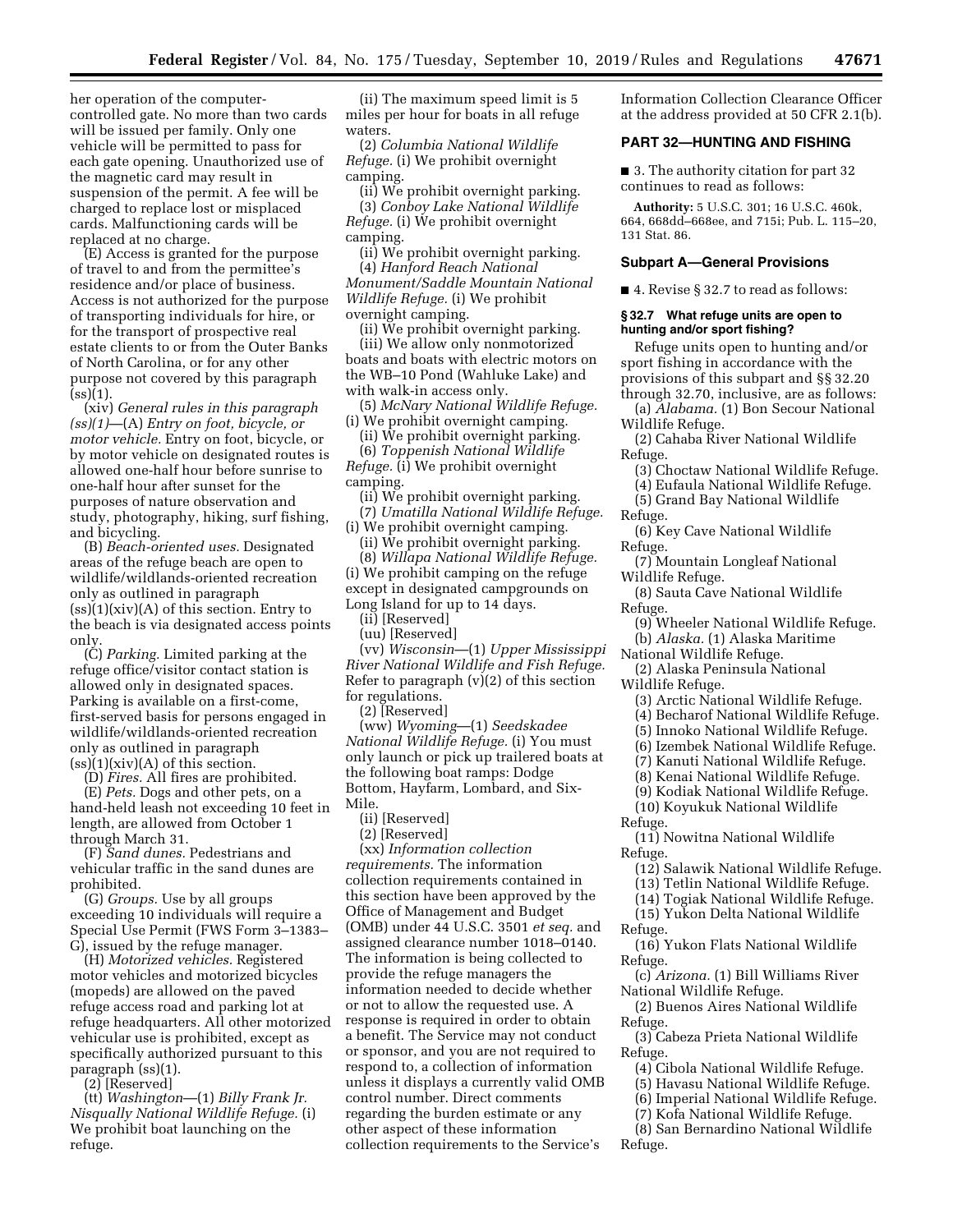- (d) *Arkansas.* (1) Bald Knob National Wildlife Refuge.
- (2) Big Lake National Wildlife Refuge. (3) Cache River National Wildlife
- Refuge. (4) Dale Bumpers White River National Wildlife Refuge.
- (5) Felsenthal National Wildlife Refuge.
- (6) Holla Bend National Wildlife Refuge.
- (7) Overflow National Wildlife Refuge.
- (8) Pond Creek National Wildlife Refuge.
- (9) Wapanocca National Wildlife Refuge.
- (e) *California.* (1) Cibola National Wildlife Refuge.
- (2) Clear Lake National Wildlife Refuge.
- (3) Colusa National Wildlife Refuge.
- (4) Delevan National Wildlife Refuge. (5) Don Edwards San Francisco Bay
- National Wildlife Refuge.
- (6) Havasu National Wildlife Refuge. (7) Humboldt Bay National Wildlife
- Refuge. (8) Imperial National Wildlife Refuge.
- (9) Kern National Wildlife Refuge. (10) Lower Klamath National Wildlife
- Refuge.
- (11) Marin Islands National Wildlife Refuge.
- (12) Merced National Wildlife Refuge.
- (13) Modoc National Wildlife Refuge.

(14) Sacramento National Wildlife

- Refuge.
- (15) Sacramento River National Wildlife Refuge.
- (16) Salinas River National Wildlife Refuge.
- (17) San Luis National Wildlife Refuge.
- (18) San Pablo Bay National Wildlife Refuge.
- (19) Sonny Bono Salton Sea National Wildlife Refuge.
- (20) Stone Lakes National Wildlife Refuge.
- (21) Sutter National Wildlife Refuge. (22) Tule Lake National Wildlife
- Refuge.
- (f) *Colorado.* (1) Alamosa National Wildlife Refuge.
- (2) Arapaho National Wildlife Refuge. (3) Baca National Wildlife Refuge.
- (4) Browns Park National Wildlife
- Refuge.
- (5) Monte Vista National Wildlife Refuge.
- (6) Rocky Mountain Arsenal.
- (g) *Connecticut.* (1) Silvio O. Conte National Fish and Wildlife Refuge.
- (2) Stewart B. McKinney National Wildlife Refuge.
- (h) *Delaware.* (1) Bombay Hook National Wildlife Refuge.
- (2) Prime Hook National Wildlife Refuge.
- (i) *Florida.* (1) Arthur R. Marshall Loxahatchee National Wildlife Refuge. (2) Cedar Keys National Wildlife
- Refuge.
- (3) Chassahowitzka National Wildlife Refuge.
- (4) Egmont Key National Wildlife Refuge.
- (5) Hobe Sound National Wildlife Refuge.
- (6) J.N. ''Ding'' Darling National Wildlife Refuge.
- (7) Lake Woodruff National Wildlife Refuge.
- (8) Lower Suwannee National Wildlife Refuge.
- (9) Merritt Island National Wildlife Refuge.
- (10) Pelican Island National Wildlife Refuge.
- (11) Pinellas National Wildlife Refuge. (12) St. Marks National Wildlife
- Refuge.
- (13) St. Vincent National Wildlife Refuge.
- (14) Ten Thousand Islands National Wildlife Refuge.
- (j) *Georgia.* (1) Banks Lake National Wildlife Refuge.
- (2) Blackbeard Island National Wildlife Refuge.
- (3) Bond Swamp National Wildlife Refuge.
- (4) Eufaula National Wildlife Refuge. (5) Harris Neck National Wildlife
- Refuge.
- (6) Okefenokee National Wildlife Refuge.
- (7) Piedmont National Wildlife Refuge.
- (8) Savannah National Wildlife Refuge.
- (9) Wassaw National Wildlife Refuge. (10) Wolf Island National Wildlife Refuge.
- (k) *Hawaii.* (1) Hanalei National Wildlife Refuge.
- (2) Kakahaia National Wildlife Refuge. (3) Kilauea Point National Wildlife
- Refuge.
- (l) *Idaho.* (1) Bear Lake National Wildlife Refuge.
- (2) Camas National Wildlife Refuge. (3) Deer Flat National Wildlife Refuge.
- (4) Grays Lake National Wildlife
- Refuge.
- (5) Kootenai National Wildlife Refuge. (6) Minidoka National Wildlife
- Refuge.
- (m) *Illinois.* (1) Chautauqua National Wildlife Refuge.
- (2) Crab Orchard National Wildlife Refuge.
- (3) Cypress Creek National Wildlife Refuge.
- (4) Emiquon National Wildlife Refuge. (5) Great River National Wildlife Refuge.
- (6) Hackmatack National Wildlife Refuge.
- (7) Kankakee National Wildlife Refuge.
- (8) Meredosia National Wildlife Refuge.
- (9) Middle Mississippi River National Wildlife Refuge.
- (10) Port Louisa National Wildlife Refuge.
- (11) Two Rivers National Wildlife Refuge.
- (12) Upper Mississippi River National Wildlife and Fish Refuge.
- (n) *Indiana.* (1) Big Oaks National Wildlife Refuge.
- (2) Muscatatuck National Wildlife Refuge.
- (3) Patoka River National Wildlife Refuge and Management Area
- (o) *Iowa.* (1) De Soto National Wildlife Refuge.
- (2) Driftless Area National Wildlife Refuge.
- (3) Iowa Wetland Management District.
- (4) Neal Smith National Wildlife Refuge.
- (5) Northern Tallgrass Prairie National Wildlife Refuge.
- (6) Port Louisa National Wildlife Refuge.
- (7) Union Slough National Wildlife Refuge.
- (8) Upper Mississippi River National Wildlife and Fish Refuge.
- (p) *Kansas.* (1) Flint Hills National Wildlife Refuge.

(2) Ohio River Islands National

- (2) Kirwin National Wildlife Refuge.
- (3) Marais des Cygnes National
- Wildlife Refuge.

Wildlife Refuge.

Wildlife Refuge.

Wildlife Refuge.

Wildlife Refuge.

Wildlife Refuge.

Refuge.

Refuge.

Refuge.

Refuge.

Refuge.

Refuge.

Refuge.

Refuge.

(4) Quivira National Wildlife Refuge. (q) *Kentucky.* (1) Clarks River National

(3) Reelfoot National Wildlife Refuge. (r) *Louisiana.* (1) Atchafalaya National

(2) Bayou Cocodrie National Wildlife

(3) Bayou Sauvage National Wildlife

(4) Bayou Teche National Wildlife

(5) Big Branch Marsh National

(6) Black Bayou Lake National

(7) Bogue Chitto National Wildlife

(8) Breton National Wildlife Refuge. (9) Cameron Prairie National Wildlife

(10) Cat Island National Wildlife

(11) Catahoula National Wildlife

(12) D'Arbonne National Wildlife

(13) Delta National Wildlife Refuge.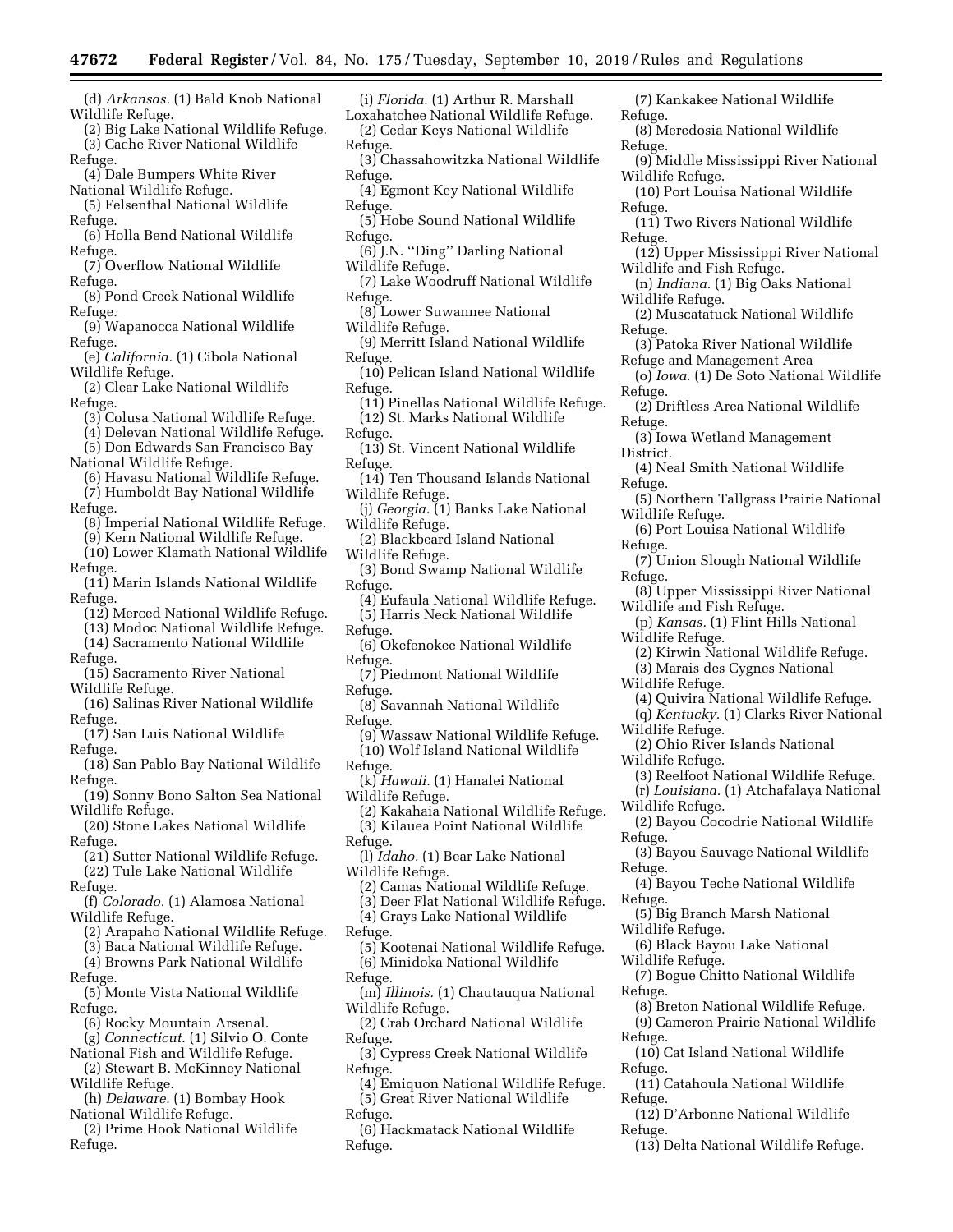- (14) Grand Cote National Wildlife Refuge. (15) Lacassine National Wildlife
- Refuge. (16) Lake Ophelia National Wildlife
- Refuge.
- (17) Mandalay National Wildlife Refuge.
- (18) Red River National Wildlife Refuge.
- (19) Sabine National Wildlife Refuge. (20) Tensas River National Wildlife
- Refuge.
- (21) Upper Ouachita National Wildlife Refuge.
- (s) *Maine.* (1) Moosehorn National Wildlife Refuge.
- (2) Petit Manan National Wildlife Refuge.
- (3) Rachel Carson National Wildlife Refuge.
- (4) Sunkhaze Meadows National Wildlife Refuge.
- (5) Umbagog National Wildlife Refuge.
- (t) *Maryland.* (1) Blackwater National Wildlife Refuge.
- (2) Eastern Neck National Wildlife Refuge.
- (3) Patuxent Research Refuge.
- (u) *Massachusetts.* (1) Assabet River National Wildlife Refuge.
- (2) Great Meadows National Wildlife Refuge.
- (3) Mashpee National Wildlife Refuge. (4) Monomoy National Wildlife
- Refuge.
- (5) Nantucket National Wildlife Refuge.
- (6) Oxbow National Wildlife Refuge.
- (7) Parker River National Wildlife Refuge.
- (8) Silvio O. Conte National Fish and Wildlife Refuge.
- (v) *Michigan.* (1) Detroit River
- International Wildlife Refuge. (2) Harbor Island National Wildlife Refuge.
- (3) Kirtland's Warbler Wildlife Management Area.
- (4) Michigan Wetland Management District.
	- (5) Seney National Wildlife Refuge.
- (6) Shiawassee National Wildlife Refuge.
- (w) *Minnesota.* (1) Agassiz National
- Wildlife Refuge. (2) Big Stone National Wildlife
- Refuge.
- (3) Big Stone Wetland Management District.
- (4) Crane Meadows National Wildlife Refuge.
- (5) Detroit Lakes Wetland
- Management District.
- (6) Fergus Falls Wetland Management District.
- (7) Glacial Ridge National Wildlife Refuge.
- (8) Hamden Slough National Wildlife Refuge. (9) Litchfield Wetland Management District.
- (10) Minnesota Valley National Wildlife Refuge.
- (11) Minnesota Valley Wetland Management District.
- (12) Morris Wetland Management District.
- (13) Northern Tallgrass Prairie National Wildlife Refuge.
- (14) Rice Lake National Wildlife Refuge.
- (15) Rydell National Wildlife Refuge. (16) Sherburne National Wildlife Refuge.
- (17) Tamarac National Wildlife Refuge.
- (18) Upper Mississippi River National Wildlife and Fish Refuge.
- (19) Windom Wetland Management District.
- (x) *Mississippi.* (1) Bogue Chitto National Wildlife Refuge.
- (2) Coldwater River National Wildlife Refuge.
- (3) Dahomey National Wildlife Refuge.
- (4) Grand Bay National Wildlife Refuge.
- (5) Hillside National Wildlife Refuge. (6) Holt Collier National Wildlife
- Refuge. (7) Mathews Brake National Wildlife
- Refuge. (8) Morgan Brake National Wildlife
- Refuge.
- (9) Panther Swamp National Wildlife Refuge.
- (10) Sam D. Hamilton Noxubee National Wildlife Refuge.
- (11) St. Catherine Creek National Wildlife Refuge.
- (12) Tallahatchie National Wildlife Refuge.
- (13) Yazoo National Wildlife Refuge. (y) *Missouri.* (1) Big Muddy National
- Fish and Wildlife Refuge.
- (2) Clarence Cannon National Wildlife Refuge.
- (3) Great River National Wildlife Refuge.
- (4) Loess Bluffs National Wildlife Refuge.
- (5) Middle Mississippi River National Wildlife Refuge.
- (6) Mingo National Wildlife Refuge. (7) Swan Lake National Wildlife
- Refuge.
- (8) Two Rivers National Wildlife Refuge.
- (z) *Montana.* (1) Benton Lake National Wildlife Refuge.
- (2) Benton Lake Wetland Management District.
- (3) Black Coulee National Wildlife Refuge.
- (4) Bowdoin National Wildlife Refuge.

(6) Charles M. Russell National Wildlife Refuge. (7) Charles M. Russell Wetland Management District. (8) Creedman Coulee National Wildlife Refuge. (9) Hailstone National Wildlife

(5) Bowdoin Wetland Management

District.

- Refuge. (10) Hewitt Lake National Wildlife Refuge.
- (11) Lake Mason National Wildlife Refuge.
- (12) Lake Thibadeau National Wildlife Refuge.
- (13) Lamesteer National Wildlife Refuge.
- (14) Lee Metcalf National Wildlife Refuge.
- (15) Lost Trail National Wildlife Refuge.
- (16) Medicine Lake National Wildlife Refuge.
- (17) National Bison Range. (18) Ninepipe National Wildlife
- Refuge.
- (19) Northeast Montana Wetland Management District.
- (20) Northwest Montana Wetland Management District.
- (21) Pablo National Wildlife Refuge.
- (22) Red Rock Lakes National Wildlife Refuge.
- (23) Swan River National Wildlife Refuge.
- (24) UL Bend National Wildlife Refuge.
- (25) War Horse National Wildlife Refuge.
- (aa) *Nebraska.* (1) Boyer Chute National Wildlife Refuge.
- (2) Crescent Lake National Wildlife Refuge.
- (3) Fort Niobrara National Wildlife Refuge.
- (4) North Platte National Wildlife Refuge.
- (5) Rainwater Basin Wetland
- Management District. (6) Valentine National Wildlife Refuge.
- (bb) *Nevada.* (1) Ash Meadows National Wildlife Refuge.

Refuge.

Refuge.

Refuge.

Refuge.

(2) Desert National Wildlife Refuge. (3) Pahranagat National Wildlife

(4) Ruby Lake National Wildlife

(5) Sheldon National Wildlife Refuge. (6) Stillwater National Wildlife

(cc) *New Hampshire.* (1) Great Bay

(3) Umbagog National Wildlife

(dd) *New Jersey.* (1) Cape May

(2) Silvio O. Conte National Fish and

National Wildlife Refuge.

National Wildlife Refuge.

Wildlife Refuge.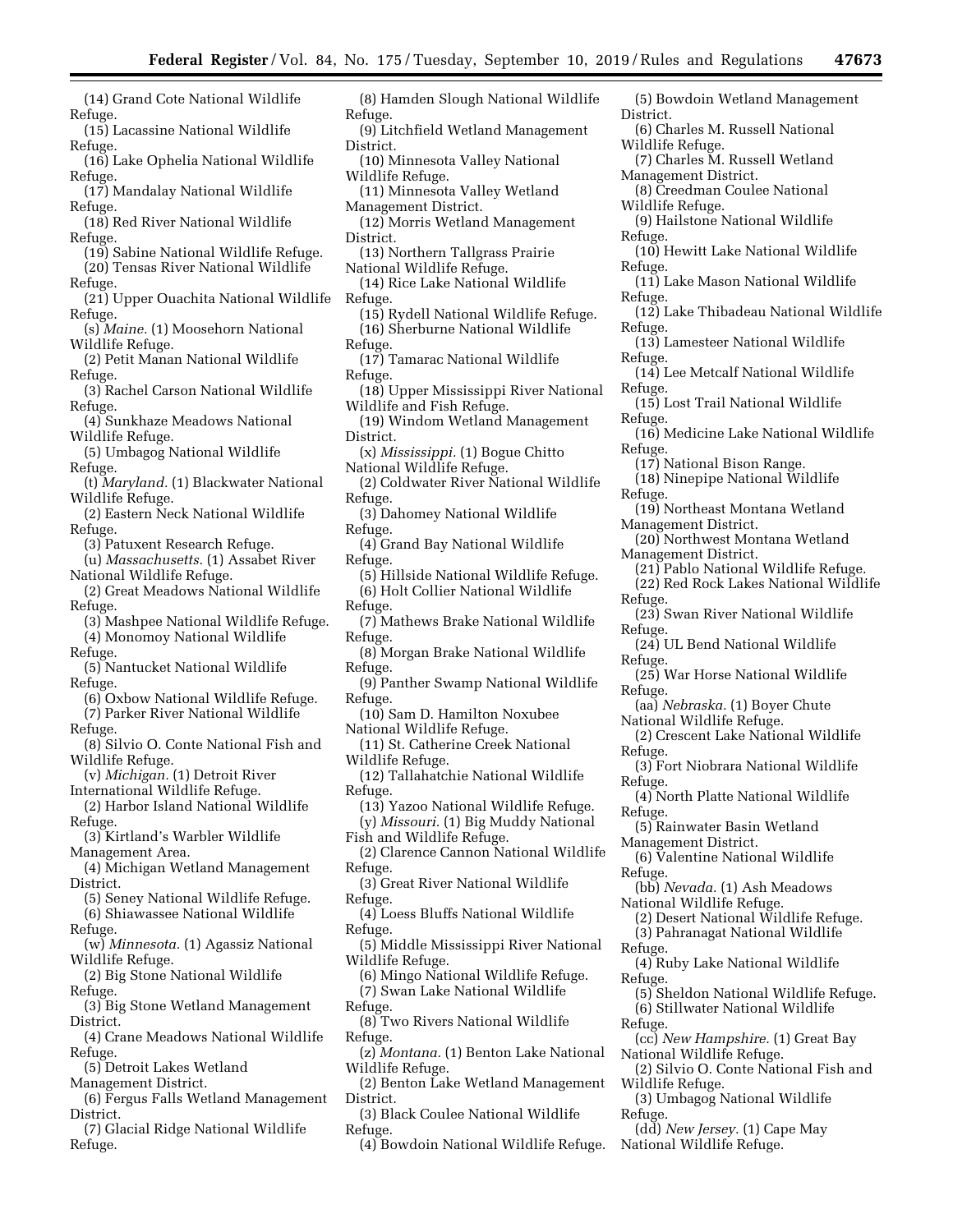(2) Edwin B. Forsythe National (3) Great Swamp National Wildlife (10) Wertheim National Wildlife (6) Chase Lake National Wildlife (8) Crosby Wetland Management District. (10) Devils Lake Wetland Management District. Refuge. (12) J. Clark Salyer Wetland Management District. (13) Kulm Wetland Management District. (14) Lake Alice National Wildlife Refuge. (16) Lake Nettie National Wildlife Refuge. (17) Lake Zahl National Wildlife Refuge. (18) Long Lake National Wildlife Refuge. District. (20) Lostwood National Wildlife Refuge. District. (22) Rose Lake National Wildlife Refuge. (23) Sibley Lake National Wildlife Refuge. (24) Silver Lake National Wildlife Refuge. Refuge. (27) Tewaukon National Wildlife Refuge. District. Refuge. Wildlife Refuge. Wildlife Refuge. Refuge. (4) Ozark Plateau National Wildlife Refuge. Refuge. Refuge. Refuge. Unit. Wildlife Refuge. National Wildlife Refuge. Refuge.

> (4) Cold Springs National Wildlife Refuge.

(9) Des Lacs National Wildlife Refuge. (11) J. Clark Salyer National Wildlife (15) Lake Ilo National Wildlife Refuge. (19) Long Lake Wetland Management (21) Lostwood Wetland Management (25) Slade National Wildlife Refuge. (26) Stewart Lake National Wildlife Refuge. Columbian White-Tailed Deer. Refuge. Refuge. Refuge. Refuge. Refuge. Refuge. Refuge. Refuge. Refuge. Refuge. Refuge. (20) William L. Finley National Wildlife Refuge. (3) John Heinz National Wildlife Refuge at Tinicum. Wildlife Refuge. National Wildlife Refuge. Refuge. Refuge. Wildlife Refuge. (3) Ernest F. Hollings ACE Basin National Wildlife Refuge.

- (5) Salt Plains National Wildlife
- (6) Sequoyah National Wildlife

(7) Tishomingo National Wildlife

(8) Tishomingo Wildlife Management

(9) Washita National Wildlife Refuge. (10) Wichita Mountains National

(kk) *Oregon.* (1) Bandon Marsh

(2) Baskett Slough National Wildlife

(3) Bear Valley National Wildlife

- (28) Tewaukon Wetland Management (29) Upper Souris National Wildlife
- 
- (ii) *Ohio.* (1) Cedar Point National
- (2) Ottawa National Wildlife Refuge. (jj) *Oklahoma.* (1) Deep Fork National
- (2) Little River National Wildlife
- (3) Optima National Wildlife Refuge.
- 
- 
- 

Refuge.

(5) Deer Flat National Wildlife Refuge. (6) Hart Mountain National Antelope

- (7) Julia Butler Hansen Refuge for the
- (8) Klamath Marsh National Wildlife
- (9) Lewis and Clark National Wildlife
- (10) Lower Klamath National Wildlife

(11) Malheur National Wildlife

(12) McKay Creek National Wildlife

- (13) McNary National Wildlife Refuge. (14) Nestucca Bay National Wildlife
- (15) Sheldon National Wildlife
- (16) Siletz Bay National Wildlife
- (17) Tualatin River National Wildlife
- (18) Umatilla National Wildlife
- (19) Upper Klamath National Wildlife

- (ll) *Pennsylvania.* (1) Cherry Valley National Wildlife Refuge.
	- (2) Erie National Wildlife Refuge.
	-

(4) Ohio River Islands National

(mm) *Rhode Island.* (1) Block Island

- (2) Ninigret National Wildlife Refuge.
- (3) Sachuest Point National Wildlife

(4) Trustom Pond National Wildlife

(nn) *South Carolina.* (1) Cape Romain National Wildlife Refuge.

(2) Carolina Sandhills National

- 
- (4) Pinckney Island National Wildlife Refuge.
- (5) Santee National Wildlife Refuge. (6) Savannah National Wildlife
- Refuge. (7) Waccamaw National Wildlife
- Refuge.
- (oo) *South Dakota.* (1) Huron Wetland Management District.
- (2) Lacreek National Wildlife Refuge. (3) Lake Andes National Wildlife

Refuge. (4) Lake Andes Wetland Management

- District.
- (5) Madison Wetland Management District.

(6) Sand Lake National Wildlife Refuge.

(7) Sand Lake Wetland Management District.

Refuge. (4) Supawna Meadows National Wildlife Refuge.

(5) Wallkill River National Wildlife Refuge.

(ee) *New Mexico.* (1) Bitter Lake National Wildlife Refuge.

- (2) Bosque del Apache National Wildlife Refuge.
- (3) Las Vegas National Wildlife Refuge.
- (4) Maxwell National Wildlife Refuge. (5) San Andres National Wildlife

Refuge.

- (6) Sevilleta National Wildlife Refuge. (ff) *New York.* (1) Amagansett
- National Wildlife Refuge. (2) Elizabeth A. Morton National

Wildlife Refuge.

Wildlife Refuge.

(3) Iroquois National Wildlife Refuge. (4) Montezuma National Wildlife

Refuge.

- (5) Oyster Bay National Wildlife Refuge.
- (6) Seatuck National Wildlife Refuge. (7) Shawangunk Grasslands National
- Wildlife Refuge. (8) Target Rock National Wildlife Refuge.
- (9) Wallkill National Wildlife Refuge.

Refuge.

(gg) *North Carolina.* (1) Alligator River National Wildlife Refuge.

(2) Cedar Island National Wildlife Refuge.

- (3) Currituck National Wildlife Refuge.
- (4) Great Dismal Swamp National Wildlife Refuge.
- (5) Mackay Island National Wildlife Refuge.
- (6) Mattamuskeet National Wildlife Refuge.

(7) Pea Island National Wildlife Refuge.

(8) Pee Dee National Wildlife Refuge. (9) Pocosin Lakes National Wildlife

- Refuge.
- (10) Roanoke River National Wildlife Refuge.
- (11) Swanquarter National Wildlife Refuge.
- (hh) *North Dakota.* (1) Ardoch
- National Wildlife Refuge. (2) Arrowwood National Wildlife
- Refuge.

District.

Refuge.

District.

(3) Arrowwood Wetland Management District.

(7) Chase Lake Wetland Management

- (4) Audubon National Wildlife
- Refuge. (5) Audubon Wetland Management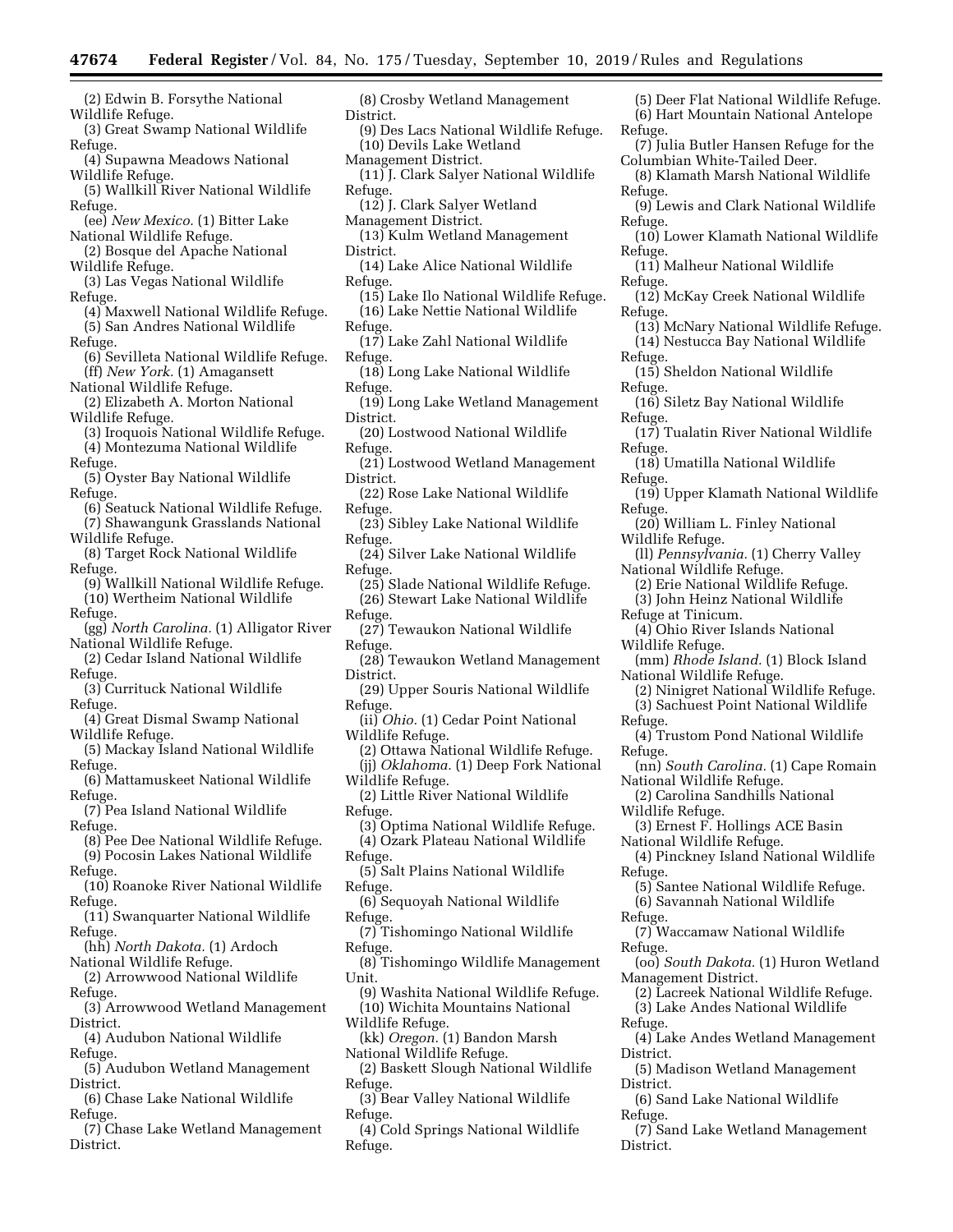(8) Waubay National Wildlife Refuge. (9) Waubay Wetland Management District.

(pp) *Tennessee.* (1) Chickasaw National Wildlife Refuge.

- (2) Cross Creeks National Wildlife Refuge.
- (3) Hatchie National Wildlife Refuge.
- (4) Lake Isom National Wildlife Refuge.
- (5) Lower Hatchie National Wildlife Refuge.

(6) Reelfoot National Wildlife Refuge. (7) Tennessee National Wildlife

- Refuge.
- (qq) *Texas.* (1) Anahuac National Wildlife Refuge.
- (2) Aransas National Wildlife Refuge. (3) Balcones Canyonlands National
- Wildlife Refuge.
- (4) Big Boggy National Wildlife Refuge.
- (5) Brazoria National Wildlife Refuge. (6) Buffalo Lake National Wildlife
- Refuge. (7) Caddo Lake National Wildlife Refuge.
- (8) Hagerman National Wildlife Refuge.
- (9) Laguna Atascosa National Wildlife Refuge.
- (10) Lower Rio Grande Valley
- National Wildlife Refuge.
- (11) McFaddin National Wildlife Refuge.
- (12) San Bernard National Wildlife Refuge.
- (13) Texas Point National Wildlife Refuge.
- (14) Trinity River National Wildlife Refuge.
- (rr) *Utah.* (1) Bear River Migratory Bird Refuge.
- (2) Fish Springs National Wildlife Refuge.
- (3) Ouray National Wildlife Refuge. (ss) *Vermont.* (1) Missisquoi National
- Wildlife Refuge. (2) Silvio O. Conte National Fish and
- Wildlife Refuge. (tt) *Virginia.* (1) Back Bay National
- Wildlife Refuge.
- (2) Chincoteague National Wildlife Refuge.
- (3) Eastern Shore of Virginia National Wildlife Refuge.
- (4) Elizabeth Hartwell Mason Neck National Wildlife Refuge.
- (5) Great Dismal Swamp National Wildlife Refuge.
- (6) James River National Wildilfe Refuge.
- (7) Mackay Island National Wildlife Refuge.
- (8) Occoquan Bay National Wildlife Refuge.
- (9) Plum Tree Island National Wildlife Refuge.
- (10) Presquile National Wildlife Refuge.
- (11) Rappahannock River Valley National Wildlife Refuge. (12) Wallops Island National Wildlife
- Refuge. (uu) *Washington.* (1) Billy Frank Jr.
- Nisqually National Wildlife Refuge. (2) Columbia National Wildlife
- Refuge.
- (3) Conboy Lake National Wildlife Refuge.
- (4) Dungeness National Wildlife Refuge.
	- (5) Hanford Reach National
- Monument/Saddle Mountain National Wildlife Refuge.
- (6) Julia Butler Hansen Refuge for the Columbian White-tailed Deer.
- (7) Little Pend Oreille National Wildlife Refuge.
- (8) McNary National Wildlife Refuge. (9) Ridgefield National Wildlife Refuge.
- (10) San Juan Islands National Wildlife Refuge.
- (11) Toppenish National Wildlife Refuge.
- (12) Turnbull National Wildlife Refuge.
- (13) Umatilla National Wildlife Refuge.
- (14) Willapa National Wildlife Refuge. (vv) *West Virginia.* (1) Canaan Valley
- National Wildlife Refuge. (2) Ohio River Islands National
- Wildlife Refuge.
- (ww) *Wisconsin.* (1) Fox River National Wildlife Refuge.
- (2) Green Bay National Wildlife Refuge.
- (3) Hackmatack National Wildlife Refuge.
- (4) Horicon National Wildlife Refuge. (5) Leopold Wetland Management
- District.
- (6) Necedah National Wildlife Refuge. (7) St. Croix Wetland Management
- District.
- (8) Trempealeau National Wildlife Refuge.
- (9) Upper Mississippi River National Wildlife and Fish Refuge.
- (10) Whittlesey Creek National Wildlife Refuge.
- (xx) *Wyoming.* (1) Cokeville Meadows National Wildlife Refuge.
- (2) Hutton Lake National Wildlife Refuge.
- (3) National Elk Refuge.
- (4) Pathfinder National Wildlife Refuge.
- (5) Seedskadee National Wildlife Refuge.
- (yy) *Guam.* (1) Guam National
- Wildlife Refuge.
- (2) [Reserved]
- 5. Add § 32.9 to read as follows:

# **§ 32.9 Information collection requirements.**

The information collection requirements contained in this part have been approved by the Office of Management and Budget (OMB) under 44 U.S.C. 3501 *et seq.* and assigned clearance number 1018–0140. The information is being collected to provide the refuge managers the information needed to decide whether or not to allow the requested use. A response is required in order to obtain a benefit. The Service may not conduct or sponsor, and you are not required to respond to, a collection of information unless it displays a currently valid OMB control number. Direct comments regarding the burden estimate or any other aspect of these information collection requirements to the Service's Information Collection Clearance Officer at the address provided at 50 CFR 2.1(b).

■ 6. Revise subpart B to read as follows:

# **Subpart B—Refuge-Specific Regulations for Hunting and Fishing**

Sec. 32.20 Alabama.<br>32.21 Alaska. Alaska. 32.22 Arizona. 32.23 Arkansas. California. 32.25 Colorado. Connecticut. 32.27 Delaware.<br>32.28 Florida. 32.28 Florida.<br>32.29 Georgia Georgia. 32.30 Hawaii. 32.31 Idaho. Illinois. 32.33 Indiana. 32.34 Iowa. 32.35 Kansas. 32.36 Kentucky.<br>32.37 Louisiana. Louisiana. 32.38 Maine.<br>32.39 Maryla 32.39 Maryland.<br>32.40 Massachus Massachusetts. 32.41 Michigan. 32.42 Minnesota.<br>32.43 Mississipp 32.43 Mississippi.<br>32.44 Missouri. Missouri. 32.45 Montana. 32.46 Nebraska.<br>32.47 Nevada. 32.47 Nevada. New Hampshire. 32.49 New Jersey.<br>32.50 New Mexic 32.50 New Mexico.<br>32.51 New York. New York. 32.52 North Carolina. 32.53 North Dakota. 32.54 Ohio.<br>32.55 Oklah 32.55 Oklahoma.<br>32.56 Oregon. 32.56 Oregon.<br>32.57 Pennsyl 32.57 Pennsylvania. 32.58 Rhode Island. South Carolina.

- 32.60 South Dakota. 32.61 Tennessee.
- 32.62 Texas.
- 32.63 Utah.
- Vermont.
- 32.65 Virginia.
- 32.66 Washington.
- 32.67 West Virginia.
- 32.68 Wisconsin.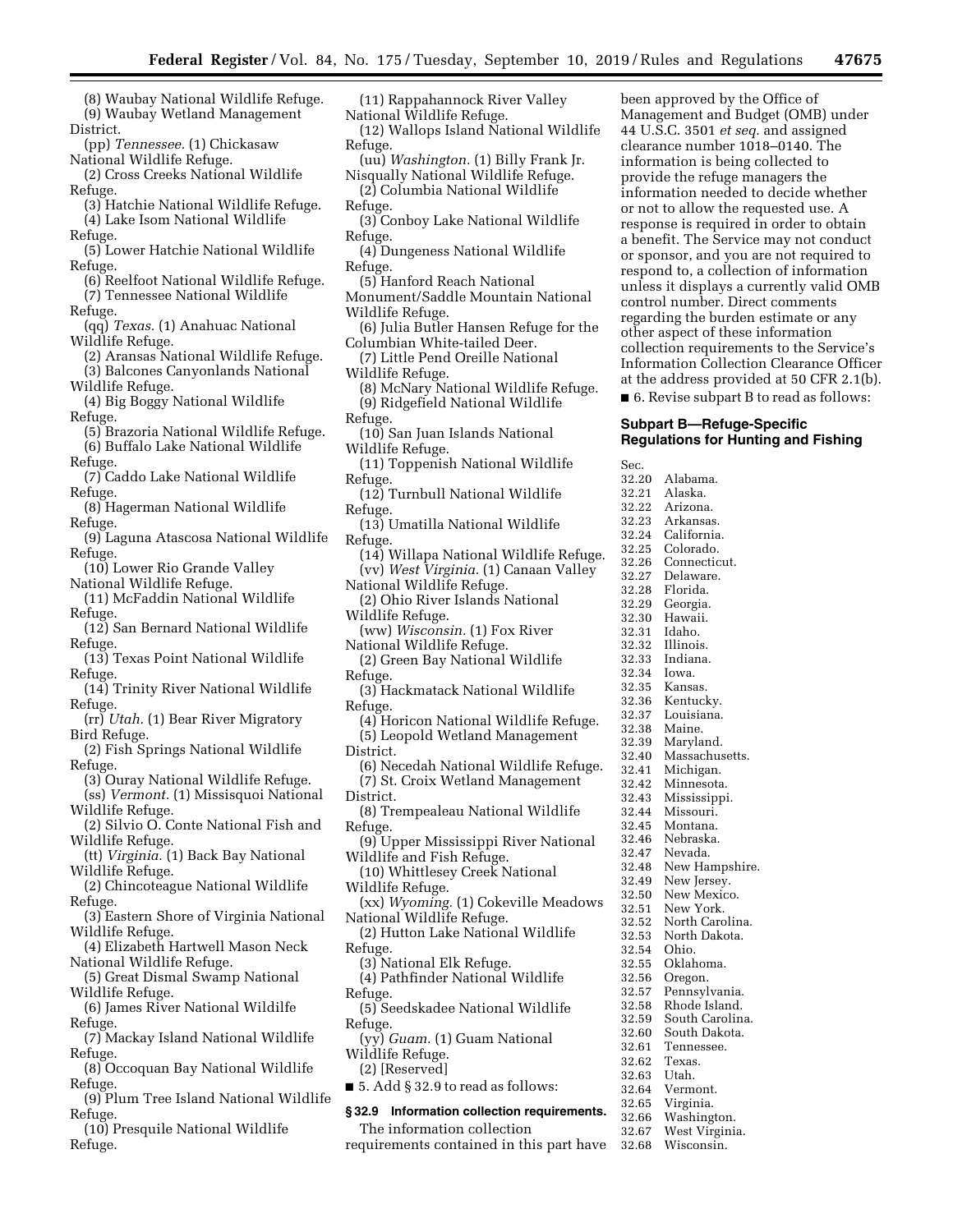32.69 Wyoming. 32.70 Guam.

#### **§ 32.20 Alabama.**

The following refuge units are open for hunting and/or fishing as governed by applicable Federal and State regulations, and are listed in alphabetical order with additional refuge-specific regulations.

(a) *Bon Secour National Wildlife Refuge.* (1)–(3) [Reserved]

(4) *Sport fishing.* We allow fishing on designated areas of the refuge subject to the following condition: We allow fishing only from legal sunrise to legal sunset.

(b) *Cahaba River National Wildlife Refuge.* (1) [Reserved]

(2) *Upland game hunting.* We allow hunting of quail, squirrel, rabbit, opossum, raccoon, coyote, and bobcat on designated areas of the refuge subject to the following conditions:

(i) We require hunters to hunt as governed by Alabama Department of Conservation and Natural Resources' William R. Ireland, Sr.—Cahaba River Wildlife Management Area hunting permit conditions.

(ii) We require hunters to possess and carry a current and signed Alabama Department of Conservation and Natural Resources' William R. Ireland, Sr.— Cahaba River Wildlife Management Area hunting permit when hunting on the refuge.

(iii) Hunters may hunt with shotguns using only #4 shot or smaller, rifles and handguns using rim-fire ammunition only, or archery equipment that complies with State and Federal regulations.

(iv) We allow the use of dogs when hunting upland game.

(v) Hunters may only hunt during designated days and times.

(vi) Hunters must remove tree stands, blinds, or other personal property from the refuge at the end of each day's hunt (see § 27.93 of this chapter).

(3) *Big game hunting.* We allow the hunting of white-tailed deer, feral hog, and wild turkey on designated areas of the refuge subject to the following conditions:

(i) The conditions set forth at paragraphs (b)(2)(i), (ii), (v), and (vi) of this section apply.

(ii) We prohibit the use of firearms for hunting deer on the refuge. However, you may archery hunt in the portions of the refuge that are open for deer hunting during the archery, shotgun, and muzzleloader seasons established by the State.

(iii) We prohibit organized deer drives. We define a ''deer drive'' as an organized or planned effort to pursue,

drive, chase, or otherwise frighten or cause deer to move in the direction of any person(s) who is part of the organized or planned hunt and known to be waiting for the deer. We also prohibit drives for feral hogs.

(4) *Sport fishing.* We allow sport fishing on designated areas of the refuge.

(c) *Choctaw National Wildlife Refuge.*  (1) [Reserved]

(2) *Upland game hunting.* We allow hunting of squirrel, rabbit, coyote, beaver, and nutria on designated areas of the refuge subject to the following conditions:

(i) We prohibit leaving unattended personal property, including, but not limited to, boats or vehicles of any type, geocaches, lumber, and cameras, overnight on the refuge (see § 27.93 of this chapter).

(ii) You may only take incidental species (coyote, beaver, nutria, and feral hog) during any other refuge hunt with those weapons legal during those hunts as governed by the State of Alabama.

(iii) You must possess and carry a signed refuge hunt permit (signed brochure) when hunting.

(iv) All persons age 15 or younger, while hunting on the refuge, must be in the presence and under direct supervision of a licensed or exempt hunter age 21 or older. A licensed hunter supervising a youth must hold a valid State license for the species being hunted. One adult may supervise no more than two youth hunters.

(v) We require all hunters to record hours hunted and all harvested game on the Visitor Check-In Permit and Report (FWS Form 3–2405) at the conclusion of each day at one of the refuge check stations.

(vi) We allow the use of dogs when hunting squirrel and rabbit.

(vii) Hunters may only hunt during designated days and times.

(viii) For hunting, you may use only approved nontoxic shot (see § 32.2(k)), .22 caliber rimfire or smaller rifles, or legal archery equipment as governed by State regulations.

(3) *Big game hunting.* We allow archery hunting of white-tailed deer and incidental take of feral hog subject to the following conditions:

(i) The conditions set forth at paragraphs  $(c)(2)(ii)$ ,  $(iii)$ ,  $(iv)$ , and  $(viii)$ of this section apply.

(ii) Deer hunters may place one portable stand or blind on the refuge for use while deer hunting, but only during the open deer season. The stand must be clearly labeled with the hunter's State hunting license number. You may leave the stand or blind on the refuge

overnight during the deer season in a non-hunting position at ground level.

(iii) While climbing a tree, installing a tree stand that uses climbing aids, or hunting from a tree stand on the refuge, hunters must use a fall-arrest system (full body harness) that is manufactured to the Tree Stand Manufacturers Association's standards.

(4) *Sport fishing.* We allow fishing in designated areas of the refuge subject to the following conditions:

(i) We allow fishing year-round, except in the waterfowl sanctuary area as depicted within the refuge brochure. The waterfowl sanctuary is closed to fishing from November 15 through March 1.

(ii) The condition set forth at paragraph (c)(2)(iii) of this section applies.

(iii) We allow a rod and reel and pole and line. We prohibit all other methods of fishing, including bow fishing.

(iv) We prohibit the taking of frogs, turtles, and crawfish (see § 27.21 of this chapter).

(v) We prohibit fishing tournaments on all refuge waters.

(d) *Eufaula National Wildlife Refuge*—(1) *Migratory game bird hunting.* We allow hunting of mourning dove and Eurasian-collared dove, duck, and goose on designated areas of the refuge subject to the following conditions:

(i) You must possess and carry a signed refuge hunt permit (signed brochure) when hunting.

(ii) All youth hunters (ages 10 through 15) must remain within sight and normal voice contact of a properly licensed hunting adult age 21 or older. Youth hunters must possess and carry verification of passing a State-approved hunter education course. One adult may supervise no more than two youth hunters.

(iii) All waterfowl hunting opportunities are spaced-blind and assigned by lottery. Hunters wishing to participate in our waterfowl hunt must submit a Waterfowl Lottery Application (FWS Form 3–2439, Hunt Application— National Wildlife Refuge System).

(iv) Hunters must remove all stands/ blinds and other personal property at the end of each day's hunt (see § 27.93 of this chapter).

(v) We allow access to the refuge for hunting from 11⁄2 hours before legal sunrise to  $1\frac{1}{2}$  hours after legal sunset.

(vi) We prohibit organized drives. We define a ''drive'' as an organized or planned effort to pursue, drive, chase, or otherwise frighten or cause game to move in the direction of any person(s) who is part of the organized or planned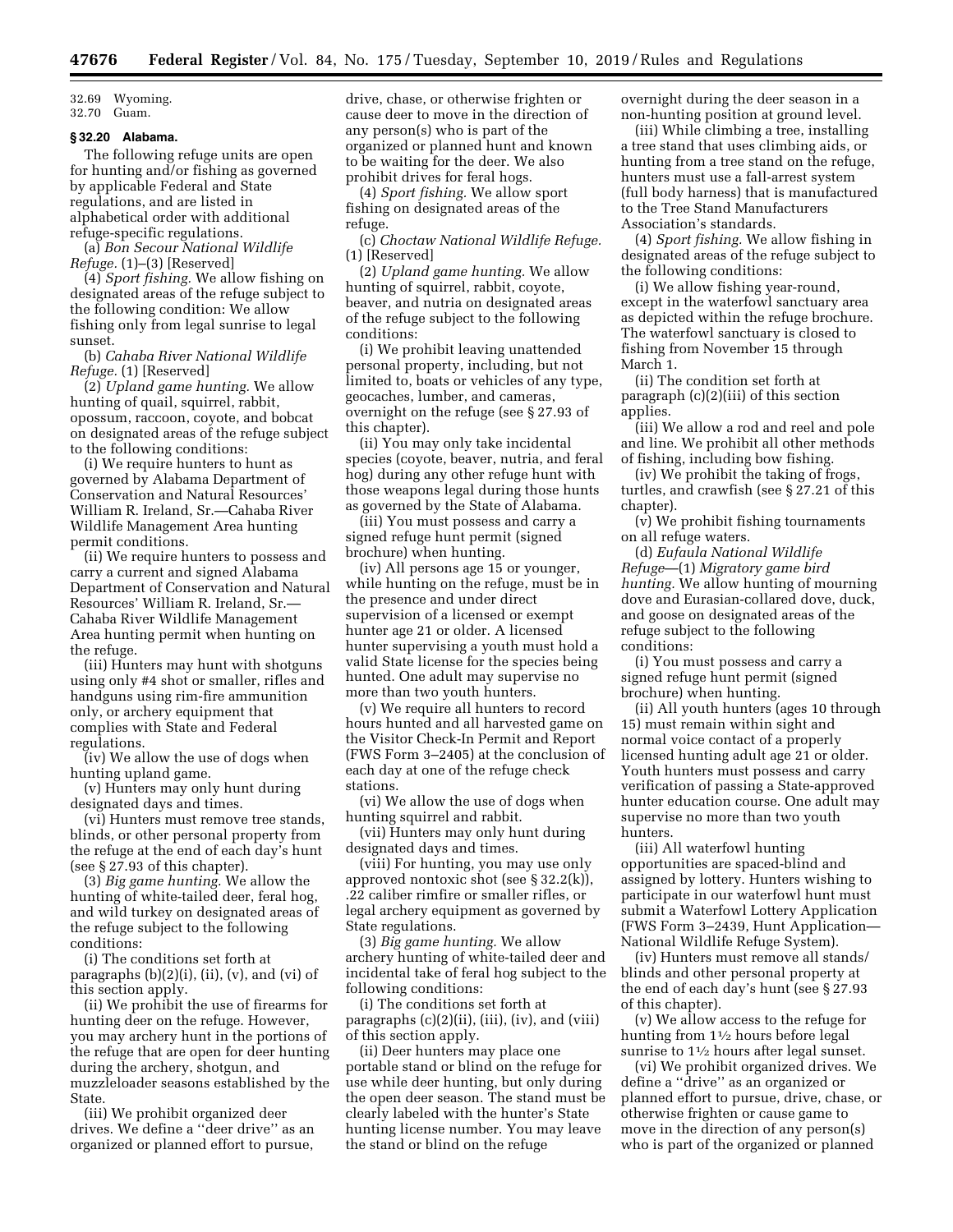hunt and known to be waiting for the game.

(vii) We prohibit hunting or observing from an elevated stand without use of a full body harness.

(2) *Upland game hunting.* We allow hunting of squirrel and rabbit on designated areas of the refuge subject to the following conditions:

(i) The conditions set forth at paragraphs  $(d)(1)(i)$  and  $(ii)$  and  $(v)$ through (vii) of this section apply.

(ii) We allow only shotguns as the means of take for upland game hunting.

(3) *Big game hunting.* We allow hunting of white-tailed deer and feral hog on designated areas of the refuge subject to the following conditions:

(i) The conditions set forth at paragraphs (d)(1)(i) and (v) through (vii) of this section apply.

(ii) We allow youth gun hunting opportunities that are spaced-blind and assigned by lottery. Hunters wishing to participate in our youth gun hunt must submit a Big/Upland Game Hunt Application (FWS Form 3–2439, Hunt Application—National Wildlife Refuge System).

(iii) All youth hunters must remain within sight and normal voice contact of a properly hunting-licensed adult age 21 or older. Youth hunters must possess and carry verification of passing a Stateapproved hunter education course. One adult may supervise no more than one youth hunter.

(iv) All big game hunting opportunities, except for youth gun, are archery-only.

(v) We close those portions of the refuge between Bustahatchee and Rood Creeks to archery hunting until November 1.

(4) *Sport fishing.* We allow sport fishing, including bowfishing, in designated areas of the refuge subject to the following conditions:

(i) We allow shoreline access for fishing from 1 hour before legal sunrise to 1 hour after legal sunset.

(ii) We prohibit taking frog or turtle on all refuge lands and waters (see § 27.21 of this chapter).

(iii) We adopt reciprocal license agreements between Alabama and Georgia for fishing in Lake Eufaula. Anglers fishing in waters not directly connected to Lake Eufaula must be properly licensed for the State in which they are fishing.

(e) *Grand Bay National Wildlife Refuge.* Refer to § 32.43(d) for regulations.

(f) *Key Cave National Wildlife Refuge*—(1) *Migratory game bird hunting.* We allow hunting of mourning and white-winged dove, crow, woodcock, and snipe on designated

areas of the refuge subject to the following conditions:

(i) We require hunters to possess and carry a current and signed Key Cave National Wildlife Refuge permit, which is included with the Alabama Department of Conservation and Natural Resources' Seven Mile Island Wildlife Management Area hunting permit, when hunting on the refuge.

(ii) We allow hunting on Monday, Tuesday, Friday, and Saturday.

(iii) We allow the use of dogs when hunting migratory game birds and upland game.

(2) *Upland game hunting.* We allow hunting of quail, Eurasian-collared dove, squirrel, rabbit, raccoon, opossum, starling, coyote, bobcat, and fox on designated portions of the refuge subject to the following conditions:

(i) The conditions set forth at paragraphs (f)(1)(i) and (iii) of this section apply.

(ii) We allow hunting on designated areas from legal sunrise to legal sunset on Monday, Tuesday, Friday, and Saturday, except that you may hunt opossum and raccoon after legal sunset.

(iii) Hunters may hunt with shotguns using only #4 shot or smaller, rifles and handguns using rim-fire ammunition only, or archery equipment that complies with State regulations.

(3) *Big game hunting.* We allow hunting of white-tailed deer and feral hog on designated portions of the refuge as governed by State regulations subject to the following conditions:

(i) The conditions set forth at paragraphs (f)(1)(i) and (iii) of this section apply.

(ii) We allow hunting on designated areas from legal sunrise to legal sunset on Monday, Tuesday, Friday, and Saturday.

(iii) We prohibit the use of firearms for hunting deer on the refuge.

(iv) We allow hunters to hunt from portable tree stands. While climbing a tree, installing a tree stand that uses climbing aids, or hunting from a tree stand on the refuge, hunters must use a fall-arrest system (full body harness) that is manufactured to the Tree Stand Manufacturers Association's standards.

(v) We prohibit organized drives. We define a ''drive'' as an organized or planned effort to pursue, drive, chase, or otherwise frighten or cause game to move in the direction of any person(s) who is part of the organized or planned hunt and known to be waiting for the game.

(vi) Hunters may hunt big game species other than deer with shotguns using only approved nontoxic #4 shot or smaller (see § 32.2(k)), rifles and handguns using rim-fire ammunition

only, or archery equipment that complies with State regulations.

(4) [Reserved]

(g) *Mountain Longleaf National Wildlife Refuge*—(1) *Migratory game bird hunting.* We allow hunting of woodcock on designated areas of the refuge subject to the following conditions:

(i) We require hunters to hunt as governed by Alabama Department of Conservation and Natural Resources' Choccolocco Wildlife Management Area hunting permit conditions.

(ii) We require hunters to possess and carry a current and signed Alabama Department of Conservation and Natural Resources' Choccolocco Wildlife Management Area hunting permit when hunting on the refuge.

(iii) Hunters may only hunt during designated days and times.

(iv) Hunters must remove tree stands, blinds, or other personal property from the refuge at the end of each day's hunt (see § 27.93 of this chapter).

(2) *Upland game hunting.* We allow hunting of quail, squirrel, rabbit, groundhog, raccoon, opossum, beaver, and fox on designated areas of the refuge subject to the following conditions:

(i) The conditions set forth at paragraphs (g)(1)(i) through (iv) of this section apply.

(ii) We prohibit hunting after legal sunset.

(iii) Hunters must use a body safety harness at all times while hunting from a tree.

(iv) We allow the use of dogs when hunting quail, squirrel, and rabbit only.

(3) *Big game hunting.* We allow hunting of white-tailed deer, bobcat, coyote, feral hog, and turkey on designated areas of the refuge subject to the following condition: The conditions set forth at paragraphs (g)(1)(i) through (iv) and (g)(2)(iii) of this section apply.

(4) [Reserved]

(h) *Sauta Cave National Wildlife Refuge.* (1) [Reserved]

(2) *Upland game hunting.* We allow hunting of quail, squirrel, rabbit, raccoon, and opossum on designated areas of the refuge subject to the following conditions:

(i) We require hunters to hunt as governed by Alabama Department of Conservation and Natural Resources' North Sauty refuge hunting permit.

(ii) We require hunters to possess and carry a current and signed Sauta Cave National Wildlife Refuge permit, which is found on the Alabama Department of Conservation and Natural Resources' Jackson County Waterfowl, Management Areas, refuges and Coon Gulf Tract hunting permit, when hunting.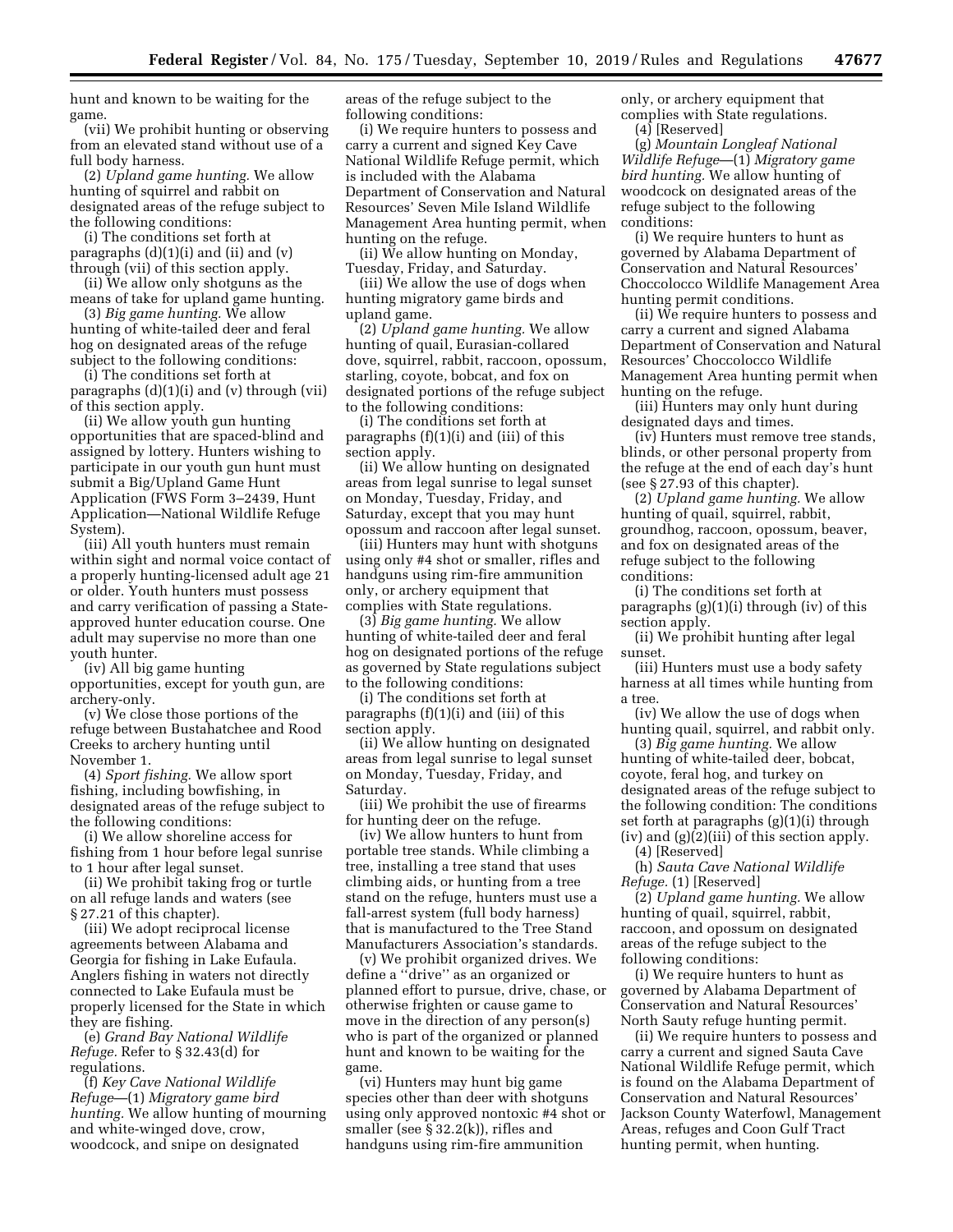(iii) Hunters may only hunt during designated days and times.

(iv) Hunters may hunt with shotguns using only #4 shot or smaller, rifles and handguns using rim-fire ammunition only, or archery equipment that complies with State regulations.

(v) We allow the use of dogs when

hunting upland game. (3)–(4) [Reserved]

(i) *Wheeler National Wildlife Refuge.*  (1) [Reserved]

(2) *Upland game hunting.* We allow hunting of quail, squirrel, rabbit, raccoon, and opossum on designated areas of the refuge subject to the following conditions:

(i) We require hunters to possess and carry a current and signed hunting permit, found on the Wheeler National Wildlife Refuge hunting brochure, when hunting on the refuge.

(ii) Hunters may hunt with shotguns using only #4 shot or smaller, rifles and handguns using rim-fire ammunition only, or archery equipment that complies with State regulations.

(iii) We allow hunting on designated areas Monday through Saturday. We prohibit hunting on Sunday.

(iv) We allow the use of dogs when hunting upland game.

(v) Hunters must use a body safety harness at all times while hunting from a tree.

(vi) Hunters must remove tree stands, blinds, or other personal property from the refuge at the end of each day's hunt (see § 27.93 of this chapter).

(vii) Hunters may only hunt during designated days and times.

(3) *Big game hunting.* We allow the hunting of white-tailed deer and feral hog on designated areas of the refuge subject to the following conditions:

(i) The conditions set forth at paragraphs  $(i)(2)(i)$  and  $(iii)$  and  $(v)$ through (vii) of this section apply.

(ii) We prohibit organized drives. We define a ''drive'' as an organized or planned effort to pursue, drive, chase, or otherwise frighten or cause game to move in the direction of any person(s) who is part of the organized or planned hunt and known to be waiting for the game.

(iii) Hunters may only hunt with archery equipment that complies with State regulations and flintlocks .40 caliber or larger.

(iv) You may only hunt feral hog during the refuge archery and flintlock deer season.

(4) *Sport fishing.* We allow fishing on designated areas of the refuge subject to the following condition: We open all refuge waters to fishing year-round unless otherwise posted.

# **§ 32.21 Alaska.**

Alaska refuges are opened to hunting, fishing, and trapping pursuant to the Alaska National Interest Lands Conservation Act (Pub. L. 96–487, 16 U.S.C. 3101 *et seq.*). The regulations set forth at 50 CFR part 36 concern National Wildlife Refuges in Alaska. Information regarding specific refuge rules can be obtained from the Regional Office of the U.S. Fish and Wildlife Service, Anchorage, AK (see 50 CFR 2.2), or by contacting the manager of the respective individual refuge.

# **§ 32.22 Arizona.**

The following refuge units are open for hunting and/or fishing as governed by applicable Federal and State regulations, and are listed in alphabetical order with additional refuge-specific regulations.

(a) *Bill Williams River National Wildlife Refuge*—(1) *Migratory game bird hunting.* We allow hunting of mourning and white-winged dove on designated areas of the refuge subject to the following conditions:

(i) We allow shotguns, muzzleloaders, pistols, pneumatic guns, and archery equipment for hunting.

(ii) We prohibit hunting within 50 yards (45 meters) of any building, road, or levee open to public use.

(iii) You must remove boats, equipment, cameras, temporary blinds, stands, etc., at the end of each day's activities (see § 27.93 of this chapter).

(2) *Upland game hunting.* We allow hunting of Gambel's quail and cottontail rabbit on designated areas of the refuge subject to the following conditions:

(i) The conditions set forth at paragraphs (a)(1)(i) and (iii) of this section apply.

(ii) We allow hunting of cottontail rabbit from September 1 to the close of the State season.

(3) *Big game hunting.* We allow hunting of desert bighorn sheep on designated areas of the refuge subject to the following conditions:

(i) The conditions set forth at paragraphs (a)(1)(i) and (iii) of this section apply.

(ii) We allow the possession of rifles for desert bighorn sheep hunting.

(4) *Sport fishing.* We allow fishing on designated areas of the refuge subject to the following condition: The condition set forth at paragraph (a)(1)(iii) of this section applies.

(b) *Buenos Aires National Wildlife Refuge*—(1) *Migratory game bird hunting.* We allow hunting of goose, duck, coot, and mourning, whitewinged, and Eurasian-collared dove on designated areas of the refuge subject to the following condition: You must

remove temporary blinds, boats, and decoys from the refuge following each day's hunt (see § 27.93 of this chapter).

(2) *Upland game hunting.* We allow hunting of black-tailed and antelope jackrabbit, cottontail rabbit, coyote, and hog-nosed, hooded, spotted, and striped skunk on designated areas of the refuge subject to the following condition: You must remove temporary blinds, boats, and decoys from the refuge following each day's hunt (see § 27.93 of this chapter).

(3) *Big game hunting.* We allow hunting of mule and white-tailed deer, javelina, and feral hog on designated areas of the refuge subject to the following condition: You must remove temporary blinds, boats, and decoys from the refuge following each day's hunt (see § 27.93 of this chapter). (4) [Reserved]

(c) *Cabeza Prieta National Wildlife Refuge.* (1)–(2) [Reserved]

(3) *Big game hunting.* We allow hunting of desert bighorn sheep on designated areas of the refuge subject to the following conditions:

(i) We require hunters to obtain a Barry M. Goldwater Range Entry Permit (Department of Defense form/ requirement) from the refuge.

(ii) We require Special Use Permits for all hunters (FWS Form 3–1383–G) and guides (FWS Form 3–1383–C).

(4) [Reserved]

(d) *Cibola National Wildlife Refuge*— (1) *Migratory game bird hunting.* We allow hunting of goose, duck, coot, moorhen (gallinule), common snipe, and mourning and white-winged dove on designated areas of the refuge subject to the following conditions:

(i) We only allow shotgun, archery, and crossbow.

(ii) Hunters may only hunt during designated days and times.

(iii) You must remove all temporary blinds, boats, and decoys from the refuge following each day's hunt (see § 27.93 of this chapter).

(iv) The Hart Mine Marsh area is open to entry from 10 a.m. to 3 p.m. from October 1 through March 14.

(2) *Upland game hunting.* We allow hunting of Gambel's quail and cottontail rabbit on designated areas of the refuge subject to the following conditions:

(i) For cottontail rabbit, we allow only shotgun, archery, crossbow, handgun, rifle, muzzleloader, and bow and arrow.

(ii) For quail, we allow only shotgun, archery, crossbow, and handgun shooting shot.

(iii) You may hunt cottontail rabbit from September 1 through the last day of the respective State's quail season.

(3) *Big game hunting.* We allow hunting of mule deer on designated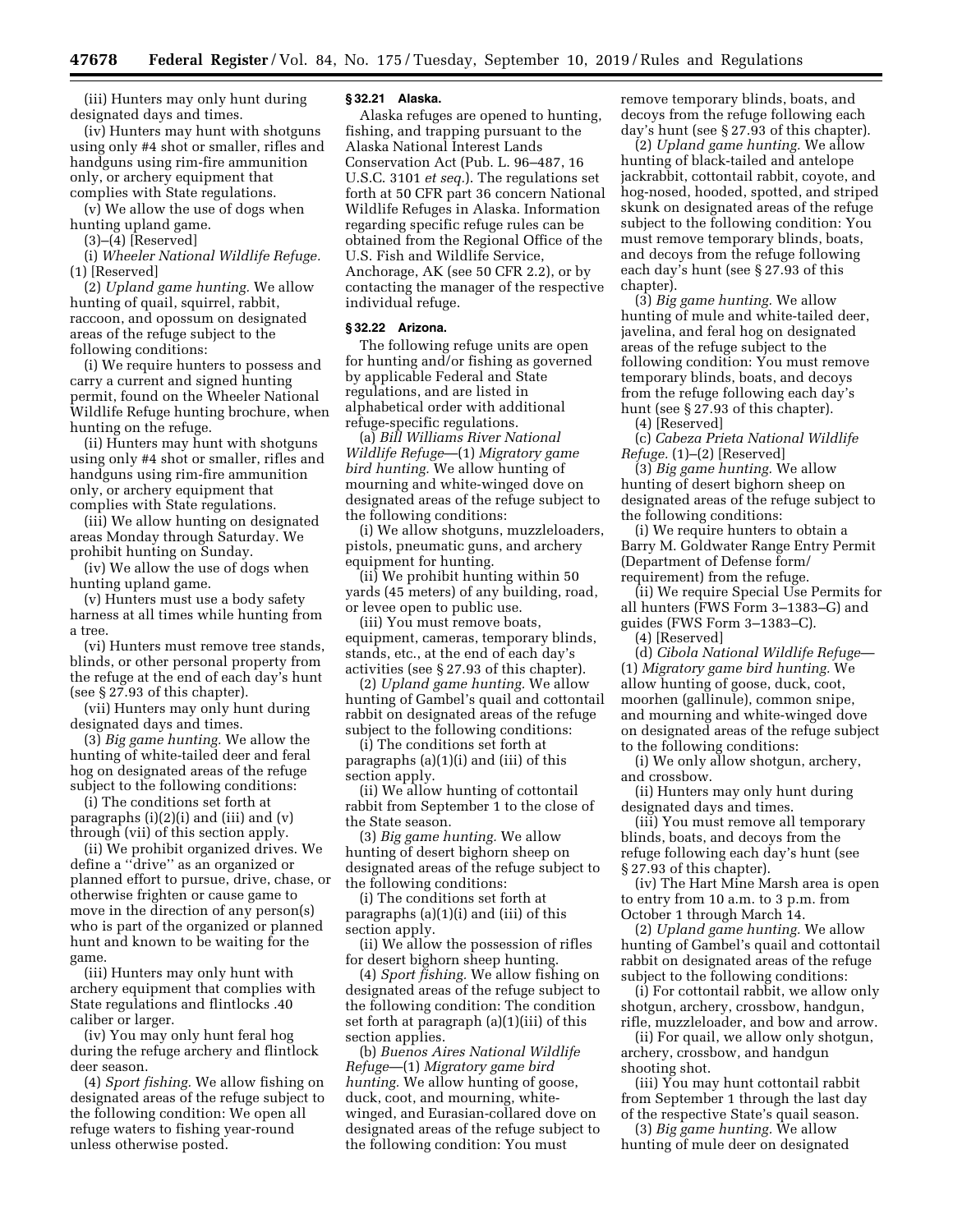areas of the refuge subject to the following condition: We allow rifle, shotgun, handgun, muzzleloader, crossbow and archery, except for archery only hunts.

(4) *Sport fishing.* We allow sport fishing and frogging subject to the following condition: Cibola Lake is open to fishing and frogging from March 15 through Labor Day.

(e) *Havasu National Wildlife Refuge*— (1) *Migratory game bird hunting.* We allow hunting of mourning and whitewinged dove, duck, coot, moorhen (gallinule), goose, and common snipe on designated areas of the refuge subject to the following conditions:

(i) We allow shotguns, muzzleloaders, pistols, pneumatic guns, and archery equipment for hunting.

(ii) You must remove all boats, equipment, cameras, temporary blinds, stands, etc., at the end of each day's activities (see § 27.93 of this chapter).

(iii) We allow the use of dogs when hunting.

(iv) The following conditions apply to Pintail Slough (all refuge lands north of North Dike):

(A) We prohibit falconry.

(B) We limit the number of persons at each waterfowl hunt blind or field to four. Observers cannot hold shells or guns for hunting unless in possession of a valid State hunting license and stamps.

(C) Waterfowl hunters must possess at least four decoys per designated blind or field.

(D) You may use dead vegetation or materials for making or fixing hunt blinds.

(E) We allow waterfowl hunting on Wednesdays, Saturdays, and Sundays. Waterfowl hunting ends at 2 p.m. MST (Mountain Standard Time). Hunters must be out of the Pintail Slough area by 3 p.m. MST.

(2) *Upland game hunting.* We allow hunting of Gambel's quail and cottontail rabbit on designated areas of the refuge subject to the following conditions:

(i) The conditions set forth at paragraphs (e)(1)(i) through (iii) of this section apply.

(ii) We allow hunting of Gambel's quail and cottontail rabbit in Pintail Slough prior to and following the State waterfowl season.

(iii) We allow the incidental take of quail and cottontail rabbit in Pintail Slough during the State waterfowl season by hunters possessing a valid permit at their designated waterfowl hunt blind or field.

(3) *Big game hunting.* We allow hunting of desert bighorn sheep on designated areas of the refuge subject to the following conditions:

(i) The conditions set forth at paragraphs (e)(1)(i) through (iii) of this section apply.

(ii) We allow the possession of rifles for desert bighorn sheep hunting.

(4) *Sport fishing.* We allow fishing on designated areas of the refuge subject to the following conditions:

(i) The condition set forth at paragraph (e)(1)(ii) of this section applies.

(ii) We prohibit overnight boat mooring and shore anchoring unless actively fishing as governed by State regulations (see § 27.93 of this chapter).

(f) *Imperial National Wildlife Refuge*—(1) *Migratory game bird hunting.* We allow hunting of mourning and white-winged dove, duck, coot, moorhen (gallinule), goose, and common snipe on designated areas of the refuge subject to the following conditions:

(i) We allow shotgun, archery, and crossbow.

(ii) You must remove temporary blinds, boats, and decoys from the refuge following each day's hunt (see § 27.93 of this chapter).

(2) *Upland game hunting.* We allow hunting of Gambel's quail, cottontail rabbit, coyote, and gray fox on designated areas of the refuge subject to the following conditions:

(i) For hunting quail, we allow shotgun, handgun shooting shot, archery, and crossbow.

(ii) For hunting cottontail rabbit, coyote, and fox, we allow shotgun, rifle, handgun, muzzleloader, archery, and crossbow.

(iii) We allow cottontail rabbit hunting from September 1 to the close of the State quail season.

(iv) We allow coyote and fox hunting only during the State quail season.

(3) *Big game hunting.* We allow hunting of mule deer and desert bighorn sheep on designated areas of the refuge.

(4) *Sport fishing.* We allow fishing and frogging for bullfrog on designated areas of the refuge subject to the following condition: We close posted portions of Martinez Lake and Ferguson Lake to entry from October 1 through the last day of February.

(g) *Kofa National Wildlife Refuge.* (1) [Reserved]

(2) *Upland game hunting.* We allow hunting of Gambel's quail, cottontail rabbit, coyote, and gray fox on designated areas of the refuge subject to the following conditions:

(i) We allow hunting of coyote, fox, and cottontail rabbit during the State quail season only.

(ii) For hunting quail, we allow shotgun, archery, crossbow, and handgun shooting shot.

(iii) For hunting cottontail rabbit, coyote, and fox, we allow shotgun, rifle, muzzleloader, handgun, archery, and crossbow.

(3) *Big game hunting.* We allow hunting of mule deer and desert bighorn sheep on designated areas of the refuge. (4) [Reserved]

(h) *San Bernardino National Wildlife Refuge*—(1) *Migratory game bird hunting.* We allow hunting of mourning and white-winged dove on designated areas of the refuge subject to the following condition: We allow the use of dogs while hunting.

(2) *Upland game hunting.* We allow hunting of Gambel's, scaled, and Mearns' quail and cottontail rabbit on designated areas of the refuge subject to the following conditions:

(i) We allow only shotgun.

(ii) We allow the use of dogs while quail hunting.

(iii) Cottontail rabbit season opens on September 1 and closes on the last day of the State quail season.

 $(3)$ – $(4)$  [Reserved]

#### **§ 32.23 Arkansas.**

The following refuge units are open for hunting and/or fishing as governed by applicable Federal and State regulations, and are listed in alphabetical order with additional refuge-specific regulations.

(a) *Bald Knob National Wildlife Refuge*—(1) *Migratory game bird hunting.* We allow hunting of duck, goose, coot, snipe, woodcock, and dove on designated areas of the refuge subject to the following conditions:

(i) We require refuge hunting permits (signed brochure). The permits are nontransferable, and anyone on refuge land in possession of hunting equipment must possess a signed permit at all times.

(ii) We prohibit migratory game bird hunting on the refuge during the quota gun deer hunt.

(iii) With the exception of hunting for woodcock, we prohibit migratory game bird hunting after 12 p.m. (noon) during the regular State waterfowl hunting season.

(iv) You may not possess more than 25 shotgun shells while in the field. The field possession limit for shells does not apply to goose hunting during the State Conservation Order.

(v) We prohibit hunting closer than 100 yards (90 meters) to another hunter or hunting party.

(vi) You must remove decoys, blinds, boats, and all other equipment by 1 p.m. (see § 27.93 of this chapter).

(vii) Hunters may enter the refuge beginning at 4 a.m. and must exit by 1 hour after legal shooting time ends.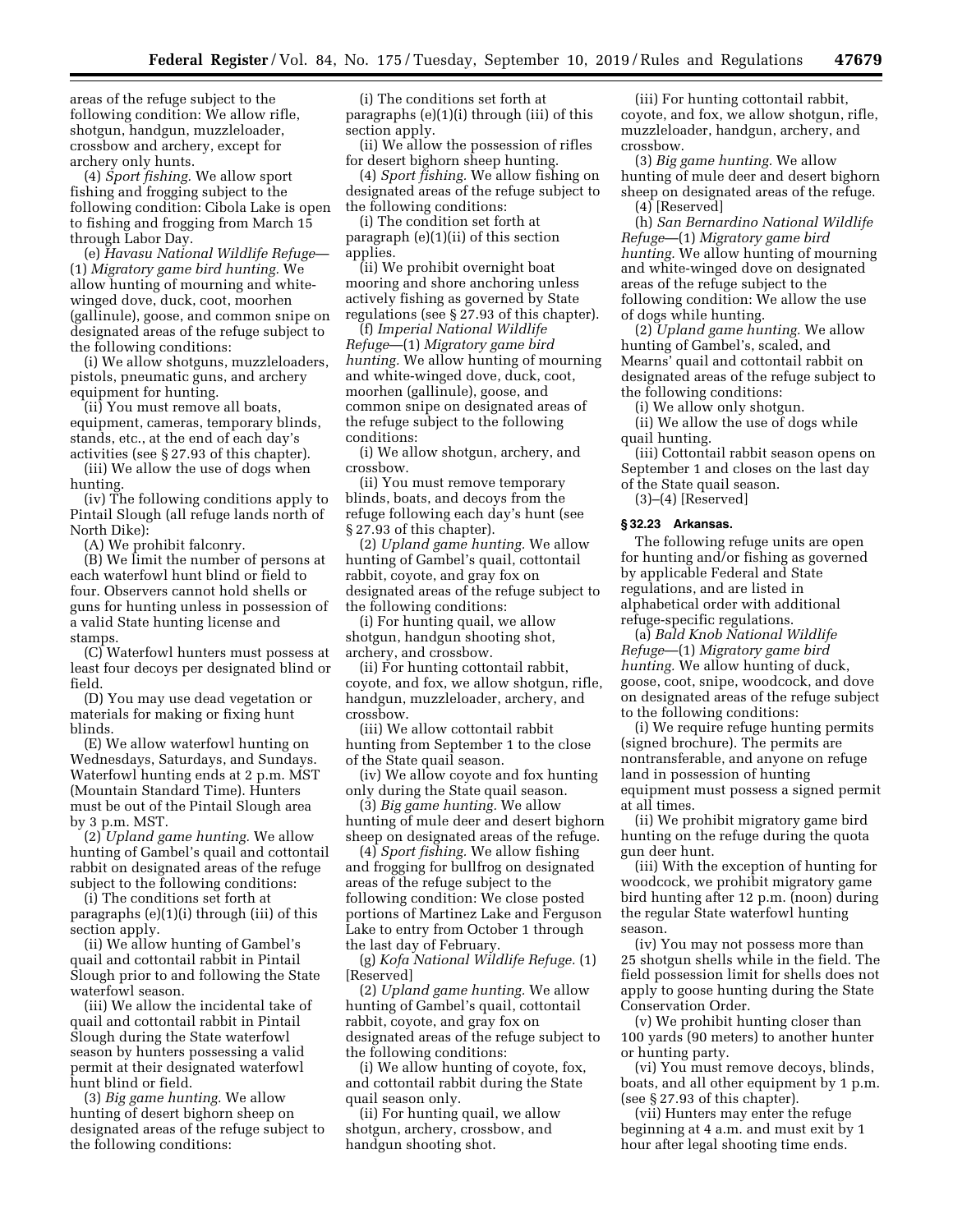(viii) Boats displaying valid registration may be left on the refuge from March 1 through October 31. We prohibit the use of boats from 12 a.m. (midnight) to 4 a.m. during duck season.

(ix) We allow the use of dogs when migratory game bird hunting.

(2) *Upland game hunting.* We allow hunting of squirrel, rabbit, quail, raccoon, opossum, beaver, muskrat, nutria, armadillo, and coyote on designated areas of the refuge subject to the following conditions:

(i) The conditions set forth at paragraphs (a)(1)(i), (vii), and (viii) of this section apply.

(ii) Hunters may use shotguns and rifles chambered for rimfire cartridges.

(iii) We allow squirrel hunting September 1 through February 28, except for season closure of the refuge during the quota gun deer hunt.

(iv) We allow rabbit and quail hunting as governed by the State season, except for season closure of the refuge during the quota gun deer hunt.

(v) We allow the use of dogs when hunting upland game. We require the use of dogs when hunting raccoon and opossum at night, 30 minutes after legal sunset to 30 minutes before legal sunrise.

(vi) Hunters may take beaver, muskrat, nutria, armadillo, and coyote during any refuge hunt with those weapons legal during those hunts, subject to applicable State seasons and regulations.

(vii) We limit hunting after legal sunset to raccoon/opossum hunting.

(3) *Big game hunting.* We allow hunting of deer, feral hog, and turkey on designated areas of the refuge subject to the following conditions:

(i) The conditions set forth at paragraphs (a)(1)(i), (vii), and (viii) of this section apply.

(ii) We allow archery/crossbow deer hunting as governed by the State season, except for season closure of the refuge during the quota gun deer hunt.

(iii) Muzzleloader hunting season for deer will begin in October and continue for a period of up to 9 days in all hunting units with annual season dates and bag limits provided on the hunt brochure/permit.

(iv) The modern gun hunting season for deer will begin in November and continue for a period of up to 9 days in all hunting units with annual season dates and bag limits provided in the hunt brochure/permit.

(v) We prohibit spring and fall gun hunting for turkey.

(vi) You may use only shotguns with rifled slugs, muzzleloaders, and legal pistols for modern gun deer hunting on the Farm Unit.

(vii) We allow only portable deer stands. You may erect stands 7 days prior to the refuge deer season and must remove them from the waterfowl sanctuaries prior to November 15, except for stands used by quota gun deer hunt permit holders (fee/signature required), which you must remove by the last day of the quota gun deer hunt. You must remove all stands on the remainder of the refuge within 7 days of the closure of archery season (see § 27.93 of this chapter). We prohibit leaving any tree stand, ground blind, or game camera on the refuge without the owner's Arkansas Game and Fish customer identification number clearly written on it in a conspicuous location.

(viii) We prohibit the possession or use of buckshot for hunting on all refuge lands.

(ix) We prohibit hunting from mowed and/or graveled road rights-of-way.

(x) We allow only quota gun deer hunt permit holders on the refuge during the quota gun deer hunt and only for the purposes of deer hunting. We close the refuge to all other entry and public use during the quota gun deer hunt.

(xi) We close waterfowl sanctuaries to all entry and hunting from November 15 to February 28, except for quota gun deer hunt permit holders who may hunt in the sanctuary when the season overlaps with these dates.

(xii) Hunters may enter the refuge at 4 a.m. and remain until 1 hour after legal shooting time.

(xiii) You may take feral hog only during the refuge quota gun and muzzleloader deer hunts and as governed by State Wildlife Management Area (WMA) regulations.

(4) *Sport fishing.* We allow sport fishing on designated areas of the refuge subject to the following conditions:

(i) The condition set forth at paragraph (a)(1)(viii) of this section applies.

(ii) Anglers may enter the refuge beginning 1⁄2 hour before legal sunrise and must exit by 1 hour after legal sunset.

(iii) We prohibit the take or possession of turtles and/or mollusks (see § 27.21 of this chapter).

(b) *Big Lake National Wildlife Refuge.*  (1) [Reserved]

(2) *Upland game hunting.* We allow hunting of squirrel, rabbit, raccoon, nutria, coyote, beaver, and opossum on designated areas of the refuge subject to the following conditions:

(i) We require refuge hunt permits. The permits (found on the front cover of the annual hunt brochure/permit signature required) are nontransferable, and anyone on refuge land in possession of hunting equipment must sign and carry the permit at all times.

(ii) Hunters may only hunt during designated days and times.

(iii) We allow take of nutria, beaver, and coyote during any refuge hunt with the device allowed for that hunt subject to applicable State seasons and regulations.

(iv) You may take opossum when hunting raccoon.

(v) We require dogs for hunting of raccoon and opossum after legal sunset.

(vi) When hunting, you may only use shotguns and rifles chambered for rimfire cartridges.

(vii) We prohibit hunting from mowed and/or gravel road rights-of-way.

(viii) We limit nighttime use, 30 minutes after legal sunset to 30 minutes before legal sunrise, to fishing, frogging, and/or raccoon/opossum hunting.

(3) *Big game hunting.* We allow hunting of white-tailed deer on designated areas of the refuge subject to the following conditions:

(i) The conditions set forth at paragraphs (b)(2)(i), (iii), and (vii) of this section apply.

(ii) Hunters may only hunt during designated days and times.

(iii) Hunters may use only bows or crossbows.

(iv) Hunters may use only biodegradable materials to mark trails.

(v) We allow only portable deer stands. You may erect stands 7 days prior to the refuge deer season and must remove them 7 days after the closure of archery season (see § 27.93 of this chapter). We prohibit leaving any tree stand, ground blind, or game camera on the refuge without the owner's Arkansas Game and Fish customer identification number clearly written on it in a conspicuous location.

(vi) Hunters may enter the refuge no earlier than 4 a.m. and must leave 1 hour after legal sunset.

(4) *Sport fishing.* We allow fishing and frogging on designated areas of the refuge subject to the following conditions:

(i) The condition set forth at paragraph (b)(2)(viii) of this section applies.

(ii) Anglers may launch boats only in designated areas.

(iii) We allow frogging from the beginning of the State frogging season through October 31.

(iv) We prohibit the take or possession of turtles and/or mollusks (see § 27.21 of this chapter).

(c) *Cache River National Wildlife Refuge*—(1) *Migratory game bird hunting.* We allow hunting of duck, goose, coot, snipe, woodcock, and dove on designated areas of the refuge subject to the following conditions: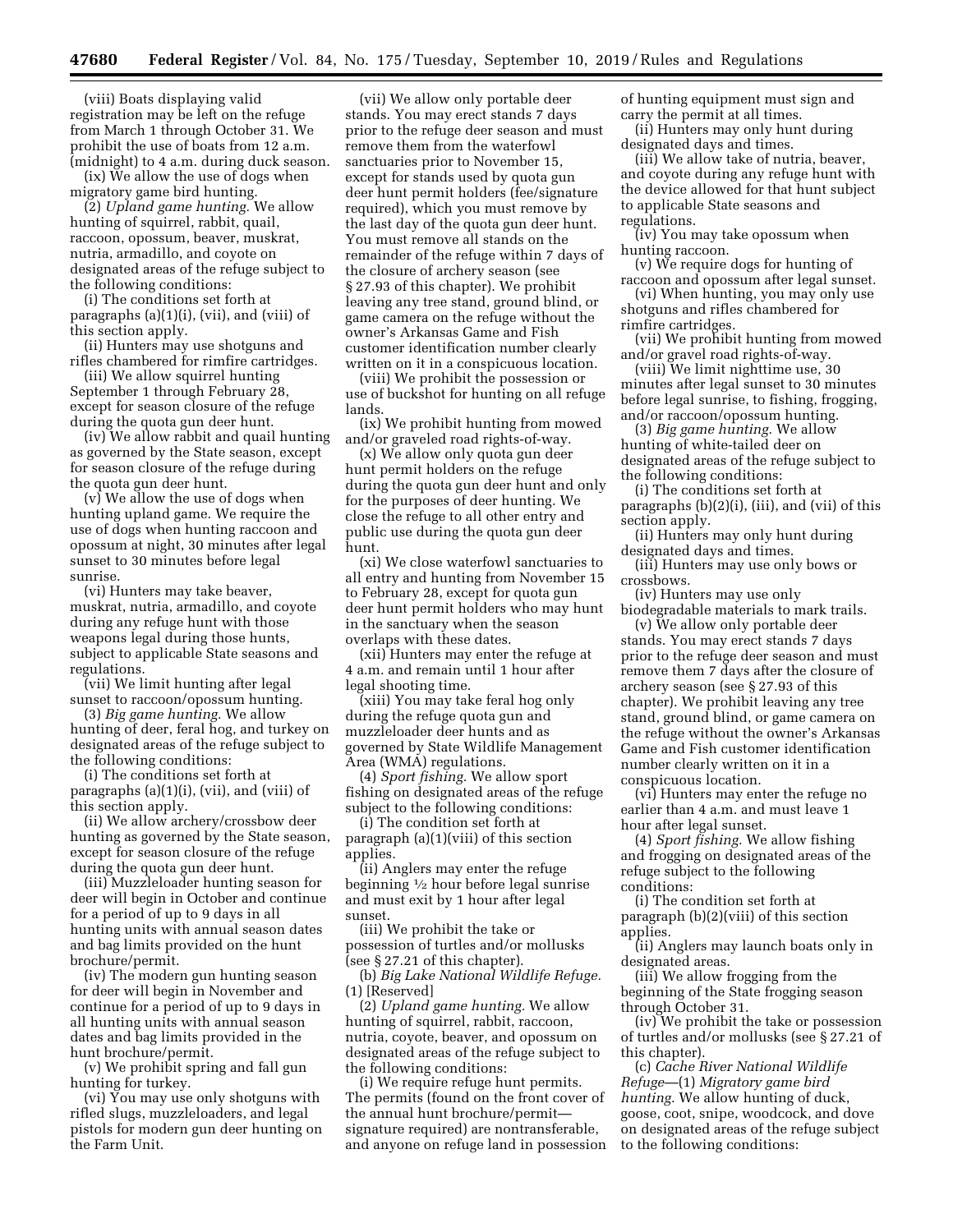(i) We require refuge hunting permits. These permits (found on the front cover of the annual hunt brochure/permit signature required) are nontransferable, and anyone on the refuge in possession of hunting equipment must sign and carry the permit at all times.

(ii) With the exception of hunting for woodcock, we prohibit migratory game bird hunting after 12 p.m. (noon) during the regular State waterfowl hunting season.

(iii) You must remove decoys, blinds, boats, and all other equipment by 1 p.m. each day (see § 27.93 of this chapter).

(iv) Waterfowl hunters may enter the refuge at 4 a.m. and hunt until 12 p.m. (noon).

(v) Boats displaying valid registration may be left on the refuge from March 1 through October 31. We prohibit boats on the refuge from 12 a.m. (midnight) to 4 a.m. during duck season.

(vi) We allow the use of dogs when migratory game bird hunting.

(vii) We allow waterfowl hunting on flooded refuge roads.

(viii) We close all other hunts during the quota gun deer hunt.

(2) *Upland game hunting.* We allow hunting of squirrel, rabbit, quail, raccoon, opossum, beaver, muskrat, nutria, armadillo, and coyote on designated areas of the refuge subject to the following conditions:

(i) The conditions set forth at paragraphs  $(c)(1)(i)$ ,  $(v)$ , and  $(viii)$  of this section apply.

(ii) We allow squirrel hunting September 1 through February 28, except for refuge-wide season closure during the quota gun deer hunt.

(iii) We allow rabbit and quail hunting as governed by the State season, except for season closure of the refuge during the quota gun deer hunt.

(iv) We allow the use of dogs when hunting upland game. We require the use of dogs when hunting raccoon and opossum at night, 30 minutes after legal sunset to 30 minutes before legal sunrise.

(v) You may take beaver, muskrat, nutria, armadillo, and coyote during any refuge hunt with those weapons legal during those hunts subject to applicable State seasons and regulations.

(vi) We prohibit hunting from mowed and/or graveled refuge roads except by waterfowl hunters during flooded conditions.

(vii) You may use only shotguns and rifles chambered for rimfire cartridges when hunting.

(viii) We limit nighttime use, 30 minutes after legal sunset to 30 minutes before legal sunrise, to fishing, frogging, and/or raccoon/opossum hunting.

(3) *Big game hunting.* We allow hunting of deer, feral hog, and turkey on designated areas of the refuge subject to the following conditions:

(i) The conditions set forth at paragraphs (c)(1)(i) and (viii) and  $(c)(2)(v)$  and  $(vi)$  of this section apply.

(ii) We allow archery/crossbow deer hunting as governed by the State season, except for season closure of the refuge during the quota gun deer hunt.

(iii) Muzzleloader hunting season for deer will begin in October and will continue for a period of up to 9 days, with annual season dates and bag limits provided on the hunt brochure/permit.

(iv) Modern gun deer hunting will begin in November and continue for a period of up to 11 days, with annual season dates and bag limits provided in the refuge hunt brochure/permit.

(v) Hunters may take feral hog only during the quota gun and muzzleloader deer hunts and as governed by State Wildlife Management Area (WMA) regulations

(vi) Hunters may only use shotguns with rifled slugs, muzzleloaders, or legal pistols for modern gun deer hunting on the Dixie Farm Unit Waterfowl Sanctuary, adjacent waterfowl hunt area, and Plunkett Farm Unit Waterfowl Sanctuary.

(vii) We allow only portable stands. Hunters may erect stands 7 days prior to the refuge deer season and must remove them from the waterfowl sanctuaries prior to November 15, and from the rest of the refuge within 7 days of the closure of archery season (see § 27.93 of this chapter). We prohibit leaving any tree stand, ground blind, or game camera on the refuge without the owner's Arkansas Game and Fish customer identification number clearly written on it in a conspicuous location.

(viii) We prohibit the possession or use of buckshot for hunting on all refuge lands.

(ix) We prohibit hunting from mowed and/or graveled road rights-of-way.

(4) *Sport fishing.* We allow fishing and frogging on designated areas of the refuge subject to the following conditions:

(i) The conditions set forth at paragraphs  $(c)(1)(v)$  and  $(c)(2)(viii)$  of this section apply.

(ii) We close waterfowl sanctuaries to all entry and fishing/frogging from November 15 to February 28. We prohibit refuge-wide entry and fishing during the quota gun deer hunt.

(iii) We prohibit the take or possession of turtles and/or mollusks (see § 27.21 of this chapter).

(d) *Dale Bumpers White River National Wildlife Refuge*—(1) *Migratory game bird hunting.* We allow hunting of duck and coot on designated areas of the refuge subject to the following conditions:

(i) We require an annual public use permit (signed brochure) to hunt and fish.

(ii) We allow duck hunting from legal shooting hours until 12 p.m. (noon).

(iii) We allow the use of dogs when migratory game bird hunting.

(iv) You must remove blinds, blind material, and decoys from the refuge by 1 p.m. each day (see § 27.93 of this chapter).

(v) Waterfowl hunters may enter the North Unit no earlier than 8 p.m. the day prior to the hunt. Waterfowl hunters may enter the Jack's Bay Hunt Area and Levee Hunt Area no earlier than 4 a.m.

(vi) We prohibit boating from November 1 through January 31 in the South Unit Waterfowl Hunt Areas, except from 4 a.m. to 1 p.m. on designated waterfowl hunt days.

(vii) We allow duck hunting on outlying-tracts; paragraph  $(d)(1)(v)$  of this section applies.

(viii) We only allow all-terrain vehicles (ATVs) for wildlife-dependent hunting and fishing activities. We prohibit the use of ATVs after December 15 each year in designated South Unit areas as shown in refuge user brochure.

(ix) We prohibit the use of decoys that contain moving parts or electrical components, except that you may use manually operated jerk strings to simulate decoy movement.

(2) *Upland game hunting.* We allow hunting of squirrel, rabbit, and all furbearers (as governed by State law) on designated areas of the refuge subject to the following conditions:

(i) The condition set forth at paragraph  $(d)(1)(i)$  of this section applies.

(ii) We allow hunting of rabbit and squirrel on the North Unit from September 1 through January 31.

(iii) We allow the use of dogs when hunting rabbit and squirrel from December 1 through January 31 on the North Unit only.

(iv) We allow rabbit and squirrel hunting on the South Unit from September 1 through November 30.

(v) We allow furbearer (as governed by State law) hunting. The annual public use permit (signed brochure) provides season dates and methods.

(vi) We allow the use of dogs for hunting furbearers from legal sunset to legal sunrise. Hunters must tether or pen all dogs used for furbearer hunting from legal sunrise to legal sunset and any time they are not involved in actual hunting.

(3) *Big game hunting.* We allow the hunting of white-tailed deer, feral hog, and turkey on designated areas of the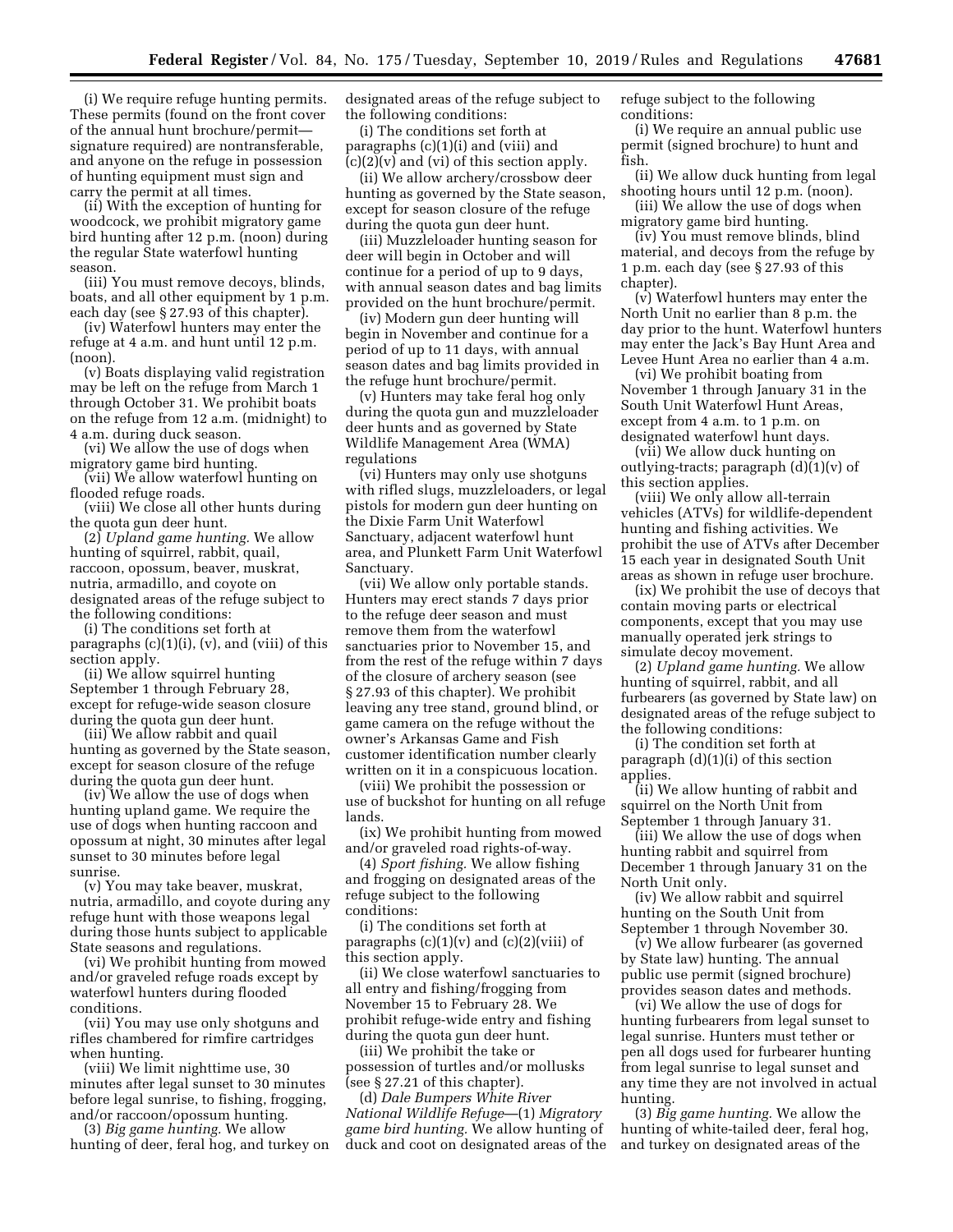refuge subject to the following conditions:

(i) The condition set forth at paragraph (d)(1)(i) of this section applies.

(ii) Archery deer seasons on the North Unit are from October 1 through January 31 except during quota muzzleloader and quota gun deer hunts, when the archery season is closed.

(iii) Archery deer seasons on the South Unit are from October 1 through December 31 except during quota muzzleloader and quota gun deer hunts, when the archery season is closed.

(iv) Muzzleloader season for deer will begin in October and will continue for a period of up to 3 days of quota hunting in the North and South Units, and no more than 4 days of non-quota hunting in the North Unit.

(v) The gun deer hunt will begin in November and will continue for a period of no more than 3 days of quota hunting in the North and South Units, and no more than 2 days of non-quota hunting in the North Unit.

(vi) We restrict hunt participants for quota hunts to those drawn for a quota permit (FWS Form 3–2439, Hunt Application—National Wildlife Refuge System). The permits are nontransferable and nonrefundable.

(vii) We close the refuge to all nonquota hunting during refuge-wide quota muzzleloader and quota gun deer hunts.

(viii) We prohibit organized deer drives. We define a ''deer drive'' as an organized or planned effort to pursue, drive, chase, or otherwise frighten or cause deer to move in the direction of any person(s) who is part of the organized or planned hunt and known to be waiting for the deer.

(ix) We prohibit firearm deer hunting from or across roads, ATV trails, levees, and maintained utility rights-of-way.

(x) You may only use portable deer stands. You may erect stands up to 7 days before each hunt, but you must remove them within 7 days after each hunt (see § 27.93 of this chapter). All unattended deer stands on the refuge must have the owner's hunting license number clearly displayed.

(xi) We close the Kansas Lake Area to all entry on December 1 and reopen it on March 1.

(xii) We prohibit the possession of buckshot on the refuge.

(xiii) We prohibit the possession and/ or use of toxic shot by hunters using shotguns (see § 32.2(k)) when hunting deer or turkey.

(xiv) Hunters who are hunting deer during a firearm season may kill feral hogs with weapons legal for those seasons. Feral hogs may be taken

incidentally with archery equipment from November 1 through December 31.

(4) *Sport fishing.* We allow sport fishing, frogging, and crawfishing on designated areas of the refuge subject to the following conditions:

(i) The condition set forth at paragraph (d)(1)(i) of this section applies.

(ii) We allow fishing year-round in LaGrue, Essex, Prairie, Scrubgrass and Brooks Bayous, Big Island Chute, Moon, and Belknap Lakes next to Arkansas Highway 1, Indian Bay, the Arkansas Post Canal and adjacent drainage ditches; borrow ditches located adjacent to the west bank of that portion of the White River Levee north of the Graham Burke pumping station; and all waters in the refuge-owned North Unit and scattered tracts. We open all other South Unit refuge waters to sport fishing from March 1 through November 30 unless posted otherwise.

(iii) We allow frogging on all refugeowned waters open for sport fishing as follows: We allow frogging on the South Unit from the beginning of the State season through November 30; we allow frogging on the North Unit for the entire State season.

(iv) We prohibit all commercial and recreational harvest of turtle on all property administered by Dale Bumpers White River National Wildlife Refuge.

(v) We prohibit take or possession of any freshwater mussel, and we do not open to mussel shelling.

(e) *Felsenthal National Wildlife Refuge*—(1) *Migratory game bird hunting.* We allow hunting of duck, goose, and coot on designated areas of the refuge subject to the following conditions:

(i) We allow hunting of duck, goose, and coot during the State waterfowl season except during scheduled refuge quota gun deer hunts.

(ii) Hunting of duck, goose, and coot ends at 12 p.m. (noon) each day.

(iii) We allow only portable blinds. You must remove all duck hunting equipment (portable blinds, boats, guns, and decoys) from the hunt area by 1:30 p.m. each day (see § 27.93 of this chapter).

(iv) We close areas of the refuge posted with ''Area Closed'' signs and identify them on the refuge hunt brochure map as a waterfowl sanctuary. We close waterfowl sanctuaries to all public entry and public use during the waterfowl hunting season.

(v) Hunters must possess and carry a signed refuge public use regulations brochure/access permit (signed brochure) while hunting.

(vi) All youth hunters age 15 and younger must remain within sight and normal voice contact of an adult age 21 or older, who possesses a valid state hunting license. One adult may supervise no more than two youth hunters.

(vii) We allow only all-terrain vehicles/utility-type vehicles (ATVs/ UTVs) for hunting and fishing activities.

(viii) You may use horses and mules on roads and ATV/UTV trails (when open to motor vehicle and ATV/UTV traffic, respectively) as a mode of transportation for hunting and fishing activities on the refuge except during the quota deer hunts.

(ix) We prohibit hunting within 150 feet (45 meters) of roads and trails open to motor vehicle use (including ATV/ UTV trails).

(x) You may take beaver, nutria, and coyote during any daytime refuge hunt with weapons and ammunition allowed for that hunt. There is no bag limit.

(xi) We allow the use of dogs when hunting.

(xii) We prohibit leaving any boat on the refuge. You must remove boat(s) at the end of each day's hunt.

(2) *Upland game hunting.* We allow hunting of quail, squirrel, rabbit, and furbearers (as governed by State law) on designated areas of the refuge subject to the following conditions:

(i) The conditions set forth at paragraphs (e)(1)(iv) through (ix) and (xi) of this section apply.

(ii) We allow hunting for quail, squirrel, rabbit, and furbearers (as governed by State law) on the refuge during State seasons through January 31. We close upland game hunting during refuge quota gun deer hunts.

(iii) We do not open for spring squirrel hunting season, or summer/ early fall raccoon hunting season.

(iv) We allow the use of dogs for squirrel and rabbit hunting from December 1 through January 31 and for quail and raccoon/opossum hunting during the open season on the refuge for these species.

(3) *Big game hunting.* We allow hunting of white-tailed deer, feral hog, and turkey on designated areas of the refuge subject to the following conditions:

(i) The conditions set forth at paragraphs  $(e)(1)(v)$  through  $(ix)$  of this section apply.

(ii) We allow archery deer hunting on the refuge from the opening of the State season through January 31.

(iii) We close archery deer hunting during the quota gun deer hunts.

(iv) We allow muzzleloader deer hunting during the October State muzzleloader season for this deer management zone. The refuge will conduct one 4-day quota modern gun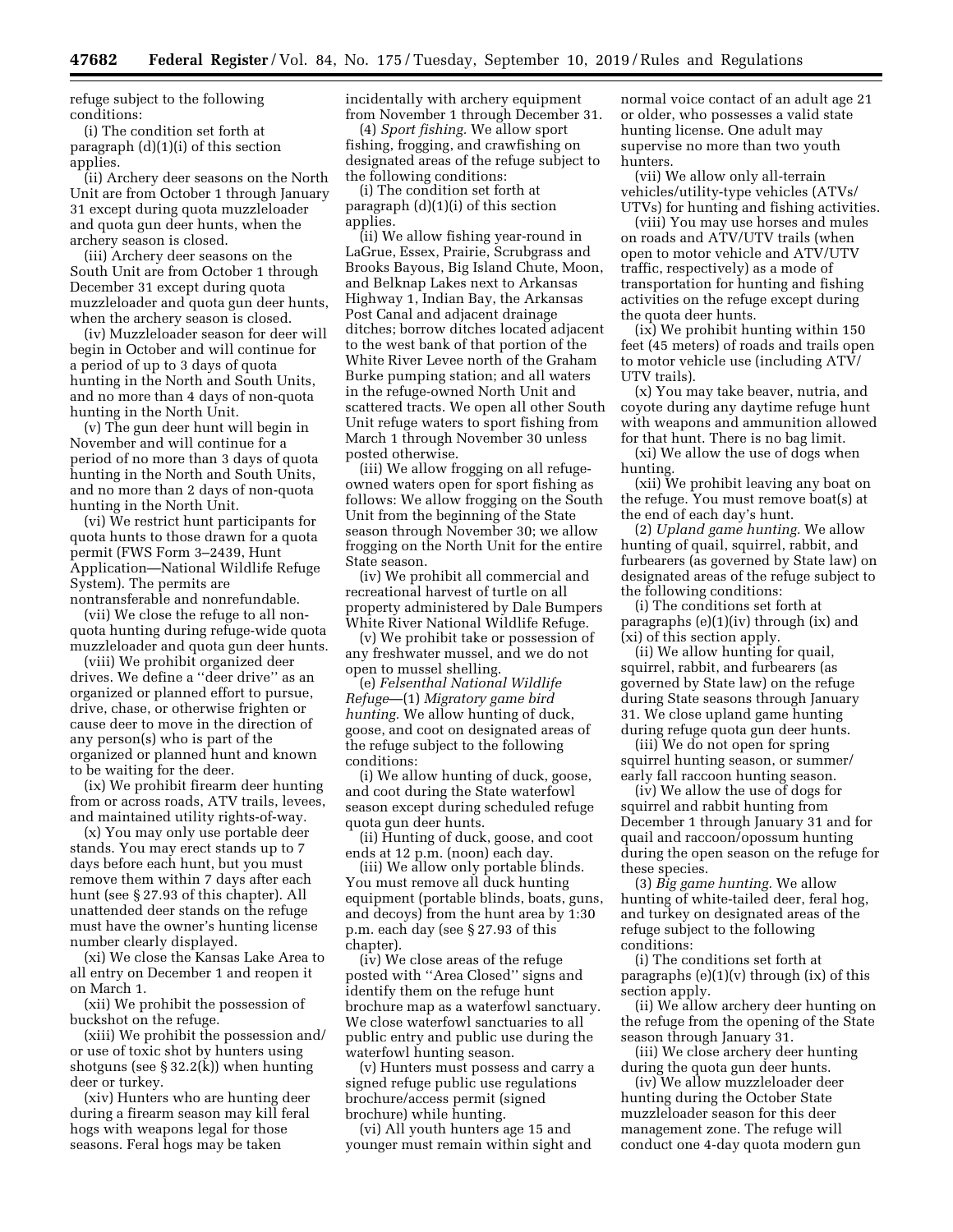hunt for deer, typically in November. The refuge also may conduct one mobility-impaired hunt for deer typically in early November.

(v) Total deer harvested refuge-wide is two deer (two does, or one buck and one doe, as governed by State law) regardless of method.

(vi) During the deer and turkey hunts, hunters may possess lead ammunition legal for taking deer and turkey. We prohibit buckshot for gun deer hunting.

(vii) You may only use portable deer stands erected no earlier than the opening day of archery season, and you must remove them no later than January 31 each year (see § 27.93 of this chapter).

(viii) We prohibit the use of deer decoy(s).

(ix) We open spring archery turkey hunting during the State spring turkey season. We do not open for fall archery turkey season.

(x) We close spring archery turkey hunting during scheduled turkey quota gun hunts.

(xi) We restrict quota hunt participants to those selected for a quota permit (FWS Form 3–2439, Hunt Application—National Wildlife Refuge System), except that one nonhunting adult age 21 or older possessing a valid hunting license must accompany the youth hunter age 15 and younger.

(xii) An adult age 21 or older possessing a valid hunting license must accompany and be within sight and normal voice contact of hunters age 15 and younger. One adult may supervise no more than one youth hunter.

(xiii) We authorize the use of tree stands, ground blinds, and game cameras on the refuge if the owner's State hunting license number is clearly written on them in a conspicuous location. You must remove game cameras from the refuge at the end of each day's hunt.

(xiv) We restrict hunt participants for quota hunts to those drawn for a quota permit (FWS Form 3–2439, Hunt Application—National Wildlife Refuge System). These permits are nontransferable, and the permit fees are nonrefundable.

(xv) The incidental taking of feral hogs will be governed by Arkansas Game and Fish Commission regulations concerning the taking of feral hogs on State Wildlife Management Areas (WMAs). Subject to State regulations, we allow incidental take of feral hogs on State WMAs during daytime refuge hunts (without the use of dogs) with legal hunting equipment and ammunition allowed for that hunt. There is no bag limit. We prohibit transport or possession of live hogs.

(4) *Sport fishing.* We allow sport fishing, frogging, and crawfishing on designated areas of the refuge subject to the following conditions:

(i) The conditions set forth at paragraphs  $(e)(1)(v)$ ,  $(vi)$ , and  $(xii)$  of this section apply.

(ii) We prohibit fishing in the waterfowl sanctuary area when the sanctuary is closed, with the exception of the main channel of the Ouachita and Saline Rivers and the borrow pits along Highway 82. We post the waterfowl sanctuary area with ''Area Closed'' signs and identify those areas in refuge hunt brochures.

(iii) We allow fishing only in areas accessible from the Ouachita and Saline Rivers and from Eagle, Jones, and Pereogeethe Lakes during the refuge quota gun deer hunts.

(iv) You must reset trotlines when receding water levels expose them.

(f) *Holla Bend National Wildlife Refuge.* (1) [Reserved]

(2) *Upland game hunting.* We allow hunting of squirrel, rabbit, raccoon, opossum, beaver, armadillo, coyote, and bobcat on designated areas of the refuge subject to the following conditions:

(i) We require refuge hunting permits (found on the front cover of the annual hunt brochure/permit—signature required). The permits are nontransferable, and anyone on refuge land in possession of hunting equipment must sign and carry a permit at all times. Your hunt permit will also act as your entrance pass to the refuge.

(ii) During the refuge archery season, you may take only squirrel, rabbit, raccoon, opossum, beaver, armadillo, coyote, or bobcat.

(iii) We allow the use of dogs when gun hunting raccoon and opossum every Friday, Saturday, and Sunday until legal sunrise during the month of February.

(iv) We only allow all-terrain vehicles (ATVs) for hunters and anglers with disabilities. We require a refuge ATV permit (Special Use Permit; FWS Form 3–1383–G) issued by the refuge manager.

(v) We allow the use of nonmotorized boats during the refuge fishing/boating season (March 1 through October 31), but hunters must remove boats at the end of each day's hunt (see § 27.93 of this chapter).

(3) *Big game hunting.* We allow hunting of deer and turkey on designated areas of the refuge subject to the following conditions:

(i) The conditions set forth at paragraphs  $(f)(2)(i)$ ,  $(iv)$ , and  $(v)$  of this section apply.

(ii) We allow archery/crossbow hunting for white-tailed deer and turkey.

(iii) The refuge will conduct one youth-only (between ages 6 and 15 at the beginning of the gun deer season in Zone 7) quota gun deer hunt. We restrict hunt participants to those selected for a quota permit (electronic form), except that one nonhunting adult must accompany the youth hunter during the youth hunt.

(iv) We open spring archery turkey hunting during the State turkey season.

(v) We close the refuge to all entry and public use during scheduled youth quota gun hunts, except for those allowed to participate in the youth quota gun hunt.

(vi) The refuge will conduct two youth-only (age 6 to 15 at the beginning of the spring turkey season) quota spring gun turkey hunts, each 2 days in length. We restrict hunt participants to those selected for a quota permit, except that one nonhunting adult age 21 or older must accompany the youth hunter during the youth hunt.

(vii) We allow only portable deer stands. You may erect stands 7 days before the start of the season and must remove the stands from the refuge within 7 days after the season ends (see §§ 27.93 and 27.94 of this chapter).

(viii) You must permanently affix the owner's Arkansas Game and Fish customer identification number to all tree stands, ground blinds, and game cameras on the refuge.

(ix) We prohibit organized drives. We define a ''drive'' as an organized or planned effort to pursue, drive, chase, or otherwise frighten or cause game to move in the direction of any person(s) who is part of the organized or planned hunt and known to be waiting for the game.

(x) You must check all game at the refuge check station.

(4) *Sport fishing.* We allow sport fishing and frogging on designated areas of the refuge subject to the following conditions:

(i) The conditions set forth at paragraphs  $(f)(2)(iv)$  and  $(f)(3)(v)$  of this section apply.

(ii) We open the waters of the refuge to fishing only from March 1 through October 31 from legal sunrise to legal sunset.

(iii) Anglers must remove boats from the refuge at the end of each day's fishing activity (see § 27.93 of this chapter).

(iv) We prohibit the take and possession of turtles and/or mollusks (see § 27.21 of this chapter).

(g) *Overflow National Wildlife Refuge*—(1) *Migratory game bird hunting.* We allow hunting of duck, goose, and coot on designated areas of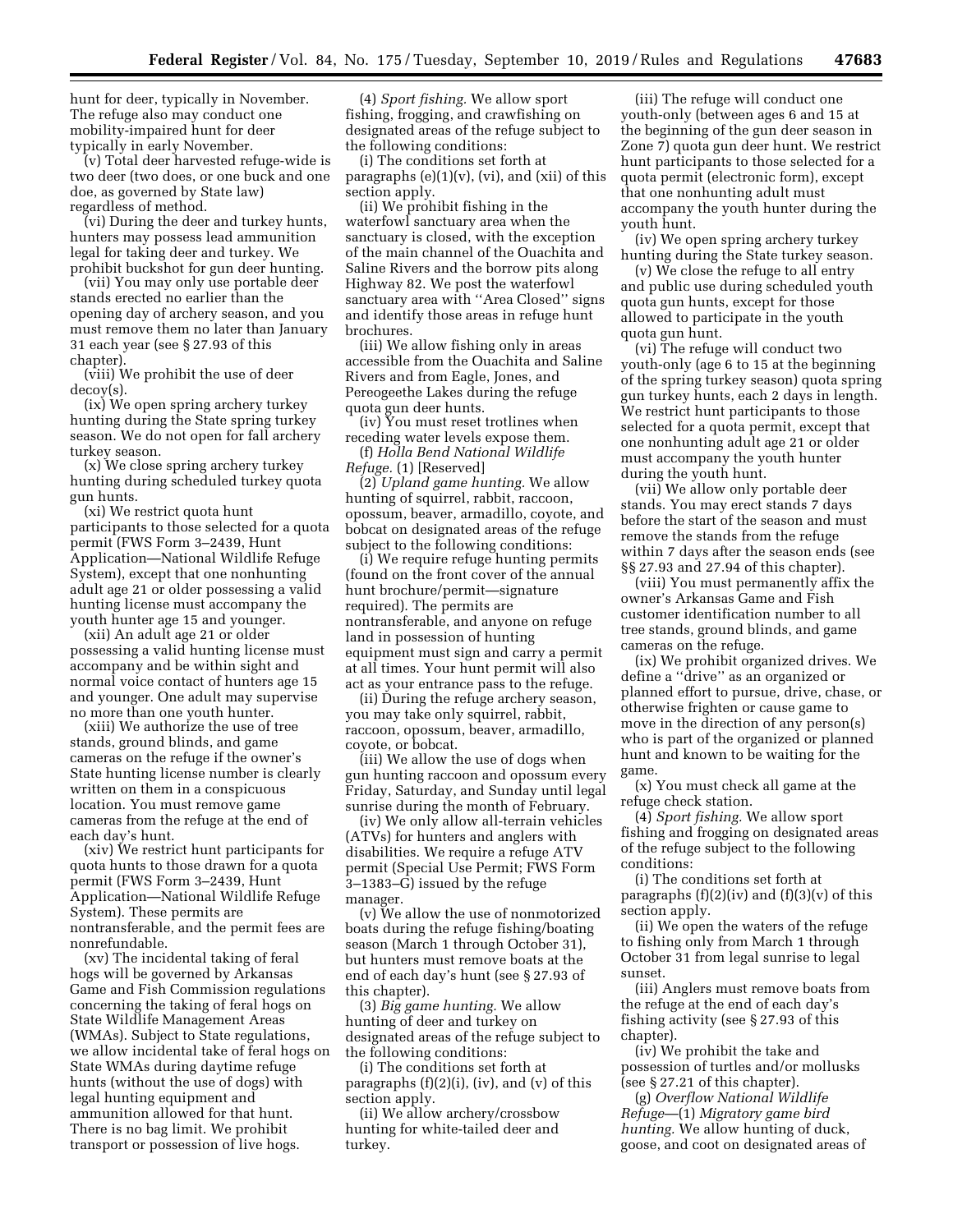the refuge subject to the following conditions:

(i) You must possess and carry a refuge public use regulations brochure/ access permit (signed brochure) while hunting.

(ii) Hunting of duck, goose, and coot ends at 12 p.m. (noon) each day.

(iii) We allow only portable blinds. Hunters must remove portable blinds, boats, and decoys from the hunt area by 1:30 p.m. each day (see § 27.93 of this chapter).

(iv) We allow only all-terrain vehicles (ATVs)/utility-type vehicles (UTVs) for hunting activities.

(v) You may use horses on roads and ATV/UTV trails (when open to motor vehicle and ATV/UTV traffic, respectively) as a mode of transportation for hunting activities on the refuge.

(vi) We prohibit hunting within 150 feet (45 meters) of roads and trails open to motor vehicle use (including ATV/ UTV trails).

(vii) You may take beaver, nutria, and coyote during any daytime refuge hunt with weapons and ammunition legal for that hunt. There is no bag limit. We prohibit transportation or possession of live hog.

(viii) We allow boats on the refuge between the hours of 4 a.m. and 1:30 p.m. during waterfowl season.

(ix) Hunters may not enter the refuge until 4 a.m., with the exception of designated parking areas.

(2) *Upland game hunting.* We allow hunting of quail, squirrel, rabbit, and furbearers (as governed by State law) on designated areas of the refuge subject to the following conditions:

(i) The conditions set forth at paragraphs (g)(1)(iv) through (vii) of this section apply.

(ii) We allow hunting during State seasons for quail, squirrel, rabbit, and furbearers (as governed by State law) through January 31. State regulations governing appropriate zones apply.

(iii) We do not open for the spring squirrel hunting season or the summer/ fall raccoon hunting season.

(iv) When upland game hunting, we prohibit possession of lead ammunition except that you may possess rimfire rifle lead ammunition no larger than .22 caliber.

(v) We allow the use of dogs for squirrel and rabbit hunting from December 1 through January 31, and for quail and raccoon/opossum hunting during the open season on the refuge for these species.

(vi) We allow nighttime raccoon and opossum hunting.

(3) *Big game hunting.* We allow hunting of white-tailed deer, feral hog, and turkey on designated areas of the

refuge subject to the following conditions:

(i) The conditions set forth at paragraphs (g)(1)(iv) through (vii) of this section apply.

(ii) We allow muzzleloader deer hunting during the first State muzzleloader season for this zone. State regulations governing appropriate zones apply.

(iii) We prohibit buckshot for gun deer hunting.

(iv) The bag limit for the muzzleloader deer hunt is two deer, with no more than one buck.

(v) You may only use portable deer stands erected no earlier than the opening day of archery season, and you must remove them no later than January 31 each year (see § 27.93 of this chapter). The limit is one deer stand, blind, etc., per person.

(vi) We prohibit the use of deer decoy(s).

(vii) We restrict quota hunt participants on these hunts to those selected for a quota permit (electronic form), except that one nonhunting adult age 21 or older and possessing a valid hunting license must accompany a youth hunter age 15 or younger.

(viii) The incidental taking of feral hogs will be governed by Arkansas Game and Fish Commission regulations concerning the taking of feral hogs on State Wildlife Management Areas (WMAs). Subject to State regulations, we allow incidental take of feral hogs on State WMAs during daytime refuge hunts (without the use of dogs) with legal hunting equipment and ammunition allowed for that hunt. There is no bag limit. We prohibit transport or possession of live hogs. (4) [Reserved]

(h) *Pond Creek National Wildlife Refuge*—(1) *Migratory game bird hunting.* We allow hunting of duck, coot, and goose on designated areas of the refuge subject to the following conditions:

(i) We close migratory game bird hunting during scheduled quota refuge gun deer hunts.

(ii) Hunting ends at 12 p.m. (noon) each day.

(iii) We allow only portable blinds. You must remove portable blinds, boats, and decoys from the hunt area by 1:30 p.m. each day (see § 27.93 of this chapter).

(iv) You must possess and carry a refuge public use regulations brochure/ access permit (signed brochure) while hunting.

(v) We allow only all-terrain vehicles (ATVs)/utility-type vehicles (UTVs) for hunting and fishing activities.

(vi) You may use horses and mules only on roads and ATV/UTV trails

(when open to motor vehicle and ATV/ UTV traffic, respectively) as a mode of transportation for on-refuge hunting and fishing activities, except during refuge muzzleloader and quota deer hunts.

(vii) We prohibit hunting within 150 feet (45 meters) of roads and trails open to motor vehicle use (including ATV/ UTV trails).

(viii) You may take beaver, nutria, and coyote during any daytime refuge hunt with weapons and ammunition allowed for that hunt. We prohibit the use of dogs to take these species. There is no bag limit.

(ix) We allow the use of dogs when waterfowl hunting.

(x) We authorize the use of tree stands, game cameras, and boats while hunting and fishing on the refuge. The owner's Arkansas Game and Fish customer identification number must be affixed to, or clearly written on, them in a conspicuous manner.

(2) *Upland game hunting.* We allow hunting of squirrel, rabbit, and furbearers (as governed by State law) on designated areas of the refuge subject to the following conditions:

(i) We allow hunting on the refuge during State seasons for this zone for squirrel, rabbit, and furbearers through January 31. We list specific hunting season dates annually in the refuge hunt brochure. We close upland game hunting during refuge quota deer hunts.

(ii) We do not open to spring squirrel hunting season, or summer/early fall raccoon hunting season.

(iii) The conditions set forth at paragraphs (h)(1)(iv) through (viii) of this section apply.

(iv) We allow the use of dogs when squirrel, rabbit, raccoon, and opossum hunting from the opening of hunting season through January 31.

(3) *Big game hunting.* We allow hunting of white-tailed deer, feral hog, and turkey on designated areas of the refuge subject to the following conditions:

(i) We allow archery deer hunting on the refuge from the opening of the State season through January 31. State regulations governing appropriate zones apply.

(ii) The conditions set forth at paragraphs (h)(1)(iv) through (viii) of this section apply.

(iii) We close archery deer hunting during the quota gun deer hunts.

(iv) We allow muzzleloader deer hunting for the first 5 days of the early State muzzleloader season for this deer management zone. The bag limit for the refuge muzzleloader hunt is two deer, with no more than one buck.

(v) We prohibit buckshot for gun deer hunting.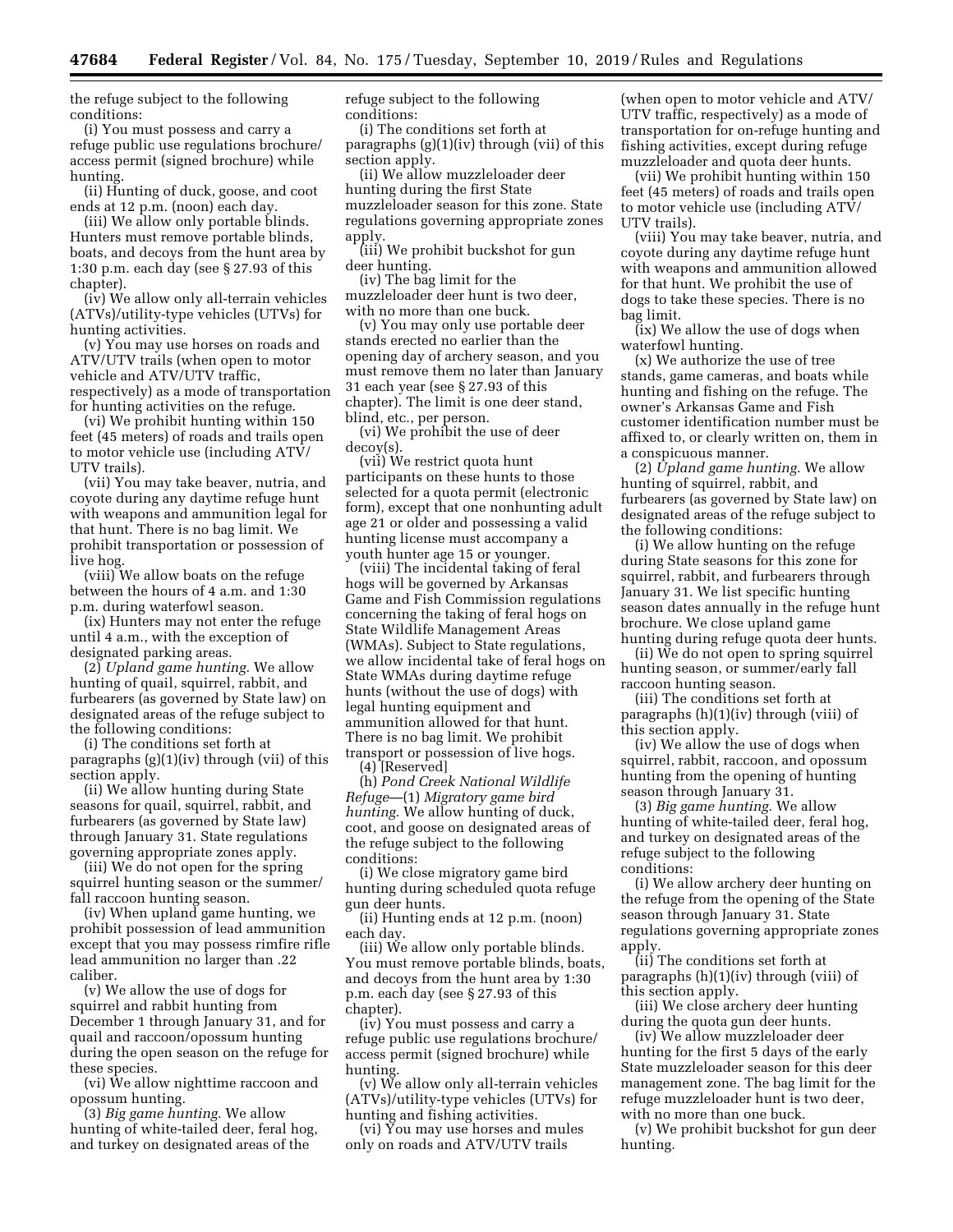(vi) We restrict hunt participants for quota hunts to those drawn for a quota permit. These permits are nontransferable, and permit fees are nonrefundable.

(vii) The quota gun deer hunt bag limit is two deer, with no more than one buck (one buck and one doe). Exception: Youth hunters participating in the refuge youth deer hunt and hunters participating in the refuge mobilityimpaired hunt may harvest the legal State bag limit without antler restrictions.

(viii) We do not open for fall archery turkey season.

(ix) We close spring archery turkey hunting during scheduled turkey quota permit gun hunts.

(x) You may use only portable deer stands erected no sooner than 2 days before the opening of the State deer season, and you must remove them no later than January 31 each year (see § 27.93 of this chapter).

(xi) We prohibit the use of deer decoy(s).

(xii) We restrict hunt participants during quota hunts to those selected for a quota permit, except that one nonhunting adult age 21 or older and possessing a valid hunting license must accompany a youth hunter.

(xiii) We allow tree stands, ground blinds, boats, or game cameras on the refuge only if the owner's Arkansas Game and Fish customer identification number is affixed to, or clearly written on, them in a conspicuous location.

(xiv) We prohibit organized deer drives. We define a ''deer drive'' as an organized or planned effort to pursue, drive, chase, or otherwise frighten or cause deer to move in the direction of any person(s) who is part of the organized or planned hunt and known to be waiting for the deer.

(xv) We prohibit all public use, except fishing and access for fishing, during quota hunts.

(xvi) We allow the taking of feral hogs on the refuge only during the muzzleloader and modern gun quota permit deer hunts and with weapons and ammunition allowed for that hunt. There is no bag limit. You may not transport or possess live hogs.

(4) *Sport fishing.* We allow fishing, frogging, and the taking of crawfish on designated areas of the refuge subject to the following conditions:

(i) You must reset trotlines when exposed by receding water levels.

(ii) The conditions set forth at paragraphs (h)(1)(iv) through (viii) and (x) of this section apply.

(iii) We prohibit taking or possessing turtles or mollusks (see § 27.21 of this chapter).

(i) *Wapanocca National Wildlife Refuge*—(1) *Migratory game bird hunting.* We allow hunting of snow goose on designated areas of the refuge subject to the following conditions:

(i) We require refuge hunting permits. The permits (found on the front cover of the annual hunt brochure/permit signature required) are nontransferable, and anyone on refuge land in possession of hunting equipment must sign and carry them at all times.

(ii) Hunters may only hunt during designated days and times.

(iii) Hunters may enter the refuge at 4 a.m. and must leave the refuge by 1 hour after legal sunset.

(2) *Upland game hunting.* We allow hunting of squirrel, rabbit, raccoon, nutria, beaver, coyote, feral hog, and opossum on designated areas of the refuge subject to the following conditions:

(i) The conditions set forth at paragraphs (i)(1)(i) through (iii) of this section apply.

(ii) You may use only shotguns and rifles chambered for rimfire cartridges when hunting.

(iii) We allow the use of dogs when hunting.

(iv) You may take nutria, beaver, and coyote during any refuge hunt with those weapons legal during those hunts, subject to applicable State seasons and regulations.

(v) You may take feral hog only during the refuge quota gun deer hunt and as governed by State Wildlife Management Area (WMA) regulations.

(vi) We limit nighttime hunting to raccoon/opossum hunting.

(vii) We close all other hunts during the quota gun deer hunt. We allow only quota gun deer hunt permit (fee/ signature required) holders to enter the refuge during this hunt and only for deer hunting.

(3) *Big game hunting.* We allow hunting of white-tailed deer on designated areas of the refuge subject to the following conditions:

(i) The conditions set forth at paragraphs (i)(1)(i) through (iii) and (i)(2)(iv) through (vii) of this section apply.

(ii) We prohibit hunting from mowed and/or graveled road rights-of-way.

(iii) We allow only portable deer stands. You may erect stands 7 days prior to the refuge deer season and must remove them from the waterfowl sanctuaries by December 1. You must remove all stands on the remainder of the refuge within 7 days of the closure of archery season (see § 27.93 of this chapter).

(iv) We prohibit the possession or use of buckshot for hunting on all refuge lands.

(v) We allow tree stands, ground blinds, and game cameras on the refuge only if the owner's Arkansas Game and Fish customer identification number is clearly written on them in a conspicuous location.

(4) *Sport fishing.* We allow sport fishing on designated areas of the refuge subject to the following conditions:

(i) We allow fishing from March 1 through October 31 from 1⁄2 hour before legal sunrise to 1⁄2 hour after legal sunset.

(ii) We prohibit the possession or use of yo-yos, jugs, or other floating containers; drops or limb lines;

trotlines; and commercial fishing tackle. (iii) We allow bank fishing.

(iv) We prohibit the take or possession of frogs, mollusks, and/or turtles (see § 27.21 of this chapter).

(v) Anglers may launch boats only in designated areas.

(vi) Anglers must remove all boats from the refuge at the end of each day's fishing activity (see § 27.93 of this chapter). We prohibit airboats, personal watercraft, and hovercraft.

#### **§ 32.24 California.**

The following refuge units are open for hunting and/or fishing as governed by applicable Federal and State regulations, and are listed in alphabetical order with additional refuge-specific regulations.

(a) *Cibola National Wildlife Refuge.*  Refer to § 32.22(d) for regulations.

(b) *Clear Lake National Wildlife Refuge*—(1) *Migratory game bird hunting.* We allow hunting of goose, duck, coot, moorhen, and snipe on designated areas of the refuge.

 $(2)$  [Reserved]

(3) *Big game hunting.* We allow hunting of pronghorn antelope only on the controlled ''U'' Unit of the refuge subject to the following condition: You may hunt only in the unit for 9 consecutive days beginning on the first Saturday following the third Wednesday in August.

(4) [Reserved]

(c) *Colusa National Wildlife Refuge*— (1) *Migratory game bird hunting.* We allow hunting of goose, duck, coot, moorhen, and snipe on designated areas of the refuge subject to the following conditions:

(i) You must return the State-issued entry permit and vacate the refuge no later than 11⁄2 hours after legal sunset unless participating in an authorized overnight stay.

(ii) All hunters age 15 and younger must remain in the immediate presence of an adult (age 18 or older) at all times while in the field.

(iii) Access to the hunt area is by foot traffic only. We prohibit bicycles and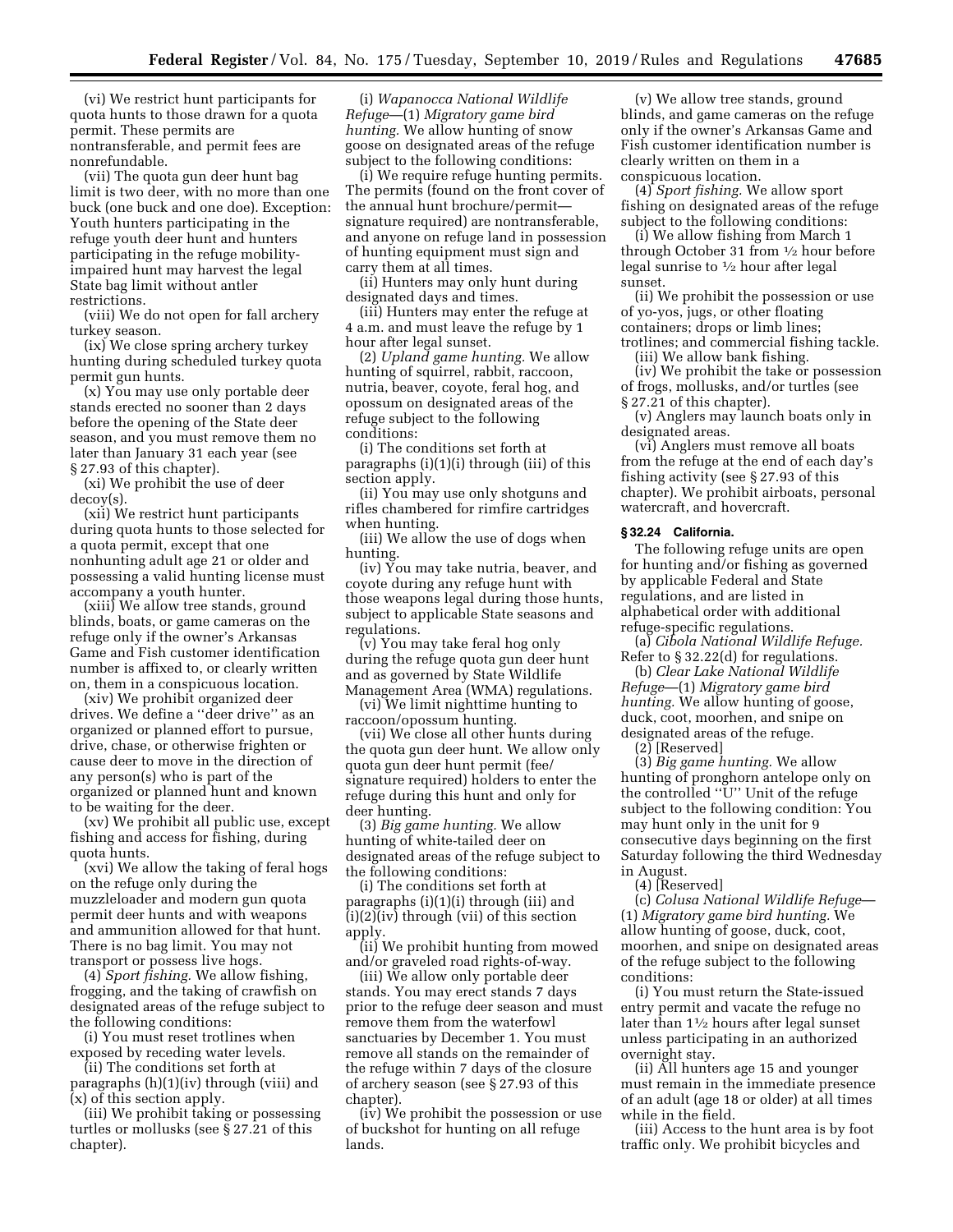other conveyances. Mobility-impaired hunters should consult with the refuge manager for allowed conveyances.

(iv) You may enter or exit only at designated locations.

(v) The firearms used for hunting must remain unloaded until you are in designated free-roam areas or assigned pond/blind areas.

(vi) Hunters may use shotguns only. We prohibit shotguns larger than 12 gauge.

(vii) You may not possess more than 25 shot shells while in the field once you have left your assigned parking lot or boat launch.

(viii) You may not possess shot size larger than BB, except steel ''T'' (0.20 inch (0.5-centimeter) diameter).

(2) *Upland game hunting.* We allow hunting of pheasant and wild turkey only in the free-roam areas of the refuge subject to the following conditions:

(i) We allow pheasant hunting in the assigned pond area during a special 1 day-only pheasant hunt on the first Monday after the opening of the State pheasant hunting season.

(ii) We allow turkey hunting during the fall season only.

(iii) The conditions set forth at paragraphs (c)(1)(i) through (viii) of this section apply.

(3)–(4) [Reserved]

(d) *Delevan National Wildlife Refuge*—(1) *Migratory game bird hunting.* We allow hunting of goose, duck, coot, moorhen, and snipe on designated areas of the refuge subject to the following conditions:

(i) You must return the State-issued entry permit and vacate the refuge no later than  $1\frac{1}{2}$  hours after legal sunset unless participating in an authorized overnight stay.

(ii) All hunters age 15 and younger must remain in the immediate presence of an adult (age 18 or older) at all times while in the field.

(iii) Access to the hunt area is by foot traffic only. We prohibit bicycles and other conveyances. Mobility-impaired hunters should consult with the refuge manager for allowed conveyances.

(iv) You may enter or exit only at designated locations.

(v) The firearms used for hunting must remain unloaded until you are in designated free-roam areas or assigned pond/blind areas.

(vi) Hunters may use shotguns only. We prohibit shotguns larger than 12 gauge.

(vii) You may not possess more than 25 shot shells while in the field once you have left your assigned parking lot or boat launch.

(viii) You may not possess shot size larger than BB, except steel ''T'' (0.20 inch (0.5-centimeter) diameter).

(ix) We restrict hunters assigned to the spaced blind area to within 100 feet (30.5 meters) of their assigned hunt site except for when retrieving downed birds, placing decoys, or traveling to and from the area.

(2) *Upland game hunting.* We allow hunting of pheasant and wild turkey on designated areas on the refuge subject to the following conditions:

(i) We allow pheasant hunting in the assigned pond/spaced blind area during a special 1-day-only pheasant hunt on the first Monday after the opening of the State pheasant hunting season.

(ii) The conditions set forth at paragraphs (d)(1)(iii) through (viii) of this section apply.

(3)–(4) [Reserved]

(e) *Don Edwards San Francisco Bay National Wildlife Refuge*—(1) *Migratory game bird hunting.* We allow hunting of goose, duck, and coot on designated areas of the refuge subject to the following conditions:

(i) Hunters may only hunt during designated days and times.

(ii) During the 2 weeks before the opening of the hunt season, you may bring a boat into Ponds AB1, A2E, AB2, A3N, A3W, A5, A7, and A8N, and moor it at a designated site. You may use your boat to access the hunting ponds, and you may leave your boat on the refuge during the hunt season. You must remove your boat within 2 weeks following the close of the hunt season. We allow nonmotorized boats and motorized boats powered by electric, gasoline direct fuel injection 2-stroke, or 4-stroke gasoline motors only.

(iii) You may maintain an existing blind in the ponds open to hunting if you have a refuge permit (name and signature required), but the blind will be open for general use on a first-come, first-served basis.

(iv) You must remove all decoys and other personal property, except personal boats, from the refuge by legal sunset (see § 27.93 of this chapter).

(v) You may enter closed areas of the refuge to retrieve downed birds, provided you leave all weapons in a legal hunting area.

(vi) We allow the use of dogs when hunting.

(vii) You may not possess more than 25 shot shells while in the field once you have left your assigned parking lot or boat launch.

(viii) At the Ravenswood Unit only, we only allow portable blinds or construction of temporary blinds made from natural materials.

(2)–(3) [Reserved]

(4) *Sport fishing.* We allow sport fishing on designated areas of the refuge subject to the following conditions:

(i) We close Mallard Slough to boats from March 1 through August 31, and we close Mowry Slough from March 15 to June 15.

(ii) We open designated fishing areas from legal sunrise to legal sunset each day.

(iii) We prohibit the collection of bait of any type from the refuge except from the Dumbarton Fishing Pier, where it is legal to collect bait for noncommercial purposes.

(iv) We prohibit the use of balloons to float hooks and bait farther than hand casting.

(f) *Havasu National Wildlife Refuge.*  Refer to § 32.22(e) for regulations.

(g) *Humboldt Bay National Wildlife Refuge*—(1) *Migratory game bird hunting.* We allow hunting of goose, duck, coot, common moorhen, and snipe on designated areas of the refuge subject to the following conditions:

(i) All hunters age 15 and younger must remain in the immediate presence of an adult (age 18 or older) at all times while in the field.

(ii) You may only use portable blinds in the free-roam hunting areas (*i.e.,* all hunt areas except Salmon Creek Unit).

(iii) You must remove all blinds, decoys, shell casings, and other personal equipment and refuse from the refuge at the end of each day's hunt (see §§ 27.93 and 27.94 of this chapter).

(iv) We allow the use of dogs when hunting.

(v) On the Salmon Creek Unit, we allow hunting on Tuesdays and Saturdays (except Federal holidays), and hunters must possess and carry a valid daily refuge permit. We issue refuge permits prior to each hunt by random drawing of names conducted at the check station  $1\frac{1}{2}$  hours before legal shooting time. Shooting time ends at 3 p.m. Hunters drawn for a blind must completely fill out a Refuge Hunt Permit, which includes a ''Record of Harvest'' section. Each hunter must possess and carry the Refuge Hunt Permit/Record of Harvest (FWS Form 3– 2439, Hunt Application—National Wildlife Refuge System) document while on the refuge and turn in a complete Record of Harvest at the check station before leaving the hunt area.

(vi) On the Salmon Creek Unit, you may possess shot shells in quantities of 25 or fewer per hunter, per day.

(vii) On the Salmon Creek Unit, we restrict hunters to within 100 feet (30 meters) of the assigned hunt site except for when placing and retrieving decoys, retrieving downed birds, or traveling to and from the parking area.

(2)–(3) [Reserved]

(4) *Sport fishing.* We allow sport fishing on designated areas of the refuge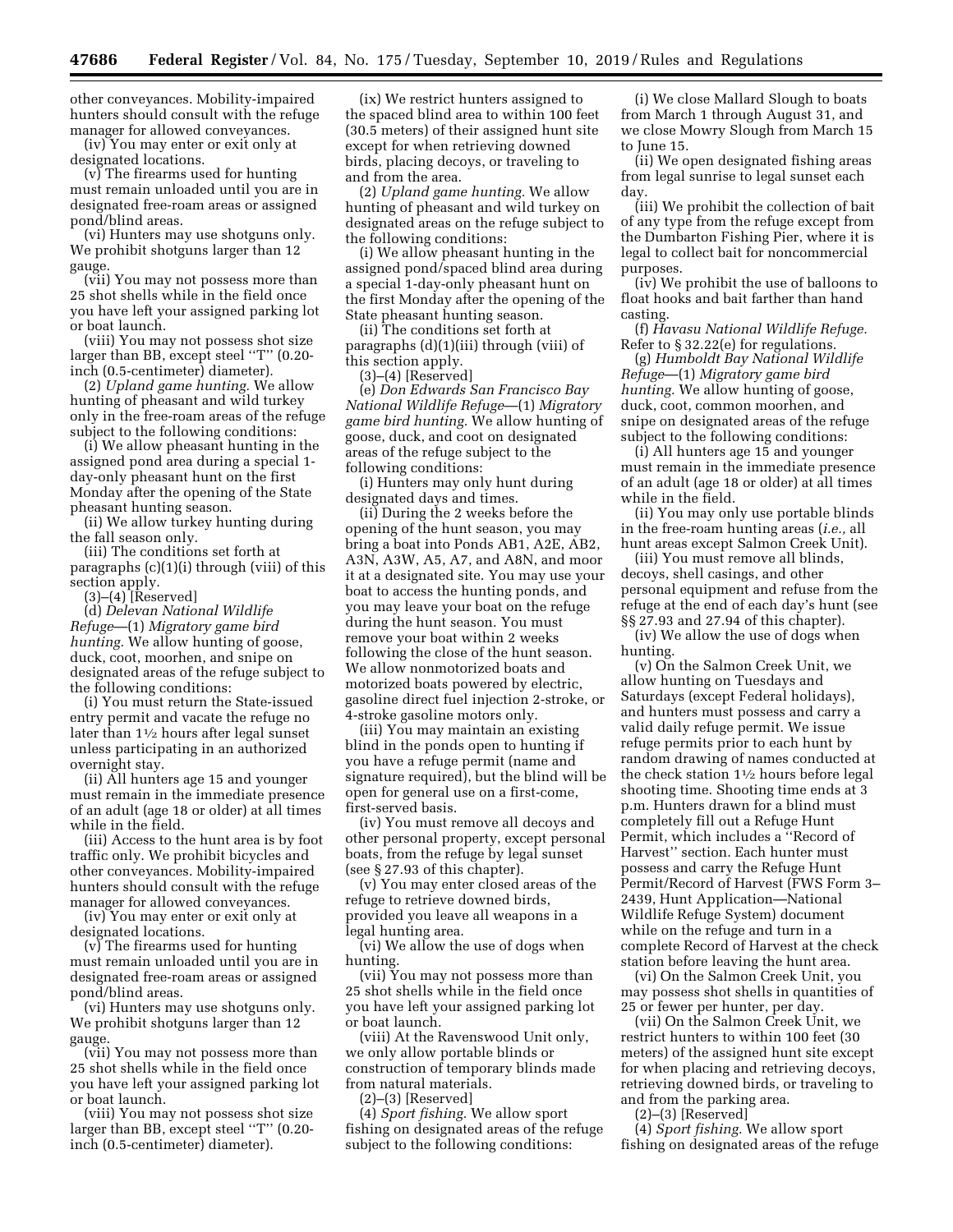subject to the following condition: We allow fishing from the designated shoreline trail and dock (for nonmotorized boats only) at the Hookton Slough Unit from legal sunrise to legal sunset, only using pole and line or rod and reel.

(h) *Imperial National Wildlife Refuge.*  Refer to § 32.22(f) for regulations.

(i) *Kern National Wildlife Refuge*—(1) *Migratory game bird hunting.* We allow hunting of goose, duck, coot, and moorhen on designated areas of the refuge subject to the following conditions:

(i) Hunters assigned to the spaced blind unit must remain within 100 feet (30.5 meters) of the numbered steel post (blind site) except when pursuing crippled birds, placing decoys, or traveling to and from the parking area.

(ii) You may not possess more than 25 shot shells while in the field once you have left your assigned parking lot or boat launch.

(iii) We allow only nonmotorized boats.

(2) *Upland game hunting.* We allow hunting of pheasant on designated areas of the refuge.

(3)–(4) [Reserved]

(j) *Lower Klamath National Wildlife Refuge*—(1) *Migratory game bird hunting.* We allow hunting of goose, duck, coot, moorhen, and snipe on designated areas of the refuge subject to the following conditions:

(i) In the controlled waterfowl hunting area, we require a valid Refuge Recreation Pass (available electronically or in person at the refuge office) for all hunters age 16 or older. All hunters age 15 and younger must remain in the immediate presence of an adult (age 18 or older) at all times while in the field.

(ii) We require advance reservations for the first 2 days of the hunting season. Reservations are obtained through the waterfowl lottery each year.

(iii) Hunters may enter the refuge at 4:30 a.m. unless otherwise posted.

(iv) Shooting hours end at 1 p.m. on all California portions of the refuge with the following exceptions:

(A) The refuge manager may designate up to 6 afternoon special youth, ladies, veteran, or disabled hunter waterfowl hunts per season.

(B) The refuge manager may designate up to 3 days per week of afternoon waterfowl hunting for the general public after December 1.

(v) We prohibit the setting of decoys in retrieving zones.

(vi) Pit-style hunting blinds located in the Stearns units and unit 9D are firstcome, first-served. We require you to hunt within a 200-foot (61-meter) radius of the blind.

(2) *Upland game hunting.* We allow hunting of pheasant on designated areas of the refuge subject to the following condition: In the controlled pheasant hunting area, we require a valid permit (available electronically or in person at the refuge office) for all hunters age 16 or older. All hunters age 15 and younger must remain in the immediate presence of an adult (age 18 or older) at all times while in the field.

(3)–(4) [Reserved]

(k) *Marin Islands National Wildlife Refuge.* (1)–(3) [Reserved]

(4) *Sport fishing.* We allow sport fishing from boats on designated areas of the refuge.

(l) *Merced National Wildlife Refuge*— (1) *Migratory game bird hunting.* We allow hunting of goose, duck, coot, and moorhen on designated areas of the refuge subject to the following conditions:

(i) You may not possess more than 25 shot shells while in the field once you have left your assigned parking lot or boat launch.

(ii) Each hunter must remain inside his or her assigned blind, except for when placing decoys, retrieving downed birds, and traveling to and from the parking area. We prohibit shooting from outside the blind.

(iii) We restrict hunters in the spaced zone area of the Lonetree Unit to their assigned zone except when they are traveling to and from the parking area, retrieving downed birds, or shooting to retrieve crippled birds.

(iv) We allow the use of dogs when hunting.

(2)–(4) [Reserved]

(m) *Modoc National Wildlife Refuge*— (1) *Migratory game bird hunting.* We allow hunting of goose, duck, coot, moorhen, and snipe on designated areas of the refuge subject to the following conditions:

(i) On the opening weekend of the hunting season, hunters must possess and carry a refuge permit (FWS Form 3– 2439, Hunt Application—National Wildlife Refuge System) issued through random drawing to hunters with advance reservations only.

(ii) After the opening weekend of the hunting season, we only allow hunting on Tuesdays, Thursdays, and Saturdays. Hunters must check-in and out of the refuge by using self-service permits (FWS Form 3–2405, Self-Clearing Check-in/out Permit). Hunters must completely fill out the ''Refuge Hunt Permit'' portion of the permit and deposit it in the drop box prior to hunting. The hunter must possess and carry the ''Record of Kill'' portion of the permit while on the refuge and turn it in prior to exiting the hunting area.

(iii) In the designated spaced blind area, you must remain within the blind assigned to you.

(iv) All hunters age 15 and younger must remain in the immediate presence of an adult (age 18 or older) at all times while in the field.

(v) You may not possess more than 25 shot shells while in the field once you have left your assigned parking lot or boat launch.

(vi) You may only use portable blinds in the free-roam hunting areas.

(vii) You must remove all blinds, decoys, shell casings, other personal equipment, and refuse from the refuge at the end of each day (see §§ 27.93 and 27.94 of this chapter).

(viii) Hunters must enter and exit the hunting area from the two designated hunt parking lots, which we open  $1\frac{1}{2}$ hours before legal sunrise and close 1 hour after legal sunset each hunt day.

(ix) We only allow access to the hunt area by foot, bicycle, and nonmotorized cart. We prohibit bicycles in the hunt area during the opening weekend of the hunting season.

(2) *Upland game hunting.* We allow hunting of pheasant on designated areas of the refuge subject to the following conditions:

(i) We limit hunting to junior hunters, age 15 or younger, possessing a valid State Junior Hunting License and refuge Junior Pheasant Hunt Permit (FWS Form 3–2439, Hunt Application— National Wildlife Refuge System).

(ii) All hunters age 15 and younger must remain in the immediate presence of an adult (age 18 or older) at all times while in the field.

(3) [Reserved]

(4) *Sport fishing.* We allow sport fishing only on Dorris Reservoir subject to the following conditions:

(i) We prohibit fishing from February 1 through September 30.

(ii) We allow fishing only from legal sunrise to legal sunset.

(iii) We allow only walk-in access to Dorris Reservoir from February 1 through March 31.

(iv) We allow use of boats for fishing on Dorris Reservoir only from April 1 through September 30.

(n) *Sacramento National Wildlife Refuge*—(1) *Migratory game bird hunting.* We allow hunting of goose, duck, coot, moorhen, and snipe on designated areas of the refuge subject to the following conditions:

(i) You must return the State-issued entry permit and vacate the refuge no later than 11⁄2 hours after legal sunset unless participating in an authorized overnight stay.

(ii) All hunters age 15 and younger must remain in the immediate presence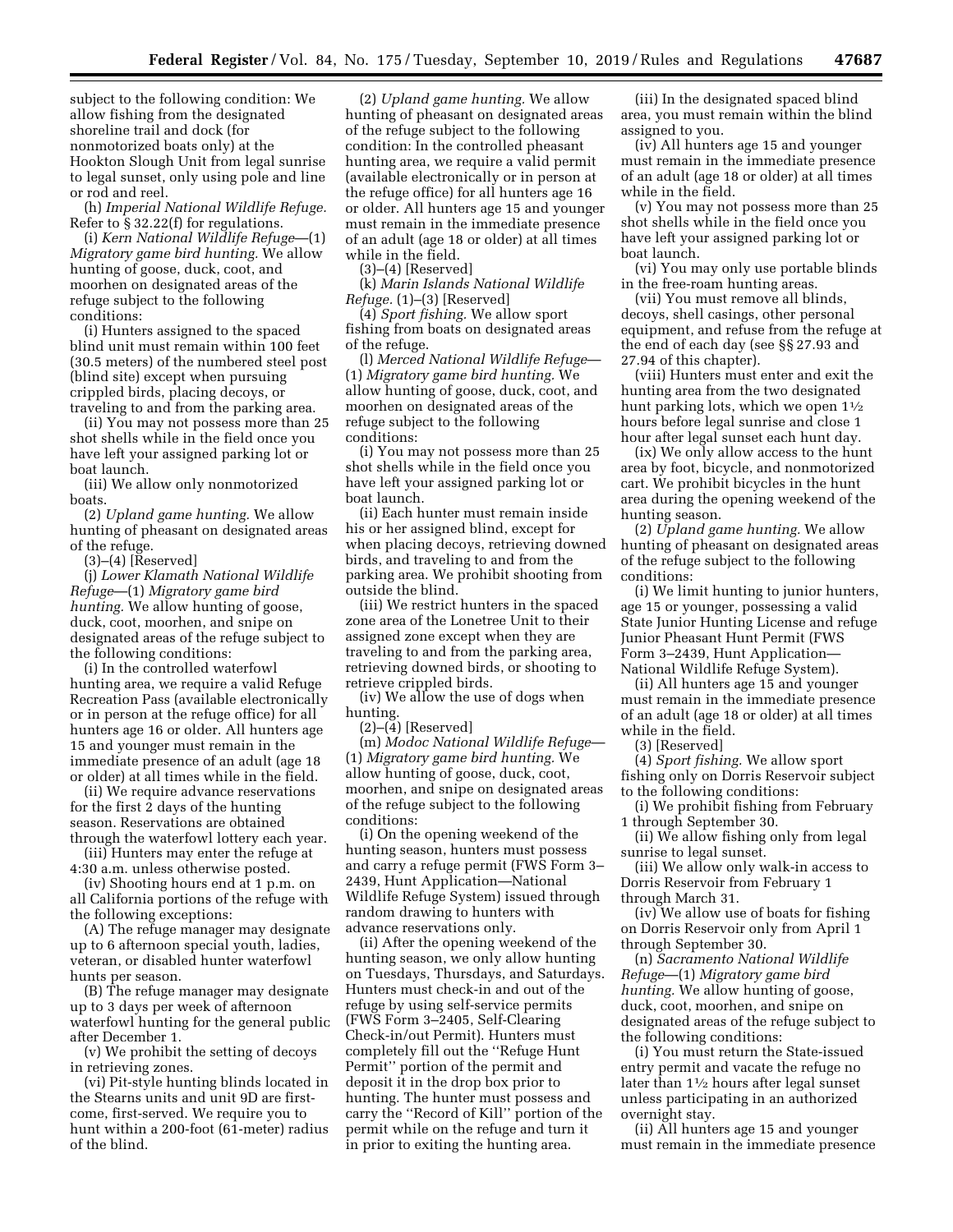of an adult (age 18 or older) at all times while in the field.

(iii) Access to the hunt area is by foot traffic only. We prohibit bicycles and other conveyances. Mobility-impaired hunters should consult with the refuge manager for allowed conveyances.

(iv) You may enter or exit only at designated locations.

 $(v)$  The firearms used for hunting must remain unloaded until you are in designated free-roam areas or assigned pond/blind areas.

(vi) Hunters may use shotguns only. We prohibit shotguns larger than 12 gauge.

(vii) You may not possess more than 25 shot shells while in the field once you have left your assigned parking lot or boat launch.

(viii) You may not possess shot size larger than BB, except steel ''T'' (0.20 inch (0.5-centimeter) diameter).

(ix) We restrict hunters assigned to the spaced blind area to within 100 feet (30.5 meters) of their assigned hunt site except for when retrieving downed birds, placing decoys, or traveling to and from the area.

(2) *Upland game hunting.* We allow hunting of pheasant and wild turkey in designated areas on the refuge subject to the following conditions:

(i) We allow pheasant hunting in the assigned pond/spaced blind area during a special 1-day-only pheasant hunt on the first Monday after the opening of the State pheasant hunting season.

(ii) The conditions set forth at paragraphs (n)(1)(iii) through (ix) of this section apply.

(3)–(4) [Reserved]

(o) *Sacramento River National Wildlife Refuge*—(1) *Migratory game bird hunting.* We allow hunting of goose, duck, coot, moorhen, dove, and snipe on designated areas of the refuge subject to the following conditions:

(i) Access to the hunt area on all units open to public hunting is by boat only, except on designated units, which are accessible by foot traffic or boat. We prohibit bicycles or other conveyances. Mobility-impaired hunters should consult with the refuge manager for allowed conveyances.

(ii) On the Codora Unit, we prohibit hunting except for junior hunters on weekends only. Junior hunters must possess a valid junior hunting license and be accompanied by a nonhunting adult.

(iii) We allow only shotgun hunting. (iv) We prohibit hunting within 50 feet (15 meters) of any landward boundary adjacent to private property.

(v) We allow the use of dogs only when hunting migratory birds and upland game birds.

(2) *Upland game hunting.* We allow hunting of pheasant, turkey, and quail on designated areas of the refuge subject to the following conditions:

(i) We allow only shotgun and archery hunting.

(ii) The conditions set forth at paragraphs (o)(1)(i), (ii), (iv), and (v) of this section apply.

(3) *Big game hunting.* We allow hunting of black-tailed deer and feral hog on designated areas of the refuge subject to the following conditions:

(i) The conditions set forth at paragraphs (o)(1)(i), (ii), and (iv) and (o)(2)(i) of this section apply.

(ii) You may hunt feral hogs from September 1 through March 15.

(iii) We prohibit the use of dogs while hunting black-tailed deer and feral hogs.

(iv) We allow the use of only shotguns firing single non-lead shotgun slugs, and archery equipment. We prohibit the use or possession of rifles and pistols on the refuge for hunting.

(4) *Sport fishing.* We allow sport fishing on designated areas of the refuge.

(p) *Salinas River National Wildlife Refuge*—(1) *Migratory game bird hunting.* We allow hunting of goose, duck, coot, and moorhen on designated areas of the refuge subject to the following conditions:

(i) You may not possess more than 25 shot shells while in the field once you have left your assigned parking lot or boat launch.

(ii) Access to the hunt area is by foot traffic only. We prohibit bicycles and other conveyances. Mobility-impaired hunters should consult with the refuge manager for allowed conveyances.

(iii) We allow the use of dogs when hunting waterfowl.

(iv) You must remove all decoys and other personal property from the refuge at the end of each day's hunt (see § 27.93 of this chapter).

(2)–(4) [Reserved]

(q) *San Luis National Wildlife Refuge*—(1) *Migratory game bird hunting.* We allow hunting of goose, duck, coot, moorhen, and snipe on designated areas of the refuge subject to the following conditions:

(i) You may not possess more than 25 shot shells while in the field once you have left your assigned parking lot or boat launch.

(ii) You must return your permits (state-issued) to the check stations immediately upon completion of your hunt and prior to using any tour routes or leaving the refuge vicinity.

(iii) We restrict hunters in the spaced blind area to their assigned blind except when they are placing decoys, traveling to and from the parking area, retrieving

downed birds, or pursuing crippled birds.

(iv) We restrict hunters in the spaced zone area of the East Bear Creek Unit to their assigned zone except when they are traveling to and from the parking area, retrieving downed birds, or pursuing crippled birds.

(v) Access to the Freitas Unit freeroam hunting area is by boat only with a maximum of 5 miles per hour (mph). We prohibit air-thrust and inboard water-thrust boats.

(vi) We require State-issued Type A area permits for access on Wednesdays, Saturdays, and Sundays.

(vii) We prohibit the use of motorized boats in the free-roam units with the exception of the Freitas Unit.

(viii) We prohibit vehicle trailers of any type or size to be in the refuge hunt areas at any time or to be left unattended at any location on the refuge.

(ix) We allow the use of dogs when hunting.

(2) *Upland game hunting.* We allow hunting of pheasant on designated areas of the refuge.

(3) [Reserved]

(4) *Sport fishing.* We allow sport fishing on designated areas of the refuge subject to the following conditions:

(i) We only allow fishing during normal refuge visitation hours in designated areas as posted.

(ii) We only allow the use of pole and line or rod and reel to take fish, and anglers must attend their equipment at all times.

(r) *San Pablo Bay National Wildlife Refuge*—(1) *Migratory game bird hunting.* We allow hunting of goose, duck, and coot on designated areas of the refuge subject to the following conditions:

(i) You may only hunt from a boat. We prohibit walk-in hunting on the refuge.

(ii) We allow the use of dogs when hunting.

(2) *Upland game hunting.* We allow hunting of pheasant only in designated areas of the refuge subject to the following conditions:

(i) You may only hunt on

Wednesdays, Saturdays, and Sundays. (ii) The conditions set forth at

paragraphs (r)(1)(ii) and (iii) of this section apply.

(3) [Reserved]

(4) *Sport fishing.* We allow sport fishing on designated areas of the refuge subject to the following condition: We allow fishing only with a pole and line or rod and reel. We prohibit bow fishing and gigging.

(s) *Sonny Bono Salton Sea National Wildlife Refuge*—(1) *Migratory game bird hunting.* We allow hunting of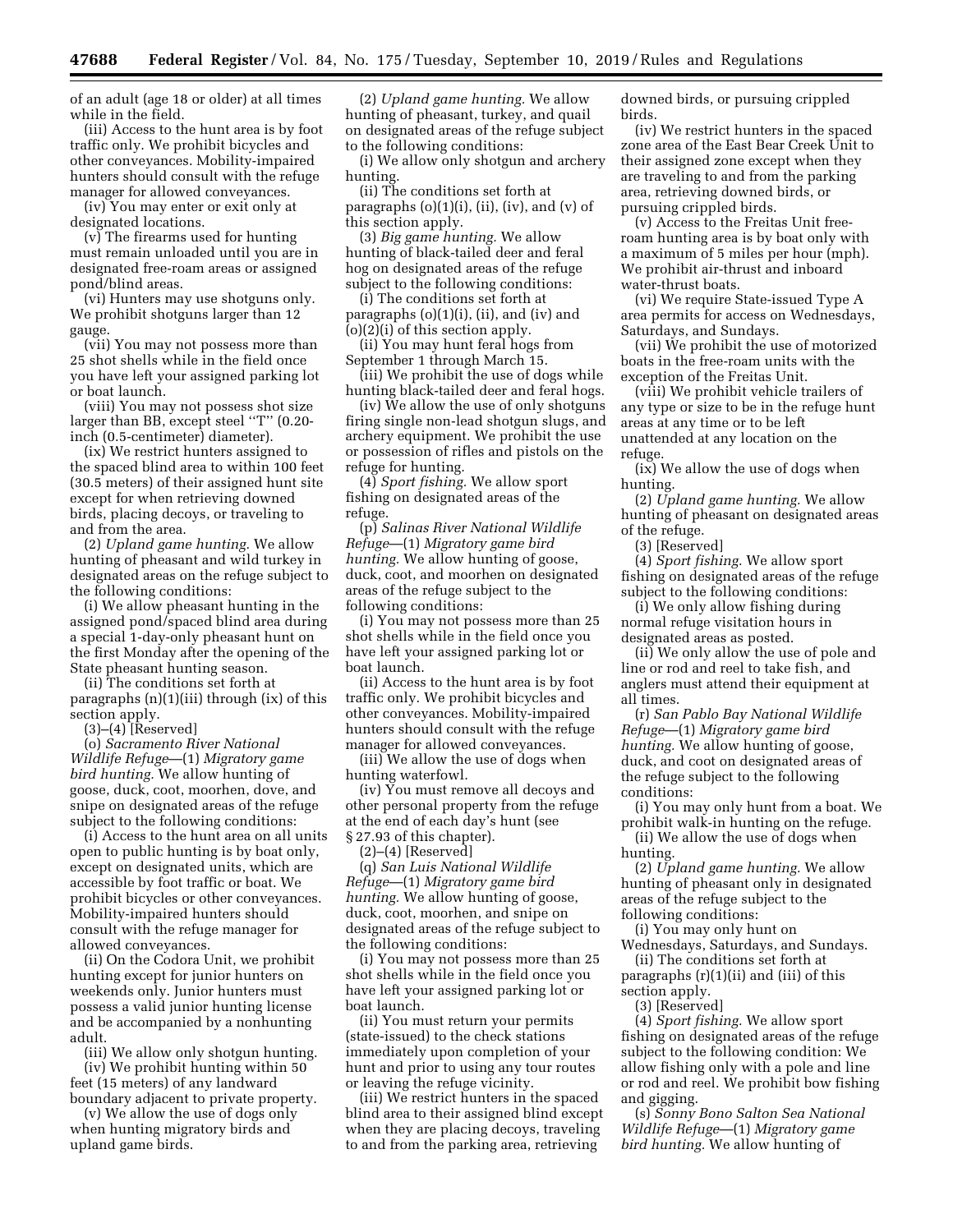goose, duck, coot, and moorhen on designated areas of the refuge subject to the following conditions:

(i) Hunters using the Union Tract must use goose decoys.

(ii) You must hunt from assigned blinds on the Union Tract and within 100 feet (30 meters) of blind sites on the Hazard Tract, except when shooting to retrieve crippled birds.

(iii) You may not possess more than 25 shot shells while in the field once you have left your assigned parking lot or boat launch.

(2)–(3) [Reserved]

(4) *Sport fishing.* We only allow fishing on designated areas of the refuge subject to the following conditions:

(i) We allow fishing from April 1 through September 30.

(ii) We only allow boat fishing. (t) *Stone Lakes National Wildlife Refuge*—(1) *Migratory game bird hunting.* We allow hunting of goose, duck, coot, and moorhen on designated areas of the refuge subject to the following conditions:

(i) We allow hunting on Sun River Unit only on Wednesdays and Saturdays from 1⁄2 hour before legal sunrise until 12 p.m. (noon).

(ii) We will select hunters through a random drawing process (FWS Form 3– 2439, Hunt Application—National Wildlife Refuge System) conducted at the refuge. Hunters should bring a copy of their refuge notification on the day of their hunt. Hunters should contact the refuge manager for additional information.

(iii) All hunters age 15 and younger must remain in the immediate presence of an adult (age 18 or older) at all times while in the field.

(iv) We prohibit bicycles or other conveyances. Mobility-impaired hunters should contact the refuge manager regarding allowed conveyances.

(v) We restrict hunters to their assigned spaced-blind except when they are placing or retrieving decoys, traveling to and from the parking area, retrieving downed birds, or shooting to retrieve crippled birds

(vi) You may not possess more than 25 shot shells while in the field once you have left your assigned parking lot or boat launch.

(vii) We allow only nonmotorized boats to access water blinds.

(viii) You must remove all decoys, personal equipment, shotshell hulls, and refuse from the refuge by 12:30 p.m. (see §§ 27.93 and 27.94 of this chapter).

(ix) We allow the use of dogs when hunting.

 $(2)$ – $(\check{3})$  [Reserved]

(4) *Sport fishing.* We allow sport fishing on designated areas of the refuge subject to the following conditions:

(i) We prohibit fishing from the bank. (ii) We prohibit the take of native reptiles and amphibians (see § 27.21 of this chapter).

(u) *Sutter National Wildlife Refuge*— (1) *Migratory game bird hunting.* We allow hunting of goose, duck, coot, moorhen, and snipe on designated areas of the refuge subject to the following conditions:

(i) You must return the State-issued entry permit and vacate the refuge no later than 11⁄2 hours after legal sunset unless participating in an authorized overnight stay.

(ii) All hunters age 15 and younger must remain in the immediate presence of an adult (age 18 or older) at all times while in the field.

(iii) Access to the hunt area is by foot traffic only. We prohibit bicycles and other conveyances. Mobility-impaired hunters should consult with the refuge manager for allowed conveyances.

(iv) You may enter or exit only at designated locations.

(v) The firearms used for hunting must remain unloaded until you are in designated free-roam areas or assigned pond/blind areas.

(vi) Hunters may use shotguns only. We prohibit shotguns larger than 12 gauge.

(vii) You may not possess more than 25 shot shells while in the field once you have left your assigned parking lot or boat launch.

(viii) You may not possess shot size larger than BB, except steel ''T'' (0.20 inch (0.5-centimeter) diameter).

(2) *Upland game hunting.* We only allow hunting of pheasant and wild turkey on designated areas of the refuge subject to the following conditions:

(i) We allow turkey hunting during the fall season only.

(ii) The conditions set forth at paragraphs (u)(1)(i) through (viii) of this section apply.

(3)–(4) [Reserved]

(v) *Tule Lake National Wildlife Refuge*—(1) *Migratory game bird hunting.* We allow hunting of goose, duck, coot, moorhen, and snipe on designated areas of the refuge subject to the following conditions:

(i) In the controlled waterfowl hunting area, we require a valid Refuge Recreation Pass (available electronically or in person at the refuge office) for all hunters age 16 or older.

(ii) All hunters age 15 or younger must remain in the immediate presence of an adult (age 18 or older) at all times while in the field.

(iii) We require advance reservations for the first 2 days of the hunting season. You may obtain a reservation through the waterfowl lottery each year.

(iv) Hunters may enter the refuge at 4:30 a.m. unless otherwise posted.

(v) Shooting hours end at 1 p.m. on all portions of the refuge with the following exceptions:

(A) The refuge manager may designate up to 6 afternoon special youth, ladies, veteran, or disabled hunter waterfowl hunts per season.

(B) The refuge manager may designate up to 3 days per week of afternoon waterfowl hunting for the general public after December 1.

(vi) You select blind sites by lottery at the beginning of each hunt day. You may shoot only from within your assigned blind site.

(vii) We prohibit the setting of decoys in retrieving zones.

(viii) We prohibit air-thrust and inboard water-thrust boats while hunting. We prohibit the use of allterrain amphibious or utility-type vehicles (UTVs) in wetland units.

(2) *Upland game hunting.* We allow hunting of pheasant on designated areas of the refuge subject to the following conditions:

(i) In the controlled pheasant hunting area, we require a valid permit (available electronically or in person at the refuge office) for all hunters age 16 or older.

(ii) All hunters age 15 or younger must remain in the immediate presence of an adult (age 18 or older) at all times while in the field.

(3)–(4) [Reserved]

# **§ 32.25 Colorado.**

The following refuge units are open for hunting and/or fishing as governed by applicable Federal and State regulations, and are listed in alphabetical order with additional refuge-specific regulations.

(a) *Alamosa National Wildlife Refuge*—(1) *Migratory game bird hunting.* We allow hunting of goose, duck, coot, snipe, Eurasian collareddove, and mourning dove on designated areas of the refuge subject to the following conditions:

(i) We allow Eurasian collared-dove hunting only during the mourning dove season.

(ii) The only acceptable methods of take are shotguns, hand-held bows, and hawking/falconry.

(2) *Upland game hunting.* We allow hunting of cottontail rabbit, and blacktailed and whitetailed jackrabbit, on designated areas of the refuge subject to the following condition: The condition set forth at paragraph (a)(1)(ii) of this section applies.

(3) *Big game hunting.* We allow hunting of elk on designated areas of the refuge.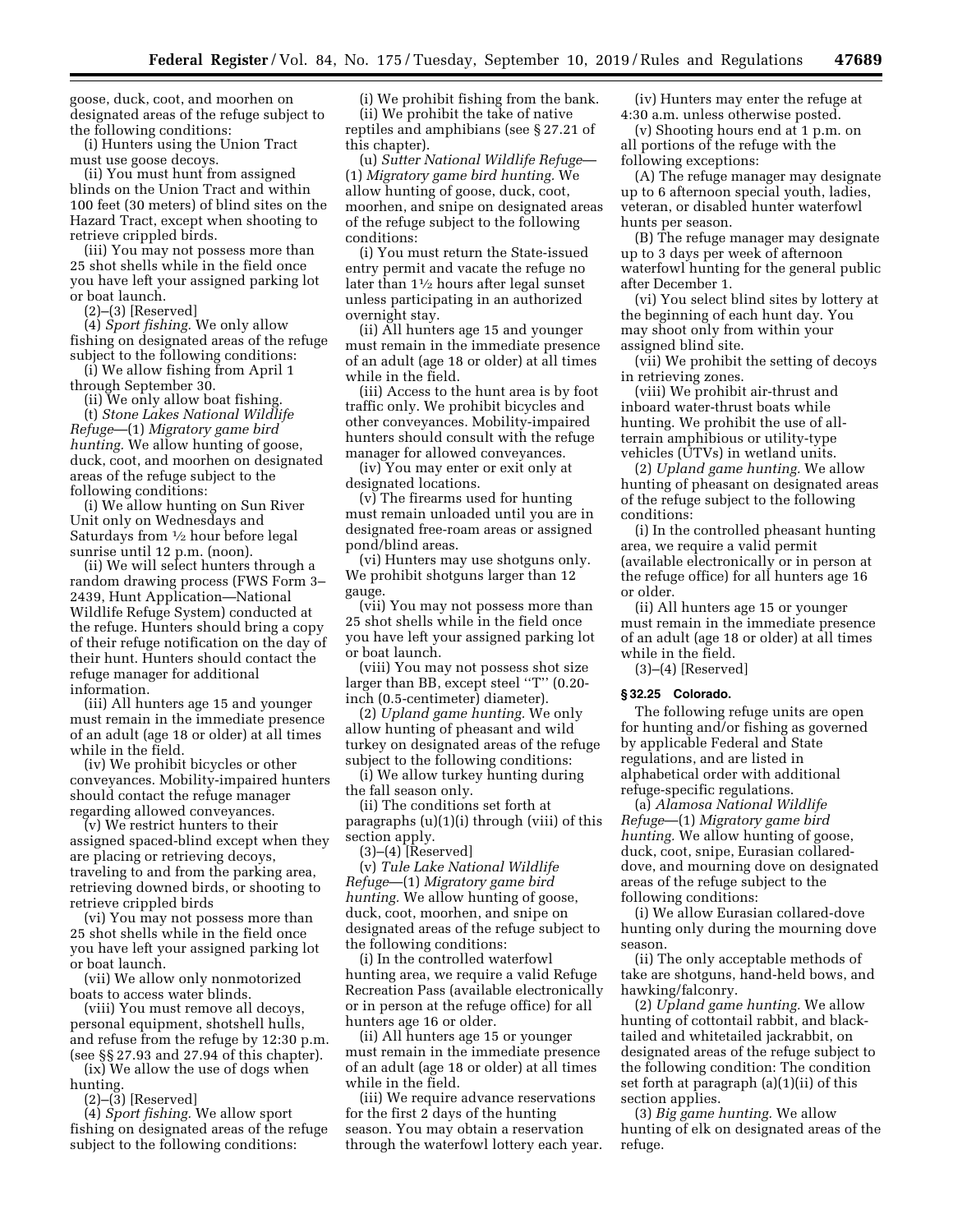(4) [Reserved]

(b) *Arapaho National Wildlife Refuge*—(1) *Migratory game bird hunting.* We allow hunting of duck, coot, merganser, Canada goose, snipe, Virginia and Sora rail, and mourning dove on designated areas of the refuge subject to the following conditions:

(i) All migratory bird hunting closes annually on December 31.

(ii) We allow access to the refuge 1 hour prior to legal shooting time.

(iii) We allow use of only portable stands and blinds that the hunter must remove following each day's hunt (see § 27.93 of this chapter).

(iv) We prohibit hunting 200 feet (60 meters) from any public use road, designated parking area, or designated public use facility located within the hunt area.

(2) *Upland game hunting.* We allow hunting of jackrabbit, cottontail rabbit, and sage grouse on designated areas of the refuge subject to the following conditions:

(i) All upland game hunting closes annually on December 31.

(ii) The condition set forth at paragraph (b)(1)(ii) of this section applies.

(3) *Big game hunting.* We allow hunting of antelope and elk on designated areas of the refuge subject to the following conditions:

(i) The conditions set forth at paragraphs (b)(1)(ii) and (iii) of this section apply.

(ii) Elk hunters:

(A) Must possess a refuge-specific

permit (state-issued) to hunt elk; and (B) Must attend a scheduled pre-hunt

information meeting prior to hunting. (4) *Sport fishing.* We allow sport

fishing on designated areas of the refuge subject to the following conditions:

(i) We prohibit fishing between June 1 and July 31 each year.

(ii) We allow fishing only from legal sunrise to legal sunset.

(iii) We prohibit ice fishing on the refuge.

(iv) We close Unit C to fishing when the refuge is open to big game rifle hunting.

(v) We prohibit lead sinkers and live bait for fishing.

(c) *Baca National Wildlife Refuge*—(1) *Migratory game bird hunting.* We allow hunting of Eurasian collared-dove and mourning dove on designated areas of the refuge subject to the following conditions:

(i) We allow Eurasian collared-dove hunting only during the mourning dove season.

(ii) The only acceptable methods of take are shotguns, hand-held bows, and hawking/falconry.

(2) *Upland game hunting.* We allow hunting of cottontail rabbit, and blacktailed and white-tailed jackrabbit, on designated areas of the refuge subject to the following condition: Shotguns, rifles firing rimfire cartridges less than .23 caliber, hand-held bows, pellet guns, slingshots, and hawking/falconry are the only acceptable methods of take.

(3) *Big game hunting.* We allow hunting of elk on designated areas of the refuge.

(4) [Reserved]

(d) *Browns Park National Wildlife Refuge*—(1) *Migratory game bird hunting.* We allow hunting of goose, duck, coot, and mourning dove on designated areas of the refuge.

(2) *Upland game hunting.* We allow hunting of cottontail rabbit on designated areas of the refuge.

(3) *Big game hunting.* We allow hunting of mule deer and elk on designated areas of the refuge.

(4) *Sport fishing.* We allow sport fishing on designated areas of the refuge.

(e) *Monte Vista National Wildlife Refuge*—(1) *Migratory game bird hunting.* We allow hunting of goose, duck, coot, snipe, Eurasian collareddove, and mourning dove on designated areas of the refuge subject to the following conditions:

(i) We allow Eurasian collared-dove hunting only during the mourning dove season.

(ii) The only acceptable methods of take are shotguns, hand-held bows, and hawking/falconry.

(2) *Upland game hunting.* We allow hunting of cottontail rabbit, and blacktailed and white-tailed jackrabbit, on designated areas of the refuge subject to the following condition: The condition set forth at paragraph (e)(1)(ii) of this section applies.

(3) *Big game hunting.* We allow hunting of elk on designated areas of the refuge.

(4) [Reserved]

(f) *Rocky Mountain Arsenal.* (1)–(3) [Reserved]

(4) *Sport fishing.* We allow sport fishing on designated areas of the refuge subject to the following conditions:

(i) We allow fishing on Tuesdays, Saturdays, and Sundays from legal sunrise to legal sunset.

(ii) We allow fishing from the first Saturday in April through November 30.

(iii) All anglers age 16 and older must possess a signed refuge fishing permit (signed refuge fishing brochure) when fishing.

(iv) You must stop and pay the daily fishing recreation fee for each Colorado State licensed angler age 16 or older. Payments are made at self-service

fishing fee stations, and you must display a receipt of payment or an annual pass while fishing. High school and college students can fish for free with a current student identification card.

(v) We allow bank fishing only at Lake Mary and Lake Ladora.

(vi) We allow wade fishing only in Lake Ladora after Memorial Day.

(vii) Each angler may use only one rod and reel or pole and line with one hook per line, except that we allow a second rod and reel or pole and line with one hook per line with a Colorado Stateissued second rod stamp.

(viii) We only allow barbless hooks.

(ix) We only allow artificial lures and flies on Lake Ladora. We allow artificial lures and flies and artificial bait, cut bait, and food products only on Lake Mary.

(x) We prohibit the use of live bait on all refuge waters.

(xi) We only allow catch-and-release fishing.

(xii) We prohibit the possession and consumption of alcoholic beverages while fishing.

# **§ 32.26 Connecticut.**

The following refuge units are open for hunting and/or fishing as governed by applicable Federal and State regulations, and are listed in alphabetical order with additional refuge-specific regulations.

(a) *Silvio O. Conte National Fish and Wildlife Refuge*—(1) *Migratory game bird hunting.* We allow hunting of migratory game birds on designated areas of the refuge subject to the following conditions:

(i) We allow refuge access from  $\frac{1}{2}$ hour prior to legal sunrise until 1⁄2 hour after legal sunset.

(ii) We allow the use of dogs when hunting waterfowl and upland game species.

(iii) We only allow the use of temporary tree stands and blinds, which must be removed at the end of each hunt day. All tree stands and blinds must have the name and telephone number of the owner clearly printed in an easily readable area.

(2) *Upland game hunting.* We allow hunting of upland game on designated areas of the refuge subject to the following condition: The conditions set forth at paragraphs (a)(1)(i) and (ii) of this section apply.

(3) *Big game hunting.* We allow hunting of big game on designated areas of the refuge subject to the following condition: The conditions set forth at paragraphs (a)(1)(i) and (iii) of this section apply.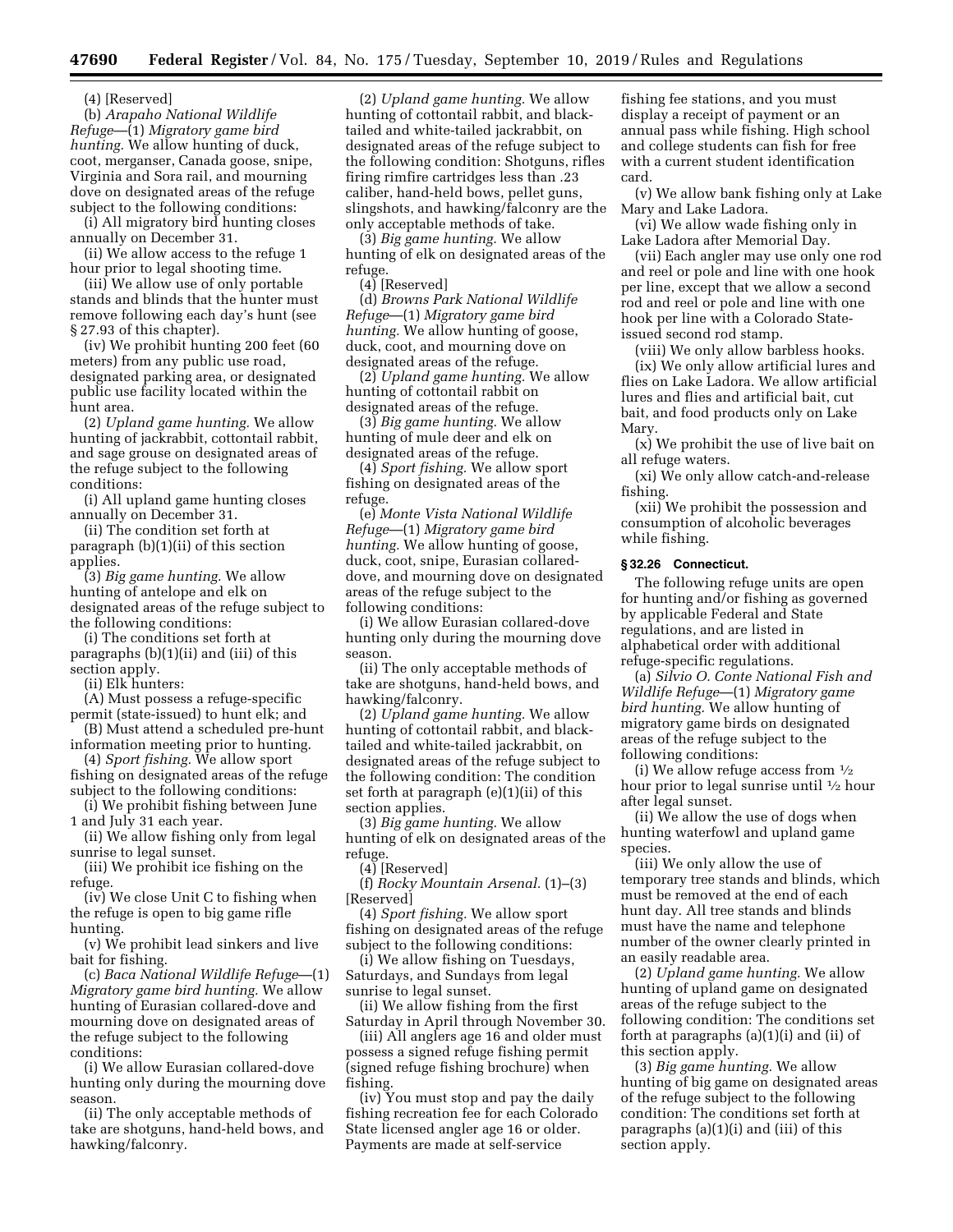(4) *Sport fishing.* We allow sport fishing on designated areas of the refuge subject to the following conditions:

(i) The condition set forth at paragraph (a)(1)(i) of this section applies.

(ii) We prohibit launching of motorboats from the refuge.

(iii) We prohibit the use of reptiles and amphibians as bait.

(b) *Stewart B. McKinney National Wildlife Refuge*—(1) *Migratory game bird hunting.* We allow hunting of duck, coot, and goose on designated areas of the refuge subject to the following conditions:

(i) We require hunters to obtain an annual Special Use Permit (FWS Form 3–1383–G) in advance for permission to hunt in the designated hunting area.

(ii) We will limit hunt days to Tuesdays, Wednesdays, and Saturdays during the waterfowl hunting season as established by the State.

(2)–(4) [Reserved]

## **§ 32.27 Delaware.**

The following refuge units are open for hunting and/or fishing as governed by applicable Federal and State regulations, and are listed in alphabetical order with additional refuge-specific regulations.

(a) *Bombay Hook National Wildlife Refuge*—(1) *Migratory game bird hunting.* We allow hunting of migratory game birds on designated areas of the refuge subject to the following condition:

(i) We require a refuge permit (FWS Form 3–2439, Hunt Application— National Wildlife Refuge System) for waterfowl hunting except on the South Upland Hunting Area.

(ii) We allow the use of dogs when hunting migratory game birds and upland game species.

(2) *Upland game hunting.* We allow hunting of grey squirrel, cottontail rabbit, ring-necked pheasant, bobwhite quail, raccoon, opossum, and red fox on designated areas of the refuge subject to the following condition: The condition set forth at paragraph (a)(1)(ii) of this section applies.

(3) *Big game hunting.* We allow hunting of turkey and deer on designated areas of the refuge subject to the following conditions:

(i) We require a refuge permit (FWS Form 3–2439, Hunt Application— National Wildlife Refuge System) except on the South Upland Hunting Area.

(ii) In the Headquarters Deer Hunt Area, you may hunt only from a designated stand, unless you are actively tracking or retrieving wounded deer.

(4) [Reserved]

(b) *Prime Hook National Wildlife Refuge*—(1) *Migratory game bird hunting.* We allow the hunting of waterfowl, coot, mourning dove, snipe, and woodcock on designated areas of the refuge subject to the following conditions:

(i) We require a refuge permit (FWS Form 3–2439, Hunt Application— National Wildlife Refuge System) for waterfowl hunting except in designated walk-in areas. You must obtain a refuge permit from the refuge office or website and have the permit in your possession while hunting.

(ii) You must complete and return a Migratory Bird Hunt Report (FWS Form 3–2361), available at the refuge administration office or on the refuge's website, within 15 days of the close of the season.

(iii) You may access the Lottery Waterfowl Hunt Area by boat.

(iv) We allow hunting of waterfowl in the Disabled Waterfowl Draw Area subject to the following condition: We do not allow assistants to enter a designated disabled hunting area unless they are accompanied by a certified disabled hunter.

(v) We allow the use of dogs when hunting migratory game birds and upland game species.

(2) *Upland game hunting.* We allow hunting of rabbit, quail, pheasant, and red fox on designated areas of the refuge subject to the following conditions:

(i) The condition set forth at paragraph  $(b)(1)(v)$  of this section applies.

(ii) You must obtain a refuge permit (FWS Form 3–2439, Hunt Application— National Wildlife Refuge System) from the refuge office or website and have the permit in your possession while hunting.

(3) *Big game hunting.* We allow hunting of white-tailed deer and turkey on designated areas of the refuge subject to the following conditions:

(i) We prohibit organized deer drives. We define a ''deer drive'' as an organized or planned effort to pursue, drive, chase, or otherwise frighten or cause deer to move in the direction of any person(s) who is part of the organized or planned hunt and known to be waiting for the deer.

(ii) Hunting on the headquarters deer hunt area will be by lottery. You must obtain and possess a refuge permit (FWS Form 3–2439, Hunt Application— National Wildlife Refuge System) from the refuge office or website and have the permit in your possession while hunting.

(4) *Sport fishing.* We allow sport fishing and crabbing on designated areas of the refuge subject to the following conditions:

(i) On Turkle and Fleetwood ponds, we allow boats only with electric trolling motors.

(ii) You must attend all crabbing and fishing gear at all times.

(iii) You must remove all personal property at the end of each day's fishing activity (see §§ 27.93 and 27.94 of this chapter).

## **§ 32.28 Florida.**

The following refuge units are open for hunting and/or fishing as governed by applicable Federal and State regulations, and are listed in alphabetical order with additional refuge-specific regulations.

(a) *Arthur R. Marshall Loxahatchee National Wildlife Refuge*—(1) *Migratory game bird hunting.* We allow hunting of duck and coot on designated areas of the refuge subject to the following conditions:

(i) You must possess and carry a signed refuge waterfowl hunt permit (signed brochure) while hunting.

(ii) We do not open to hunting on Mondays, Tuesdays, and Christmas Day.

(iii) We allow hunting on the refuge from 1⁄2 hour before legal sunrise to 1 p.m. Hunters may enter the refuge no earlier than 4 a.m. and must be off the refuge by 3 p.m.

(iv) Hunters may only enter and leave the refuge at the Headquarters Area (Boynton Beach) and the Hillsboro Area (Boca Raton).

(v) We allow only temporary blinds of native vegetation.

(vi) Hunters must remove decoys and other personal property from the hunting area at the end of each day's hunt (see § 27.93 of this chapter).

(vii) Hunters must complete a Migratory Bird Hunt Report (FWS Form 3–2361) and place it in an entrance fee canister each day prior to exiting the refuge.

(viii) All youth hunters age 15 and younger must be supervised by a licensed and permitted adult age 21 or older, and must remain with the adult while hunting. Youth hunters must have completed a hunter education course.

(2) [Reserved]

(3) *Big game hunting.* We allow hunting of alligator on designated areas of the refuge subject to the following conditions:

(i) You must possess and carry a signed refuge alligator hunt permit (signed brochure) while hunting.

(ii) We allow hunting on the refuge 1 hour before sunset on Friday night through 1 hour after sunrise Saturday morning, and 1 hour before sunset on Saturday night through 1 hour after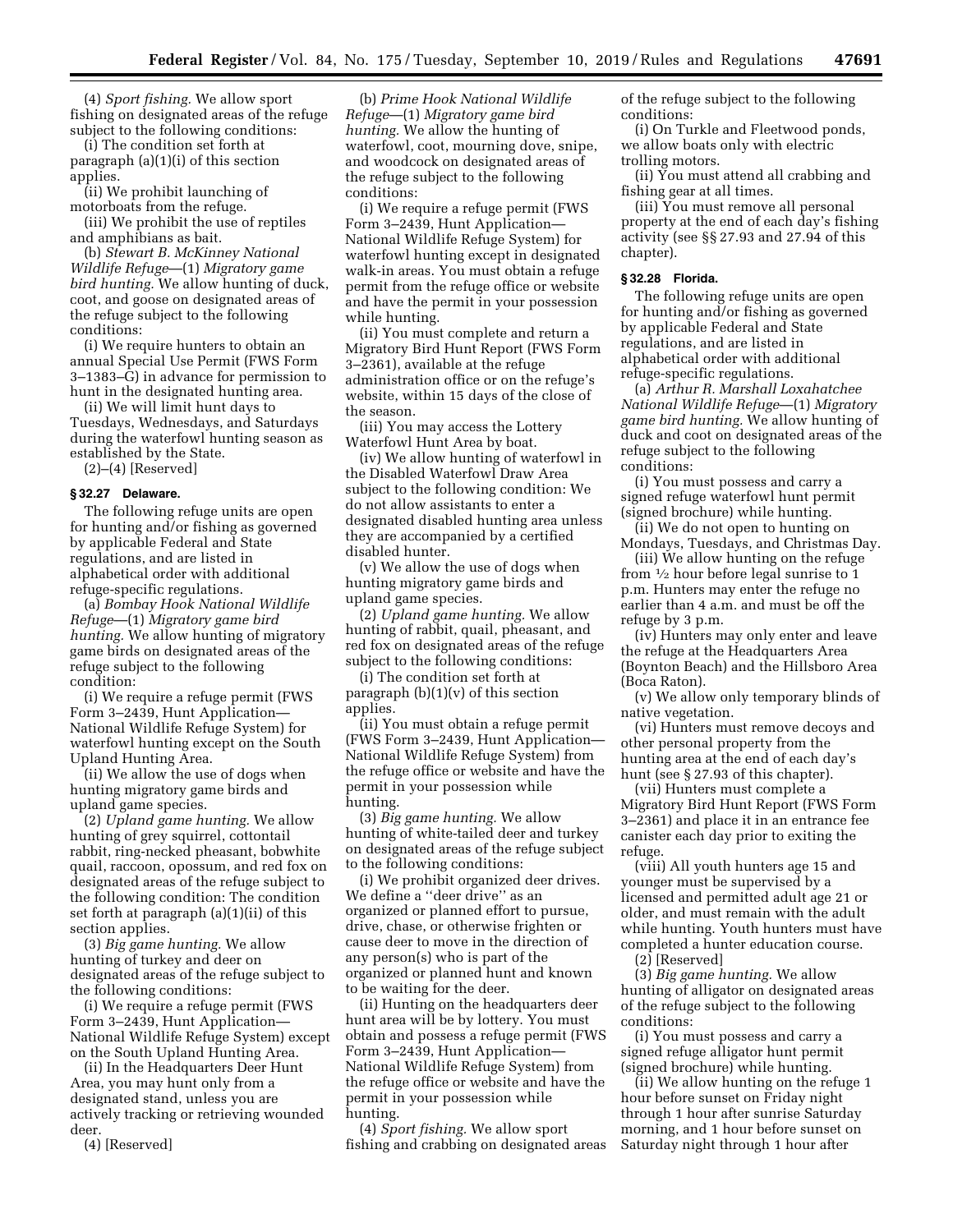sunrise Sunday morning. We allow alligator hunting the first 2 weekends during Harvest Period 1 (August) and the first 2 weekends during Harvest Period 2 (September). Following the close of Harvest Period 2, the remaining weekends in October will be open for alligator harvest permittees who possess unused CITES tags (OMB Control No. 1018–0093). We provide specific dates for the alligator hunt on the harvest permit.

(iii) Youth age 17 and younger may not hunt, but may only accompany an adult age 21 or older who possesses an Alligator Trapping Agent License (stateissued).

(iv) Hunters may only enter and leave the refuge at the Hillsboro Area (Loxahatchee Road, Boca Raton).

(v) You may take alligators using hand-held snares, harpoons, gigs, snatch hooks, artificial lures, manually operated spears, spear guns, and crossbows. We prohibit the taking of alligators using baited hooks, baited wooden pegs, or firearms. We allow the use of bang sticks (a hand-held pole with a pistol or shotgun cartridge on the end in a very short barrel) with approved nontoxic ammunition (see § 32.2(k)) only for taking alligators attached to a restraining line. Once an alligator is captured, it must be killed immediately. We prohibit catch-andrelease of alligators. Once the alligator is dead, you must lock a CITES tag through the skin of the carcass within 6 inches (15.2 centimeters) of the tip of the tail. The tag must remain attached to the alligator at all times.

(vi) Hunters must remove all personal property from the hunting area at the end of each day's hunt (see § 27.93 of this chapter).

(vii) We allow only one vessel per hunting group or party.

(viii) We allow only temporary blinds of native vegetation.

(4) *Sport fishing.* We allow sport fishing on designated areas of the refuge subject to the following conditions:

(i) We only allow the use of rods and reels and poles and lines, and anglers must attend them at all times.

(ii) We prohibit the taking of frogs and turtles (see § 27.21 of this chapter).

(iii) We allow 12 fishing tournaments a year by Special Use Permit only (General Activities—Special Use Permit Application, FWS Form 3–1383–G).

(iv) We prohibit the possession or use of cast nets, seines, trot lines, jugs, gigs, and other fishing devices.

(v) Anglers may only launch boats at the Headquarters Area (Boynton Beach), the Hillsboro Area (Boca Raton), and 20 Mile Bend (West Palm Beach).

(vi) All youth anglers age 15 and younger must be supervised by a licensed and permitted adult age 21 or older, and must remain with the adult while fishing.

(b) *Cedar Keys National Wildlife Refuge.* (1)–(3) [Reserved]

(4) *Sport fishing.* We allow saltwater sport fishing year-round on designated areas of the refuge subject to the following conditions:

(i) We close a 300-foot (90-meter (m)) buffer zone beginning at mean high tide line and extending into the waters around Snake Key to all public entry from March 1 through June 30 to protect nesting birds.

(ii) We conditionally open to public entry a 300-foot (90-m) buffer zone beginning at mean high tide line and extending into the waters around Seahorse Key from March 1 through June 30. Should birds nest in that area during that timeframe, we will close that area of Seahorse Key to public entry.

(c) *Chassahowitzka National Wildlife Refuge*—(1) *Migratory game bird hunting.* We allow migratory game bird hunting in designated areas of the refuge subject to the following conditions:

(i) In Citrus County:

(A) You may take only ducks and coots.

(B) We allow waterfowl hunting on Wednesdays, Saturdays, and Sundays during those seasons established by the State of Florida.

(C) We allow the use of dogs when hunting migratory birds.

(D) We require hunters to possess and carry a signed, refuge hunting permit (signed brochure).

(E) We prohibit hunting within 100 yards (91.4 meters) of any residence or on navigable waterways of Chassahowitzka River, Seven Cabbage Cut-off, and Mason Creek.

(F) We allow temporary blinds and decoys, but you must remove all blinds and decoys from the refuge at the end of each day's hunt (see § 27.93 of this chapter).

(ii) In Hernando County:

(A) All hunters in Hernando County must comply with the State of Florida Chassahowitzka Wildlife Management Area regulations.

(B) The conditions set forth at paragraphs  $(c)(1)(i)(C)$ ,  $(D)$ , and  $(F)$  of this section apply.

(C) We allow hunting of geese, duck, and coot only on Wednesdays, Saturdays, and Sundays.

(D) We prohibit hunting within 100 yards (91.4 meters) of any residence.

(2) *Upland game hunting.* In Hernando County, we allow hunting of quail, squirrel, rabbit, feral hog,

opossum, armadillo, beaver, coyote, skunk, and nutria as governed by State of Florida Chassahowitzka Wildlife Management Area regulations and subject to the following conditions:

(i) The conditions set forth at paragraphs (c)(1)(i)(C) through (F) and  $(c)(1)(ii)(D)$  of this section apply.

(ii) We prohibit the use of traps or snares to take game.

(iii) You may take feral hog, opossum, armadillo, beaver, coyote, skunk, and nutria as incidental species with the equipment legal for use during the season.

(3) *Big game hunting.* In Hernando County, we allow hunting of whitetail deer and turkey, as governed by State of Florida Chassahowitzka Wildlife Management Area regulations and subject to the following condition: The conditions set forth at paragraphs (c)(2)(i) through (iii) of this section apply.

(4) *Sport fishing.* We allow sport fishing in designated areas of the refuge subject to the following conditions:

(i) We allow fishing 24 hours per day, year-round, except in areas posted closed.

(ii) We prohibit harvesting and possession of frogs, horseshoe crabs, turtles, and snakes (see § 27.21 of this chapter).

(iii) We permit commercial activities, including guiding, with a Special Use Permit (Commercial Activities Special Use Permit Application, FWS Form 3– 1383–C). You must apply for the permit.

(d) *Egmont Key National Wildlife Refuge.* (1)–(3) [Reserved]

(4) *Sport fishing.* We allow sport fishing year-round on designated areas of the refuge subject to the following condition: Anglers may only use two poles per angler and must attend both poles at all times.

(e) *Hobe Sound National Wildlife Refuge.* (1)–(3) [Reserved]

(4) *Sport fishing.* We allow fishing on designated areas of the refuge subject to the following conditions:

(i) We allow fishing only from legal sunrise to legal sunset.

(ii) We allow salt-water fishing along the Atlantic Ocean and Indian River Lagoon year-round as governed by State recreational fishing regulations.

(iii) We allow the use of only rods and reels and poles and lines, and anglers must attend them at all times.

(iv) We allow only two poles per angler, and anglers must attend those poles at all times in conjunction with the Martin County, Florida, two-pole ordinance.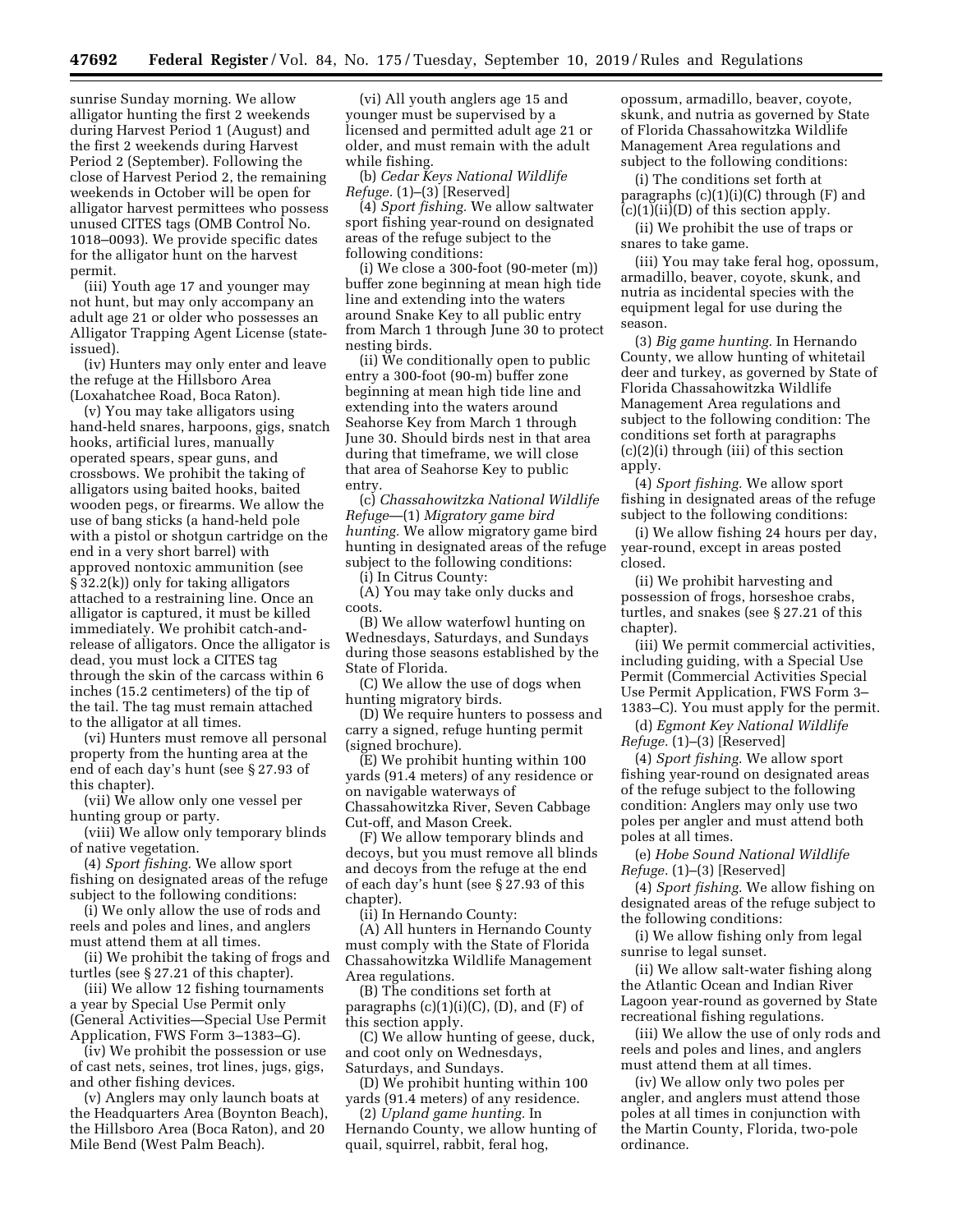(f) *J. N.* ''*Ding*'' *Darling National Wildlife Refuge.* (1)–(3) [Reserved]

(4) *Sport fishing.* We allow sport fishing and crabbing in designated areas of the refuge subject to the following conditions:

(i) We allow the take of crabs with the use of dip nets only.

(ii) All anglers must exit refuge lands and waters no later than 1⁄2 hour after legal sunset.

(iii) We prohibit the possession and use of seines or trot lines.

(iv) We prohibit the use of cast nets from the left (south) side of Wildlife Drive or any water control structure, bridge, boardwalk, or rip rap affixed to Wildlife Drive.

(v) All fish must remain in whole condition until removed from refuge lands and waters, except for fish caught and landed by individuals using the services of the refuge concessionaire at the Tarpon Bay recreation area. Those fish may be cleaned at the designated fish cleaning station in the concession area.

(vi) We prohibit the use of bows and spears from Wildlife Drive or any trail or structure affixed to Wildlife Drive.

(g) *Lake Woodruff National Wildlife Refuge.* (1)–(2) [Reserved]

(3) *Big game hunting.* We allow hunting of white-tailed deer, feral hog, and turkey on designated areas of the refuge subject to the following conditions:

(i) We require a valid Lake Woodruff Quota Hunt Permit, which can be purchased through the Florida Fish and Wildlife Conservation Commission, and a valid Lake Woodruff National Wildlife Refuge hunt permit (signed annual hunt brochure), which is free and nontransferable.

(ii) All hunters must be on stands or in blinds during deer hunts.

(iii) We prohibit scouting in the hunt area during the quota hunt.

(iv) Hunters possessing a valid permit may access the refuge 2 hours prior to legal sunrise each hunting day. All hunters must leave the refuge within 2 hours of legal sunset.

(v) We allow stands or blinds to be set up 2 days prior to the permitted hunt, and you must remove them on or before the last day of your permitted hunt. You must clearly mark stands with the hunter's Florida Fish and Wildlife Conservation Commission (FWC) permit number found on your hunting license. No more than one stand or blind per person may be on the refuge at any time, unless a permitted hunter is accompanied by a youth hunter. You must place the stand and/or blind for a youth hunter within sight and normal voice contact of the permitted hunter's

stand and mark it with the adult permitted hunter's FWC permit number and the word ''YOUTH.''

(vi) If you use flagging or other trail marking material, you must print your FWC permit number on each piece or marker. You may set up flagging and trail markers 2 days prior to the permitted hunt, and you must remove them on or before the last day of the permitted hunt.

(vii) You must check out any game taken during the hunts at a self-check station.

(viii) You may access the Western Unit only by boat.

(ix) Hunters age 15 and younger do not need a quota permit, but they must be accompanied by an adult age 18 or older. Each adult may supervise one youth hunter and must remain within sight and normal voice contact of the youth hunter; the pair must share a single bag limit unless hunting during a designated family or youth hunt.

(x) We prohibit shotgun loads larger than #2 shot and slugs during turkey hunts.

(4) *Sport fishing.* We allow sport fishing on designated areas of the refuge subject to the following conditions:

(i) We only allow use of hook and line. We prohibit cast nets.

(ii) We allow fishing from legal sunrise to legal sunset.

(iii) We prohibit the use of snatch hooks in the refuge impoundments.

(h) *Lower Suwannee National Wildlife Refuge*—(1) *Migratory game bird hunting.* We allow hunting of duck and coot on designated areas of the refuge subject to the following conditions:

(i) We require all hunters, age 16 or older, to purchase and possess a general refuge hunting permit through the Florida Fish and Wildlife Conservation Commission to hunt during all refuge hunts, unless otherwise exempt. We do not require youth hunters age 15 and younger to possess a general refuge hunting permit.

(ii) Every hunter must possess a signed refuge hunt brochure (signed brochure) while hunting on the refuge.

(iii) We prohibit hunting from or within 150 feet (45 meters) of all refuge roads open to public vehicle travel.

(iv) An adult (parent or guardian) age 18 or older must supervise and must remain within sight of and in normal voice contact of a youth hunter, age 15 or younger. An adult may not supervise more than two youths. Youth hunters must meet State hunter-education requirements.

(v) Clothes-type pins or clips with reflective or colored markings can be used for the temporary marking of vegetation in order to identify a route of

travel to or from a tree stand. You must remove these pins at the end of deer season (see §§ 27.93 and 27.94 of this chapter). Each clothes-type pin or clip must contain the hunting license number of the hunter.

(vi) You may leave a temporary tree stand on refuge property starting 1 week before archery season, but you must remove it by the last day of hog season. All tree stands left on the refuge within the hunt season must display the hunter's hunting license number legibly written on or attached to the stand. You may also use a temporary tree stand during small game season, but you must remove it by the last day of the small game season.

(vii) Hunters must be at their vehicles by 1 hour after legal shooting time.

(viii) We prohibit cleaning of game within 1,000 feet (300 meters) of any developed public recreation area, game check station, or gate.

(2) *Upland game hunting.* We allow hunting of feral hog, gray squirrel, armadillo, opossum, rabbit, raccoon, coyote, and beaver on designated areas of the refuge subject to the following conditions:

(i) The conditions set forth at paragraphs (h)(1)(i) through (viii) of this section apply.

(ii) Hunters may only hunt during designated days and times. The refuge prints dates for all the refuge hunting seasons in the annual refuge hunt brochure (signed brochure).

(iii) We allow night hunting for raccoon and opossum from legal sunset until legal sunrise as governed by State regulations.

(3) *Big game hunting.* We allow hunting of big game on designated areas of the refuge subject to the following conditions:

(i) The conditions set forth at paragraphs (h)(1)(i) through (viii) of this section apply.

(ii) During the refuge archery season, hunters may only use archery equipment, including crossbows, as governed by State archery regulations.

(iii) During the refuge muzzleloader season, hunters may only use muzzleloading firearms and archery equipment (see § 27.42 of this chapter) as governed by State muzzleloader regulations.

(iv) We prohibit organized drives. We define a ''drive'' as an organized or planned effort to pursue, drive, chase, or otherwise frighten or cause game to move in the direction of any person(s) who is part of the organized or planned hunt and known to be waiting for the game.

(v) We allow hunting of deer (except spotted fawns), feral hog, gray squirrel,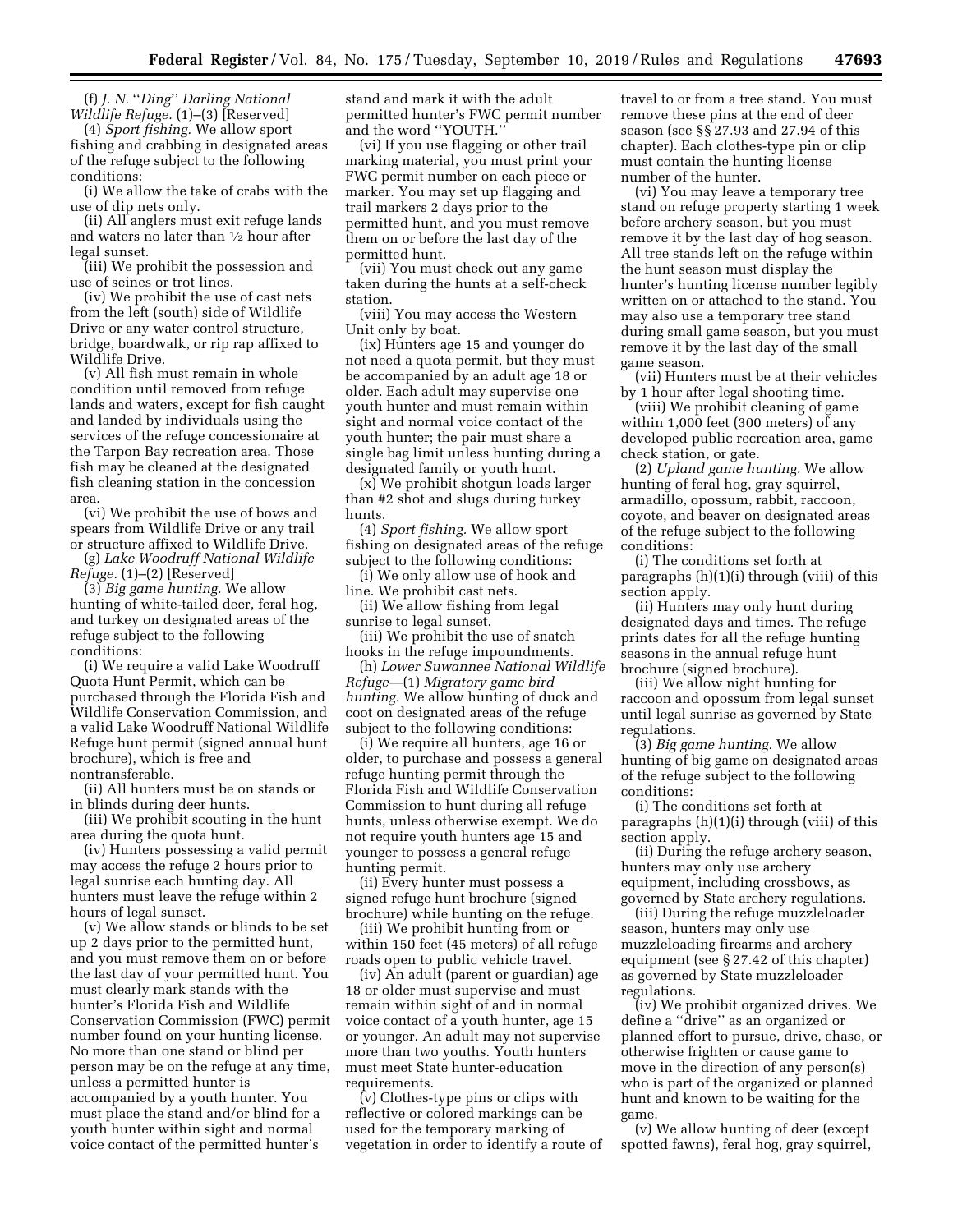rabbit, armadillo, opossum, raccoon, beaver, and coyote during the archery season.

(vi) Hunters may take feral hog (no size or bag limit), and a maximum of two deer per day, during the family hunt, except only one deer may be antlerless for each day of the family and senior hunts.

(vii) Hunters must fill out a Big Game Harvest Report (FWS Form 3–2359) and check all game harvested during all deer and hog hunts.

(viii) Hunters may take only bearded turkeys and only during the State Zone C youth turkey hunts and spring turkey season.

(ix) Shooting hours for spring turkey begin 1⁄2 hour before legal sunrise and end at 1 p.m.

(4) *Sport fishing.* We allow sport fishing on designated areas of the refuge subject to the following conditions:

(i) We prohibit taking of frogs and turtles (see § 27.21 of this chapter).

(ii) We prohibit the use or possession of alcohol while fishing on the refuge.

(i) *Merritt Island National Wildlife Refuge*—(1) *Migratory game bird hunting.* We allow hunting of duck, merganser, and coot in designated areas of the refuge subject to the following conditions:

(i) You must possess and carry a current, signed Merritt Island National Wildlife Refuge hunt permit (signed brochure, non-transferable) at all times while hunting waterfowl on the refuge.

(ii) You must carry (or hunt within 30 yards of a hunter who possesses) a valid State-issued Merritt Island Waterfowl Quota Permit, while hunting in areas 1 or 4 from the beginning of the regular waterfowl season through the end of January. The Waterfowl Quota Permit can be used for a single party consisting of the permit holder and up to three guests. The permit holder must be present.

(iii) During the State's waterfowl season, we allow hunting on Wednesdays, Saturdays, Sundays, and the following Federal holidays: Thanksgiving, Christmas, and New Year's Day.

(iv) We prohibit hunters entering the normal or expanded restricted areas of the Kennedy Space Center (KSC).

(v) We allow hunting of waterfowl on refuge-established hunt days from 1⁄2 hour before legal sunrise until 12 p.m. (noon). Hunters must remove all equipment and check out at the refuge check station prior to 1 p.m. each day.

(vi) You may enter the refuge no earlier than 4 a.m. for the purpose of waterfowl hunting.

(vii) We require an adult, age 18 or older, to supervise hunters age 15 and younger. The adult must remain within sight and normal voice contact of the youth hunter.

(viii) We prohibit hunting or shooting within 25 feet (7.6 meters), or shooting from any portion, of a dike, dirt road, or railroad grade.

(ix) We prohibit hunting or shooting within 150 yards (135 meters) of SR 402, SR 406, or any paved road right-of-way. We prohibit shooting over any dike or roadway.

(x) You must leave the refuge by 1 p.m. Prior to that, you must stop at a posted refuge waterfowl check station and report statistical hunt information on the Migratory Bird Hunt Report (FWS Form 3–2361) to refuge personnel.

(2) [Reserved]

(3) *Big game hunting.* We allow the hunting of white-tailed deer and feral hog in designated areas of the refuge subject to the following conditions:

(i) We require a State-issued Merritt Island National Wildlife Refuge Big Game Quota Hunt Permit. The Quota Hunt Permit is a limited entry quota permit, is zone-specific, and is nontransferable.

(ii) You must have a valid signed Big Game Hunt Permit (signed annual hunt brochure).

(iii) We prohibit hunters entering the normal or expanded restricted areas of the Kennedy Space Center (KSC).

(iv) We allow hunting during a 3-day weekend within the State's deer season. Legal shooting hours are 1⁄2 hour before legal sunrise to 1⁄2 hour after legal sunset.

(v) Hunters possessing a valid permit may access the refuge no earlier than 2 hours before legal sunrise and must leave the refuge no later than 2 hours after legal sunset.

(vi) We prohibit hunting from refuge roads or within 100 yards of roads open to public vehicle traffic or within 200 yards of a building or KSC facility.

(vii) Each permitted hunter may have one adult guest and one youth hunter. All guests must remain within sight and normal voice contact. The party must share a single bag limit. Each adult may supervise one youth hunter and must remain within sight and normal voice contact. The pair must share a single bag limit unless hunting during a designated youth or family hunt.

(viii) You may set up stands or blinds up to 2 days prior to the permitted hunt; you must remove them on the last day of your permitted hunt. You must clearly mark stands and blinds with your Florida State customer identification (ID) number found on your hunting license. You may have no more than one stand or blind per person on the refuge at any time. You must

place a stand or blind for a youth hunter within sight and normal voice contact of the supervisory hunter's stand and mark it with the supervisory hunter's Florida State customer ID number and the word ''YOUTH.''

(ix) We prohibit all scouting in the hunt area during the quota hunt.

(x) If you use flagging or other trailmarking material, you must print your Florida State customer ID number on each piece or marker. You may set out flagging and trail markers up to 2 days prior to the permitted hunt, and you must remove them on the last day of the permitted hunt.

(xi) We allow hunters possessing a valid permit to scout within their permitted zones up to 7 days prior to their permitted hunts. You must carry your valid Quota Hunt Permit identifying the permitted hunt zone while scouting.

(xii) You must be on your stand or in your blind while hunting.

(xiii) We prohibit stalking or moving through the hunt area while hunting.

(xiv) You must be at your vehicle within 1 hour after legal shooting time. If you wish to track wounded game beyond 1 hour after legal sunset, you must gain consent from a Federal Wildlife Officer to do so.

(xv) We prohibit using dogs for tracking unless authorized by a Federal Wildlife Officer. Dogs must remain on a leash and be equipped with a GPS tracking device.

(xvi) You may field dress game; however, we prohibit cleaning game within 1,000 feet of any public area, road, game-check station, or gate. We prohibit dumping game carcasses on the refuge.

(xvii) Archery hunters must wear at least 500 square inches (3,226 square centimeters) of solid fluorescent-orange color while moving to and from their vehicles, while moving to their stands or hunting spots, and while tracking or dragging out game.

(xviii) There is no bag limit or size limit for the take of feral hogs.

(xix) You must report all hunting activities, including successful and nonsuccessful hunts, at one of the two check stations prior to leaving the refuge.

(4) *Sport fishing.* We allow recreational fishing, crabbing, clamming, and shrimping on designated areas of the refuge subject to the following conditions:

(i) You must possess a current, signed refuge fishing permit (signed brochure) at all times while fishing on the refuge.

(ii) We prohibit anglers entering the normal or expanded restricted areas of the Kennedy Space Center (KSC).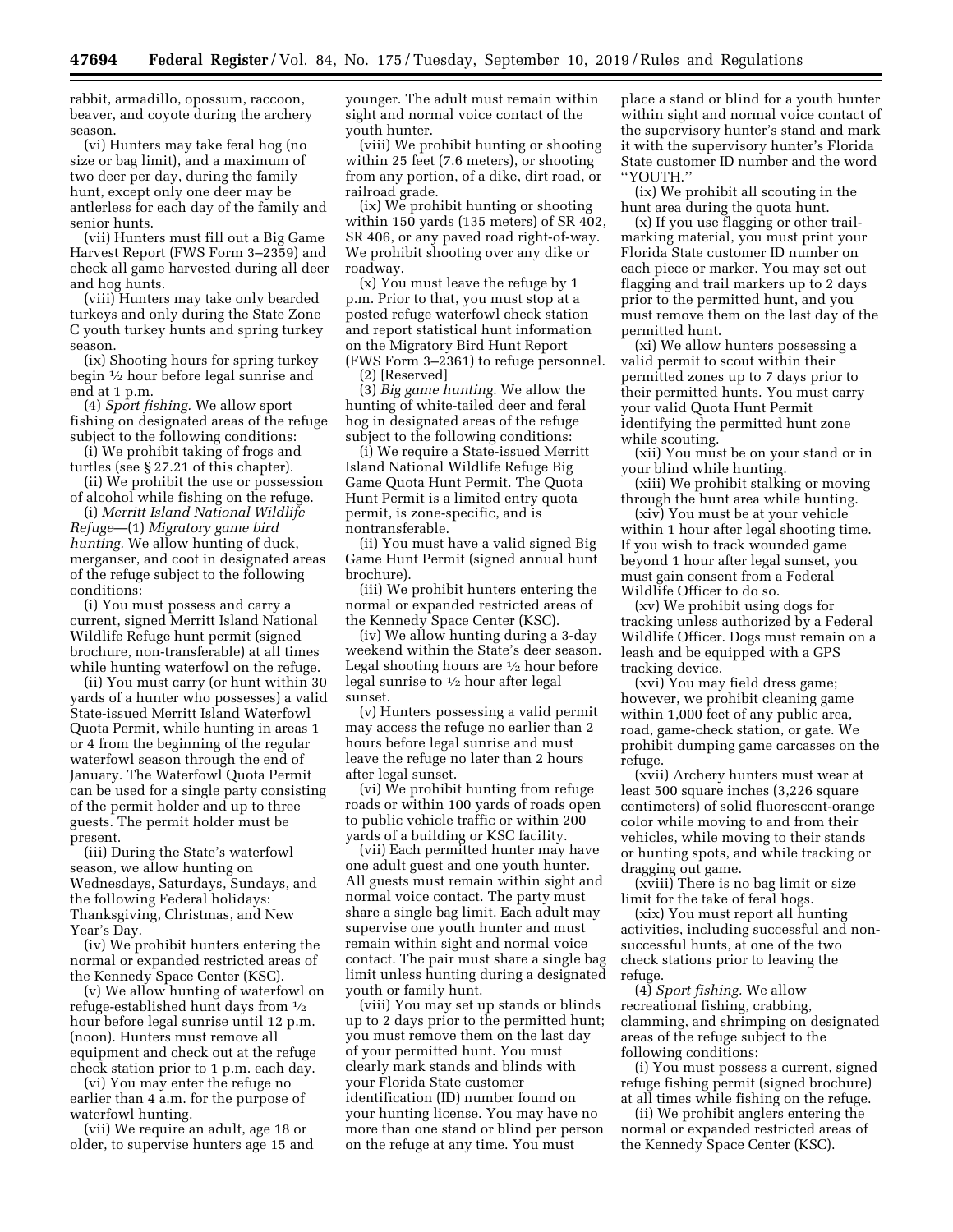(iii) We prohibit fishing after legal sunset or before legal sunrise, except that we allow fishing at night from a vessel in the open waters of Mosquito Lagoon, Indian River Lagoon, Banana River, and Haulover Canal.

(iv) You may launch boats for night fishing and boating activities only from Bair's Cove, Beacon 42, and Biolab boat ramps.

(v) We prohibit crabbing or fishing from Black Point Wildlife Drive or any side road connected to Black Point Wildlife Drive except from L Pond Road.

(vi) We prohibit launching boats, canoes, or kayaks from Black Point Wildlife Drive or any side road connected to Black Point Wildlife Drive except from L Pond Road.

(vii) Anglers and crabbers must attend their lines at all times.

(viii) We prohibit harvesting and possession of horseshoe crab, frog, turtle, snake, and/or other wildlife (see § 27.21 of this chapter).

(ix) We prohibit use of personal watercraft, kite surfing, kite boarding, wind surfing, sail boarding, use of airthrust boats, and use of hovercraft on the refuge or in refuge waters.

(x) We prohibit motorized vessels in the Banana River within the posted ''No-Motor Zone,'' including any vessel having an attached motor or a nonattached motor capable of use (including electric trolling motor).

(xi) We allow vessels drafting 12 inches (30 centimeters) or less (measured while vessel is fully stopped) to be propelled only by poling, paddling, drifting, or electric trolling motors in the established Pole & Troll Zone(s), except in the posted running channels.

(xii) We prohibit fish cleaning on refuge property.

(xiii) We prohibit fishing from, or in the immediate vicinity of, the Manatee Viewing Deck on the northeast side of Haulover Canal.

(xiv) When inside the impoundment perimeter ditch, you may use gasoline or diesel motors. Outside the perimeter ditch, you must propel vessels by paddling, push pole, or electric trolling motor.

(j) *Pelican Island National Wildlife Refuge.* (1)–(3) [Reserved]

(4) *Sport fishing.* We allow sport fishing on designated areas of the refuge subject to the following conditions:

(i) We allow fishing year-round.

(ii) We allow bank fishing from spoil islands during daylight hours only.

(k) *Pinellas National Wildlife Refuge.*  (1)–(3) [Reserved]

(4) *Sport fishing.* We allow sport fishing year-round on designated areas of the refuge subject to the following condition: We allow fishing only from vessels in the waters surrounding Tarpon Key.

(l) *St. Marks National Wildlife Refuge*—(1) *Migratory game bird hunting.* We allow hunting of duck and coot on designated areas of the refuge subject to the following conditions:

(i) You must remove blinds at the end of each day's hunt (see § 27.93 of this chapter).

(ii) We allow the use of dogs to recover game.

(iii) Hunters may access the hunt area by boat.

(2) *Upland game hunting.* We allow hunting of grey squirrel, rabbit, and raccoon on designated areas of the refuge subject to the following conditions:

(i) We require refuge permits (signed brochure) for hunting upland game. Each hunter must possess and carry a signed refuge permit while participating in a hunt.

(ii) All hunters must wear 500 square inches (3,250 square centimeters) of fluorescent orange above the waistline while in a designated hunting unit during a refuge hunt.

(iii) You may only use .22 caliber or smaller rim-fire rifles, shotguns (#4 bird shot or smaller) (see § 32.2(k)), or muzzleloaders to harvest squirrel, rabbit, and raccoon. In addition, you may use shotgun slugs, buckshot, archery equipment, or pistols to take feral hogs. We prohibit the use of other weapons.

(iv) We allow the use of leashed dogs for trailing injured or harvested game.

(v) We prohibit hunting from any named or numbered road (with the exception of persons hunting during the mobility-impaired hunt).

(vi) We prohibit cleaning of game within 1,000 feet (300 meters) of any residence, developed public recreation area, or game check station.

(vii) You must check out all game taken at a game check station.

(3) *Big game hunting.* We allow hunting of white-tailed deer, feral hog, and turkey subject to the following conditions:

(i) We require refuge permits (hunters apply through State for license, and the State charges a fee). Permits are nontransferable. Each hunter must possess and carry a signed permit when participating in a hunt. Prior to hunting each day, you must check-in at a hunt check station as specified in the refuge hunt brochure. You must check out at the end of each hunting day.

(ii) The conditions set forth at paragraphs (l)(2)(ii) and (iv) through (vii) of this section apply.

(iii) We allow feral hog to be taken during any refuge hunt. There is no limit on the size or number of feral hogs that hunters may take.

(iv) There is a two deer limit per hunt, as specified at paragraph (l)(3)(vi) of this section, except during the youth hunt, when the limit is as specified at paragraph (l)(3)(vii) of this section. The limit for turkey is one per hunt.

(v) We prohibit the use of deer decoys.

(vi) The bag limit for white-tailed deer is two deer per hunt, either two antlerless deer or one antlerless deer and one antlered deer. State regulations define antlerless deer as deer with no antler or antlers less than 5 inches (12.75 centimeters). Antlered deer must have at least three points, 1 inch (2.5 centimeters) or greater on one antler, to be harvested.

(vii) There is one youth white-tailed deer hunt and one youth turkey hunt for youth ages 12 to 17. During these hunts, only the youth hunter may handle or discharge firearms used for hunting. An adult age 21 or older must accompany and remain in sight and normal voice contact of each youth hunter. There is no limit on the number of hogs a youth hunter may harvest during these hunts.

(A) *Youth white-tailed deer hunt harvest limits.* (*1*) Youth hunters age 12 to 15 may harvest two deer, either two antlerless deer or one antlerless and one antlered. State regulations define antlerless deer as deer with no antler or antlers less than 5 inches (12.75 centimeters). There are no restrictions on antler size for youth hunters age 12 to 15.

(*2*) Youth hunters age 16 or 17 may harvest two deer, either two antlerless or one antlerless and one antlered. State regulations define antlerless deer as deer with no antler or antlers less than 5 inches (12.75 centimeters). Antlered deer must have at least two points, 1 inch (2.5 centimeters) or greater on one antler, to be harvested by youth hunters age 16 or 17.

(B) *Youth turkey hunt harvest limit.*  The limit is one bearded turkey per youth hunter.

(viii) Mobility-impaired hunters may have an assistant accompany them. You may transfer permits issued to assistants. We limit those hunt teams to harvesting white-tailed deer and feral hog within the limits provided at paragraph (l)(3)(vi) of this section.

(ix) You may harvest one bearded turkey per hunt. You may only use shotguns or archery equipment to harvest turkey. We prohibit hunting after 1 p.m.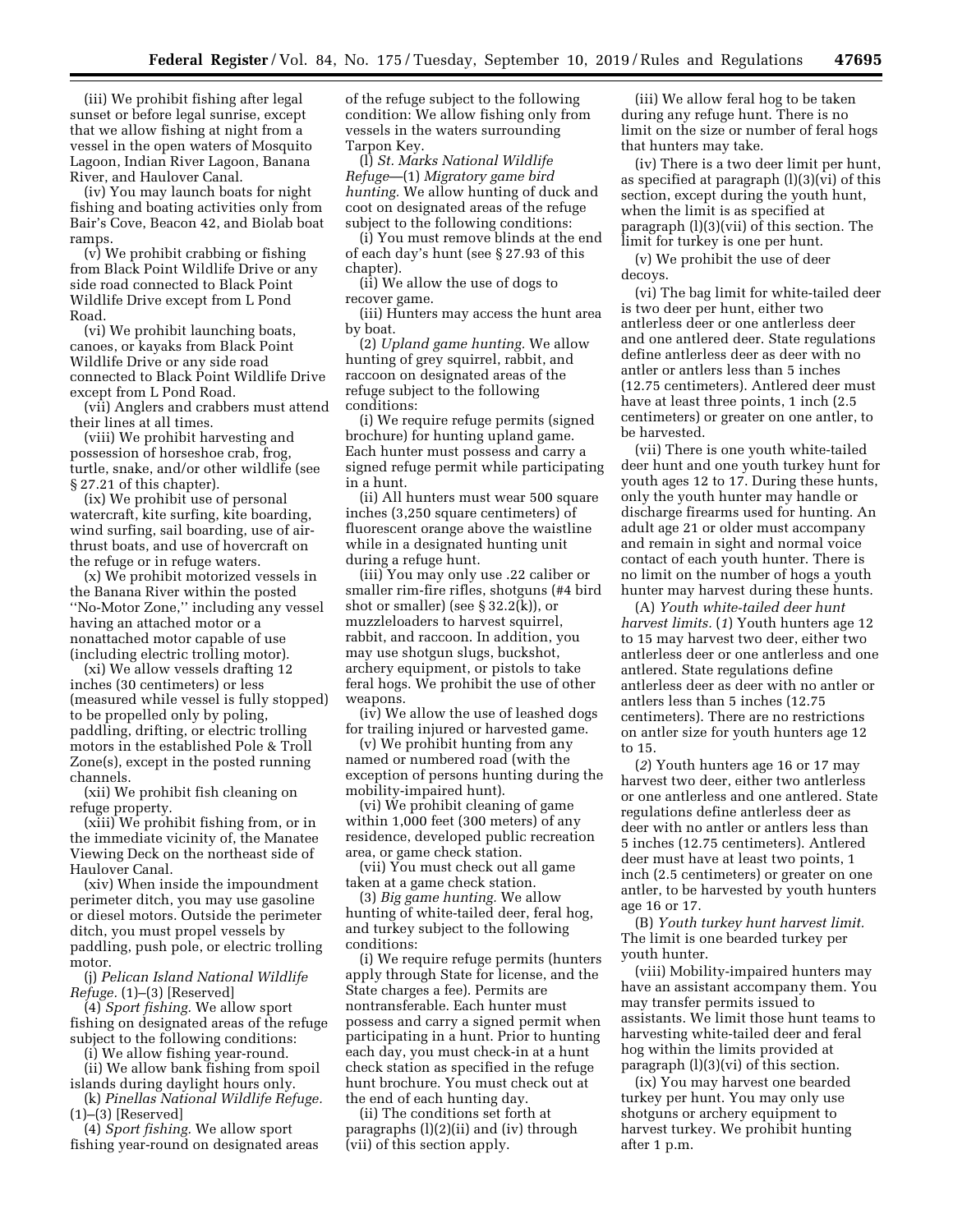(4) *Sport fishing.* We allow sport fishing on designated areas of the refuge subject to the following conditions:

(i) We prohibit taking blue crabs from impounded water on the St. Marks Unit.

(ii) We only allow fishing in refuge lakes, ponds, and impoundments from  $\frac{1}{2}$  hour before legal sunrise to  $\frac{1}{2}$  hour after legal sunset.

(iii) We allow fishing in tidal and coastal waters 24 hours per day yearround.

(iv) We prohibit taking of frogs or turtles (see § 27.21 of this chapter).

(v) We prohibit use of cast nets or traps to take fish from any lake, pond, or impoundment on the refuge.

(vi) You must attend all fishing equipment.

(vii) We prohibit bow fishing on refuge lakes, ponds, and impoundments.

(viii) The interior ponds and lakes on the Panacea Unit are open year-round for bank fishing. We open vehicle access to these areas from March 15 through May 15 each year. Ponds and lakes that anglers access from County Road 372 are open year-round for fishing and boating.

(m) *St. Vincent National Wildlife Refuge.* (1)–(2) [Reserved]

(3) *Big game hunting.* We allow hunting of white-tailed deer, sambar deer, raccoon, and feral hog on designated areas of the refuge subject to the following conditions:

(i) We require refuge permits (hunters apply through State for license, and the State charges a fee). The permits are nontransferable, and the hunter must possess them while hunting. Only signed permits are valid. We only allow people with a signed refuge hunt permit or the helpers of mobility-impaired hunters on the island during the hunt periods.

(ii) We authorize three refuge hunts: Sambar deer, white-tailed deer archery, and white-tailed deer muzzleloader. During the sambar deer hunt, only sambar deer, feral hog, and raccoon can be harvested. During the white-tailed deer hunts, only white-tailed deer, feral hog, and raccoon can be harvested.

(iii) We restrict access to St. Vincent Island to the Indian Pass and West Pass campsites. The hunt brochure lists check-in and check-out procedures. We restrict access to the hunt areas to foot or bicycle travel.

(iv) Hunt hours are 1⁄2 hour before legal sunrise until 3 p.m. for the sambar deer hunt.

(v) You may set up tree stands only after you check in, and you must remove them from the island at the end of the hunt (see §§ 27.93 and 27.94 of this chapter).

(vi) You may retrieve game from the closed areas only if accompanied by a

refuge staff member or a Federal Wildlife Officer.

(vii) We limit weapons to primitive weapons (bow and arrow, and muzzleloader) on the primitive weapons sambar deer hunt and the primitive weapons white-tailed deer hunt. We limit the archery hunt to bow and arrow. We prohibit crossbows during the white-tailed deer archery hunt except with a State disabled persons permit. You may take feral hog and raccoon only with the weapons allowed for that period.

(viii) We allow only stand, still, and stalk hunting. We prohibit organized deer drives. We define a ''deer drive'' as an organized or planned effort to pursue, drive, chase, or otherwise frighten or cause deer to move in the direction of any person(s) who is part of the organized or planned hunt and known to be waiting for the deer.

(ix) You may only discharge muzzleloaders at the designated discharge area between 5 a.m. and 9 p.m.

(x) Hunters must check out at the check station prior to leaving the refuge at the end of their hunt. A refuge staff member or volunteer must check the campsites before the hunters leave the refuge.

(xi) Bag limits are:

(A) *Muzzleloader weapons sambar deer hunt.* One sambar deer of either sex; no limit on feral hog or raccoon.

(B) *Archery hunt.* One white-tailed deer of either sex. Antlered deer must have at least two points, 1 inch (2.5 centimeters) or more on one antler, to be harvested. State regulations define antlerless deer as deer with no antler or antlers less than 5 inches (12.75 centimeters). Youth age 15 or younger may harvest any deer except spotted fawn. We prohibit harvesting of spotted fawns. There is no limit on feral hog or raccoon.

(C) *Muzzleloader weapons whitetailed deer hunt.* One white-tailed deer. Antlered deer must have at least two points, 1 inch (2.5 centimeters) or more in length on one antler, to be harvested. We issue a limited number of either-sex tags. If you have an either-sex tag, the bag limit is one deer that may be antlerless or antlered with legal antler configuration. State regulations define antlerless deer as deer with no antler or antlers less than 5 inches (12.75 centimeters). Youth age 15 or younger may harvest any deer except spotted fawn. We prohibit harvesting of spotted fawns. There is no limit on feral hog or raccoon.

(xii) We prohibit bringing live game into the check station.

(4) *Sport fishing.* We allow fishing on designated areas of the refuge subject to the following conditions:

(i) You may fish from  $\frac{1}{2}$  hour before legal sunrise to 1⁄2 hour after legal sunset year-round.

(ii) We prohibit the use of live minnows as bait.

(iii) We allow the use of only rods and reels or poles and lines in refuge lakes. Anglers must attend their fishing equipment at all times.

(iv) We prohibit the taking of frog and/or turtle (see § 27.21 of this chapter).

(n) *Ten Thousand Islands National Wildlife Refuge*—(1) *Migratory game bird hunting.* We allow hunting of duck and coot on designated areas of the refuge subject to the following conditions:

(i) We allow hunting each day during the early wood duck/teal season.

(ii) We allow hunting only on Wednesdays, Saturdays, Sundays, and Federal holidays that fall within the State's waterfowl season, including Thanksgiving, Christmas, and New Year's Day.

(iii) Hunters must possess and carry a valid, signed refuge permit (signed brochure) at all times while hunting on the refuge.

(iv) We allow hunting from 1⁄2 hour before legal sunrise until 12 p.m. (noon). Hunters may enter the refuge no earlier than 4 a.m. and must remove all decoys, guns, blinds, and other related equipment by 1 p.m. each day (see § 27.93 of this chapter).

(v) We prohibit hunting within 100 yards (90 meters) of the south edge of U.S. 41 and the area posted around Marsh Trail extending south from U.S. 41.

(vi) We allow the use of dogs for waterfowl retrieval and prehunt scouting.

(2)–(3) [Reserved]

(4) *Sport fishing.* We allow sport fishing and crabbing on the refuge on designated areas subject to the following conditions:

(i) We allow fishing in the freshwater and brackish marsh area of the refuge year-round from legal sunrise to legal sunset.

(ii) We prohibit the taking of snake, turtle, frog, and other wildlife in the freshwater and brackish marsh area of the refuge (see § 27.21 of this chapter).

(iii) We prohibit the use of trotlines, gigs, spears, bush hooks, and snatch hooks in the freshwater and brackish marsh area of the refuge.

(iv) Anglers and crabbers must attend their lines at all times.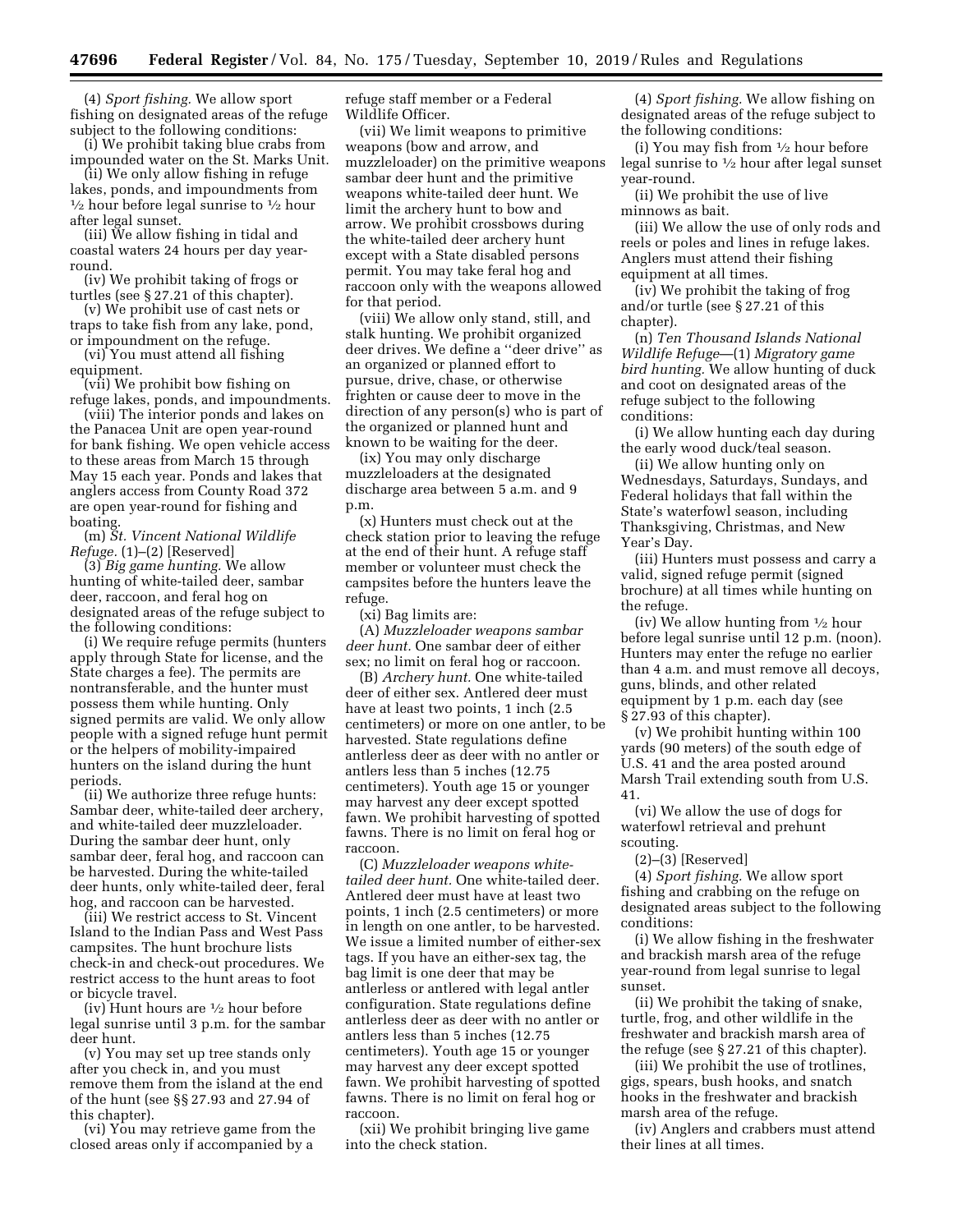## **§ 32.29 Georgia.**

The following refuge units are open for hunting and/or fishing as governed by applicable Federal and State regulations, and are listed in alphabetical order with additional refuge-specific regulations.

(a) *Banks Lake National Wildlife Refuge.* (1)–(3) [Reserved]

(4) *Sport fishing.* We allow sport fishing on designated areas of the refuge subject to the following conditions:

(i) We allow the use of only pole and line or rod and reel, which the angler must attend at all times.

(ii) We allow sport fishing after legal sunset.

(iii) We permit fishing tournaments by Special Use Permit (General Activities Special Use Permit Application, FWS Form 3–1383–G) issued by the refuge manager.

(b) *Blackbeard Island National Wildlife Refuge.* (1)–(2) [Reserved]

(3) *Big game hunting.* We allow hunting of white-tailed deer and feral hog on designated areas of the refuge subject to the following conditions:

(i) We require a refuge hunt permit (electronic form) for all hunters age 16 and older. Hunters must sign the permit and carry it with them at all times when hunting.

(ii) Hunters must check-in no more than 1 day in advance of the opening day of each hunt. We prohibit check-in after legal sunset of the second hunt day.

(iii) Each hunter may place one stand on the refuge no earlier than 1 month prior to the opening day of each hunt, but must remove the stand by the end of each hunt (see § 27.93 of this chapter).

(iv) Hunters must check-in at the refuge dock prior to setting up camp. We require personal identification at check-in.

(v) Only hunters may camp at the designated camping area during refuge hunts.

(vi) For hunting, we allow only bows as governed by State regulations.

(vii) Hunters may take five deer (no more than two antlered), and we will issue State bonus tags for two of these. There is no bag limit on feral hog.

(viii) Refuge personnel must check deer harvested during the scheduled hunt before hunters may remove them from the refuge.

(ix) Hunters must be off the island by 12 p.m. (noon) on Sunday.

(x) We allow mooring of boats to the government dock only for loading and unloading purposes.

(4) *Sport fishing.* We allow fishing on designated areas of the refuge subject to the following conditions:

(i) We allow saltwater fishing yearround in the estuarine waters adjacent to the refuge.

(ii) We allow bank/beach saltwater fishing into estuarine waters only from legal sunrise to legal sunset except during managed hunts.

(c) *Bond Swamp National Wildlife Refuge*—(1) *Migratory game bird hunting.* We allow hunting of waterfowl on designated areas of the refuge subject to the following conditions:

(i) You must possess and carry a signed refuge hunt permit (signed brochure) and an additional refuge quota hunt permit for the quota hunts while hunting.

(ii) We allow the incidental take of feral hog with legal weapons during open season.

(iii) We require hunters to report all harvested game at the check station before leaving the refuge (see hunting brochure).

(iv) We allow access to the hunt area from 2 hours before legal sunrise until 2 hours after legal sunset.

(v) We allow the use of dogs for retrieving downed waterfowl during waterfowl hunts.

(vi) We prohibit hunting within 50 yards (45 meters (m)) of a road open to vehicle travel or within 200 yards (180 m) of a building.

(vii) We prohibit entry into the designated hunt area by nonhunters during all quota deer-gun and waterfowl hunts.

(viii) We prohibit removal of live hogs from the refuge.

(ix) We prohibit organized drives. We define a ''drive'' as an organized or planned effort to pursue, drive, chase, or otherwise frighten or cause game to move in the direction of any person(s) who is part of the organized or planned hunt and known to be waiting for the game.

(x) Youth hunters age 15 and younger must remain within sight and normal voice contact of an adult age 21 or older possessing a valid hunting license.

(xi) We prohibit all-terrain vehicles (ATVs) on the refuge except by wheelchair-bound hunters with a refuge Special Use Permit (General Activities— Special Use Permit Application, FWS Form 3–1383–G).

(xii) We prohibit leaving vehicles, boats, trailers, or decoys on the refuge overnight (see § 27.93 of this chapter).

(xiii) We prohibit the possession or use of any suppressors or silencers on any firearm.

(xiv) We prohibit the possession or use of any trail or game camera or leaving any other hunting-related electronic device on the refuge.

(xv) We prohibit the possession or use of any night vision or thermal imaging equipment.

(xvi) We prohibit the possession or use of any electronic calls.

(xvii) We prohibit falconry.

(xviii) You may only place temporary blinds, blind material, and/or decoys on the day of the hunt, and you must remove them by 1:00 p.m. on that same day.

(2) *Upland game hunting.* We allow hunting of squirrel, rabbit, and quail on designated areas of the refuge subject to the following conditions:

(i) The conditions set forth at paragraphs (c)(1)(ii) through (iv), (vi), and (viii) through (xvii) of this section apply.

(ii) We require you to possess and carry a signed refuge hunt permit (signed brochure) while hunting for upland game. The hunt brochure will serve as your hunt permit.

(iii) We require each small game hunter to wear at least 500 square inches (3,250 square centimeters) of hunter orange as an outer garment above the waist during small game hunts.

(iv) We allow the use of dogs when hunting for squirrel, rabbit, and quail.

(v) You may place tree stands and hunting blinds during upland game and big game hunts on the day prior to each upland game and big game hunt. You must remove tree stands and hunting blinds by 11 a.m. on the day after the hunt.

(3) *Big game hunting.* We allow hunting for white-tailed deer, feral hog, and turkey on designated areas of the refuge subject to the following conditions:

(i) The conditions set forth at paragraphs (c)(1)(i) through (iv), (vi) through (ix), and (xi) through (xvii) and  $(c)(2)(v)$  of this section apply.

(ii) We prohibit the use of buckshot. (iii) We prohibit the use of dogs

during deer and feral hog hunts. (iv) We require each deer and feral hog hunter to wear at least 500 square inches (3,250 square centimeters) of hunter orange as an outer garment above the waist during hunts.

(v) Youth hunters age 15 and younger must remain within sight and normal voice contact of an adult age 21 or older possessing a valid hunting license. One adult may supervise no more than one youth hunter.

(4) *Sport fishing.* We allow sport fishing on designated areas of the refuge subject to the following conditions:

(i) We allow fishing from March 1 to October 31, except on the Ocmulgee River, which is open to fishing yearround.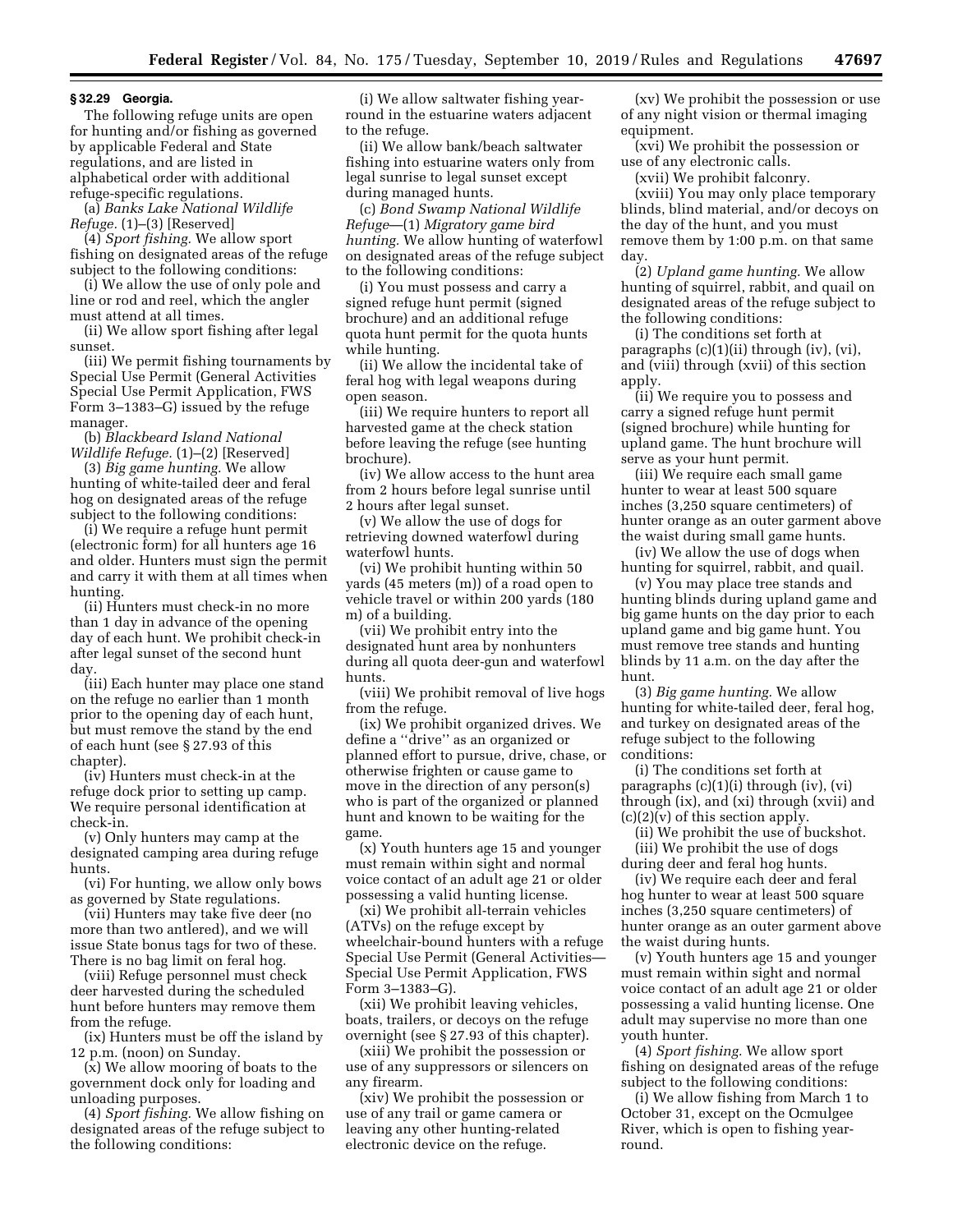(ii) We allow access to the refuge and fishing only from legal sunrise to legal sunset.

(iii) We only allow fishing with pole and line or rod and reel.

(iv) The conditions set forth at paragraphs (c)(1)(xi) and (xii) of this section apply.

(v) We prohibit use or possession of alcoholic beverages while fishing on the refuge.

(vi) We require you to possess and carry a signed refuge fishing permit (signed brochure) while fishing.

(vii) Youth anglers age 15 and younger must remain within sight and normal voice contact of an adult age 21 or older who possesses a valid fishing license.

(d) *Eufaula National Wildlife Refuge.*  Refer to § 32.20(d) for regulations.

(e) *Harris Neck National Wildlife Refuge.* (1)–(2) [Reserved]

(3) *Big game hunting.* We allow hunting of white-tailed deer and feral hog on designated areas of the refuge subject to the following conditions:

(i) We require a refuge hunt permit (electronic form) for all hunters age 16 and older. Hunters must sign the permit and carry it with them at all times when hunting.

(ii) Each hunter may place one stand on the refuge during the week preceding each hunt, but you must remove stands by the end of each hunt (see § 27.93 of this chapter).

(iii) We prohibit hunting within 100 yards (91.4 meters) of Harris Neck Road, the refuge entrance drive, Visitor Contact Station/Office, Barbour River Landing, Barbour River Road, or Gould's Cemetery.

(iv) We require hunters to check-in and check-out each hunt day. We require personal identification to checkin and check-out.

(v) We require hunters to check all harvested game at the check station before leaving the refuge each day.

(vi) Hunters may take five deer (no more than two antlered), and we will issue State bonus tags for two of these. There is no bag limit for feral hog.

(vii) During the gun hunt, we allow only shotguns (20 gauge or larger; slugs only), muzzleloaders, and bows as governed by State regulations.

(4) *Sport fishing.* We allow sport fishing on designated areas of the refuge subject to the following conditions:

(i) We allow saltwater fishing yearround in the estuarine waters adjacent to the refuge.

(ii) We allow bank fishing into estuarine waters only from legal sunrise to legal sunset except during managed hunts.

(iii) We prohibit freshwater fishing.

(f) *Okefenokee National Wildlife Refuge.* (1) [Reserved]

(2) *Upland game hunting.* We allow the hunting of rabbit, squirrel, and bobwhite quail on designated areas of the refuge subject to the following condition: We allow the use of dogs only to locate, point, and retrieve during quail hunts.

(3) *Big game hunting.* We allow hunting of turkey and white-tailed deer, and feral hog as incidental take, on designated areas subject to the following conditions:

(i) In the Pocket Unit:

(A) We only allow archery hunting and foot traffic.

(B) Hunters must sign in and out each hunt day and record harvest each day.

(ii) In the Suwannee Canal Recreation Area:

(A) We allow only shotguns or muzzleloaders.

(B) We require a refuge permit (Big/ Upland Game Hunt Application, FWS Form 3–2439, Hunt Application— National Wildlife Refuge System) obtained through refuge lottery.

(C) Hunters must sign in and out each day and record harvest each day.

(D) You must tag your deer with special refuge tags.

(E) Harvest limit is two deer of either sex per day.

(F) We zone Chesser Island Hunt area to accommodate mobility-impaired and youth hunters. Only mobility-impaired hunters may use all-terrain vehicles (ATVs) and vehicles on firebreaks and unpaved roads.

(iii) In the Cowhouse Unit, State of Georgia's Dixon Memorial Wildlife Management Area rules, regulations, dates, and times apply.

(4) *Sport fishing.* We allow sport fishing on designated areas of the refuge subject to the following conditions:

(i) We prohibit possession of live bait fish.

(ii) We allow the use of only pole and line or rod and reel as methods of take.

(g) *Piedmont National Wildlife Refuge.* (1) [Reserved]

(2) *Upland game hunting.* We allow hunting of quail, squirrel, rabbit, raccoon, and opossum on designated areas of the refuge subject to the following conditions:

(i) We prohibit upland game hunting during refuge deer or turkey hunts.

(ii) You must possess and carry a signed refuge hunt permit (signed brochure) while hunting.

(iii) We require a signed refuge hunt permit (signed brochure) to hunt on the Hitchiti Experimental Forest.

(iv) We allow access to the hunt area from 2 hours before legal sunrise until 2 hours after legal sunset.

(v) We allow hunting for raccoon and opossum from 6 p.m. to 6 a.m. on the days listed as open in the refuge hunt brochure.

(vi) We only allow .22 caliber or smaller rimfire firearms for raccoon and opossum hunting.

(vii) We allow the use of dogs on designated areas of the refuge for hunting quail, squirrel, rabbit, raccoon, and opossum.

(viii) We prohibit possession or use of any suppressors or silencer on any firearms.

(ix) We prohibit possession or use of trail or game cameras or leaving any other hunting-related electronic device on the refuge.

(x) We prohibit possession or use of any night vision or thermal imaging equipment.

(xi) We prohibit possession or use of any electronic calls.

(xii) We prohibit falconry.

(xiii) Youth hunters age 15 and younger must remain within sight and normal voice contact of an adult age 21 or older who possesses a valid hunting license.

(3) *Big game hunting.* We allow hunting for white-tailed deer, turkey, and feral hog on designated areas of the refuge subject to the following conditions:

(i) The conditions set forth at paragraphs  $(g)(2)(iii)$ ,  $(iv)$ , and  $(viii)$ through (xi) of this section apply.

(ii) You must possess and carry a signed refuge hunt permit (signed brochure), and possess and carry an additional refuge quota hunt permit (requires contact information only) for the quota hunts, while hunting.

(iii) We prohibit buckshot.

(iv) We prohibit hunting within 50 yards (45 meters (m)) of a road open to vehicle travel or within 200 yards (180 m) of a building.

(v) You must bring any deer, turkey, or hog you harvest to the refuge check station intact, except entrails, the day you kill them and before you leave the refuge. We prohibit possession of dressed deer, turkey, or hog unless you have checked them at the refuge check station.

(vi) We prohibit all-terrain vehicles (ATVs) on the refuge except by wheelchair-bound hunters with a special use permit (General Activities— Special Use Permit Application, FWS Form 3–1383–G).

(vii) We prohibit dogs for hunting big game.

(viii) We prohibit organized drives. We define a ''drive'' as an organized or planned effort to pursue, drive, chase, or otherwise frighten or cause game to move in the direction of any person(s)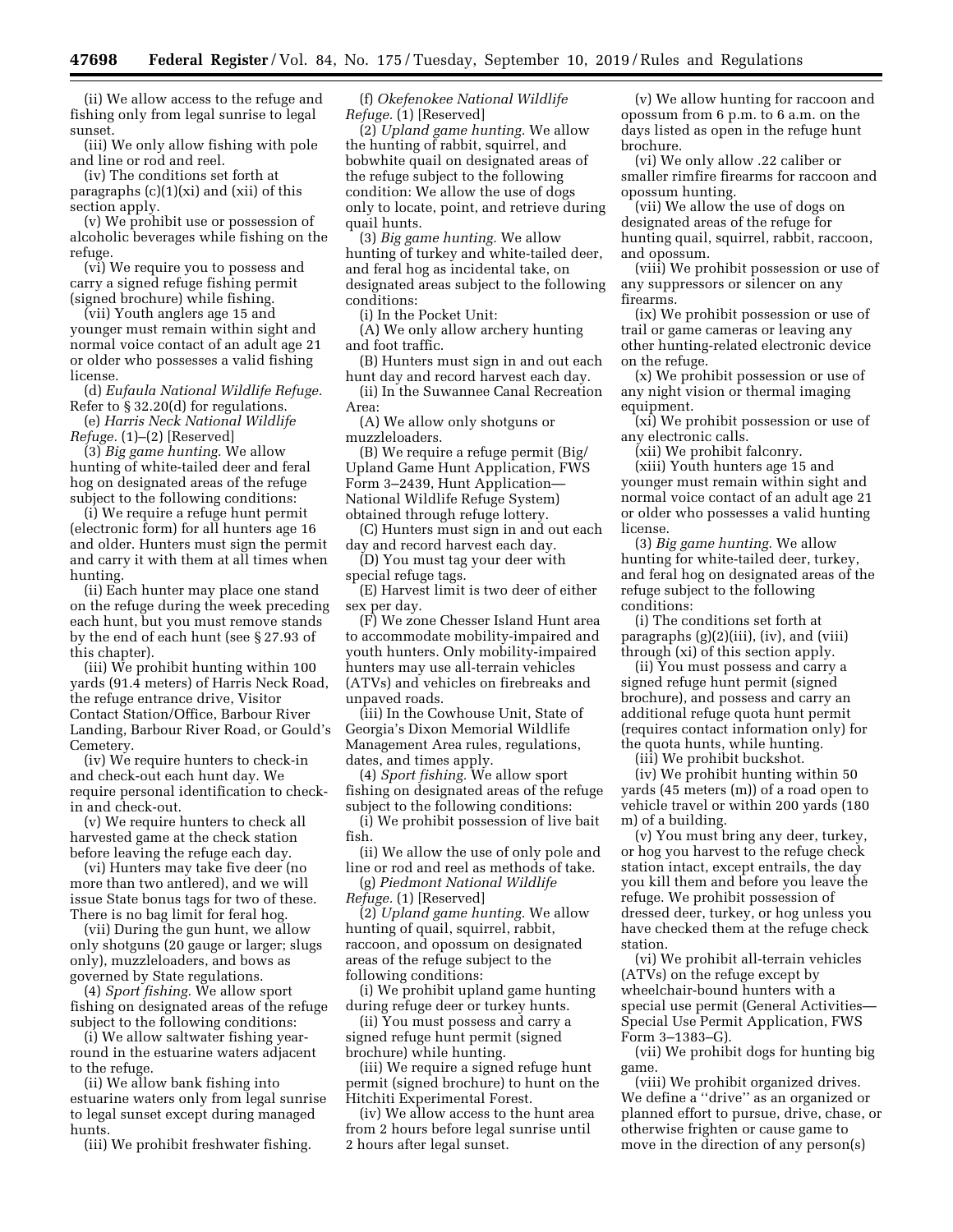who is part of the organized or planned hunt and known to be waiting for the game.

(ix) Youth hunters age 15 and younger must remain within sight and normal voice contact of an adult age 21 or older who possesses a valid hunting license. One adult may supervise no more than one youth hunter.

(4) *Sport fishing.* We allow sport fishing on designated areas of the refuge subject to the following conditions:

(i) We allow fishing from March 15 to September 30.

(ii) We allow access to the refuge and fishing from only legal sunrise to legal sunset.

(iii) You may keep the following numbers of fish each day: Bass—5, channel catfish—5, sunfish or bream— 15, and crappie—15.

(iv) We allow nonmotorized boats or boats with electric motors on all ponds designated as open to fishing.

(v) We prohibit use or possession of alcoholic beverages while fishing on the refuge.

(vi) We allow fishing only with pole and line or rod and reel.

(vii) We prohibit leaving boats or other personal equipment on the refuge overnight (see § 27.93 of this chapter).

(viii) We prohibit the use of fish for bait and the possession of minnows.

(ix) We prohibit possession or take of grass carp. You must immediately release any grass carp caught.

(x) We require you to possess and carry a signed refuge fishing permit (signed brochure) while fishing.

(xi) Youth anglers age 15 and younger must remain within sight and normal voice contact of an adult age 21 or older who possesses a valid fishing license.

(h) *Savannah National Wildlife Refuge*—(1) *Migratory game bird hunting.* We allow hunting of waterfowl and mourning dove on designated areas of the refuge subject to the following conditions:

(i) All hunters age 16 and older must possess and carry a signed refuge hunt permit (requires contact information only).

(ii) To participate in the quota youth waterfowl hunt, youth hunters must submit the Waterfowl Lottery Application (FWS Form 3–2439, Hunt Application—National Wildlife Refuge System).

(iii) You may take feral hog and coyote during all refuge hunts (migratory bird, upland, and big game) with weapons authorized and legal for those hunts.

(iv) We allow the use of dogs for retrieving migratory birds.

(2) *Upland game hunting.* We allow hunting of squirrel and rabbit on

designated areas of the refuge subject to the following conditions:

(i) The conditions set forth at paragraphs (h)(1)(i) and (iii) of this section apply.

(ii) You may not hunt on or within 100 yards (90 meters) of public roads, refuge facilities, roads and trails, and railroad rights-of-way, or in closed areas.

(3) *Big game hunting.* We allow hunting of white-tailed deer, turkey, feral hog, and coyote on designated areas of the refuge subject to the following conditions:

(i) The conditions set forth at paragraphs (h)(1)(i) and (iii) of this section apply.

(ii) To participate in the quota gun hunt for wheelchair-dependent hunters, hunters must submit the Quota Deer Hunt Application (FWS Form 3–2439, Hunt Application—National Wildlife Refuge System). To participate in the quota youth turkey hunt and learn weekend, youth hunters must submit the Big/Upland Game Hunt Application (FWS Form 3–2439, Hunt Application— National Wildlife Refuge System).

(iii) You may only use bows, as governed by State regulations, for deer, feral hog, and coyote hunting during the archery hunt for these species.

(iv) You may only use shotguns (20 gauge or larger, slugs only), centerfire rifles, centerfire pistols, muzzleloaders, and bows, as governed by State regulations, for deer, feral hog, and coyote hunting during the firearm hunts for these species.

(v) Hunters may take as many as five deer (no more than two antlered). There is no bag limit on feral hog or coyote.

(vi) We allow only shotguns with approved nontoxic #2 shot or smaller, and bows, as governed by State regulations, for turkey hunting. We prohibit the use of slugs or buckshot for turkey hunting.

(4) *Sport fishing.* We allow sport fishing on designated areas of the refuge subject to the following conditions:

(i) Anglers may fish in refuge impoundments and canals from March

1 through November 30 annually. (ii) Anglers may fish in Kingfisher

Pond and all tidal creeks year-round. (iii) We allow fishing from legal

sunrise to legal sunset.

(iv) Anglers may bank fish year-round throughout the refuge, unless otherwise posted.

(v) Anglers may only use nonmotorized boats and boats with electric motors within impounded waters.

(i) *Wassaw National Wildlife Refuge.*   $(1)$ – $(2)$  [Reserved]

(3) *Big game hunting.* We allow hunting of white-tailed deer and feral hog on designated areas of the refuge subject to the following conditions:

(i) We require a refuge hunt permit for all hunters age 16 and older. Hunters must sign the permit and carry it with them at all times when hunting.

(ii) Refuge personnel must check deer harvested during scheduled hunts before hunters leave the refuge.

(iii) Hunters may take five deer (no more than two antlered), and we will issue State bonus tags for two of these. There is no bag limit on feral hog.

(iv) We prohibit the use of buckshot. (v) We allow mooring of boats to the

government dock only for loading or unloading purposes.

(vi) Hunters must check-in at the refuge dock prior to setting up camp. We require personal identification at check-in.

(vii) We allow only hunters to camp at the designated camping area while participating in refuge hunts.

(viii) Each hunter may place one stand on the refuge no earlier than 1 month prior to the opening day of each hunt, but you must remove all stands by the end of each hunt (see § 27.93 of this chapter).

(ix) Hunters must be off the island by 12 p.m. (noon) the day following the last day of the hunt.

(4) *Sport fishing.* We allow sport fishing on designated areas of the refuge subject to the following conditions:

(i) We allow saltwater fishing yearround in the estuarine waters adjacent to the refuge.

(ii) We allow bank/beach fishing into estuarine waters only from legal sunrise to legal sunset except during managed hunts.

(iii) We prohibit freshwater fishing. (j) *Wolf Island National Wildlife Refuge.* (1)–(3) [Reserved]

(4) *Sport fishing.* We allow sport fishing on designated areas of the refuge subject to the following conditions: We allow saltwater fishing year-round in the estuarine waters adjacent to the refuge.

# **§ 32.30 Hawaii.**

The following refuge units are open for hunting and/or fishing as governed by applicable Federal and State regulations, and are listed in alphabetical order with additional refuge-specific regulations.

(a) *Hanalei National Wildlife Refuge.*  (1)–(3) [Reserved]

(4) *Sport fishing.* We allow sport fishing on designated areas of the refuge.

(b) *Kakahaia National Wildlife Refuge.* (1)–(3) [Reserved]

(4) *Sport fishing.* We allow saltwater fishing on designated areas of the refuge.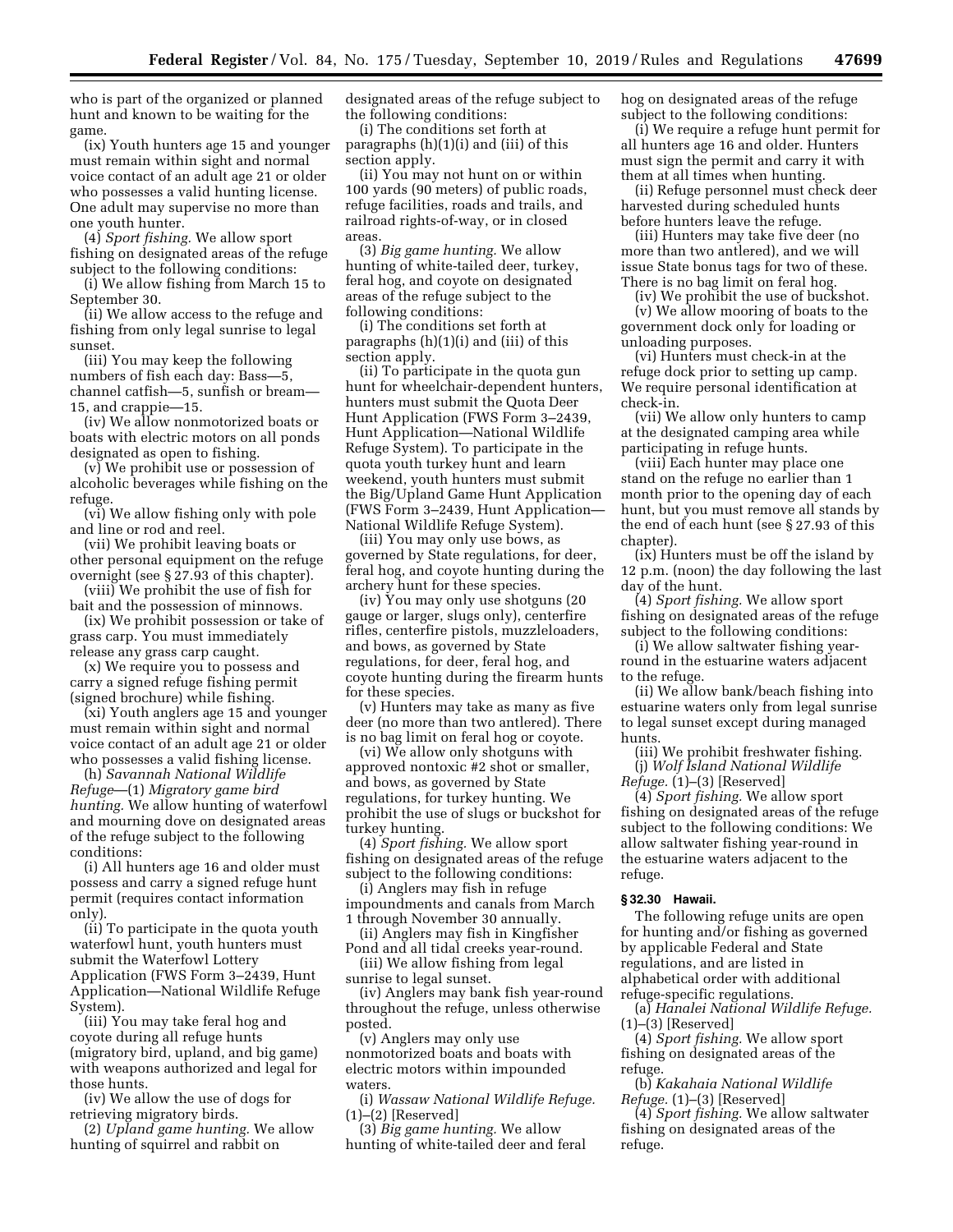(c) *Kilauea Point National Wildlife Refuge.* (1)–(3) [Reserved]

(4) *Sport fishing.* We allow saltwater fishing on designated areas of the refuge.

#### **§ 32.31 Idaho.**

The following refuge units are open for hunting and/or fishing as governed by applicable Federal and State regulations, and are listed in alphabetical order with additional refuge-specific regulations.

(a) *Bear Lake National Wildlife Refuge*—(1) *Migratory game bird hunting.* We allow hunting of duck, goose, coot, and snipe on designated areas of the refuge subject to the following conditions:

(i) We allow boats, except air thrust boats, after September 20 within the designated refuge hunting areas, for the purposes of hunting.

(ii) You may only use portable blinds or construct temporary blinds of natural vegetation. Blinds will be available for general use on a first-come, first-served basis. You must remove portable blinds, decoys, boats, and other personal property from the refuge at the end of each day's hunt (see § 27.93 of this chapter).

(2) *Upland game hunting.* We allow hunting of pheasant, grouse, partridge, and cottontail rabbit on designated areas of the refuge.

(3) [Reserved]

(4) *Sport fishing.* We allow fishing on designated areas of the refuge subject to the following condition: We prohibit use and possession of lead weights or sinkers.

(b) *Camas National Wildlife Refuge*— (1) *Migratory game bird hunting.* We allow hunting of duck, goose, coot, and snipe on designated areas of the refuge subject to the following conditions:

(i) We allow hunters to access the refuge 1 hour before legal shooting time.

(ii) You may only use portable blinds or construct temporary blinds of natural vegetation. Blinds will be available for general use on a first-come, first-served basis. You must remove portable blinds, decoys, and other personal property at the end of each day's hunt (see § 27.93 of this chapter).

(2) *Upland game hunting.* We allow hunting of pheasant, grouse, and partridge on designated areas of the refuge.

 $(3)$ – $(4)$  [Reserved]

(c) *Deer Flat National Wildlife Refuge*—(1) *Migratory game bird hunting.* We allow hunting of goose, duck, coot, common snipe, and dove on designated areas of the refuge subject to the following conditions:

(i) Hunters in the South Side Recreation Area may use float tubes, nonmotorized boats, or boats equipped with electric motors within 200 yards (180 meters) of the shoreline. We prohibit the use or possession of gaspowered motors.

(ii) You must remove boats, decoys, blinds, other personal property, and any materials brought onto the refuge for blind construction at the end of each day (see §§ 27.93 and 27.94 of this chapter).

(iii) Hunters may enter the refuge 1 hour before official shooting hours  $(1/2)$ hour before legal sunrise), and remain on the refuge until 1 hour after official shooting hours (legal sunset).

(iv) We allow the use of dogs for hunting.

(2) *Upland game hunting.* We allow hunting of pheasant, quail, and partridge on designated areas of the refuge subject to the following condition: The condition set forth at paragraph  $(c)(1)(iv)$  of this section applies.

(3) *Big game hunting.* We allow hunting of deer on designated areas of the refuge subject to the following conditions:

(i) You must obtain a refuge-specific hunting permit (signed brochure) to hunt deer on the Lake Lowell Unit. Hunters must sign and carry the permit in the field while hunting.

(ii) Hunters may place up to two portable deer stands in the Lake Lowell Unit. Hunters must place stands/ platforms by hand. Hunters may place stands/platforms on the refuge no earlier than the beginning date of the assigned hunt permit and must remove them no later than the ending date of the hunt permit. Each stand must display the hunter's hunting license number so that it is legible from the ground.

(iii) In the Lake Lowell Unit, you may only shoot deer while hunting from an elevated tree stand/platform. We prohibit ground stalking and/or still hunting from the ground. We prohibit shooting a firearm or bow while on the ground, except to kill a downed deer.

(iv) While hunting from a tree stand, you must use a fall-arrest system/full body harness meeting Treestand Manufacturer's Association standards.

(v) Hunters may enter the Lake Lowell Unit no earlier than 2 hours before official shooting hours (1⁄2 hour before legal sunrise) and must leave the area within 2 hours after official shooting hours (1/2 hour after legal sunset). Successful hunters may extend their departure time only as long as is necessary to retrieve dead deer.

(4) *Sport fishing.* We allow fishing on designated areas of the refuge subject to the following conditions:

(i) From October 1 through April 14, we only allow ice fishing within 200 yards (180 meters) of the shoreline in front of both the Lower Dam (Fishing Area A) and the Upper Dam (Fishing Area B) on the Lake Lowell Unit, unless otherwise posted by the Bureau of Reclamation.

(ii) We allow fishing from nonmotorized boats in designated areas of the Lake Lowell Unit from October 1 through April 14, from 1⁄2 hour before legal sunrise to 1⁄2 hour after legal sunset.

(iii) From February 1 through June 30, we prohibit fishing from all islands in the Snake River Islands Unit.

(d) *Grays Lake National Wildlife Refuge*—(1) *Migratory game bird hunting.* We allow hunting of duck, goose, coot, and snipe on designated areas of the refuge subject to the following conditions:

(i) Blinds will be available for general use on a first-come, first-served basis. You must remove portable blinds, decoys, boats, and other personal property from the refuge at the end of each day's hunt (see § 27.93 of this chapter).

(ii) We allow only hunters and dogs to retrieve game in designated hunting areas.

 $(2)–(4)$  [Reserved]

(e) *Kootenai National Wildlife Refuge*—(1) *Migratory game bird hunting.* We allow hunting of goose, duck, and coot on designated areas of the refuge subject to the following conditions:

(i) We allow hunting only on Tuesdays, Thursdays, Saturdays, and Sundays.

(ii) We allow the use of dogs when hunting.

(iii) We prohibit the discharge of firearms in posted retrieval zones and areas closed to hunting.

(iv) Hunters may access the waterfowl hunt area no earlier than 3 a.m. and must leave no later than 1 hour after legal sunset.

(2) *Upland game hunting.* We allow hunting of forest grouse and wild turkey on designated areas of the refuge subject to the following conditions:

(i) You may possess only approved nontoxic shot shells (see § 32.2(k)) while in the field.

(ii) We allow the use of dogs when hunting forest grouse and for turkey during the fall hunt.

(3) *Big game hunting.* We allow hunting of deer, elk, black bear, moose, and mountain lion on designated areas of the refuge subject to the following conditions:

(i) We allow hunting of deer at the designated accessible blind for hunters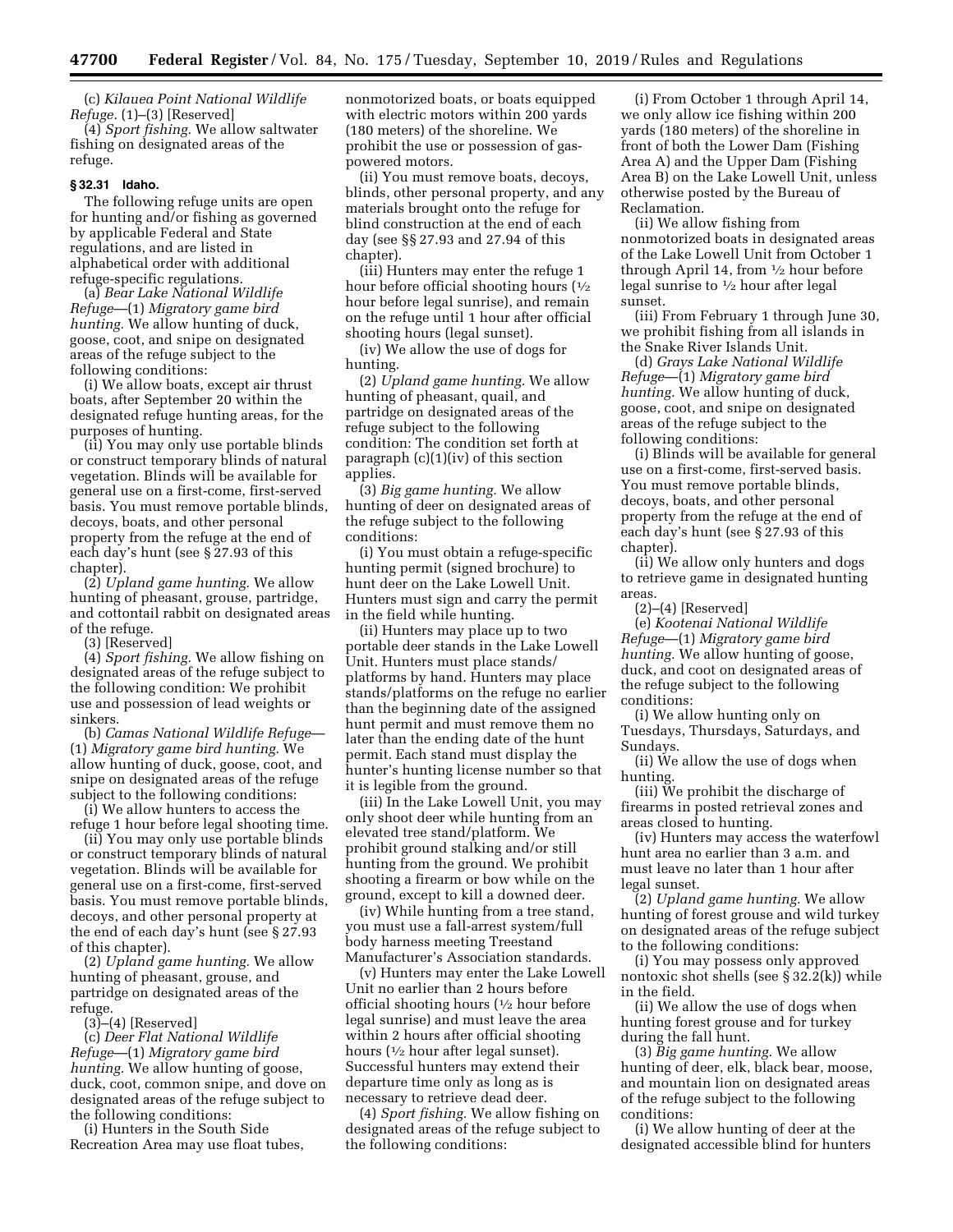with disabilities subject to the following conditions:

(A) You must obtain a Special Use Permit (FWS Form 3–1383–G) from the refuge manager to use the accessible blind.

(B) We only allow deer hunting at the accessible blind using the following weapons: Muzzleloader, archery equipment, crossbow, shotgun, or handgun. For shotguns, you may only use slugs. For handguns, you may only use straight-walled cartridges not originally established for rifles.

(ii) You may possess only approved nontoxic ammunition for hunting (see  $§ 32.2(k)$ .

(4) *Sport fishing.* We allow sport fishing on designated areas of the refuge subject to the following condition: We allow bank fishing only.

(f) *Minidoka National Wildlife Refuge*—(1) *Migratory game bird hunting.* We allow hunting of duck, goose, coot, and snipe on designated areas of the refuge subject to the following conditions:

(i) We allow only hunters and dogs to retrieve game in designated hunting areas

(ii) You may only use portable blinds or construct temporary blinds of dead natural vegetation. Blinds will be available for general use on a first-come, first-served basis. You must remove portable blinds at the end of each day's hunt (see § 27.93 of this chapter). We prohibit use of rock piles above the high-water mark for blind construction.

(iii) On West Hunting Area (Lake Walcott), we allow hunting on the uplands and over water within 100 yards (90 meters) of the shoreline. We allow use of boats only for retrieval of game.

(iv) On East Hunting Area (Tule Island), we allow boats during the waterfowl hunting season.

(2) *Upland game hunting.* We allow hunting of pheasant, grouse, partridge, and cottontail rabbit on designated areas of the refuge.

(3) *Big game hunting.* We allow hunting of elk (archery only) on designated areas of the refuge subject to the following condition: Elk hunters may enter the hunt area from 1 and  $\frac{1}{2}$ hours before legal hunting time to 1 and  $\frac{1}{2}$  hours after legal hunting time.

(4) *Sport fishing.* We allow sport fishing on designated areas of the refuge.

# **§ 32.32 Illinois.**

The following refuge units are open for hunting and/or fishing as governed by applicable Federal and State regulations, and are listed in alphabetical order with additional refuge-specific regulations.

(a) *Chautauqua National Wildlife Refuge*—(1) *Migratory game bird hunting.* We allow hunting of waterfowl on designated areas of the refuge subject to the following condition: Hunters must remove boats, decoys, blinds, and blind materials at the end of each day's hunt (see §§ 27.93 and 27.94 of this chapter).

 $(2)$ – $(3)$  [Reserved]

(4) *Sport fishing.* We allow fishing on designated areas of the refuge from legal sunrise to legal sunset subject to the following conditions:

(i) We allow fishing on Lake Chautauqua from February 1 through October 15. We prohibit fishing in the waterfowl hunting area during the waterfowl hunting season.

(ii) We allow bank fishing year-round between the boat ramp and the fishing trail in the North Pool and from Goofy Ridge Public Access to the west gate of the North Pool water control structure.

(b) *Crab Orchard National Wildlife Refuge*—(1) *Migratory game bird hunting.* We allow hunting of duck, goose, coot, woodcock, dove, snipe, rail, and crow on designated areas of the refuge subject to the following conditions:

(i) We require a signed hunt brochure. You must carry this signed permit when hunting on the refuge.

(ii) We prohibit hunting within 50 yards (45 meters (m)) of all designated public use facilities, including, but not limited to, parking areas, picnic areas, campgrounds, marinas, boat ramps, public roads, and established hiking trails listed in the refuge trails brochure.

(iii) Hunters must remove all boats, decoys, blinds, blind materials, stands, platforms, and other personal equipment brought onto the refuge at the end of each day's hunt (see §§ 27.93 and 27.94 of this chapter).

(iv) Waterfowl hunting blinds must be a minimum of 200 yards (180 m) apart. Hunters must anchor boat blinds on the shore or anchor them a minimum of 200 yards (180 m) away from any shoreline.

(v) We allow the use of dogs when hunting, provided the dogs are under the immediate control of the hunter at all times.

(2) *Upland game hunting.* We allow hunting of wild turkey, squirrel, rabbit, bobwhite quail, raccoon, opossum, red fox, grey fox, bobcat, woodchuck, striped skunk, pheasant, partridge, and coyote on designated areas of the refuge subject to the following conditions:

(i) The conditions set forth at paragraphs (b)(1)(i) through (iii) and (v) of this section apply.

(ii) We prohibit hunters using rifles or handguns with ammunition larger than .22 caliber rimfire, except they may use

black powder firearms up to and including .40 caliber.

(iii) We allow the use of .22 and .17 caliber rimfire lead ammunition for the taking of small game and furbearers during open season.

(iv) For hunting, you may possess only approved nontoxic shot shells while in the field, including shot shells used for hunting wild turkey (see § 32.2(k)).

(v) We require all deer and turkey hunters using the restricted use area to check-in at the refuge visitor center prior to hunting.

(3) *Big game hunting.* We allow hunting of white-tailed deer on designated areas of the refuge subject to the following conditions:

(i) The conditions set forth at paragraphs (b)(1)(i) through (iii) and (b)(2)(ii) and (v) of this section apply.

(ii) We prohibit the use of handguns for the taking of deer in the restricted use area.

(iii) We prohibit organized deer drives. We define a ''deer drive'' as an organized or planned effort to pursue, drive, chase, or otherwise frighten or cause deer to move in the direction of any person(s) who is part of the organized or planned hunt and known to be waiting for the deer.

(iv) We only allow archery equipment when hunting deer in the following areas:

(A) In the controlled waterfowl hunting area;

(B) On all refuge lands north of Illinois State Route 13; and

(C) In the area north of the Crab Orchard Lake emergency spillway and west of Crab Orchard Lake.

(4) *Sport fishing.* We allow sport fishing on designated areas of the refuge subject to the following conditions:

(i) On Crab Orchard Lake west of Wolf Creek Road:

(A) Anglers may fish from boats all year.

(B) Anglers must remove all trotlines/ jugs from legal sunrise until legal sunset from the Friday immediately prior to Memorial Day through Labor Day.

(ii) On Crab Orchard Lake east of Wolf Creek Road:

(A) Anglers may fish from boats March 15 through September 30.

(B) Anglers may fish all year at the Wolf Creek and Route 148 causeways.

(iii) On A–41, Bluegill, Managers, Honkers, and Visitors Ponds:

(A) Anglers may fish only from legal sunrise to legal sunset from March 15 through September 30.

(B) We prohibit anglers from using boats or flotation devices.

(iv) Trotlines/jugs: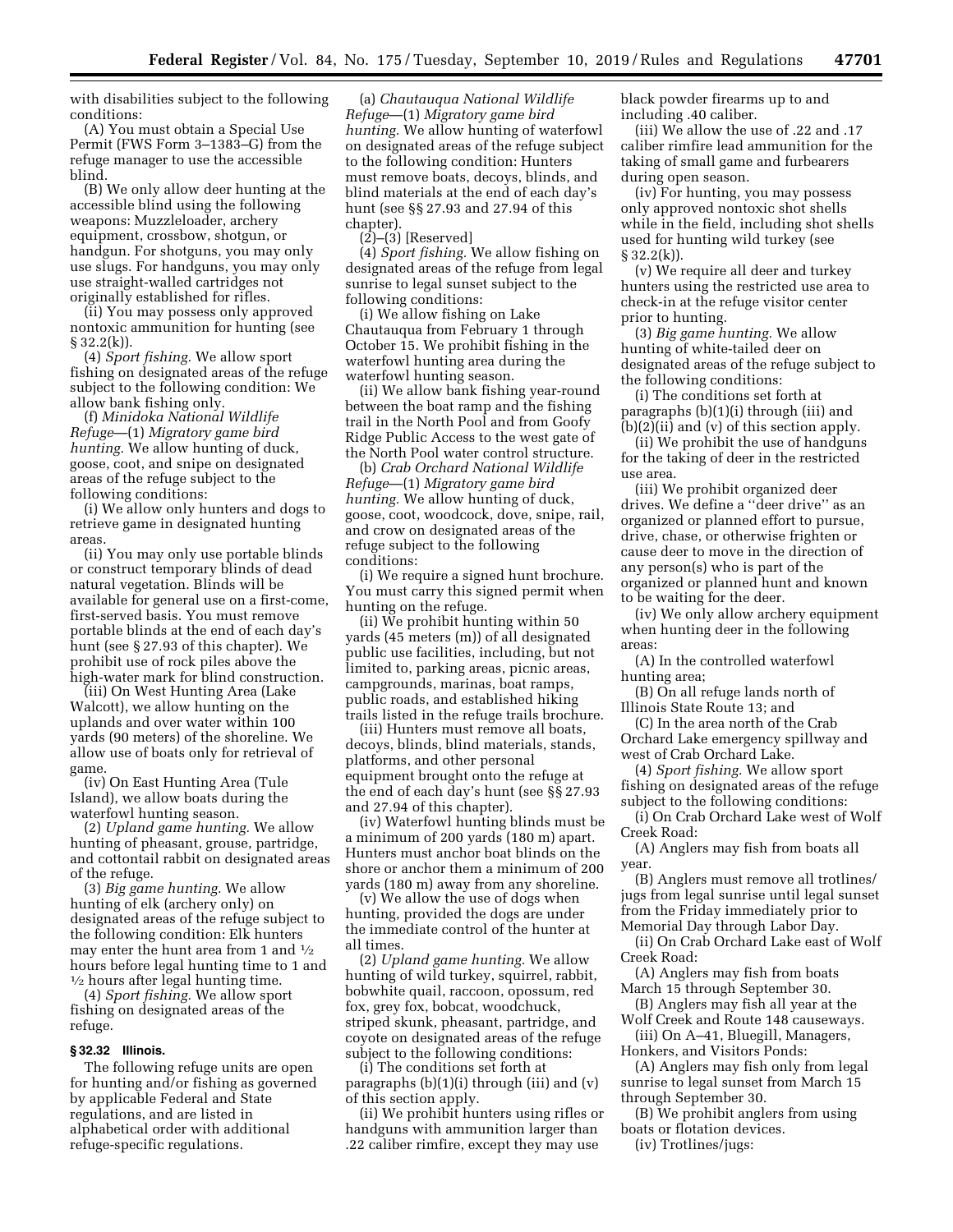(A) We prohibit the use of trotlines/ jugs on all refuge waters outside of Crab Orchard Lake.

(B) We prohibit the use of trotlines/ jugs with any flotation device that has previously contained any petroleumbased material or toxic substances.

(C) Anglers must attach a buoyed device that is visible on the water's surface to all trotlines.

(v) Anglers may use all legal noncommercial fishing methods, except they may not use any underwater breathing apparatus.

(vi) Anglers may not submerge any poles or similar objects to take or locate any fish.

(vii) Organizers of all fishing events must possess a Special Use Permit (FWS Form 3–1383–G or FWS Form 3–1383– C).

(viii) We prohibit anglers from fishing within 250 yards (225 m) of an occupied waterfowl hunting blind.

(ix) Specific creel and size limits apply on various refuge waters as listed in the Crab Orchard fishing brochure and the annual Illinois fishing digest.

(c) *Cypress Creek National Wildlife Refuge*—(1) *Migratory game bird hunting.* We allow hunting of duck, goose, coot, woodcock, rail, dove, crow, and snipe on designated areas of the refuge subject to the following conditions:

(i) You must remove all boats, decoys, blinds, blind materials, stands, and platforms (see §§ 27.93 and 27.94 of this chapter) brought onto the refuge at the end of each day's hunt.

(ii) We prohibit outboard motors larger than 10 horsepower (hp).

(iii) We allow the use of dogs while hunting, provided the dog is under the immediate control of the hunter at all times.

(2) *Upland game hunting.* We allow hunting of squirrel, rabbit, bobwhite quail, raccoon, opossum, red fox, gray fox, bobcat, striped skunk, woodchuck, turkey, pheasant, Hungarian partridge, and coyote on designated areas of the refuge subject to the following condition:

(i) The conditions set forth at paragraphs (c)(1)(i) through (iii) of this section apply.

(ii) For hunting, you may use or possess only approved nontoxic shot shells while in the field, including shot shells used for hunting wild turkey (see  $§ 32.2(k)$ .

(3) *Big game hunting.* We allow hunting of white-tailed deer on designated areas of the refuge subject to the following conditions:

(i) The condition set forth at paragraph (c)(1)(i) of this section applies.

(ii) We prohibit organized deer drives. We define a ''deer drive'' as an organized or planned effort to pursue, drive, chase, or otherwise frighten or cause deer to move in the direction of any person(s) who is part of the organized or planned hunt and known to be waiting for the deer.

(4) *Sport fishing.* We allow fishing on designated areas of the refuge subject to the following conditions:

(i) The condition set forth at paragraph (c)(1)(ii) of this section applies.

(ii) Anglers must remove all boats and fishing equipment (see § 27.93 of this chapter) brought onto the refuge at the end of each day's fishing activity.

(iii) We prohibit the use of trotlines, jugs, yo-yos, nets, or any commercial fishing equipment except in areas where State regulations authorize commercial tackle.

(iv) We prohibit the use of more than two poles per angler and more than two hooks or lures per pole.

(v) We prohibit possession of bass smaller than 15 inches (37.5 centimeters) in length from refuge ponds.

(vi) We prohibit possession of more than six channel catfish from refuge ponds.

(d) *Emiquon National Wildlife Refuge*—(1) *Migratory game bird hunting.* We allow hunting of migratory game birds on designated areas of the refuge subject to the following conditions:

(i) Hunters must remove boats, decoys, blinds, and blind materials brought onto the refuge at the end of each day's hunt (see §§ 27.93 and 27.94 of this chapter).

(ii) We allow access for hunting from 1 hour before legal shooting time (as governed by State regulations for the species in question) until 1 hour after legal sunset.

(2) *Upland game hunting.* We allow upland game hunting on designated areas of the refuge subject to the following condition: The condition set forth at paragraph (d)(1)(ii) of this section applies.

(3) *Big game hunting.* We allow hunting of white-tailed deer and turkey on designated areas of the refuge subject to the following conditions:

(i) The condition set forth at paragraph (d)(1)(ii) of this section applies.

(ii) For hunting, you may use or possess only approved nontoxic shot shells while in the field, including shot shells used for hunting wild turkey (see  $\S 32.2(k)$ ).

(4) *Sport fishing.* We allow sport fishing throughout the year on

designated areas of the refuge subject to the following conditions:

(i) We allow fishing from legal sunrise to legal sunset.

(ii) We prohibit fishing in the waterfowl hunting area during the waterfowl hunting season.

(e) *Great River National Wildlife Refuge*—(1) *Migratory game bird hunting.* We allow hunting of waterfowl and coot on designated areas of the refuge subject to the following condition: On the Long Island Division, we allow hunting only from blinds constructed on sites posted by the Illinois Department of Natural Resources.

(2) *Upland game hunting.* We allow hunting of small game, furbearers, and game birds on designated areas of the refuge subject to the following conditions:

(i) We open the refuge divisions for upland game hunting from 1⁄2 hour before legal sunrise to 1⁄2 hour after legal sunset.

(ii) On the Cherry Box and Hickory Creek Units, we allow hunting with shotgun only during the Statewide upland game season.

(3) *Big game hunting.* We allow hunting of white-tailed deer and turkey on designated areas of the refuge subject to the following conditions:

(i) For wild turkey hunting, you may use or possess only approved nontoxic shot shells while in the field (see § 32.2(k)).

(ii) We allow only portable tree stands from September 1 through January 31 of each year. You must permanently attach your State-generated hunter identification number in a visible location on the stand. We allow only one tree stand per hunter.

(iii) On the Fox Island and Slim Island Divisions, and the Cherry Box and Hickory Creek Units, we only allow archery deer hunting.

(iv) On the Delair Division, we only allow deer hunting during special managed hunts. You must possess and carry a refuge permit (hunt letter) when hunting during special managed hunts.

(v) On the Fox Island Division, Cherry Box Unit, and Hickory Creek Unit, we allow turkey hunting during the State spring season, youth season, and fall archery season.

(4) *Sport fishing.* We allow fishing on designated areas of the refuge subject to the following conditions:

(i) We prohibit the taking of any mussel (clam), crayfish, frog, leech, and turtle species by any method on the refuge (see § 27.21 of this chapter).

(ii) On the Fox Island Division, we only allow bank fishing along any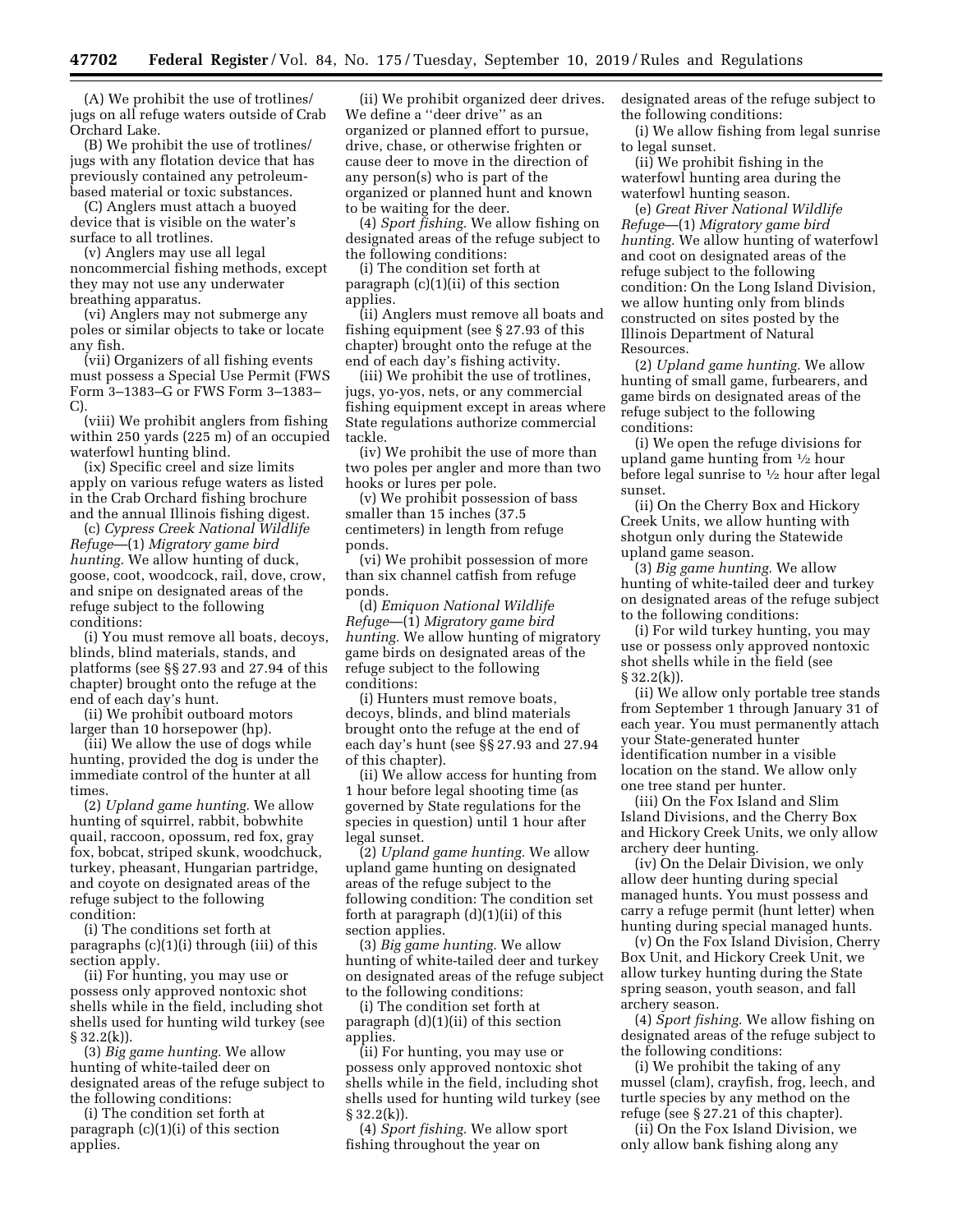portion of the Fox River from January 1 through October 15.

(f) *Hackmatack National Wildlife Refuge*—(1) *Migratory game bird hunting.* We allow hunting of migratory game birds on designated areas of the refuge subject to the following condition: You must remove all boats, decoys, blinds, blind materials, stands, and platforms (see §§ 27.93 and 27.94 of this chapter) brought onto the refuge at the end of each day's hunt.

(2) *Upland game hunting.* We allow upland game and turkey hunting on designated areas of the refuge subject to the following conditions:

(i) For hunting, you may use or possess only approved nontoxic shot shells while in the field, including shot shells used for hunting wild turkey (see § 32.2(k)).

(ii) You must remove all boats, decoys, blinds, blind materials, stands, and platforms (see §§ 27.93 and 27.94 of this chapter) brought onto the refuge at the end of each day's hunt.

(3) *Big game hunting.* We allow big game hunting on designated areas of the refuge subject to the following condition: You must remove all boats, decoys, blinds, blind materials, stands, and platforms (see §§ 27.93 and 27.94 of this chapter) brought onto the refuge at the end of each day's hunt.

(4) *Sport fishing.* We allow sport fishing on designated areas of the refuge subject to the following condition: We prohibit the taking of turtle and frog (see § 27.21 of this chapter).

(g) *Kankakee National Wildlife Refuge.* (1) [Reserved]

(2) *Upland game hunting.* We allow hunting of wild turkey on designated areas of the refuge subject to the following condition: For hunting, you may possess only approved nontoxic shot shells while in the field (see  $§ 32.2(k)$ .

(3) *Big game hunting.* We allow hunting of white-tailed deer on designated areas of the refuge.

(4) [Reserved]

(h) *Meredosia National Wildlife Refuge.* (1)–(3) [Reserved]

(4) *Sport fishing.* We allow sport fishing on designated areas of the refuge subject to the following conditions:

(i) We allow sport fishing on all areas open to public access from legal sunrise to legal sunset from February 1 to October 15.

(ii) We allow access to Meredosia Lake from the boat ramp and allow foot access on refuge land along the east side of the Meredosia Lake in Morgan County from legal sunrise to legal sunset throughout the year.

(i) *Middle Mississippi River National Wildlife Refuge*—(1) *Migratory game* 

*bird hunting.* We allow hunting of migratory game birds on designated areas of the refuge subject to the following condition: You must remove boats, blinds, blind materials, stands, decoys, and other hunting equipment from the refuge at the end of each day (see §§ 27.93 and 27.94 of this chapter).

(2) *Upland game hunting.* We allow hunting of squirrel, rabbit, and bobwhite quail on designated areas of the refuge.

(3) *Big game hunting.* We allow hunting of white-tailed deer and wild turkey on designated areas on the refuge subject to the following conditions:

(i) For wild turkey hunting, you may use or possess only approved nontoxic shot shells while in the field (see  $§ 32.2(k)$ .

(ii) We prohibit organized deer drives. We define a ''deer drive'' as an organized or planned effort to pursue, drive, chase, or otherwise frighten or cause deer to move in the direction of any person(s) who is part of the organized or planned hunt and known to be waiting for the deer.

(iii) We prohibit placing temporary tree stands in dead or dying trees.

(iv) We allow only portable tree stands from September 1 through January 31 of each year. You must permanently attach your State-generated hunter identification number in a visible location on the stand. We allow only one tree stand per hunter.

(4) *Sport fishing.* We allow sport fishing on designated areas of the refuge subject to the following conditions:

(i) We prohibit the taking of any mussel (clam), crayfish, frog, leech, and turtle species by any method on the refuge (see § 27.21 of this chapter).

(ii) We allow fishing only from legal sunrise to legal sunset.

(iii) You must remove all fishing devices at the end of each day's fishing activity (see §§ 27.93 and 27.94 of this chapter).

(j) *Port Louisa National Wildlife Refuge.* Refer to § 32.34(f) for regulations.

(k) *Two Rivers National Wildlife Refuge*—(1) *Migratory game bird hunting.* We allow hunting of migratory game birds on designated areas of the refuge subject to the following condition: Hunters must remove boats, decoys, blinds, and blind materials brought onto the refuge at the end of each day's hunt (see §§ 27.93 and 27.94 of this chapter).

(2) *Upland game hunting.* We allow upland game hunting for wild turkey, small game, furbearers, and nonmigratory game birds on designated areas of the refuge subject to the following conditions:

(i) We allow hunting from legal sunrise to legal sunset.

(ii) We restrict turkey hunting to archery only in the fall and shotgun or archery in the spring.

(iii) For wild turkey hunting, you may use or possess only approved nontoxic shot shells while in the field (see § 32.2(k)).

(3) *Big game hunting.* We allow hunting of white-tailed deer on designated areas of the refuge subject to the following conditions:

(i) Hunters must remove all portable hunting stands and blinds from the refuge at the end of each day's hunt (see §§ 27.93 and 27.94 of this chapter).

(ii) We restrict white-tailed deer hunting on the Clarksville Island Division to archery only.

(4) *Sport fishing.* We allow fishing on designated areas of the refuge subject to the following conditions:

(i) We prohibit the taking of turtle or frog (see § 27.21 of this chapter).

(ii) We allow fishing only from legal sunrise to legal sunset.

(iii) Anglers must remove boats and all other fishing devices at the end of each day's fishing activity (see § 27.93 of this chapter).

(l) *Upper Mississippi River National Wildlife and Fish Refuge.* Refer to § 32.42(r) for regulations.

# **§ 32.33 Indiana.**

The following refuge units are open for hunting and/or fishing as governed by applicable Federal and State regulations, and are listed in alphabetical order with additional refuge-specific regulations.

(a) *Big Oaks National Wildlife Refuge.*  (1) [Reserved]

(2) *Upland game hunting.* We allow hunting of squirrel on designated areas of the refuge subject to the following conditions:

(i) We require a signed acknowledgment of danger agreement and a refuge hunt permit.

(ii) Hunters must possess a valid daily gate pass at all times.

(iii) We allow the use of dogs for hunting only during the squirrel hunting season in the day use area, provided the dog is under the immediate control of the hunter at all times. You must ensure that all hunting dogs wear a collar displaying the owner's contact information.

(iv) You must hunt only in assigned areas. We prohibit trespass into an unassigned hunt area.

(v) We require that all hunters check all harvested game taken on the refuge at the refuge check station.

(vi) We require all refuge hunters to hunt with a partner. We require hunting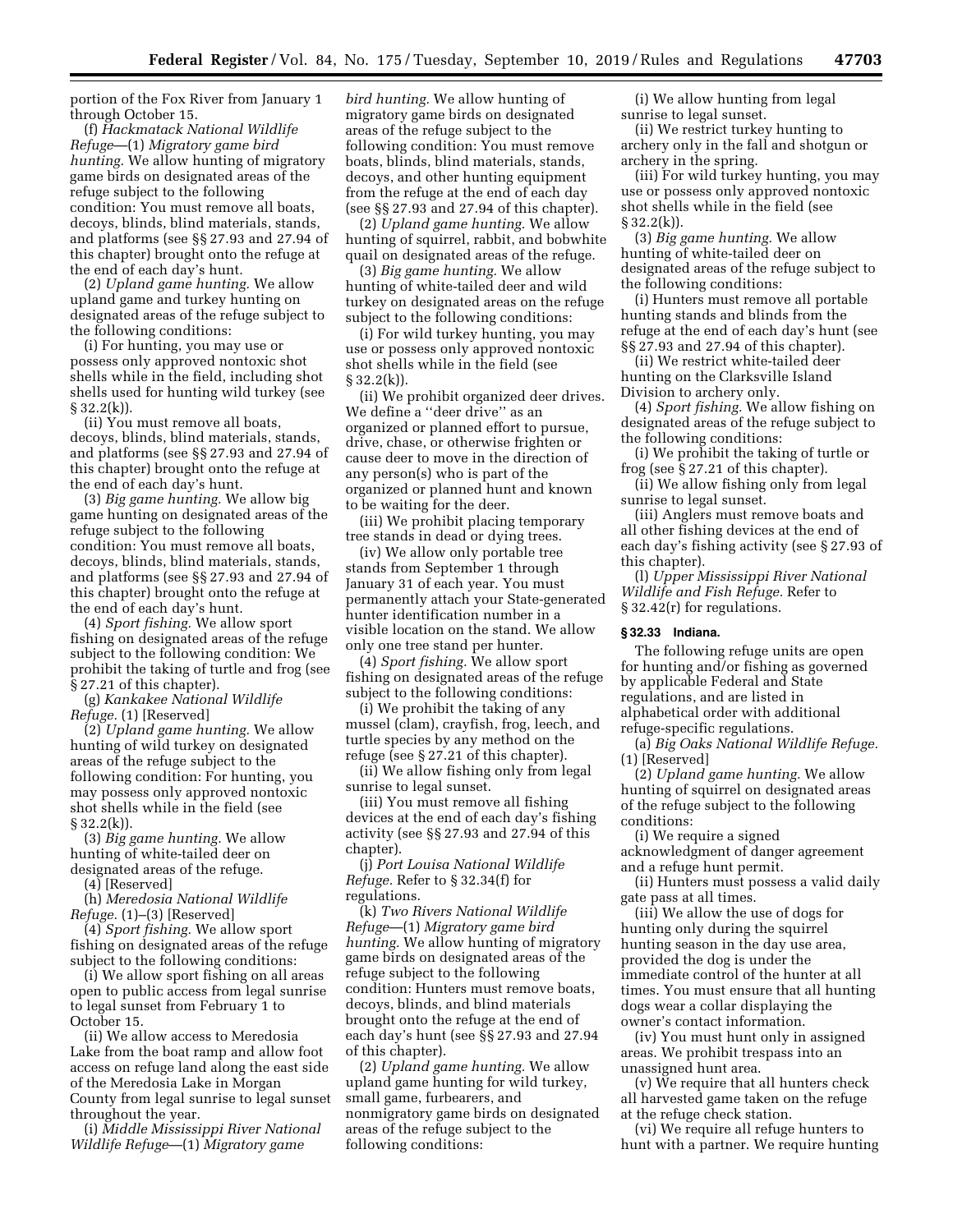partners to know the location of their partner while hunting. An adult, age 18 or older, must directly supervise youth hunters age 17 and younger.

(vii) Hunters must possess and carry a compass while hunting on the refuge.

(3) *Big game hunting.* We allow hunting of white-tailed deer and turkey on designated areas of the refuge subject to the following conditions:

(i) The conditions set forth at paragraphs (a)(2)(i), (ii), and (iv) through (vii) of this section apply.

(ii) You may possess only approved nontoxic shot while in the field (see  $§ 32.2(k)$ .

(iii) We allow the use of portable hunting stands and blinds.

(4) *Sport fishing.* We allow fishing on the Old Timbers Lake subject to the following conditions:

(i) We require a signed

acknowledgment of danger agreement and a refuge access permit.

(ii) Anglers must possess a valid daily gate pass at all times.

(iii) We allow fishing only with a rod and reel or pole and line.

(iv) We prohibit the use of trotlines. (v) We prohibit retaining black bass,

largemouth bass, smallmouth bass, and spotted bass between 12 and 15 inches (30 and 37.5 centimeters).

(b) *Muscatatuck National Wildlife Refuge.* (1) [Reserved]

(2) *Upland game hunting.* We allow hunting of quail, squirrel, and rabbit on designated areas of the refuge subject to the following conditions:

(i) We prohibit hunting and the discharge of a firearm within 100 yards (30 meters) of any dwelling or any other building that people, pets, or livestock may occupy.

(ii) We allow the use of dogs for hunting rabbit, quail, and squirrel, provided the dog is under the immediate control of the hunter at all times.

(iii) We allow only shotguns for upland game hunting.

(iv) We require hunters to sign and carry the current hunting brochure while hunting.

(3) *Big game hunting.* We allow hunting of white-tailed deer and turkey on designated areas of the refuge subject to the following conditions:

(i) The conditions set forth at paragraphs (b)(2)(i) and (iv) of this section apply.

(ii) For wild turkey hunting, you may use or possess only approved nontoxic shot shells while in the field (see § 32.2(k)).

(iii) We prohibit firearms deer hunting during the State firearms season.

(iv) You may take only two deer per day from the refuge, only one of which may be an antlered buck.

(v) We allow only spring turkey hunting on the refuge, and hunters must possess a State-issued hunting permit during the first 6 days of the season.

(vi) We close archery deer hunting during the State muzzleloader season.

(vii) Turkey hunting ends at 1 p.m. each day.

(viii) We prohibit the possession of game trail cameras on the refuge.

(ix) We require you to remove arrows from crossbows during transport in a vehicle.

(4) *Sport fishing.* We allow fishing on designated areas of the refuge subject to the following conditions:

(i) We allow the use of belly boats or float tubes in all designated fishing areas.

(ii) We allow fishing only with rod and reel or pole and line.

(iii) We prohibit harvest of frog and turtle (see § 27.21 of this chapter).

(iv) We prohibit the use of lead fishing tackle.

(v) We allow only youth age 15 and younger to fish in the Discovery Pond.

(c) *Patoka River National Wildlife Refuge and Management Area*—(1) *Migratory game bird hunting.* We allow hunting of migratory game birds on designated areas of the refuge and the White River Wildlife Management Area subject to the following conditions:

(i) You must remove all boats, decoys, blinds, and blind materials after each day's hunt (see §§ 27.93 and 27.94 of this chapter).

(ii) We prohibit hunting and the discharge of a weapon within 150 yards (137 meters) of any dwelling or any building that may be occupied by people, pets, or livestock.

(2) *Upland game hunting.* We allow hunting of bobwhite quail, cottontail rabbit, squirrel (gray and fox), red and gray fox, coyote, opossum, and raccoon subject to the following conditions:

(i) We allow the use of dogs for hunting, provided the dog is under the immediate control of the hunter at all times.

(ii) The conditions set forth at paragraphs (c)(1)(i) and (ii) of this section apply.

(3) *Big game hunting.* We allow hunting of white-tailed deer and wild turkey on designated areas of the refuge subject to the following conditions:

(i) You may possess only approved nontoxic shells when hunting wild turkey (see § 32.2(k)).

(ii) On the Columbia Mine Unit, you may only hunt white-tailed deer during the first week (7 days) of the following seasons, as governed by the State: archery, firearms, and muzzleloader.

(iii) On the Columbia Mine Unit, you may leave portable tree stands overnight

only when the unit is open to hunting and for a 2-day grace period before and after the special season.

(iv) The conditions set forth at paragraphs (c)(1)(i) and (ii) of this section apply.

(4) *Sport fishing.* We allow sport fishing on designated areas of the refuge subject to the following conditions:

(i) We allow fishing from legal sunrise to legal sunset.

(ii) We allow fishing only with rod and reel, pole and line, bow and arrow, or crossbow.

(iii) The minimum size limit for largemouth bass on Snakey Point Marsh and on the Columbia Mine Unit is 14 inches (35.6 centimeters).

(iv) We prohibit the taking of any turtle, frog, leech, minnow, crayfish, and mussel (clam) species by any method on the refuge (see § 27.21 of this chapter).

(v) You must remove boats at the end of each day's fishing activity (see § 27.93 of this chapter).

# **§ 32.34 Iowa.**

The following refuge units are open for hunting and/or fishing as governed by applicable Federal and State regulations, and are listed in alphabetical order with additional refuge-specific regulations.

(a) *De Soto National Wildlife Refuge.*  (1) [Reserved]

(2) *Upland game hunting.* We allow youth hunting of ring-necked pheasant on designated areas of the refuge subject to the following condition: The refuge will annually determine hunting seasons, dates, and designated areas, and publish them in the refuge brochure.

(3) *Big game hunting.* We allow hunting of white-tailed deer and wild turkey on designated areas of the refuge subject to the following conditions:

(i) The refuge manager will annually determine and publish hunting seasons and dates, and will include them in the refuge access permit (signed brochure).

(ii) You must possess and carry a refuge access permit (signed brochure) at all times while in the hunting area. Hunters may enter the hunting areas only within the dates listed on the refuge access permit (signed brochure).

(iii) Hunters with a valid Iowa or Nebraska resident hunting permit may access all areas open to hunting. Reciprocity exists, with both States allowing hunters with either resident permit to access refuge hunting land in either State.

(iv) Hunters holding nonresident Nebraska or nonresident Iowa permits may hunt only on the ground that lies within the State that issued the nonresident permit.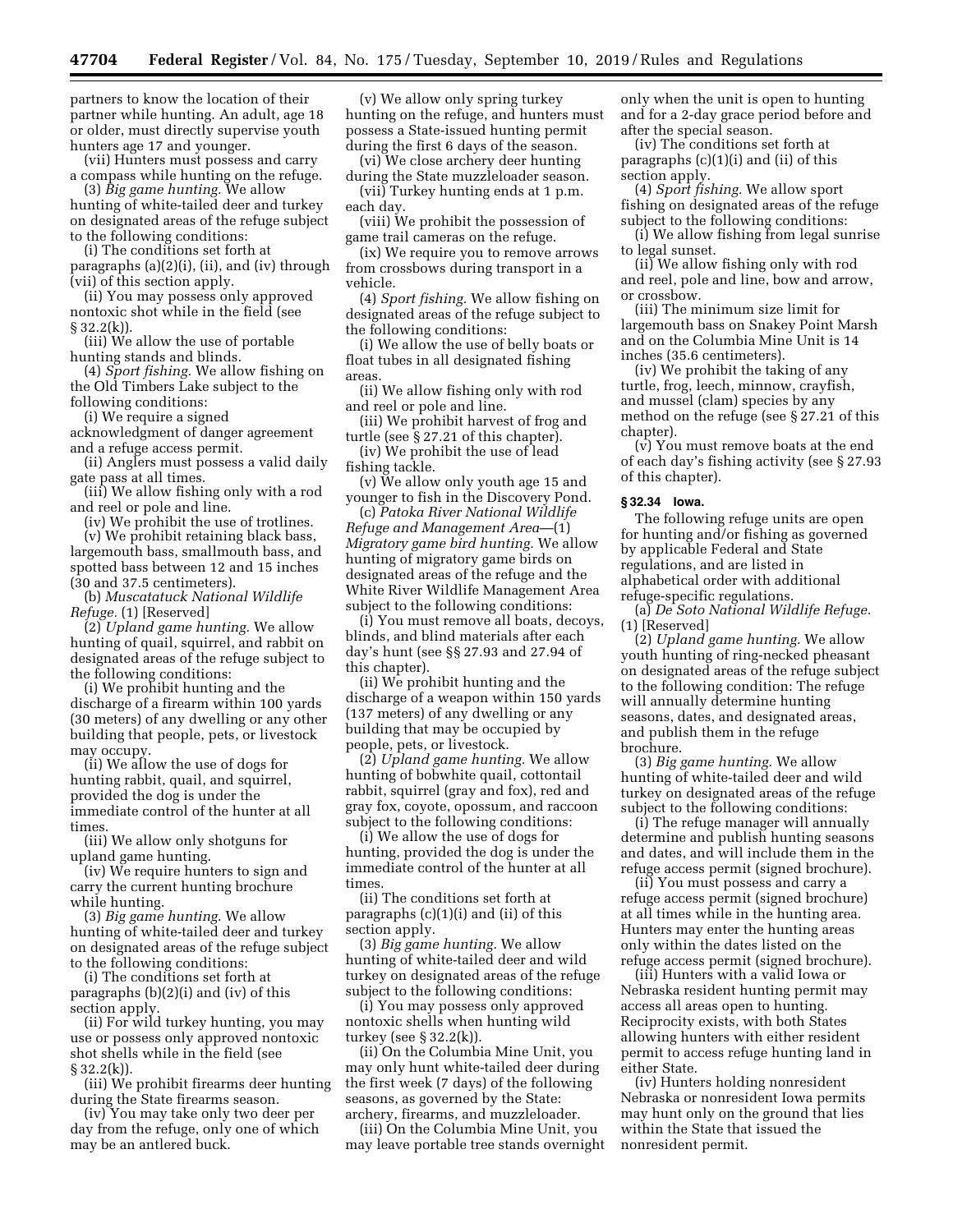(v) We allow hunters in the designated area from 2 hours before legal sunrise until 2 hours after legal sunset.

(vi) We prohibit the use of a crossbow as archery equipment unless the hunter has obtained a State-issued disability crossbow permit.

(vii) All hunters must be in possession of a valid entrance fee permit.

(viii) Hunters must remove hunting blinds or stands and other property by the close of the season (see §§ 27.93 and 27.94 of this chapter).

(ix) We prohibit shooting on or over any refuge road open to vehicle traffic within 30 feet (9 meters (m)) of the centerline.

(x) We prohibit field dressing of any big game within 100 feet (30 m) of the centerline of any refuge road.

(xi) We prohibit organized drives. We define a ''drive'' as an organized or planned effort to pursue, drive, chase, or otherwise frighten or cause game to move in the direction of any person(s) who is part of the organized or planned hunt and known to be waiting for the game.

(xii) We allow two portable tree stands/blinds per hunter within the hunt area. Of those, only one stand/ blind can be left on the refuge from 1 week prior to the start of the designated hunt season to 1 week after the end of the designated hunt season.

(xiii) Unattended stands and blinds must be plainly labeled with the full name and/or hunting license number of the owner. Labels must be visible from ground level.

(4) *Sport fishing.* We allow sport fishing on designated areas of the refuge subject to the following conditions:

(i) We allow ice fishing in DeSoto Lake from January 2 through the end of February.

(ii) We allow the use of pole and line or rod and reel fishing in DeSoto Lake from April 15 through October 14.

(iii) We allow the use of archery and spear fishing for nongame fish only from April 15 through October 14.

(iv) When the lake is open to ice fishing, we prohibit motor- or winddriven conveyances on the lake.

(v) We allow the use of portable ice fishing shelters on a daily basis from January 2 through the end of February.

(vi) Anglers may use no more than two lines and two hooks per line, including ice fishing.

(vii) We prohibit the use of trotlines, float lines, bank lines, or setlines.

(viii) Anglers must adhere to minimum length and creel limits as posted.

(ix) We prohibit anglers leaving any personal property, litter, fish, or fish

parts on the banks, in the water, or on the ice (see §§ 27.93 and 27.94 of this chapter).

(x) We prohibit digging or seining for bait.

(xi) We prohibit take or possession of turtle or frog at any time (see §§ 27.21 of this chapter).

(xii) We allow anglers on the refuge from  $\frac{1}{2}$  hour before legal sunrise to  $\frac{1}{2}$ hour after legal sunset.

(b) *Driftless Area National Wildlife Refuge.* (1) [Reserved]

(2) *Upland game hunting.* We allow hunting of upland game on designated areas of the refuge subject to the following condition: In areas open to hunting, we allow hunting beginning November 1 until the close of State hunting seasons or January 15, whichever occurs first.

(3) *Big game hunting.* We allow hunting of white-tailed deer on designated areas of the refuge subject to the following conditions:

(i) In areas open to hunting, we allow hunting beginning November 1 until the close of State hunting seasons or January 15, whichever occurs first.

(ii) We allow only archery and muzzleloader hunting.

(iii) We allow deer drives only during lawful party hunting conducted within the refuge, as governed by State regulations. We prohibit driving deer from or through the refuge to any persons hunting outside the refuge boundary.

(4) *Sport fishing.* We allow sport fishing on designated areas of the refuge.

(c) *Iowa Wetland Management District*—(1) *Migratory game bird hunting.* We allow hunting of migratory game birds throughout the district subject to the following conditions:

(i) We prohibit leaving boats, decoys, or other personal property unattended at any time. You must remove all personal property, which includes boats, decoys, and blinds, brought onto the district at the end of each day (see §§ 27.93 and 27.94 of this chapter).

(ii) We allow the use of dogs while hunting, provided the dog is under the immediate control of the hunter at all times.

(2) *Upland game hunting.* We allow upland game hunting throughout the district subject to the following condition: The conditions set forth at paragraphs (c)(1)(i) and (ii) of this section apply.

(3) *Big game hunting.* We allow big game hunting throughout the district and subject to the following conditions:

(i) For wild turkey hunting, you may possess only approved nontoxic shot shells while in the field (see § 32.2(k)).

(ii) You may leave tree stands in an area for a continuous period of time beginning 7 days prior to the open season for hunting deer and ending 7 days after the final day of that season. You must clearly mark the stand with your Iowa hunting license number.

(4) *Sport fishing.* We allow sport fishing throughout the district subject to the following conditions:

(i) The condition set forth at paragraph (c)(1)(i) of this section applies.

(ii) You must remove all ice fishing shelters and other personal property at the end of each day's fishing (see § 27.93 of this chapter).

(d) *Neal Smith National Wildlife Refuge*—(1) *Migratory game bird hunting.* We allow the hunting of duck, goose, and coot on designated areas of the refuge subject to the following conditions:

(i) We prohibit all hunting February 1 through August 31 due to conflicts with existing appropriate and compatible uses.

(ii) We allow entry into the refuge 1 hour before legal sunrise and require hunters to leave the refuge no later than 1 hour after legal sunset.

(iii) We prohibit shooting on or over any refuge road within 50 feet (15 meters) from the centerline.

(iv) You must possess and carry a refuge permit (free brochure available at the refuge visitor center).

(v) We allow the use of dogs while hunting, provided the dog is under the immediate control of the hunter at all times.

(2) *Upland game hunting.* We allow hunting of ring-necked pheasant, bobwhite quail, pigeon, mourning dove, crow, cottontail rabbit, gray and fox squirrel, and fall wild turkey on designated areas of the subject to the following conditions:

(i) The conditions set forth at paragraphs  $(d)(1)(i)$  through  $(v)$  of this section apply.

(ii) You may only possess approved nontoxic shot (see § 32.2(k)) when turkey hunting.

(3) *Big game hunting.* We allow hunting of white-tailed deer on designated areas of the refuge and subject to the following conditions:

(i) The conditions set forth at paragraphs (d)(1)(i) through (iv) of this section apply.

(ii) We allow the use of portable stands and blinds for hunting, and hunters must remove them at the end of each day (see § 27.93 of this chapter).

(4) [Reserved]

(e) *Northern Tallgrass Prairie National Wildlife Refuge*—(1) *Migratory game bird hunting.* We allow hunting of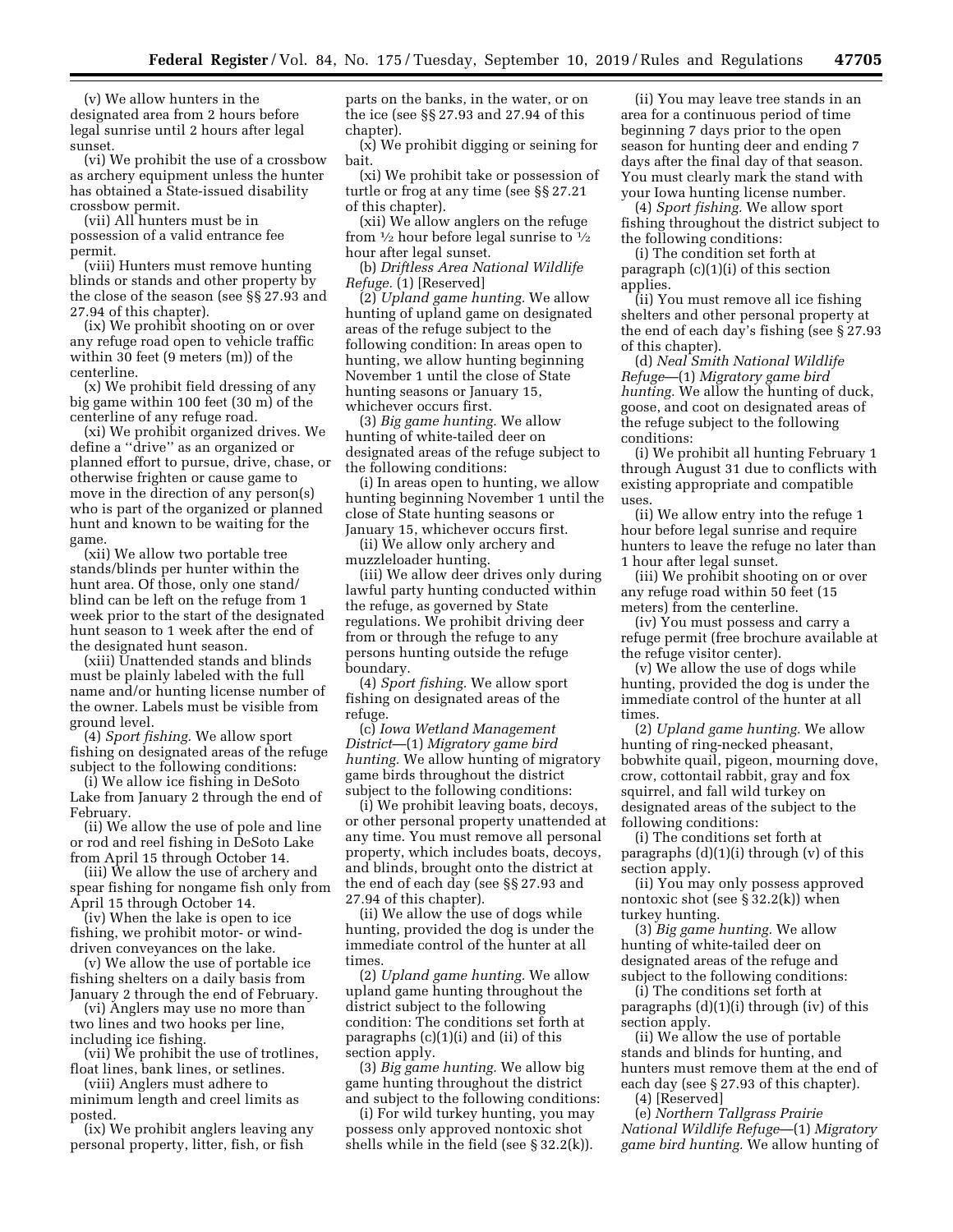duck, goose, merganser, coot, rail (Virginia and sora only), woodcock, snipe, and dove (mourning and Eurasian collared) on designated areas subject to the following conditions:

(i) For units adjacent to and managed by Neal Smith National Wildlife Refuge, you must follow the refuge-specific regulations provided in this paragraph (e).

(ii) Hunters must remove boats, decoys, portable or temporary blinds, materials brought onto the refuge, and other personal property at the end of each day's hunt (see §§ 27.93 and 27.94 of this chapter). Hunters must dismantle hunting blinds, platforms, and ladders made from natural vegetation at the end of each day.

(iii) We allow the use of dogs when hunting, except when hunting furbearers, provided the dog is under the immediate control of the hunter at all times.

(2) *Upland game hunting.* We allow hunting of wild turkey, ring-necked pheasant, bobwhite quail, gray partridge, cottontail rabbit, squirrel (fox and gray), groundhog, raccoon, opossum, fox (red and gray), coyote, badger, striped skunk, and crow on designated areas subject to the following conditions:

(i) Shotgun hunters may possess only approved nontoxic shot when hunting turkey (see § 32.2(k)).

(ii) The conditions set forth at paragraphs (e)(1)(i) through (iii) of this section apply.

(3) *Big game hunting.* We allow the hunting of deer on designated areas of the refuge subject to the following conditions:

(i) We allow the use of temporary stands, blinds, platforms, or ladders.

(ii) The conditions set forth at paragraphs (e)(1)(i) and (ii) of this section apply.

(iii) We prohibit shooting on, from, over, across, or within 30 feet (9 meters) of a roadway open to public vehicle transportation at a big game animal or a decoy of a big game animal.

(iii) For all counties with the exception of Jasper, you may leave tree stands in an area for a continuous period of time beginning 7 days prior to the open season for hunting deer and ending 7 days after the final day of that season. You must clearly mark the stand with your Iowa hunting license number.

(4) *Sport fishing.* We allow sport fishing on designated areas of the refuge subject to the following conditions:

(i) The condition set forth at paragraph (e)(1)(ii) of this section applies.

(ii) We prohibit the taking of any turtle, frog, leech, minnow, crayfish,

and mussel (clam) species by any method on the refuge (see § 27.21 of this chapter).

(f) *Port Louisa National Wildlife Refuge*—(1) *Migratory game bird hunting.* We allow hunting of migratory game birds on designated areas of the refuge subject to the following condition: You must remove boats, decoys, and portable blinds at the end of each day (see § 27.93 of this chapter).

(2) *Upland game hunting.* We allow hunting of upland game on designated areas of the refuge subject to the following conditions:

(i) For wild turkey hunting, you may use or possess only approved nontoxic shot shells (see § 32.2(k)). We allow shotgun slug or muzzleloading rifle for hunting coyotes.

(ii) We allow only squirrel hunting on the Keithsburg Division from the beginning of the State season through September 15.

(iii) We allow hunting on the Horseshoe Bend Division from September 1 through September 15, and from December 1 through February 28. We allow spring turkey hunting.

(iv) We allow hunting on the Big Timber Division from September 1 through February 28. We allow spring turkey hunting.

(3) *Big game hunting.* We allow hunting of white-tailed deer on designated areas of the refuge subject to the following condition: We allow the use of only portable stands, and you must remove them at the end of each day (see § 27.93 of this chapter).

(4) *Sport fishing.* We allow sport fishing on designated areas of the refuge subject to the following conditions:

(i) We prohibit the taking of turtle or frog (see § 27.21 of this chapter).

(ii) We allow fishing only from legal sunrise to legal sunset.

(iii) Anglers must remove boats and all other fishing devices at the end of each day's fishing activity (see § 27.93 of this chapter).

(g) *Union Slough National Wildlife Refuge*—(1) *Migratory game bird hunting.* We allow hunting of duck, goose, coot, rail (Virginia and sora only), woodcock, and snipe on designated areas of the refuge subject to the following conditions:

(i) We allow hunters on the refuge from 1 hour before legal sunrise until 1 hour after legal sunset.

(ii) We allow boats or other floating devices. We allow electric motors only. We prohibit the use of gasoline motors. You may not leave boats unattended.

(iii) We allow the use of dogs while hunting, provided the dog is under the immediate control of the hunter at all times.

(iv) We prohibit entry into any closed area to retrieve downed game, unless the hunter has received written permission from the refuge manager.

(v) We prohibit hunting on road rights-of-way on any portion of the refuge not open to hunting. The road right-of-way extends to the center of the road.

(2) *Upland game hunting.* We allow hunting of pheasant, gray partridge, cottontail rabbit, squirrel (fox and gray), groundhog, raccoon, opossum, fox, coyote, and crow on designated areas of the refuge subject to the following conditions:

(i) We prohibit possession of shotgun slugs.

(ii) The conditions set forth at paragraphs (g)(1)(i), (iv), and (v) of this section apply.

(3) *Big game hunting.* We allow hunting of deer and turkey on designated areas of the refuge subject to the following conditions:

(i) The conditions set forth at paragraphs  $(g)(1)(i)$ ,  $(iv)$ , and  $(v)$  of this section apply.

(ii) We allow portable tree stands, portable blinds, and freestanding elevated platforms to be left on the refuge from 7 days prior to the first deer hunting season; you must remove them prior to 7 days following the last deer hunting season (see § 27.93 of this chapter). Turkey hunters must remove blinds and stands each day (see § 27.93 of this chapter).

(iii) You must label portable tree stands, portable blinds, and freestanding elevated platforms that are left unattended with your hunting license number. The label must be legible from the ground.

(iv) You must remove any other personal property brought onto the refuge at the end of each day (see §§ 27.93 and 27.94 of this chapter).

(v) We allow deer hunters on the refuge from 1 hour before legal sunrise until 2 hours after legal sunset.

(vi) Deer hunters may possess only shot shells that shoot a single projectile (*i.e.,* slugs).

(vii) For wild turkey hunting, you may use or possess only approved nontoxic shot shells while in the field (see § 32.2(k)).

(4) *Sport fishing.* We allow sport fishing on designated areas of the refuge subject to the following conditions:

(i) We allow fishing from legal sunrise to legal sunset.

(ii) We allow fishing from boats on the Buffalo Creek Bottoms; however, we prohibit the use of gasoline motors.

(iii) We prohibit the use or possession of lead terminal tackle.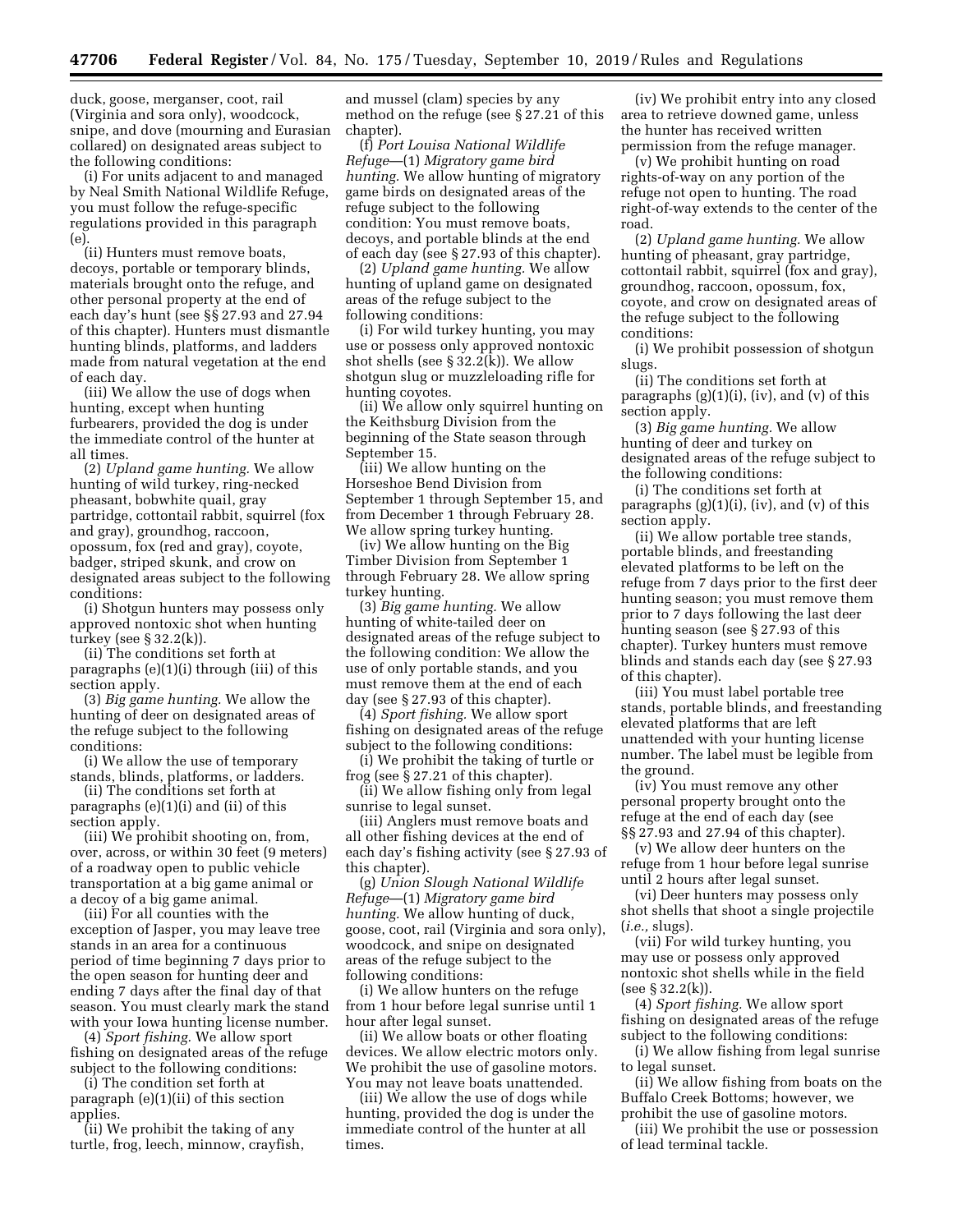(h) *Upper Mississippi River National Wildlife and Fish Refuge.* Refer to § 32.42(r) for regulations.

# **§ 32.35 Kansas.**

The following refuge units are open for hunting and/or fishing as governed by applicable Federal and State regulations, and are listed in alphabetical order with additional refuge-specific regulations.

(a) *Flint Hills National Wildlife Refuge*—(1) *Migratory game bird hunting.* We allow hunting of goose, duck, coot, dove, rail, woodcock, crow, and common snipe on designated areas of the refuge subject to the following conditions:

(i) You must possess and carry a signed refuge hunt permit (signed brochure) when hunting.

(ii) We prohibit shooting from or over roads and parking areas.

(iii) You may leave temporary blinds (other than portable blinds) constructed of natural vegetation found on site overnight (see § 27.93 of this chapter).

(iv) We allow crow hunting on designated areas of the refuge subject to the following conditions:

(A) We prohibit the use of centerfire rifles and pistols for hunting on the refuge.

(B) We close hunting areas on the north side of the Neosho River to all hunting from November 1 through March 1.

(2) *Upland game hunting.* We allow hunting of pheasant, quail, prairie chicken, rabbit, and squirrel on designated areas of the refuge subject to the following condition: The conditions set forth at paragraphs (a)(1)(i) and  $(a)(1)(iv)(A)$  and  $(B)$  of this section apply.

(3) *Big game hunting.* We allow hunting of white-tailed deer and turkey on designated areas of the refuge subject to the following conditions:

(i) We only allow shotguns, muzzleloading firearms (see § 27.42 of this chapter), and archery equipment for deer hunting.

(ii) We do not open for deer hunting during the extended white-tailed deer antlerless season in January.

(iii) We require the use of approved nontoxic shot for turkey hunting (see § 32.2(k)).

(iv) The conditions set forth at paragraphs  $(a)(1)(i)$  and  $(a)(1)(iv)(A)$  of this section apply.

(4) *Sport fishing.* We allow sport fishing on designated areas of the refuge subject to the following conditions:

(i) We close areas on the north side of the Neosho River to all fishing from November 1 through March 1, except for the Dove Roost Pond and the Upper Burgess Marsh.

(ii) We prohibit the take of reptiles and amphibians (see § 27.21 of this chapter).

(b) *Kirwin National Wildlife Refuge*— (1) *Migratory game bird hunting.* We allow hunting of goose, duck, merganser, coot, mourning dove, and snipe on designated areas of the refuge subject to the following conditions:

(i) You may use natural vegetation to construct a temporary blind.

(ii) You may use portable hunting blinds.

(iii) In Bow Creek, we allow waterfowl hunting only by boat. You may not create a wake while in Bow Creek.

(2) *Upland game hunting.* We allow hunting of pheasant, quail, prairie chicken, fox squirrel, cottontail rabbit, and turkey on designated areas of the refuge subject to the following conditions:

(i) You may only possess bow and arrow or shotguns no larger than 10 gauge on the refuge.

(ii) During pheasant season, we allow hunting of only pheasant, fox squirrel, and cottontail rabbit.

(3) *Big game hunting.* We allow hunting of deer and turkey on designated areas of the refuge subject to the following conditions:

(i) We only allow archery hunting of deer.

(ii) You must obtain a refuge-issued permit (FWS Form 3–2405, Self-Clearing Check-in/out Permit) to hunt deer on the refuge.

(iii) You may use natural vegetation to construct a temporary blind.

(iv) We prohibit retrieving deer or turkey from an area closed to deer or turkey hunting.

(4) *Sport fishing.* We allow sport fishing on designated areas on the refuge subject to the following conditions:

(i) We allow access to Kirwin Reservoir by foot for bank or ice fishing.

(ii) We allow noncommercial collection of bait fish as governed by State regulations.

(iii) We prohibit fishing tournaments on the refuge.

(c) *Marais des Cygnes National Wildlife Refuge*—(1) *Migratory game bird hunting.* We allow hunting of goose, duck, coot, rail, snipe, woodcock, and mourning dove on designated areas of the refuge subject to the following conditions:

(i) You must possess and carry a signed refuge hunt permit (signed brochure) when hunting.

(ii) We prohibit discharge of firearms within 150 yards (135 meters) of any residence or occupied building.

(iii) We allow only temporary portable blinds and blinds made from natural vegetation.

(2) *Upland game hunting.* We allow hunting of cottontail rabbit, squirrel, and upland birds on designated areas of the refuge subject to the following conditions:

(i) The conditions set forth at paragraphs (c)(1)(i) and (ii) of this section apply.

(ii) We prohibit centerfire and rimfire rifles and pistols.

(iii) You may possess only bow and arrow or shotguns smaller than 10 gauge while hunting upland game.

(3) *Big game hunting.* We allow hunting of white-tailed deer and turkey on designated areas of the refuge subject to the following conditions:

(i) The conditions set forth at paragraphs (c)(1)(i), (ii), and (iii) and (c)(2)(ii) of this section apply.

(ii) You must possess and carry a refuge access permit to hunt deer and spring turkey.

(iii) You may possess only approved nontoxic shot for turkey hunting (see § 32.2(k)).

(4) *Sport fishing.* We allow sport fishing on designated areas of the refuge.

(d) *Quivira National Wildlife Refuge*— (1) *Migratory game bird hunting.* We allow hunting of goose, duck, coot, Virginia and Sora rail, mourning dove, and snipe on designated areas of the refuge subject to the following conditions:

(i) We open refuge hunting areas from September 1 through February 28.

(ii) The refuge is open from  $1\frac{1}{2}$  hours before legal sunrise to 11⁄2 hours after legal sunset. Hunters must remove all decoys within 1 hour following the end of legal shooting time (legal sunset).

(iii) We prohibit the retrieval of game from areas closed to hunting.

(2) *Upland game hunting.* We allow hunting of pheasant, quail, squirrel, and rabbit on designated areas of the refuge subject to the following conditions:

(i) The conditions set forth at paragraphs  $(d)(1)(i)$  and  $(ii)$  of this section apply.

(ii) We only allow shotguns for hunting on the refuge.

(3) [Reserved]

(4) *Sport fishing.* We allow sport fishing on all waters on the refuge subject to the following conditions:

(i) We prohibit taking of frog, snake, or any other wildlife (see § 27.21 of this

chapter).

(ii) We prohibit the use of trotlines and setlines.

(iii) We prohibit the use of seines for taking bait.

(iv) We prohibit fishing from water control structures and bridges.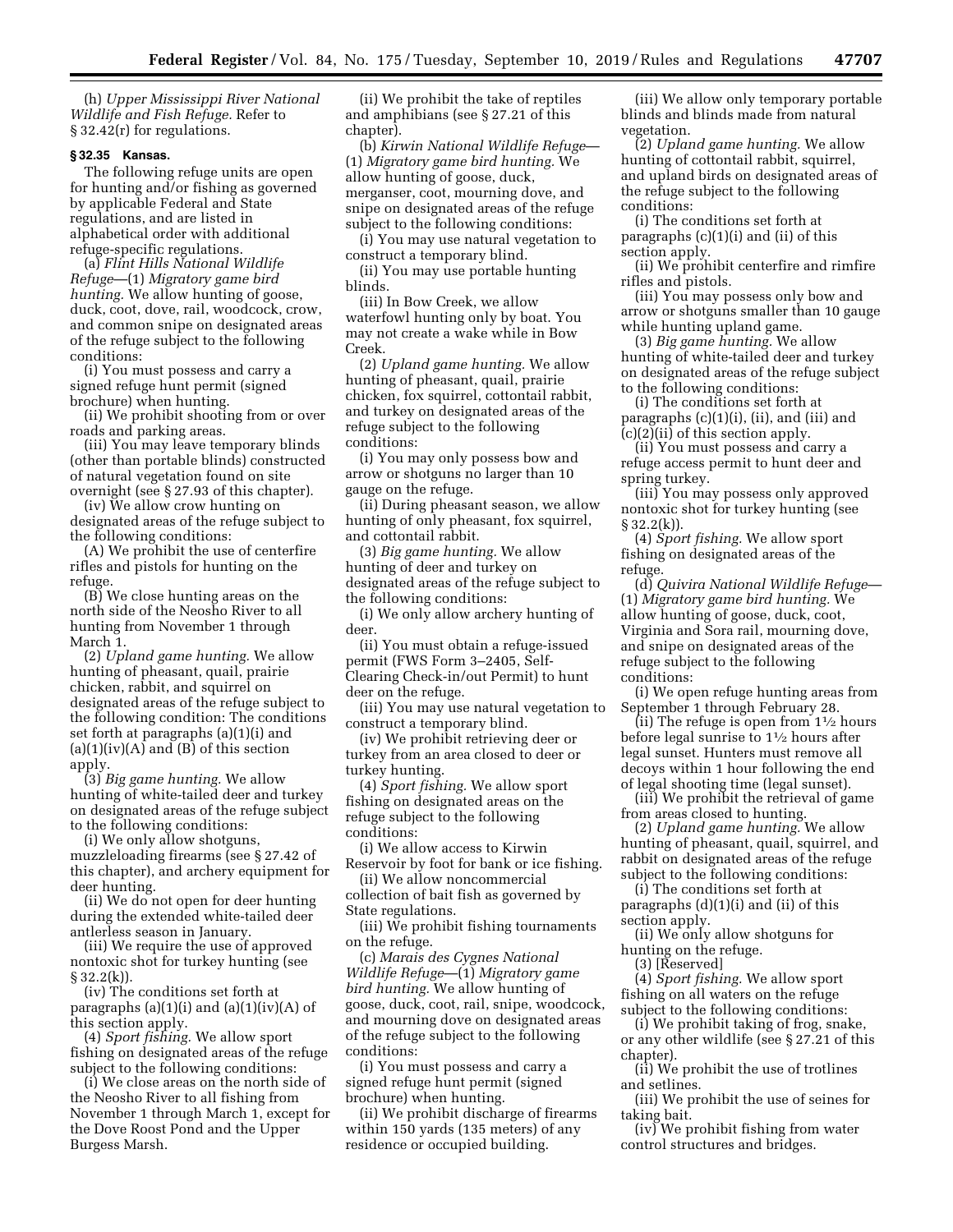(v) We restrict fishing in the designated ''Kid's Pond,'' approximately  $\frac{1}{4}$  mile (.4 kilometers) west-southwest of headquarters, to youth age 14 and younger, and to a parent and/or guardian age 18 or older accompanying a youth.

(vi) The bag limit for the Kid's Pond is one fish per day.

(vii) The condition set forth at paragraph (d)(1)(ii) of this section applies.

#### **§ 32.36 Kentucky.**

The following refuge units are open for hunting and/or fishing as governed by applicable Federal and State regulations, and are listed in alphabetical order with additional refuge-specific regulations.

(a) *Clarks River National Wildlife Refuge*—(1) *Migratory game bird hunting.* We allow hunting of mourning dove, woodcock, common snipe, Canada and snow goose, coot, crow, and waterfowl listed at 50 CFR 10.13(c)(1) under DUCK on designated areas of the refuge subject to the following conditions:

(i) Except for raccoon, opossum, and bullfrog hunting, access to the refuge is from 2 hours before legal sunrise to 2 hours after legal sunset.

(ii) You must possess and carry a signed refuge hunting/fishing permit (signed brochure) while hunting and/or fishing on the refuge.

(iii) We prohibit discharge of firearms on or within 200 feet (90 meters) of any home, the abandoned railroad tracks, graveled roads, and hiking trails.

(iv) We allow trail cameras. Trail cameras must have the owner's State hunting license number clearly displayed or we may confiscate them.

(v) An adult age 21 or older must supervise all youth hunters age 15 and younger. Youth hunters must remain in sight of and normal voice contact with the adult. On small game hunts, the adult may supervise no more than two youths; on big game hunts, the adult may supervise no more than one youth.

(vi) All persons born after January 1, 1975, must possess a valid hunter education card while hunting.

(vii) We allow the use of dogs for waterfowl, small game, and fall turkey hunting. Dog owners/handlers must have a collar on each dog with the owner's contact information.

(viii) We allow waterfowl hunting from legal shooting time until 12 p.m. (noon).

(2) *Upland game hunting.* We allow hunting of squirrel, rabbit, quail, raccoon, opossum, and coyote on designated areas of the refuge subject to the following condition: The conditions set forth at paragraphs (a)(1)(i) through (vii) of this section apply.

(3) *Big game hunting.* We allow hunting of white-tailed deer and turkey on designated areas of the refuge subject to the following conditions:

(i) The conditions set forth at paragraphs (a)(1)(i) through (vii) of this section apply.

(ii) We close squirrel, rabbit, crow, woodcock, snipe, dove, and quail seasons during muzzleloader and modern gun deer hunts.

(iii) We allow the use of only portable and climbing stands. You may place stands in the field no earlier than 2 weeks prior to the opening of deer season, and you must remove them from the field within 1 week after the season closes (see §§ 27.93 and 27.94 of this chapter). The hunter's State hunting license number must appear on all stands left in the field.

(iv) You must use safety belts at all times when occupying the tree stands.

(v) We prohibit organized deer drives. We define a ''deer drive'' as an organized or planned effort to pursue, drive, chase, or otherwise frighten or cause deer to move in the direction of any person(s) who is part of the organized or planned hunt and known to be waiting for the deer.

(vi) Ground blinds used for the purpose of hunting any species during the deer modern gun, muzzleloader, and youth firearms seasons must display 1 square foot (144 square inches) of solid, unbroken, hunter orange visible from all sides. You must remove ground blinds when not in use.

(4) *Sport fishing.* We allow fishing and frogging on designated areas of the refuge subject to the following conditions:

(i) The conditions set forth at paragraphs (a)(1)(i) and (ii) of this section apply.

(ii) The following conditions apply to the Environmental Education and Recreation Area (EERA):

(A) The EERA is a day-use area only. (B) We only allow one rod and reel or

pole and line for fishing per person. (C) We prohibit the use of live fish for bait.

(D) We allow the taking of largemouth bass, channel catfish, and bluegill in accordance with posted limits.

(E) We prohibit the hunting or harvesting of frog.

(b) *Ohio River Islands National Wildlife Refuge.* Refer to § 32.67(b) for regulations.

(c) *Reelfoot National Wildlife Refuge.*  Refer to § 32.61(f) for regulations.

## **§ 32.37 Louisiana.**

The following refuge units are open for hunting and/or fishing as governed by applicable Federal and State regulations, and are listed in alphabetical order with additional refuge-specific regulations.

(a) *Atchafalaya National Wildlife Refuge*—(1) *Migratory game bird hunting.* We allow hunting of migratory game birds on designated areas of the refuge subject to the following conditions:

(i) You may hunt only as governed by State-issued Sherburne Wildlife Management Area regulations.

(ii) Feral hogs are incidental take species. You may take feral hog during any open hunting season, only with the weapon allowed for that season, and only if you are a hunter with proper licenses and State permits for that season. There is no bag limit on feral hog.

(2) *Upland game hunting.* We allow hunting of upland game on designated areas of the refuge subject to the following condition: The conditions set forth at paragraphs (a)(1)(i) and (ii) of this section apply.

(3) *Big game hunting.* We allow hunting of feral hog, white-tailed deer, and turkey on designated areas of the refuge subject to the following condition: The conditions set forth at paragraphs (a)(1)(i) and (ii) of this section apply.

(4) *Sport fishing.* We allow recreational finfishing and shellfishing year-round as governed by Sherburne Wildlife Management Area regulations.

(b) *Bayou Cocodrie National Wildlife Refuge*—(1) *Migratory game bird hunting.* We allow hunting of duck, goose, coot, and woodcock on designated areas of the refuge subject to the following conditions:

(i) We require that all hunters and anglers age 16 and older purchase an annual public use permit (electronic form). You must sign the permit, certifying that you understand and will comply with all regulations. You must carry this permit at all times while on the refuge.

(ii) We allow migratory game bird hunting on Wednesdays, Saturdays, and Sundays until 12 p.m. (noon) during the State season. We do not open for the special teal season or the State youth waterfowl hunt.

(iii) We prohibit hunting within 150 feet (45 meters) of the maintained rightsof-way of roads, refuge roads or designated trails, buildings, residences, or designated public facilities.

(iv) You must remove harvested waterfowl, temporary blinds, and decoys used for duck hunting by 1 p.m. each day (see § 27.93 of this chapter).

(v) We allow the use of dogs to locate, point, and retrieve.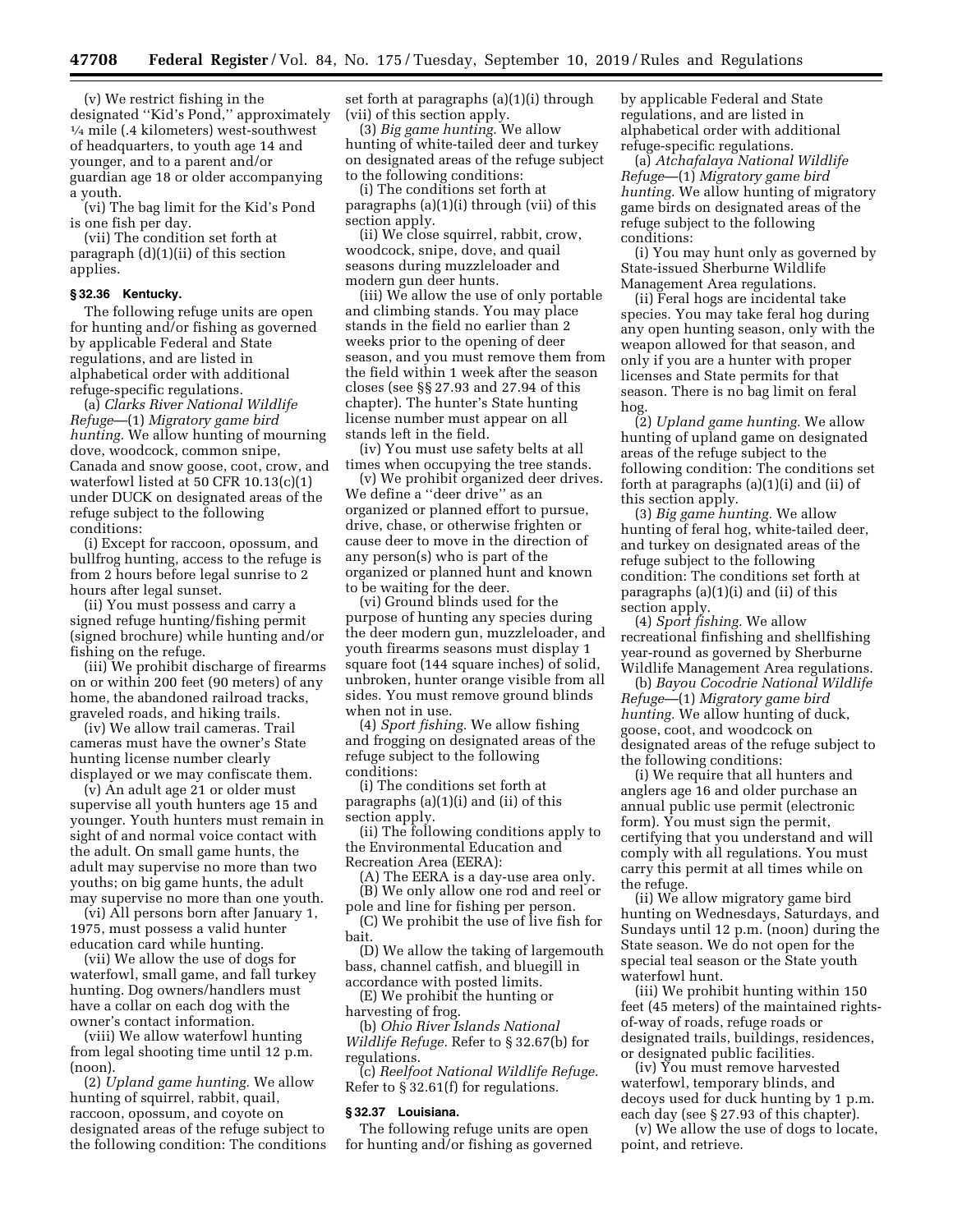(vi) We prohibit any person or group to act as a hunting guide, outfitter, or in any other capacity that any other individual(s) pays or promises to pay directly or indirectly for services rendered to any other person or persons hunting on the refuge, regardless of whether the payment is for guiding, outfitting, lodging, or club membership.

(vii) We prohibit use or possession of any type of trail-marking material.

(viii) We allow the incidental take of raccoon, feral hog, beaver, nutria, and coyote when hunting migratory birds, upland game, or big game species with firearms and archery equipment authorized for use.

(ix) We allow all-terrain vehicles (ATVs) and utility vehicles as governed by State Wildlife Management Area (WMA) regulations and size specifications on designated trails (see § 27.31 of this chapter) from scouting season until February 28.

(x) You may enter the refuge no earlier than 4 a.m. and must exit the refuge by 2 hours after legal sunset, except that raccoon and opossum hunters during the month of February may use the refuge at night.

(2) *Upland game hunting.* We allow hunting of squirrel and rabbit on designated areas of the refuge subject to the following conditions:

(i) Hunters may only hunt upland game during designated refuge seasons.

(ii) The conditions set forth at paragraphs (b)(1)(i), (iii), and (vi) through (x) of this section apply.

(iii) We allow the use of dogs to hunt squirrel and rabbit during that portion of the season designated as small game with dogs.

(iv) While engaged in upland game hunting, we prohibit possession of hunting firearms (see § 27.42 of this chapter) larger than .22 caliber rimfire, shotgun slugs, or buckshot.

(3) *Big game hunting.* We allow hunting of white-tailed deer on designated areas of the refuge subject to the following conditions:

(i) The conditions set forth at paragraphs (b)(1)(i), (iii), and (vi) through (x) of this section apply.

(ii) The bag limit is one deer per day. The State tagging regulations apply.

(iii) You may possess only approved nontoxic shot while hunting deer on the refuge (see § 32.2(k)). The requirement in this paragraph (b)(3)(iii) only applies to the use of shotgun ammunition.

(iv) You must wear a minimum of 500 square inches (3,226 square centimeters) of unbroken hunter orange as the outermost layer of clothing on the chest and back, and a hat or cap of unbroken hunter orange. You must wear the solidhunter-orange items while in the field.

(v) You may place stands up to 2 days prior to established hunting season dates. You must remove stands by 2 days after the hunting season closes (see § 27.93 of this chapter). You must mark your State license number on your stand. You are allowed one portable stand or blind on the refuge.

(vi) You must check all deer taken on the refuge before leaving the refuge at one of the self-clearing check stations indicated on the map in the refuge hunting and fishing regulations brochure.

(4) *Sport fishing.* We allow sport fishing on designated areas of the refuge subject to the following conditions:

(i) The condition set forth at paragraph  $(b)(1)(x)$  of this section applies.

(ii) We prohibit the taking of alligator snapping turtle (see § 27.21 of this chapter).

(iii) We allow fishing only during daylight hours.

(iv) The refuge boat ramp is open for daylight use only, except during specified hunting seasons when the ramp is open from 4 a.m. until 2 hours after legal sunset.

(v) We prohibit wire traps, slat traps, wire nets, hoop nets, trotlines, yo-yos, and jug lines on the refuge.

(c) *Bayou Sauvage National Wildlife Refuge*—(1) *Migratory game bird hunting.* We allow hunting of duck, goose, and coot on designated areas of the refuge subject to the following conditions:

(i) We allow only youth to hunt waterfowl and coot. An adult age 21 or older must supervise youth hunters during hunts. Youth hunter age and hunter education requirements are governed by State regulations. The youth must be capable of and must actively participate in such hunt by the possession and/or firing of a legal weapon during such hunt for the express purpose of harvesting game.

(ii) Each adult may supervise no more than two youths, and no more than one adult may supervise each youth during the course of any hunt. Youth must remain within normal voice contact of the adult who is supervising them. Adults accompanying youth on refuge hunts may participate by hunting but may not harvest more than their own daily bag limit. Youth must harvest their own bag limits.

(iii) We allow waterfowl hunting on Wednesdays, Thursdays, Saturdays, and Sundays from 30 minutes before legal sunrise until 12 p.m. (noon). We will close the refuge to waterfowl and coot hunting during any segment of goose season that extends beyond the regular duck season.

(iv) Hunters may not enter the refuge prior to 4 a.m. on the day of the hunt and must exit the refuge with all equipment and materials (see § 27.93 of this chapter) no later than 1 p.m.

(v) Hunters must possess and carry a valid refuge hunt permit (signed brochure).

(vi) When hunting migratory game birds, you may only use dogs to locate, point, and retrieve game.

(vii) We prohibit hunting within 500 feet (150 meters (m)) of any residence or structure adjacent to the refuge, and we prohibit hunting within 200 feet (60 m) of any road, railroad, levee, water control structure, designated public use trail, designated parking area, or other designated public use facility.

(viii) Hunters may use air-cooled propulsion engines to traverse the refuge through the Intracoastal Waterway and the Irish Bayou Straight Canal.

(2)–(3) [Reserved]

(4) *Sport fishing.* We allow finfishing and shellfishing on designated areas of the refuge subject to the following conditions:

(i) We allow sport fishing and shellfishing year-round on designated areas of the refuge and only after 12 p.m. on portions of the refuge outside of the Hurricane Protection Levee from November 1 through January 31 and during the State teal season. We close the remainder of the refuge from November 1 through January 31.

(ii) We only allow sport fishing with hand-held rod and reel or hand-held rod and line. You may take bait shrimp with cast nets 8 feet (2.4 m) in diameter or less. You may take crawfish (up to 100 pounds (45 kilograms) per person) with wire nets up to 20 inches (50 centimeters) in diameter. We allow recreational crabbing with a limit of 12 dozen per person. You must attend all fishing, crabbing, and crawfishing equipment at all times.

(iii) We prohibit the use of trotlines, limblines, slat traps, gar sets, nets, and alligator lines on the refuge.

(iv) The condition set forth at paragraph (c)(1)(viii) of this section applies.

(d) *Bayou Teche National Wildlife Refuge*—(1) *Migratory game bird hunting.* We allow hunting of migratory game birds and waterfowl on designated areas of the refuge subject to the following conditions:

(i) All hunters must possess and carry a signed hunt permit (signed brochure) while hunting on the refuge.

(ii) We prohibit hunting or discharge of firearm (see § 27.42 of this chapter) within 150 feet (45 meters (m)) of any residence or structure adjacent to the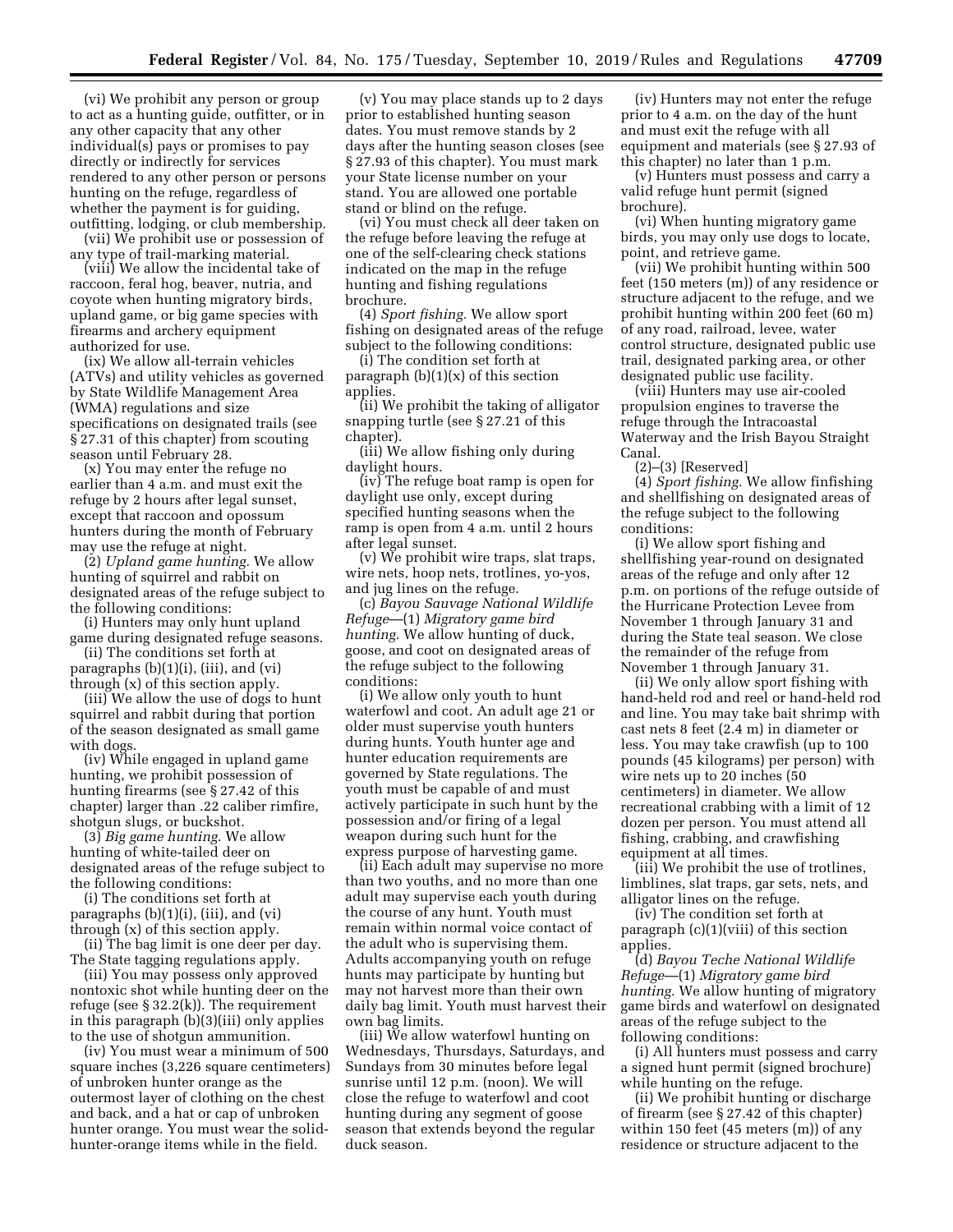refuge, from the centerline of any road, railroad, designated public use maintained trail, designated parking area, or other designated public use facility.

(iii) An adult age 18 or older must supervise youth hunters during all hunts. Youth hunter age and hunter education requirements are governed by State regulations. One adult may supervise two youths during small game and migratory game bird hunts but may supervise only one youth during big game hunts. Youth(s) must remain within normal voice contact of the adult who is supervising them. Adult guardians are responsible for ensuring that youth hunters do not violate refuge rules.

(iv) We require waterfowl hunters to remove all portable blinds, boats, decoys, and other personal equipment from the refuge by 1 p.m. each day (see §§ 27.93 and 27.94 of this chapter).

(v) All hunters must check-in prior to hunting and check out after hunting at a refuge self-clearing check station. You must report all game taken on the refuge when checking out by using the check card.

(vi) We allow hunting until 12 p.m. (noon). Hunters may only enter the refuge after 4 a.m.

(vii) When hunting migratory game birds, you may only use dogs to locate, point, and retrieve game.

(viii) We allow the use of reflective tacks.

(2) *Upland game hunting.* We allow hunting of squirrel and rabbit on designated areas of the refuge subject to the following conditions:

(i) We only allow hunting from the start of the State squirrel and rabbit seasons until the last day of State waterfowl season in the Coastal Zone, except that the Centerville Unit will be open until the last day of the State waterfowl season in the East Zone.

(ii) We prohibit upland game hunting on days corresponding with refuge deer gun hunts.

(iii) Hunters may enter the refuge at 4 a.m. Hunters must leave the refuge no later than 1 hour after legal sunset.

(iv) The conditions set forth at paragraphs  $(d)(1)(i)$  through  $(iii)$ ,  $(v)$ , and (viii) of this section apply.

(3) *Big game hunting.* We allow the hunting of white-tailed deer on designated areas of the refuge subject to the following conditions:

(i) We allow hunting of deer only with firearms (see § 27.42 of this chapter) during 5 specific days during October and November. A youth gun hunt will occur during the last weekend of October. The general gun hunt will occur during the final full weekend in

November. The youth gun hunt includes both Saturday and Sunday. The general gun hunt includes the Friday immediately before the weekend.

(ii) We allow archery deer hunting from the start of the State archery season until January 31, except the Centerville Unit is open until February 15. Hunters may take deer of either sex as governed by State-approved archery equipment and regulations. We close refuge archery hunting on those days that the refuge deer gun hunts occur.

(iii) We do not allow hunting within 500 feet (152.4 meters) of the Garden City parking area and boardwalk.

(iv) We allow each hunter to possess only one deer per day; the deer may be a buck or a doe. State season limits apply.

(v) You may take feral hogs only as incidental take with archery equipment while participating in the refuge deer archery hunt.

(vi) Hunters may use only portable deer stands. Hunters may erect deer stands 1 day before the deer archery season and must remove them from the refuge within 1 day after the season closes (see § 27.93 of this chapter). Hunters may place only one deer stand on the refuge. Deer stands must have the owner's State hunting license number clearly printed on the stand. Hunters must place stands in a nonhunting position when not in use.

(vii) The conditions set forth at paragraphs  $(d)(1)(i)$  through  $(iii)$ ,  $(v)$ , and (viii) and (d)(2)(ii) of this section apply.

(viii) We prohibit the use of deer decoys.

(ix) We prohibit organized deer drives. We define a ''deer drive'' as an organized or planned effort to pursue, drive, chase, or otherwise frighten or cause deer to move in the direction of any person(s) who is part of the organized or planned hunt and known to be waiting for the deer.

(4) *Sport fishing.* We allow sport fishing in all refuge waters subject to the following condition: We prohibit the use of unattended nets, traps, or lines (trot, jug, bush, etc.).

(e) *Big Branch Marsh National Wildlife Refuge*—(1) *Migratory game bird hunting.* We allow hunting of duck, coot, goose, snipe, rail, gallinule, and woodcock on designated areas of the refuge subject to the following conditions:

(i) We allow waterfowl hunting on Wednesdays, Thursdays, Saturdays, and Sundays from 1⁄2 hour before legal sunrise until 12 p.m. (noon), including during the State special teal season and State youth waterfowl hunt.

(ii) We prohibit goose hunting for that part of the season that extends beyond the regular duck season.

(iii) We allow only temporary blinds, and hunters must remove blinds and decoys by 1 p.m. each day (see § 27.93 of this chapter).

(iv) Hunters must possess and carry a valid refuge hunt permit (signed brochure).

(v) An adult age 18 or older must supervise youth hunters age 17 and younger during all hunts. Youth hunter age and hunter education requirements are governed by State regulations. One adult may supervise two youths during small game hunts and migratory bird hunts, but is only allowed to supervise one youth during big game hunts. Youths must remain within normal voice contact of the adult who is supervising them. Adult guardians are responsible for ensuring that youth hunters do not violate refuge rules.

(vi) We prohibit hunting or discharge of firearm (see § 27.42 of this chapter) within 150 feet (45 meters (m)) of any residence or structure adjacent to the refuge, and from the centerline of any road, railroad, designated public use maintained trail, designated parking area, or other designated public use facility.

(vii) Hunters may enter the refuge at 4 a.m. and must exit the refuge no later than 2 hours after legal sunset.

(viii) You may use only reflective tacks as trail markers on the refuge.

(2) *Upland game hunting.* We allow hunting of squirrel, rabbit, and quail on designated areas of the refuge subject to the following conditions:

(i) When hunting, you must possess only shot size 4 or smaller, or 0.22 caliber rim-fire rifles or smaller.

(ii) When hunting squirrel and rabbit, we allow the use of dogs only after the close of the State archery deer season. When hunting quail, you may only use dogs to locate, point, and retrieve.

(iii) The conditions set forth at paragraphs (e)(1)(iv) through (vii) of this section apply.

(iv) During the dog season for squirrel and rabbit, all hunters, including archers (while on the ground), except waterfowl hunters, must wear a minimum of a cap or hat that is hunter orange, blaze pink, or other such color as governed by State regulations.

(3) *Big game hunting.* We allow hunting of white-tailed deer and feral hog on designated areas of the refuge subject to the following conditions:

(i) We are open only during the State season for archery hunting of deer.

(ii) We prohibit organized deer drives. We define a ''deer drive'' as an organized or planned effort to pursue,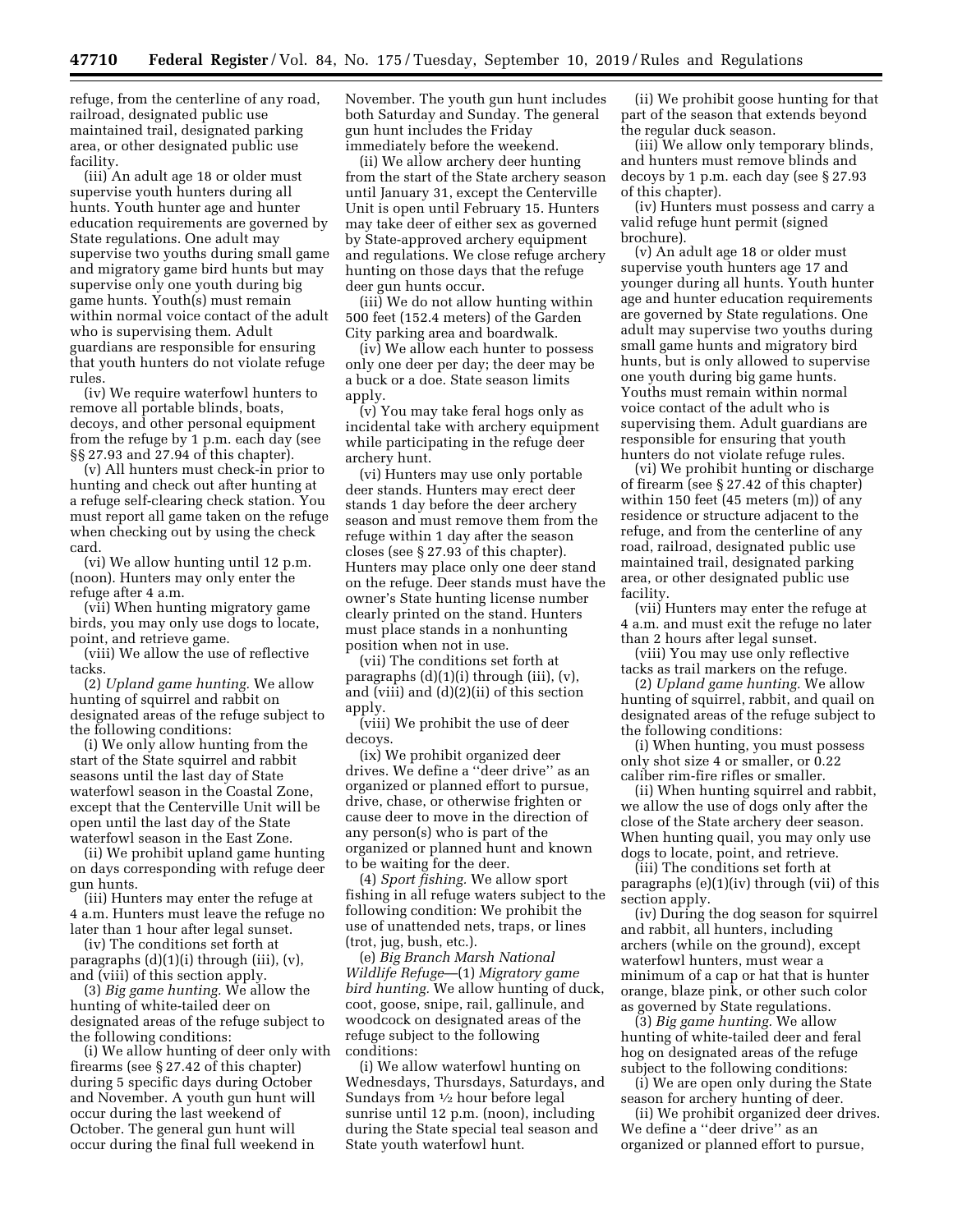drive, chase, or otherwise frighten or cause deer to move in the direction of any person(s) who is part of the organized or planned hunt and known to be waiting for the deer.

(iii) We allow placement of temporary deer stands 48 hours prior to the start of deer archery season. Hunters must remove all deer stands within 48 hours after the archery deer season closes (see § 27.93 of this chapter). We allow only one deer stand per hunter on the refuge. Deer stands must have the owner's State license/sportsmen's identification number clearly printed on the stand. We prohibit hunting stands on trees painted with white bands.

(iv) We allow take of feral hogs only as incidental take with archery equipment while participating in the refuge deer archery hunt.

(v) The conditions set forth at paragraphs (e)(1)(iv) through (vii) of this section apply.

(vi) We prohibit the use of deer decoys.

(4) *Sport fishing.* We allow recreational fishing and crabbing on designated areas of the refuge subject to the following conditions:

(i) You may fish only from  $\frac{1}{2}$  hour before legal sunrise until 1⁄2 hour after legal sunset, except we allow night fishing from the bank and pier on Lake Road.

(ii) You must only use rod and reel or pole and line while fishing.

(iii) You must attend to any fishing, crabbing, and crawfishing equipment at all times.

(f) *Black Bayou Lake National Wildlife Refuge*—(1) *Migratory game bird hunting.* We allow hunting of duck, coot, and woodcock on designated areas of the refuge subject to the following conditions:

(i) You must carry a signed refuge hunt permit (signed public use regulations brochure) and must carry and fill out daily a Visitor Check-In Permit and Report (FWS Form 3–2405).

(ii) We allow waterfowl hunting until 12 p.m. (noon) during the State season.

(iii) Hunters may enter the refuge no earlier than 4 a.m. and must leave the refuge by 1:30 p.m.

(iv) We prohibit hunting within 100 feet (30 meters (m)) of the maintained right-of-way of roads and from or across all-terrain vehicle (ATV) trails. We prohibit hunting within 50 feet (15 m) of, or trespassing on, aboveground oil, gas, or electrical transmission facilities.

(v) Hunters must remove boats, blinds, and decoys from the refuge at the end of each day's hunt (see § 27.93 of this chapter).

(vi) When hunting migratory game birds, you may only use dogs to locate, point, and retrieve game.

(vii) We only allow ATVs on trails designated for their use and marked by signs (see § 27.31 of this chapter). ATV trails are closed March 1 through August 31.

(2) *Upland game hunting.* We allow hunting of quail, squirrel, rabbit, raccoon, and opossum on designated areas of the refuge subject to the following conditions:

(i) The conditions set forth at paragraphs  $(f)(1)(i)$ ,  $(iv)$ , and  $(vii)$  of this section apply.

(ii) Hunters may only hunt upland game during designated refuge seasons.

(iii) We prohibit taking small game with firearms larger than .22 caliber

rimfire, shotgun slugs, and buckshot. (iv) You may enter the refuge no

earlier than 4 a.m. and must exit no later than 1 hour after legal shooting hours end.

(3) *Big game hunting.* We allow archery hunting of white-tailed deer on designated areas of the refuge subject to the following conditions:

(i) The conditions set forth at paragraphs (f)(1)(i), (iv), and (vii) and  $(f)(2)(iv)$  of this section apply.

(ii) Hunters may only hunt big game during designated refuge seasons.

(iii) We prohibit gun deer hunting.

(iv) An adult age 21 or older must supervise a youth hunter age 15 or younger during hunts. One adult may supervise only one youth during big game hunts. The youth hunter must remain within normal voice contact of the supervising adult.

(4) *Sport fishing.* We allow fishing on designated areas of the refuge subject to the following conditions:

(i) We prohibit trotlines, limb lines, yo-yos, traps, and nets.

(ii) We prohibit take of frog, turtle, and mollusk (see § 27.21 of this chapter).

(g) *Bogue Chitto National Wildlife Refuge*—(1) *Migratory game bird hunting.* We allow hunting of duck, goose, coot, and woodcock on designated areas of the refuge subject to the following conditions:

(i) We allow hunting from 1⁄2 hour before legal sunrise until 12 p.m. (noon), including during the State special teal season and State youth waterfowl hunt.

(ii) You must remove blinds and decoys by 1 p.m. each day (see § 27.93 of this chapter).

(iii) We prohibit goose hunting for that part of the season that extends beyond the regular duck season.

(iv) When hunting migratory game birds, you may only use dogs to locate, point, and retrieve game.

(v) Hunters must possess and carry a valid refuge hunt permit (signed refuge brochure).

(vi) An adult age 18 or older must supervise youth hunters age 17 and younger during all hunts. Youth hunter age and hunter education requirements are governed by State regulations. One adult may supervise two youths during small game hunts and migratory bird hunts but is only allowed to supervise one youth during big game hunts. Youths must remain within normal voice contact of the adult who is supervising them. Adult guardians are responsible for ensuring that youth hunters do not violate refuge rules.

(vii) We prohibit hunting or discharge of firearms (see § 27.42 of this chapter) within 150 feet (45.7 meters (m)) from the centerline of any public road, refuge road, designated or maintained trail, building, residence, designated camping area, or designated public facility, or from or across aboveground oil, gas, or electric facilities.

(viii) For the purpose of hunting, we prohibit possession of slugs, buckshot, rifle, and pistol ammunition, except during the deer gun and primitive firearm seasons (see § 32.2(k)).

(ix) You may use only reflective tacks as trail markers on the refuge.

(2) *Upland game hunting.* We allow hunting of squirrel, rabbit, raccoon, and opossum on designated areas of the refuge subject to the following conditions:

(i) We allow the use of dogs for rabbit, squirrel, raccoon, and opossum hunting on specific dates listed in the refuge hunt brochure.

(ii) We prohibit the take of feral hog during any upland game hunts.

(iii) During any open deer firearm or primitive firearm season on the refuge, all hunters, except waterfowl hunters and nighttime raccoon and opossum hunters, must wear hunter orange, blaze pink, or other such color as governed by State regulations.

(iv) The conditions set forth at paragraphs  $(g)(1)(v)$  through  $(ix)$  of this section apply.

(3) *Big game hunting.* We allow hunting of white-tailed deer, turkey, and feral hog on designated areas of the refuge subject to the following conditions:

(i) The conditions set forth at paragraphs  $(g)(1)(v)$  through (vii) and  $(g)(2)(ii)$  and  $(iii)$  of this section apply.

(ii) Hunters may erect deer stands 48 hours before the deer archery season and must remove them from the refuge within 48 hours after this season closes (see § 27.93 of this chapter). We allow only one deer stand per hunter on the refuge. Deer stands must have the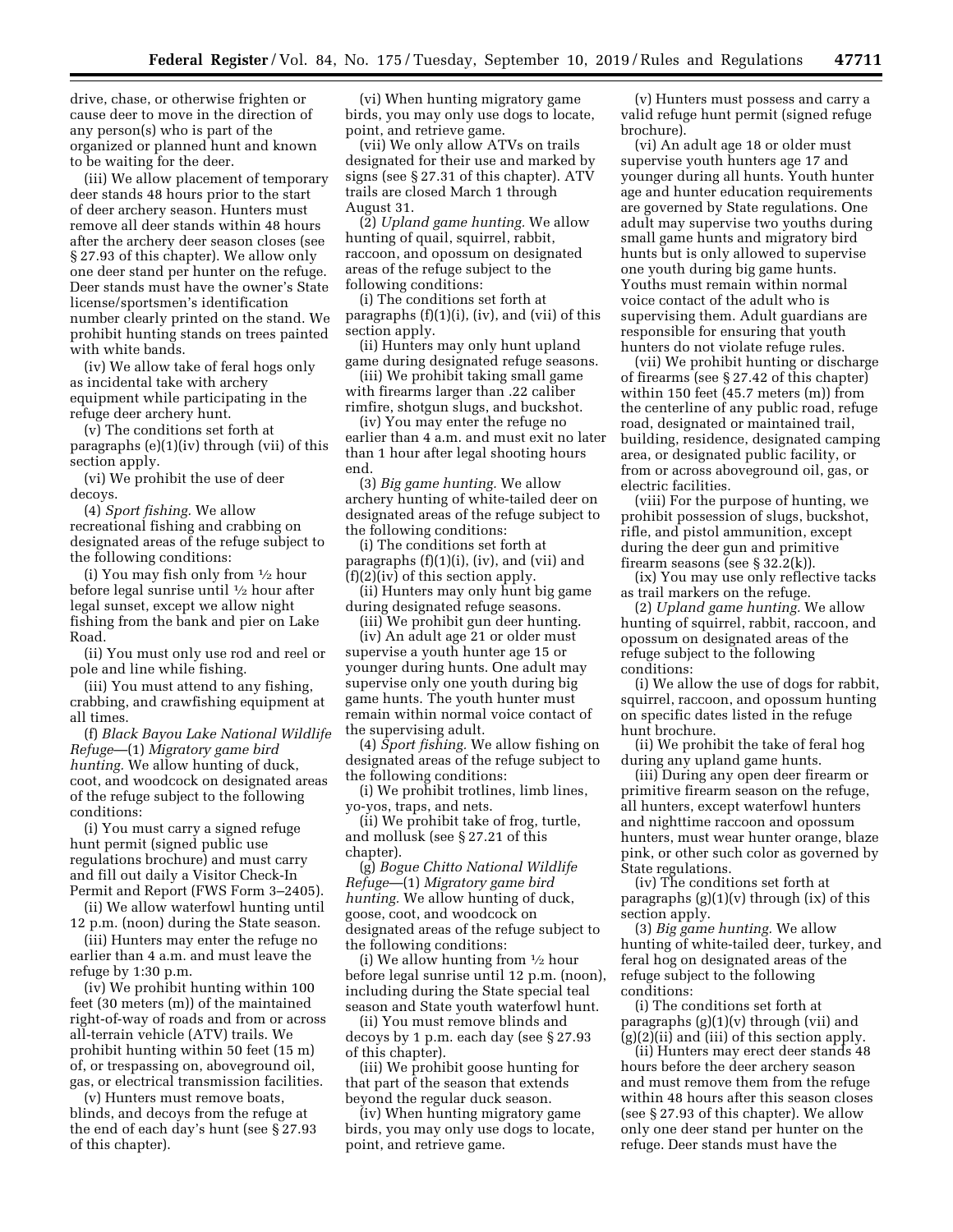owner's State license/sportsmen's identification number clearly printed on the stand.

(iii) We allow take of feral hog as incidental game while participating in the refuge archery, primitive weapon, and general gun deer hunts, and where otherwise specified using legal methods of take for the hunt.

(iv) We hold a special dog hog hunt in February. During this hunt, the following conditions apply, in addition to other applicable conditions in this paragraph (g)(3):

(A) You must use trained hog-hunting dogs to aid in the take of hog.

(B) We allow take of hog from  $\frac{1}{2}$  hour before legal sunrise until  $\frac{1}{2}$  hour after legal sunset.

(C) You must possess only approved nontoxic shot or pistol or rifle ammunition not larger than .22 caliber rim-fire to take the hog after it has been caught by dogs.

(D) The condition set forth at paragraph (g)(1)(viii) of this section applies during the special dog hog hunt.

(v) You must kill all hogs prior to removal from the refuge.

(vi) We prohibit the use of deer and turkey gobbler decoys.

(4) *Sport fishing.* We allow recreational fishing year-round on designated areas of the refuge subject to the following conditions:

(i) We only allow cotton limb lines.

(ii) We close the fishing ponds at the Pearl River Turnaround to fishing from April through the first full week of June and to boating during the months of April, May, June, and July.

(iii) When the Pearl River Turnaround area is open, we allow boats that do not have gasoline-powered engines attached in the fishing ponds at the Pearl River Turnaround. Anglers must hand-launch these boats into the ponds. When open, we only allow hook and line as a legal method of take in the fishing ponds at the Pearl River Turnaround.

(iv) The Pearl River Turnaround area, when open to fishing, is open 1⁄2 hour before legal sunrise to  $\frac{1}{2}$  hour after legal sunset.

(h) *Breton National Wildlife Refuge.*  (1)–(3) [Reserved]

(4) *Sport fishing.* We allow sport finfishing and shellfishing on designated areas of the refuge subject to the following conditions:

(i) Crabbers must tend crabbing equipment at all times.

(ii) We prohibit trotlines, slat traps, and nets.

(i) *Cameron Prairie National Wildlife Refuge*—(1) *Migratory game bird hunting.* We allow hunting of goose, duck, coot, gallinule, snipe, and dove on designated areas of the refuge subject to the following conditions:

(i) Hunters may only hunt during designated days and times.

(ii) We prohibit entrance to the waterfowl hunting area earlier than 4 a.m. Shooting hours for waterfowl hunts end at 2 p.m. each day.

(iii) We require every hunter to possess and carry a valid, signed refuge hunt permit and regulations brochure.

(iv) Every hunter must complete and turn in a Migratory Bird Hunt Report (FWS Form 3–2361) available from a self-clearing check station after each hunt.

(v) We prohibit hunting within 50 yards (45 meters) of any public road, refuge road, trail, building, resident, or designated public facility.

(vi) When migratory bird hunting, you may only use dogs for the purpose of locating, pointing, and retrieving.

(vii) Hunters must remove all hunting-related equipment from the refuge immediately following each day's hunt (see § 27.93 of this chapter).

(2) [Reserved]

(3) *Big game hunting.* We allow hunting of white-tailed deer on designated areas of the refuge subject to the following conditions:

(i) We allow only portable deer stands. Hunters may place deer stands on the refuge 1 day before the white-tail deer archery season and must remove them from the refuge within 1 day after the season closes (see § 27.93 of this chapter). Hunters may place only one deer stand on the refuge, and deer stands must have the owner's State hunting license number clearly printed on the stand. Hunters must place stands in a nonhunting position at ground level when not in use.

(ii) The conditions set forth at paragraphs (i)(1)(iii), (v), and (vii) of this section apply.

(iii) Each hunter must complete and turn in a Big Game Harvest Report (FWS Form 3–2359) available from a selfclearing check station after each hunt.

(iv) We prohibit entrance to the hunting area earlier than 4 a.m. Hunters must leave no later than 1 hour after legal sunset.

(4) *Sport fishing.* We allow sport fishing, crabbing, and cast netting on designated areas of the refuge subject to the following conditions:

(i) We allow fishing with a rod and reel or a pole and line. We prohibit possession of any other type of fishing gear, including limb lines, gill nets, jug lines, yo-yos, or trotlines.

(ii) We allow recreational fishing, crabbing, or cast netting in the East Cove Unit year-round from legal sunrise to legal sunset, except during the Louisiana west zone waterfowl season

or when the Grand Bayou Boat Bay is closed.

(iii) We allow sport fishing, crabbing, and cast netting in the Gibbstown Unit's Outfall Canal from March 15 through October 15.

(iv) We allow only recreational crabbing with cotton hand lines or drop nets up to 24 inches (60 centimeters) outside diameter. We prohibit using floats on crab lines.

(v) Anglers must attend all lines, nets, and bait, and must remove same from the refuge at the end of each day's fishing activity (see § 27.93 of this chapter).

(vi) The daily limit of crabs is 5 dozen (60) per boat or vehicle, regardless of the number of people thereon.

(vii) The daily shrimp limit during the Louisiana inshore shrimp season is 5 gallons (19 liters (L)) of heads-on shrimp per day, per vehicle or boat.

(viii) We allow cast netting for bait on both the East Cove Unit and the Gibbstown Unit when the units are open for public fishing only. Anglers must empty cast nets directly into the container from the net. The daily bait shrimp limit is one gallon (3.8 L) per day, per boat, outside the Louisiana inshore shrimp season.

(ix) Shrimp must remain in your actual custody while on the refuge.

(x) We prohibit the taking of turtle (see § 27.21 of this chapter).

(j) *Cat Island National Wildlife Refuge*—(1) *Migratory game bird hunting.* We allow hunting of duck, goose, coot, and woodcock on designated areas of the refuge subject to the following conditions:

(i) We require that all hunters and anglers age 16 and older purchase an annual public use permit (electronic form). The refuge user is required to sign, certifying that you understand and will comply with all regulations, and carry this permit at all times while on the refuge.

(ii) You may enter the refuge no earlier than 4 a.m. and must exit the refuge by 2 hours after legal sunset.

(iii) We allow take of beaver, feral hog, nutria, raccoon, and coyote incidental to any refuge hunt with weapons legal for that hunt until you take the daily bag limit of game.

(iv) We allow all-terrain vehicles (ATVs) and utility-type vehicle (UTVs) as governed by State Wildlife Management Area regulations and size specifications on designated trails (see § 27.31 of this chapter) from scouting season until February 28.

(v) We prohibit hunting within 150 feet (45 meters) of any public road, refuge road, trail or ATV trail, building, residence, or designated public facility.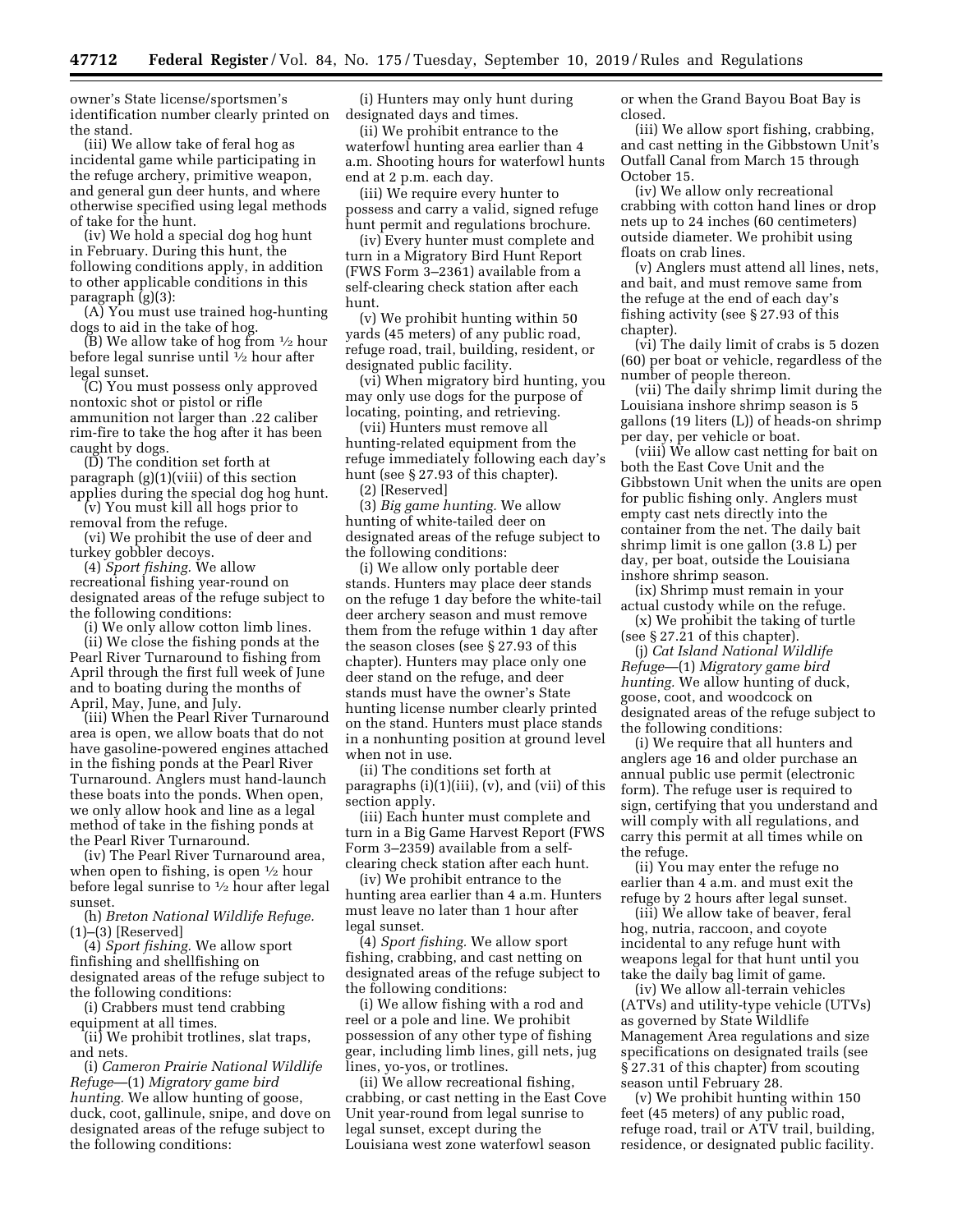(vi) We prohibit all other hunting during refuge lottery deer hunts.

(vii) We allow waterfowl hunting on Wednesdays, Saturdays, and Sundays until 12 p.m. (noon) during the designated State duck season.

(viii) You must remove harvested waterfowl, temporary blinds, and decoys used for duck hunting by 1 p.m. each day (see § 27.93 of this chapter).

(ix) When hunting migratory game birds, you may only use dogs to locate, point, and retrieve.

(x) We prohibit accessing refuge property by boat from the Mississippi River.

(2) *Upland game hunting.* We allow hunting of squirrel, rabbit, beaver, nutria, raccoon, and coyote on designated areas of the refuge subject to the following conditions:

(i) The conditions set forth at paragraphs (j)(1)(i) through (vi) of this section apply.

(ii) While upland game hunting, we prohibit the possession of hunting firearms larger than 0.22 caliber rimfire, shotgun slugs, and buckshot (see § 27.42 of this chapter).

(iii) We allow the use of dogs during designated small game with dog seasons. We require the owner's contact information on the collars of all dogs. We allow up to two dogs per hunting party for squirrel hunting.

(3) *Big game hunting.* We allow hunting of white-tailed deer and feral hog on designated areas of the refuge subject to the following conditions:

(i) The conditions set forth at paragraphs (j)(1)(i) through (vi) of this section apply.

(ii) We allow archery-only deer hunting on the refuge during the State archery deer season.

(iii) You must check all deer (name only) taken prior to leaving the refuge at one of the self-clearing check stations indicated on the map in the refuge public use brochure.

(iv) You may place stands up to 2 days prior to established hunting season dates, and you must remove them no more than 2 days after the hunting season closes (see § 27.93 of this chapter). You must mark your State license identification number on your stand. You are allowed one portable stand or blind on the refuge.

(v) You may only take one deer of either sex per day during the deer season. State season limits apply.

(vi) You must wear a minimum of 500 square inches (3,226 square centimeters) of unbroken-hunter orange as the outermost layer of clothing on the chest and back, and a hat or cap of unbrokenhunter orange.

(vii) We prohibit organized drives. We define a ''drive'' as an organized or

planned effort to pursue, drive, chase, or otherwise frighten or cause game to move in the direction of any person(s) who is part of the organized or planned hunt and known to be waiting for the game.

(4) *Sport fishing.* We allow sport fishing on designated areas of the refuge subject to the following conditions:

(i) The conditions set forth at paragraphs  $(j)(1)(i)$ ,  $(ii)$ ,  $(iv)$  (on the open portions of Wood Duck ATV trail for wildlife-dependent activities throughout the year), and (vi) of this section apply.

(ii) We prohibit slat traps or hoop nets on the refuge.

(iii) We prohibit possession of cleaned or processed fish on the refuge.

(iv) Anglers may only crawfish during designated days and times. The harvest limit is 50 pounds (22.5 kilograms) per permit per day.

(v) You must attend all crawfish traps and nets at all times. We allow up to, and no more than, 20 traps per angler on the refuge.

(vi) We prohibit harvest of frog or turtle on the refuge (see § 27.21 of this chapter).

(k) *Catahoula National Wildlife Refuge*—(1) *Migratory game bird hunting.* We allow hunting of duck, goose, and coot on designated areas of the refuge subject to the following conditions:

(i) We allow migratory hunting of duck, goose, and coot on Tuesdays, Thursdays, Saturdays, and Sundays from 1⁄2 hour before legal sunrise until 12 p.m. (noon) during the State season.

(ii) We prohibit migratory game bird hunting during deer modern and primitive firearms hunts.

(iii) When hunting migratory game birds, you may only use dogs to locate, point, and retrieve game.

(iv) We allow the use of only shotguns for hunting migratory birds.

(v) Hunters must check-in and check out as governed by refuge-specific terms.

(vi) We require hunters age 16 and older to purchase and carry a signed special refuge recreational activity permit (name/address/phone only).

(vii) Hunters may enter the refuge no earlier than 4 a.m. and must exit no later than 2 hours after legal sunset for that day. Hunters must remove all decoys, blinds, and boats from the hunting area by 1 p.m. (see § 27.93 of this chapter).

(viii) We prohibit hunting or discharge of firearms within 150 feet (45 meters (m)) from the edge of areas maintained for roads, trails, and utility rights-of-way.

(ix) We prohibit parking, walking, or hunting within 150 feet (45 m) of any active oil and gas facility or equipment.

(x) We allow the use of bright eyes or reflective tape for flagging or trail markers.

(xi) We restrict the use of all-terrain vehicles (ATVs) to designated trails. ATVs are allowed from September 1 through the last day of February. We allow ATVs only for hunting, fishing, and other wildlife-related activities.

(xii) We allow the incidental take of feral hog, raccoon, beaver, nutria, and coyote while hunting with firearms or archery equipment authorized for that hunt.

(2) *Upland game hunting.* We allow hunting of squirrel, raccoon, beaver, nutria, coyote, and rabbit on designated areas of the refuge subject to the following conditions:

(i) The conditions set forth at paragraphs  $(k)(1)(v)$  through  $(xii)$  of this section apply.

(ii) We prohibit squirrel and rabbit hunting during deer modern and primitive firearms hunts.

(iii) At the Bushley Unit, we allow the use of dogs to hunt squirrels and rabbits only after the last primitive firearms season for deer on the refuge. Hunters must place their contact information on the collars of all their dogs.

(iv) We require hunters participating in the dog season for rabbits to wear a hunter-orange cap.

(v) We only allow the use of shotguns and rifles that are .22 magnum caliber rim fire or less for upland game hunting.

(3) *Big game hunting.* We allow hunting of white-tailed deer and feral hog on designated areas of the refuge subject to the following conditions:

(i) The conditions set forth at paragraphs  $(k)(1)(v)$  through  $(xii)$  of this section apply.

(ii) We allow deer-modern hunting on the area south of the French Fork of the Little River for 2 days in December with these dates being set annually.

(iii) We allow hunting of deer with primitive firearms during the first segment of the State season for area 1, weekdays only (Monday through Friday) and 2 days in December with these dates set annually. We allow either-sex, deer gun hunting for the Friday, Saturday, and Sunday immediately following Thanksgiving Day and for 2 days in December with these dates to be set annually.

(iv) We allow the use of portable deer stands. Hunters may place deer stands on the refuge 1 day before the deer archery season and must remove them from the refuge within 1 day after this season closes (see § 27.93 of this chapter). Hunters may place only one stand on the refuge. Deer stands must have the owner's State hunting license number clearly printed on the stand.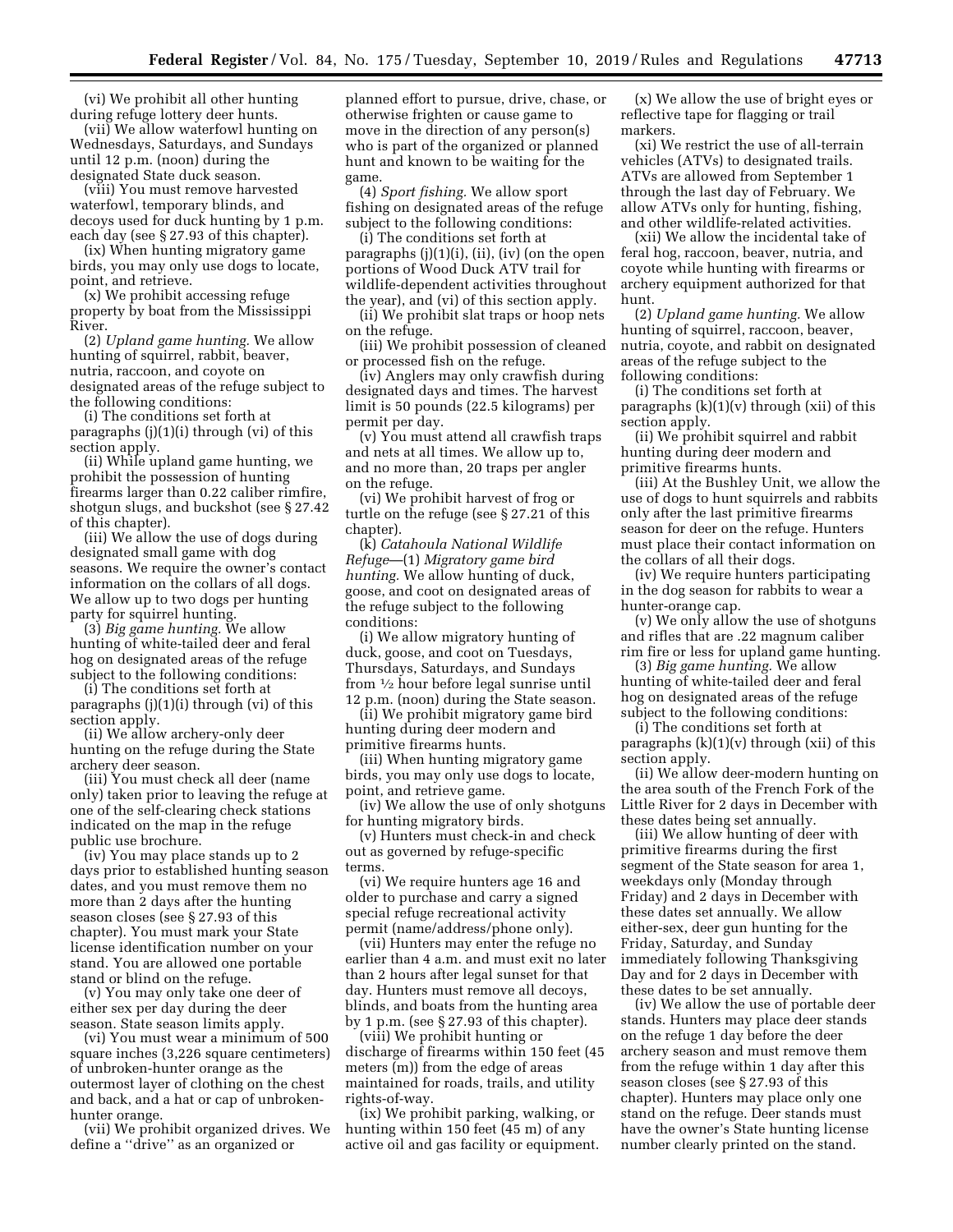Hunters must place stands in a nonhunting position when not in use.

(v) We allow the use and possession of lead shotgun slugs during deer modern and primitive firearm hunts. We prohibit the use and possession of toxic and nontoxic shot shells during these hunts.

(vi) All hunters must wear and display 400 square inches (2,581 square centimeters) of hunter orange and a hunter orange cap during deer modern and primitive firearm hunts.

(vii) You may take only one deer per day during modern and primitive firearm deer hunts.

(viii) We prohibit organized drives. We define a ''drive'' as an organized or planned effort to pursue, drive, chase, or otherwise frighten or cause game to move in the direction of any person(s) who is part of the organized or planned hunt and known to be waiting for the game.

(ix) We prohibit the use of dogs to hunt and trail wounded deer.

(x) We prohibit use of deer decoys. (4) *Sport fishing.* We allow sport fishing on designated areas of the refuge subject to the following conditions:

(i) The conditions set forth at paragraphs (k)(1)(ix) through (xi) of this section apply.

(ii) We require anglers age 16 and older to possess and carry a signed special refuge recreational activity permit (name/address/phone only).

(iii) We allow fishing from  $\frac{1}{2}$  hour before legal sunrise to legal sunset.

(iv) At the Headquarters Unit, we allow year-round fishing on Cowpen Bayou and the Highway 28 borrow pits. We allow fishing on Duck Lake and its tail-waters, Muddy Bayou, Willow Lake, and the Highway 84 borrow pits from March 1 through October 31. We only allow use of a rod and reel or pole with a hook and line attached for fishing in these waters. We prohibit snagging.

(v) At the Bushley Bayou Unit, we allow fishing year-round. We allow trotlines, but anglers must tend them at least once every 24 hours and reset them when receding water levels expose them. Anglers must attach lines with a length of cotton line that extends into the water. We allow the use of yo-yos, but you must attend and only use them from 1 hour before legal sunrise until  $\frac{1}{2}$ hour after legal sunset. We prohibit the use of nets and traps.

(vi) At the Headquarters Unit, we allow the launching of only trailered boats at designated boat ramps. Anglers may launch small hand-carried boats from the bank in other areas. We prohibit dragging of boats or driving onto road shoulders to launch boats.

(vii) We prohibit bank fishing on Bushley Creek and fishing in Black Lake, Dempsey Lake, Long Lake, Rhinehart Lake, and Round Lake during deer modern and primitive firearms hunts.

(viii) We prohibit fishing in Black Lake, Dempsey Lake, Long Lake, Round Lake, and Rhinehart Lake during waterfowl hunts.

(ix) We prohibit taking or possessing frogs and turtles (see § 27.21 of this chapter).

(x) We prohibit the possession of cleaned or processed fish on the refuge.

(l) *D'Arbonne National Wildlife Refuge*—(1) *Migratory game bird hunting.* We allow hunting of duck, goose, coot, and woodcock on designated areas of the refuge subject to the following conditions:

(i) You must carry a signed refuge hunt permit (signed public use regulations brochure) and must carry and fill out daily a Visitor Check-In Permit and Report (FWS Form 3–2405).

(ii) We allow waterfowl hunting until 12 p.m. (noon) during the State season.

(iii) Hunters may enter the refuge no earlier than 4 a.m. and must exit no later than 1:30 p.m.

(iv) We prohibit hunting within 100 feet (30 meters (m)) of the maintained rights-of-way of roads. We prohibit hunting within 50 feet (15 m) or trespassing on aboveground oil, gas, or electrical transmission facilities.

(v) Hunters must remove boats, blinds, and decoys from the refuge at the end of each day's hunt (see § 27.93 of this chapter).

(vi) When hunting migratory game birds, you may only use dogs to locate, point, and retrieve game.

(2) *Upland game hunting.* We allow hunting of squirrel, rabbit, raccoon, and opossum on designated areas of the refuge subject to the following conditions:

(i) The conditions set forth at paragraphs (l)(1)(i) and (iv) of this section apply.

(ii) You may enter the refuge no earlier than 4 a.m. and must exit no later than 2 hours after legal shooting hours.

(iii) When hunting upland game, you may only use dogs to locate, point, and retrieve game.

(3) *Big game hunting.* We allow hunting of white-tailed deer on designated areas of the refuge as indicated subject to the following conditions:

(i) The conditions set forth at paragraphs  $(l)(1)(i)$  and  $(iv)$  and  $(l)(2)(ii)$ of this section apply.

(ii) You must check all deer taken during general gun deer hunts at a refuge check station on the same day taken.

(iii) We prohibit hunters from placing or hunting from stands on pine trees with white-painted bands or rings.

(4) *Sport fishing.* We allow sport fishing on the refuge subject to the following conditions:

(i) For recreational fishing using commercial gear (slat traps, etc.), we require you to carry a Special Use Permit (FWS Form 3–1383–G), which is available at the refuge office.

(ii) We prohibit the taking of turtle (see § 27.21 of this chapter).

(m) *Delta National Wildlife Refuge*— (1) *Migratory game bird hunting.* We allow hunting of duck, goose, and coot on designated areas of the refuge subject to the following conditions:

(i) We allow waterfowl hunting on Wednesdays, Thursdays, Saturdays, and Sundays from 1⁄2 hour before legal sunrise until 12 p.m. (noon), including during the State special teal season, State youth waterfowl season, and State light goose special conservation season.

(ii) We only allow temporary blinds. You must remove both blinds and decoys by 1 p.m. each day (see § 27.93 of this chapter).

(iii) When hunting migratory game birds, you may only use dogs to locate, point, and retrieve game.

(iv) Hunters must possess and carry a valid refuge hunt permit (signed brochure).

(v) We prohibit discharge of firearms (see § 27.42 of this chapter) within 250 yards (225 meters) of buildings or worksites, such as oil or gas production facilities.

(vi) An adult age 18 or older must supervise youth hunters age 17 and younger during all hunts. Youth hunter age and hunter education requirements are governed by State regulations. One adult may supervise two youths during small game and migratory game bird hunts but must supervise only one youth during big game hunts. Youth(s) must remain within normal voice contact of the adult who is supervising them.

(vii) Hunters may enter the refuge at 4 a.m. and must exit the refuge no later than 2 hours after legal sunset.

(2) *Upland game hunting.* We allow hunting of rabbit on designated areas of the refuge subject to the following conditions:

(i) The refuge rabbit season opens the day after the State duck season closes and continues through the remainder of the State rabbit season.

(ii) We restrict hunting to shotgun only.

(iii) We allow the use of dogs when rabbit hunting.

(iv) The conditions set forth at paragraphs (m)(1)(iv) through (vii) of this section apply.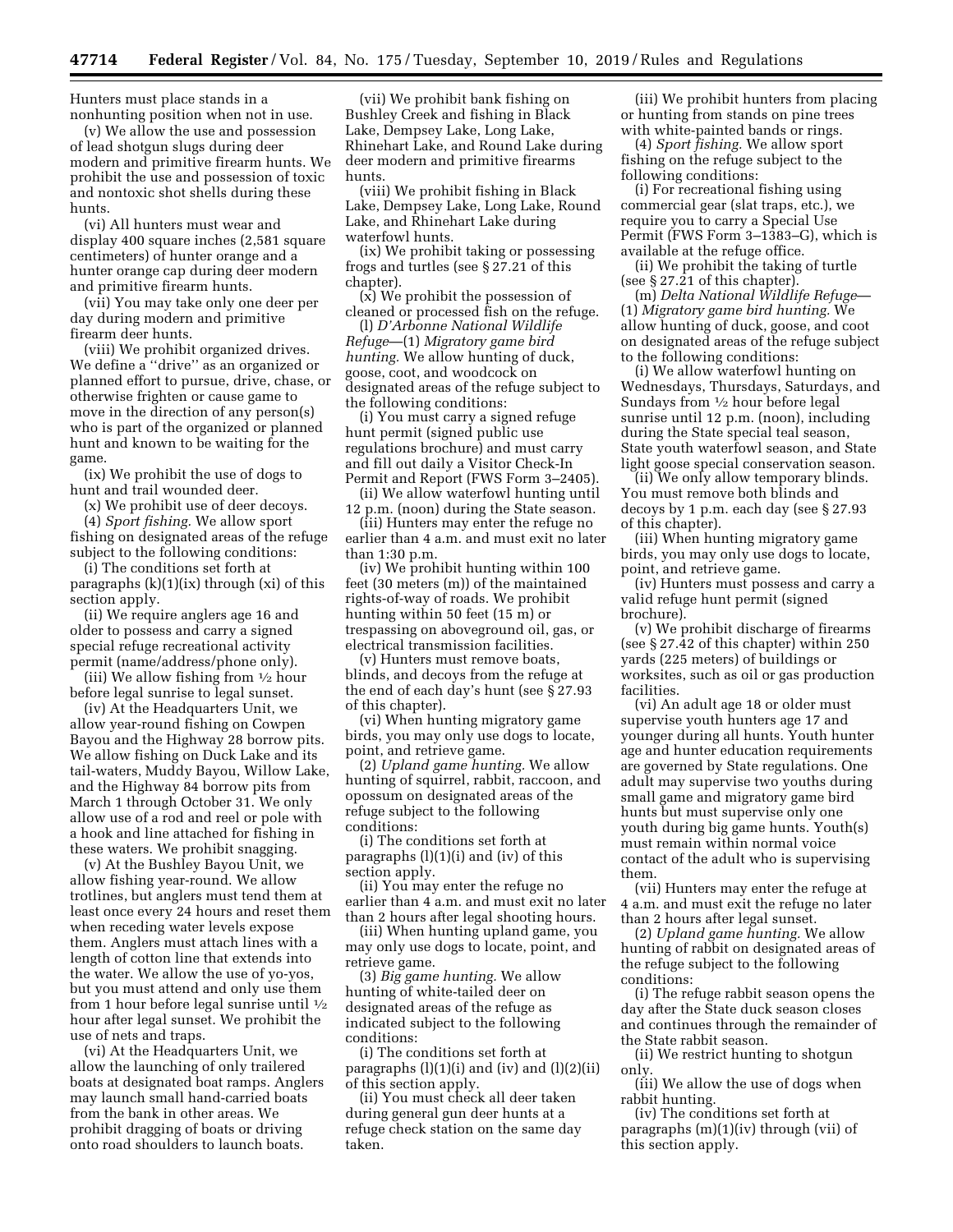(3) *Big game hunting.* We only allow archery hunting of white-tailed deer and feral hog on designated areas of the refuge subject to the following conditions:

(i) The conditions set forth at paragraphs (m)(1)(iv) through (vii) of this section apply.

(ii) We allow archery deer hunting, bucks only, from October 1 through 15. We allow either-sex archery deer hunting from October 16 through 31 and from the day after the close of the State duck season through the end of the State deer archery season.

(iii) We allow placement of temporary deer stands 48 hours prior to the start of deer archery season. Hunters must remove all deer stands within 48 hours after the archery deer season closes (see § 27.93 of this chapter). We allow only one deer stand per hunter on the refuge. Deer stands must have the owner's State license/sportsmen's identification number clearly printed on the stand.

(iv) We prohibit organized deer drives. We define a ''deer drive'' as an organized or planned effort to pursue, drive, chase, or otherwise frighten or cause deer to move in the direction of any person(s) who is part of the organized or planned hunt and known to be waiting for the deer.

(v) We allow the take of hog(s) only with archery equipment during the archery deer season.

(vi) We prohibit the use of deer decoys.

(4) *Sport fishing.* We allow recreational fishing and crabbing on designated areas of the refuge subject to the following conditions:

(i) We only allow recreational fishing and crabbing from 1⁄2 hour before legal sunrise until 1/2 hour after legal sunset. During State waterfowl hunting seasons, however, we only allow recreational fishing and crabbing from after 12 p.m. (noon) until 1⁄2 hour after legal sunset.

(ii) We prohibit the use of trotlines, limblines, slat traps, jug lines, nets, or alligator lines.

(iii) We prohibit the taking of turtle (see § 27.21 of this chapter).

(n) *Grand Cote National Wildlife Refuge*—(1) *Migratory game bird hunting.* We allow hunting of duck, goose, coot, and woodcock on designated areas of the refuge subject to the following conditions:

(i) We allow waterfowl (duck, goose, coot) hunting on Wednesdays and Saturdays from 1⁄2 hour before legal sunrise until 12 p.m. (noon) during the State season.

(ii) We prohibit teal hunting during the State September season.

(iii) Hunters selected for lottery waterfowl hunts must be present and in

possession of written documentation confirming their selection on the day of the hunt.

(iv) We allow no more than three persons to hunt in each of the lottery waterfowl blinds, and hunters must confine all hunting activity to the direct vicinity of the blinds.

(v) When hunting migratory game birds, you may only use dogs to locate, point, and retrieve.

(vi) Hunters may enter the refuge no earlier than 4 a.m. and must exit no later than 2 hours after legal sunset for that day.

(vii) We allow the incidental take of raccoon, feral hog, beaver, nutria, and coyote only when hunting for migratory bird, upland game, and big game species with firearms or archery equipment authorized for use.

(viii) We require hunters age 16 and older to purchase and carry a signed refuge special recreational activity permit (electronic form).

(ix) We prohibit hunting or the discharge of firearms within 150 feet (45 meters) from the edge of areas maintained for roads, trails, and utility rights-of-way.

(x) Hunters must check-in and check out as governed by refuge-specific terms (see refuge hunting brochure for details).

(xi) Refuge users must enter and exit the refuge only at designated parking areas occurring on the refuge. We prohibit accessing adjacent lands from refuge parking areas or any other part of the refuge.

(xii) We restrict the use of all-terrain vehicles (ATVs) to designated ATV trails. ATVs are allowed from September 1 through the last day of February. We allow ATVs only for hunting, fishing, and other wildliferelated activities.

(xiii) Hunters must remove all decoys, blinds, and boats from the hunt area by 1 p.m. (see § 27.93 of this chapter).

(xiv) We allow the use of bright eyes or reflective tape for flagging or trail markers.

(2) *Upland game hunting.* We allow hunting of rabbit, raccoon, beaver, nutria, and coyote on designated areas of the refuge subject to the following conditions:

(i) The conditions set forth at paragraphs (n)(1)(vi) through (xiv) of this section apply.

(ii) We allow the use of only shotguns and rifles that are .22 magnum caliber rimfire or less for upland game hunting

(iii) We allow the use of dogs when hunting rabbit only after the close of the State deer rifle season. Dog owners must place their contact information on the collars of all their dogs.

(iv) We require hunters participating in the special dog season for rabbits to wear a hunter-orange cap.

(3) *Big game hunting.* We allow hunting of white-tailed deer and feral hog on designated areas of the refuge subject to the following conditions:

(i) The conditions set forth at paragraphs  $(n)(1)(vi)$  through  $(xiv)$  of this section apply.

(ii) We only allow the use of archery equipment for big game hunting.

(iii) You may use only portable deer stands. Hunters must place deer stands on the refuge 1 day before the deer archery season and must remove them from the refuge within 1 day after the season closes (see § 27.93 of this chapter). Hunters may place only one deer stand on the refuge, and deer stands must have the owner's State hunting license/sportsmen's identification number clearly printed on the stand. Hunters must place the stand in a nonhunting position and at ground level when not in use.

(iv) We prohibit the use of deer decoys.

(v) We prohibit the use of dogs to trail wounded deer.

(vi) We prohibit organized drives. We define a ''drive'' as an organized or planned effort to pursue, drive, chase, or otherwise frighten or cause game to move in the direction of any person(s) who is part of the organized or planned hunt and known to be waiting for the game.

(4) *Sport fishing.* We allow sport fishing on designated areas of the refuge subject to the following conditions:

(i) The conditions set forth at paragraphs (n)(1)(xi) through (xiv) of this section apply.

(ii) We allow fishing within the Coulee Des Grues Bayou only from the bank adjacent to Little California Road and only from legal sunrise to legal sunset.

(iii) Except as provided under paragraph (n)(4)(ii) of this section, we allow fishing from 1⁄2 hour before legal sunrise to legal sunset. Anglers may enter the refuge no earlier than 4 a.m. and must exit no later than 2 hours after legal sunset for that day.

(iv) We require anglers age 16 and older to purchase and carry a signed refuge special recreational activity permit.

(v) We prohibit the use of nets, traps, set lines, and trot lines. Anglers may only use a rod and reel or pole with a hook and line attached to fish.

(vi) We prohibit the possession of cleaned or processed fish on the refuge.

(vii) We prohibit the harvest of frog, turtle, snake, or mollusk (see § 27.21 of this chapter).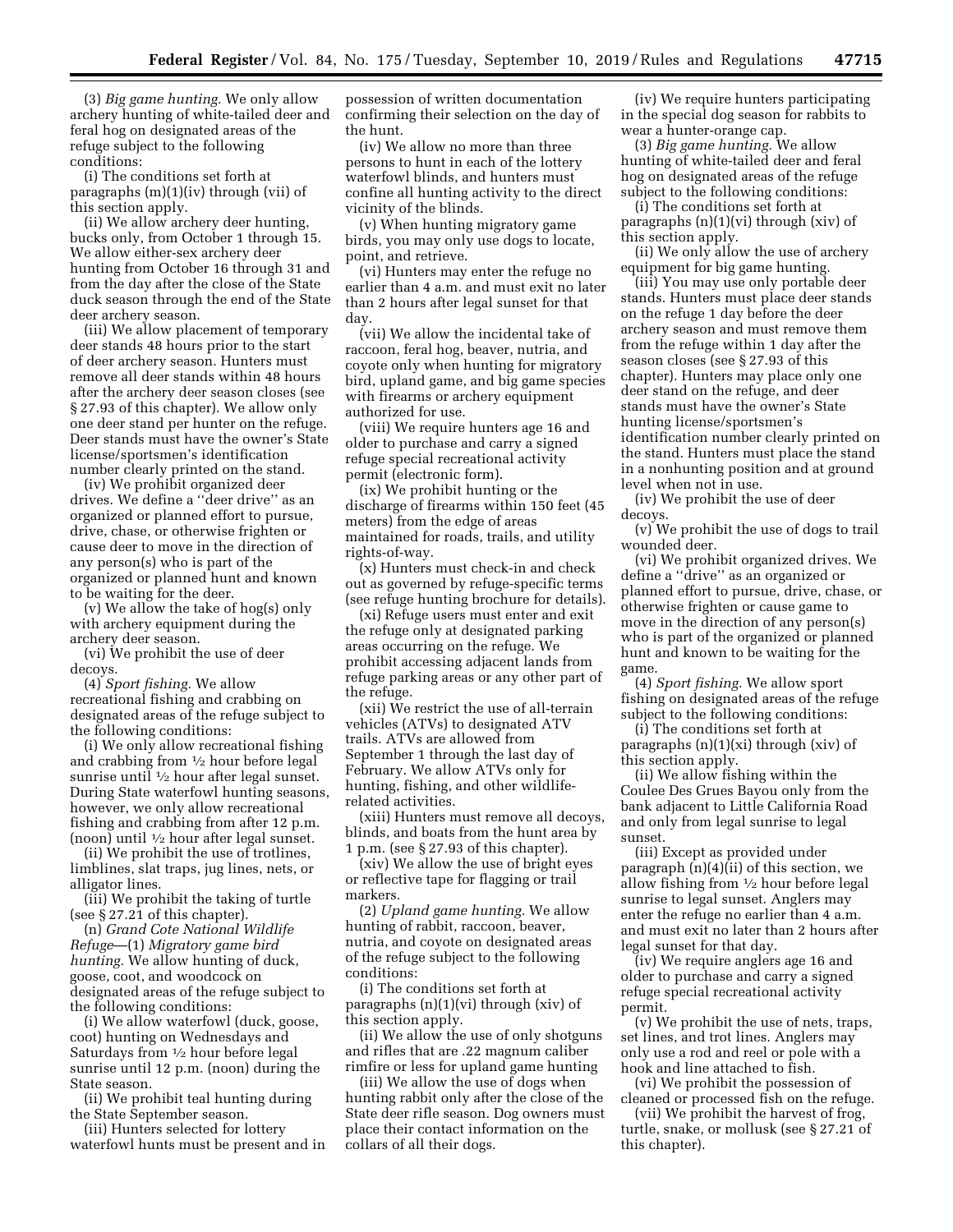(viii) We prohibit crawfishing. (o) *Lacassine National Wildlife Refuge*—(1) *Migratory game bird hunting.* We allow hunting of goose, duck, gallinule, and coot on designated areas of the refuge subject to the following conditions:

(i) Hunters may only hunt migratory game birds during designated refuge seasons.

(ii) We require every hunter to possess and carry a valid signed refuge hunt permit (signed brochure) and regulations brochure.

(iii) Hunters may enter the refuge at 4 a.m. Shooting hours end at 2 p.m. each day.

(iv) Each hunter must complete and turn in a Migratory Bird Hunt Report (FWS Form 3–2361), available from a self-clearing check station, after each hunt.

(v) We prohibit hunting within 50 yards (45 meters (m)) of refuge canals; waterways; public roads; buildings; aboveground oil, gas, or electrical transmission facilities; or designated public facilities. Hunting parties must remain a distance of no fewer than 150 yards (135 m) away from another hunter.

(vi) You must remove all huntingrelated equipment from the refuge immediately following each day's hunt (see § 27.93 of this chapter).

(vii) When migratory bird hunting, you may only use dogs for the purpose of locating, pointing, and retrieving. (2) [Reserved]

(3) *Big game hunting.* We allow hunting for white-tailed deer on designated areas of the refuge subject to the following conditions:

(i) Hunters may only hunt big game during designated refuge seasons with archery equipment.

(ii) We allow only portable deer stands. Hunters may place deer stands on the refuge 1 day before the deer archery season and must remove them from the refuge within 1 day after the season closes (see § 27.93 of this chapter). Hunters may place only one deer stand on the refuge, and deer stands must have the owner's State hunting license number clearly printed on the stand. Hunters must place stands in a nonhunting position at ground level when not in use.

(iii) The conditions set forth at paragraphs (o)(1)(ii), (v), and (vi) of this section apply.

(iv) Hunters may enter the refuge at 4 a.m. Hunters must leave no later than 1 hour after legal sunset.

(v) Each hunter must complete and turn in a Big Game Harvest Report (FWS Form 3–2359) available from a selfclearing check station, after each hunt.

(4) *Sport fishing.* We allow fishing on designated areas of the refuge subject to the following conditions:

(i) We allow fishing from March 15 through October 15.

(ii) We prohibit fishing activities before legal sunrise and after legal sunset.

(iii) Anglers may enter the refuge 1 hour before legal sunrise, and you must leave 1 hour after legal sunset.

(iv) Anglers can travel the refuge by boat from 1 hour before legal sunrise until 1 hour after legal sunset in order to access fishing areas.

(v) We prohibit bank fishing from the Lacassine Pool Wildlife Drive.

(vi) We prohibit boat and bank fishing in Lacassine Pool Unit D and refuge waters from October 16 through March 14.

(vii) We allow fishing only with rod and reel or pole and line in refuge waters. We prohibit possession of any other type of fishing gear, including limb lines, gill nets, jug lines, yo-yos, or trotlines.

(viii) We prohibit the taking of turtle (see § 27.21 of this chapter).

(p) *Lake Ophelia National Wildlife Refuge*—(1) *Migratory game bird hunting.* We allow hunting of duck, goose, coot, and woodcock on designated areas of the refuge subject to the following conditions:

(i) We allow waterfowl (duck, goose, coot) hunting on Tuesdays, Thursdays, and Saturdays from 1⁄2 hour before legal sunrise until 12 p.m. (noon) during the Statewide duck season.

(ii) When hunting migratory game birds, you may only use dogs to locate, point, and retrieve.

(iii) Hunters may enter the refuge no earlier than 4 a.m. and must exit no later than 2 hours after legal sunset for that day. Hunters must remove all decoys, blinds, and boats from the hunt area by 1 p.m. (see § 27.93 of this chapter).

(iv) We prohibit migratory game bird hunting during refuge deer primitive firearm hunts.

(v) Except as restricted under paragraph (p)(3)(ix) of this section, we allow the incidental take of raccoon, feral hog, beaver, nutria, and coyote when hunting for migratory bird, upland game, and big game species with firearms and archery equipment authorized for use.

(vi) We restrict the use of all-terrain vehicles (ATVs) to designated ATV trails. ATVs are allowed from September 1 to the last day of the spring turkey season. We allow ATVs only for hunting, fishing, and other wildliferelated activities.

(vii) We restrict the use of the ATV trails that are designated for physically challenged persons to individuals who possess a State-issued physically challenged program hunter permit or are age 60 or older. Individuals that qualify must obtain a Special Use Permit (FWS Form 3–1383–G) from the refuge office to use these trails.

(viii) We require hunters age 16 and older to purchase and carry a signed refuge special recreational activity permit (electronic form).

(ix) We prohibit hunting or the discharge of firearms within 150 feet (45 meters) from the edge of areas maintained for roads, trails, and utility rights-of-way.

(x) Hunters must check-in and check out as governed by refuge-specific terms (see refuge hunting brochure for details).

(xi) Hunters and anglers must enter and exit the refuge only at designated parking areas occurring on the refuge. We prohibit accessing adjacent lands from refuge parking areas or any other part of the refuge.

(xii) We allow the use of bright eyes or reflective tape for flagging or trail markers.

(2) *Upland game hunting.* We allow hunting of squirrel, rabbit, raccoon, beaver, nutria, and coyote on designated areas of the refuge subject to the following conditions:

(i) The conditions set forth at paragraphs  $(p)(1)(v)$  through  $(xii)$  of this section apply.

(ii) Hunters may enter the refuge no earlier than 4 a.m. and must exit no later than 2 hours after legal sunset for that day.

(iii) We only allow the use of shotguns and rifles that are .22 magnum caliber rimfire or less for upland game hunting.

(iv) We prohibit upland game hunting during refuge deer primitive firearm hunts.

(v) We allow the use of dogs when squirrel and rabbit hunting only after the close of the State deer rifle season. Dog owners must place their contact information on the collars of all their dogs.

(vi) We require hunters participating in the special dog season for rabbits to wear a hunter-orange cap.

(3) *Big game hunting.* We allow hunting of white-tailed deer, turkey, and feral hog on designated areas of the refuge subject to the following conditions:

(i) The conditions set forth at paragraphs (p)(1)(v) through (xii) and (p)(2)(ii) of this section apply.

(ii) You may harvest only one antlered and one antlerless deer during each of the lottery primitive firearm hunts.

(iii) You may use only portable deer stands. Hunters may place deer stands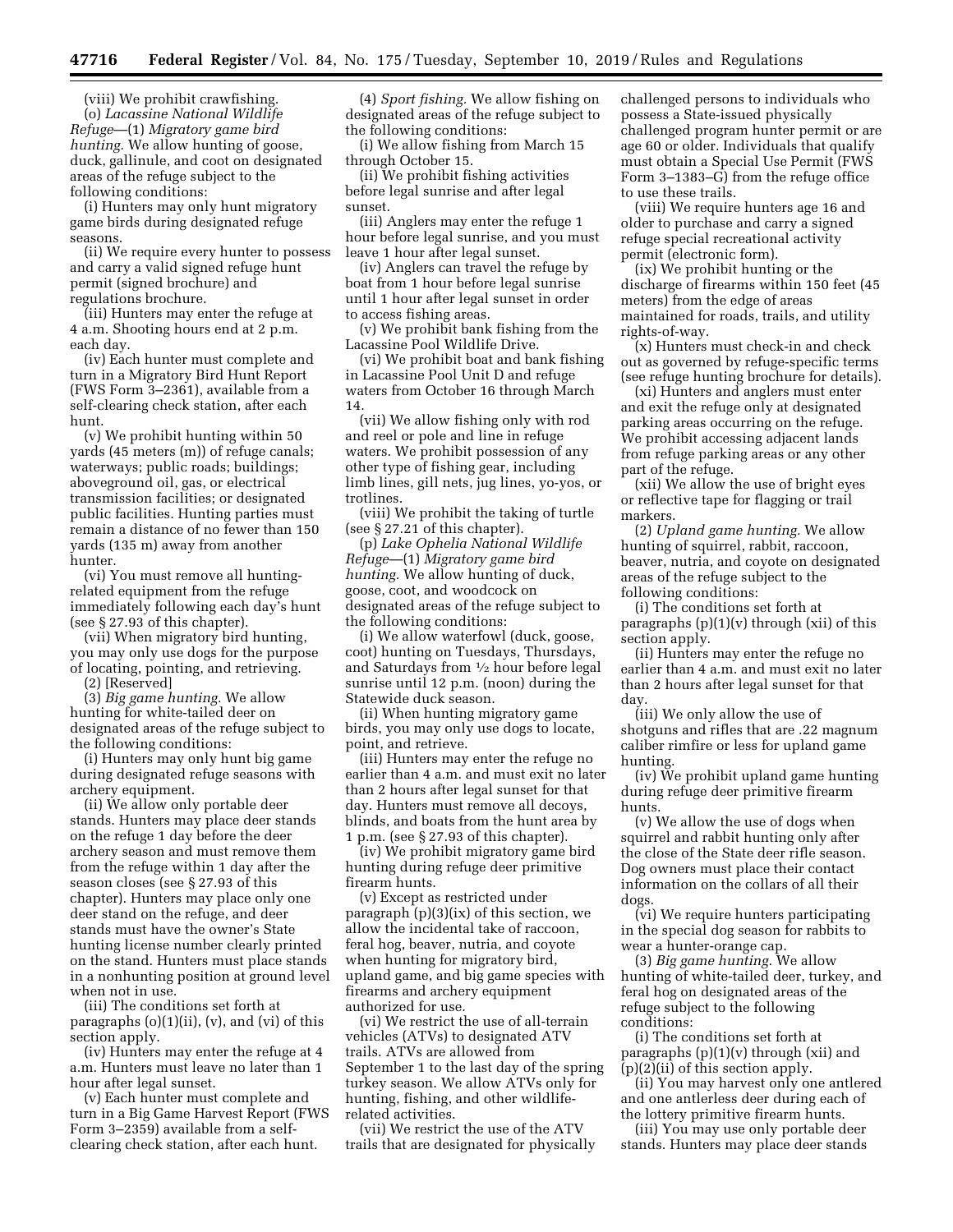on the refuge 1 day before the deer archery season and must remove them from the refuge within 1 day after the season closes (see § 27.93 of this chapter). Hunters may place only one deer stand on the refuge, and deer stands must have the owner's State hunting license number clearly printed on the stand. Hunters must place stands in a nonhunting position and at ground level when not in use.

(iv) All deer gun hunters must wear and display 400 square inches (2,600 square centimeters) of hunter orange and a hunter-orange cap during the deer gun seasons and lottery deer hunts.

(v) Only hunters that have been selected for lottery primitive firearm deer hunts may be present during these hunts.

(vi) We allow the use and possession of lead shotgun slugs during lottery primitive firearm deer hunts. We prohibit the use and possession of toxic and nontoxic shot shells during these hunts.

(vii) We prohibit all other hunting during refuge deer primitive firearm hunts as described in the refuge hunting brochure.

(viii) We prohibit the use of deer or turkey gobbler decoys.

(ix) We allow turkey hunting only during the first 16 days of the State season until 12 p.m. (noon). We prohibit incidental hunting of feral hog while turkey hunting.

(x) We prohibit the use of dogs to trail wounded deer.

(xi) We prohibit organized drives. We define a ''drive'' as an organized or planned effort to pursue, drive, chase, or otherwise frighten or cause game to move in the direction of any person(s) who is part of the organized or planned hunt and known to be waiting for the game.

(4) *Sport fishing.* We allow sport fishing in designated areas of the refuge subject to the following conditions:

(i) The conditions set forth at paragraphs  $(p)(1)(xi)$  and  $(xii)$  of this section apply.

(ii) We require anglers age 16 and older to purchase and carry a signed refuge special recreational activity permit (name/address/phone number only).

(iii) We allow fishing from March 1 through October 15 from 1⁄2 hour before legal sunrise to legal sunset.

(iv) We allow anglers to operate ATVs on the designated trails to the Duck Lake, Westcut Lake, and Possum Bayou boat ramps.

(v) We prohibit the use of nets, traps, set lines, and trot lines. Anglers may only use a rod and reel or pole with a hook and line attached to fish.

(vi) We prohibit the possession of cleaned or processed fish on the refuge.

(vii) We prohibit the harvest of frog, turtle, snake, or mollusk (see § 27.21 of this chapter).

(viii) We prohibit crawfishing.

(q) *Mandalay National Wildlife Refuge*—(1) *Migratory game bird hunting.* We allow hunting of duck, goose, moorhen, gallinule, and coot on designated areas of the refuge subject to the following conditions:

(i) We allow hunting of migratory game birds on Wednesdays and Saturdays until 12 p.m. (noon). Hunters may only enter the refuge after 4 a.m. and must exit the refuge no later than 1 p.m.

(ii) Prior to hunting, we must assign a refuge hunt unit and issue a refuge lottery waterfowl permit (signed brochure) to any person entering, using, or occupying the refuge for hunting migratory game birds. You may only hunt in your assigned unit.

(iii) When hunting migratory game birds, you may only use dogs to locate, point, and retrieve.

(iv) An adult age 18 or older must supervise youth hunters during all hunts. Youth hunter age and hunter education requirements are governed by State regulations. One adult may supervise two youths during small game and migratory game bird hunts. An adult may supervise only one youth during big game hunts. Youth must remain within normal voice contact of the adult who is supervising them. Parents or adult guardians are responsible for ensuring that hunters age 16 and younger do not violate refuge rules.

(v) All hunters must possess and carry a signed hunt brochure (signed brochure) while hunting on refuge.

(vi) Only one adult may occupy a unit with up to two youths during a designated lottery youth waterfowl hunt. We allow no more than three hunters to hunt from a single blind within a unit at one time during any waterfowl hunt.

(2) [Reserved]

(3) *Big game hunting.* We allow the hunting of white-tailed deer and feral hog on designated areas of the refuge subject to the following conditions:

(i) We open the refuge to hunting of deer and hog only during the State archery season, except that prior to 12 p.m. (noon) on Wednesdays and Saturdays during State waterfowl seasons, we close areas north of the Intracoastal Waterway to big game hunting.

(ii) Hunters may only enter the refuge after 4 a.m. and must exit by 1 hour after legal sunset.

(iii) You may take big game with archery equipment and as governed by State law. From October 1 through 15, State bucks-only regulations apply. From October 16 through February 15, you may take only one deer of either sex per day, and hunters may possess only one deer. The State season limits on deer apply. There is no daily or possession limit on feral hogs.

(iv) We prohibit the use of deer decoys.

(v) We only allow portable stands. Hunters may erect temporary deer stands 1 day prior to the start of deer archery season. Hunters must remove all deer stands within 1 day after the archery deer season closes (see § 27.93 of this chapter). Hunters may place only one deer stand on the refuge. Deer stands must have the owner's State hunting license number clearly printed on the stand. Hunters must place stands in a nonhunting position when not in use.

(vi) We prohibit organized deer drives. We define a ''deer drive'' as an organized or planned effort to pursue, drive, chase, or otherwise frighten or cause deer to move in the direction of any person(s) who is part of the organized or planned hunt and known to be waiting for the deer.

(vii) The conditions set forth at paragraphs  $(q)(1)(iv)$  and  $(v)$  of this section apply.

(4) *Sport fishing.* We allow sport fishing in all refuge waters subject to the following conditions:

(i) We prohibit the use of unattended nets, traps, or lines (trot, jog, bush, etc.).

(ii) We allow fishing in the refuge year-round.

(iii) The refuge is open from legal sunrise until legal sunset.

(iv) We prohibit the taking of turtle (see § 27.21 of this chapter).

(r) *Red River National Wildlife Refuge*—(1) *Migratory game bird hunting.* We allow hunting of duck, goose, coot, woodcock, and dove on designated areas of the refuge subject to the following conditions:

(i) Hunters must possess and carry a signed refuge permit (signed refuge brochure).

(ii) We allow waterfowl hunting until 12 p.m. (noon) during the State season.

(iii) We allow dove hunting only during the first 3 days of the State season on all refuge lands as indicated in the refuge brochure.

(iv) Hunters may enter the refuge no earlier than 4 a.m. and must exit the refuge no later than 1:30 p.m.

(v) Hunters may only hunt during designated times and seasons as listed in refuge brochure (signed brochure).

(vi) We prohibit hunting within 100 feet (30 meters) of any public road,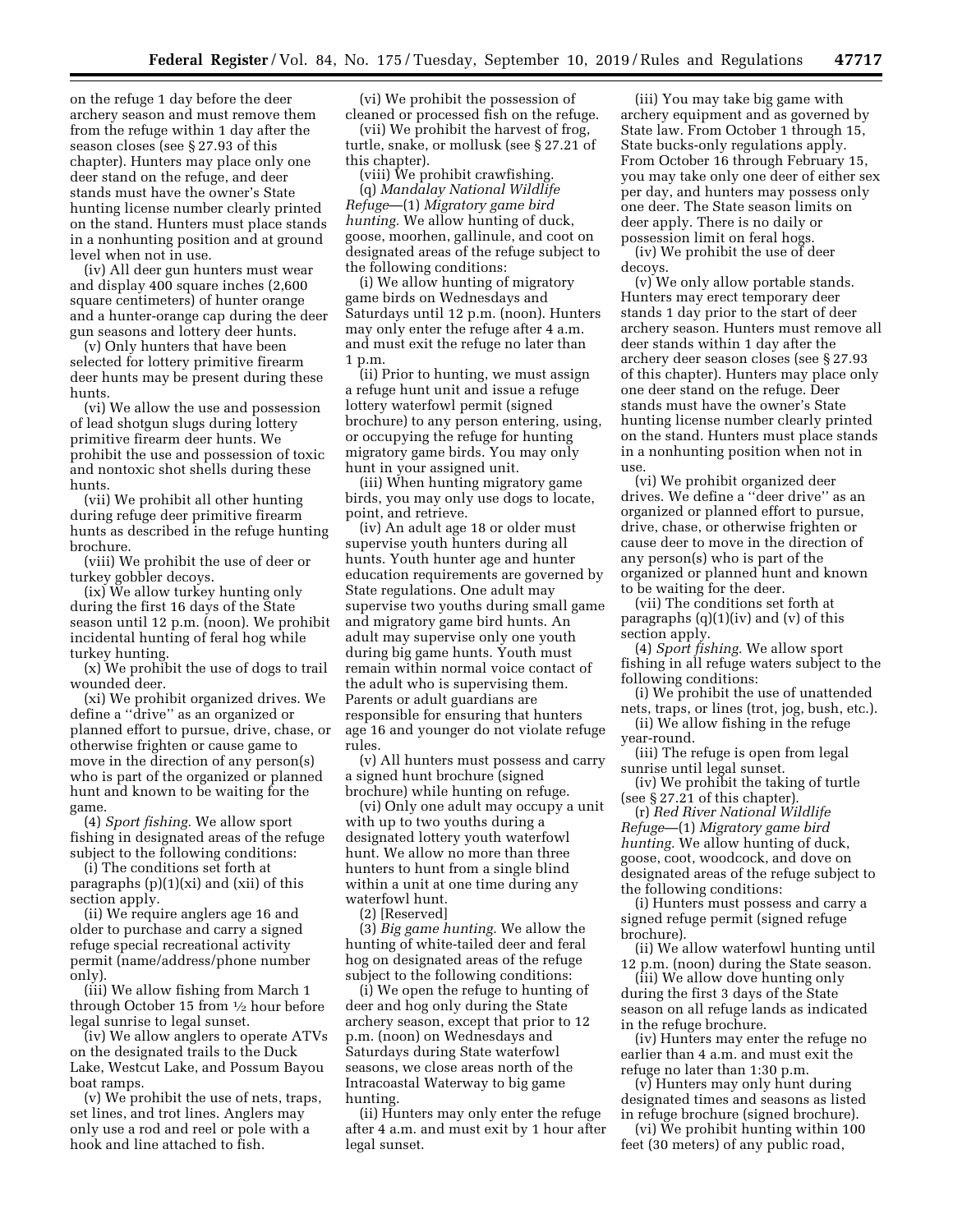refuge road, trail or ATV trail, residence, building, aboveground oil or gas or electrical transmission facility, or designated public facility.

(vii) When hunting migratory game birds, you may only use dogs to locate, point, and retrieve.

(2) *Upland game hunting.* We allow hunting of quail, squirrel, rabbit, raccoon, and opossum on designated areas of the refuge subject to the following conditions:

(i) The conditions set forth at paragraphs  $(r)(1)(i)$ ,  $(v)$ , and  $(vi)$  of this section apply.

(ii) We allow hunting of raccoon and opossum during the daylight hours of rabbit and squirrel season. We allow night hunting during December and January, and you may use dogs for night hunting.

(iii) We allow the use of dogs to hunt squirrel and rabbit after December 31.

(iv) Hunters may enter the refuge no earlier than 4 a.m. and must exit the refuge no later than 1 hour after legal shooting hours.

(3) *Big game hunting.* We allow hunting of white-tailed deer, turkey, and feral hog on designated areas of the refuge subject to the following condition: The conditions set forth at paragraphs  $(r)(1)(i)$ ,  $(v)$ , and  $(vi)$  and (r)(2)(iv) of this section apply.

(4) *Sport Fishing.* We allow sport fishing on designated areas of the refuge subject to the following conditions:

(i) We allow use of only electric trolling motors on all refuge waters while fishing.

(ii) Recreational fishing using commercial gear (slat traps, etc.) requires a special refuge permit (Special Use Permit (FWS Form 3–1383–G)), which is available at the refuge office. You must possess and carry the special refuge permit while fishing using commercial gear.

(iii) We prohibit the taking of alligator snapping turtle (see § 27.21 of this chapter).

(s) *Sabine National Wildlife Refuge*— (1) *Migratory game bird hunting.* We allow hunting of goose, duck, gallinule, and coot on designated areas of the refuge subject to the following conditions:

(i) Hunters may only hunt migratory game birds during designated refuge seasons.

(ii) We require all hunters to possess and carry a valid signed refuge hunt permit (signed brochure) and regulations brochure.

(iii) We prohibit entrance to the waterfowl hunting area earlier than 4 a.m. Shooting hours end at 2 p.m. each day.

(iv) Each hunter must complete and turn in a Migratory Bird Hunt Report

(FWS Form 3–2361) from a self-clearing check station after each hunt.

(v) We allow only portable blinds and those made of native vegetation. Hunters must remove portable blinds, decoys, spent shells, and all other personal equipment after each day's hunt (see §§ 27.93 and 27.94 of this chapter).

(vi) We prohibit hunting within 50 yards (45 meters (m)) of refuge canals; waterways; public roads; buildings; aboveground oil, gas, or electrical transmission facilities; or designated public facilities. Hunting parties must maintain a distance of no less than 150 yards (135 m) away from another hunter.

(vii) When migratory bird hunting, you may only use dogs for the purpose of locating, pointing, and retrieving.

(2)–(3) [Reserved]

(4) *Sport fishing.* We allow sport fishing, crabbing, and cast netting on designated areas of the refuge subject to the following conditions:

(i) Bank and wharf access for fishing are available year-round at the public use areas along State Highway 27. Anglers may access the refuge for fishing by boat only during the March 15 to October 15 open period. You may launch boats at designated boat ramps only.

(ii) We allow fishing with a rod and reel, pole and line, or jug and line. We prohibit possession of any other type of fishing gear, including limb lines, gill nets, or trot lines. Jug line limit is up to 10 per boat, and you must attend them at all times. The angler must mark all jugs with their fishing license number (State requirement) and remove the jugs from the refuge at the end of each day (see § 27.93 of this chapter).

(iii) We prohibit fishing from October 16 through March 14 in Units 1A and 1B.

(iv) Anglers can travel the refuge by boat from 1 hour before legal sunrise until 1 hour after legal sunset in order to access fishing areas; however, we prohibit fishing activities before legal sunrise and after legal sunset.

(v) We allow recreational crabbing on designated areas of the refuge subject to the following conditions:

(A) We allow only recreational crabbing with cotton hand lines or drop nets up to 24 inches (60 centimeters) outside diameter. We prohibit using floats on crab lines.

(B) Anglers must remove all hand lines, drop nets, and bait from the refuge upon leaving (see § 27.93 of this chapter).

(C) We allow a daily limit of 5 dozen (60) crabs per vehicle or boat.

(vi) We allow recreational cast netting in designated areas of the refuge subject to the following conditions:

(A) We allow recreational cast netting from boats only from legal sunrise to legal sunset during the Louisiana inshore shrimp season.

(B) Anglers must immediately return all incidental take (bycatch) to the water before continuing to cast.

(C) The daily shrimp limit during the Louisiana inshore shrimp season is 5 gallons (19 liters (L)) of heads-on shrimp per day, per vehicle or boat.

(D) The daily bait shrimp limit is 1 gallon (3.8 L) per day, per boat, outside the Louisiana inshore shrimp season.

(E) Shrimp must remain in your actual custody while on the refuge.

(vii) We prohibit the taking of turtle (see § 27.21 of this chapter).

(t) *Tensas River National Wildlife Refuge*—(1) *Migratory game bird hunting.* We allow hunting of duck, coot, woodcock, and snipe on designated areas of the refuge subject to the following conditions:

(i) We allow hunting of duck and coot on Tuesdays, Thursdays, Saturdays, and Sundays until 2 p.m. during the State season. We prohibit migratory bird hunting during refuge gun hunts for deer.

(ii) We allow refuge hunters to enter the refuge no earlier than 4 a.m., and they must leave no later than 2 hours after legal sunset unless they are participating in the refuge nighttime raccoon hunt.

(iii) We allow all-terrain vehicle (ATV) travel on designated trails for access typically from October 1 to the last day of the refuge squirrel season.

(iv) We prohibit field dressing of game within 150 feet (45 meters) of parking areas, maintained roads, and trails.

(v) An adult age 18 or older must supervise youth hunters age 17 and younger during all hunts. One adult may supervise two youths during small game and migratory bird hunts but may supervise only one youth during big game hunts. Youth must remain within normal voice contact of the adult who is supervising them.

(2) *Upland game hunting.* We allow hunting of raccoon, squirrel, and rabbit on designated areas of the refuge subject to the following conditions:

(i) We allow nighttime raccoon hunting beginning the third Saturday in December and ending January 31. We allow raccoon hunters to hunt from legal sunset to legal sunrise with the aid of dogs, horses, and mules, and with use of lights. We allow such use of lights on the refuge only at the point of kill. We prohibit all other use of lights for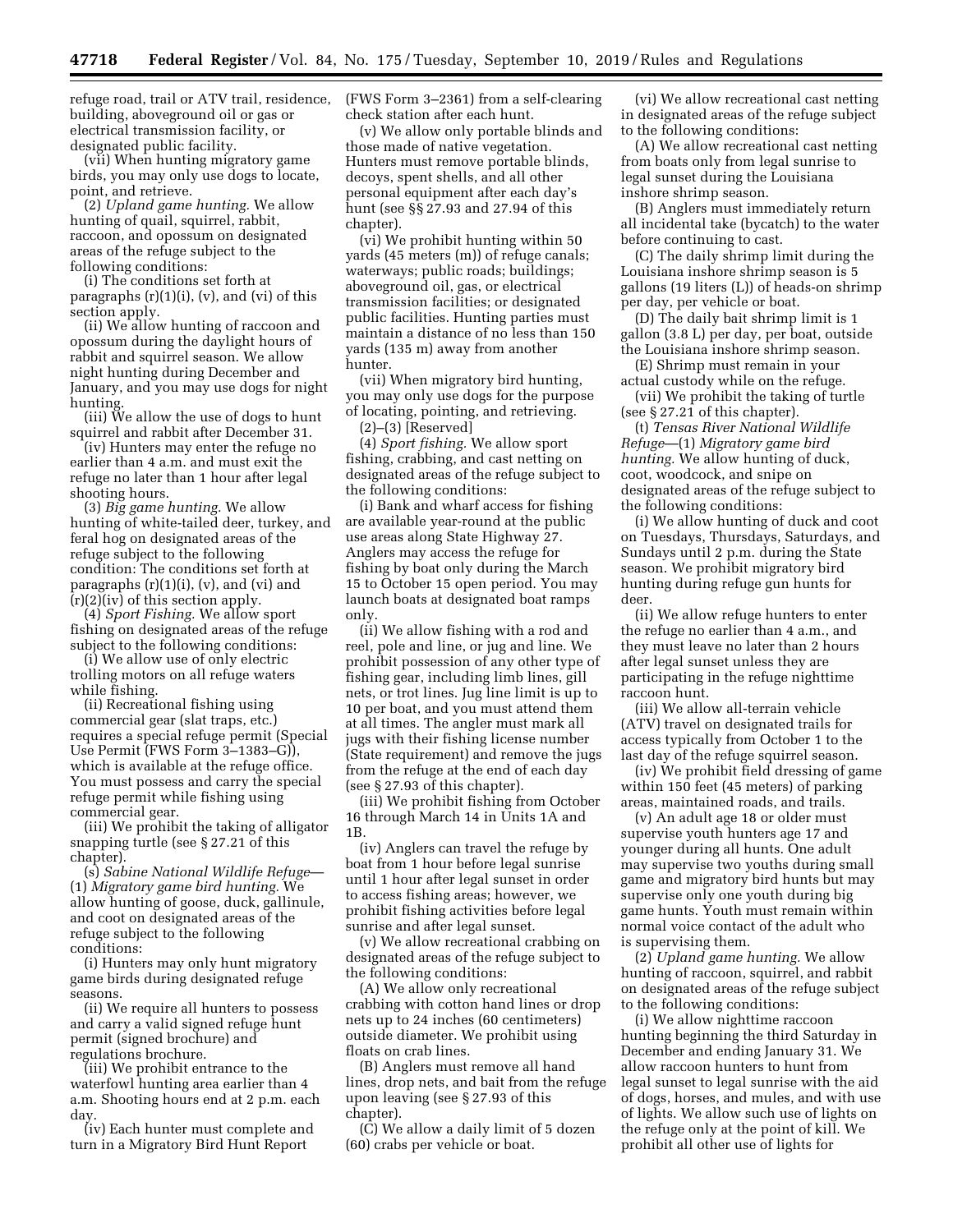hunting on the refuge. Hunters must attempt to take treed raccoons.

(ii) We allow the use of dogs when squirrel and rabbit hunting subject to the following conditions:

(A) We allow hunting without dogs from the beginning of the State season to December 31; during this time period, we do not require hunters to wear hunter orange.

(B) We allow squirrel and rabbit hunting with or without dogs from January 1 to the last day of February.

(C) We allow no more than three dogs per hunting party.

(iii) We close squirrel and rabbit hunting during the following gun hunts for deer: Refuge-wide youth hunt, primitive firearms hunt, and modern firearms hunt.

(iv) The conditions set forth at paragraphs  $(t)(1)(ii)$  through  $(v)$  of this section apply.

(3) *Big game hunting.* We allow hunting of white-tailed deer and turkey on designated areas of the refuge subject to the following conditions:

(i) Deer archery season will begin the first Saturday in November and will conclude on January 31. We prohibit archery hunting during the following refuge-wide deer hunts: Youth gun hunt and modern firearms hunts.

(ii) The deer primitive firearms season will occur between November 1 and January 31. We allow all legal primitive firearms as governed by State regulations.

(iii) During the deer primitive firearms season, hunters may fit any legal primitive firearms with magnified scopes. We allow hunters using primitive weapons to hunt reforested areas. We prohibit youth hunters from using modern firearms during the primitive weapon hunt.

(iv) During modern firearm hunts, all firearm hunting, even hunting with primitive weapons or muzzleloaders, is governed by applicable Federal and State regulations. We require a quota hunt permit for these hunts. We prohibit hunting in reforested areas. We prohibit hunting and/or shooting into or across any reforested area during the quota hunt for deer.

(v) For the guided quota youth hunts, we consider youth to be ages 8 through 15.

(vi) We will conduct a refuge-wide youth deer hunt. Hunt dates will be available at refuge headquarters typically in July. An adult age 18 or older must supervise a youth hunter age 15 or younger during the hunt. One adult may supervise only one youth during the deer hunt. A youth hunter must remain within normal voice contact of the supervising adult.

(vii) Hunters may take only one deer (one buck or one doe) per day during refuge deer hunts except during guided youth and wheelchair-bound hunts when the limit will be one antlerless and one antlered deer per day.

(viii) We designate refuge turkey hunt dates in the refuge hunting brochure (signed brochure).

(ix) The conditions set forth at paragraphs (t)(1)(ii) through (iv) of this section apply.

(x) We allow muzzleloader hunters to discharge their primitive firearms at the end of each hunt safely into the ground at least 150 feet (135 meters (m)) from any designated public road, maintained road, trail, fire break, dwelling, or aboveground oil and gas production facility. We define a ''maintained road or trail'' as one that has been mowed, disked, or plowed, or one that is free of trees.

(xi) We prohibit deer hunters leaving deer stands unattended before the opening day of the refuge archery season. Hunters must remove stands by the end of the last day of the refuge archery season (see § 27.93 of this chapter). Hunters must clearly mark stands left unattended on the refuge with the stand owner's State hunting license number. Hunters must remove portable stands from trees each day and place freestanding stands in a nonhunting position when unattended.

(xii) We allow hunting with slugs, rifle, or pistol ammunition larger than .22 caliber rimfire only during the quota hunts for deer. We prohibit use of buckshot when hunting.

(4) *Sport fishing.* We allow sport fishing on designated areas of the refuge subject to the following conditions:

(i) We allow anglers to enter the refuge no earlier than 4 a.m., and they must depart no later than 2 hours after legal sunset.

(ii) We prohibit the taking of turtle (see § 27.21 of this chapter).

(iii) We prohibit fish cleaning within 150 feet (45 m) of parking areas, maintained roads, and trails.

(u) *Upper Ouachita National Wildlife Refuge*—(1) *Migratory game bird hunting.* We allow hunting of duck, goose, coot, dove, and woodcock on designated areas of the refuge subject to the following conditions:

(i) You must carry a signed refuge hunt permit (signed public use regulations brochure) and must carry and fill out daily a Visitor Check-In Permit and Report (FWS Form 3–2405).

(ii) Hunters may only hunt during designated refuge seasons as listed in the signed refuge hunt permit.

(iii) We allow waterfowl hunting until 12 p.m. (noon) during the State season.

(iv) Hunters may enter the refuge no earlier than 4 a.m. and must exit the refuge no later than 1:30 p.m.

(v) We prohibit hunting within 100 feet (30 meters (m)) of the maintained rights-of-way of roads and from or across all-terrain vehicle (ATV) trails. We prohibit hunting within 50 feet (15 m) of, or trespassing on, aboveground oil, gas, or electrical transmission facilities.

(vi) When hunting migratory game birds, you may only use dogs to locate, point, and retrieve.

(vii) We allow ATVs only on trails designated for their use and marked by signs (see § 27.31 of this chapter). ATV trails are closed March 1 through August 31.

(2) *Upland game hunting.* We allow hunting of quail, squirrel, rabbit, raccoon, and opossum on designated areas of the refuge subject to the following conditions:

(i) The conditions set forth at paragraphs  $(u)(1)(i)$ ,  $(ii)$ ,  $(v)$ , and  $(vii)$  of this section apply.

(ii) You may enter the refuge no earlier than 4 a.m. and must exit no later than 2 hours after legal shooting hours.

(3) *Big game hunting.* We allow hunting of white-tailed deer and turkey on designated areas of the refuge subject to the following conditions:

(i) The conditions set forth at paragraphs  $(u)(1)(i)$ ,  $(ii)$ ,  $(v)$ , and  $(vii)$ and (u)(2)(ii) of this section apply.

(ii) Deer hunters must wear hunter orange as governed by State deer hunting regulations in wildlife management areas.

(iii) We prohibit hunters from placing stands or hunting from stands on pine trees with white-painted bands and/or rings.

(4) *Sport fishing.* We allow sport fishing on designated areas of the refuge subject to the following conditions:

(i) We prohibit leaving boats and other personal property on the refuge overnight (see § 27.93 of this chapter).

(ii) You must tend trotlines daily. You must attach ends of trotlines by a length of cotton line that extends into the water.

(iii) Recreational fishing using commercial gear (slat traps, etc.) requires a special refuge permit (Special Use Permit (FWS Form 3–1383–G)), which is available at the refuge office. You must possess and carry the special refuge permit while fishing using commercial gear.

(iv) We prohibit the taking of turtle (see § 27.21 of this chapter).

## **§ 32.38 Maine.**

The following refuge units are open for hunting and/or fishing as governed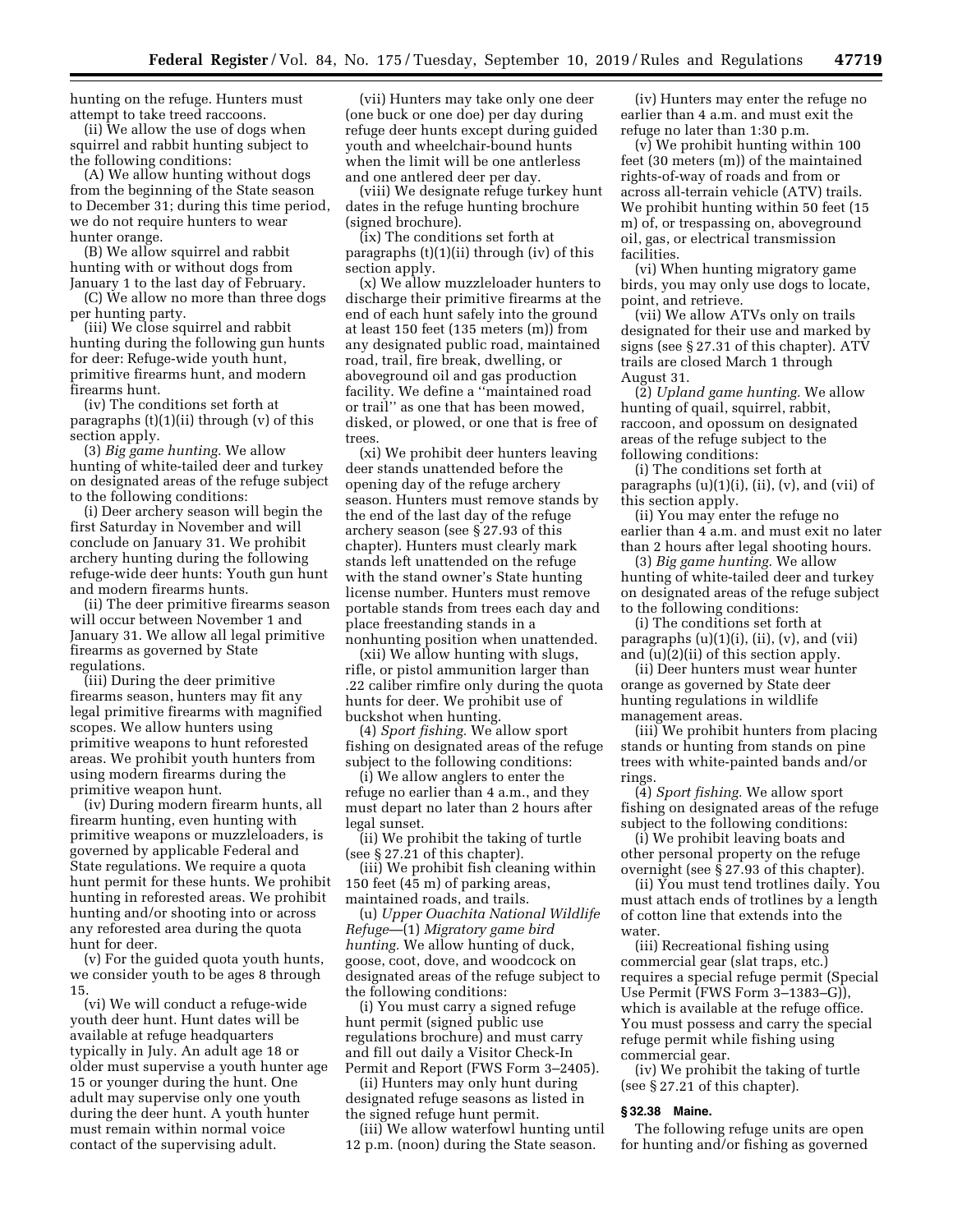by applicable Federal and State regulations, and are listed in alphabetical order with additional refuge-specific regulations.

(a) *Moosehorn National Wildlife Refuge*—(1) *Migratory game bird hunting.* We allow hunting of duck, goose, American woodcock, and snipe on designated areas of the refuge subject to the following conditions:

(i) We require every hunter to possess and carry a personally signed Migratory Bird Hunt Application (FWS Form 3– 2439, Hunt Application—National Wildlife Refuge System).

(ii) We allow hunters to enter the refuge 2 hours before legal shooting hours, and they must exit the refuge by 1 hour past legal shooting hours.

(iii) We only allow portable or temporary blinds and decoys that must be removed from the refuge following each day's hunt (see § 27.93 of this chapter).

(iv) We allow the use of dogs to assist in the location and retrieval of game species during State hunt seasons for migratory birds.

(2) *Upland game hunting.* We allow hunting of ruffed grouse, snowshoe hare, red fox, gray and red squirrel, raccoon, skunk, and woodchuck on designated areas of the refuge subject to the following conditions:

(i) We require every hunter to possess and carry a personally signed Big/ Upland Game Hunt Application (FWS Form 3–2439, Hunt Application— National Wildlife Refuge System).

(ii) We allow hunters to enter the refuge 2 hours before legal shooting hours, and they must exit the refuge by 1 hour past legal shooting hours, except for hunters pursuing raccoons at night.

(iii) We prohibit hunting of upland game species on refuge lands between April 1 and September 30.

(iv) We allow the use of dogs when hunting raccoon or red fox. We allow the use of dogs to assist in the location and retrieval of game species during State hunting seasons for upland game.

(3) *Big game hunting.* We allow hunting of black bear, bobcat, eastern coyote, moose, and white-tailed deer on designated areas of the refuge subject to the following conditions:

(i) The condition set forth at paragraph (a)(2)(i) of this section applies.

(ii) We allow hunters to enter the refuge 2 hours before legal shooting hours, and they must exit the refuge by 1 hour past legal shooting hours, except for hunters pursuing eastern coyotes at night.

(iii) The hunter must retrieve all species, including coyotes, harvested on the refuge.

(iv) We allow eastern coyote hunting from October 1 to March 31.

(v) We allow portable tree stands, blinds, and ladders. You must clearly label any tree stand, blind, or ladder left on the refuge overnight with your hunting license number. You must remove your tree stand(s), blind(s), and/ or ladder(s) from the refuge on the last day of the muzzleloader deer season (see § 27.93 of this chapter).

(vi) You may hunt black bear, eastern coyote, and white-tailed deer during the State archery and firearms deer seasons on that part of the Baring Division that lies east of State Route 191.

(vii) We prohibit use of firearms to hunt bear and coyote during the archery deer season on that part of the Baring Division that lies east of Route 191. We prohibit the use of firearms, other than a muzzleloader, to hunt coyote during the deer muzzleloader season on that part of the Baring Division that lies east of Route 191.

(viii) We allow the use of dogs when hunting black bear, bobcat, and eastern coyote. We allow the use of dogs to assist in the location and retrieval of game species during State hunting seasons for big game.

(4) *Sport fishing.* We allow sport fishing on designated areas of the refuge subject to the following conditions:

(i) We only allow fishing from 1⁄2 hour before legal sunrise to 1⁄2 hour after legal sunset.

(ii) We prohibit trapping fish for use as bait on the refuge.

(b) *Petit Manan National Wildlife Refuge*—(1) *Migratory game bird hunting.* We allow hunting of duck, goose, woodcock, rail, and snipe on designated areas of the refuge subject to the following condition: We allow the use of dogs for retrieving migratory game birds.

(2) *Upland game hunting.* We allow hunting of upland game on designated areas of the refuge subject to the following conditions:

(i) We allow the use of dogs for hunting ruffed grouse.

(ii) You may hunt coyotes from November 1 to March 31.

(iii) Hunters must retrieve all species, including coyotes, harvested on the refuge.

(iv) We prohibit night hunting from  $\frac{1}{2}$ hour after legal sunset until 1⁄2 hour before legal sunrise the following day.

(3) *Big game hunting.* We allow hunting of white-tailed deer and black bear on designated areas of the refuge subject to the following conditions:

(i) Petit Manan Point is open only during the State-prescribed muzzleloader deer season.

(ii) We allow black bear hunting during the firearm season for whitetailed deer.

(iii) We allow hunters to enter the refuge 1 hour prior to legal sunrise and remain on the refuge 1 hour after legal sunset.

(4) [Reserved]

(c) *Rachel Carson National Wildlife Refuge*—(1) *Migratory game bird hunting.* We allow hunting of duck, goose, coot, woodcock, and snipe on designated areas of the refuge subject to the following conditions:

(i) Prior to entering designated refuge hunting areas, you must obtain a Migratory Bird Hunt Application (FWS Form 3–2439, Hunt Application— National Wildlife Refuge System) and sign and carry the permit at all times.

(ii) We open designated youth hunting areas to hunters age 15 and younger who possess and carry a refuge hunting permit (FWS Form 3–2439, Hunt Application—National Wildlife Refuge System). Youth hunters must be accompanied by an adult age 18 or older. The accompanying adult must possess and carry a refuge hunting permit (FWS Form 3–2439, Hunt Application—National Wildlife Refuge System) and may also hunt.

(iii) We allow the use of dogs when hunting migratory game birds and upland game species.

(iv) You may use seasonal blinds with a Special Use Permit (FWS Form 3– 1383–G). A permitted seasonal blind is available to permitted hunters on a firstcome, first-served basis. The permit holder for the blind is responsible for the removal of the blind at the end of the season and compliance with all conditions of the Special Use Permit.

(2) *Upland game hunting.* We allow hunting of pheasant, quail, grouse, fox, and coyote on designated areas of the refuge subject to the following conditions:

(i) Prior to entering designated refuge hunting areas, you must obtain a Big/ Upland Game Hunt Application (FWS Form 3–2439, Hunt Application— National Wildlife Refuge System) and sign and carry the permit at all times

(ii) We allow take of pheasant, quail, and grouse by falconry on the refuge during State seasons.

(iii) The condition set forth at paragraph (c)(1)(iii) of this section applies.

(3) *Big game hunting.* We allow hunting of white-tailed deer and turkey on designated areas of the refuge subject to the following conditions:

(i) The condition as set forth at paragraph (c)(2)(i) of this section applies.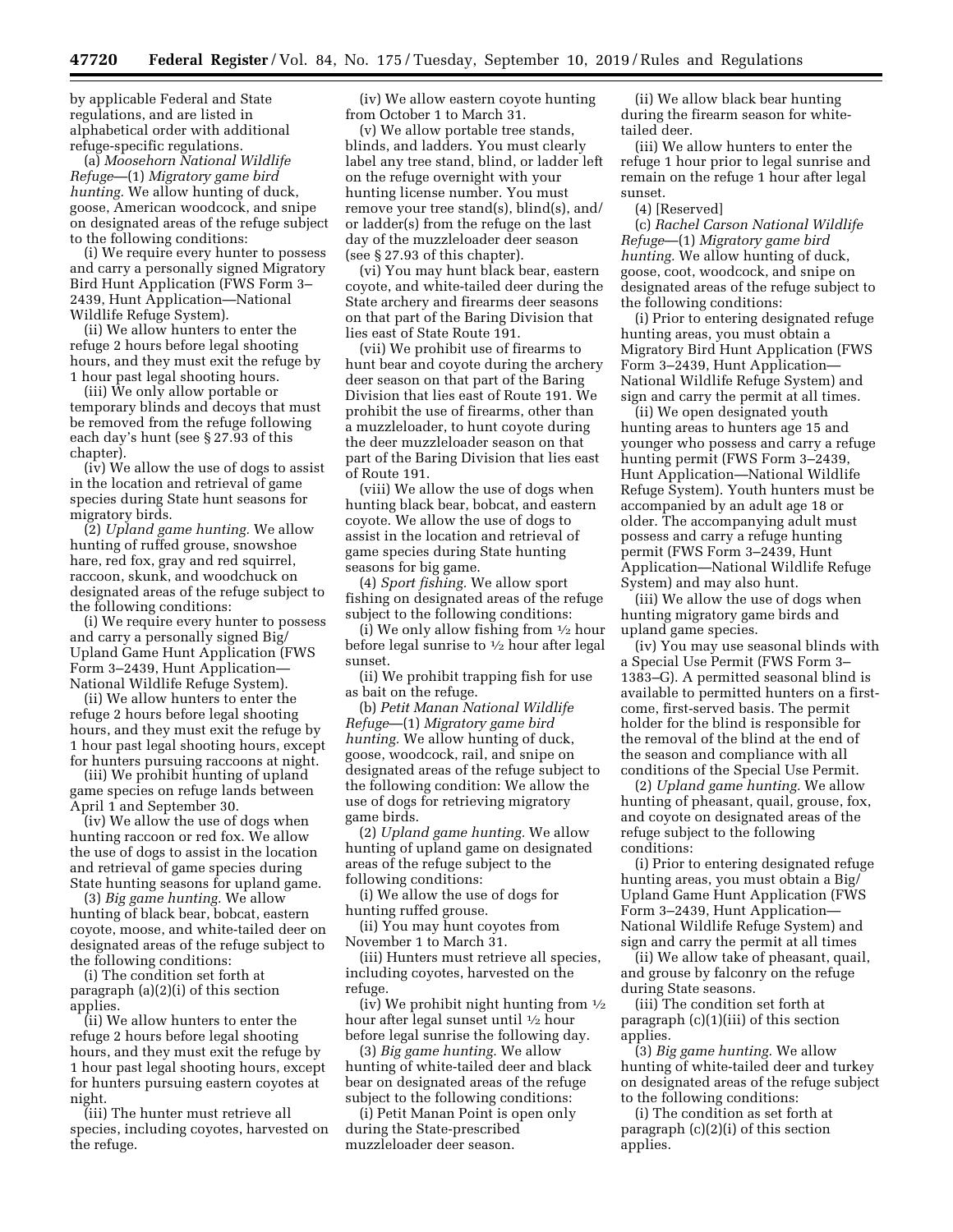(ii) We allow hunting with shotgun and archery only. We prohibit rifles and muzzleloading firearms for hunting.

(iii) We allow turkey hunting during the fall season only, as designated by the State.

(iv) We allow only archery on those areas of the Little River division open to hunting.

(v) During the State firearm deer season, we only allow hunting of fox and coyote with archery or shotgun as incidental take with a refuge big game permit.

(vi) We allow hunting from  $\frac{1}{2}$  hour before legal sunrise to 1⁄2 hour after legal sunset.

(4) *Sport fishing.* We allow sport fishing on designated areas of the refuge subject to the following conditions:

(i) We allow fishing from legal sunrise to legal sunset.

(ii) We prohibit lead jigs and sinkers. (iii) We prohibit trapping fish for use as bait on the refuge.

(d) *Sunkhaze Meadows National Wildlife Refuge*—(1) *Migratory game bird hunting.* We allow hunting of migratory game birds on designated areas of the refuge subject to the following condition: We allow the use of dogs to assist in the location and retrieval of game species during State hunting seasons for migratory bird game hunting.

(2) *Upland game hunting.* We allow hunting of upland game on designated areas of the refuge subject to the following conditions:

(i) We allow eastern coyote hunting from October 1 to March 31.

(ii) We allow hunters to enter the refuge 1 hour before legal shooting hours, and they must exit the refuge by 1 hour past legal shooting hours, except for hunters pursuing raccoons and coyotes at night.

(iii) The hunter must retrieve all species, including coyotes, harvested on the refuge.

(iv) We allow the use of dogs to assist in the location and retrieval of game species during State hunting seasons for upland game.

(3) *Big game hunting.* We allow hunting of black bear, bobcat, moose, and white-tailed deer on designated areas of the refuge subject to the following conditions:

(i) We allow hunters to enter the refuge 1 hour before legal shooting hours, and they must exit the refuge by 1 hour past legal shooting hours.

(ii) We allow portable tree stands, blinds, and ladders. You must clearly label any tree stand, blind, or ladder left on the refuge overnight with your name and hunting license number. You must remove your tree stand(s), blind(s), and/ or ladder(s) from the refuge on the last day of the muzzleloader deer season (see § 27.93 of this chapter).

(iii) We allow the use of dogs to assist in the location of game species during State hunting seasons for big game.

(4) *Sport fishing.* We allow sport fishing on designated areas of the refuge subject to the following condition: We prohibit trapping fish for use as bait on the refuge.

(e) *Umbagog National Wildlife Refuge*—(1) *Migratory game bird hunting.* We allow hunting of duck, goose, snipe, coot, crow, and woodcock on designated areas of the refuge subject to the following conditions:

(i) Hunters must remove temporary blinds, boats, and decoys from the refuge following each day's hunt (see § 27.93 of this chapter).

(ii) We allow the use of dogs to assist in the location and retrieval of game species.

(2) *Upland game hunting.* We allow hunting of fox, raccoon, woodchuck, squirrel, porcupine, skunk, snowshoe hare, ring-necked pheasant, and ruffed grouse on designated areas of the refuge subject to the following conditions:

(i) We prohibit night hunting from  $\frac{1}{2}$ hour after legal sunset until 1⁄2 hour before legal sunrise the following day.

(ii) The condition set forth at paragraph (e)(1)(ii) of this section applies.

(3) *Big game hunting.* We allow hunting of bear, white-tailed deer, coyote, wild turkey, and moose on designated areas of the refuge subject to the following conditions:

(i) The conditions set forth at paragraphs (e)(1)(ii) and (e)(2)(i) of this section apply.

(ii) Hunters must retrieve all species, including coyotes, harvested on the refuge.

(iii) We allow temporary blinds and tree stands that are clearly marked with the owner's State hunting license number. You may erect temporary blinds and tree stands no earlier than 14 days prior to the hunting season, and you must remove them within 14 days after the hunting season (see § 27.93 of this chapter).

(4) [Reserved]

# **§ 32.39 Maryland.**

The following refuge units are open for hunting and/or fishing as governed by applicable Federal and State regulations, and are listed in alphabetical order with additional refuge-specific regulations.

(a) *Blackwater National Wildlife Refuge*—(1) *Migratory game bird hunting.* We allow hunting of goose and duck on designated areas of the refuge subject to the following conditions:

(i) You must obtain and possess while hunting a refuge waterfowl hunting permit (signed brochure) by signing the corresponding season's refuge waterfowl hunting brochure in ink.

(ii) Up to three additional hunters may accompany you on your reserved unit.

(2) [Reserved]

(3) *Big game hunting.* We allow the hunting of white-tailed and sika deer and turkey on designated areas of the refuge subject to the following conditions:

(i) *General hunt regulations for this paragraph (a)(3).* (A) You must obtain, and possess while hunting, a turkey or deer hunting permit (Big/Upland Game or Quota Deer Hunt Application, FWS Form 3–2439, Hunt Application— National Wildlife Refuge System).

(B) We prohibit organized deer drives unless authorized by the refuge manager. We define a ''deer drive'' as an organized or planned effort to pursue, drive, chase, or otherwise frighten or cause deer to move in the direction of any person(s) who is part of the organized or planned hunt and known to be waiting for the deer.

(C) We prohibit shooting a projectile from a firearm, muzzleloader, bow, or crossbow from, down, or across any refuge road. A refuge road is any road that is traveled by vehicular traffic.

(D) You must check all deer harvested at the refuge-sponsored check station during hunt days when the refugesponsored check station is open. If you fail to check deer during operation hours of the check station, you must notify the hunt coordinator by 12 p.m. (noon) on the day after your kill.

(E) We prohibit the use of rimfire or centerfire rifles and all handguns, including muzzleloading pistols, for hunting.

(ii) *Archery deer hunt.* We do not allow archery hunters to hunt within areas designated for the youth hunt on designated days.

(iii) *Turkey hunt.* We allow turkey hunt permit holders to have an assistant, who must remain within sight and normal voice contact and abide by the rules set forth in the Blackwater turkey brochure (signed brochure).

(iv) *Youth deer and turkey hunt.* We allow youth hunters to hunt on designated areas on designated days (youth hunt) if they meet the criteria of a ''youth hunter'' as governed by State law and possess a signed refuge hunt brochure (signed brochure).

(v) *Designated disabled hunt.* (A) We require disabled hunters to have their America the Beautiful Access pass (OMB Control 1024–0252) in their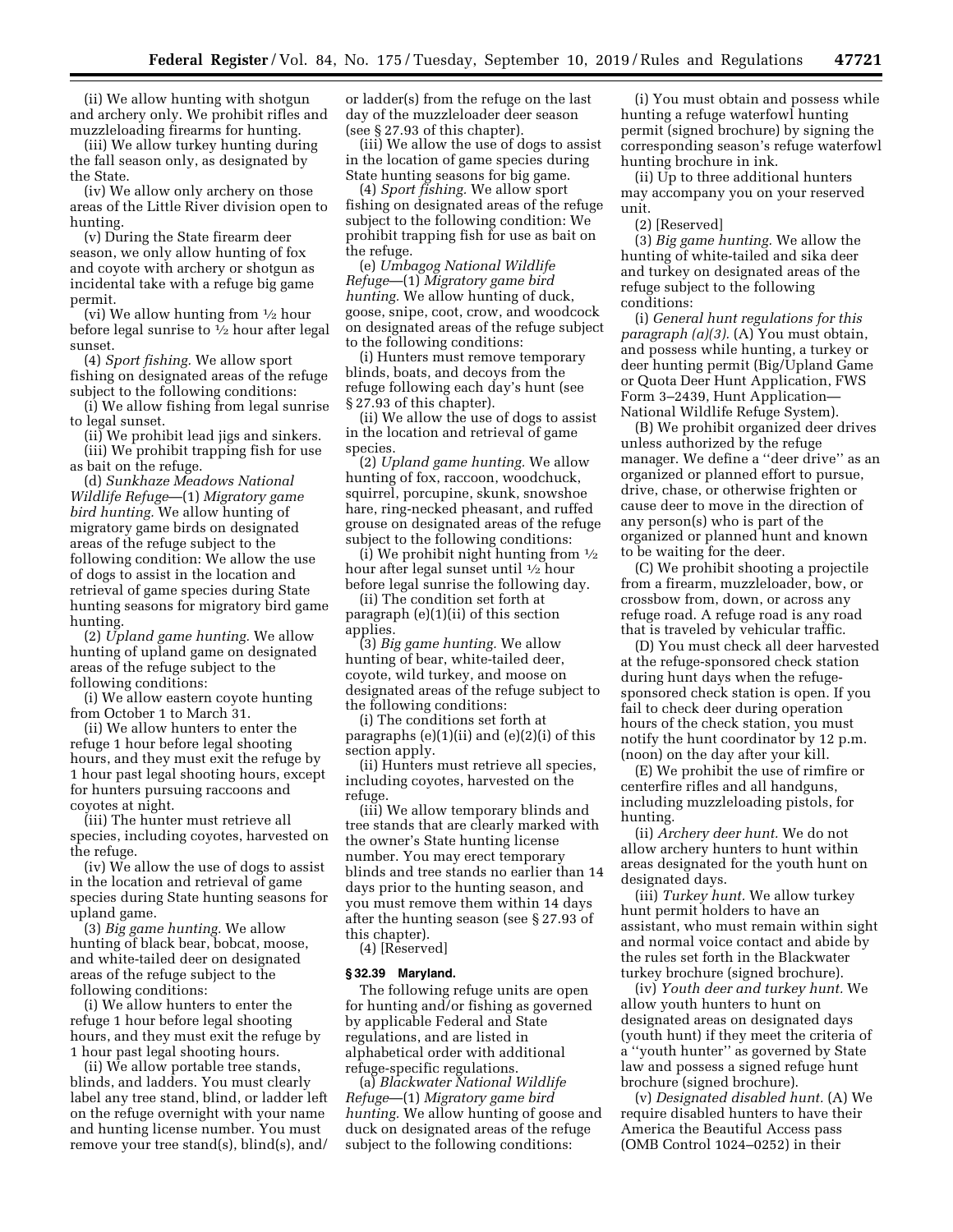possession while hunting in disabled areas.

(B) Disabled hunters may have an assistant, age 18 or older, who must remain within sight and normal voice contact while hunting. Assistants must possess a valid refuge hunt brochure (permit), signed in ink, and a valid government-issued photo identification.

(4) *Sport fishing.* We allow sport fishing and crabbing on designated areas of the refuge subject to the following conditions:

(i) We allow fishing and crabbing only from April 1 through September 30 from legal sunrise to legal sunset in refuge waters, unless otherwise authorized by the refuge manager.

(ii) We allow fishing and crabbing by boat in the Big Blackwater and the Little Blackwater River.

(b) *Eastern Neck National Wildlife Refuge.* (1)–(2) [Reserved]

(3) *Big game hunting.* We allow hunting of white-tailed deer and turkey on designated areas of the refuge subject to the following conditions:

(i) *General hunt regulations for this paragraph (b)(3).* (A) You must obtain, and possess while hunting, a deer or turkey hunting permit (Big/Upland Game Hunt Application, FWS Form 3– 2439, Hunt Application—National Wildlife Refuge System).

(B) We prohibit shooting a projectile from a firearm, muzzleloader, bow, or crossbow from, down, or across any refuge road. A refuge road is any road that is traveled by vehicular traffic.

(C) We prohibit the use of rimfire or centerfire rifles and all handguns, including muzzleloading pistols, for hunting.

(ii) *Youth deer hunt.* We allow youth hunters to hunt on designated areas on designated days (youth hunt) if they meet the criteria of a ''youth hunter'' as governed by State law and possess a signed refuge hunt brochure (signed brochure).

(iii) *Designated disabled hunt.* (A) We require disabled hunters to have their America the Beautiful Access pass (OMB Control 1024–0252) in their possession while hunting in disabled areas.

(B) Disabled hunters may have an assistant who must be age 18 or older and remain within sight and normal voice contact. Assistants must possess a valid refuge hunt brochure (permit), signed in ink, and a valid governmentissued photo identification.

(4) *Sport fishing.* We allow sport fishing and crabbing in designated areas of the refuge subject to the following conditions:

(i) We allow fishing and crabbing from designated shoreline areas located at the Ingleside Recreation Area from legal sunrise to legal sunset, April 1 through September 30.

(ii) We allow fishing from designated shoreline areas located at the Chester River end of Boxes Point and Duck Inn Trails from legal sunrise to legal sunset.

(c) *Patuxent Research Refuge*—(1) *Migratory game bird hunting.* We allow hunting of goose, duck, and dove on designated areas of the refuge subject to the following conditions:

(i) We require a Refuge Hunt Application (FWS Form 3–2439, Hunt Application—National Wildlife Refuge System), and a signed Statement of Hunter Ethics (FWS Form 3–2516).

(ii) We prohibit hunting and scouting on Sundays and Federal holidays. No hunt-related activities may take place unless the Hunting Control Station is open.

(iii) We allow the use of dogs to retrieve migratory game birds.

(iv) We prohibit wading in all impounded waters except for when placing and retrieving decoys.

(2) *Upland game hunting.* We allow hunting of gray squirrel, eastern cottontail rabbit, and woodchuck on designated areas of the refuge subject to the following condition: The conditions set forth at paragraphs (c)(1)(i) and (ii) of this section apply.

(3) *Big game hunting.* We allow hunting of turkey and white-tailed deer on designated areas of the refuge subject to the following conditions:

(i) The conditions set forth at paragraphs (c)(1)(i) and (ii) of this section apply.

(ii) We prohibit organized deer drives. We define a ''deer drive'' as an organized or planned effort to pursue, drive, chase, or otherwise frighten or cause deer to move in the direction of any person(s) who is part of the organized or planned hunt and known to be waiting for the deer.

(iii) We allow the use of portable tree stands and blinds as governed by State regulations. You must remove your tree stand(s) and/or blind(s) from the refuge at the end of each day (see § 27.93 of this chapter).

(4) *Sport fishing.* We allow sport fishing on designated areas of the refuge subject to the following conditions:

(i) We prohibit the use and/or possession of lead sinkers.

(ii) We allow the use of earthworms as the only source of live bait. We prohibit the use of bloodworms, fish, or other animals or parts of animals as bait.

## **§ 32.40 Massachusetts.**

The following refuge units are open for hunting and/or fishing as governed by applicable Federal and State

regulations, and are listed in alphabetical order with additional refuge-specific regulations.

(a) *Assabet River National Wildlife Refuge*—(1) *Migratory game bird hunting.* We allow hunting of woodcock on designated areas of the refuge subject to the following conditions:

(i) Hunters must obtain and possess a refuge-specific hunting permit (electronic form) to hunt on the refuge.

(ii) You may begin scouting hunting areas 4 weeks prior to the opening day of your permitted season. We require possession of a valid refuge hunting permit while scouting.

(iii) We allow the use of dogs to retrieve game.

(2) *Upland game hunting.* We allow hunting of ruffed grouse, gray squirrel, and cottontail rabbit on designated areas of the refuge subject to the following conditions:

(i) We allow only shotgun hunting for ruffed grouse, cottontail rabbit, and gray squirrel within those portions of the refuge located north of Hudson Road, except those areas north of Hudson Road designated as ''archery only'' hunting.

(ii) The conditions set forth at paragraphs (a)(1)(i) and (iii) of this section apply.

(3) *Big game hunting.* We allow hunting of white-tailed deer and turkey on designated areas of the refuge subject to the following conditions:

(i) We allow shotgun and muzzleloader hunting of white-tailed deer, as well as shotgun hunting of turkey, within the portions of the refuge located north of Hudson Road, except those areas north of Hudson Road that are designated as ''archery only'' hunting.

(ii) We allow archery deer and archery turkey hunting within all portions of the refuge during the hunting seasons for these species.

(iii) The conditions set forth at paragraphs (a)(1)(i) and (ii) of this section apply.

(iv) We prohibit organized deer drives. We define a ''deer drive'' as an organized or planned effort to pursue, drive, chase, or otherwise frighten or cause deer to move in the direction of any person(s) who is part of the organized or planned hunt and known to be waiting for the deer.

(v) One nonhunting companion may accompany each permitted hunter. We prohibit nonhunting companions from hunting, but they may assist in other means. All companions must carry identification and stay with the hunter.

(vi) Hunters may use temporary tree stands and/or ground blinds while engaged in hunting deer during the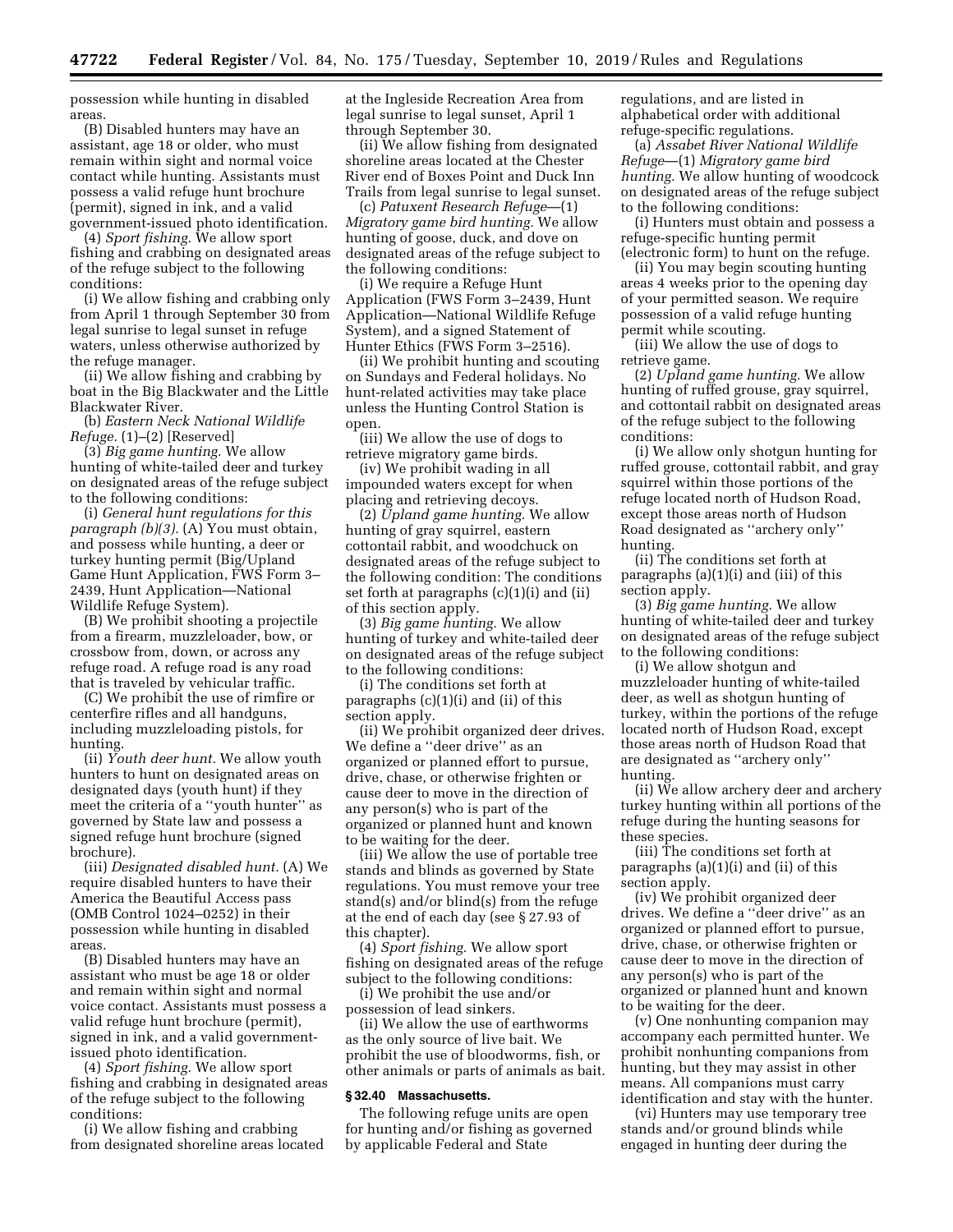applicable archery, shotgun, or muzzleloader deer seasons or while hunting turkey. We allow hunters to keep one tree stand or ground blind on the refuge during the permitted season. Hunters must mark ground blinds with their permit number. Hunters must mark tree stands with their permit number so that all numbers are visible from the ground. Hunters must remove all temporary tree stands and ground blinds by 15 days after the end of the permitted season (see § 27.93 of this chapter).

(4) *Sport fishing.* We allow sport fishing on designated areas of the refuge subject to the following conditions:

(i) We allow catch-and-release fishing only.

(ii) We allow the use of live bait with the exception of any amphibians or reptiles (frogs, salamanders, etc.).

(b) *Great Meadows National Wildlife Refuge*—(1) *Migratory game bird hunting.* We allow hunting of duck and goose on designated areas of the refuge subject to the following condition: We allow the use of dogs to retrieve game.

(2) [Reserved]

(3) *Big game hunting.* We allow archery hunting of whitetail deer on designated areas of the refuge subject to the following conditions:

(i) Hunters must obtain and possess a valid refuge hunting permit (electronic form) to hunt deer on the refuge.

(ii) We allow archery hunting of deer only. We prohibit the use of firearms for hunting deer on the refuge.

(iii) Hunters may begin scouting hunting areas beginning 4 weeks prior to the opening day of their permitted season. We require possession of a valid refuge hunting permit (electronic form) while scouting.

(iv) We allow one nonhunting companion to accompany each permitted hunter. We prohibit nonhunting companions from hunting, but they can assist in other means. All companions must carry identification and stay with the hunter.

(v) We prohibit organized deer drives. We define a ''deer drive'' as an organized or planned effort to pursue, drive, chase, or otherwise frighten or cause deer to move in the direction of any person(s) who is part of the organized or planned hunt and known to be waiting for the deer.

(vi) You may use temporary tree stands and/or ground blinds while engaged in hunting deer during the applicable archery season. We allow hunters to keep one tree stand or ground blind on each refuge during the permitted season. Hunters must mark ground blinds with their permit number. Hunters must mark tree stands

with their permit number so that all numbers are visible from the ground. Hunters must remove all temporary tree stands and ground blinds by 15 days after the end of the permitted deer season (see § 27.93 of this chapter).

(4) *Sport fishing.* We allow sport fishing on designated areas of the refuge.

(c) *Mashpee National Wildlife Refuge*—(1) *Migratory game bird hunting.* We allow migratory game bird hunting on designated areas of the refuge subject to the following conditions:

(i) Hunters may enter the refuge no earlier than 1⁄2 hour before legal sunrise and must leave the refuge no later than 1⁄2 hour after legal sunset.

(ii) We allow the use of dogs to retrieve game.

(2) *Upland game hunting.* We allow hunting of coyote, fox, raccoon, opossum, gray squirrel, quail, pheasant, crow, and ruffed grouse on designated areas of the refuge subject to the following condition: The conditions set forth at paragraphs (c)(1)(i) and (ii) of this section apply.

(3) *Big game hunting.* We allow hunting of white-tailed deer and wild turkey on designated areas of the refuge subject to the following conditions:

(i) The condition set forth at paragraph  $(c)(1)(i)$  of this section applies.

(ii) We prohibit organized deer drives. We define a ''deer drive'' as an organized or planned effort to pursue, drive, chase, or otherwise frighten or cause deer to move in the direction of any person(s) who is part of the organized or planned hunt and known to be waiting for the deer.

(4) [Reserved]

(d) *Monomoy National Wildlife Refuge*—(1) *Migratory game bird hunting.* We allow hunting of waterfowl (duck, goose, and coot) on designated areas of the refuge by boat only subject to the following condition: We allow the use of dogs for retrieving game.

(2)–(3) [Reserved]

(4) *Sport fishing.* We allow sport fishing on designated areas of the refuge subject to the following conditions:

(i) We allow fishing on the portions of the Monomoy Islands that we do not post as closed to public use from legal sunrise to legal sunset.

(ii) We allow surf fishing from the Morris Island shore 24 hours a day.

(e) *Nantucket National Wildlife Refuge.* (1)–(3) [Reserved]

(4) *Sport fishing.* We allow sport fishing on designated areas of the refuge.

(f) *Oxbow National Wildlife Refuge*— (1) *Migratory game bird hunting.* We

allow hunting of waterfowl, woodcock, and Wilson's snipe on designated areas of the refuge subject to the following conditions:

(i) Hunters must obtain and possess a refuge-specific hunting permit to hunt on the refuge.

(ii) Hunters may begin scouting hunting areas 4 weeks prior to the opening day of your permitted season. We require possession of a valid refuge hunting permit (electronic form) while scouting.

(iii) We allow the use of dogs to retrieve game.

(iv) One nonhunting companion may accompany each permitted hunter. We prohibit nonhunting companions from hunting, but they can assist in other means. All companions must carry identification and stay with the hunter.

(2) *Upland game hunting.* We allow hunting of ruffed grouse, gray squirrel, and eastern cottontail rabbit on designated areas of the refuge subject to the following condition: The condition set forth at paragraph (f)(1)(i) of this section applies.

(3) *Big game hunting.* We allow hunting of white-tailed deer and turkey on designated areas of the refuge subject to the following conditions:

(i) We allow shotgun, archery, and muzzleloader hunting of white-tailed deer, as well as shotgun and archery hunting of turkey, within the portions of the refuge located south of Massachusetts Route 2 and west of the B&M railroad tracks.

(ii) We allow archery deer and archery turkey hunting within the portions of the refuge located south of Massachusetts Route 2 and east of the B&M railroad tracks, and within the portions of the refuge along the easterly side of the Nashua River located north of the commuter rail tracks in Ayer, Massachusetts.

(iii) We allow archery deer hunting as well as shotgun and archery turkey hunting within the portions of the refuge located north of Massachusetts Route 2 and south of Hospital Road, and within the portions of the refuge along the westerly side of the Nashua River located north of the commuter rail tracks in Shirley, Massachusetts.

(iv) The conditions set forth at paragraphs (f)(1)(i) and (iv) of this section apply.

(v) Hunters may begin scouting hunting areas 4 weeks prior to the opening day of your permitted season. We require possession of a valid refuge hunting permit (electronic form) while scouting.

(vi) We prohibit organized deer drives. We define a ''deer drive'' as an organized or planned effort to pursue,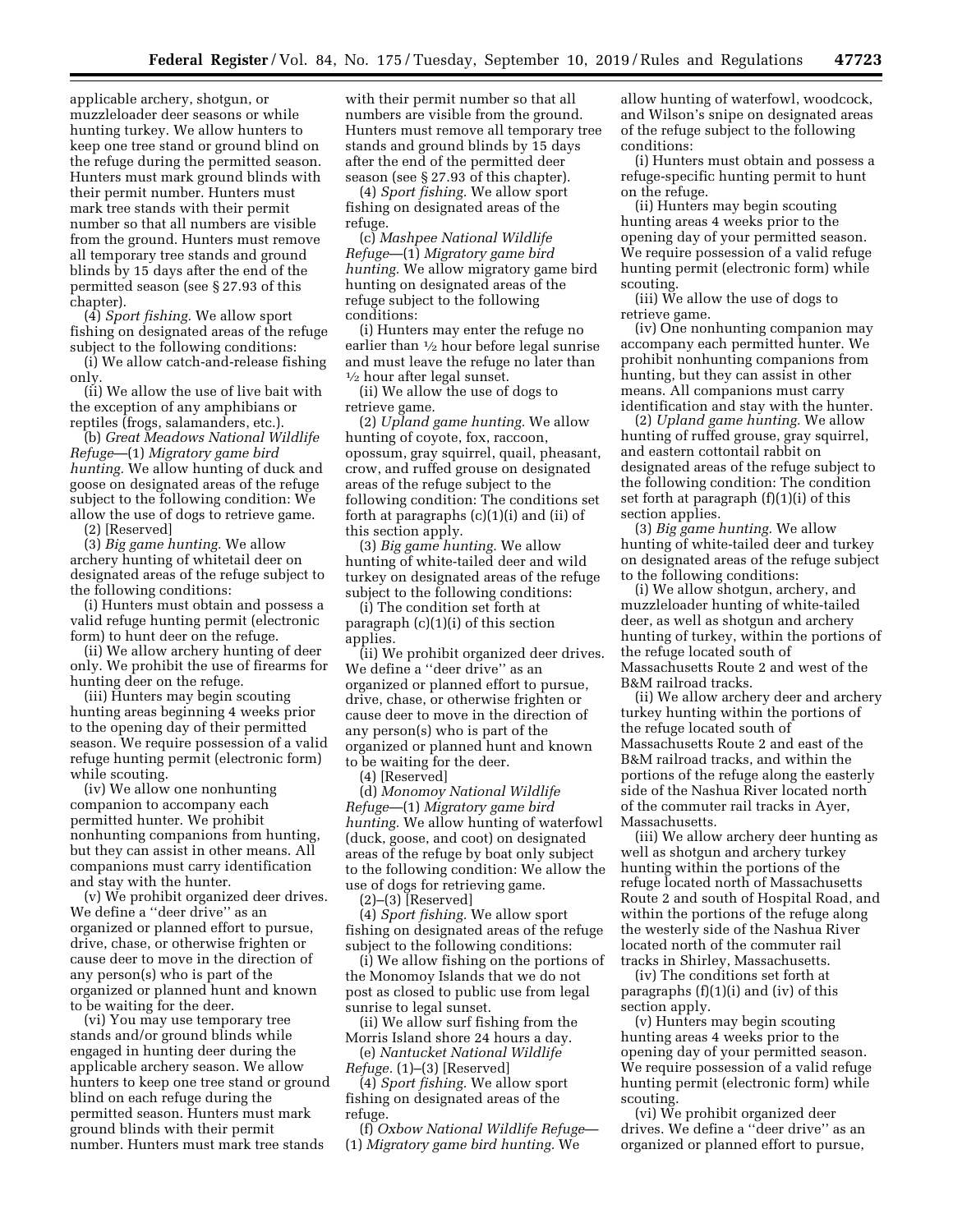drive, chase, or otherwise frighten or cause deer to move in the direction of any person(s) who is part of the organized or planned hunt and known to be waiting for the deer.

(vii) Hunters may use temporary tree stands and/or ground blinds while engaged in hunting deer during the applicable archery, shotgun, or muzzleloader deer seasons or while hunting turkey. We allow hunters to keep one tree stand or ground blind on the refuge during the permitted season. Hunters must mark ground blinds with their permit number. Hunters must mark tree stands with their permit number so that all numbers are visible from the ground. Hunters must remove all temporary tree stands and ground blinds by 15 days after the end of the permitted season (see § 27.93 of this chapter).

(4) *Sport fishing.* We allow sport fishing in designated areas of the refuge.

(g) *Parker River National Wildlife Refuge*—(1) *Migratory game bird hunting.* We allow hunting of migratory game birds on designated areas of the refuge subject to the following conditions:

(i) We allow hunting  $\frac{1}{2}$  hour before legal sunrise to 1⁄2 hour after legal sunset.

(ii) We prohibit the use of centerfire rifles and handguns to hunt any species.

(iii) We prohibit shooting across refuge roads, across boundaries, and within or into administratively closed zones.

(iv) We allow the use of dogs for retrieving game, but prohibit the use of dogs to hunt furbearers.

(v) We prohibit launching motorized boats for scouting purposes prior to hunting.

(vi) We allow crow hunting only from September 1 through February 28.

(2) *Upland game hunting.* We allow hunting of upland game on designated areas of the refuge subject to the following condition: The conditions set forth at paragraphs  $(g)(1)(i)$  through  $(v)$ of this section apply.

(3) *Big game hunting.* We allow hunting of white-tailed deer and wild turkey on designated areas of the refuge subject to the following conditions:

(i) The conditions set forth at paragraphs (g)(1)(i) through (v) of this section apply.

(ii) We only allow hunting of whitetailed deer on Plum Island subject to the following conditions:

(A) We allow archery, primitive firearms, shotgun, and crossbow (by MassWildlife permit only, for certain disabled persons) hunting during a designated 2-day hunt on the first

Wednesday and Thursday of the State shotgun deer season.

(B) You must have a lottery-issued hunt permit (FWS Form 3–2439, Hunt Application—National Wildlife Refuge System) to hunt during this 2-day time period.

(C) We allow deer hunt permittees to scout from Thursday through Sunday prior to their hunt and require hunters to possess their refuge permit while scouting.

(D) You must register harvested deer (Big Game Harvest Report, FWS Form 3–2359) at the refuge check station, if operational.

(E) Hunters must check-in and out with refuge personnel prior to entering and exiting the refuge.

(iii) We allow hunting of deer and wild turkey in Areas A, B, C, and D subject to the following condition: You may take deer using archery equipment only.

(4) *Sport fishing.* We allow saltwater fishing on designated areas of the refuge subject to the following conditions:

(i) We allow saltwater fishing on the ocean beach from legal sunrise to legal sunset without a refuge permit.

(ii) Stage Island is open to fishing from legal sunrise to legal sunset. (iii) Nelson Island is open to fishing

from legal sunrise to legal sunset.

(iv) We allow walk-on night fishing after legal sunset with a valid refuge permit (FWS Form 3–2358; vehicle sticker issued by the refuge office).

(v) We allow anglers to use over-thesand, surf-fishing vehicles, or off-road vehicles (ORVs) with a valid refuge permit and permit fee, as determined in an annual lottery.

(h) *Silvio O. Conte National Fish and Wildlife Refuge*—(1) *Migratory game bird hunting.* We allow hunting of migratory game birds on designated areas subject to the following conditions:

(i) We allow refuge access from  $\frac{1}{2}$ hour prior to legal sunrise until 1⁄2 hour after legal sunset.

(ii) We prohibit access to Third Island between January 1 and June 30.

(iii) We allow the use of dogs when hunting waterfowl and upland game species.

(iv) We only allow the use of temporary tree stands and blinds, which must be removed at the end of each hunt day. All tree stands and blinds must have the name and telephone number of the owner clearly printed in an easily readable area.

(2) *Upland game hunting.* We allow hunting of upland game on designated areas of the refuge subject to the following condition: The conditions set forth at paragraphs (h)(1)(i) through (iii) of this section apply.

(3) *Big game hunting.* We allow hunting of big game on designated areas of the refuge subject to the following condition: The conditions set forth at paragraphs (h)(1)(i) and (iv) of this section apply.

(4) *Sport fishing.* We allow sport fishing on designated areas of the refuge subject to the following conditions:

(i) The conditions set forth at paragraphs (h)(1)(i) and (ii) of this section apply.

(ii) We prohibit launching of motorboats from the refuge.

(iii) We prohibit the use of reptiles and amphibians as bait.

## **§ 32.41 Michigan.**

The following refuge units are open for hunting and/or fishing as governed by applicable Federal and State regulations, and are listed in alphabetical order with additional refuge-specific regulations.

(a) *Detroit River International Wildlife Refuge*—(1) *Migratory game bird hunting.* We allow hunting of duck, goose, rail, gallinule, coot, woodcock, and snipe on designated areas of the refuge subject to the following conditions:

(i) You must remove all of your blinds, boats, and decoys from the refuge each day (see § 27.93 of this chapter).

(ii) We allow refuge access from  $1\frac{1}{2}$ hours prior to legal sunrise until 1 hour after legal sunset.

(iii) We allow the use of dogs while hunting, provided the dog is under the immediate control of the hunter at all times.

(iv) We allow hunting of waterfowl only on the Plum Creek Bay Unit of the refuge and only through boat access.

(v) We allow hunting of waterfowl only on the Brancheau Unit of the refuge as governed by Pointe Mouillee State Game Area special hunt regulations and subject to the following conditions:

(A) You must obtain and possess a State-issued permit for this unit by entering the Michigan Department of Natural Resources' daily drawing at the Pointe Mouillee State Game Area.

(B) You must remain with 75 feet (22.5 meters) of your assigned blind or numbered post. We allow an exception for unarmed (hunting weapons) retrieval of waterfowl.

(C) We allow only nonmotorized boats.

(D) We prohibit shot size larger than BBB.

(2) *Upland game hunting.* We allow hunting of pheasant, squirrel, rabbit, fox, raccoon, and coyote on designated areas of the refuge and subject to the following conditions: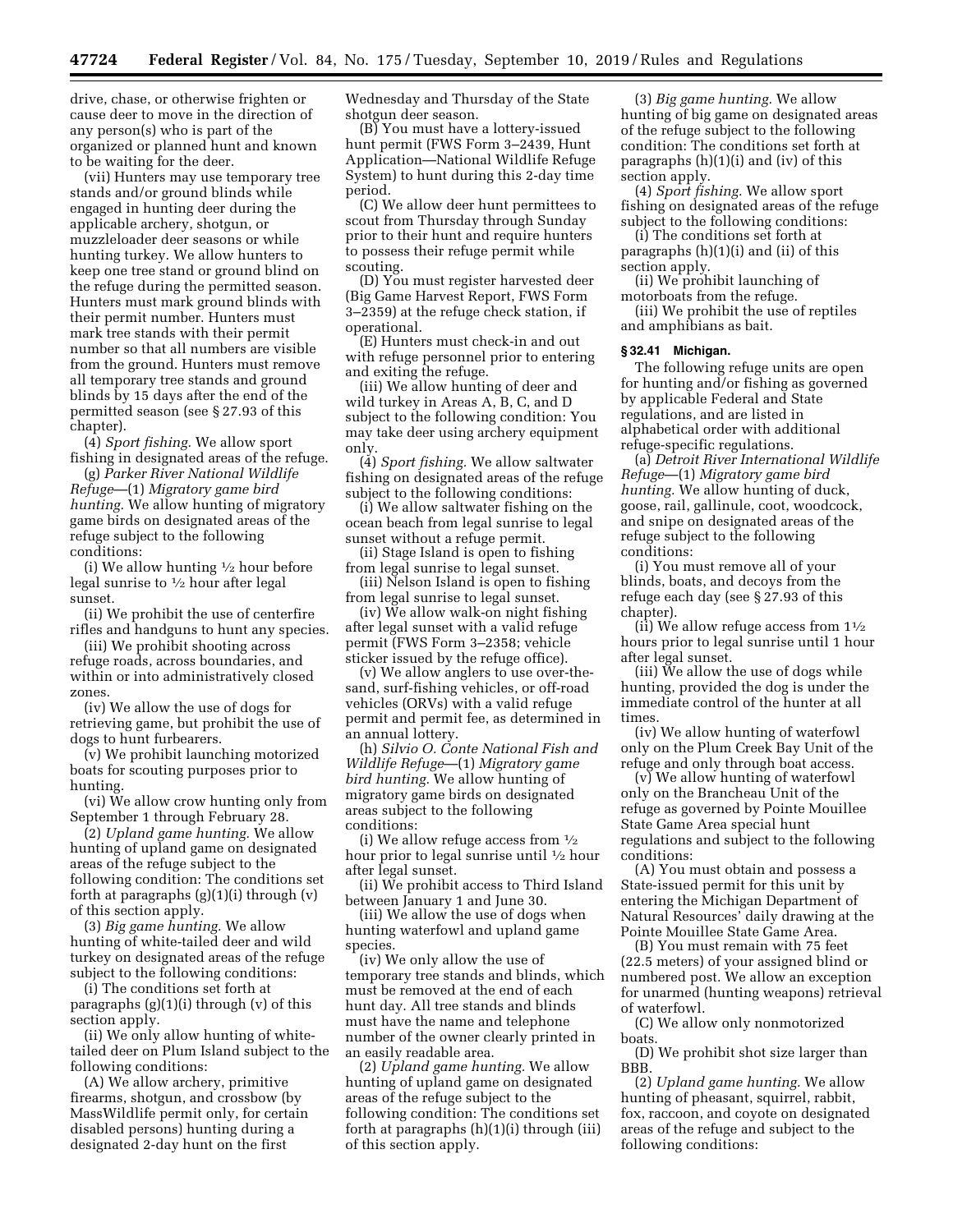(i) The conditions set forth at paragraphs (a)(1)(i) through (iii) of this section apply.

(ii) You may possess only approved nontoxic shot (see § 32.2(k)) while in the field with the following exception: While hunting fox, coyotes, and raccoons in units where we allow it, you may use single projectile shot such as bullets, slugs, or muzzleloader bullets containing lead. We prohibit the use of buckshot for any hunting on the refuge.

(iii) On the Humbug Island Unit, you may only hunt with shotgun shells or archery equipment.

(3) *Big game hunting.* We allow hunting of deer and turkey on designated areas of the refuge subject to the following conditions:

(i) The conditions set forth at paragraphs (a)(1)(i) and (ii) of this section apply.

(ii) For wild turkey hunting, you may possess only approved nontoxic shot (see  $\S 32.2(k)$ ) while in the field.

(iii) For deer hunting, you may possess only single projectile shot. We prohibit the use of buckshot for any hunting on the refuge.

(iv) We allow portable tree stands for deer hunting. We allow only one tree stand per hunter per refuge unit.

(v) For Humbug Marsh Mainland only:

(A) You must obtain and possess a State-issued permit for this unit by entering the Michigan Department of Natural Resources' annual drawing.

(B) You must obtain and possess a state access permit (issued by the refuge) for the date on which you are hunting in the Humbug Marsh Unit.

(C) You must hunt from a provided fixed hunting platform and/or blind.

(vi) The Humbug Island Unit is closed to firearm deer hunting. We allow only archery deer hunting on Humbug Island.

(vii) The Fix Unit is closed to firearm deer hunting. We allow only archery deer hunting in the Fix Unit.

(4) [Reserved]

(b) *Harbor Island National Wildlife Refuge.* (1)–(2) [Reserved]

(3) *Big game hunting.* We allow hunting of white-tailed deer and black bear subject to the following condition: We prohibit the use of dogs when hunting.

(4) [Reserved]

(c) *Kirtland's Warbler Wildlife Management Area*—(1) *Migratory game bird hunting.* We allow migratory game bird hunting.

(2) *Upland game hunting.* We allow upland game hunting.

(3) *Big game hunting.* We allow big game hunting.

(4) [Reserved]

(d) *Michigan Wetland Management District*—(1) *Migratory game bird* 

*hunting.* We allow hunting of migratory game birds subject to the following conditions:

(i) Hunters must remove boats, decoys, blinds, and blind materials at the end of each day (see § 27.93 of this chapter).

(ii) We allow the use of dogs while hunting, provided the dog is under the immediate control of the hunter at all times

(2) *Upland game hunting.* We allow hunting of upland game subject to the following condition: The conditions set forth at paragraphs  $(d)(1)(i)$  and  $(ii)$  of this section apply.

(3) *Big game hunting.* We allow the hunting of big game.

(4) *Sport fishing.* We allow sport fishing on designated areas of the refuge.

(e) *Seney National Wildlife Refuge*— (1) *Migratory game bird hunting.* We allow hunting of woodcock and snipe on designated areas of the refuge subject to the following condition: We allow the use of dogs when hunting migratory birds, provided the dog is under the immediate control of the hunter at all times.

(2) *Upland game hunting.* We allow hunting of ruffed grouse and snowshoe hare on designated areas of the refuge subject to the following condition: We allow the use of dogs when hunting upland game, provided the dog is under the immediate control of the hunter at all times.

(3) *Big game hunting.* We allow the hunting of deer and bear on designated areas of the refuge subject to the following condition: We prohibit the use of dogs while deer or bear hunting.

(4) *Sport fishing.* We allow fishing on designated areas of the refuge subject to the following conditions:

(i) We prohibit the use of fishing weights or lures containing lead.

(ii) We allow ice fishing from January 1 through the end of February.

(iii) Anglers must remove ice fishing shelters and all other personal property from the refuge each day (see § 27.93 of this chapter).

(iv) We allow fishing on designated refuge pools from May 15 through September 30.

(v) We allow fishing only from legal sunrise to legal sunset.

(f) *Shiawassee National Wildlife Refuge*—(1) *Migratory game bird hunting.* We allow hunting of waterfowl (duck and goose), American coot, common gallinule, sora, Virginia rail, and Wilson's snipe on designated areas of the refuge subject to the following conditions:

(i) You must possess and carry a refuge check-in card.

(ii) We allow waterfowl hunting on Saturdays, Sundays, Tuesdays, and Thursdays during the regular goose season after September 30.

(iii) We allow hunter access to the refuge 11⁄2 hours before legal shooting time.

(iv) You may possess no more than 25 shotgun shells while hunting in the field.

(v) We allow the use of dogs while hunting, provided the dog is under the immediate control of the hunter at all times.

(vi) We allow the take of feral hogs incidental to other lawful hunting using legal methods of take.

(2) *Upland game hunting.* We allow hunting of turkey, small game (eastern fox squirrel, eastern cottontail, ringnecked pheasant, American woodcock, and American crow), and furbearers (raccoon, coyote, and red fox) on designated areas of the refuge subject to the following conditions:

(i) The condition set forth at paragraph (f)(1)(vi) of this section applies.

(ii) You may only hunt turkey during the spring season.

(iii) We allow hunter access for the spring wild turkey season from 11⁄2 hours before legal shooting time to 1⁄2 hour after legal shooting time.

(iv) We allow hunter access for small game hunting from 1⁄2 hour before legal shooting time to  $\frac{1}{2}$  hour after legal shooting time.

(v) We allow hunter access for furbearer hunting from  $\frac{1}{2}$  hour before legal sunrise to 1⁄2 hour after legal sunset.

(vi) We allow dogs for hunting. Raccoon hunting dogs must wear global positioning system (GPS) or radio collars.

(3) *Big game hunting.* We allow hunting of white-tailed deer on designated areas of the refuge subject to the following conditions:

(i) The condition set forth at paragraph (f)(1)(vi) of this section applies.

(ii) You must possess and carry a refuge permit (State-issued permit).

(4) *Sport fishing.* We allow sport fishing on designated areas of the refuge subject to the following conditions:

(i) We allow fishing by boat in navigable waterways but not within any managed refuge units.

(ii) We allow bank fishing from legal sunrise to legal sunset only at designated sites along the Tittabawassee and Cass Rivers.

# **§ 32.42 Minnesota.**

The following refuge units are open for hunting and/or fishing as governed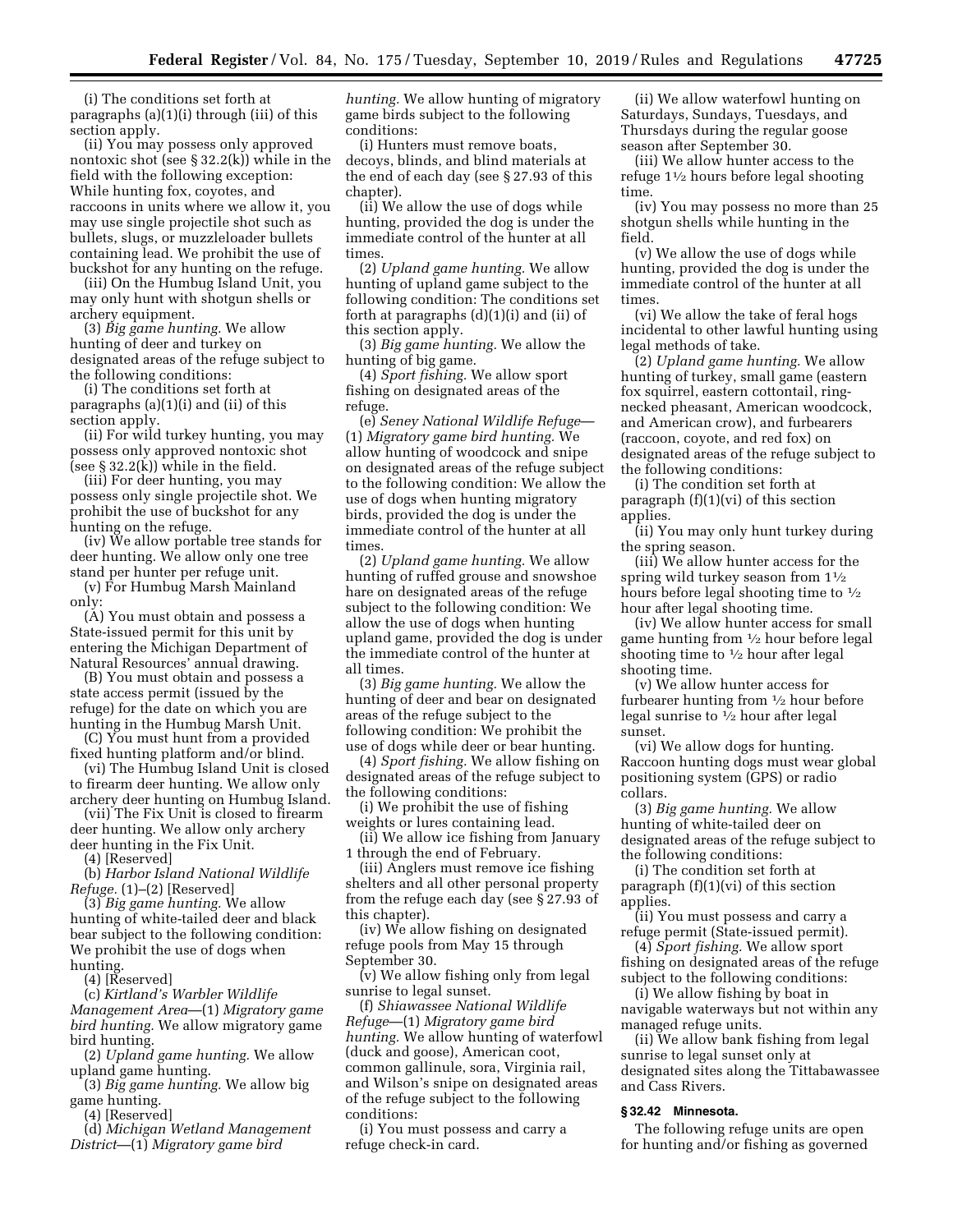by applicable Federal and State regulations, and are listed in alphabetical order with additional refuge-specific regulations.

(a) *Agassiz National Wildlife Refuge*— (1) *Migratory game bird hunting.* We allow youth waterfowl hunting on designated areas of the refuge subject to the following conditions:

(i) We allow the use of dogs while hunting, provided the dog is under the immediate control of the hunter at all times.

(ii) Hunters must dismantle hunting blinds, platforms, and ladders made from natural vegetation at the end of each day.

(iii) You must remove all boats, decoys, blind materials, stands, platforms, cameras, and other personal property brought onto the refuge at the end of each day (see §§ 27.93 and 27.94 of this chapter).

(iv) We close the refuge from 7 p.m. to 5:30 a.m.

(v) We allow the use of motorless boats for hunting.

(vi) We only allow waterfowl hunting during the State's youth waterfowl season.

(2) *Upland game hunting.* We allow hunting of ruffed grouse and sharptailed grouse on designated areas of the refuge subject to the following conditions:

(i) The conditions set forth at paragraphs (a)(1)(i) through (v) of this section apply.

(ii) We only allow hunting from the opening of the State's deer firearms season to the close of the State's ruffed grouse and sharp-tailed grouse seasons, respectively.

(3) *Big game hunting.* We allow hunting of white-tailed deer and moose on designated areas of the refuge subject to the following conditions:

(i) The conditions set forth at paragraphs (a)(1)(ii) through (v) of this section apply.

(ii) We prohibit shooting on, from, over, across, or within 30 feet (9 meters) of a roadway open to motorized public vehicle transportation at a big game animal or a decoy of a big game animal.

(iii) We only allow archery hunting from the start of the State's deer firearms season, and close as governed by the State's archery deer season.

(4) [Reserved]

(b) *Big Stone National Wildlife Refuge*—(1) *Migratory game bird hunting.* We prohibit the hunting of migratory game birds. We allow the unarmed retrieval of waterfowl, legally taken outside the refuge, up to 100 yards (90 meters) inside the refuge boundary.

(2) *Upland game hunting.* We allow hunting of ring-necked pheasant,

bobwhite quail, pigeon, mourning dove, crow, cottontail rabbit, gray and fox squirrel, and wild turkey on designated areas of the refuge subject to the following conditions:

(i) For wild turkey hunting, you may use or possess only approved nontoxic shot shells (see § 32.2(k)) while in the field.

(ii) We allow the use of dogs for upland game bird hunting only, provided the dog is under the immediate control of the hunter at all times.

(iii) Hunters must dismantle hunting blinds, platforms, and ladders made from natural vegetation at the end of each day.

(iv) You must remove all boats, decoys, blind materials, stands, platforms, and other personal property brought onto the refuge at the end of each day (see §§ 27.93 and 27.94 of this chapter).

(v) You may only hunt fox and raccoon from 1⁄2 hour before legal sunrise until legal sunset from the beginning of the State season through the last day of February.

(vi) You may only hunt striped skunk from 1⁄2 hour before legal sunrise until legal sunset from September 1 through the last day of February.

(3) *Big game hunting.* We allow hunting of deer on designated areas of the refuge subject to the following conditions:

(i) We prohibit shooting on, from, over, across, or within 30 feet (9 meters) of a roadway open to public vehicle transportation at a big game animal or a decoy of a big game animal.

(ii) The conditions set forth at paragraphs (b)(2)(iii) and (iv) of this section apply.

(4) *Sport fishing.* We allow sport fishing on designated areas of the refuge subject to the following conditions:

(i) We allow only bank fishing on all refuge pools and open marshes.

(ii) We prohibit the taking of any turtle, frog, leech, minnow, crayfish, and mussel (clam) species by any method on the refuge (see § 27.21 of this chapter).

(c) *Big Stone Wetland Management District*—(1) *Migratory game bird hunting.* We allow hunting of migratory game birds throughout the district subject to the following conditions:

(i) We allow the use of dogs for hunting, provided the dog is under the immediate control of the hunter at all times.

(ii) Hunters must dismantle hunting blinds, platforms, and ladders made from natural vegetation at the end of each day.

(iii) You must remove all boats, decoys, blind materials, stands,

platforms, and other personal property brought onto the district at the end of each day (see §§ 27.93 and 27.94 of this chapter).

(2) *Upland game hunting.* We allow upland game hunting throughout the district subject to the following conditions:

(i) The conditions set forth at paragraphs (c)(1)(i) through (iii) of this section apply.

(ii) You may use or possess only approved nontoxic shot shells (see § 32.2(k)) in the field while hunting turkey.

(3) *Big game hunting.* We allow hunting of white-tailed deer throughout the district subject to the following condition: The conditions set forth at paragraphs (c)(1)(ii) and (iii) of this section apply.

(4) *Sport fishing.* We allow fishing throughout the district subject to the following condition: The condition set forth at paragraph (c)(1)(iii) of this section applies.

(d) *Crane Meadows National Wildlife Refuge*—(1) *Migratory game bird hunting.* We allow the hunting of goose, duck, merganser, coot, woodcock, common moorhen, mourning dove, Sora/Virginia rail, crow, and common snipe on designated areas of the refuge subject to the following conditions:

(i) We require a signed hunt brochure. You must carry this signed brochure when hunting on the refuge.

(ii) We allow the use of dogs while hunting, provided the dog is under the immediate control of the hunter at all times.

(iii) Hunters must dismantle hunting blinds, platforms, and ladders made from natural vegetation at the end of each day.

(iv) You must remove all boats, decoys, blind materials, stands, platforms, and other personal property brought onto the refuge at the end of each day (see §§ 27.93 and 27.94 of this chapter).

(v) We prohibit entry onto the refuge earlier than 2 hours before legal shooting time, and we require hunters to leave the refuge no later than 2 hours after legal shooting time.

(2) *Upland game hunting.* We allow hunting of ruffed grouse; ring-necked pheasant; red, gray, and fox squirrel; cottontail rabbit; jackrabbit; snowshoe hare; red and gray fox; raccoon; badger; bobcat; coyote; striped skunk; opossum; long and short tailed weasel; and turkey on designated areas of the refuge subject to the following conditions:

(i) The conditions set forth at paragraphs  $(d)(1)(ii)$  through  $(v)$  of this section apply.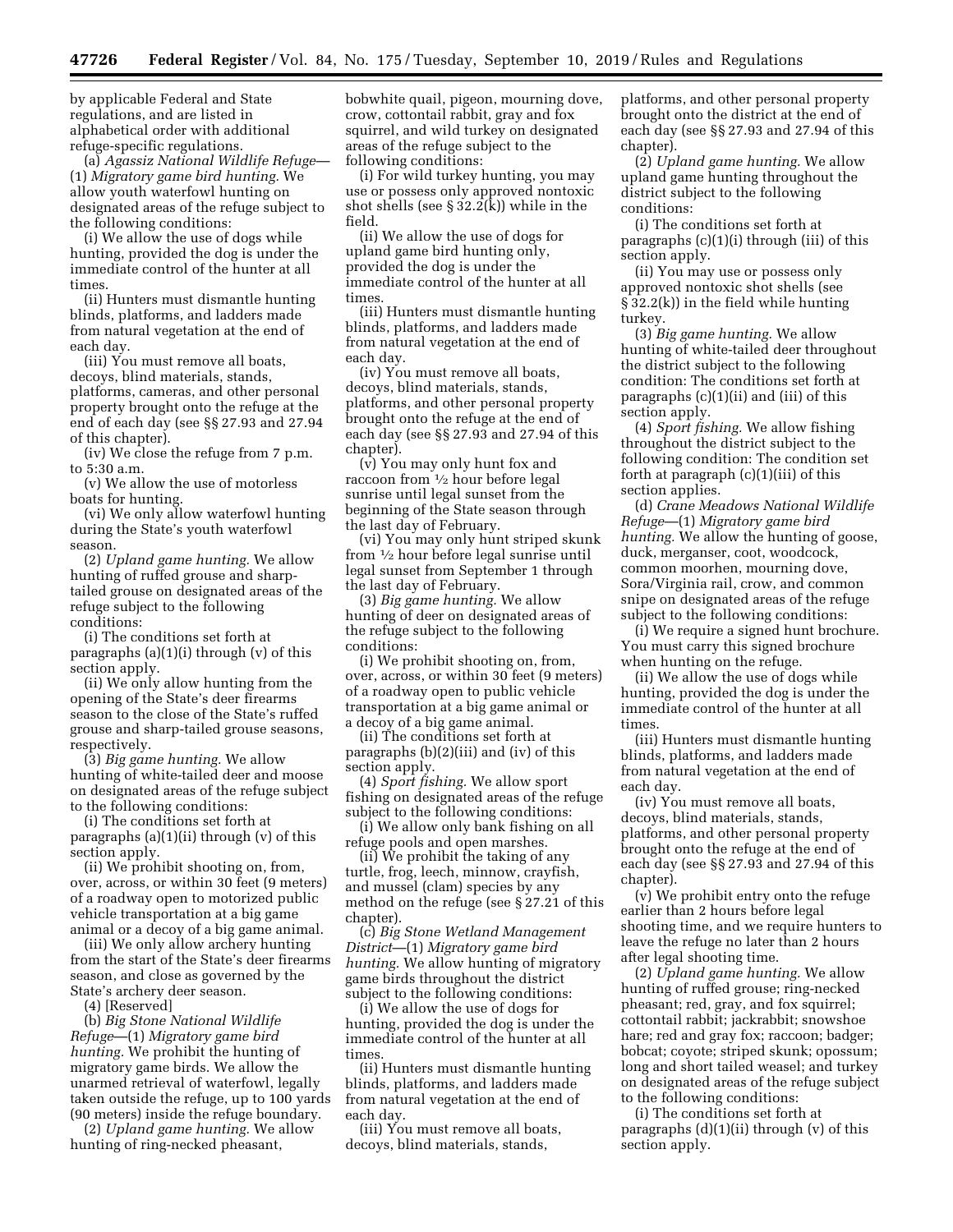(ii) You may use or possess only approved nontoxic shot shells (see § 32.2(k)) in the field while hunting turkey.

(iii) We allow the use of dogs when hunting, except when hunting furbearers, provided the dog is under the immediate control of the hunter at all times.

(3) *Big game hunting.* We allow hunting of white-tailed deer on designated areas of the refuge subject to the following conditions:

(i) The conditions set forth at paragraphs (d)(1)(i), (iii), and (iv) of this section apply.

(ii) We prohibit shooting on, from, over, across, or within 30 feet (9 meters) of a roadway open to public vehicle transportation at a big game animal or a decoy of a big game animal.

(iii) We prohibit the possession of hunting firearms or archery equipment on areas closed to deer hunting.

(4) [Reserved]

(e) *Detroit Lakes Wetland Management District*—(1) *Migratory game bird hunting.* We allow hunting of migratory game birds throughout the district, except that we prohibit hunting on the Headquarters waterfowl production area (WPA) in Becker County, the Hitterdal WPA in Clay County, and the McIntosh WPA in Polk County. The following conditions apply:

(i) We allow the use of dogs for hunting, provided the dog is under the immediate control of the hunter at all times.

(ii) Hunters must dismantle hunting blinds, platforms, and ladders made from natural vegetation at the end of each day.

(iii) You must remove all boats, decoys, blind materials, stands, platforms, and other personal property brought onto the district at the end of each day (see §§ 27.93 and 27.94 of this chapter).

(2) *Upland game hunting.* We allow upland game hunting throughout the district, except that we prohibit hunting on the Headquarters WPA in Becker County, the Hitterdal WPA in Clay County, and the McIntosh WPA in Polk County. The following conditions apply:

(i) The conditions set forth at paragraphs (e)(1)(i) through (iii) of this section apply.

(ii) You may use or possess only approved nontoxic shot shells (see  $\hat{q}$  32.2(k)) in the field while hunting turkey.

(3) *Big game hunting.* We allow big game hunting throughout the district, except that we prohibit hunting on the Headquarters WPA in Becker County, the Hitterdal WPA in Clay County, and the McIntosh WPA in Polk County. The following conditions apply:

(i) The conditions set forth at paragraphs (e)(1)(ii) and (iii) of this section apply.

(ii) Hunters may use portable stands. (4) *Sport fishing.* We allow sport fishing throughout the district subject to the following condition: The condition set forth at paragraph (e)(1)(iii) of this section applies.

(f) *Fergus Falls Wetland Management District*—(1) *Migratory game bird hunting.* We allow hunting of migratory game birds throughout the district, except that we prohibit hunting on the Townsend, Mavis, and Gilmore waterfowl production areas (WPAs) and the building and administrative area of Knollwood WPA in Otter Tail County, and on the Larson WPA in Douglas County. The following conditions apply:

(i) We allow the use of dogs while hunting, provided the dog is under the immediate control of the hunter at all times.

(ii) Hunters must dismantle hunting blinds, platforms, and ladders made from natural vegetation at the end of each day.

(iii) You must remove all boats, decoys, blind materials, stands, platforms, and other personal property brought onto the district at the end of each day (see §§ 27.93 and 27.94 of this chapter).

(2) *Upland game hunting.* We allow upland game hunting throughout the district, except that we prohibit hunting on the Townsend, Mavis, and Gilmore WPAs and in designated portions of Knollwood WPA in Otter Tail County, and on the Larson WPA in Douglas County. The following conditions apply:

(i) The conditions set forth at paragraphs (f)(1)(i) through (iii) of this section apply.

(ii) You may use and possess only approved nontoxic shot shells (see § 32.2(k)) in the field while hunting turkey.

(3) *Big game hunting.* We allow big game hunting throughout the district, except that we prohibit hunting on the Townsend, Mavis, and Gilmore WPAs and the building and administrative area of Knollwood WPA in Otter Tail County, and on the Larson WPA in Douglas County. The following condition applies: The conditions set forth at paragraphs (f)(1)(ii) and (iii) of this section apply.

(4) *Sport fishing.* We allow sport fishing throughout the district, except that we prohibit hunting on the Townsend, Mavis, and Gilmore WPAs and the building and administrative area of Knollwood WPA in Otter Tail County, and on the Larson WPA in

Douglas County. The following condition applies: The condition set forth at paragraph (f)(1)(iii) of this section applies.

(g) *Glacial Ridge National Wildlife Refuge*—(1) *Migratory game bird hunting.* We allow hunting of goose, duck, coot, woodcock, snipe, rail, and mourning dove on designated areas of the refuge subject to the following conditions:

(i) We allow the use of dogs while hunting, provided the dog is under the immediate control of the hunter at all times.

(ii) Hunters must dismantle hunting blinds, platforms, and ladders made from natural vegetation at the end of each day.

(iii) You must remove all boats, decoys, blind materials, stands, platforms, and other personal property brought onto the refuge at the end of each day (see §§ 27.93 and 27.94 of this chapter).

(iv) We allow nonmotorized boats in areas open to migratory bird hunting during the migratory bird hunting seasons.

(v) We prohibit hunting during the Spring Light Goose Conservation Order. (vi) We allow hunting during special

State-administered youth seasons. (vii) We allow the use of wheeled,

nonmotorized conveyance devices (*e.g.,*  bikes, game carts).

(viii) We prohibit entry onto the refuge earlier than 2 hours before legal shooting time, and we require hunters to leave the refuge no later than 2 hours after legal shooting time.

(2) *Upland game hunting.* We allow hunting of prairie chicken, sharp-tailed grouse, ring-necked pheasant, gray (Hungarian) partridge, ruffed grouse, rabbit (cottontail and jack), snowshoe hare, squirrel (fox and gray), and wild turkey on designated areas of the refuge subject to the following conditions:

(i) The conditions set forth at paragraphs (g)(1)(i) through (iii) and (vi) through (viii) of this section apply.

(ii) You may use or possess only approved nontoxic shot shells (see § 32.2(k)) in the field while hunting turkey.

(3) *Big game hunting.* We allow hunting of white-tailed deer on designated areas of the refuge subject to the following conditions:

(i) The conditions set forth at paragraphs (g)(1)(ii) through (iii) and (vi) through (viii) of this section apply.

(ii) We prohibit shooting on, from, over, across, or within 30 feet (9 meters) of a roadway open to public vehicle transportation at a big game animal or a decoy of a big game animal. (4) [Reserved]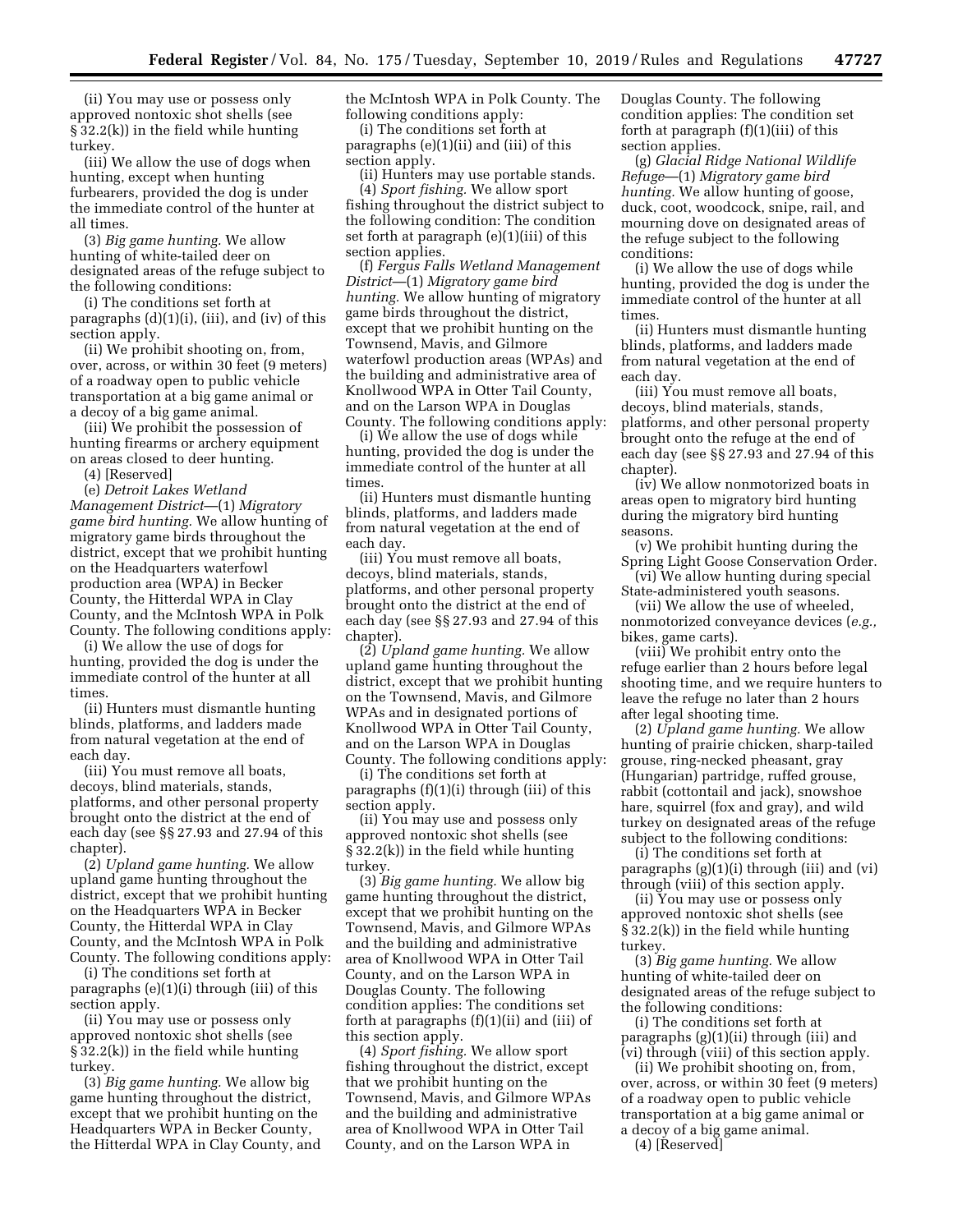(h) *Hamden Slough National Wildlife Refuge*—(1) *Migratory game bird hunting.* We allow hunting of waterfowl on designated areas of the refuge subject to the following conditions:

(i) We only allow youth waterfowl hunting on the State's youth waterfowl day.

(ii) We allow the use of dogs while hunting, provided the dog is under the immediate control of the hunter at all times.

(iii) Hunters must dismantle hunting blinds, platforms, and ladders made from natural vegetation at the end of each day.

(iv) You must remove all boats, decoys, blind materials, stands, platforms, and other personal property brought onto the refuge at the end of each day (see §§ 27.93 and 27.94 of this chapter).

(v) We prohibit entry to hunting areas earlier than 2 hours before legal shooting hours.

(2) [Reserved]

(3) *Big game hunting.* We allow hunting of white-tailed deer on designated areas of the refuge subject to the following conditions:

(i) We only allow hunting during the State's muzzleloader season with muzzleloaders.

(ii) The conditions set forth at paragraphs (h)(1)(iii) and (iv) of this section apply.

(4) [Reserved]

(i) *Litchfield Wetland Management District*—(1) *Migratory game bird hunting.* We allow hunting of migratory game birds throughout the district, except we prohibit hunting on that part of the Phare Lake waterfowl production area (WPA) in Renville County that lies within the Phare Lake State Game Refuge. The following conditions apply:

(i) We allow the use of dogs while hunting, provided the dog is under the immediate control of the hunter at all times.

(ii) Hunters must dismantle hunting blinds, platforms, and ladders made from natural vegetation at the end of each day.

(iii) You must remove all boats, decoys, blind materials, stands, platforms, and other personal property brought onto the district at the end of each day (see §§ 27.93 and 27.94 of this chapter).

(2) *Upland game hunting.* We allow upland game hunting throughout the district, except we prohibit hunting on that part of the Phare Lake WPA in Renville County. The following conditions apply:

(i) The conditions set forth at paragraphs (i)(1)(i) through (iii) of this section apply.

(ii) You may use and possess only approved nontoxic shot shells (see § 32.2(k)) in the field while hunting turkey.

(3) *Big game hunting.* We allow big game hunting throughout the district, except we prohibit hunting on that part of the Phare Lake WPA in Renville County that lies within the Phare Lake State Game Refuge. The following condition applies: The conditions set forth at paragraph (i)(1)(ii) and (iii) of this section apply.

(4) *Sport fishing.* We allow sport fishing throughout the district subject to the following condition: The condition set forth at paragraph (i)(1)(iii) of this section applies.

(j) *Minnesota Valley National Wildlife Refuge*—(1) *Migratory game bird hunting.* We allow the hunting of goose, duck, merganser, moorhen, coot, rail, woodcock, common snipe, and mourning dove on designated areas of the refuge subject to the following conditions:

(i) We require a special use permit (FWS Form 3–1383–G) for refugespecific special hunts and refugespecific population management hunts.

(ii) We prohibit the discharge of a weapon on, from, across, or within 100 feet (30 meters) of any service road, parking area, or designated hiking trail.

(iii) Hunters must dismantle hunting blinds, platforms, and ladders made from natural vegetation at the end of each day.

(iv) You must remove all boats, decoys, blind materials, stands, platforms, and other personal property brought onto the refuge at the end of each day (see §§ 27.93 and 27.94 of this chapter).

 $(\bar{v})$  We prohibit entry into the refuge earlier than 2 hours before legal shooting time.

(vi) We allow the use of dogs while hunting migratory birds, provided the dog is under the immediate control of the hunter at all times.

(vii) We prohibit hunting during the State spring goose hunt.

(2) *Upland game hunting.* We allow hunting of ruffed grouse, gray partridge, ring-necked pheasant, American crow, squirrel (gray, fox, and red), snowshoe hare, cottontail rabbit, jackrabbit, raccoon, fox (red and gray), striped skunk, coyote, opossum, and wild turkey on designated areas of the refuge subject to the following conditions:

(i) The conditions set forth at paragraphs  $(j)(1)(i)$  through  $(v)$  of this section apply.

(ii) We prohibit single projectile ammunition for hunting upland game and furbearers, except that we allow hunters to use small-caliber rimfire

rifles and handguns (.22 caliber and smaller) on designated areas of the refuge.

(iii) We prohibit the use of dogs for hunting furbearers. We allow the use of dogs while hunting upland game birds.

(iv) You may use or possess only approved nontoxic shot shells (see § 32.2(k)) in the field while hunting turkey.

(v) You may only hunt fox, opossum, and raccoon from  $\frac{1}{2}$  hour before legal sunrise until legal sunset, from the beginning of the State season through the last day of February, on designated areas of the refuge.

(vi) You may only hunt coyotes and skunks from 1⁄2 hour before legal sunrise until legal sunset, from September 1 through the last day of February, on designated areas of the refuge.

(vii) You may only hunt crows during the State-designated crow seasons, which occur between September 1 and the last day of February, on designated areas of the refuge.

(3) *Big game hunting.* We allow hunting of white-tailed deer on designated areas of the refuge subject to the following condition: The conditions set forth at paragraphs (j)(1)(i) through (v) of this section apply.

(4) *Sport fishing.* We allow sport fishing on designated areas of the refuge during daylight hours subject to the following conditions:

(i) The condition set forth at paragraph  $(j)(1)(iv)$  of this section applies.

(ii) We prohibit the taking of any turtle, frog, leech, minnow, crayfish, and mussel (clam) species by any method on the refuge (see § 27.21 of this chapter).

(k) *Minnesota Valley Wetland Management District*—(1) *Migratory game bird hunting.* We allow hunting of migratory game birds throughout the district subject to the following conditions:

(i) Hunters must dismantle hunting blinds, platforms, and ladders made from natural vegetation at the end of each day.

(ii) You must remove all boats, decoys, blind materials, stands, platforms, and other personal property brought onto the district at the end of each day (see §§ 27.93 and 27.94 of this chapter).

(iii) We allow the use of dogs while hunting, provided the dog is under the immediate control of the hunter at all times.

(2) *Upland game hunting.* We allow upland game hunting throughout the district subject to the following conditions: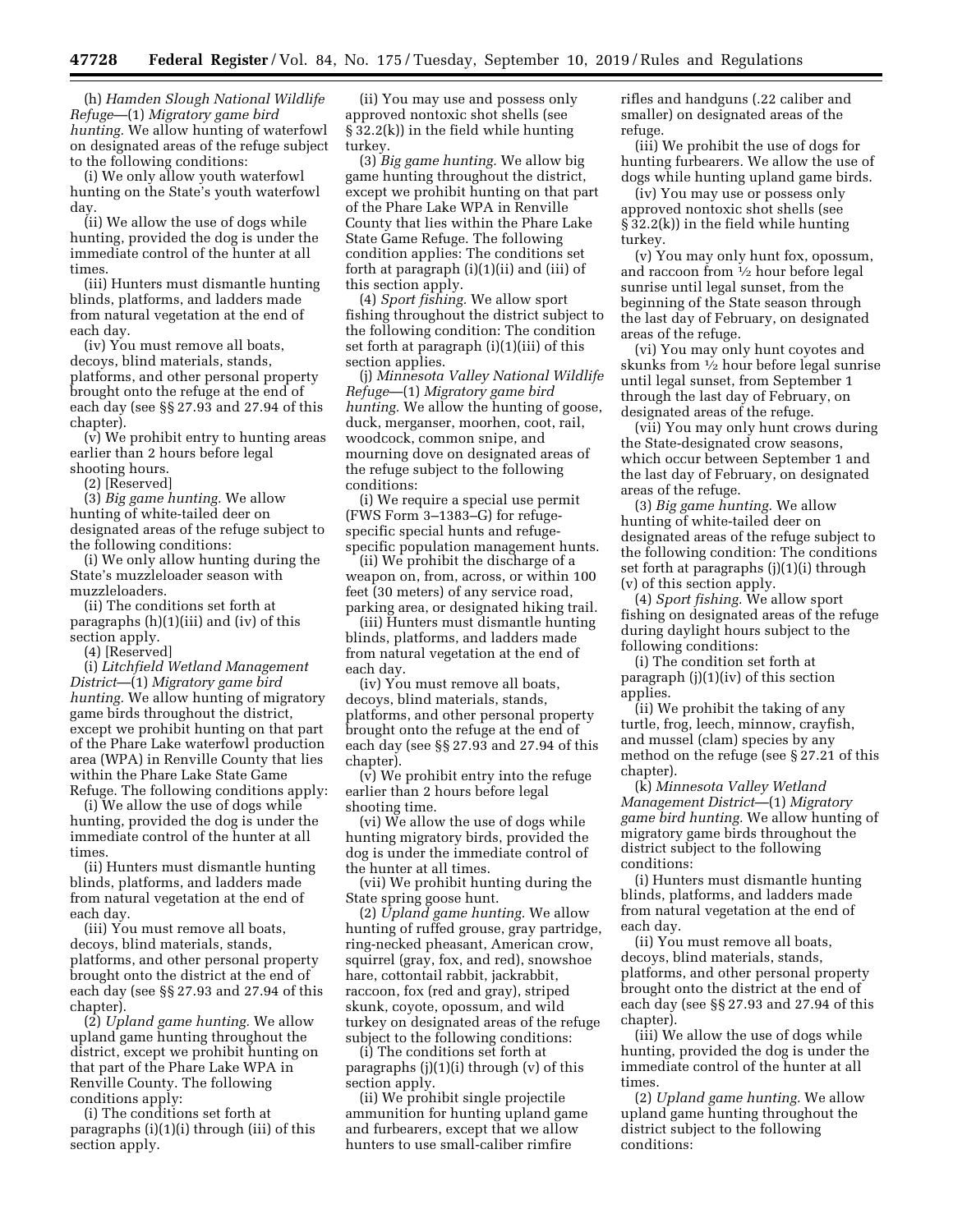(i) The conditions set forth at paragraphs (k)(1)(i) through (iii) of this section apply.

(ii) We prohibit the possession of single projectile ammunition for hunting on the Soberg waterfowl production area (WPA).

(iii) You may use or possess only approved nontoxic shot shells (see § 32.2(k)) in the field while hunting turkey.

(3) *Big game hunting.* We allow big game hunting throughout the district subject to the following conditions:

(i) The conditions set forth at paragraphs (k)(1)(i) through (iii) of this section apply.

(ii) We prohibit firearms deer hunting on Soberg WPA.

(4) *Sport fishing.* We allow sport fishing throughout the district subject to the following conditions: The condition set forth at paragraph (k)(1)(ii) of this section applies.

(l) *Morris Wetland Management District*—(1) *Migratory game bird hunting.* We allow hunting of migratory game birds throughout the district, except that we prohibit hunting on the designated portions of the Edward-Long Lake waterfowl production area (WPA) in Stevens County. The following conditions apply:

(i) We allow the use of dogs while hunting, provided the dog is under the immediate control of the hunter at all times.

(ii) Hunters must dismantle hunting blinds, platforms, and ladders, including those made from natural vegetation at the end of each day.

(iii) All boats, decoys, blind materials, stands, platforms, and other personal property (see 27.93 and 27.94 of this chapter) brought onto the WPA, must be removed at the end of each day.

(2) *Upland game hunting.* We allow hunting of upland game, except that we prohibit hunting on the designated portions of the Edward-Long Lake WPA in Stevens County. The following conditions apply:

(i) The conditions set forth at paragraphs (l)(1)(i) through (iii) of this section apply.

(ii) You may use and possess only approved nontoxic shot shells (see § 32.2(k)) in the field while hunting turkey.

(3) *Big game hunting.* We allow hunting of deer throughout the district, except that we prohibit hunting on the designated portions of the Edward-Long Lake WPA in Stevens County. The following condition applies: The conditions set forth at paragraphs (l)(1)(ii) and (iii) of this section apply.

(4) *Sport fishing.* We allow fishing throughout the district, except that we prohibit fishing on the designated portions of the Edward-Long WPA in Stevens County. The following condition applies: The condition set forth at paragraph (l)(1)(iii) of this section applies.

(m) *Northern Tallgrass Prairie National Wildlife Refuge*—(1) *Migratory game bird hunting.* We allow hunting of duck, goose, merganser, moorhen, coot, rail (Virginia and sora only), woodcock, common snipe, mourning dove, and sandhill crane subject to the following conditions:

(i) We allow the use of dogs while hunting, provided the dog is under the immediate control of the hunter at all times.

(ii) Hunters must dismantle hunting blinds, platforms, and ladders made from natural vegetation at the end of each day.

(iii) You must remove all boats, decoys, blind materials, stands, platforms, and other personal property brought onto the refuge at the end of each day (see §§ 27.93 and 27.94 of this chapter).

(iv) We allow hunting on the unit located within the Hiawatha Game Refuge in Pipestone County, as governed by applicable State regulations.

(v) We allow migratory game bird hunting on the Spieker tract in Clay County, as governed by applicable State regulations.

(2) *Upland game hunting.* We allow hunting of wild turkey, ring-necked pheasant, Hungarian partridge, prairie chicken, spruce grouse, ruffed grouse, sharp-tailed grouse, rabbit (cottontail and jack), snowshoe hare, squirrel (fox and gray), raccoon, opossum, fox (red and gray), badger, coyote, bobcat, striped skunk, and crow on designated areas subject to the following conditions:

(i) The conditions set forth at paragraphs (m)(1)(ii) through (iv) of this section apply.

(ii) We prohibit the use of dogs for hunting furbearers. For all other upland game, we allow the use of dogs while hunting, provided the dog is under the immediate control of the hunter at all times.

(iii) You may use or possess only approved nontoxic shells (see § 32.2(k)) in the field while hunting turkey.

(3) *Big game hunting.* We allow hunting of deer, elk, and black bear on designated areas of the refuge subject to the following conditions:

(i) The conditions set forth at paragraphs (m)(1)(ii) through (iv) of this section apply.

(ii) We prohibit shooting on, from, over, across, or within 30 feet (9 meters) of a roadway open to public vehicle transportation at a big game animal or a decoy of a big game animal.

(4) *Sport fishing.* We allow sport fishing on designated areas of the refuge subject to the following conditions:

(i) We prohibit the taking of any turtle, frog, leech, minnow, crayfish, and mussel (clam) species by any method on the refuge (see § 27.21 of this chapter).

(ii) The condition set forth at paragraph (m)(1)(iii) of this section applies.

(n) *Rice Lake National Wildlife Refuge*—(1) *Migratory game bird hunting.* We allow hunting of woodcock and common snipe on designated areas of the refuge subject to the following conditions:

(i) We allow the use of dogs while hunting, provided the dog is under the immediate control of the hunter at all times.

(ii) Hunters must dismantle hunting blinds, platforms, and ladders made from natural vegetation at the end of each day.

(iii) You must remove all boats, decoys, blind materials, stands, platforms, and other personal property brought onto the refuge at the end of each day (see §§ 27.93 and 27.94 of this chapter).

(2) *Upland game hunting.* We allow hunting of ruffed grouse, spruce grouse, gray and fox squirrel, cottontail rabbit, and snowshoe hare on designated areas of the refuge subject to the following condition: The conditions set forth at paragraphs (n)(1)(i) through (iii) of this section apply.

(3) *Big game hunting.* We allow hunting of white-tailed deer on designated areas of the refuge subject to the following conditions:

(i) We require a State-issued permit for firearms hunting.

(ii) The conditions set forth at paragraphs (n)(1)(ii) and (iii) of this section apply.

(iii) We prohibit shooting on, from, over, across, or within 30 feet (9 meters) of a roadway open to public vehicle transportation at a big game animal or a decoy of a big game animal.

(4) *Sport fishing.* We allow fishing on designated areas of the refuge subject to the following conditions:

(i) We only allow fishing from nonmotorized boats or boats powered by electric motors in designated areas.

(ii) The condition set forth at paragraph (n)(1)(iii) of this section applies.

(iii) We prohibit the taking of any turtle, frog, leech, minnow, crayfish, and mussel (clam) species by any method on the refuge (see § 27.21 of this chapter).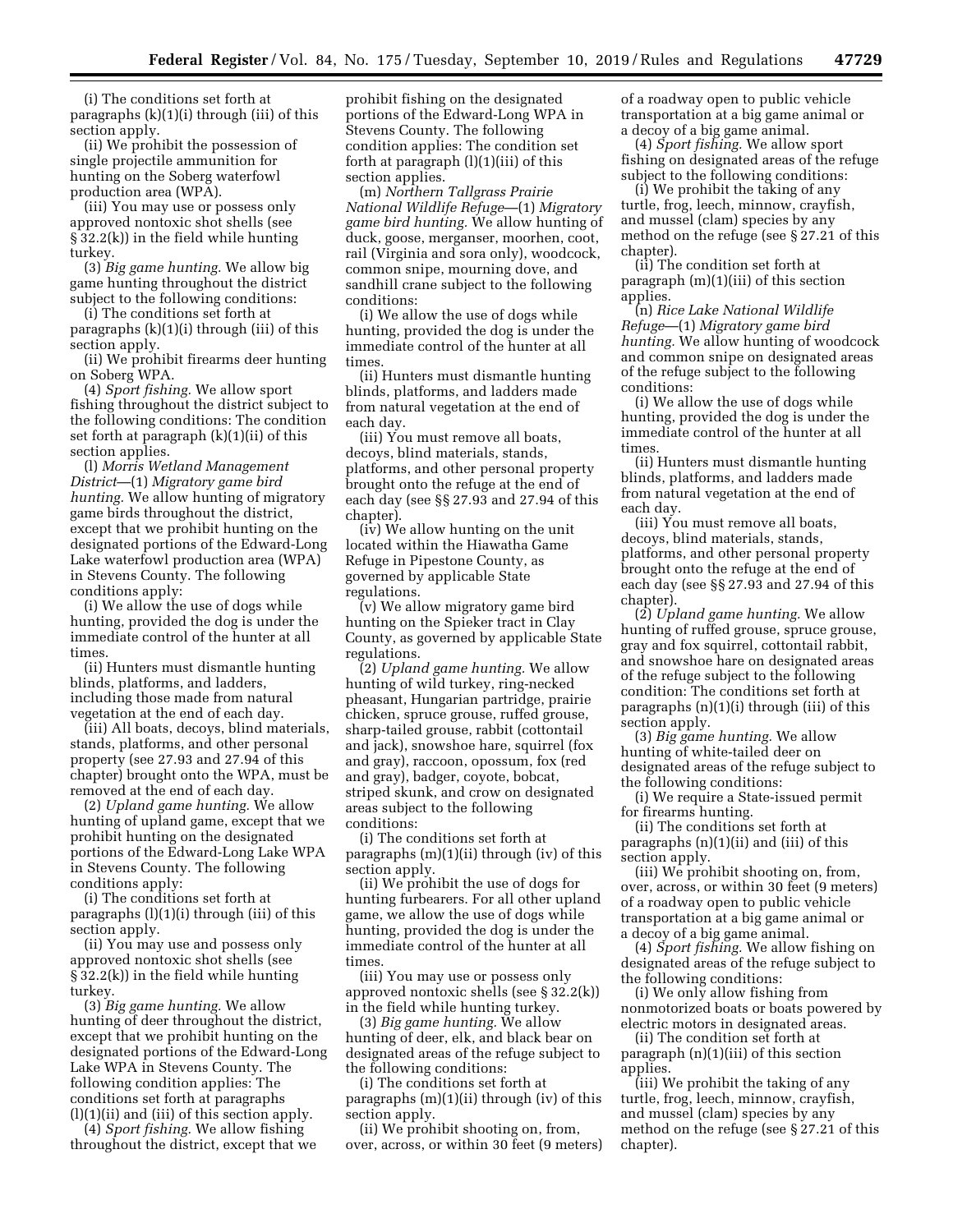(o) *Rydell National Wildlife Refuge.*  (1)–(2) [Reserved]

(3) *Big game hunting.* We allow hunting of white-tailed deer on designated areas of the refuge subject to the following conditions:

(i) Hunters must dismantle hunting blinds, platforms, and ladders made from natural vegetation at the end of each day.

(ii) You must remove all blind materials, stands, platforms, and other personal property brought onto the refuge at the end of each day (see §§ 27.93 and 27.94 of this chapter).

(iii) We prohibit shooting on, from, over, across, or within 30 feet (9 meters) of a roadway open to public vehicle transportation at a big game animal or a decoy of a big game animal.

(iv) We require a State-issued permit to hunt white-tailed deer in the Special Permit Area of the refuge.

(4) *Sport fishing.* We allow sport fishing on designated areas of the refuge subject to the following conditions:

(i) We prohibit the taking of any turtle, frog, leech, minnow, crayfish, and mussel (clam) species by any method on the refuge (see § 27.21 of this chapter).

(ii) We allow fishing from May 1 through November 1.

(p) *Sherburne National Wildlife Refuge*—(1) *Migratory game bird hunting.* We allow hunting of goose, duck, coot, rail, woodcock, and snipe on designated areas of the refuge subject to the following conditions:

(i) We allow the use of dogs while hunting, provided the dog is under the immediate control of the hunter at all times.

(ii) Hunters must dismantle hunting blinds, platforms, and ladders made from natural vegetation at the end of each day.

(iii) You must remove all boats, decoys, blind materials, stands, platforms, and other personal property brought onto the refuge at the end of each day (see §§ 27.93 and 27.94 of this chapter).

(iv) We prohibit entry onto the refuge earlier than 2 hours before legal shooting time, and we require hunters to leave the refuge no later than 2 hours after legal shooting time.

(v) We prohibit hunting from March 1 through August 31.

(vi) We allow only nonmotorized boats, and they must be launched at designated access sites.

(2) *Upland game hunting.* We allow hunting of ruffed grouse, ring-necked pheasant, gray and fox squirrel, snowshoe hare, cottontail rabbit, jackrabbit, and turkey on designated areas of the refuge subject to the following conditions:

(i) The conditions set forth at paragraphs  $(p)(1)(i)$  through  $(v)$  of this section apply.

(ii) We close the refuge to turkey hunting, except we allow a turkey hunt for youth hunters and persons with disabilities by special use permit (FWS Form 3–1383–G).

(iii) You may use or possess only approved nontoxic shot shells (see § 32.2(k)) in the field while hunting turkey.

(3) *Big game hunting.* We allow hunting of white-tailed deer on designated areas of the refuge subject to the following conditions:

(i) The conditions set forth at paragraphs (p)(1)(ii) through (vi) of this section apply.

(ii) We prohibit shooting on, from, over, across, or within 30 feet (9 meters) of a roadway open to public vehicle transportation at a big game animal or a decoy of a big game animal.

(4) *Sport fishing.* We allow sport fishing on designated areas of the refuge subject to the following conditions:

(i) We prohibit the taking of any turtle, frog, leech, minnow, crayfish, and mussel (clam) species by any method on the refuge (see § 27.21 of this chapter).

(ii) From March 1 through August 31 (the refuge wildlife sanctuary period), we allow fishing only from nonmotorized boats on the designated canoe route and on banks within 100 yards (91.44 meters) both upstream and downstream of designated access points.

(q) *Tamarac National Wildlife Refuge*—(1) *Migratory game bird hunting.* We allow the hunting of goose, duck, coot, woodcock, snipe, rail (Virginia and Sora), mourning dove, and American crow on designated areas of the refuge subject to the following conditions:

(i) Hunting by tribal members is governed by White Earth Reservation regulations on those portions of the Reservation that are a part of the refuge.

(ii) You must remove all boats, decoys, blind materials, stands, platforms, and other personal property brought onto the refuge at the end of each day (see §§ 27.93 and 27.94 of this chapter).

(iii) We allow the use of dogs while hunting, provided the dog is under the immediate control of the hunter at all times.

(iv) You may hunt American crow from September 1 through the end of February within all migratory bird hunting areas, and from March 1 through the end of season in areas open to migratory bird hunting south of County Highway 26.

(v) Hunters must dismantle hunting blinds, platforms, and ladders made from natural vegetation at the end of each day.

(2) *Upland game hunting.* We allow hunting of wild turkey; bobcat; ruffed grouse; red, gray, and fox squirrel; cottontail rabbit; jackrabbit; snowshoe hare; red fox; raccoon; and striped skunk on designated areas of the refuge subject to the following conditions:

(i) You may only hunt fox and raccoon from 1⁄2 hour before legal sunrise until legal sunset from the beginning of the State season through the last day of February within all upland game hunting areas, and from March 1 through the end of the season in areas open to upland game hunting south of County Highway 26.

(ii) You may only hunt striped skunk from 1⁄2 hour before legal sunrise until legal sunset from September 1 through the last day of February.

(iii) During the fall season, you may hunt wild turkey as governed by State and Tribal seasons and regulations throughout the refuge. During the spring seasons, you may only hunt wild turkey south of County Highway 26, minus the areas east of County Highway 29, north of Pine Lake, and west of Chippewa Water Control Structure Road.

(iv) You may possess only approved nontoxic shells (see 32.2(k)) when hunting wild turkey.

(v) We allow the use of dogs when hunting, except when hunting furbearers, provided the dog is under the immediate control of the hunter at all times.

(vi) The conditions set forth at paragraphs  $(q)(1)(ii)$ , (iii), and  $(v)$  of this section apply.

(3) *Big game hunting.* We allow hunting of white-tailed deer on designated areas of the refuge subject to the following conditions:

(i) We prohibit shooting on, from, over, across, or within 30 feet (9 meters) of a road edge open to public vehicle transportation at a big game animal or a decoy of a big game animal.

(ii) The conditions set forth at paragraphs (q)(1)(i), (ii), and (v) of this section apply.

(4) *Sport Fishing.* We allow fishing on designated areas of the refuge subject to the following conditions:

(i) We allow fishing in North Tamarac Lake, Wauboose Lake, and Two Island Lake year-round as governed by State and/or White Earth Reservation regulations.

(ii) We allow fishing in Blackbird Lake and Lost Lake from the first day of the State walleye season through Labor Day as governed by State and/or White Earth Reservation regulations.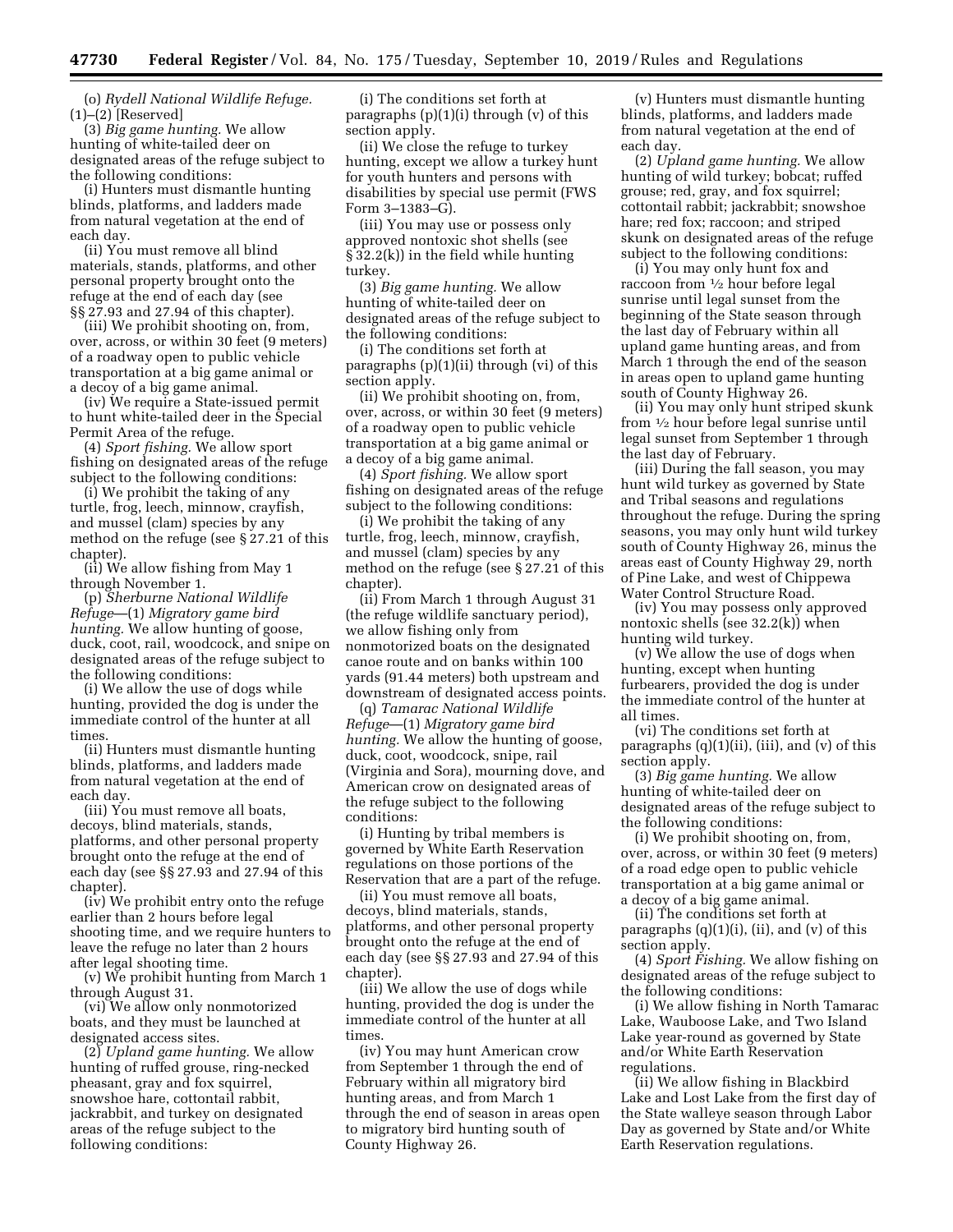(iii) We allow fishing in Pine Lake from December 1 until March 31.

(iv) We prohibit the taking of any turtle, frog, leech, minnow, crayfish, or mussel (clam) species by any method on the refuge (see § 27.21 of this chapter).

(v) The condition set forth at paragraph (q)(1)(ii) of this section applies.

(r) *Upper Mississippi River National Wildlife and Fish Refuge*—(1) *Migratory game bird hunting.* We allow hunting of migratory game birds on designated areas of the refuge subject to the following conditions:

(i) We prohibit migratory bird hunting from March 16 through August 31 each year.

(ii) You cannot reserve hunting areas, except at Potter's Marsh Managed Hunt Area, Pool 13, near Thomson, Illinois.

(iii) In areas posted and shown on maps as ''Closed to All Access,'' we prohibit public entry, to include hunting and fishing, at all times. This area is named and located as follows: Crooked Slough Backwater, Pool 13, Illinois, 2,453 acres.

(iv) In areas posted and shown on maps as ''No Entry—Sanctuary,'' we prohibit hunting at all times and all public entry except as specified. These areas are named and located as follows:

(A) Pool Slough, Pool 9, Minnesota/ Iowa, 1,126 acres.

(B) Bertom Island, Pool 11,

Wisconsin, 31 acres.

(C) Guttenberg Ponds, Pool 11, Iowa, 252 acres.

(D) Spring Lake, Pool 13, Illinois, 3,697 acres.

(v) In areas posted and shown on maps as ''Area Closed'' and ''Area Closed—No Motors,'' we prohibit migratory bird hunting at all times. We ask that you practice voluntary avoidance of these areas by any means or for any purpose from October 15 to the end of the respective State duck season. In areas also marked ''no motors,'' we prohibit the use of motors on watercraft from October 15 to the end of the respective State duck season.

(A) The areas posted and marked on maps as ''Area Closed'' are named and located as follows:

(*1*) Big Lake, Pool 4, Wisconsin, 2,210 acres.

(*2*) Weaver Bottoms/Lost Island, Pool 5, Minnesota/Wisconsin, 3,508 acres.

(*3*) Polander Lake, Pool 5A, Minnesota/Wisconsin, 1,873 acres.

(*4*) Lake Onalaska, Pool 7, Wisconsin, 7,366 acres (voluntary avoidance on

3,365 acres until mid-November). (*5*) Wisconsin Islands, Pool 8,

Minnesota/Wisconsin, 6,538 acres. (*6*) Harpers Slough, Pool 9, Iowa/

Wisconsin, 5,209 acres.

(*7*) Wisconsin River Delta, Pool 10, Wisconsin, 1,414 acres (closed November 1 to end of duck season).

(*8*) 12-Mile Island, Pool 11, Iowa, 1,139 acres.

(*9*) Bertom-McCartney, Pool 11, Wisconsin, 2,384 acres (no voluntary

avoidance provision). (*10*) Pleasant Creek, Pool 13, Iowa,

2,191 acres. (*11*) Elk River, Pool 13, Iowa, 1,248 acres.

(B) The areas posted and marked on maps as ''Area Closed—No Motors'' are named and located as follows:

(*1*) Peterson Lake, Pool 4, Wisconsin 572 acres.

(*2*) Rieck's Lake, Pool 4, Wisconsin, 499 acres.

(*3*) Spring Lake, Pool 5, Wisconsin, 254 acres.

(*4*) Sturgeon Slough, Pool 10, Wisconsin, 340 acres.

(*5*) 12-Mile Island, Pool 10, Iowa, 540 acres.

(*6*) John Deere Marsh, Pool 11, Iowa, 439 acres.

(*7*) Kehough Slough, Pool 12, Illinois, 333 acres.

(*8*) Beaver Island, Pool 14, Iowa, 864 acres.

(vi) In areas posted and shown on maps as ''No Hunting Zone'' or ''No Hunting or Trapping Zone,'' we prohibit hunting at all times. These areas are named and located as follows:

(A) Buffalo River, Pool 4, Wisconsin, 219 acres.

(B) Fountain City Bay, Pool 5A, Wisconsin, 24 acres.

(C) Upper Halfway Creek Marsh, Pool 7, Wisconsin, 143 acres.

(D) Brice Prairie Tract, Pool 7,

Wisconsin, 186 acres. (E) Hunter's Point, Pool 8, Wisconsin, 82 acres.

(F) Goose Island, Pool 8, Wisconsin, 984 acres (also no motors and voluntary avoidance).

(G) Sturgeon Slough, Pool 10,

Wisconsin, 66 acres.

(H) Goetz Island Trail, Pool 11, Iowa, 31 acres.

(I) Crooked Slough Proper, Pool 13, Illinois, 270 acres.

(J) Frog Pond, Pool 13, Illinois, 64 acres.

(K) Ingersoll Wetlands Learning

Center, Pool 13, Illinois, 41 acres. (L) Amann Tract, Pool 7, Wisconsin, 0.21 acre.

(M) Lost Mound Unit Office and River Road, Pool 13, Illinois, 175 acres.

(vii) In the area posted and shown on maps as ''Mesquaki Lake No Hunting Zone,'' Pool 13, Illinois, we prohibit hunting migratory birds from April 1 through September 30.

(viii) You may not engage in openwater waterfowl hunting in Pool 11,

approximate river miles 586–592, Grant County, Wisconsin, as marked with signs and as shown on refuge maps. Open-water hunting regulations and definitions that apply for Wisconsin outside of Grant County also apply in this area.

(ix) We allow the use of dogs while hunting, provided the dog is under the immediate control of the hunter at all times.

(x) We allow working a dog in refuge waters by tossing a retrieval dummy or other object for out-and-back exercise.

(xi) You may use natural material for temporary blinds, with restrictions. You may hunt from a boat blind or pop-up blind, or you may construct a temporary blind of natural materials. You may gather grasses and marsh vegetation (*e.g.,* willow, cattail, bulrush, lotus, and/ or arrowhead) from the refuge for blindbuilding materials. However, you may not gather, bring onto the refuge, or use for blind building any tree(s) or other plant parts, including dead wood on the ground, greater than 2 inches (5 centimeters (cm)) in diameter.

(xii) We require a 200-yard (182.9 meter) spacing distance between hunting parties on the Illinois portions of the refuge in Pools 12, 13, and 14.

(xiii) You may set up hunting equipment the day of the hunt, but you must remove it at the end of each day (see § 27.93 of this chapter). You may place and leave hunting equipment and decoys on the refuge only from 1 hour before the start of legal shooting hours until  $\frac{1}{2}$  hour after the close of legal shooting hours.

(2) *Upland game hunting.* We allow hunting of upland game on designated areas of the refuge subject to the following conditions:

(i) We prohibit upland game hunting from March 16 through August 31 each year, except for spring wild turkey hunting and squirrel hunting on the Illinois portion of the refuge.

(ii) The conditions set forth at paragraphs (r)(1)(ii) through (iv), (vi), (ix), (xi), and (xiii) of this section apply

(iii) In areas posted and shown on maps as ''Area Closed'' and ''Area Closed—No Motors,'' we allow upland game hunting beginning the day after the respective State duck hunting season until upland game season closure or March 15, whichever comes first, except we allow spring turkey hunting during State seasons. In areas also marked ''Area Closed—No Motors,'' we prohibit the use of motors on watercraft from October 15 to the end of the respective State duck season.

(iv) In the area posted and shown on maps as ''Mesquaki Lake No Hunting Zone,'' Pool 13, Illinois, we prohibit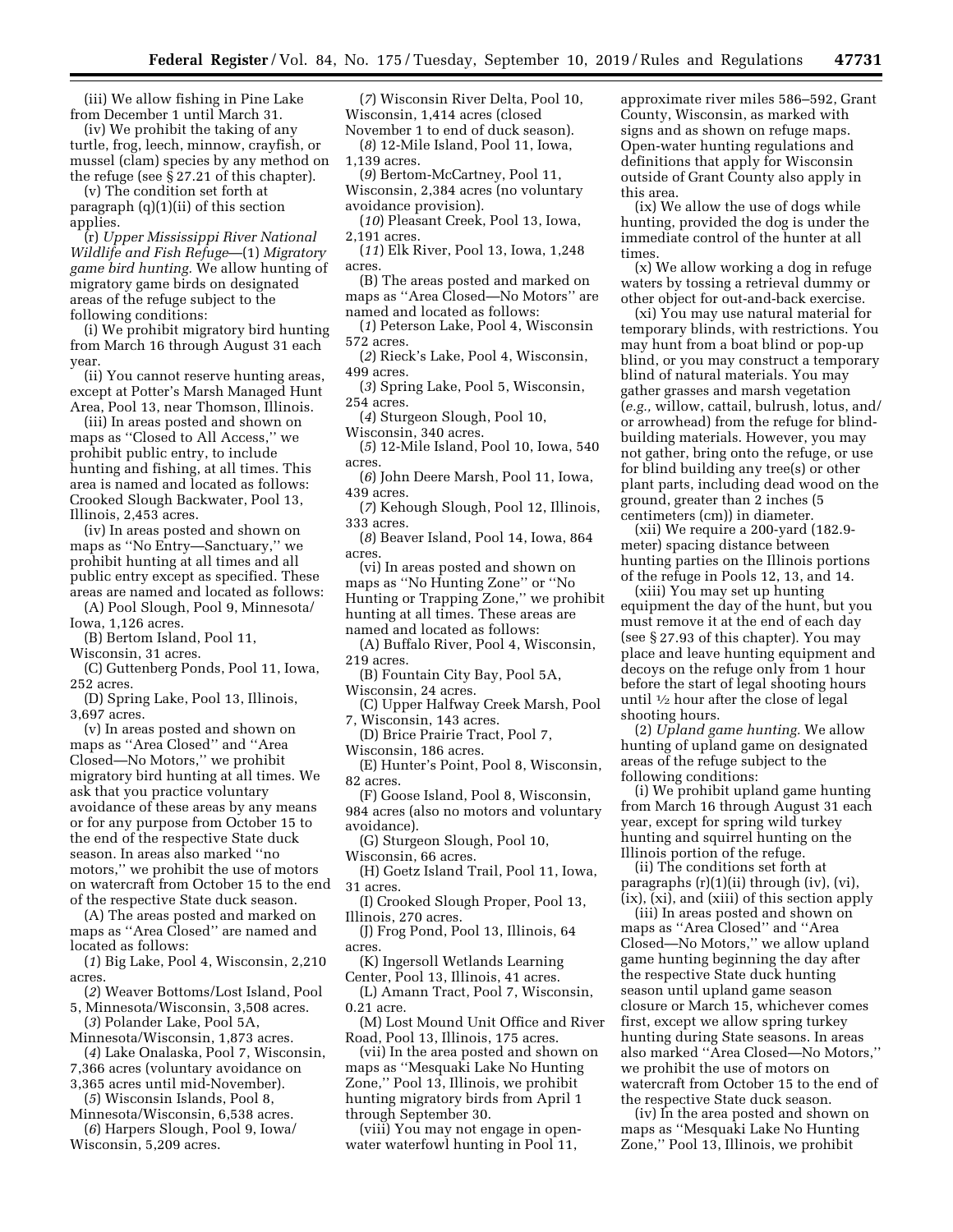hunting upland game from April 1 to September 30.

(v) For hunting, you may use or possess only approved nontoxic shot shells (see  $\S 32.2(k)$ ) while in the field, including shot shells used for hunting wild turkey.

(3) *Big game hunting.* We allow hunting of big game on designated areas of the refuge subject to the following conditions:

(i) We prohibit big game hunting from March 16 through August 31 each year.

(ii) In areas closed to public access on the Lost Mound Unit of Savanna District, Illinois, we allow firearm deer hunts as established by the refuge manager.

(iii) The conditions set forth at paragraphs (r)(1)(ii) through (iv), (vi),  $\overline{(ix)}$ ,  $\overline{(xi)}$ , and  $\overline{(xiii)}$  and  $\overline{(r)}(2)(v)$  of this section apply.

(iv) In areas posted and shown on maps as ''No Entry—Sanctuary'' we allow big game hunting beginning the day after the respective State duck hunting season until big game season closure or March 15, whichever comes first. We describe these areas more fully at paragraph (r)(1)(iv) of this section.

(v) In areas posted and shown on maps as ''Area Closed'' and ''Area Closed—No Motors,'' we allow big game hunting beginning the day after the respective State duck hunting season until big game season closure or March 15, whichever comes first. In areas also marked ''Area Closed—No Motors,'' we prohibit the use of motors on watercraft from October 15 to the end of the respective State duck season.

(vi) In the area posted and shown on maps as ''Mesquaki Lake No Hunting Zone,'' Pool 13, Illinois, we prohibit big game hunting from April 1 to September 30.

(vii) On refuge-managed lands in Illinois, we prohibit organized drives for deer. We define a ''deer drive'' as an organized or planned effort to pursue, drive, chase, or otherwise frighten or cause deer to move in the direction of any person(s) who is part of the organized or planned hunt and known to be waiting for the deer.

(4) *Sport fishing.* We allow fishing on designated areas of the refuge subject to the following conditions:

(i) The conditions set forth at paragraphs  $(r)(1)(iii)$  and  $(xi)$  of this section apply.

(ii) In areas also marked ''Area Closed—No Motors,'' we prohibit the use of motors on watercraft from October 15 to the end of the respective State duck season.

(iii) Commercial fishing in Spring Lake, Pool 13, Illinois, requires a Special Use Permit (FWS Form 3–1383– C) issued by the refuge or district manager (see § 31.13 of this chapter).

(s) *Windom Wetland Management District*—(1) *Migratory game bird hunting.* We allow hunting of migratory game birds on designated areas of the district, except that we prohibit hunting on the Worthington waterfowl production area (WPA) in Nobles County and on designated portions of the Wolf Lake WPA in Cottonwood County. The following conditions apply:

(i) You must remove all boats, decoys, blind materials, stands, platforms, and other personal property brought onto the district at the end of each day (see §§ 27.93 and 27.94 of this chapter).

(ii) We allow the use of dogs while hunting, provided the dog is under the immediate control of the hunter at all times.

(2) *Upland game hunting.* We allow hunting of upland game on designated areas of the district, except that we prohibit hunting on the Worthington WPA in Nobles County and on designated portions of the Wolf Lake WPA in Cottonwood County. The following condition applies: The conditions set forth at paragraphs  $(s)(1)(i)$  and  $(ii)$  of this section apply.

(3) *Big game hunting.* We allow hunting of big game on designated areas of the district, except that we prohibit hunting on the Worthington WPA in Nobles County and on designated portions of the Wolf Lake WPA in Cottonwood County. The following conditions apply:

(i) We allow the use of portable stands.

(ii) The condition set forth at paragraph (s)(1)(i) of this section applies.

(4) *Sport fishing.* We allow fishing throughout the district subject to the following condition: The condition set forth at paragraph (s)(1)(i) of this section applies.

#### **§ 32.43 Mississippi.**

The following refuge units are open for hunting and/or fishing as governed by applicable Federal and State regulations, and are listed in alphabetical order with additional refuge-specific regulations.

(a) *Bogue Chitto National Wildlife Refuge.* Refer to § 32.37(g) for regulations.

(b) *Coldwater River National Wildlife Refuge*—(1) *Migratory game bird hunting.* We allow hunting of migratory waterfowl, coot, snipe, and woodcock on designated areas of the refuge subject to the following conditions:

(i) All hunters age 16 and older must possess and carry a valid, signed refuge hunting permit (Visitor Check-In Permit

and Report, FWS Form 3–2405). While hunting on the refuge, all persons age 16 and younger (''youth hunter'') must be in the presence and under the direct supervision of a licensed or exempt hunter age 21 or older (''licensed hunter''). A hunter supervising a youth hunter must hold all required licenses and permits.

(ii) Hunters may enter the refuge at 4 a.m. and must exit the refuge no later than 2 hours after legal sunset except during raccoon and frog hunts.

(iii) We allow hunting of migratory game birds, including under the Light Goose Conservation Order, only on Wednesdays, Saturdays, and Sundays ending at 12 p.m. (noon).

(iv) Each hunter must obtain a daily Migratory Bird Hunt Report (FWS Form 3–2361). You must display the card in plain view on the dashboard of your vehicle so that the personal information is readable. Prior to leaving the refuge, you must complete the reverse side of the card and deposit it at one of the refuge information stations. Include all game harvested, and if you harvest no game, report ''0.'' We prohibit hunters possessing more than one Big Game Harvest Report at a time.

(v) It is unlawful to hunt from or shoot into the 100-foot (30.5-meter) zone along either side of designated roads and parking lots.

(vi) The refuge has requirements for certain hunters and other persons on the refuge to wear fluorescent orange.

(A) We do not require waterfowl hunters or nighttime raccoon hunters to wear any fluorescent orange.

(B) All hunters or persons on the refuge for any reason during the refuge deer firearm season (including primitive weapons and youth gun hunt) must wear, in full view, a minimum of 500 square inches (3,226 square centimeters (cm)) of solid, unbroken, fluorescent orange.

(C) Deer archery hunters on the refuge must wear in full view a minimum of 500 square inches (3,226 square cm) of solid, unbroken, fluorescent orange when there is a State gun season on private land.

(D) When hunting quail or rabbit on the refuge outside the refuge's general gun and primitive weapon season, hunters must wear only a fluorescent orange vest or cap.

(vii) We allow the use of dogs on the refuge when hunting.

(viii) You must remove decoys, blinds, boats, other personal property, and litter from the hunting area following each morning's hunt (see §§ 27.93 and 27.94 of this chapter).

(ix) We allow no more than 25 shotshells per person in the field.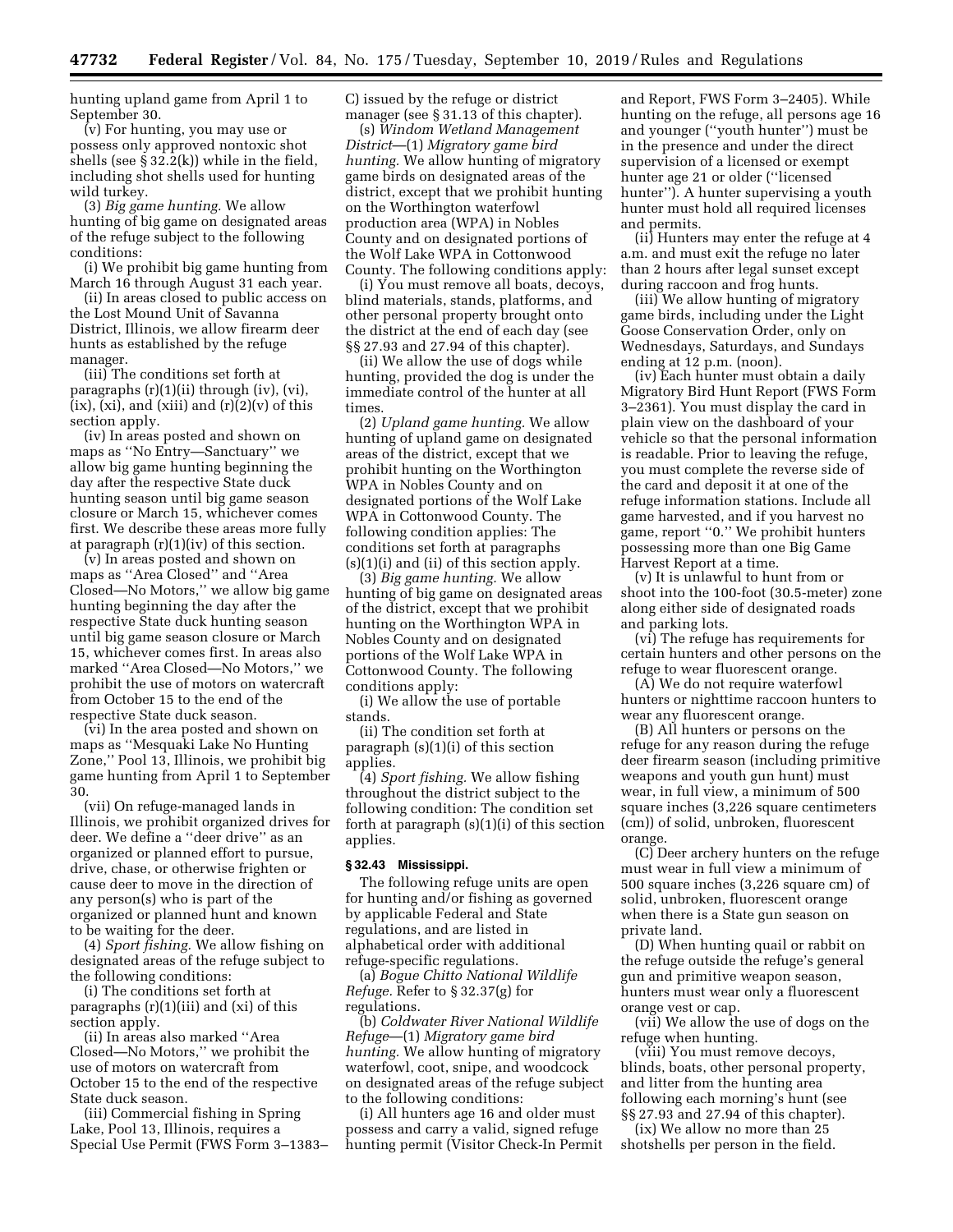(2) *Upland game hunting.* We allow hunting of squirrel, rabbit, nutria, and raccoon on designated areas of the refuge subject to the following conditions:

(i) The conditions set forth at paragraphs (b)(1)(i), (ii), (iv) (substitute Upland/Small Game/Furbearer Report [FWS Form 3–2362] for Migratory Bird Hunt Report [FWS Form 3–2361]), (vi), and (vii) of this section apply.

(ii) Hunters may enter the refuge no earlier than 2 hours before legal sunrise and must leave the refuge no later than 2 hours after legal sunset. We may make exceptions for raccoon hunters possessing a Special Use Permit (FWS Form 3–1383–G).

(iii) When hunting, we allow only shotguns, .17 or .22-caliber rimfire rifles, or archery equipment without broadheads.

(3) *Big game hunting.* We allow hunting of white-tailed deer and feral hog on designated areas of the refuge subject to the following conditions:

(i) The conditions set forth at paragraphs (b)(1)(i), (ii), (iv) (substitute Big Game Harvest Report [FWS Form 3– 2359] for Migratory Bird Hunt Report [FWS Form 3–2361]), and (vi) of this section apply.

(ii) We prohibit dogs while hunting deer. We allow the use of dogs to hunt feral hog during designated hog seasons.

(iii) We prohibit organized deer drives. We define a ''deer drive'' as an organized or planned effort to pursue, drive, chase, or otherwise frighten or cause deer to move in the direction of any person(s) who is part of the organized or planned hunt and known to be waiting for the deer.

(iv) We prohibit hunting or shooting across any open, fallow, or planted field from ground level or on or across any public road, public highway, railroad, or their rights-of-way during all general gun and primitive weapon hunts.

(v) Hunters may erect portable deer stands 2 weeks prior to the opening of archery season on the refuge and must remove them (see § 27.93 of this chapter) by January 31.

(4) *Sport fishing.* We allow sport fishing on designated areas of the refuge subject to the following conditions:

(i) All anglers must carry a valid refuge permit (Visitor Check-In Permit and Report, FWS Form 3–2405), certifying that they understand and will comply with all regulations.

(ii) We prohibit possession or use of jugs, seines, nets, hand-grab baskets, slat traps/baskets, or any other similar devices.

(iii) We allow trotlines, yo-yos, limb lines, crawfish traps, or any other similar devices for recreational use only, and you must tag or mark them with waterproof ink, legibly inscribed or legibly stamped on the tag with your State fishing license number. You must attend these devices a minimum of once daily. If you are not going to attend these devices, you must remove them from the refuge (see § 27.93 of this chapter).

(iv) We allow crawfishing.

(v) We allow take of frog only with a Special Use Permit (FWS Form 3–1383– G).

(c) *Dahomey National Wildlife Refuge*—(1) *Migratory game bird hunting.* We allow hunting of migratory waterfowl, coot, snipe, and woodcock on designated areas of the refuge subject to the following conditions:

(i) All hunters age 16 and older must carry a valid, signed refuge hunting permit (Visitor Check-In Permit and Report, FWS Form 3–2405). While hunting on the refuge, all persons age 16 and younger (''youth hunter'') must be in the presence and under the direct supervision of a licensed or exempt hunter at age 21 or older (''licensed hunter''). A hunter supervising a youth hunter must hold all required licenses and permits.

(ii) Hunters may enter the refuge at 4 a.m. and must exit the refuge no later than 2 hours after legal sunset except during raccoon and frog hunts.

(iii) We allow hunting of migratory game birds, including under the Light Goose Conservation Order, only on Wednesdays, Saturdays, and Sundays ending at 12 p.m. (noon).

(iv) Each hunter must obtain a daily Migratory Bird Hunt Report (FWS Form 3–2361). You must display the card in plain view on the dashboard of your vehicle so that the personal information is readable. Prior to leaving the refuge, you must complete the card and deposit it at one of the refuge information stations. Include all game harvested, and if you harvest no game, report ''0.''

(v) We allow the use of dogs on the refuge when hunting.

(vi) You must remove decoys, blinds, boats, other personal property, and litter from the hunting area following each morning's hunt (see §§ 27.93 and 27.94 of this chapter).

(vii) We allow no more than 25 shotshells per person in the field.

(2) *Upland game hunting.* We allow hunting of quail, squirrel, rabbit, and raccoon on designated areas of the refuge subject to the following conditions:

(i) You must possess a valid general Special Use Permit (FWS Form 3–1383– G) to hunt raccoon on the refuge.

(ii) Each hunter must obtain a daily Upland/Small Game/Furbearer Report

(FWS Form 3–2362). You must display the card in plain view on the dashboard of your vehicle so that the personal information is readable. Prior to leaving the refuge, you must complete the card and deposit it at one of the refuge information stations. Include all game harvested, and if you harvest no game, report ''0.''

(iii) The conditions set forth at paragraphs (c)(1)(i), (ii), and (v) of this section apply.

(3) *Big game hunting.* We allow hunting of white-tailed deer and feral hog on designated areas of the refuge subject to the following conditions:

(i) Each hunter must obtain a daily Big Game Harvest Report (FWS Form 3– 2359). You must display the card in plain view on the dashboard of your vehicle so that the personal information is readable. Prior to leaving the refuge, you must complete the card and deposit it at one of the refuge information stations. Include all game harvested, and if you harvest no game, report ''0.'' We prohibit hunters possessing more than one Big Game Harvest Report (FWS Form 3–2359) at a time.

(ii) The conditions set forth at paragraphs (c)(1)(i) and (ii) of this section apply.

(iii) We prohibit dogs for any big game hunt.

(iv) We prohibit organized deer drives. We define a ''deer drive'' as an organized or planned effort to pursue, drive, chase, or otherwise frighten or cause deer to move in the direction of any person(s) who is part of the organized or planned hunt and known to be waiting for the deer.

(v) We prohibit hunting or shooting across any open, fallow, or planted field from ground level.

(vi) We allow valid permit holders to possess and hunt from one portable stand or blind on the refuge. You must clearly label your stand or blind with your State license/sportsmen's identification number. Stands left in the area do not reserve the hunting locations. You may place stands up to 2 days prior to the hunt, and you must remove them no more than 2 days after the refuge's deer season closes (see § 27.93 of this chapter).

(vii) Hunters using a climbing tree stand must use a fall-arrest system manufactured to Treestand Manufacturers Association standards.

(viii) We prohibit the use of buckshot on the refuge.

(4) *Sport fishing.* We allow sport fishing on designated areas of the refuge subject to the following conditions:

(i) We prohibit the use or possession of alcoholic beverages while fishing.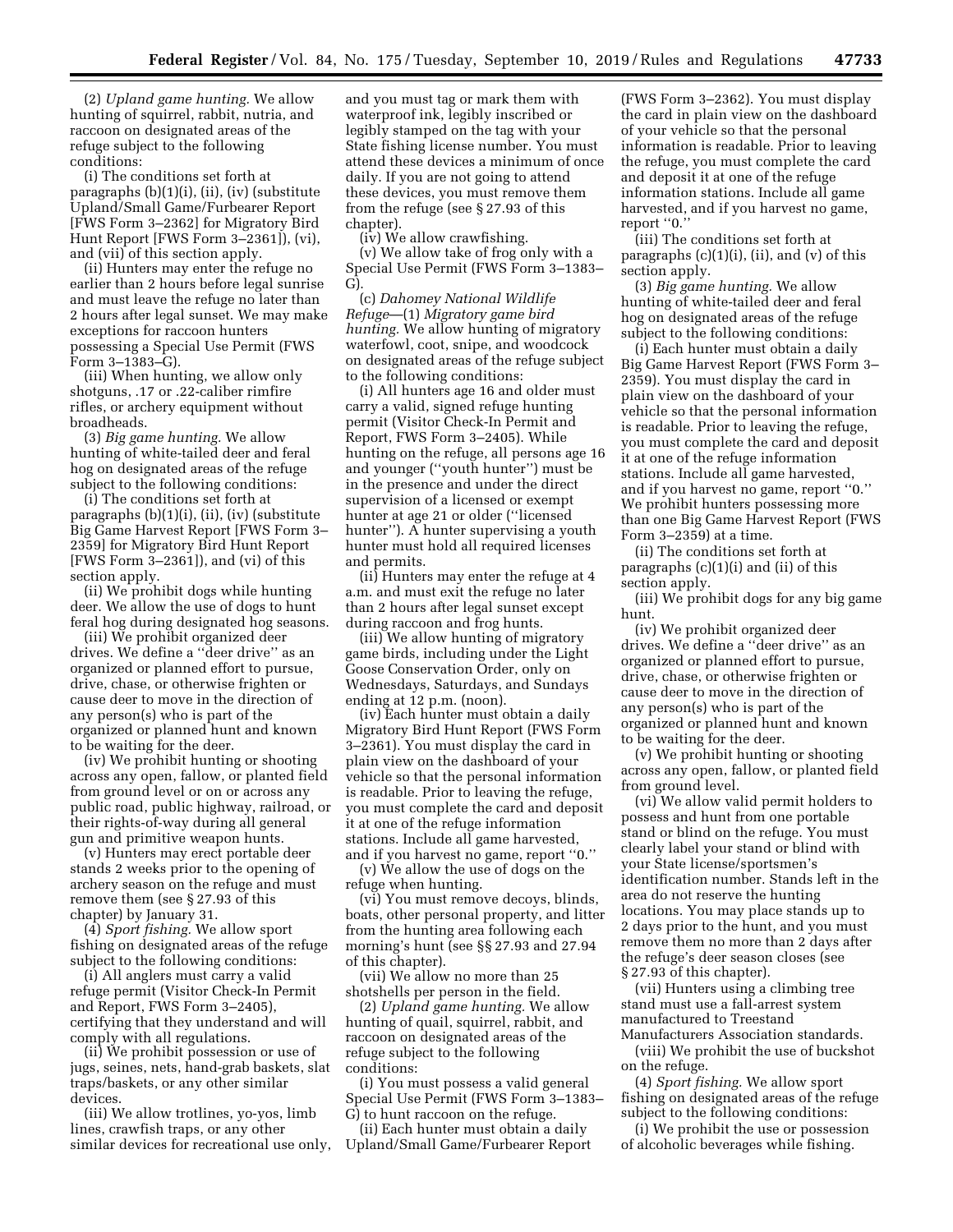(ii) All anglers must carry a valid refuge permit (Visitor Check-In Permit and Report, FWS Form 3–2405), certifying that they understand and will comply with all regulations.

(iii) We prohibit possession or use of jugs, seines, nets, hand-grab baskets, slat traps/baskets, or any other similar devices and commercial fishing of any kind.

(iv) We allow trotlines, yo-yos, limb lines, crawfish traps, or any other similar devices for recreational use only. You must tag or mark these devices with your State fishing license number, written with waterproof ink, legibly inscribed or legibly stamped on the tag. You must attend these devices a minimum of once a day. If you do not attend these devices, you must remove them from the refuge (see § 27.93 of this chapter).

(v) We allow crawfishing.

(vi) We allow take of frog only by Special Use Permit (FWS Form 3–1383– G).

(d) *Grand Bay National Wildlife Refuge*—(1) *Migratory game bird hunting.* We allow hunting of goose, duck, coot, and mourning dove on designated areas of the refuge subject to the following conditions:

(i) Hunters must remove all decoys, blind material, and harvested waterfowl from the refuge at the end of each day's hunt (see § 27.93 of this chapter).

(ii) You must only use portable or temporary blinds.

(iii) We only allow the use of dogs when waterfowl hunting. We require all dogs to wear a collar displaying the owner's contact information.

(iv) Each hunter must possess and carry a valid, signed copy of the refuge hunting brochure (signed brochure) while participating in refuge hunts.

(2) *Upland game hunting.* We allow hunting of squirrel on designated areas of the refuge subject to the following conditions:

(i) The condition set forth at paragraph (d)(1)(iv) of this section applies.

(ii) We only allow .22 caliber rimfire. (3) *Big game hunting.* We allow hunting of white-tailed deer and feral

hog on designated areas of the refuge subject to the following conditions: (i) The condition set forth at

paragraph (d)(1)(iv) of this section applies.

(ii) We only allow hunting with bow and arrow. We prohibit firearms.

(iii) We allow portable and climbing tree stands. Hunters must remove tree stands from the refuge at the end of each day's hunt (see § 27.93 of this chapter).

(iv) We prohibit organized deer drives. We define a ''deer drive'' as an

organized or planned effort to pursue, drive, chase, or otherwise frighten or cause deer to move in the direction of any person(s) who is part of the organized or planned hunt and known to be waiting for the deer.

(4) [Reserved]

(e) *Hillside National Wildlife Refuge*— (1) *Migratory game bird hunting.* We allow hunting of goose, duck, merganser, coot, and dove on designated areas of the refuge subject to the following conditions:

(i) Each person age 16 or older hunting or fishing must possess a valid Theodore Roosevelt Complex Annual Public Use Permit (electronic form).

(ii) All youth hunters age 15 and younger must be in the presence and direct supervision of a Mississippi licensed or exempt hunter, age 21 or older. One adult may supervise no more than one youth hunter.

(iii) Before hunting or fishing, all participants must display their Daily Visitor Information/Harvest Report Card (Big Game Harvest Report, FWS Form 3–2359) in plain view in their vehicle so that the required information is readable. You must return all cards upon completion of the activity and before leaving the refuge.

(iv) We prohibit all other public use on the refuge during the muzzleloader deer hunt.

(v) Valid permit holders may incidentally take opossum, coyote, beaver, bobcat, nutria, and feral hog in any refuge hunt season with weapons legal for that hunt.

(vi) We prohibit hunting or shooting into a 100-foot (30.5-meter) zone along either side of pipelines, power line rights-of-way, designated roads, and trails, and around parking lots. It is considered hunting if you have a loaded weapon, if you have a nocked arrow while bow hunting, or if you are in an elevated tree stand or ground blind with a means to take, within these areas.

(vii) Hunters must remove all decoys, blind material, and harvested waterfowl from the area no later than 1 p.m. each day (see § 27.93 of this chapter).

(viii) We allow the use of dogs for retrieving migratory birds.

(ix) We allow goose, duck, merganser, and coot hunting beginning 1⁄2 hour before legal sunrise until 12 p.m. (noon). (x) We do not open for early teal season.

(xi) We limit waterfowl hunters to 25 shotshells per person in the field.

(2) *Upland game hunting.* We allow hunting of squirrel, rabbit, quail, raccoon, opossum, coyote, beaver, bobcat, and nutria on designated areas of the refuge subject to the following conditions:

(i) The conditions set forth at paragraphs (e)(1)(i) through (vi) of this section apply.

(ii) We allow only shotguns and .22 and .17 caliber rimfire rifles for small game hunting.

(iii) We allow the use of dogs for hunting squirrel and quail, and for the February rabbit hunt.

(iv) Beginning the first day after the deer muzzleloader hunt, we prohibit entry into the Turkey Point area until March 1.

(3) *Big game hunting.* We allow hunting of white-tailed deer, turkey, and feral hog on designated areas of the refuge subject to the following conditions:

(i) The conditions set forth at paragraphs (e)(1)(i) through (vi) and  $(e)(2)(iv)$  of this section apply.

(ii) We prohibit organized drives. We define a ''drive'' as an organized or planned effort to pursue, drive, chase, or otherwise frighten or cause game to move in the direction of any person(s) who is part of the organized or planned hunt and known to be waiting for the game.

(iii) Hunting or shooting within or adjacent to open fields and tree plantations less than 5 feet (1.5 meters (m)) in height must be from a stand a minimum of 10 feet (3 m) above the ground.

(iv) Prior to leaving the refuge, you must check all harvested deer at the nearest self-service check station following the posted instructions.

(v) Hunters may possess and hunt from only one stand or blind. Hunters may place a deer stand or blind 48 hours prior to a hunt and must remove it within 48 hours after each designated hunt (see § 27.93 of this chapter), with the exception of closed areas where special regulations apply.

(vi) During designated muzzleloader hunts, we allow archery equipment and muzzleloaders loaded with a single ball; we prohibit breech-loading firearms of any type.

(vii) Turkey hunting opportunities will consist of three limited draw hunts within the State season time frame. These hunts require a Limited Hunt Permit (Big/Upland Game Hunt Application, FWS Form 3–2439, Hunt Application—National Wildlife Refuge System) assigned by random computer drawing. At the end of the hunt, you must return the permit with information concerning your hunt (Big Game Harvest Report (FWS 3–2359)). If you fail to return this permit, you will not be eligible for any limited hunts the next year.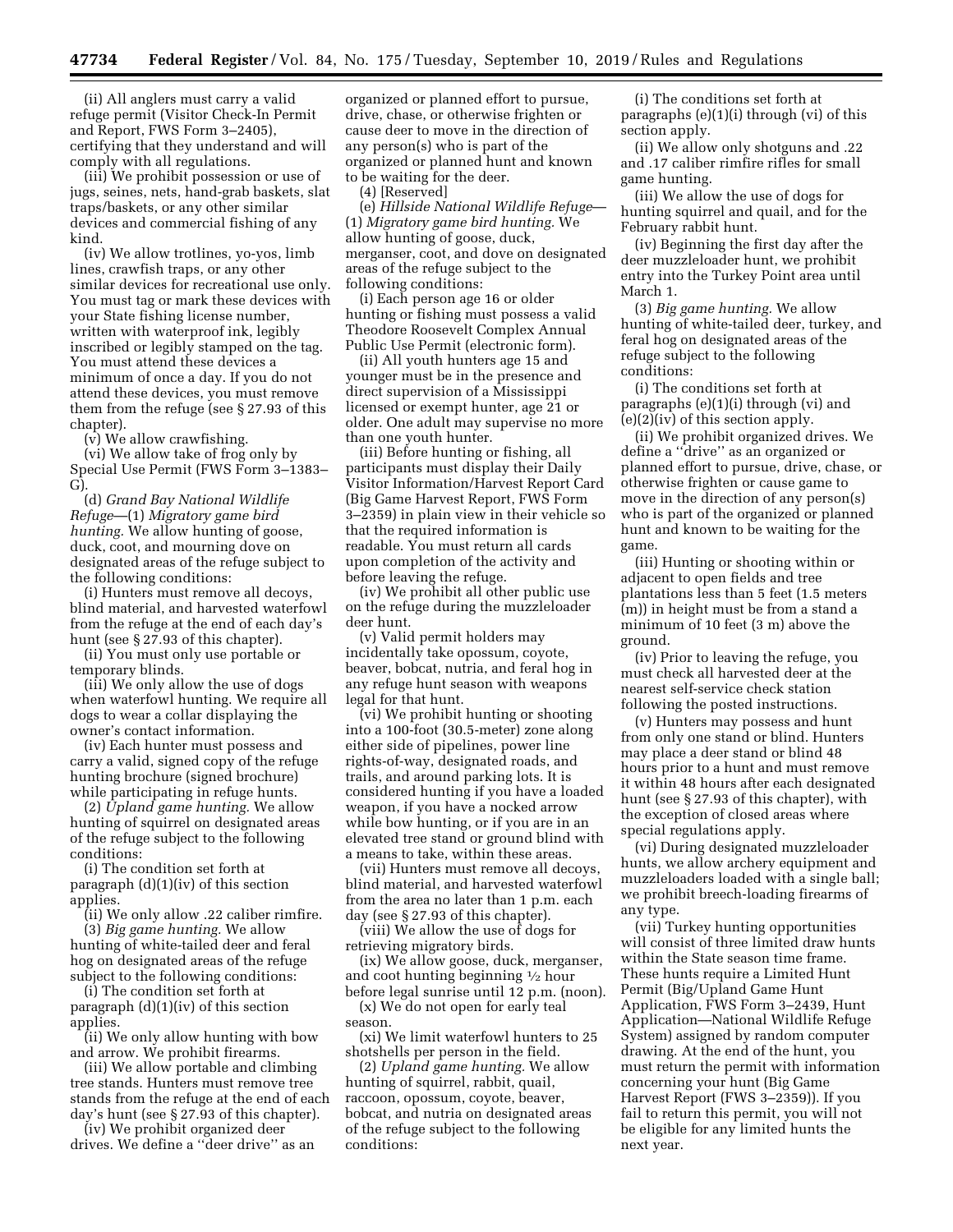(4) *Sport fishing.* We allow sport fishing on designated areas of the refuge subject to the following conditions:

(i) The conditions set forth at paragraphs (e)(1)(i) and (iii) of this section apply.

(ii) We prohibit trotlines, limb lines, jugs, seines, and traps.

(iii) We allow frogging during the State bullfrog season.

(iv) We allow fishing in the borrow ponds along the north levee (see refuge brochure map) throughout the year except during the muzzleloader deer hunt.

(v) We open all other refuge waters to fishing March 1 through November 15.

(vi) We prohibit fishing from bridges. (f) *Holt Collier National Wildlife Refuge.* (1) [Reserved]

(2) *Upland game hunting.* We allow hunting of rabbit, opossum, coyote, beaver, bobcat, and nutria on designated areas of the refuge subject to the following conditions:

(i) Each person age 16 or older hunting or fishing must possess a valid Theodore Roosevelt Complex Annual Public Use Permit (electronic form).

(ii) All youth hunters age 15 and younger must be in the presence and direct supervision of a Mississippi licensed or exempt hunter, age 21 or older. One adult may supervise no more than one youth hunter.

(iii) Before hunting or fishing, all participants must display their Daily Visitor Information/Harvest Report Card (Big Game Harvest Report, FWS Form 3–2359) in plain view in their vehicle so that the required information is readable. You must return all cards upon completion of the activity and before leaving the refuge.

(iv) We prohibit all other public use on the refuge during all limited draw hunts.

(v) Valid permit holders may incidentally take opossum, coyote, beaver, bobcat, and nutria in any refuge hunt season with weapons legal for that hunt. Valid permit holders may incidentally take feral hog during deer or turkey hunts only.

(vi) We allow the use of dogs when rabbit hunting in February.

(vii) During the rabbit hunt, any hunter or person accompanying a hunter must wear at least 500 square inches (3,226 square centimeters (cm)) of unbroken, fluorescent-orange material visible above the waistline as an outer garment.

(viii) We prohibit all other public use on the refuge during muzzleloader deer hunts.

(ix) We prohibit hunting or shooting into a 100-foot (30.5-meter (m)) zone along either side of pipelines, power

line rights-of-way, designated roads, and hunt season with weapons legal for that trails, and around parking lots. It is considered hunting if you have a loaded weapon, if you have a nocked arrow while bow hunting, or if you are in an elevated tree stand or ground blind with a means to take, within these areas.

(3) *Big game hunting.* We allow hunting of white-tailed deer and feral hog on designated areas of the refuge subject to the following conditions:

(i) The conditions set forth at paragraphs (f)(2)(i) through (iii), (v), (viii), and (ix) of this section apply.

(ii) We prohibit organized drives. We define a ''drive'' as an organized or planned effort to pursue, drive, chase, or otherwise frighten or cause game to move in the direction of any person(s) who is part of the organized or planned hunt and known to be waiting for the game.

(iii) Hunting or shooting within or adjacent to open fields or tree plantations less than 5 feet (1.5 m) in height must be from a stand a minimum of 10 feet (3 m) above the ground.

(iv) Hunters may possess and hunt from only one stand or blind. Hunters may place a deer stand or blind 48 hours prior to a hunt and must remove it within 48 hours after each designated hunt (see § 27.93 of this chapter), with the exception of closed areas where special regulations apply.

(v) During designated muzzleloader hunts, we allow archery equipment and muzzleloaders loaded with a single ball; we prohibit breech-loading firearms of any type.

(4) [Reserved]

(g) *Mathews Brake National Wildlife Refuge*—(1) *Migratory game bird hunting.* We allow hunting of goose, duck, merganser, and coot on designated areas of the refuge subject to the following conditions:

(i) Each person age 16 or older hunting or fishing must possess a valid Theodore Roosevelt Complex Annual Public Use Permit (electronic form).

(ii) All youth hunters age 15 and younger must be in the presence and direct supervision of a Mississippi licensed or exempt hunter, age 21 or older. One adult may supervise no more than one youth hunter.

(iii) Before hunting or fishing, all participants must display their Daily Visitor Information/Harvest Report Card (Big Game Harvest Report, FWS Form 3–2359) in plain view in their vehicle so that the required information is readable. You must return all cards upon completion of the activity and before leaving the refuge.

(iv) Valid permit holders may incidentally take opossum, coyote, beaver, bobcat, and nutria in any refuge

hunt. Valid permit holders may incidentally take feral hog during deer or turkey hunts only.

(v) We prohibit hunting or shooting into a 100-foot (30.5 meter (m)) zone along either side of pipelines, power line rights-of-way, designated roads, and trails, and around parking lots. It is considered hunting if you have a loaded weapon, if you have a nocked arrow while bow hunting, or if you are in an elevated tree stand or ground blind with a means to take, within these areas.

(vi) Hunters must remove all decoys, blind material, boats, and harvested waterfowl from the area no later than 1 p.m. each day (see § 27.93 of this chapter).

(vii) We allow the use of dogs for retrieving migratory birds.

(viii) We allow goose, duck, merganser, and coot hunting beginning 1⁄2 hour before legal sunrise until 12 p.m. (noon).

(ix) We do not open for early teal season.

(x) We allow hunting during open State seasons. The first 2 days of the season and all weekends, with the exception of youth weekends, are limited draw hunts. These hunts require a Limited Hunt Permit (electronic form) assigned by random computer drawing. At the end of the hunt, you must return the permit with information concerning your hunt. If you fail to return this permit, you will not be eligible for any limited hunts the next year.

(xi) We limit waterfowl hunters to 25 shotshells per person in the field.

(2) *Upland game hunting.* We allow hunting of squirrel, rabbit, raccoon, opossum, coyote, beaver, bobcat, and nutria on designated areas of the refuge subject to the following conditions:

(i) The conditions set forth at paragraphs  $(g)(1)(i)$  through  $(v)$  of this section apply.

(ii) We allow only shotguns and .22 and .17 caliber rimfire rifles for small game hunting.

(iii) We allow the use of dogs for hunting squirrel and for the February rabbit hunt.

(iv) Beginning the day before waterfowl season, we restrict hunting to the waterfowl hunt area.

(3) *Big game hunting.* We allow hunting of white-tailed deer and feral hog on designated areas of the refuge subject to the following conditions:

(i) The conditions set forth at paragraphs (g)(1)(i) through (v) and (g)(2)(iv) of this section apply.

(ii) We prohibit organized drives. We define a ''drive'' as an organized or planned effort to pursue, drive, chase, or otherwise frighten or cause game to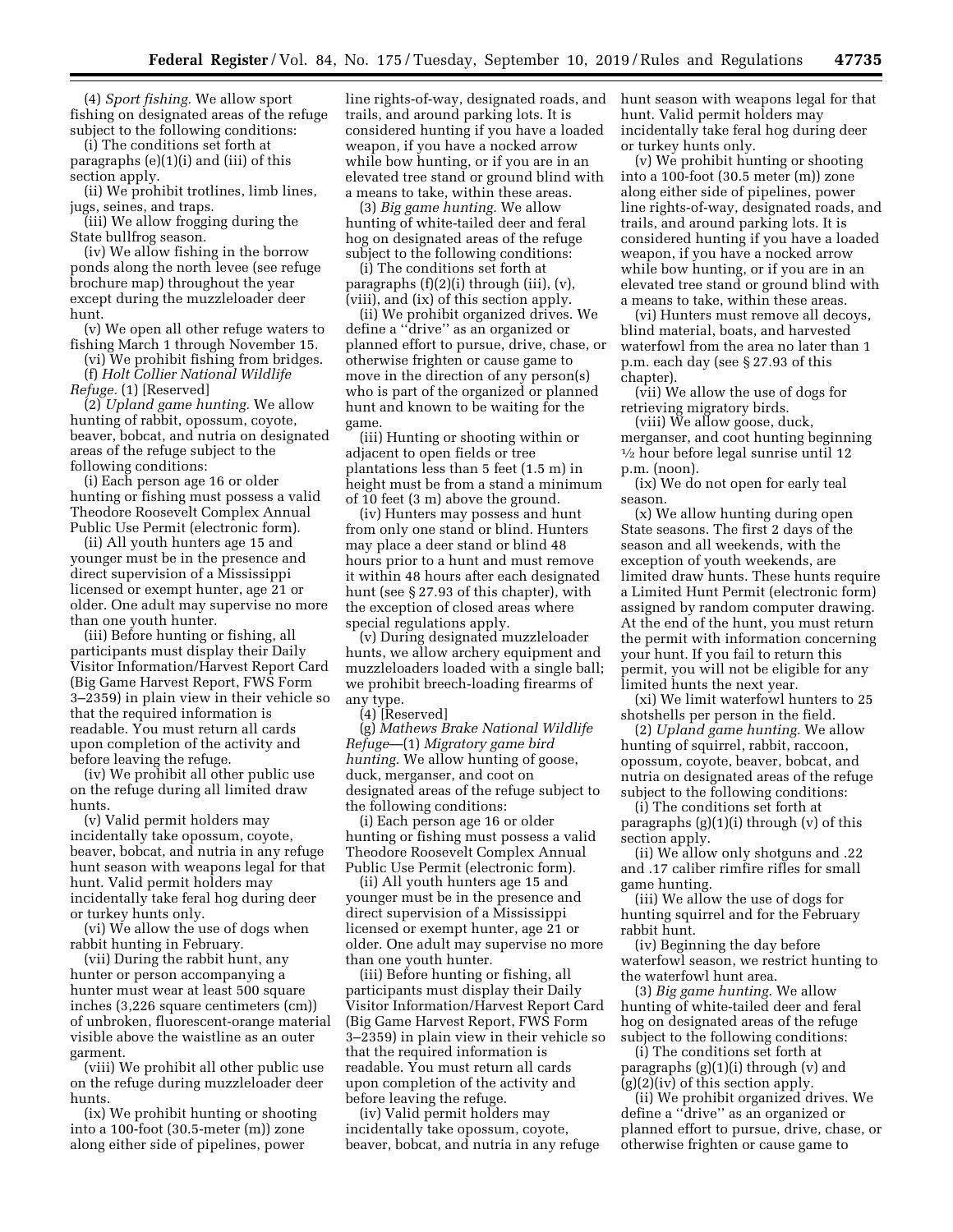move in the direction of any person(s) who is part of the organized or planned hunt and known to be waiting for the game.

(iii) Hunting or shooting within or adjacent to open fields or tree plantations less than 5 feet (1.5 m) in height must be from a stand a minimum of 10 feet (3 m) above the ground.

(iv) The refuge brochure provides deer check station dates, locations, and requirements. Prior to leaving the refuge, you must check all harvested deer at the nearest self-service check station following the posted instructions.

(v) Hunters may possess and hunt from only one stand or blind. A hunter may place a deer stand or blind 48 hours prior to a hunt and must remove it within 48 hours after each designated hunt (see § 27.93 of this chapter), with the exception of closed areas where special regulations apply.

(vi) We allow archery hunting October 1 through January 31.

(4) *Sport fishing.* We allow sport fishing on designated areas of the refuge subject to the following conditions:

(i) The conditions set forth at paragraphs  $(g)(1)(i)$  and  $(iii)$  of this section apply.

(ii) We prohibit trotlines, limb lines, jugs, seines, and traps.

(iii) We allow frogging during the State bullfrog season.

(iv) We allow fishing in all refuge waters throughout the year, except in the waterfowl sanctuary, which we close to fishing from the first day of duck season through March 1 (see refuge brochure map).

(h) *Morgan Brake National Wildlife Refuge*—(1) *Migratory game bird hunting.* We allow hunting of goose, duck, merganser, and coot on designated areas of the refuge subject to the following conditions:

(i) Each person age 16 or older hunting or fishing must possess a valid Theodore Roosevelt Complex Annual Public Use Permit (electronic form).

(ii) All youth hunters age 15 and younger must be in the presence and direct supervision of a Mississippi licensed or exempt hunter, age 21 or older. One adult may supervise no more than one youth hunter.

(iii) Before hunting or fishing, all participants must display their Daily Visitor Information/Harvest Report Card (Big Game Harvest Report, FWS Form 3–2359) in plain view in their vehicle so that the required information is readable. You must return all cards upon completion of the activity and before leaving the refuge.

(iv) We prohibit all other public use on the refuge during the muzzleloader deer hunt.

(v) Valid permit holders may incidentally take opossum, coyote, beaver, bobcat, and nutria in any refuge hunt season with weapons legal for that hunt. Valid permit holders may incidentally take feral hog during deer or turkey hunts only.

(vi) We prohibit hunting or shooting into a 100-foot (30.5-meter (m)) zone along either side of pipelines, power line rights-of-way, designated roads, and trails, and around parking lots. It is considered hunting if you have a loaded weapon, if you have a nocked arrow while bow hunting, or if you are in an elevated tree stand or ground blind with a means to take, within these areas.

(vii) Hunters must remove all decoys, blind material, and harvested waterfowl from the area no later than 1 p.m. each day (see § 27.93 of this chapter).

(viii) We allow the use of dogs for retrieving migratory birds.

(ix) We allow goose, duck, merganser, and coot hunting beginning 1⁄2 hour

before legal sunrise until 12 p.m. (noon). (x) We do not open for early teal season.

(xi) We limit waterfowl hunters to 25 shotshells per person in the field.

(2) *Upland game hunting.* We allow hunting of squirrel, rabbit, quail, raccoon, opossum, coyote, beaver, bobcat, and nutria on designated areas of the refuge subject to the following conditions:

(i) The conditions set forth at paragraphs (h)(1)(i) through (vi) of this section apply.

(ii) We allow only shotguns and .22 and .17 caliber rimfire rifles for small game hunting.

(iii) We allow the use of dogs for hunting squirrel and for the February rabbit hunt.

(3) *Big game hunting.* We allow hunting of white-tailed deer and feral hog on designated areas of the refuge subject to the following conditions:

(i) The conditions set forth at paragraphs (h)(1)(i) through (vi) of this section apply.

(ii) We prohibit organized drives. We define a ''drive'' as an organized or planned effort to pursue, drive, chase, or otherwise frighten or cause game to move in the direction of any person(s) who is part of the organized or planned hunt and known to be waiting for the game.

(iii) Hunting or shooting within or adjacent to open fields or tree plantations less than 5 feet (1.5 m) in height must be from a stand a minimum of 10 feet (3 m) above the ground.

(iv) The refuge brochure provides deer check station dates, locations, and

requirements. Prior to leaving the refuge, you must check all harvested deer at the nearest self-service check station following the posted instructions.

(v) Hunters may possess and hunt from only one stand or blind. Hunters may place a deer stand or blind 48 hours prior to a hunt and must remove it within 48 hours after each designated hunt (see § 27.93 of this chapter), with the exception of closed areas where special regulations apply.

(vi) During designated muzzleloader hunts, we allow archery equipment and muzzleloaders loaded with a single ball; we prohibit breech-loading firearms of any type.

(4) *Sport fishing.* We allow sport fishing on designated areas of the refuge subject to the following conditions:

(i) The conditions set forth at paragraphs (h)(1)(i) and (iii) of this section apply.

(ii) We prohibit trotlines, limb lines, jugs, seines, and traps.

(iii) We allow frogging during the State bullfrog season.

(iv) We open refuge waters to fishing March 1 through November 15, except Providence Ponds, which are closed 1 day prior to the beginning of waterfowl season until March 1.

(i) *Panther Swamp National Wildlife Refuge*—(1) *Migratory game bird hunting.* We allow hunting of goose, duck, merganser, coot, and dove on designated areas of the refuge subject to the following regulations:

(i) Each person age 16 or older hunting or fishing must possess a valid Theodore Roosevelt Complex Annual Public Use Permit (electronic form).

(ii) All youth hunters age 15 and younger must be in the presence and direct supervision of a Mississippi licensed or exempt hunter, age 21 or older. One adult may supervise no more than one youth hunter.

(iii) Before hunting or fishing, all participants must display their Daily Visitor Information/Harvest Report Card (Big Game Harvest Report, FWS Form 3–2359) in plain view in their vehicle so that the required information is readable. You must return all cards upon completion of the activity and before leaving the refuge.

(iv) We prohibit all other public use on the refuge during all limited draw hunts.

(v) Valid Theodore Roosevelt Complex Annual Public Use Permit (electronic form) holders may incidentally take opossum, coyote, beaver, bobcat, and nutria in any refuge hunt season with weapons legal for that hunt. Valid permit holders may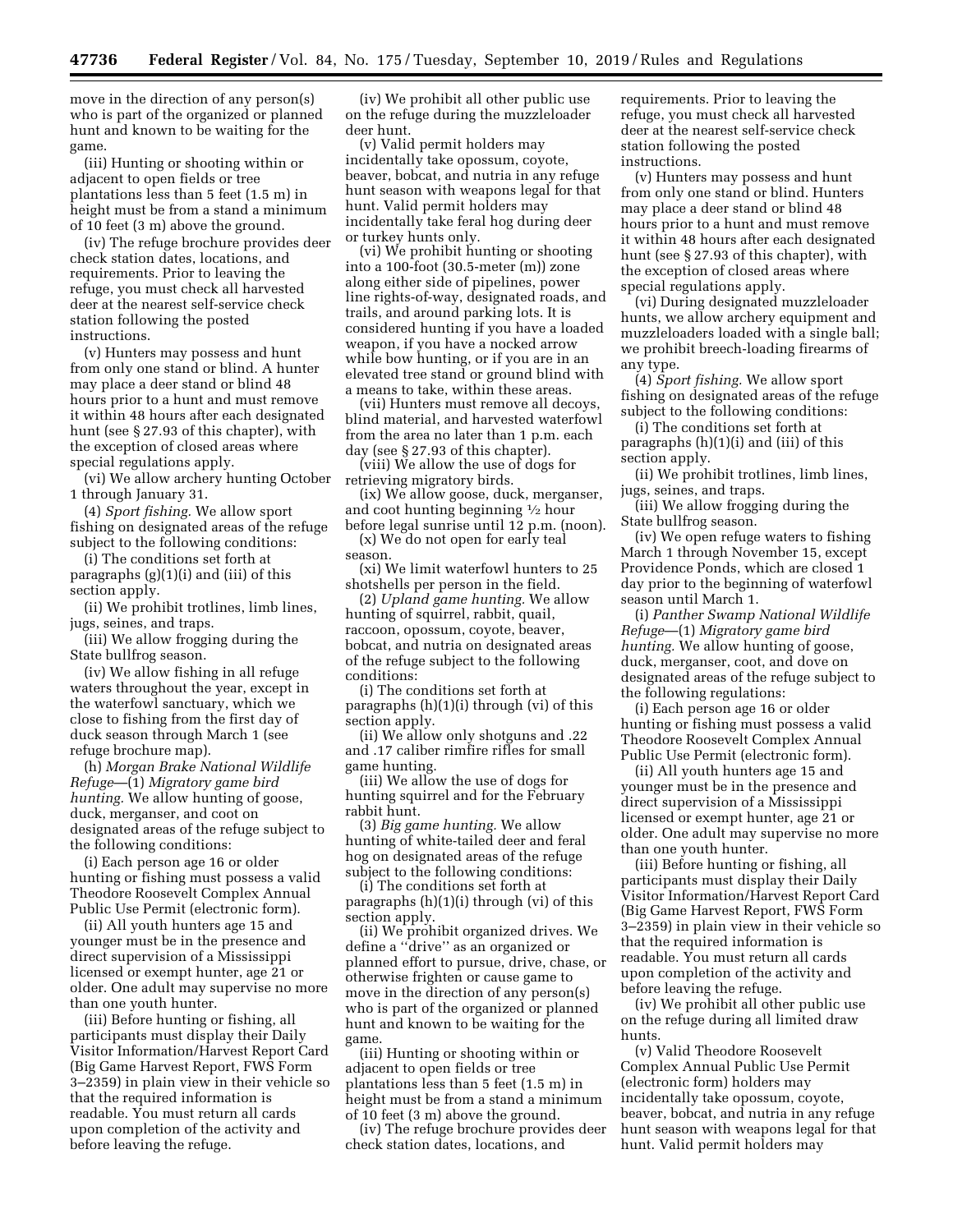incidentally take feral hog during deer or turkey hunts only.

(vi) We prohibit hunting or shooting into a 100-foot (30-meter (m)) zone along either side of pipelines, power line rights-of-way, designated roads, and trails, and around parking lots. It is considered hunting if you have a loaded weapon, if you have a nocked arrow while bow hunting, or if you are in an elevated tree stand or ground blind with a means to take, within these areas.

(vii) Hunters must remove all decoys, blind material, and harvested waterfowl from the area no later than 1 p.m. each day (see § 27.93 of this chapter).

(viii) We allow the use of dogs for retrieving migratory birds.

(ix) We allow goose, duck, merganser, and coot hunting beginning 1⁄2 hour before legal sunrise until 12 p.m. (noon).

(x) Beginning December 15 through March 1, we prohibit all entry into the Lower Twist and Carter Ponds area.

(xi) During the State waterfowl season (except early teal season), waterfowl hunting in Unit 1 will be on Mondays, Tuesdays, and Wednesdays. Waterfowl hunting in Unit 2 will be on Fridays, Saturdays, and Sundays (see refuge brochure for details).

(xii) We limit waterfowl hunters to 25 shotshells per person in the field.

(2) *Upland game hunting.* We allow hunting of squirrel, rabbit, quail, raccoon, opossum, coyote, beaver, bobcat, and nutria on designated areas of the refuge subject to the following conditions:

(i) The conditions set forth at paragraphs  $(i)(1)(i)$  through  $(vi)$  and  $(x)$ of this section apply.

(ii) We allow only shotguns and .22 and .17 caliber rimfire rifles for small game hunting.

(iii) We allow the use of dogs for hunting squirrel and raccoon, and for the February rabbit hunt.

(3) *Big game hunting.* We allow hunting of white-tailed deer, turkey, and feral hog on designated areas of the refuge subject to the following conditions:

(i) The conditions set forth at paragraphs  $(i)(1)(i)$  through  $(vi)$  and  $(x)$ of this section apply.

(ii) We prohibit organized drives. We define a ''drive'' as an organized or planned effort to pursue, drive, chase, or otherwise frighten or cause game to move in the direction of any person(s) who is part of the organized or planned hunt and known to be waiting for the game.

(iii) Hunting or shooting within or adjacent to open fields or tree plantations less than 5 feet (1.5 m) in height must be from a stand a minimum of 10 feet (3 m) above the ground.

(iv) The refuge brochure provides deer required to obtain a refuge waterfowl check station dates, locations, and requirements. Prior to leaving the refuge, you must check all harvested deer at the nearest self-service check station following the posted instructions.

(v) Hunters may possess and hunt from only one stand or blind. Hunters may place a deer stand or blind 48 hours prior to a hunt and must remove it within 48 hours after each designated hunt (see § 27.93 of this chapter), with the exception of closed areas where special regulations apply.

(vi) During designated muzzleloader hunts, we allow archery equipment and muzzleloaders loaded with a single ball; we prohibit breech-loading firearms of any type.

(vii) We allow only shotguns with approved nontoxic shot (see § 32.2(k)) and archery equipment for turkey hunting.

(viii) Limited draw hunts require a Limited Hunt Permit (electronic form) assigned by random computer drawing. At the end of the hunt, you must return the permit with information concerning that hunt to the refuge. Failure to return this permit will disqualify the hunter for any limited hunts the next year.

(ix) We hold limited draw hunts for persons with disabilities in November, December, and/or January. We will make hunt dates and permit application procedures (electronic form) available at the Theodore Roosevelt Complex headquarters.

(4) *Sport fishing.* We allow fishing on designated areas of the refuge subject to the following conditions:

(i) The conditions set forth at paragraphs (i)(1)(i), (iii), and (x) of this section apply.

(ii) We prohibit trotlines, limb lines, jugs, seines, and traps.

(iii) We allow frogging during the State bullfrog season.

(j) *Sam D. Hamilton Noxubee National Wildlife Refuge*—(1) *Migratory game bird hunting.* We allow hunting of duck, woodcock, and coot on designated areas of the refuge subject to the following conditions:

(i) You must purchase a refuge waterfowl permit (Waterfowl Lottery Application; FWS Form 3–2439, Hunt Application—National Wildlife Refuge System) for waterfowl hunting. No more than two companions may accompany each permitted hunter, and we do not require these companions to purchase permits. Permits are nontransferable and only issued to hunters ages 16 and older. Permit holders can hunt as standby hunters for any date for which waterfowl hunting is open. Youth hunters age 15 and younger are not

permit and can obtain a free permit from the refuge's office.

(ii) You must remove all decoys, blind material, and harvested game from the refuge by 1 p.m. each day (see §§ 27.93 and 27.94 of this chapter).

(iii) All youth hunters age 15 and younger must remain within sight and normal voice contact of an adult age 21 or older. One adult may supervise not more than two youth hunters.

(iv) All waterfowl hunters must check-in before the day's hunt, and check-out at the end of the day's hunt (no later than 1 p.m.), at the refuge's duck check station.

(v) We limit waterfowl hunters to 25 shotshells per person.

(vi) Hunters must remove all personal property at the end of each day's hunt from the Noxubee Wilderness Area (see §§ 27.93 and 27.94 of this chapter). Outside the Noxubee Wilderness Area, hunters may leave tree stands labeled with the hunter's State hunting license number used for deer hunting.

(vii) During the deer firearm (primitive or modern gun) hunts, any person hunting species other than waterfowl, accompanying another person hunting species other than waterfowl, or walking off-trail within areas open to deer hunting must wear at least 500 square inches (3,226 square centimeters (cm)) of unbroken fluorescent-orange material visible above the waistline as an outer garment at all times. When occupied, ground blinds must display a minimum of 400 square inches (2,581 square cm) of unbroken fluorescent-orange material.

(viii) We allow the use of dogs for retrieval of migratory and upland game only.

(ix) We require all hunters and anglers to record hours active and game harvested using the Visitor Check-In Permit and Report (FWS Form 3–2405).

(x) We require all users to possess and display a valid Entrance Pass. You may use a current Federal Recreational Lands Pass or valid Federal Migratory Bird Hunting and Conservation Stamp (Federal Duck Stamp) as the Entrance Pass.

(xi) Waterfowl hunters must stay within 100 feet (30.5 meters (m)) of the assigned hunt location. You may exceed 100 feet (30.5 m) when retrieving downed birds.

(2) *Upland game hunting.* We allow hunting of squirrel, rabbit, quail, opossum, raccoon, coyote, beaver, and nutria on designated areas of the refuge subject to the following conditions:

(i) When waterfowl hunting is actively taking place, we prohibit all public use other than waterfowl hunting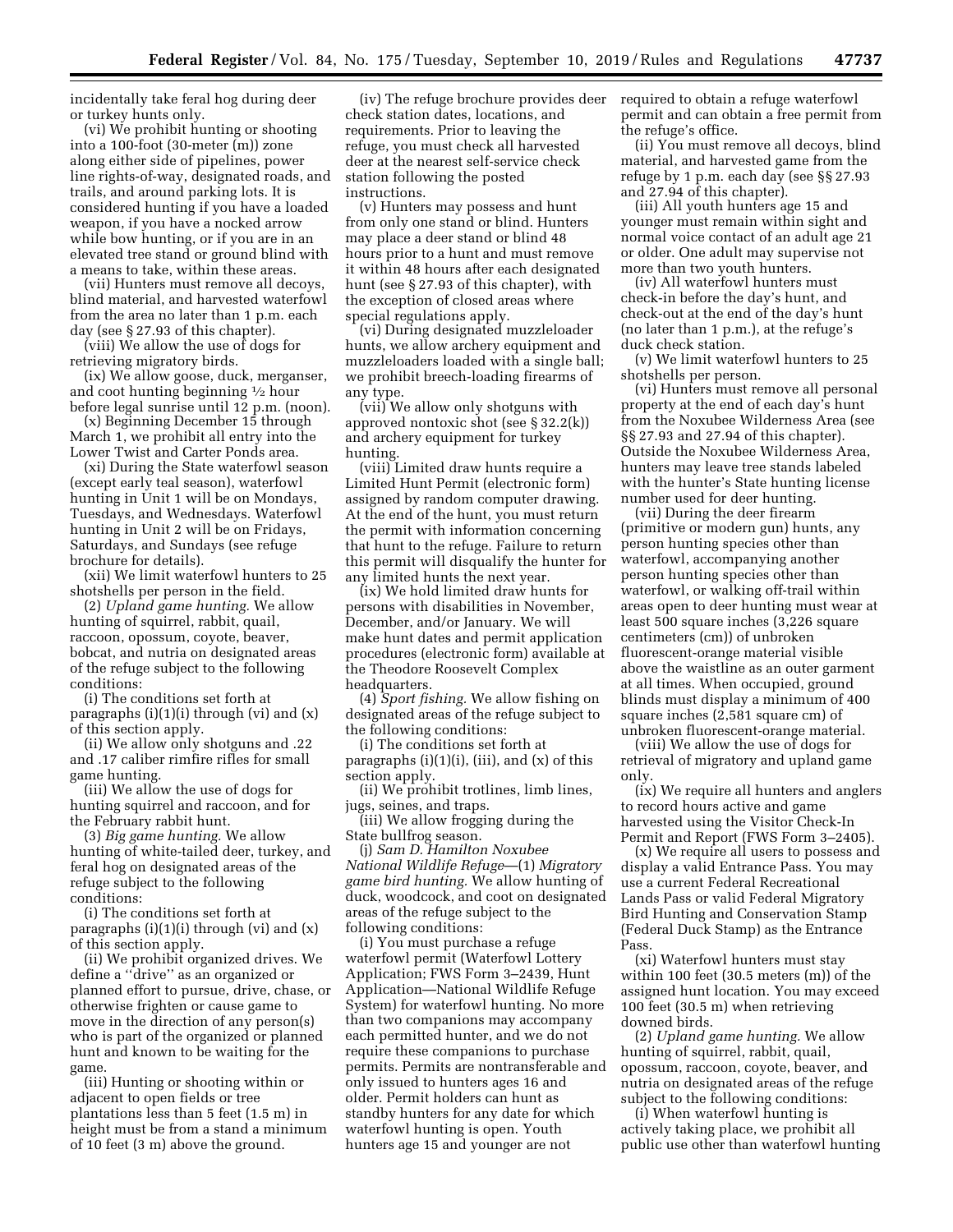within the designated areas for waterfowl hunting.

(ii) We allow raccoon and opossum hunting between the hours of legal sunset and legal sunrise.

(iii) The conditions set forth at paragraphs  $(j)(1)(iii)$  and  $(vi)$  through  $(x)$ of this section apply.

(iv) You may take incidental species (coyote, beaver, nutria, and feral hog) during any hunt with those weapons legal during those hunts.

(v) We require bobwhite quail and rabbit hunters to wear at least a solid hunter orange vest or cap.

(3) *Big game hunting.* We allow hunting of white-tailed deer, turkey, and feral hog on designated areas of the refuge subject to the following conditions:

(i) The conditions set forth at paragraphs  $(j)(1)(iii)$  and  $(vi)$  through  $(x)$ and (j)(2)(i) and (iv) of this section apply.

(ii) You must purchase a refuge quota deer permit (Quota Deer Hunt Application; FWS Form 3- 2439, Hunt Application—National Wildlife Refuge System). Permits are nontransferable. Youth hunters age 15 and younger are not required to a purchase a refuge quota deer permit and can obtain a free permit from the refuge's office.

(iii) We prohibit organized deer drives. We define a ''deer drive'' as an organized or planned effort to pursue, drive, chase, or otherwise frighten or cause deer to move in the direction of any person(s) who is part of the organized or planned hunt and known to be waiting for the deer.

(iv) You may place one portable tree stand or ground blind for deer hunting on the refuge only during the open deer season. You must clearly label the stand or blind with your State hunting license number. When not in use and left on the refuge, you must place stands in a nonhunting position at ground level.

(v) While climbing a tree, installing a tree stand that uses climbing aids, or hunting from a tree stand on the refuge, you must use a fall-arrest system (full body harness) that is manufactured to the Treestand Manufacturer's Association standards.

(4) *Sport fishing.* We allow sport fishing on designated areas of the refuge subject to the following conditions:

(i) The general sport fishing, boating, and bow fishing season extends from March 1 through October 31, except that we open the shoreline of Bluff Lake from the Bluff Lake Boardwalk to the visitor center, the entire Noxubee River, and all borrow pit areas along Highway 25 to fishing year-round.

(ii) The conditions set forth at paragraphs  $(j)(1)(ix)$  and  $(x)$  and  $(j)(2)(i)$ of this section apply.

(iii) Anglers must keep boat travel at idle speed, and they must not create a wake when moving.

(iv) We prohibit limb lines, jug fishing, trotlines, snag lines, and hand grappling in Ross Branch, Bluff, and Loakfoma Lakes, as well as in areas within 100 yards of refuge water and transportation structures.

(v) When left unattended, anglers must tag fishing gear with their State fishing license number. Anglers must check all gear within 24 hours each day or remove these devices (see § 27.93 of this chapter).

(vi) We allow trotlining on the refuge subject to the following conditions:

(A) Anglers must label each end of the trotline floats with the owner's State fishing license number.

(B) We limit trotlines to one line per person, and we allow no more than two trotlines per boat.

(C) Anglers must tend all trotlines every 24 hours, and must remove them when not in use (see § 27.93 of this chapter).

(D) Trotlines must possess at least 6 inch (15.2-cm) cotton string leads.

(vii) We allow jug fishing on the refuge subject to the following conditions:

(A) Anglers must label each jug with their State fishing license number.

(B) Anglers must check all jugs every 24 hours, and must remove them when not in use (see § 27.93 of this chapter).

(viii) We prohibit bow fishing after legal sunset.

(ix) We prohibit fishing tournaments on all refuge waters.

(x) We prohibit the taking of frogs, turtles, and crawfish (see § 27.21 of this chapter).

(xi) We prohibit using nets of any type to capture free-roaming fish or wildlife. You may use a fishing net to recover fish caught by hook and line.

(xii) Outside the Noxubee Wilderness Area, anglers may leave trotlines and jugs used for fishing overnight if they are labled with the angler's State fishing license number.

(k) *St. Catherine Creek National Wildlife Refuge*—(1) *Migratory game bird hunting.* We allow hunting of duck, goose, coot, and woodcock on designated areas of the refuge subject to the following conditions:

(i) We allow hunting on Butler Lake, Salt Lake, and Gillard Lake from 1⁄2 hour before legal sunrise until 12 p.m. (noon) on Wednesdays, Saturdays, and Sundays.

(ii) We require that all hunters and anglers age 16 and older purchase an

Annual Public Use Permit (electronic form). We require the refuge user to sign, certifying that you understand and will comply with all regulations, and carry this permit at all times while on the refuge.

(iii) Hunters must remove harvested waterfowl, temporary blinds, and decoys used for duck hunting by 1 p.m. each day (see § 27.93 of this chapter).

(iv) We allow only portable blinds. (v) Hunters only may enter the refuge no earlier than 4 a.m. and must exit the refuge by 2 hours after legal sunset.

(vi) We allow no more than 25 shotshells per person in the field.

(vii) We prohibit hunting within 150 feet (45 meters) of any petroleum facility or equipment, or refuge residences and buildings.

(viii) We prohibit the use of handguns for hunting on the refuge.

(2) *Upland game hunting.* We allow hunting of squirrel, rabbit, raccoon, opossum, beaver, nutria, and coyote in designated areas of the refuge subject to the following conditions:

(i) We only allow hunting shotguns, .22 caliber rimfire rifles or smaller, and muzzle-loading rifles under .38 caliber shooting patched round balls. We prohibit the possession of hunting with slugs, buckshot, or rifle hunting ammunition larger than .22 rimfire.

(ii) You must wear a hunter-orange hat and upper garment when hunting in open fields or reforested areas.

(iii) We allow raccoon hunting only during the month of February from legal sunset to legal sunrise with the following conditions:

(A) We require the use of dogs.

(B) You may use only .22 caliber rimfire rifles for hunting.

(iv) We allow the incidental take of raccoon, feral hog, beaver, nutria, and coyote when hunting migratory birds, upland game, big game species with firearms and archery equipment authorized for use.

(v) The conditions set forth at paragraphs (k)(1)(ii) and (iv) through (vii) of this section apply.

(3) *Big game hunting.* We allow hunting of deer, lottery youth turkey, and feral hog on designated areas of the refuge subject to the following conditions:

(i) We allow only still hunting. (ii) Hunters may take only one deer per day.

(iii) You must wear a minimum of 500 square inches (3,226 square centimeters) of unbroken hunter orange as the outermost layer of clothing on the chest and back, and a hat or cap of unbroken hunter orange. You must wear the solidhunter-orange items while in the field.

(iv) While hunting, all persons age 16 and younger must be in the presence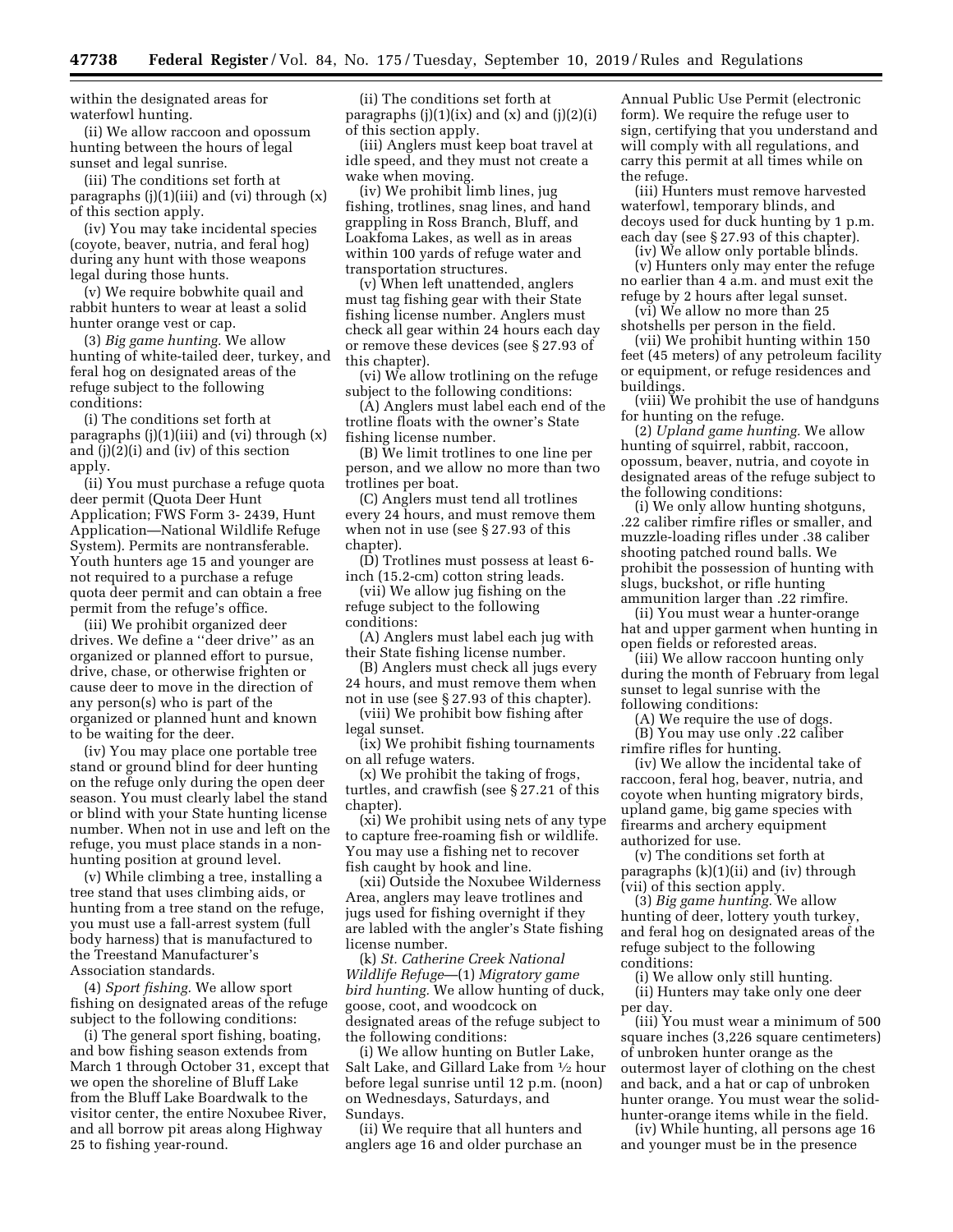and under direct supervision of a licensed or exempt hunter age 21 or older.

(v) Youth gun hunts (ages 10 to 15) for deer and waterfowl will coincide with designated State youth hunts each year. Youth deer hunters may use any weapon deemed legal by the State except for buckshot, which we prohibit.

(vi) You may place stands up to 2 days prior to established hunting season dates, and you must remove them no more than 2 days after the hunting season closes (see § 27.93 of this chapter). You must mark your stand with your State hunting license identification number. We allow each hunter one portable stand or blind on the refuge.

(vii) Refuge users must check all deer (name) taken prior to leaving the refuge at one of the self-clearing check stations indicated on the map in the refuge public use brochure.

(viii) The conditions set forth at paragraphs (k)(1)(ii) and (iv) through (vii) and (k)(2)(iv) of this section apply.

(4) *Sport fishing.* We allow sport fishing on designated areas of the refuge subject to the following conditions:

(i) We allow sport fishing from February 1 through November 15. On those days, you may fish from 30 minutes before legal sunrise to 30 minutes after legal sunset only.

(ii) On the Sibley Unit, we prohibit motorized boats north of the Ring Levee. Anglers may hand-launch boats in Swamp Lake during nonflood conditions.

(iii) An adult age 21 or older must supervise youth age 15 and younger who may fish in the Kid's Pond. We prohibit adults from fishing in this pond.

(iv) We allow bow fishing.

(v) We prohibit taking alligator gar.

(vi) We prohibit crawfishing.

(vii) We prohibit commercial fishing. (viii) We prohibit possession of

trotline equipment, including limb lines, nets, traps, yo-yos, and/or jugs. (ix) The condition set forth at

paragraph (k)(1)(ii) of this section applies.

(l) *Tallahatchie National Wildlife Refuge*—(1) *Migratory game bird hunting.* We allow hunting of migratory waterfowl, coot, snipe, and woodcock on designated areas of the refuge subject to the following conditions:

(i) All hunters age 16 and older must possess and carry a signed North Mississippi NWR hunting permit (code 606, available from the Mississippi Department of Wildlife, Fisheries, and Parks). While hunting on the refuge, all persons age 16 and younger (''youth hunter'') must be in the presence and

under the direct supervision of a licensed or exempt hunter age 21 or older (''licensed hunter''). A licensed hunter supervising a youth hunter must hold all required licenses and permits.

(ii) Hunters may enter the refuge at 4 a.m. and must exit the refuge no later than 2 hours after legal sunset, except during raccoon and frog hunts.

(iii) We allow hunting of migratory game birds, including under the Light Goose Conservation Order, only on Wednesdays, Saturdays, and Sundays ending at 12 p.m. (noon).

(iv) Each hunter must obtain a daily Migratory Bird Hunt Report (FWS Form 3–2361). You must display the card in plain view on the dashboard of your vehicle so that the personal information is readable. Prior to leaving the refuge, you must complete the card and deposit it at one of the refuge information stations. Include all game harvested, and if you harvest no game, report ''0.''

(v) It is unlawful to hunt from or shoot into the 100-foot (30.5-meter) zone along either side of designated roads and parking lots.

(vi) We allow the use of dogs on the refuge when hunting migratory game birds and upland game. We prohibit the use of dogs during big game hunts.

(vii) You must remove decoys, blinds, boats, other personal property, and litter from the hunting area following each morning's hunt (see §§ 27.93 and 27.94 of this chapter).

(viii) You are allowed no more than 25 shotshells per person in the field.

(2) *Upland game hunting.* We allow hunting of quail, squirrel, rabbit, and raccoon on designated areas of the refuge subject to the following conditions:

(i) You must possess a valid general Special Use Permit (FWS Form 3–1383– G) to hunt raccoon on the refuge.

(ii) Each hunter must obtain a daily Upland/Small Game/Furbearer Report (FWS Form 3–2362). You must display the card in plain view on the dashboard of your vehicle so that the personal information is readable. Prior to leaving the refuge, you must complete the card and deposit it at one of the refuge information stations. Include all game harvested, and if you harvest no game, report "0.'

(iii) The conditions set forth at paragraphs  $(l)(1)(i)$ ,  $(ii)$ , and  $(v)$  through (vii) of this section apply.

(3) *Big game hunting.* We allow hunting of white-tailed deer and feral hog on designated areas of the refuge subject to the following conditions:

(i) Each hunter must obtain a daily Big Game Harvest Report (FWS Form 3– 2359). You must display the card in plain view on the dashboard of your

vehicle so that the personal information is readable. Prior to leaving the refuge, you must complete the card and deposit it at one of the refuge information stations. Include all game harvested, and if you harvest no game, report ''0.'' We prohibit hunters possessing more than one Big Game Harvest Report (FWS Form 3–2359) at a time.

(ii) The conditions set forth at paragraphs (l)(1)(i), (ii), and (v) through (vii) of this section apply.

(iii) We prohibit organized deer drives. We define a ''deer drive'' as an organized or planned effort to pursue, drive, chase, or otherwise frighten or cause deer to move in the direction of any person(s) who is part of the organized or planned hunt and known to be waiting for the deer.

(iv) We prohibit hunting or shooting across any open, fallow, or planted field from ground level.

(v) We allow valid permit holders to possess and hunt from one portable stand or blind on the refuge. You must permanently and legibly write your State hunting license number on all stands on the refuge. Stands left on the area do not reserve the hunting locations. You may place stands up to 2 days prior to the hunt, and you must remove them no more than 2 days after the refuge's deer season closes (see § 27.93 of this chapter). Ground blinds must display a minimum 400 square inches (2,581 square centimeters) of fluorescent orange that is visible from all sides.

(vi) Hunters using a climbing tree stand must use a fall-arrest system manufactured to Treestand Manufacturer's Association standards.

(vii) We prohibit the use of buckshot on the refuge.

(4) *Sport fishing.* We allow sport fishing on designated areas of the refuge subject to the following conditions:

(i) We prohibit the use or possession of alcoholic beverages while fishing.

(ii) All anglers must carry a valid refuge permit (Visitor Check-In Permit and Report, FWS Form 3–2405), certifying that they understand and will comply with all regulations.

(iii) We prohibit possession or use of jugs, seines, nets, hand-grab baskets, slat traps/baskets, or any other similar devices.

(iv) We prohibit commercial fishing of any kind.

(v) We only allow trotlines, yo-yos, limb lines, crawfish traps, or any other similar devices for recreational use. You must tag or mark them with the angler's State fishing license number written with waterproof ink, legibly inscribed or legibly stamped on the tag, and you must attend the devices a minimum of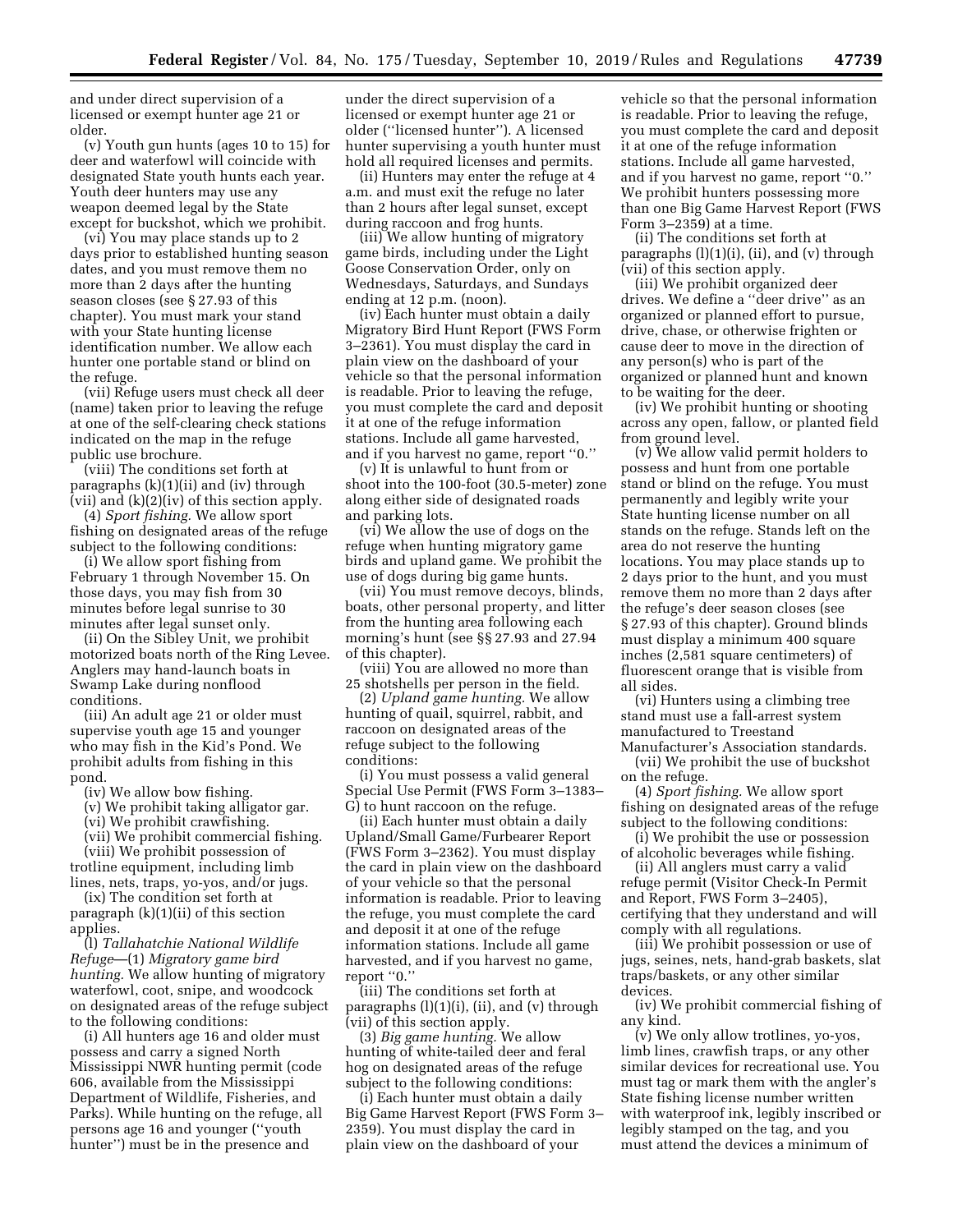once every 24 hours. When not attended, you must remove these devices from the refuge (see § 27.93 of this chapter).

(vi) We prohibit snagging or attempting to snag fish.

(vii) We allow crawfishing.

(viii) We allow take of frog only with a Special Use Permit (FWS Form 3– 1383–G).

(m) *Yazoo National Wildlife Refuge*— (1) *Migratory game bird hunting.* We allow hunting of duck, goose, merganser, coot, and dove on designated areas of the refuge subject to the following conditions:

(i) Each person age 16 or older hunting or fishing must possess a valid Theodore Roosevelt National Wildlife Refuge Complex Annual Public Use Permit (electronic form).

(ii) All youth hunters age 15 and younger must be in the presence and direct supervision of a Mississippi licensed or exempt hunter, age 21 or older. One adult may supervise no more than one youth hunter.

(iii) Before hunting or fishing, all participants must display their Daily Visitor Information/Harvest Report Card (Big Game Harvest Report, FWS Form 3–2359) in plain view in their vehicle so that the required information is readable. You must return all cards upon completion of the activity and before leaving the refuge.

(iv) We prohibit all other public use on the refuge during all limited draw hunts.

(v) Valid Theodore Roosevelt National Wildlife Refuge Complex Annual Public Use Permit (electronic form) holders may incidentally take opossum, coyote, beaver, bobcat, and nutria in any refuge hunt season with weapons legal for that hunt. Valid permit holders may incidentally take feral hog during deer or turkey hunts only.

(vi) We prohibit hunting or shooting into a 100-foot (30.5-meter (m)) zone along either side of pipelines, power line rights-of-way, designated roads, and trails, and around parking lots. It is considered hunting if you have a loaded weapon, if you have a nocked arrow while bow hunting, or if you are in an elevated tree stand or ground blind with a means to take, within these areas.

(vii) Hunters must remove all decoys, blind material, and harvested waterfowl from the area no later than 1 p.m. each day (see § 27.93 of this chapter).

(viii) We allow the use of dogs for retrieving migratory birds.

(ix) We allow goose, duck, merganser, and coot hunting beginning 1⁄2 hour before legal sunrise until 12 p.m. (noon).

(x) We limit waterfowl hunters to 25 shotshells per person in the field.

(2) *Upland game hunting.* We allow hunting of squirrel, rabbit, raccoon, opossum, coyote, beaver, bobcat, and nutria on designated areas of the refuge subject to the following conditions:

(i) The conditions set forth at paragraphs (m)(1)(i) through (vi) of this section apply.

(ii) We allow only shotguns .22 and .17 caliber rimfire rifles for small game hunting.

(iii) We allow the use of dogs for hunting squirrel and raccoon, and for the February rabbit hunt.

(3) *Big game hunting.* We allow hunting of white-tailed deer and feral hog on designated areas of the refuge subject to the following conditions:

(i) The conditions set forth at paragraphs (m)(1)(i) through (vi) of this section apply.

(ii) We prohibit organized drives. We define a ''drive'' as an organized or planned effort to pursue, drive, chase, or otherwise frighten or cause game to move in the direction of any person(s) who is part of the organized or planned hunt and known to be waiting for the game.

(iii) Hunting or shooting within or adjacent to open fields or tree plantations less than 5 feet (1.5 m) in height must be from a stand a minimum of 10 feet (3 m) above the ground.

(iv) The refuge brochure provides deer check station dates, locations, and requirements. Prior to leaving the refuge, you must check all harvested deer at the nearest self-service check station following the posted instructions.

(v) Hunters may possess and hunt from only one stand or blind. Hunters may place a deer stand or blind 48 hours prior to a hunt, and must remove it within 48 hours after each designated hunt (see § 27.93 of this chapter), with the exception of closed areas where special regulations apply.

(vi) During designated muzzleloader hunts, we allow archery equipment and muzzleloaders loaded with a single ball; we prohibit breech-loading firearms of any type.

(vii) Limited draw hunts require a Limited Hunt Permit (electronic form) assigned by random computer drawing. At the end of the hunt, you must return the permit (Big Game Harvest Report, FWS Form 3–2359) with information concerning that hunt to the refuge. Failure to return this permit will disqualify the hunter for any limited hunts the next year.

(4) [Reserved]

# **§ 32.44 Missouri.**

The following refuge units are open for hunting and/or fishing as governed by applicable Federal and State regulations, and are listed in alphabetical order with additional refuge-specific regulations.

(a) *Big Muddy National Fish and Wildlife Refuge*—(1) *Migratory game bird hunting.* We allow hunting of migratory game birds on designated areas of the refuge subject to the following condition: You must remove all your blinds, boats, and decoys from the refuge each day (see § 27.93 of this chapter), except for blinds made entirely of marsh vegetation.

(2) *Upland game hunting.* We allow upland game hunting on designated areas of the refuge subject to the following condition: On the 131-acre mainland unit of Boone's Crossing, we allow upland game hunting with archery methods only. On Johnson Island, we allow hunting of game animals during Statewide seasons using archery methods or shotguns using shot no larger than BB.

(3) *Big game hunting.* We allow hunting of deer and turkey on designated areas of the refuge subject to the following conditions:

(i) We allow only portable tree stands from September 1 through January 31. Hunters must place their State Conservation number on their stands.

(ii) On the Boone's Crossing Unit, including Johnson Island, we allow deer and turkey hunters with archery methods only.

(iii) On the Cora Island Unit, we allow deer hunting with archery methods only. We restrict hunting for other game on this unit to shotgun only with shot no larger than BB.

(iv) For wild turkey hunting, you may use or possess only approved nontoxic shot shells (see § 32.2(k)) while in the field.

(4) *Sport fishing.* We allow fishing on designated areas of the refuge subject to the following condition: You must operate all motorized boats at no-wake speed.

(b) *Clarence Cannon National Wildlife Refuge.* (1)–(2) [Reserved]

(3) *Big game hunting.* We allow hunting of white-tailed deer on designated areas of the refuge subject to the following conditions:

(i) You must register at the hunter sign-in/out station and record the sex and age of deer harvested on the Big Game Harvest Report (FWS Form 3– 2359).

(ii) We prohibit shooting at deer that are on any portion of the main perimeter levee.

(iii) If you are assigned a specific blind location, you may hunt only from that location.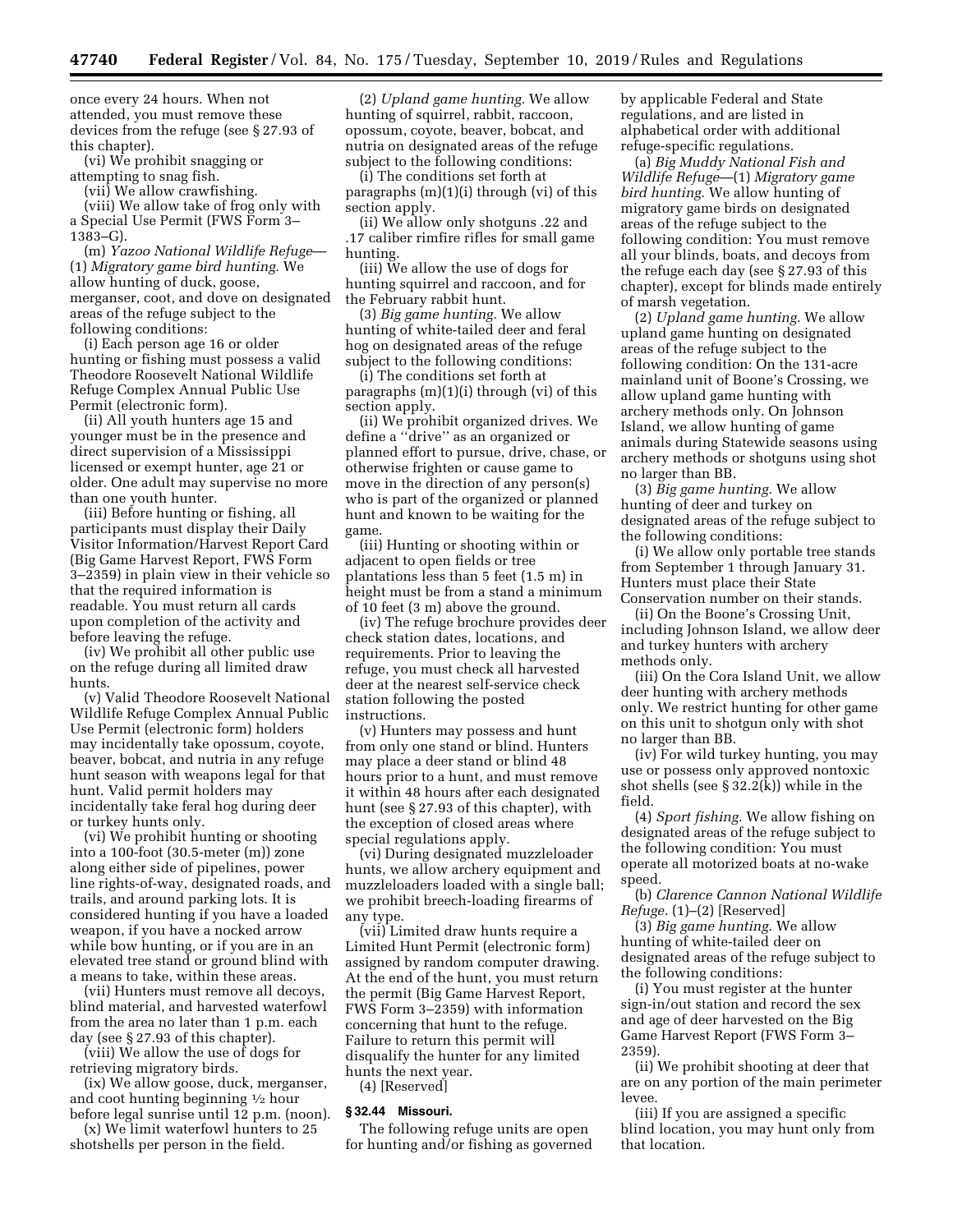(iv) We allow use of portable stands, but hunters must remove them at the end of each day (see § 27.93 of this chapter).

(v) You must remove all boats, blinds, blind materials, stands, platforms, scaffolds, and other hunting equipment from the refuge at the end of each day's hunt (see §§ 27.93 and 27.94 of this chapter).

(4) *Sport fishing.* We allow fishing subject to the following conditions:

(i) We prohibit the taking of turtle or frog (see § 27.21 of this chapter).

(ii) We allow only boat fishing, except that we allow bank fishing during managed refuge special events.

(iii) Anglers must remove all boats and fishing equipment at the end of each day (see § 27.93 of this chapter).

(c) *Great River National Wildlife Refuge.* Refer to § 32.32(e) for regulations.

(d) *Loess Bluffs National Wildlife Refuge*—(1) *Migratory game bird hunting.* We allow hunting of light goose on designated areas of the refuge subject to the following conditions:

(i) We allow hunting of light geese only during the spring conservation order season.

(ii) We require hunters to have a Special Use Permit (FWS Form 3–1383– C), and all hunters must hunt with a guide.

(iii) We allow the guide and hunters into the hunt boundary up to 2 hours prior to legal shooting time.

(iv) Hunting ends at 1 p.m.

(v) We allow dogs while hunting, provided the dog is under the immediate control of the hunter at all times.

(vi) We allow portable blinds and decoys at the discretion of the guide.

(vii) We prohibit pit blinds. (viii) We prohibit retrieving crippled geese outside of the hunt boundary, including adjacent private land. This includes retrieval by dogs.

(2) [Reserved]

(3) *Big game hunting.* We allow hunting of deer on designated areas of the refuge subject to the following conditions:

(i) We require a valid State-managed hunt unit permit to hunt deer on the refuge.

(ii) We allow only muzzleloader hunting.

(iii) We require hunters to check in and out of the refuge.

(iv) You must remove your stand(s) from the refuge at the end of the managed deer hunt (see § 27.93 of this chapter).

(4) *Sport fishing.* We allow fishing on designated areas of the refuge subject to the following condition: You may take

fish, amphibians, reptiles, and crustaceans only with a hand-held pole and line or rod and reel.

(e) *Middle Mississippi River National Wildlife Refuge.* Refer to § 32.32(i) for regulations.

(f) *Mingo National Wildlife Refuge*— (1) *Migratory game bird hunting.* We allow waterfowl hunting in Pool 7 and Pool 8 subject to the following conditions:

(i) We allow the use of dogs for waterfowl hunting, provided the dogs are under the immediate control of the hunter at all times.<br>(ii) We allow waterfowl hunting from

 $\frac{1}{2}$  hour before legal sunrise until 1 p.m.

(iii) You must remove boats, decoys, blinds, and blind materials brought onto the refuge at the end of each day's hunt (see §§ 27.93 and 27.94 of this chapter).

(iv) We require hunters to go through the Missouri Department of Conservation daily draw process at Duck Creek Conservation Area to hunt in Pool 7 and Pool 8.

(v) We require hunters to read our refuge hunting brochure that contains a hunting permit (signed brochure). We require hunters to sign and carry the permit/brochure while hunting.

(vi) We allow the take of feral hog at any time, and bobcat when in season, while legally hunting others species on the refuge.

(2) *Upland game hunting.* We allow hunting of squirrel, raccoon, and bobcat in designated areas of the refuge subject to the following conditions:

(i) The conditions set forth at paragraphs  $(f)(1)(v)$  and  $(vi)$  of this section apply.

(ii) We allow hunter access from  $1\frac{1}{2}$ hours before legal shooting time until 11⁄2 hours after legal shooting time.

(iii) We require that all hunters register at the hunter sign-in stations and complete an Upland Game Hunt Report (FWS Form 3–2362) located at the exit kiosks prior to exiting the refuge.

(iv) We allow squirrel hunting from the State opening day until the day before the State opening of archery deer season.

(v) Archery hunters may take squirrel, raccoon, and bobcat while in season and feral hog anytime while archery deer hunting.

(vi) We allow raccoon hunting by special use permit during the Statewide raccoon season.

(3) *Big game hunting.* We allow big game hunting in designated areas of the refuge subject to the following conditions:

(i) The conditions set forth at paragraphs  $(f)(1)(iii)$ ,  $(v)$ , and  $(vi)$  and (f)(2)(ii) of this section apply.

(ii) We require that all hunters register at the hunter sign-in stations and complete the Big Game Harvest Report (FWS Form 3–2359) located at the exit kiosks prior to exiting the refuge.

(iii) We allow archery hunting for deer and turkey during the fall season.

(iv) We allow spring turkey hunting. You may only use or possess approved nontoxic shot shells (see  $\S 32.2(k)$ ) while in the field, including shot shells used for hunting wild turkey.

(v) We allow archery hunting in the Expanded General Hunt Area through October 31.

(vi) We allow portable tree stands. You may place a portable tree stand no earlier than 2 weeks before the State archery deer season, and you must remove it no later than 2 weeks after the State archery deer season (see § 27.93 of this chapter), except that in the Expanded General Hunt Area, you must remove all personal property at the end of each day (see § 27.93 of this chapter). A tree stand left on the refuge must be labeled with hunter's conservation identification number.

(vii) We allow only one tree stand per deer hunter.

(viii) Hunters may use boats to access the hunt area.

(ix) We require hunters to apply for managed deer hunts through the Missouri Department of Conservation internet draw.

(4) *Sport fishing.* We allow fishing on designated areas of the refuge subject to the following conditions:

(i) Except as provided under paragraph (f)(4)(ii) of this section, we allow fishing from March 1 through September 30, from 1⁄2 hour before legal sunrise until 1⁄2 hour after legal sunset, on all refuge waters.

(ii) We allow fishing year-round from  $\frac{1}{2}$  hour before legal sunrise to  $\frac{1}{2}$  hour after legal sunset on Red Mill Pond, Mingo River (south of Ditch 6 Road), Stanley Creed, May Pond, Fox Pond, and Ditches 1, 2, 3, 6, 10, and 11.

(iii) We allow the use of electric trolling motors outside the Mingo Wilderness.

(iv) We require the removal of watercraft from the refuge at the end of each day's fishing activity (see § 27.93 of this chapter).

(v) We allow anglers to take nongame fish by nets and seines for personal use only from March 1 through September 30.

(vi) Anglers must attend trammel and gill nets at all times and plainly label them with the angler's conservation identification (ID) number.

(vii) We only allow the use of trotlines, throwlines, limb lines, bank lines, and jug lines from 1⁄2 hour before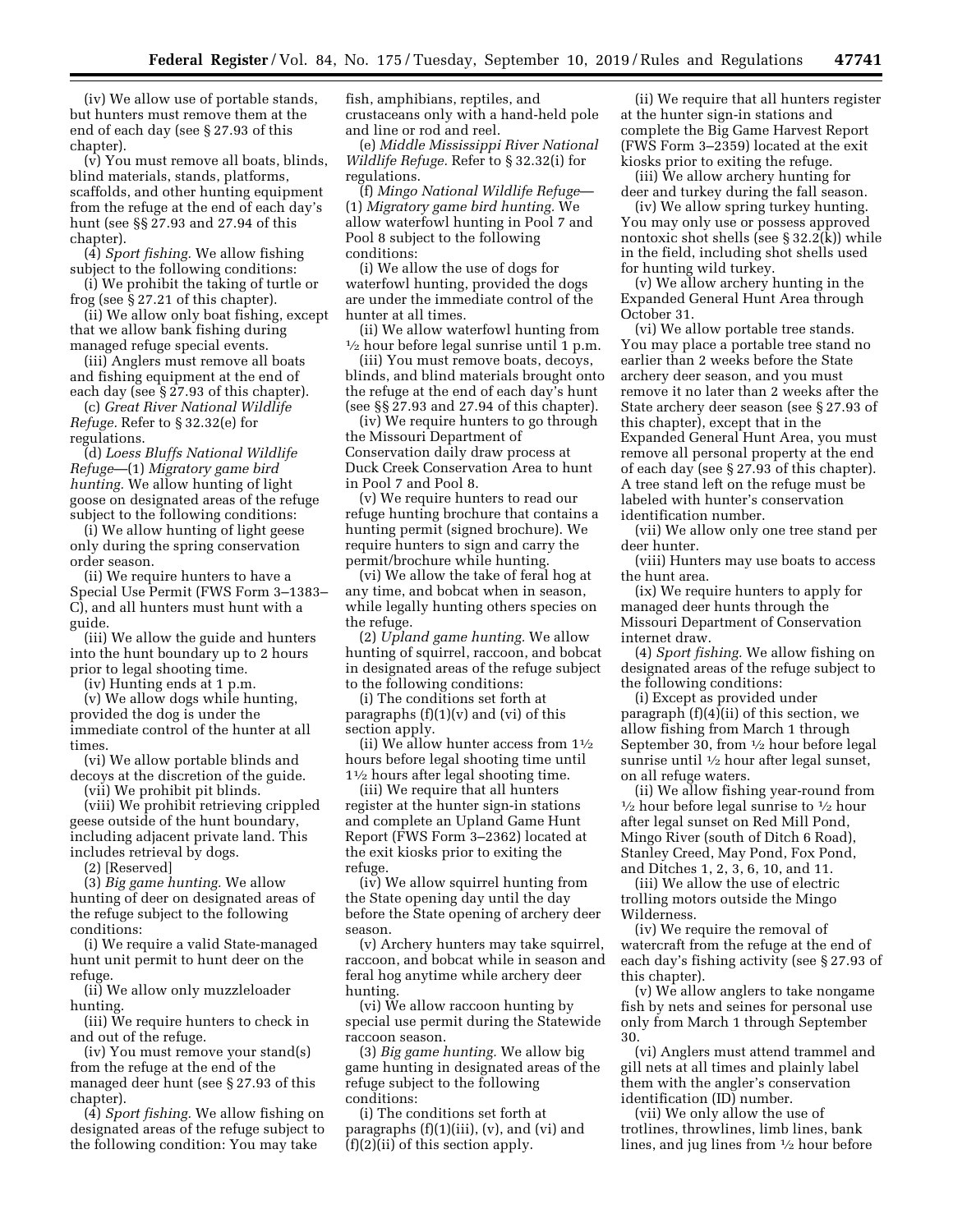legal sunrise until 1⁄2 hour after legal sunset. Anglers must mark each line with their conservation ID number.

(viii) We allow the take of common snapping turtle and soft-shelled turtle using only pole and line. We require all anglers to immediately release all alligator snapping turtles.

(g) *Swan Lake National Wildlife Refuge*—(1) *Migratory game bird hunting.* We allow hunting of waterfowl, dove, rail, snipe, and woodcock on the refuge subject to the following conditions:

(i) We require the Missouri Department of Conservation ''Green Card'' while hunting waterfowl.

(ii) We require Missouri Department of Conservation ''White Cards'' while dove hunting.

(iii) You must follow designated check-in and check-out procedures.

(iv) We only allow waterfowl hunting during designated days of the waterfowl seasons, late goose season, and Spring Conservation Order season.

(v) We restrict hunting hours to designated times on designated units. You must remove all equipment (see § 27.93 of this chapter) and exit units by 1 p.m.

(vi) During the Spring Conservation Order season, you may leave decoys and blinds overnight in your assigned unit.

(vii) You may hunt only in your assigned designated area. We assign designated areas to hunters at the check station.

(viii) We allow the use of dogs while hunting, provided the dog is under the immediate control of the hunter at all times.

(ix) We restrict hunting units to parties no larger than four, unless otherwise designated.

(x) We allow hand-pulled carts. (xi) You must park vehicles in

designated parking areas.

(xii) We prohibit hunting or shooting on, across, or within 100 feet (30.5 meters) of a service road, parking lot, or designated trail.

(2) *Upland game hunting.* We allow hunting of upland game on designated areas of the refuge subject to the following conditions:

(i) The condition set forth at paragraph (g)(1)(xii) of this section applies.

(ii) We allow shotguns, handguns, and rimfire .22 caliber rifles.

(iii) You may not access the refuge from neighboring private or public lands.

(iv) We restrict hunting use hours on designated hunting units.

(3) *Big game hunting.* We allow hunting of deer and wild turkey on designated areas of the refuge subject to the following conditions:

(i) The conditions set forth at paragraphs (g)(1)(iii) and (g)(2)(iii) of this section apply.

(ii) For wild turkey hunting, you may use or possess only approved nontoxic shot shells (see § 32.2(k)) while in the field.

(iii) On the refuge, we allow hunting of white-tailed deer subject to the following conditions:

(A) We require a Missouri Department of Conservation Permit, along with Missouri Department of Conservation hunter identification tags and parking permits (name/address/phone number), to hunt during the managed deer hunt.

(B) You must participate in a pre-hunt orientation for managed deer hunts.

(C) You must hunt in designated areas during designated times.

(D) We allow entry onto the refuge 1 hour prior to shooting hours during managed deer hunts. You must be off the refuge 1 hour after shooting hours, unless the refuge manager or designee has given you permission to stay on the refuge until a later time.

(E) We prohibit shooting from, across, or within 100 feet (30.5 meters (m)) of a service road, public road, parking lot, or designated trail unless authorized by the refuge manager.

(F) We allow use of portable tree stands and blinds during managed deer hunts, and you must remove them at designated times (see § 27.93 of this chapter). You must attach your conservation identification number to all stands and blinds. During managed firearms hunts, you must mark enclosed hunting blinds and stands with hunter orange visible from all sides.

(G) During special hunts, one nonhunting assistant may accompany youth or hunters with disabilities.

(4) *Sport fishing.* We allow sport fishing on designated areas of the refuge subject to the following conditions:

(i) We allow fishing on the refuge only during refuge open hours.

(ii) The Taylor Point area of Elk Creek is open to fishing year-round during daylight hours. Anglers may access this area by a refuge road (FHWA Route 100) off of State Highway E.

(iii) We allow only nonmotorized boats on refuge waters, except that anglers may use motor boats on the Silver Lake impoundment. No wake applies to all waters on the refuge.

(iv) Anglers must remove all boats from the refuge at the end of each day (see § 27.93 of this chapter).

(h) *Two Rivers National Wildlife Refuge.* Refer to § 32.32(k) for regulations.

## **§ 32.45 Montana.**

The following refuge units are open for hunting and/or fishing as governed by applicable Federal and State regulations, and are listed in alphabetical order with additional refuge-specific regulations.

(a) *Benton Lake National Wildlife Refuge*—(1) *Migratory game bird hunting.* We allow hunting of duck, goose, swan, and coot in designated areas of the refuge subject to the following conditions:

(i) We allow hunters to enter and remain in open hunting areas 2 hours before legal sunrise until 2 hours after legal sunset.

(ii) Hunters with a documented mobility disability may reserve an accessible blind in advance by contacting the refuge office.

(2) *Upland game hunting.* We allow hunting of pheasant, sharp-tailed grouse, and gray partridge in designated areas of the refuge subject to the following condition: The condition set forth at paragraph (a)(1)(i) of this section applies.

(3) [Reserved]

(4) *Sport fishing.* We allow fishing on designated areas of the refuge.

(b) *Benton Lake Wetland Management District*—(1) *Migratory game bird hunting.* We allow migratory game bird hunting on designated areas of the district.

(2) *Upland game hunting.* We allow the hunting of coyote, skunk, red fox, raccoon, hare, rabbit, and tree squirrel on designated areas of the district.

(3) *Big game hunting.* We allow big game hunting on designated areas of the district.

(4) *Sport fishing.* We allow sport fishing on designated areas of the district.

(c) *Black Coulee National Wildlife Refuge*—(1) *Migratory game bird hunting.* We allow hunting of duck, goose, coot, swan, sandhill crane, and mourning dove on designated areas of the refuge subject to the following condition: You must remove all boats, decoys, portable blinds, other personal property, and any materials brought onto the refuge for blind construction by legal sunset each day (see §§ 27.93 and 27.94 of this chapter).

(2) *Upland game hunting.* We allow hunting of pheasant, sharp-tailed grouse, sage grouse, gray partridge, fox, and coyote on designated areas of the refuge subject to the following condition: Fox and coyote hunters may only use centerfire rifles, rimfire rifles, or shotguns with approved nontoxic shot (see § 32.2(k)).

(3) *Big game hunting.* We allow big game hunting on designated portions of the refuge subject to the following conditions: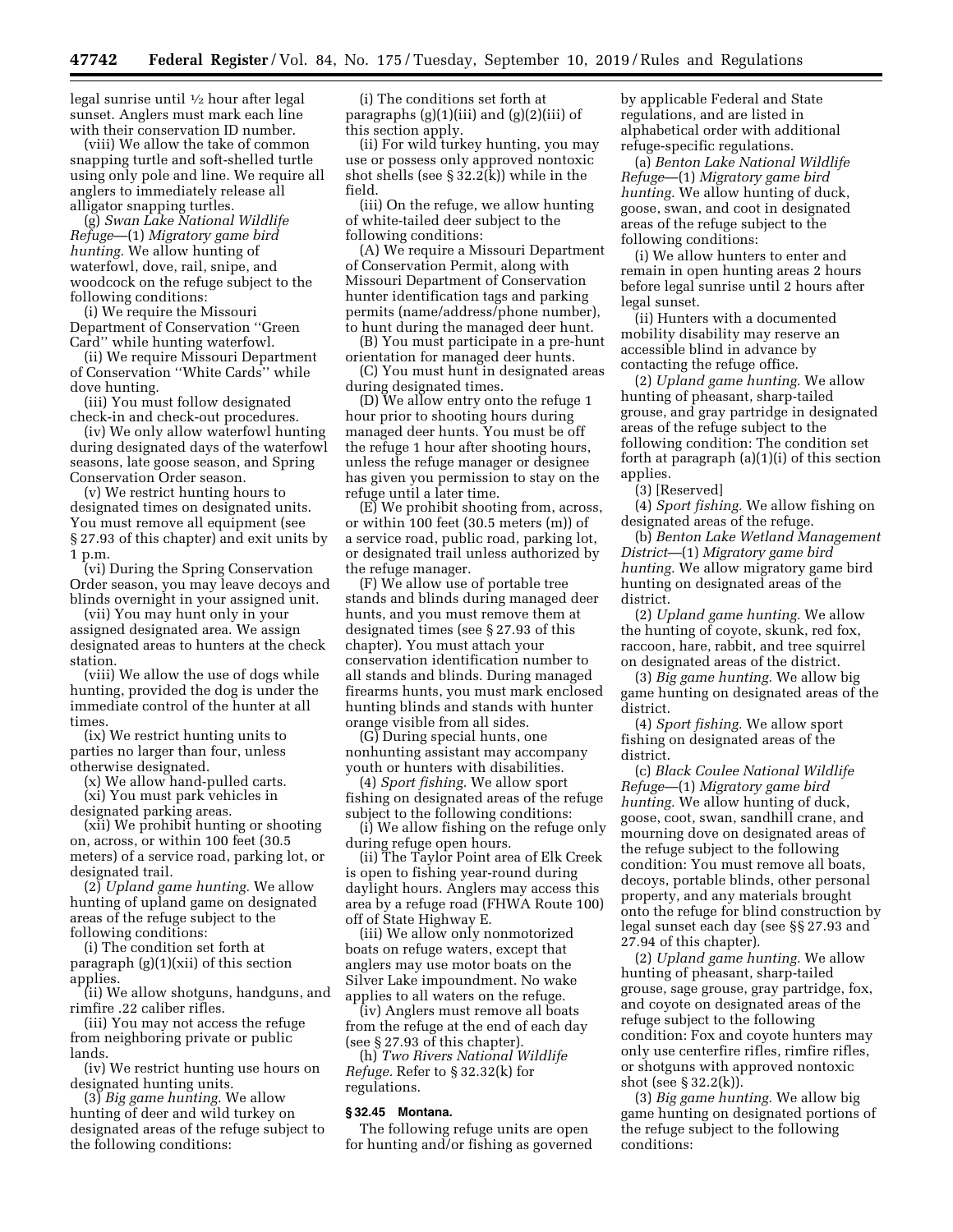(i) We allow hunters to leave portable tree stands, portable blinds, and freestanding elevated platforms on the refuge from August 15 through December 15.

(ii) You must visibly mark portable tree stands, portable blinds, and freestanding elevated platforms with your automated licensing system (ALS) number.

(4) [Reserved]

(d) *Bowdoin National Wildlife Refuge*—(1) *Migratory game bird hunting.* We allow hunting of duck, goose, coot, swan, sandhill crane, and mourning dove on designated areas of the refuge.

(2) *Upland game hunting.* We allow hunting of pheasant, sharp-tailed grouse, sage grouse, gray partridge, fox, and coyote on designated areas of the refuge subject to the following conditions:

(i) You must possess and carry a refuge Special Use Permit (FWS Form 3–1383–G) to hunt fox and coyotes.

(ii) Fox and coyote hunters may only use centerfire rifles, rimfire rifles, or shotguns with approved nontoxic shot  $(see § 32.2(k)).$ 

(iii) Any person hunting or accompanying a hunter must wear a minimum of 400 square inches (2,581 square centimeters) of hunter orange (fluorescent) material above the waist, visible at all times.

 $(3)–(4)$  [Reserved]

(e) *Bowdoin Wetland Management District*—(1) *Migratory game bird hunting.* We allow migratory game bird hunting on designated areas of the district.

(2) *Upland game hunting.* We allow upland game hunting on designated areas of the district.

(3) *Big game hunting.* We allow big game hunting on designated areas of the district subject to the following conditions:

(i) You may leave portable tree stands, portable blinds, and freestanding elevated platforms on waterfowl production areas (WPAs) from August 15 through December 15.

(ii) You must label portable tree stands, portable blinds, and freestanding elevated platforms with your automated licensing system (ALS) number. The label must be legible from the ground.

(iii) We only allow the use of archery, muzzleloader (as governed by State regulations), or shotgun on the McNeil Slough WPA and Hammond WPA.

(4) *Sport fishing.* We allow sport fishing on designated areas of the district.

(f) *Charles M. Russell National Wildlife Refuge*—(1) *Migratory game bird hunting.* We allow migratory game bird hunting on designated areas of the refuge.

(2) *Upland game hunting.* We allow hunting of upland game birds, turkey, and coyote on designated areas of the refuge subject to the following condition: We allow coyote hunting from the first day of antelope rifle season through March 1 annually.

(3) *Big game hunting.* We allow hunting of big game on designated areas of the refuge subject to the following conditions:

(i) We allow the use of portable blinds and stands.

(ii) We limit each hunter to three stands or blinds. The hunter must have their automated licensing system (ALS) number visibly marked on the stand(s) or blind(s).

(iii) You may install portable stands and blinds no sooner than August 1, and you must remove them by December 15 of each year (see § 27.93 of this chapter).

(4) *Sport fishing.* We allow sport fishing on designated areas of the refuge.

(g) *Charles M. Russell Wetland Management District*—(1) *Migratory game bird hunting.* We allow migratory game bird hunting on designated areas of the district subject to the following condition: You must remove all watercraft and personal equipment following each day of hunting (see §§ 27.93 and 27.94 of this chapter).

(2) *Upland game hunting.* We allow upland game bird hunting on designated areas of the district.

(3) *Big game hunting.* We allow big game hunting on designated areas of the district subject to the following condition: You must remove your tree stand(s) from the refuge after each day's hunt (see § 27.93 of this chapter).

(4) *Sport fishing.* We allow sport fishing on designated areas of the district subject to the following condition: Anglers must remove all motor boats and other personal equipment at the end of each day (see §§ 27.93 and 27.94 of this chapter).

(h) *Creedman Coulee National Wildlife Refuge*—(1) *Migratory game bird hunting.* We allow hunting of duck, goose, coot, swan, sandhill crane, and mourning dove on designated areas of the refuge.

(2) *Upland game hunting.* We allow hunting of pheasant, sharp-tailed grouse, sage grouse, gray partridge, fox, and coyote on designated areas of the refuge.

(3) *Big game hunting.* We allow big game hunting on designated areas of the refuge.

(4) [Reserved]

(i) *Hailstone National Wildlife Refuge*—(1) *Migratory game bird*  *hunting.* We allow migratory game bird hunting on designated areas of the refuge.

(2) *Upland game hunting.* We allow only upland game bird hunting on designated areas of the refuge.

(3)–(4) [Reserved]

(j) *Hewitt Lake National Wildlife Refuge*—(1) *Migratory game bird hunting.* We allow hunting of duck, goose, coot, swan, sandhill crane, and mourning dove on designated areas of the refuge subject to the following condition: You must remove all boats, decoys, portable blinds, other personal property, and any materials brought onto the refuge for blind construction by legal sunset each day (see §§ 27.93 and 27.94 of this chapter).

(2) *Upland game hunting.* We allow hunting of pheasant, sharp-tailed grouse, sage grouse, gray partridge, fox, and coyote on designated portions of the refuge subject to the following condition: Fox and coyote hunters may use only centerfire rifles, rim-fire rifles, or shotguns with approved nontoxic shot (see § 32.2(k)).

(3) *Big game hunting.* We allow big game hunting on designated areas of the refuge subject to the following conditions:

(i) We allow hunters to leave portable tree stands, portable blinds, and freestanding elevated platforms on the refuge from August 15 through December 15.

(ii) You must visibly mark portable tree stands, portable blinds, and freestanding elevated platforms with your automated licensing system (ALS) number.

(4) [Reserved]

(k) *Lake Mason National Wildlife Refuge*—(1) *Migratory game bird hunting.* We allow hunting of migratory game birds on designated areas of the refuge.

(2) *Upland game hunting.* We allow hunting of upland game on designated areas of the refuge.

(3) *Big game hunting.* We allow hunting of big game on designated areas of the refuge.

(4) [Reserved]

(l) *Lake Thibadeau National Wildlife Refuge*—(1) *Migratory game bird hunting.* We allow hunting of duck, goose, coot, swan, sandhill crane, and mourning dove on designated areas of the refuge.

(2) *Upland game hunting.* We allow hunting of pheasant, sharp-tailed grouse, sage grouse, gray partridge, fox, and coyote on designated areas of the refuge.

(3) *Big game hunting.* We allow big game hunting on designated areas of the refuge.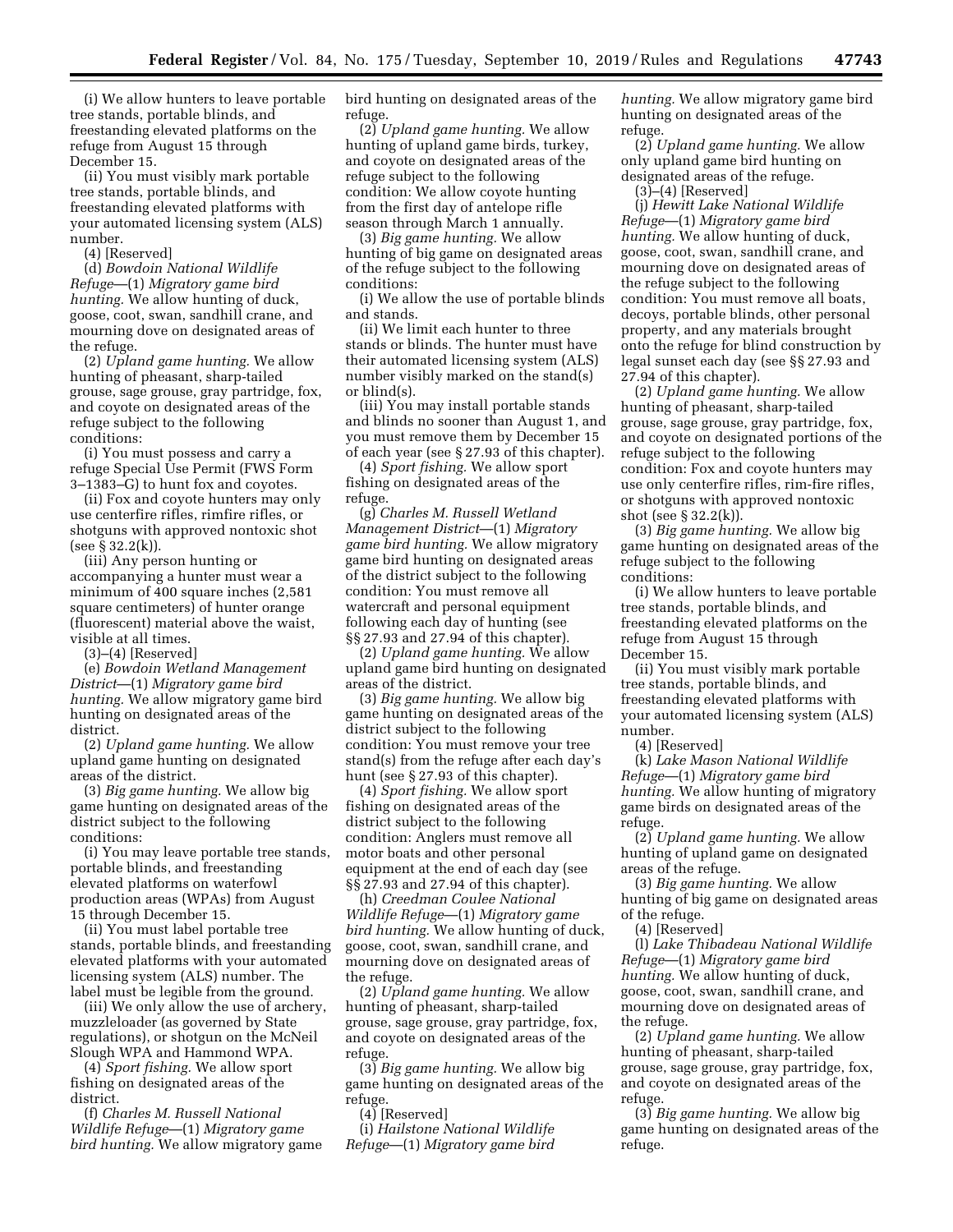(4) [Reserved]

(m) *Lamesteer National Wildlife Refuge*—(1) *Migratory game bird hunting.* We allow hunting of migratory birds on designated areas of the refuge subject to the following condition: Hunters must obtain landowner permission before hunting on the refuge.

(2) *Upland game hunting.* We allow hunting of upland game on designated areas of the refuge subject to the following condition: Hunters must obtain landowner permission before hunting on the refuge.

(3) *Big game hunting.* We allow hunting of big game on designated areas of the refuge subject to the following condition: Hunters must obtain landowner permission before hunting on the refuge.

(4) *Sport fishing.* We allow sport fishing on designated areas of the refuge subject to the following condition: Anglers must obtain landowner permission before fishing on the refuge.

(n) *Lee Metcalf National Wildlife Refuge*—(1) *Migratory game bird hunting.* We allow hunting of duck, goose, and coot on designated areas of the refuge subject to the following conditions:

(i) You must hunt from an established blind.

(ii) Legal entry time into the hunting area is no earlier than 2 hours before legal shooting hours. All hunters must exit the hunting area no later than 2 hours after legal shooting hours.

(iii) We prohibit wildlife observation, scouting, and loitering during waterfowl hunting season at the waterfowl hunting area parking lot and on the refuge road leading to the waterfowl hunting area parking lot.

(iv) We close the waterfowl hunting area to waterfowl hunting on Mondays and Thursdays.

(v) Each hunter must complete the Migratory Bird Hunt Report (FWS Form 3–2361), must set the appropriate blind selector (metal flip tag) before and after hunting, and must record hunting data (hours hunted and birds harvested) on FWS Form 3–2361 before departing the hunting area.

(vi) We prohibit attempting to ''reserve'' a blind for use later in the day by depositing a vehicle or other equipment on the refuge. A hunter must be physically present in the hunting area in order to use a blind. The exceptions are blinds 2 and 7, which may be reserved for hunters with disabilities.

(vii) No more than four hunters or individuals may use a blind at one time.

(viii) You must conduct all hunting from within the hunting blind.

(ix) All hunters must have a visible means of retrieving waterfowl such as a float tube, waders, or a dog capable of retrieving.

(x) We prohibit falconry hunting. (xi) We allow the use of a portable ground blind within the immediate mowed area around field blind #13. (2) [Reserved]

(3) *Big game hunting.* We allow archery hunting of white-tailed deer on designated areas of the refuge subject to the following conditions:

(i) We prohibit wildlife observation, scouting, and loitering at access points and parking areas.

(ii) Hunters may only enter the hunt area 2 hours prior to legal hunting hours and must exit no later than 2 hours after legal hunting hours.

(iii) We allow archery hunting in the waterfowl hunting area in September, except during the youth waterfowl hunt weekend. We will allow archery hunting on Mondays and Thursdays in the waterfowl hunting area during waterfowl hunting season.

(iv) Each hunter must complete the Big Game Harvest Report (FWS Form 3– 2359) before departing the hunting area.

(v) We allow the use of portable tree stands or ground blinds. You must attach a tag displaying the owner's automated licensing system (ALS) number to each tree stand and/or ground blind you place on the refuge.

(vi) Hunters may not enter or retrieve deer from closed areas of the refuge without the consent of an authorized official.

(vii) Hunters with a documented mobility disability may access designated locations in the hunting area to hunt from ground blinds. To access these areas, hunters must contact the refuge manager in advance to obtain a Special Use Permit (FWS Form 3–1383– G).

(viii) We prohibit organized drives. We define a ''drive'' as an organized or planned effort to pursue, drive, chase, or otherwise frighten or cause game to move in the direction of any person(s) who is part of the organized or planned hunt and known to be waiting for the game.

(4) *Sport fishing.* We allow sport fishing on designated areas of the refuge.

(o) *Lost Trail National Wildlife Refuge.* (1) [Reserved]

(2) *Upland game hunting.* We allow hunting of turkey and mountain grouse on designated areas of the refuge subject to the following conditions:

(i) We allow use of riding or pack stock on designated access routes through the refuge to access off-refuge lands as identified in the public use leaflet.

(ii) We prohibit retrieval of game in areas closed to hunting without a refuge retrieval permit.

(iii) We allow portable or temporary blinds and tree stands.

(3) *Big game hunting.* We allow hunting of elk, white-tailed deer, and mule deer on designated areas of the refuge subject to the following conditions:

(i) The conditions set forth at paragraphs (o)(2)(i) through (iii) of this section apply.

(ii) The first week of the archery elk and deer hunting season and the first week of the general elk and deer hunting season are open only to youth hunters (ages 12 to 15). A nonhunting adult age 18 or older must accompany the youth hunter in the field.

(iii) Persons assisting disabled hunters must not be afield with a hunting firearm, bow, or other hunting device.

(4) [Reserved]

(p) *Medicine Lake National Wildlife Refuge*—(1) *Migratory game bird hunting.* We allow hunting of coot, duck, goose, sandhill crane, tundra swan, snipe, and dove on designated areas of the refuge.

(2) *Upland game hunting.* We allow hunting of pheasant, partridge, sharptailed grouse, coyote, red fox, and white-tailed jackrabbit on designated areas of the refuge subject to the following condition: We allow hunting of coyote, red fox, and white-tailed jackrabbit during daylight hours from November 15 through March 31.

(3) *Big game hunting.* We allow hunting of deer and antelope on designated areas of the refuge.

(4) *Sport fishing.* We allow sport fishing on designated areas of the refuge.

(q) *National Bison Range.* (1)–(3) [Reserved]

(4) *Sport fishing.* We allow sport fishing on designated areas of the National Bison Range as governed by joint State and Confederated Salish and Kootenai Tribal regulations for nonmembers and Confederated Salish and Kootenai Tribal regulations for members of the Confederated Salish and Kootenai Tribe subject to the following condition: We prohibit the use of lead or leadbased lures or sinkers.

(r) *Ninepipe National Wildlife Refuge.*  (1)–(3) [Reserved]

(4) *Sport fishing.* We allow sport fishing on designated areas of the refuge as governed by joint State and Confederated Salish and Kootenai Tribal regulations for non-members and Confederated Salish and Kootenai Tribal regulations for members of the Confederated Salish and Kootenai Tribe subject to the following condition: We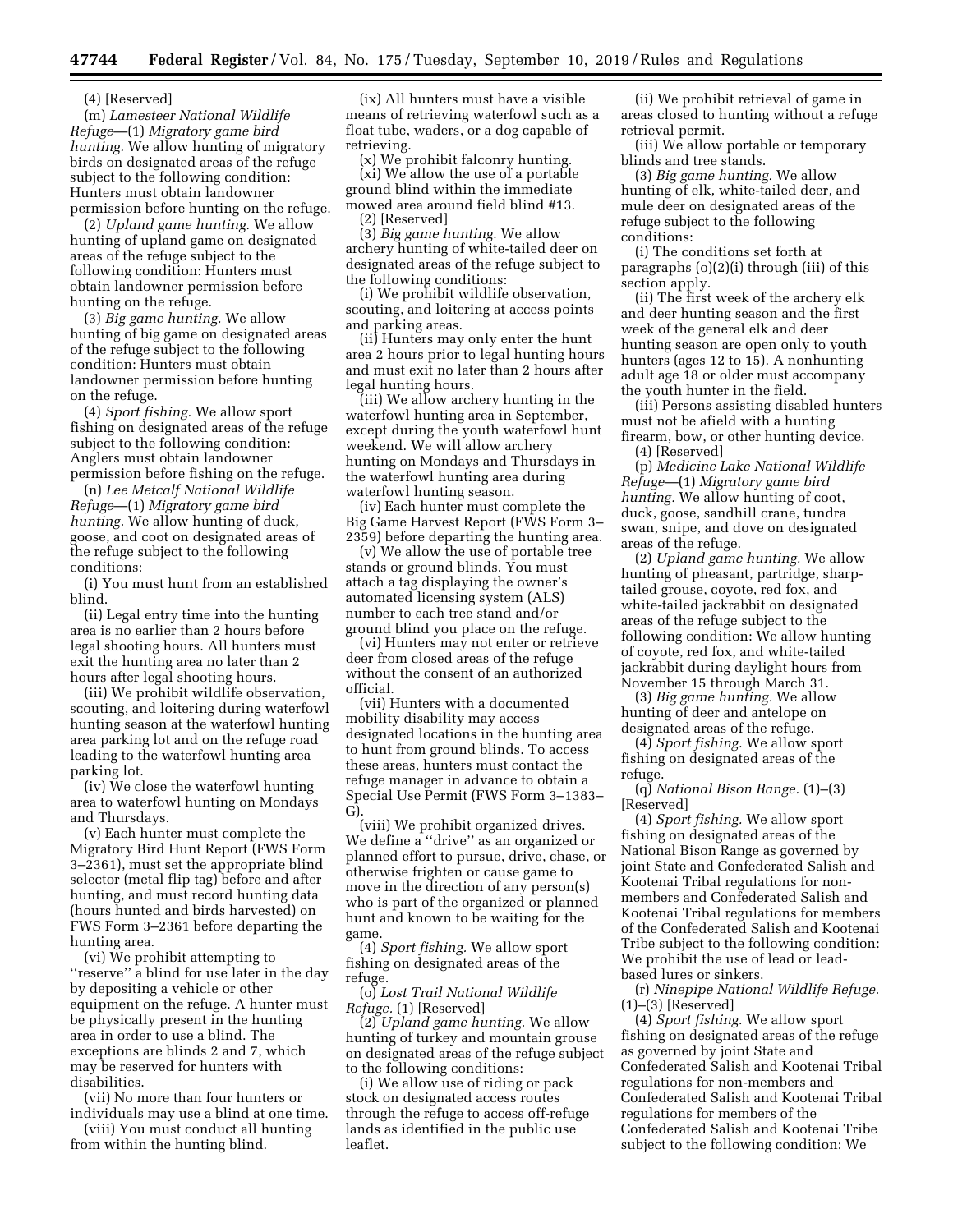prohibit the use of lead or lead-based tackle.

(s) *Northeast Montana Wetland Management District*—(1) *Migratory game bird hunting.* We allow migratory game bird hunting on designated areas of the district subject to the following condition: You must remove boats, decoys, portable blinds, other personal property, and any materials brought onto the area for blind construction at the end of each day (see §§ 27.93 and 27.94 of this chapter).

(2) *Upland game hunting.* We allow upland game hunting on designated areas of the district.

(3) *Big game hunting.* We allow big game hunting on designated areas of the district subject to the following conditions:

(i) We allow hunters to leave portable tree stands and freestanding elevated platforms on waterfowl production areas (WPAs) from August 25 through February 15.

(ii) You must label portable tree stands and freestanding elevated platforms with your automated licensing system (ALS) number so that the number is legible from the ground.

(4) [Reserved]

(t) *Northwest Montana Wetland Management District*—(1) *Migratory game bird hunting.* We allow migratory game bird hunting on designated areas of the district as governed by State law (Flathead County waterfowl production areas (WPAs)) and joint State and Confederated Salish and Kootenai Tribal regulations for non-members and Confederated Salish and Kootenai Tribal regulations for members of the Confederated Salish and Kootenai Tribe (Lake County WPAs), subject to the following conditions:

(i) Hunters must remove all boats, decoys, portable blinds (including those made of native materials), boat blinds, and all other personal property at the end of each day (see §§ 27.93 and 27.94 of this chapter).

(ii) We allow the use of hunting dogs when hunting.

(2) *Upland game hunting.* We allow upland game hunting on designated areas of the district as governed by State law (Flathead County WPAs) and joint State and Confederated Salish and Kootenai Tribal regulations for nonmembers and Confederated Salish and Kootenai Tribal regulations for members of the Confederated Salish and Kootenai Tribe (Lake County WPAs), subject to the following conditions:

(i) We prohibit hunting with a shotgun capable of holding more than three shells.

(ii) The conditions set forth at paragraphs  $(t)(1)(i)$  and  $(ii)$  of this section apply.

(3) *Big game hunting.* We allow big game hunting on designated areas of the district as follows:

(i) We allow big game hunting on Flathead County WPAs as governed by State law and subject to the following conditions:

(A) The conditions set forth at paragraphs  $(t)(1)(i)$  and  $(t)(2)(i)$  of this section apply.

(B) We restrict hunting on Flathead, Blasdel, and Batavia WPAs to hunting with archery equipment, shotgun, traditional handgun, muzzleloader, or crossbow only.

(ii) We allow big game hunting on Lake County WPAs as governed by joint State and Confederated Salish and Kootenai Tribal regulations for nonmembers and Confederated Salish and Kootenai Tribal regulations for members of the Confederated Salish and Kootenai Tribe.

(4) *Sport fishing.* We allow sport fishing on all WPAs throughout the district as governed by State law (Flathead County WPAs) and joint State and Confederated Salish and Kootenai Tribal regulations for non-members and Confederated Salish and Kootenai Tribal regulations for members of the Confederated Salish and Kootenai Tribe (Lake County WPAs).

(u) *Pablo National Wildlife Refuge.*  (1)–(3) [Reserved]

(4) *Sport fishing.* We allow sport fishing on designated areas of the refuge as governed by joint State and Confederated Salish and Kootenai Tribal regulations for non-members and Confederated Salish and Kootenai Tribal regulations for members of the Confederated Salish and Kootenai Tribe subject to the following condition: We prohibit the use of lead or lead-based lures or sinkers.

(v) *Red Rock Lakes National Wildlife Refuge*—(1) *Migratory game bird hunting.* We allow hunting of goose, duck, and coot on designated areas of the refuge subject to the following conditions:

(i) Hunters must remove all blinds, decoys, shell casings, and other personal equipment from the refuge each day (see §§ 27.93 and 27.94 of this chapter).

(ii) We prohibit the use of motorized decoys.

(2) [Reserved]

(3) *Big game hunting.* We allow hunting of deer, elk, moose, and pronghorn antelope on designated areas of the refuge subject to the following conditions:

(i) We limit the number of hunters per day during the general big game season for the area north of South Valley Road, south of Red Rock River Mash, and west of Upper Red Rock Lake to the west refuge boundary. We close this area to hunting by other big game hunters during the general big game season. We select the hunters per day by annual lottery.

(ii) You may hire outfitters or ranchers for the retrieval of big game only.

(iii) We prohibit use of wheeled game carts or other mechanical transportation devices for game retrieval on portions of the refuge designated as Wilderness Area.

(iv) We prohibit horses north of South Valley Road except for the retrieval of big game. We only allow horses for back-country access to the Centennial Mountains south of South Valley Road. We require the use of certified weed-free hay or pellets in refuge parking lots and on refuge roads or trails.

(v) We prohibit hunting and/or shooting from or onto refuge lands from within 50 yards (45 meters) of the centerline of any public road open to motorized vehicles.

(4) *Sport fishing.* We allow sport fishing on designated areas of the refuge subject to the following conditions:

(i) You may only use pole and line or rod and reel to fish on the refuge.

(ii) We prohibit the use of felt-soled wading boots on all refuge waters.

(iii) We prohibit the use or possession of lead sinkers or any lead fishing product while fishing.

(w) *Swan River National Wildlife Refuge*—(1) *Migratory game bird hunting.* We allow hunting of goose, duck, and coot on designated areas of the refuge.

(2) [Reserved]

(3) *Big game hunting.* We allow archery hunting of elk, white-tailed deer, and mule deer on designated areas of the refuge subject to the following conditions:

(i) We allow the use of portable blinds and stands.

(ii) We limit each hunter to one stand or blind. The hunter must have their automated licensing system (ALS) number visibly marked on the stand or blind.

(iii) You may install portable stands and blinds no sooner than the first day of the hunting season, and you must remove them by the last day of the hunting season (see § 27.93 of this chapter).

(4) *Sport fishing.* We allow sport fishing on designated areas of the refuge.

(x) *UL Bend National Wildlife Refuge*—(1) *Migratory game bird*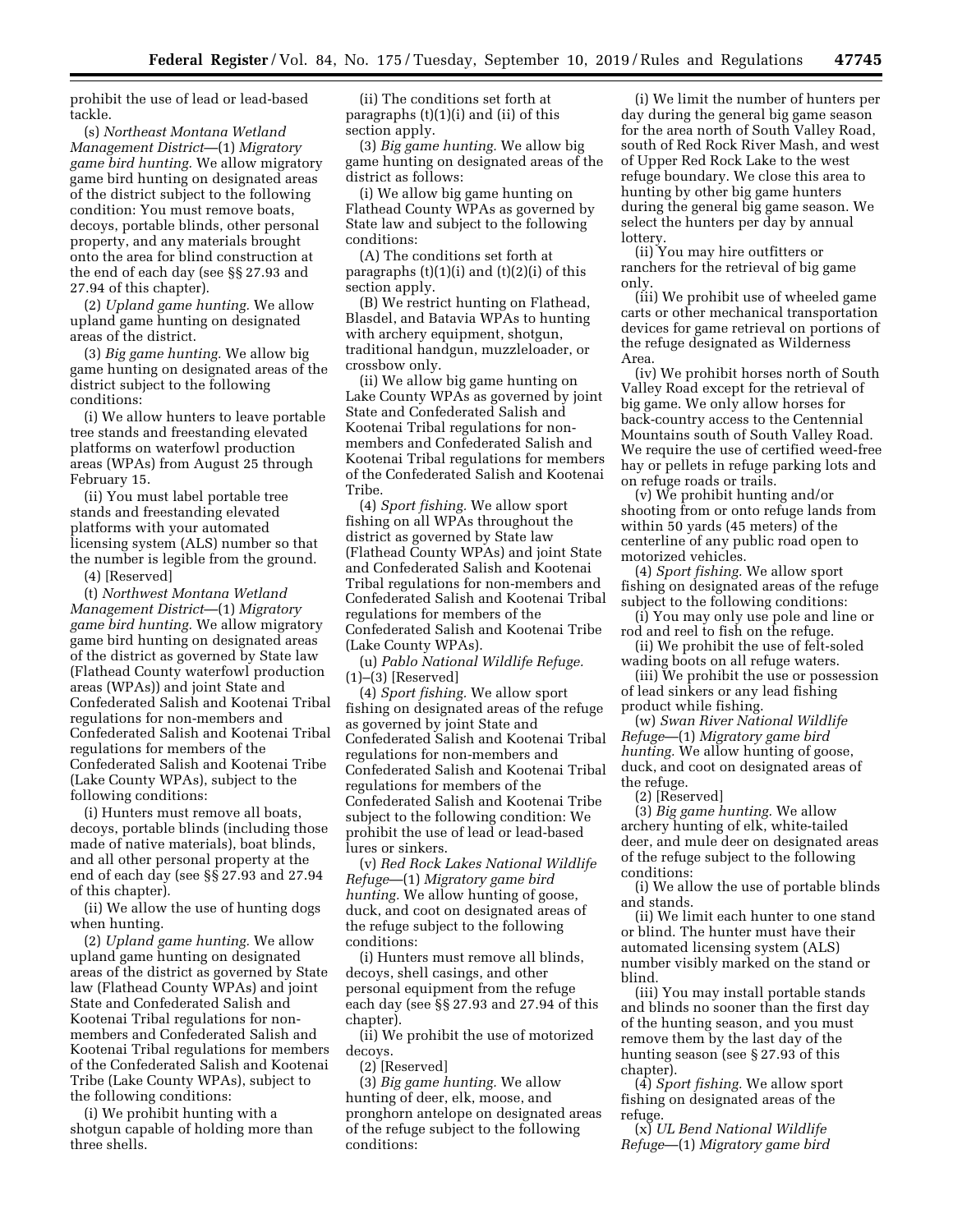*hunting.* We allow hunting of migratory game birds on designated areas of the refuge.

(2) *Upland game hunting.* We allow hunting of upland game birds and coyote on designated areas of the refuge subject to the following condition: We allow coyote hunting from the first day of antelope rifle season through March 1 annually.

(3) *Big game hunting.* We allow hunting of big game on designated areas of the refuge subject to the following conditions:

(i) We allow the use of portable blinds and stands.

(ii) We limit each hunter to three stands or blinds. The hunter must have their automated licensing system (ALS) number visibly marked on the stand(s) or blind(s).

(iii) You may install portable stands and blinds no sooner than August 1, and you must remove them by December 15 of each year (see § 27.93 of this chapter).

(4) *Sport fishing.* We allow sport fishing on designated areas of the refuge.

(y) *War Horse National Wildlife Refuge*—(1) *Migratory game bird hunting.* We allow hunting of migratory game birds on designated areas of the refuge.

(2) *Upland game hunting.* We allow hunting of upland game birds on designated areas of the refuge.

(3) *Big game hunting.* We allow hunting of big game on designated areas of the refuge.

(4) *Sport fishing.* We allow sport fishing on designated areas of the refuge.

## **§ 32.46 Nebraska.**

The following refuge units are open for hunting and/or fishing as governed by applicable Federal and State regulations, and are listed in alphabetical order with additional refuge-specific regulations.

(a) *Boyer Chute National Wildlife Refuge*—(1) *Migratory game bird hunting.* We allow hunting of duck, goose, and coot on designated areas of the refuge subject to the following conditions:

(i) Hunters may access the refuge from 2 hours before legal sunrise until 2 hours after legal sunset along the immediate shoreline and including the high bank of the Missouri River. You may access the hunting area by water or, if by land, only within the public use area of the Island Unit.

(ii) You must remove all blinds and decoys at the conclusion of each day's hunt (see § 27.93 of this chapter).

(2) [Reserved]

(3) *Big game hunting.* We allow hunting of white-tailed deer and wild turkey on designated areas of the refuge subject to the following conditions:

(i) The refuge manager will annually determine and publish hunting season dates and include them in the refuge access permit (signed brochure).

(ii) You must possess and carry a refuge access permit (signed brochure) at all times while in the hunting area.

(iii) We allow hunters in the designated areas from 2 hours before legal sunrise until 2 hours after legal sunset.

(iv) We allow two portable tree stands/blinds per hunter within the hunt area. Of those, only one stand/ blind can be left on the refuge from 1 week prior to the start of the designated hunt season to 1 week after the end of the designated hunt season.

(v) You must plainly label unattended stands and blinds with the full name and/or hunting license number of the owner. Labels must be visible from ground level.

(4) *Sport fishing.* We allow fishing on designated areas of the refuge subject to the following conditions:

(i) We allow personally attended hook and line fishing and archery fishing (rough fish only) from 1⁄2 hour before legal sunrise to 1⁄2 hour after legal sunset.

(ii) We prohibit the use of trotlines, float lines, bank lines, or setlines.

(iii) We prohibit digging or seining for bait.

(iv) We prohibit the take or possession of turtles or frogs (see § 27.21 of this chapter).

(v) Anglers may use no more than two lines and two hooks per line.

(b) *Crescent Lake National Wildlife Refuge*—(1) *Migratory game bird hunting.* We allow hunting of waterfowl and coot on designated areas of the refuge subject to the following conditions:

(i) Hunters may enter the designated hunting area 2 hours before legal sunrise and must be back to their vehicle in the process of leaving the refuge 2 hours after legal sunset. Official shooting hours are from 1⁄2 hour before legal sunrise until 1⁄2 hour after legal sunset for deer, coyote, and furbearer hunters; and from 1⁄2 hour before legal sunrise until legal sunset for all other hunters.

(ii) When hunting migratory game birds and upland game, you may only use dogs to locate, point, and retrieve.

(iii) We open the refuge to hunting from September 1 through January 31.

(iv) We prohibit publicly organized hunts unless authorized under a Special Use Permit (FWS Form 3–1383–C).

(v) We only allow floating blinds on Island Lake.

(2) *Upland game hunting.* We allow hunting of cottontail rabbit, jack rabbit, furbearer, coyote, ring-necked pheasant, and prairie grouse on designated areas of the refuge subject to the following conditions:

(i) The conditions set forth at paragraphs (b)(1)(i) through (iv) of this section apply.

(ii) We allow electronic calls for coyote and furbearer hunting.

(iii) Coyotes and all furbearers or their parts, if left in the field, must be left at least 50 yards away from any road, trail, or building. Otherwise, hunters must remove them from the refuge (see §§ 27.93 and 27.94 of this chapter).

(3) *Big game hunting.* We allow hunting of white-tailed deer and mule deer on designated areas of the refuge subject to the following condition: The conditions set forth at paragraphs (b)(1)(i) and (iv) of this section apply.

(4) *Sport fishing.* We allow sport fishing on designated areas of the refuge subject to the following conditions:

(i) Anglers may enter the refuge 1 hour before legal sunrise and remain until 1 hour after legal sunset.

(ii) We open Island Lake to fishing year-round and open Smith and Crane Lakes to fishing seasonally from November 1 through February 15. We close all other refuge lakes to fishing.

(iii) We prohibit leaving temporary shelters used for fishing overnight on the refuge.

(c) *Fort Niobrara National Wildlife Refuge.* (1)–(2) [Reserved]

(3) *Big game hunting.* We allow hunting of deer and elk on designated areas of the refuge subject to the following conditions:

(i) We require the submission of a Big/ Upland Game Hunt Application (FWS Form 3–2439, Hunt Application— National Wildlife Refuge System). You must possess and carry a signed refuge hunt permit (signed brochure) when hunting. We require hunters to complete a Big Game Harvest Report (FWS Form 3–2359) and return it to the refuge at the conclusion of the hunting season.

(ii) We allow hunting with muzzleloader and archery equipment. We prohibit hunting with firearms capable of firing cartridge ammunition.

(iii) We allow hunter access from 2 hours before legal sunrise until 2 hours after legal sunset.

(iv) We allow horses within the wilderness area. We limit horse use to three groups at a time and no more than five horses per group. We limit horse access to the wilderness area via the wilderness overlook or the refuge corrals and buffalo bridge.

(v) We prohibit leaving tree stands and ground blinds in the same location for more than 7 consecutive days. You may put up tree stands, elevated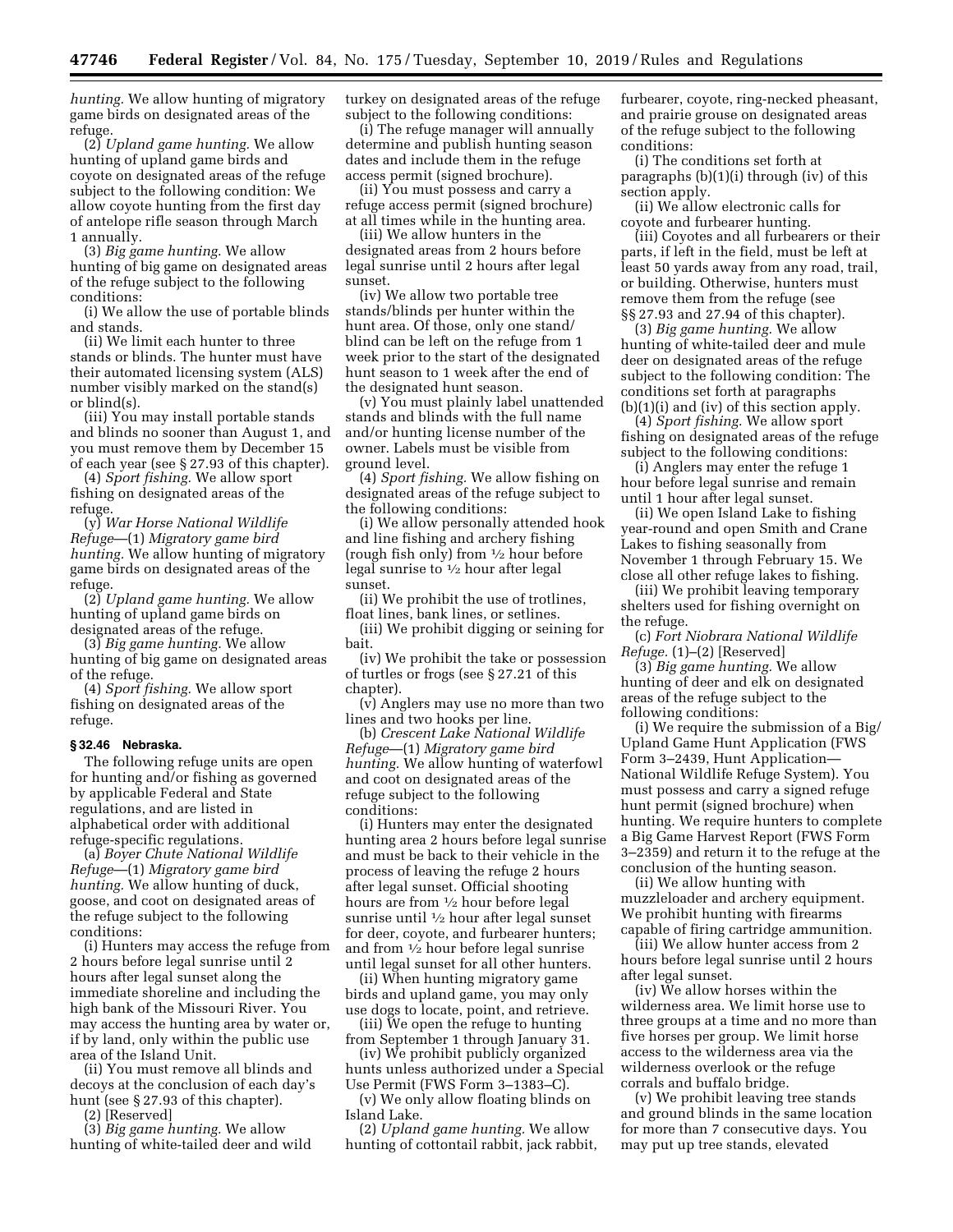platforms, and ground blinds, but no earlier than opening day of deer season; you must remove them by the last day of deer season (see § 27.93 of this chapter).

(vi) We prohibit hunting during the Nebraska November Firearm Deer Season.

(4) *Sport fishing.* We allow fishing on designated areas of the refuge subject to the following conditions:

(i) We prohibit the use of limb or set lines.

(ii) We prohibit the take of baitfish, reptiles, and amphibians (see § 27.21 of this chapter).

(iii) We prohibit use or possession of alcoholic beverages while fishing on refuge lands and waters.

(d) *North Platte National Wildlife Refuge.* (1) [Reserved]

(2) *Upland game hunting.* We allow hunting of squirrel, rabbit, pheasant, furbearers (as governed by State definitions), and coyote on designated areas of the refuge subject to the following conditions:

(i) We close the Lake Alice Unit to all public entry from October 15 through January 14.

(ii) Hunters must be 15 years of age or younger (''youth hunters''). A licensed hunter 19 years of age or older (''adult guide'') must accompany youth hunters. Adult guides must not hunt or carry firearms.

(iii) We close the refuge to public use from legal sunset to legal sunrise. However, youth hunters and their adult guides may enter the designated hunting area 1 hour prior to legal sunrise.

(iv) We only allow the use of dogs for pheasant hunting on the refuge.

(3) *Big game hunting.* We allow archery hunting of mule deer and whitetailed deer on designated areas of the refuge subject to the following conditions:

(i) The condition set forth at paragraph (d)(2)(i) of this section applies.

(ii) We close the refuge to public use from legal sunset to legal sunrise. However, archery deer hunters may enter the designated hunting area 1 hour prior to legal sunrise and remain until 1 hour after legal sunset.

(4) *Sport fishing.* We allow sport fishing on designated areas of the refuge.

(e) *Rainwater Basin Wetland Management District*—(1) *Migratory game bird hunting.* We allow migratory game bird hunting on designated areas of the district subject to the following conditions:

(i) We allow the use of dogs when hunting, except that we prohibit hunting with dogs from May 1 to July 31.

(ii) We prohibit exercising, running, or training dogs from May 1 to July 31.

(2) *Upland game hunting.* We allow upland game hunting on designated areas of the district subject to the following condition: The conditions set forth at paragraphs (e)(1)(i) and (ii) of this section apply.

(3) *Big game hunting.* We allow big game hunting on designated areas of the district subject to the following condition: The conditions set forth at paragraphs (e)(1)(i) and (ii) of this section apply.

(4) *Sport fishing.* We allow sport fishing on designated areas of the district.

(f) *Valentine National Wildlife Refuge*—(1) *Migratory game bird hunting.* We allow hunting of waterfowl and coot on designated areas of the refuge subject to the following conditions:

(i) We allow hunter access from 2 hours before legal sunrise to 2 hours after legal sunset.

(ii) When hunting migratory game birds, you may only use dogs to locate, point, and retrieve.

(2) *Upland game hunting.* We allow hunting of sharp-tailed grouse, prairie chicken, ring-necked pheasant, dove, and coyote on designated areas of the refuge subject to the following conditions:

(i) The condition set forth at paragraph (f)(1)(i) of this section applies.

(ii) We allow coyote hunting from September 1 to March 31. Shooting hours are  $\frac{1}{2}$  hour before legal sunrise to  $\frac{1}{2}$  hour after legal sunset.

(iii) When hunting upland game, you may only use dogs to locate, point, and retrieve, except that we prohibit the use of dogs to hunt coyotes.

(iv) We prohibit the use of bait to hunt coyotes.

(3) *Big game hunting.* We allow hunting of white-tailed and mule deer on designated areas of the refuge subject to the following condition: The condition set forth at paragraph (f)(1)(i) of this section applies.

(4) *Sport fishing.* We allow sport fishing on designated areas of the refuge subject to the following conditions:

(i) Anglers may enter the refuge 1 hour before legal sunrise and remain  $1\frac{1}{2}$ hours after legal sunset.

(ii) We prohibit the take of reptiles, amphibians, and minnows (see § 27.21 of this chapter), with the exception that you may take bullfrogs on refuge lakes open to fishing.

## **§ 32.47 Nevada.**

The following refuge units are open for hunting and/or fishing as governed by applicable Federal and State regulations, and are listed in alphabetical order with additional refuge-specific regulations.

(a) *Ash Meadows National Wildlife Refuge*—(1) *Migratory game bird hunting.* We allow hunting of goose, duck, coot, moorhen, snipe, and dove on designated areas of the refuge subject to the following conditions:

(i) We only allow motorless boats or boats with electric motors on the refuge hunting area during the migratory waterfowl hunting season.

(ii) We open the refuge to the public from 1 hour before legal sunrise until 1 hour after legal sunset.

(2) *Upland game hunting.* We allow hunting of quail and rabbit on designated areas of the refuge subject to the following condition: The condition set forth at paragraph (a)(1)(ii) of this section applies.

 $(3)$ – $(4)$  [Reserved]

(b) *Desert National Wildlife Refuge.*   $(1)$ – $(2)$  [Reserved]

(3) *Big game hunting.* We allow hunting of bighorn sheep on designated areas of the refuge subject to the following condition: We require bighorn sheep guides to obtain a Special Use Permit (FWS Form 3–1383–C) prior to taking clients onto the refuge.

(4) [Reserved]

(c) *Pahranagat National Wildlife Refuge*—(1) *Migratory game bird hunting.* We allow hunting of goose, duck, coot, moorhen, snipe, and dove on designated areas of the refuge subject to the following conditions:

(i) We allow hunting on designated days.

(ii) We only allow motorless boats or boats with electric motors on the refuge hunting area during the migratory waterfowl hunting season.

(iii) From October 1 to February 1, you may only possess shotshells in quantities of 25 or fewer when in the field once you have left your assigned parking lot or boat launch.

(2) *Upland game hunting.* We allow hunting of quail and rabbit on designated areas of the refuge subject to the following conditions:

(i) We allow hunting on designated days.

(ii) We allow hunting of jackrabbits only during the State cottontail season.

(iii) You may not possess more than 25 shot shells while in the field once you have left your assigned parking lot or boat launch.

(3) [Reserved]

(4) *Sport fishing.* We allow sport fishing on designated areas of the refuge subject to the following condition: We allow fishing year-round, except that we close the North Marsh to all fishing from October 1 through February 1.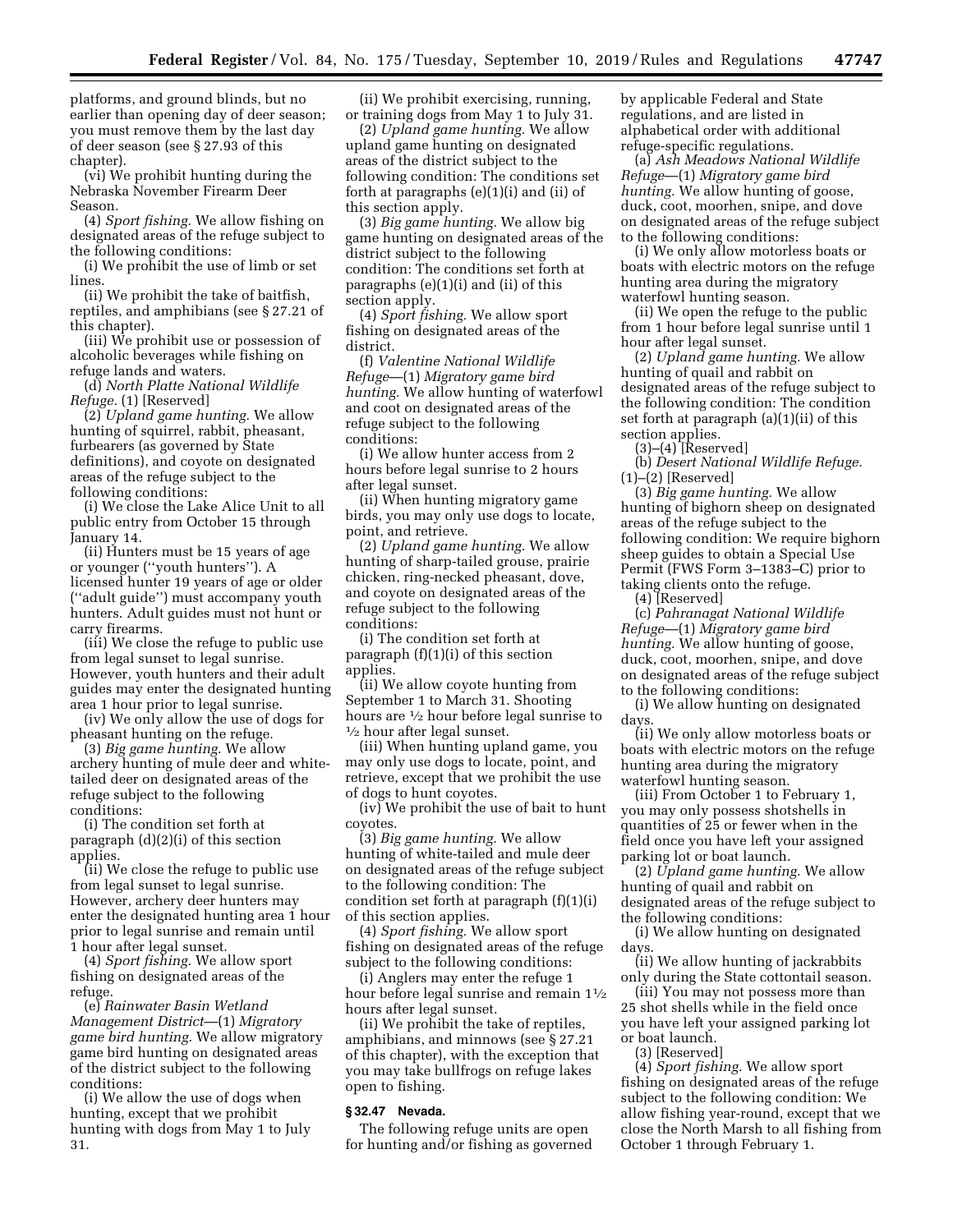(d) *Ruby Lake National Wildlife Refuge*—(1) *Migratory game bird hunting.* We allow hunting of dark goose, duck, coot, moorhen, and common snipe on designated areas of the refuge subject to the following conditions:

(i) Hunters may access the refuge from 1 hour before legal sunrise until 2 hours after legal sunset.

(ii) Hunters must remove all blind materials and decoys following each day's hunt.

(2)–(3) [Reserved]

(4) *Sport fishing.* We allow sport fishing on designated areas of the refuge subject to the following conditions:

(i) Anglers may access the refuge from 1 hour before legal sunrise until 2 hours after legal sunset.

(ii) We allow fishing by wading and from personal flotation devices (float tubes) and bank fishing in designated areas.

(iii) You may use only artificial lures in the Collection Ditch and adjoining spring ponds.

(iv) We prohibit the possession of live or dead bait fish, any amphibians (including frogs), and crayfish on the refuge.

(e) *Sheldon National Wildlife Refuge*—(1) *Migratory game bird hunting.* We allow hunting of goose, duck, and coot on designated areas of the refuge subject to the following condition: We allow only portable blinds and temporary blinds constructed of synthetic material.

(2) *Upland game hunting.* We allow hunting of quail, grouse, and chukar on designated areas of the refuge.

(3) *Big game hunting.* We allow hunting of deer, antelope, and bighorn sheep on designated areas of the refuge subject to the following conditions:

(i) We allow ground blinds, and you must not construct them earlier than 1 week prior to the opening day of the legal season for which you have a valid State-issued hunting permit.

(ii) You must remove blinds within 24 hours of harvesting an animal or at the end of the permittee's legal season (see § 27.93 of this chapter).

(iii) You must label blinds with your State hunting license and permit numbers.

(4) *Sport fishing.* We allow sport fishing on designated areas of the refuge.

(f) *Stillwater National Wildlife Refuge*—(1) *Migratory game bird hunting.* We allow hunting of migratory game birds on designated areas of the refuge.

(2) *Upland game hunting.* We allow hunting of upland game species on designated areas of the refuge subject to the following condition: We prohibit hunting after legal sunset.

(3) *Big game hunting.* We allow hunting of mule deer on designated areas of the refuge subject to the following condition: Hunters must only use shotguns, muzzleloading weapons, or bow and arrow for hunting deer.

(4) [Reserved]

# **§ 32.48 New Hampshire.**

The following refuge units are open for hunting and/or fishing as governed by applicable Federal and State regulations, and are listed in alphabetical order with additional refuge-specific regulations.

(a) *Great Bay National Wildlife Refuge*—(1) *Migratory game bird hunting.* We allow hunting of waterfowl on designated areas of the refuge subject to the following conditions:

(i) You must access waterfowl hunting areas by boat launched from off-refuge sites only. We prohibit overland access through the refuge.

(ii) We allow the use of dogs for retrieving migratory game birds.

(2) [Reserved]

(3) *Big game hunting.* We allow hunting of white-tailed deer and wild turkey on designated areas of the refuge subject to the following conditions:

(i) We prohibit hunters from discharging a bow and arrow within 15 feet (4.5 meters), or a firearm within 200 feet (61 meters), of the traveled portion of, or across, any refuge roads or trails.

(ii) We allow hunting for deer during a 2-day hunt during the first weekend of the State's firearms season subject to the following conditions:

(A) We require hunters to have a lottery-issued refuge firearms deer hunt permit (FWS Form 3–2439, Hunt Application—National Wildlife Refuge System) and to possess it at all times while scouting and hunting on the refuge.

(B) We allow scouting during the week prior to the first day of the firearms deer hunt.

(C) Hunters must check-in with refuge personnel prior to entering the refuge, and must check out with refuge personnel when exiting the refuge.

(D) Hunters must register harvested deer at the refuge check station, if a refuge check station is offered.

(E) Hunters must wear a minimum of 400 square inches (2,581 square centimeters) of solid-colored, blazeorange clothing or material, in a visible manner on the head, chest, and back.

(iii) We allow archery deer and archery turkey hunting during the fall season subject to the following conditions:

(A) We require hunters to have a lottery-issued refuge hunt permit (Big/ Upland Game Hunt Application, FWS Form 3–2439, Hunt Application— National Wildlife Refuge System) and to possess it at all times while scouting and hunting on the refuge.

(B) We allow scouting during the week prior to the season opening.

(C) We prohibit archery hunting during the 2-day deer firearms hunt, unless the hunter possesses the appropriate firearms deer hunt permit.

(iv) We allow turkey hunting during the spring season subject to the following conditions: The conditions set forth at paragraphs (a)(3)(iii)(A) and (B) of this section apply.

(4) [Reserved]

(b) *Silvio O. Conte National Fish and Wildlife Refuge*—(1) *Migratory game bird hunting.* We allow hunting of duck, goose, common snipe, and American woodcock on designated areas of the refuge.

(2) *Upland game hunting.* We allow hunting of coyote, fox, raccoon, woodchuck, red squirrel, eastern gray squirrel, porcupine, skunk, American crow, snowshoe hare, ring-necked pheasant, and ruffed grouse on designated areas of the refuge.

(3) *Big game hunting.* We allow hunting of white-tailed deer, moose, black bear, and wild turkey on designated areas of the refuge subject to the following conditions:

(i) We allow portable tree stands and blinds.

(ii) You must label your portable tree stands and/or blinds with your name and State hunting license number. The label must be clearly visible on the stands or blinds.

(iii) You must remove your tree stands or blinds by the end of the season (see § 27.93 of this chapter).

(4) [Reserved]

(c) *Umbagog National Wildlife Refuge*—(1) *Migratory game bird hunting.* We allow hunting of duck, goose, snipe, coot, crow, and woodcock on designated areas of the refuge subject to the following conditions:

(i) Hunters must remove temporary blinds, boats, and decoys from the refuge at the end of each day's hunt (see § 27.93 of this chapter).

(ii) We allow the use of dogs to assist in the location and retrieval of game species.

(2) *Upland game hunting.* We allow hunting of fox, raccoon, woodchuck, squirrel, porcupine, skunk, snowshoe hare, ring-necked pheasant, and ruffed grouse on designated areas of the refuge subject to the following conditions:

(i) We prohibit night hunting from 1⁄2 hour after legal sunset until 1⁄2 hour before legal sunrise the following day.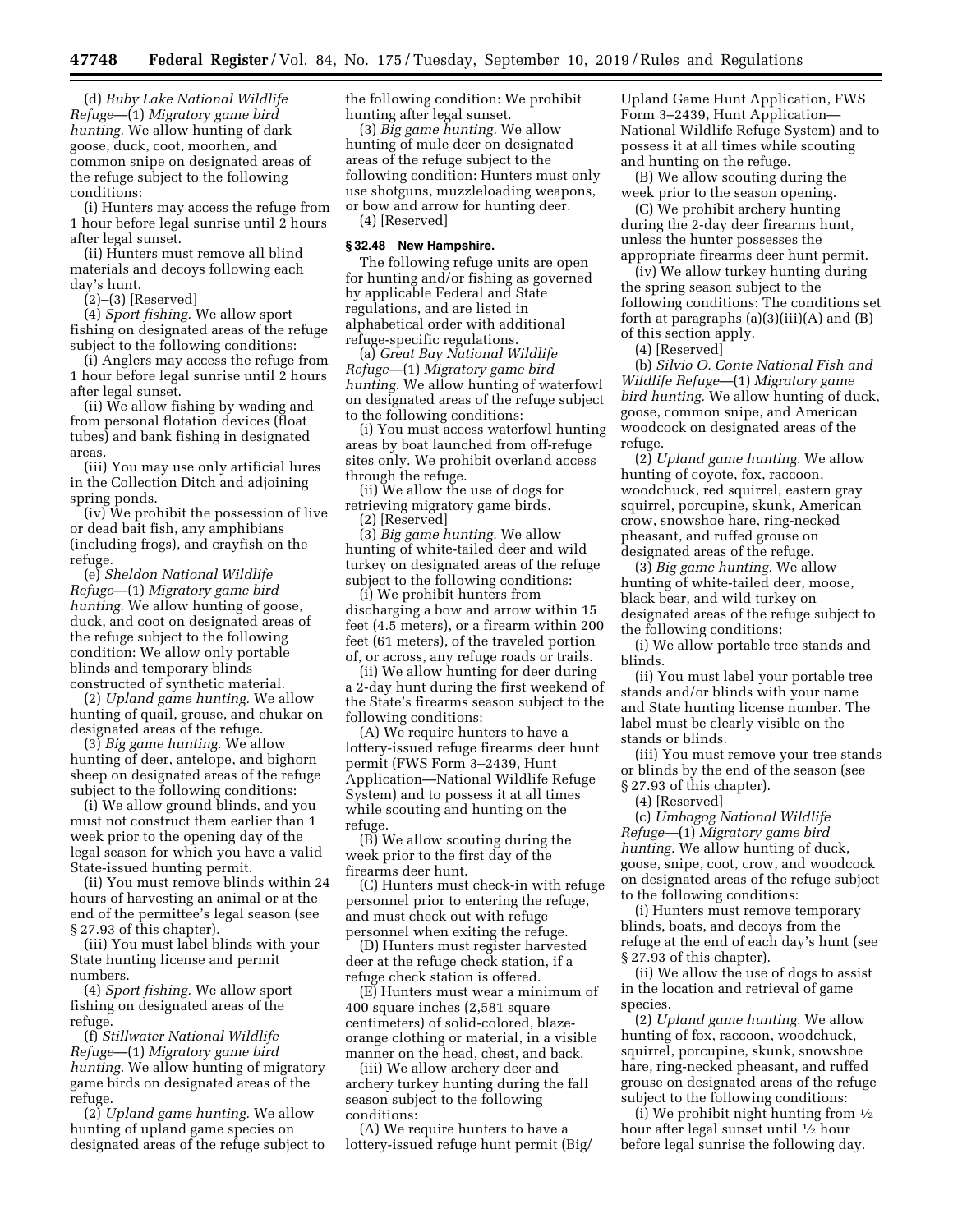(ii) The condition set forth at paragraph (c)(1)(ii) of this section applies.

(3) *Big game hunting.* We allow hunting of bear, white-tailed deer, coyote, wild turkey, and moose on designated areas of the refuge subject to the following conditions:

(i) The conditions set forth at paragraphs  $(c)(1)(ii)$  and  $(c)(2)(i)$  of this section apply.

(ii) Hunters must retrieve all species, including coyotes, harvested on the refuge.

(iii) We allow temporary blinds and tree stands that are clearly marked with the owner's name and State hunting license number. You may erect temporary blinds and tree stands no earlier than 14 days prior to the hunting season, and you must remove them within 14 days after the hunting season (see § 27.93 of this chapter).

(4) [Reserved]

# **§ 32.49 New Jersey.**

The following refuge units are open for hunting and/or fishing as governed by applicable Federal and State regulations, and are listed in alphabetical order with additional refuge-specific regulations.

(a) *Cape May National Wildlife Refuge*—(1) *Migratory game bird hunting.* We allow hunting of waterfowl, coot, moorhen, rail, snipe, and woodcock on designated areas of the refuge subject to the following conditions:

(i) The snipe season on the refuge begins with the start of the State early woodcock south zone season and continues through the end of the State snipe season.

(ii) We allow the use of dogs when hunting migratory game birds.

(iii) We prohibit falconry.

(2) *Upland game hunting.* We allow hunting of rabbit and squirrel on designated areas of the refuge subject to the following conditions:

(i) The condition set forth at paragraph (a)(1)(iii) of this section applies.

(ii) We allow rabbit and squirrel hunting following the end of the State's 6-day firearm season for white-tailed deer, until the close of the regular rabbit and squirrel season.

(3) *Big game hunting.* We allow hunting of white-tailed deer and turkey on designated areas of the refuge subject to the following conditions:

(i) You must mark tree stands with the owner's New Jersey Conservation Identification Number.

(ii) You must remove all tree stands, blinds, and hunting materials at the end of the State deer hunting season (see § 27.93 of this chapter).

(4) *Sport fishing.* We allow saltwater sport fishing on designated areas of the refuge subject to the following conditions:

(i) We allow fishing from 1 hour before legal sunrise to 1 hour after legal sunset.

(ii) We close the Atlantic Ocean beach annually to all access, including fishing, between April 1 and September 30.

(iii) We prohibit fishing for, or possession of, shellfish on refuge lands. (b) *Edwin B. Forsythe National* 

*Wildlife Refuge*—(1) *Migratory game bird hunting.* We allow hunting of waterfowl, coot, moorhen, and rail on designated areas of the refuge subject to the following conditions:

(i) We require hunters to possess a signed refuge hunt permit (Migratory Bird Hunt Application (FWS Form 3– 2439, Hunt Application—National Wildlife Refuge System)) at all times while scouting and hunting on the refuge.

(ii) We allow the use of dogs for retrieving migratory game birds.

(2) *Upland game hunting.* We allow hunting of squirrel on designated areas of the refuge subject to the following condition: We require hunters to possess a signed refuge hunt permit (Big/Upland Game Hunt Application (FWS Form 3–2439, Hunt Application— National Wildlife Refuge System)) at all times while scouting and hunting on the refuge.

(3) *Big game hunting.* We allow hunting of white-tailed deer and wild turkey on designated areas of the refuge subject to the following conditions:

(i) We require hunters to possess a signed refuge hunt permit (Big/Upland Game Hunt Application (FWS Form 3– 2439, Hunt Application—National Wildlife Refuge System)) at all times while scouting and hunting deer and turkey on the refuge.

(ii) You must mark deer stands with the hunter's New Jersey Conservation Identification Number. You must remove deer stands from the refuge at the end of the last day of the hunting season (see §§ 27.93 and 27.94 of this chapter).

(4) *Sport fishing.* We allow sport fishing on designated areas of the refuge.

(c) *Great Swamp National Wildlife Refuge.* (1)–(2) [Reserved]

(3) *Big game hunting.* We allow hunting of deer on designated areas of the refuge subject to the following conditions:

(i) Hunters must obtain a refuge hunt permit (FWS Form 3–2439, Hunt Application—National Wildlife Refuge System), and possess the signed refuge

permit at all times while hunting or scouting on the refuge.

(ii) On scouting days, hunters must access the refuge between legal sunrise and legal sunset. On hunting days, hunters may enter the refuge 2 hours before legal shooting time and must leave no later than 2 hours after legal shooting time.

(iii) Hunters may put up tree stands beginning on the first scouting day, except on the day of the refuge's youth hunt. Hunters must retrieve their stands by 12 p.m. (noon) on the Sunday after the last day of the hunt (see § 27.93 of this chapter). All hunters must put their last name and Conservation Identification Number on their stand, and they may have only one stand in the field at any one time.

(iv) We allow hunters to use sleds to retrieve deer in the Wilderness Area east of Long Hill/New Vernon Road. We prohibit wheeled game carriers.

(v) We prohibit organized deer drives. We define a ''deer drive'' as an organized or planned effort to pursue, drive, chase, or otherwise frighten or cause deer to move in the direction of any person(s) who is part of the organized or planned hunt and known to be waiting for the deer.

(4) [Reserved]

(d) *Supawna Meadows National Wildlife Refuge*—(1) *Migratory game bird hunting.* We allow hunting of goose and duck on designated areas of the refuge.

(2) [Reserved]

(3) *Big game hunting.* We allow hunting of white-tailed deer on designated areas of the refuge subject to the following condition: We allow only bow hunting on the refuge.

(4) *Sport fishing.* We allow sport fishing and crabbing on the refuge in designated areas subject to the following conditions:

(i) We prohibit the taking of frogs and turtles from all nontidal waters and refuge lands (see § 27.21 of this chapter).

(ii) We prohibit fishing in designated nontidal waters from legal sunset to legal sunrise.

(iii) We prohibit bow fishing in nontidal waters.

(e) *Wallkill River National Wildlife Refuge*—(1) *Migratory game bird hunting.* We allow hunting of migratory birds on designated areas of the refuge subject to the following conditions:

(i) Hunters must obtain a refuge hunt permit (FWS Form 3–2439, Hunt Application—National Wildlife Refuge System). We require hunters to possess a signed refuge hunt permit at all times while scouting and hunting on the refuge.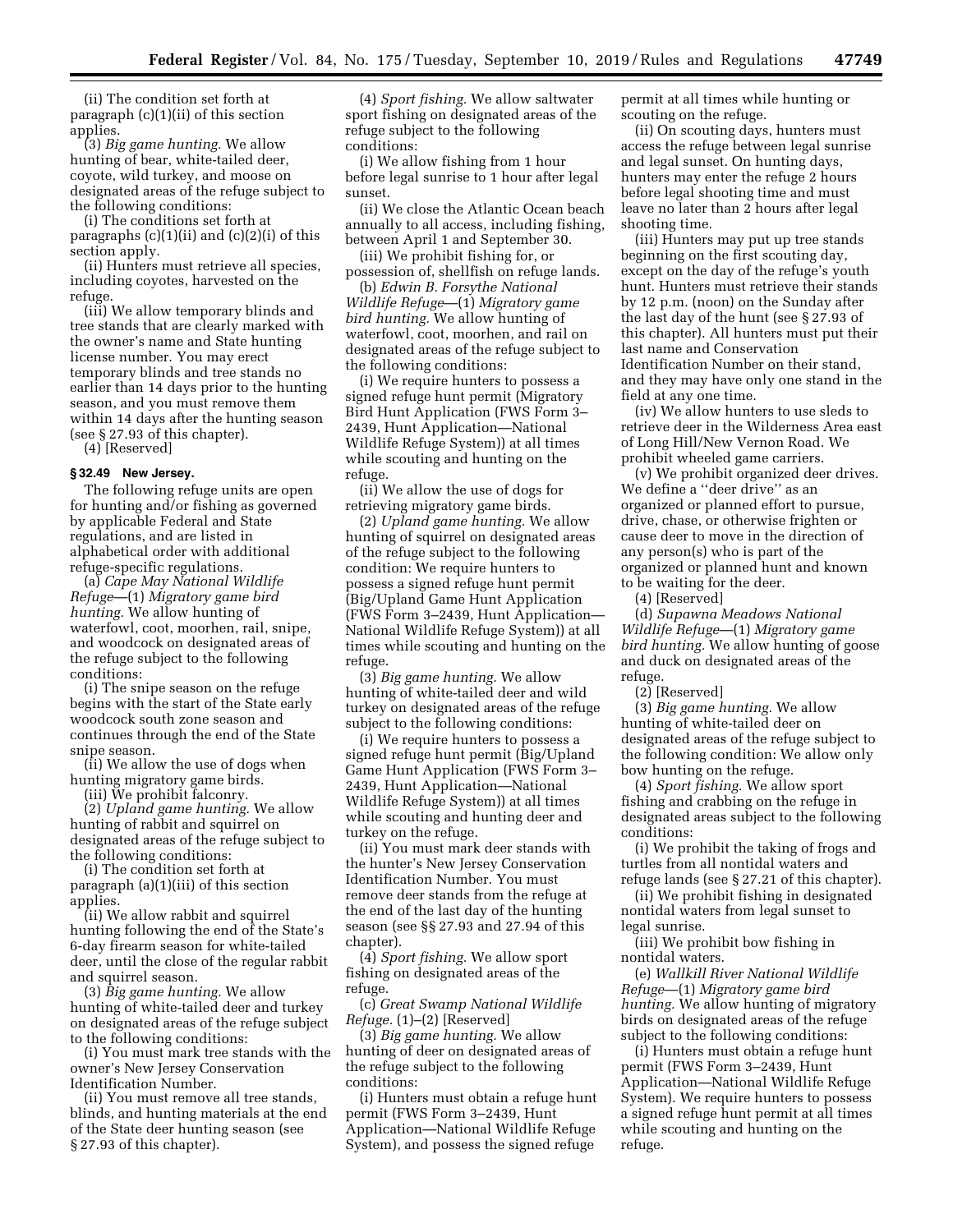(ii) Hunters may enter the refuge 2 hours before legal shooting time and must leave no later than 2 hours after legal shooting time.

(2) *Upland game hunting.* We allow hunting of coyote, fox, crow, ruffed grouse, opossum, raccoon, pheasant, chukar, rabbit/hare/jackrabbit, squirrel, and woodchuck on designated areas of the refuge subject to the following conditions:

(i) Hunters must obtain a refuge hunt permit (FWS Form 3–2439, Hunt Application—National Wildlife Refuge System). We require hunters to possess a signed refuge hunt permit at all times while scouting and hunting on the refuge.

(ii) The condition set forth at paragraph (e)(1)(ii) of this section applies.

(iii) We allow hunting from legal sunrise to legal sunset.

(iv) We prohibit the use of rifles. (3) *Big game hunting.* We allow

hunting of white-tailed deer, bear, and wild turkey on designated areas of the refuge subject to the following conditions:

(i) The conditions set forth at paragraphs  $(e)(1)(ii)$  and  $(e)(2)(i)$  of this section apply.

(ii) We prohibit organized deer drives. We define a ''deer drive'' as an organized or planned effort to pursue, drive, chase, or otherwise frighten or cause deer to move in the direction of any person(s) who is part of the organized or planned hunt and known to be waiting for the deer.

(iii) The Armstrong tract is archery only for deer and bear.

(4) *Sport fishing.* We allow sport fishing on the refuge subject to the following conditions:

(i) We open Owens Station Crossing for catch-and-release fishing only.

(ii) We allow fishing from  $\frac{1}{2}$  hour before legal sunrise to 1⁄2 hour after legal sunset.

(iii) We prohibit the taking of amphibians and reptiles (see § 27.21 of this chapter).

(iv) We prohibit minnow/bait trapping.

#### **§ 32.50 New Mexico.**

The following refuge units are open for hunting and/or fishing as governed by applicable Federal and State regulations, and are listed in alphabetical order with additional refuge-specific regulations.

(a) *Bitter Lake National Wildlife Refuge*—(1) *Migratory game bird hunting.* We allow hunting of goose; duck; coot; mourning and white-winged dove; and sandhill crane on designated areas of the refuge subject to the following conditions:

(i) We restrict hunting in the Middle Tract to the following times:

(A) You may hunt only on Tuesdays, Thursdays, and Saturdays during the period when the State seasons that apply to the Middle Tract area are open simultaneously for hunting all of the species allowed.

(B) You may hunt only until 1 p.m. on each hunt day.

(ii) On the South Tract, we allow hunting only during special hunts (hunters with disabilities and/or youth hunters age 17 and younger).

(iii) You must remove all waterfowl decoys and all temporary blinds/stands after each day's hunt (see § 27.93 of this chapter).

(iv) We allow the use of dogs when hunting.

(2) *Upland game hunting.* We allow hunting of pheasant, quail (scaled, Gambel's, bobwhite, and Montezuma), Eurasian-collared dove, cottontail, and jack rabbit on designated areas of the refuge subject to the following conditions:

(i) We allow rabbit hunting on the North Tract only during the season that is concurrently open for quail hunting within the State.

(ii) The conditions set forth at paragraphs (a)(1)(i) and (ii) of this section apply.

(3) *Big game hunting.* We allow hunting of mule deer, white-tailed deer, and feral hog on designated areas of the refuge subject to the following conditions:

(i) Hunters may take feral hog (no bag limit) only while legally hunting deer and only with the weapon legal for deer on that day in that area.

(ii) You must remove all temporary blinds/stands after each day's hunt (see § 27.93 of this chapter).

(4) [Reserved]

(b) *Bosque del Apache National Wildlife Refuge*—(1) *Migratory game bird hunting.* We allow hunting of mourning and white-winged dove and light goose on designated areas of the refuge subject to the following conditions:

(i) We allow hunting of light goose on dates to be determined by refuge staff. Hunters must possess a permit available through a lottery drawing (Waterfowl Lottery Application, FWS Form 3–2439, Hunt Application—National Wildlife Refuge System).

(ii) You must remove all waterfowl decoys, spent shells, all temporary blinds/stands, and all other personal equipment at the end of each day's hunt (see §§ 27.93 and 27.94 of this chapter).

(iii) We allow the use of dogs when hunting.

(iv) We prohibit falconry on the refuge.

(2) *Upland game hunting.* We allow hunting of scaled, Gambel's, bobwhite, and Montezuma quail and cottontail rabbit on designated areas of the refuge subject to the following condition: The conditions set forth at paragraphs (b)(1)(ii) through (iv) of this section apply.

(3) *Big game hunting.* We allow hunting of mule deer, oryx, and bearded Rio Grande turkey on designated areas of the refuge subject to the following conditions:

(i) The condition set forth at paragraph (b)(1)(ii) of this section applies.

(ii) You may hunt on the east side of the Rio Grande only by foot, horseback, or bicycle. Bicycles must stay on designated roads.

(iii) We allow hunting of bearded Rio Grande turkey for youth hunters on weekends April through May. All hunters must fill out FWS Form 3–2439 (Hunt Application—National Wildlife Refuge System) and pay a fee. The permit is available through a lottery drawing. If selected, you must carry your refuge hunt permit (FWS Form 3– 2349) at all times during the hunt.

(4) *Sport fishing.* We allow fishing on designated areas of the refuge subject to the following conditions:

(i) We allow fishing from April 1 through September 30.

(ii) We allow fishing from  $\frac{1}{2}$  hour before legal sunrise until 1⁄2 hour after legal sunset.

(iii) We prohibit trotlines, bow fishing, seining, dip netting, and traps.

(iv) We allow frogging for bullfrog on the refuge in areas that are open to fishing. We allow the use of hook and line, spears, gigs, and archery equipment to take bullfrog.

(c) *Las Vegas National Wildlife Refuge*—(1) *Migratory Game Bird Hunting.* We allow hunting of mourning dove and goose on designated areas of the refuge subject to the following conditions:

(i) You must possess and carry a refuge hunt permit (FWS Form 3–2439, Hunt Application—National Wildlife Refuge System).

(ii) We allow the use of dogs when hunting.

(iii) We allow hunting of goose on dates to be determined by refuge staff. Hunters must possess a permit (FWS Form 3–2439, Hunt Application— National Wildlife Refuge System).

(iv) Shooting hours for geese are from  $\frac{1}{2}$  hour before legal sunrise to 1 p.m. local time.

(v) We assign a bag limit for both light goose and Canada goose.

(2)—(4) [Reserved]

(d) *Maxwell National Wildlife Refuge.*  (1)–(3) [Reserved]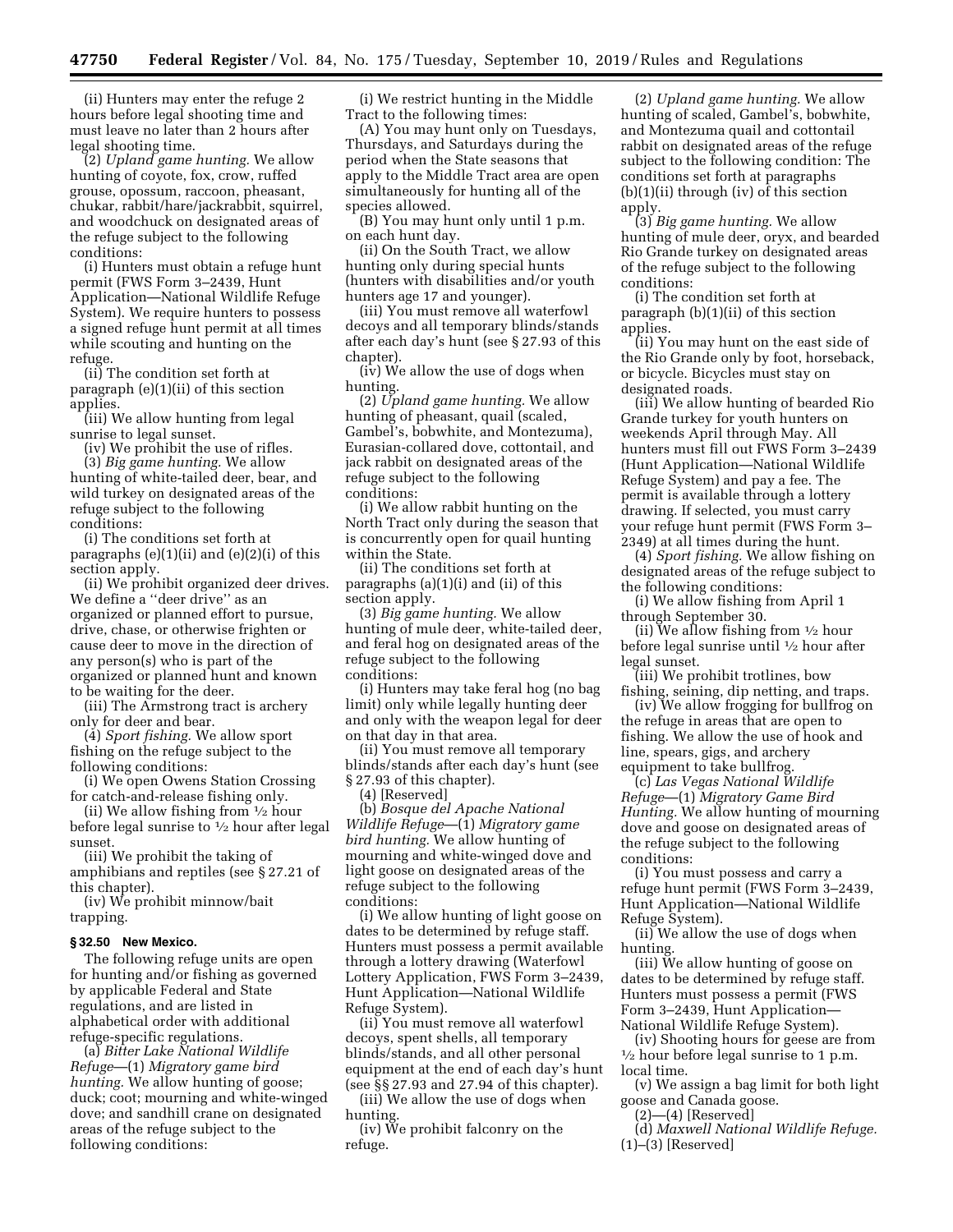(4) *Sport fishing.* We allow fishing on designated areas of the refuge subject to the following conditions:

(i) We allow fishing from noon March 1 through October 31.

(ii) We allow boats on Lake 13 only during the fishing season; boats must travel at trolling speed only.

(e) *San Andres National Wildlife Refuge.* (1)–(2) [Reserved]

(3) *Big game hunting.* We allow hunting of oryx or gemsbok (*Oryx gazella*) and desert bighorn sheep (*Ovis canadensis mexicana*) on designated areas of the refuge as governed by White Sands Missile Range (WSMR) regulations subject to the following conditions:

(i) Hunters using livestock (*i.e.,* horses or mules) must provide only certified weed-free feed to their animals while on the refuge. You must feed livestock weed-free feed exclusively for 3 days prior to arrival on the refuge.

(ii) We allow all-terrain vehicle (ATV) use by hunters or members of their hunting party, for game retrieval only. ATVs must remain on designated roads. All vehicles, including trailers and ATVs, must be cleaned of mud, vegetation, and other debris prior to use on the refuge.

(4) [Reserved]

(f) *Sevilleta National Wildlife Refuge*—(1) *Migratory game bird hunting.* We allow hunting of mourning dove, white-winged dove, goose, duck, and coot on designated areas of the refuge subject to the following conditions:

(i) In Units A and B, legal hunting hours begin from 1⁄2 hour before legal sunrise and will not extend past 1 p.m. on each hunt day. Hunters may access Units A and B from 1 hour before legal sunrise until 1 hour after legal sunset.

(ii) In Unit B, we allow waterfowl hunting from designated blinds only.

(iii) We allow the use of dogs when hunting.

(iv) At Unit A, in the Cornerstone Marsh Unit, we give priority use to disabled hunters (per Mobility-Impaired Certification in the State Hunting Rules and Information pamphlet).

(2) *Upland game hunting.* We allow hunting of Gambel's quail and Eurasian collared-dove on designated areas of the refuge subject to the following conditions:

(i) The conditions set forth at paragraphs (f)(1)(iii) and (iv) of this section apply.

(ii) In the Rio Puerco Unit, legal hunting hours will run from 1⁄2 hour before legal sunrise to legal sunset.

(iii) We allow falcons to hunt dove in the Rio Puerco Unit only.

(iv) We open to Eurasian collareddove hunting only during the State

South Zone mourning and whitewinged dove season. (3)–(4) [Reserved]

### **§ 32.51 New York.**

The following refuge units are open for hunting and/or fishing as governed by applicable Federal and State regulations, and are listed in alphabetical order with additional refuge-specific regulations.

(a) *Amagansett National Wildlife Refuge.* (1)–(3) [Reserved]

(4) *Sport fishing.* We allow sport fishing on designated areas of the refuge subject to the following condition: We seasonally close the refuge to sport fishing from April 1 to August 31.

(b) *Elizabeth A. Morton National Wildlife Refuge.* (1)–(3) [Reserved]

(4) *Sport fishing.* We allow sport fishing on designated areas of the refuge.

(c) *Iroquois National Wildlife Refuge*—(1) *Migratory game bird hunting.* We allow hunting of duck, goose, rail, coot, gallinule, woodcock, and snipe on designated areas of the refuge subject to the following conditions:

(i) For hunting of duck, goose, and coot:

(A) We allow hunting on Saturday of the New York State Youth Days.

(B) We allow hunting Tuesdays, Thursdays, and Saturdays from opening day of regular waterfowl season until the end of the first split.

(C) We require proof of successful completion of the New York State waterfowl identification course, the Iroquois nonresident waterfowl identification course, or a suitable nonresident State waterfowl identification course. All hunters must show proof of successful course completion each time they hunt, in addition to showing their valid hunting license and signed Federal Migratory Bird Hunting and Conservation Stamp (Federal Duck Stamp).

(D) We require a refuge hunt permit (FWS Form 3–2439, Hunt Application— National Wildlife Refuge System).

(E) We only allow hunting from legal starting time until 12 p.m. (noon). We require hunters to check out no later than 1 p.m., and return a completed Migratory Bird Hunt Report (FWS Form 3–2361).

(F) We require hunters to stay in designated hunting areas, unless actively pursuing downed or crippled birds.

(ii) For hunting of rail, gallinule, snipe, and woodcock, we only allow hunting east of Sour Springs Road from October 1 until the opening of regular waterfowl season.

(2) *Upland game hunting.* We allow hunting of ruffed grouse, gray squirrel, cottontail rabbit, pheasant, coyote, fox, raccoon, skunk, and opossum on designated areas of the refuge subject to the following conditions:

(i) For small game hunting:

(A) We allow hunting from October 1 until the last day of February.

(B) We prohibit the use of raptors to take small game.

(ii) For furbearer hunting, we prohibit hunting from legal sunset to legal sunrise.

(3) *Big game hunting.* We allow hunting of white-tailed deer and turkey on designated areas of the refuge subject to the following condition: We require a refuge permit (FWS Form 3–2439, Hunt Application—National Wildlife Refuge System) for spring turkey hunting.

(4) *Sport fishing.* We allow sport fishing and frogging on designated areas of the refuge subject to the following conditions:

(i) We allow fishing and frogging from legal sunrise to legal sunset.

(ii) We prohibit collecting fish for use as bait.

(d) *Montezuma National Wildlife Refuge*—(1) *Migratory game bird hunting.* We allow hunting of waterfowl, Canada goose, and snow goose on designated areas of the refuge subject to the following conditions:

(i) For the regular waterfowl season: (A) We require daily refuge permits (Migratory Bird Hunt Report, FWS Form 3–2361) and reservations; we issue permits to hunters with a reservation for that hunt day. We require you to complete and return your permit by the end of the hunt day.

(B) We allow hunting only on Tuesdays, Thursdays, and Saturdays during the established refuge season set within the State western zone season. We allow a youth waterfowl hunt during New York State's established youth waterfowl hunt each year.

(C) All hunters with reservations and their hunting companions must checkin at the Route 89 Hunter Check Station area at least 1 hour before legal shooting time or forfeit their reservation.

(D) We allow motorless boats to hunt waterfowl. We limit hunters to one boat per reservation and one motor vehicle in the hunt area per reservation.

(E) We prohibit shooting from any dike or within 50 feet (15.2 meters (m)) of any dike or road, or from within 500 feet (152.4 m) of the Tschache Pool observation tower.

(F) We require proof of successful completion of the New York State waterfowl identification course, the Montezuma nonresident waterfowl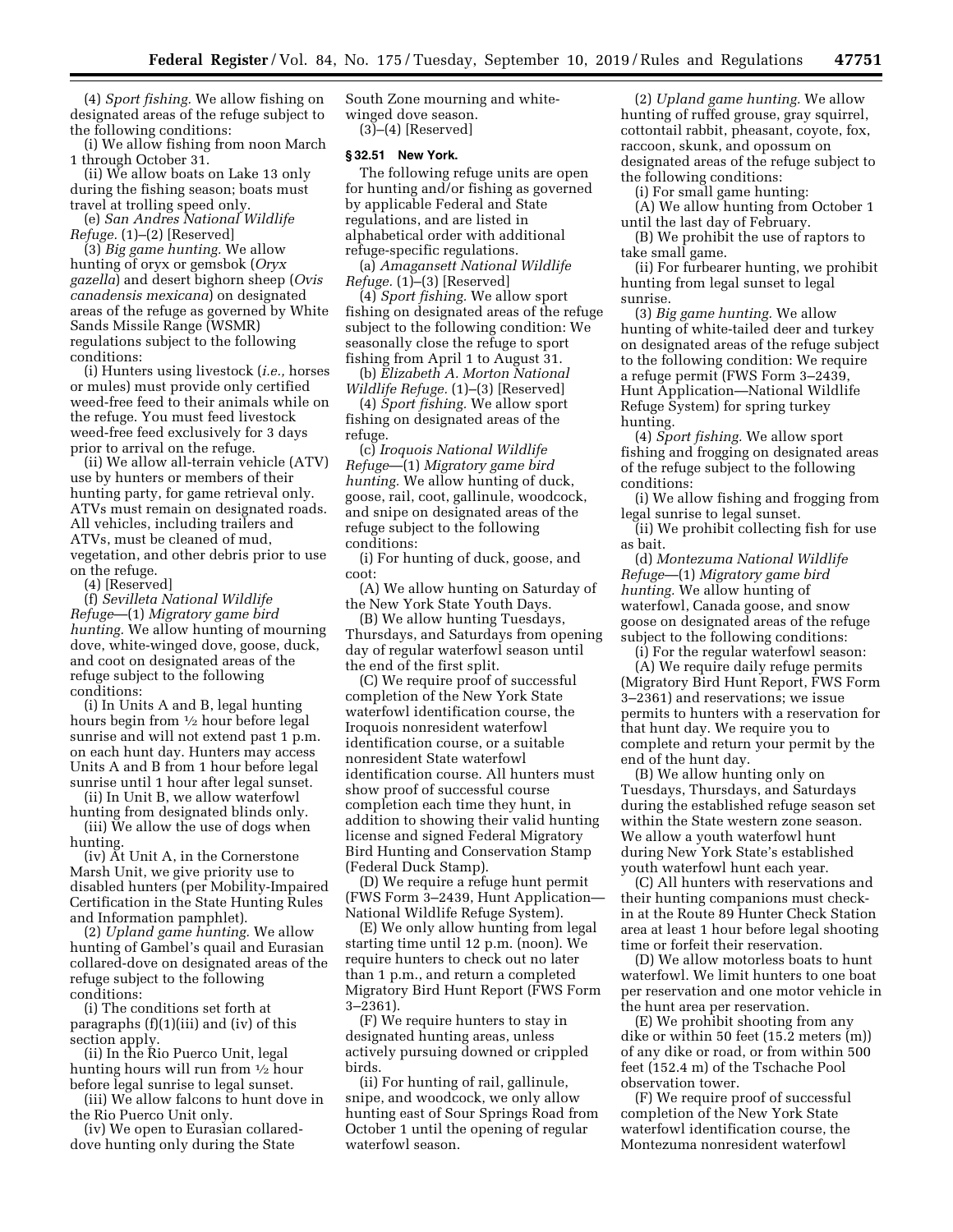identification course, or a suitable nonresident State waterfowl identification course. All hunters must show proof of successful course completion each time they hunt, in addition to showing their valid Stateissued hunting license and signed Federal Migratory Bird Hunting and Conservation Stamp (Federal Duck Stamp).

(ii) For Canada goose and snow goose hunting:

(A) We allow hunting of Canada goose during the New York State September (or ''early'') season and of snow goose during portions of the New York State snow goose season and portions of the period covered by the Light Goose Conservation Order.

(B) You must possess a valid daily hunt permit card (Migratory Bird Hunt Report, FWS Form 3–2361). We require you to complete and return the daily hunt permit card by the end of the hunt day.

(2) [Reserved]

(3) *Big game hunting.* We allow hunting of white-tailed deer and wild turkey on designated areas of the refuge subject to the following conditions:

(i) We close Esker Brook and South Spring Pool Trails to hunting before November 1 each year. We close Wildlife Drive to hunting before December 1 each year. We open Seneca Trail and the Refuge Headquarters area during New York State's late archery/ muzzleloader season only. We allow a youth white-tailed deer hunt during the State's established youth white-tailed deer hunt each year.

(ii) You must possess a valid daily Big/Upland Game Hunt permit card (FWS Form 3–2439, Hunt Application— National Wildlife Refuge System). We require you to complete and return the daily hunt permit card by the end of the hunt day.

(iii) We allow white-tailed deer hunters to be on the refuge during the period that begins 2 hours before legal sunrise and ends 2 hours after legal sunset.

(iv) We only allow turkey hunting during the State fall and youth turkey seasons.

(4) *Sport fishing.* We allow access for fishing from designated areas of the refuge.

(e) *Oyster Bay National Wildlife Refuge.* (1)–(3) [Reserved]

(4) *Sport fishing.* We allow sport fishing on designated areas of the refuge subject to the following condition: Anglers may fish from the refuge shoreline at Mill Pond from legal sunrise to legal sunset.

(f) *Seatuck National Wildlife Refuge.*  (1)–(3) [Reserved]

(4) *Sport fishing.* We allow sport fishing on designated areas of the refuge subject to the following condition: Anglers may fish in refuge-controlled waters of the Great South Bay from boats only.

(g) *Shawangunk Grasslands National Wildlife Refuge.* (1)–(2) [Reserved]

(3) *Big game hunting.* We allow hunting of white-tailed deer on designated areas of the refuge subject to the following conditions:

(i) Hunters must purchase a refuge hunt permit (FWS Form 3–2439, Hunt Application—National Wildlife Refuge System). We require hunters to possess a signed refuge hunt permit at all times while scouting and hunting on the refuge.

(ii) You may take deer using archery equipment only.

(iii) We prohibit organized deer drives. We define a ''deer drive'' as an organized or planned effort to pursue, drive, chase, or otherwise frighten or cause deer to move in the direction of any person(s) who is part of the organized or planned hunt and known to be waiting for the deer.

(iv) Hunters may enter the refuge 2 hours before legal shooting time and leave no later than 2 hours after legal shooting time.

(4) [Reserved]

(h) *Target Rock National Wildlife Refuge.* (1)–(3) [Reserved]

(4) *Sport fishing.* We allow sport fishing on designated areas of the refuge subject to the following condition: We allow sport fishing in Huntington Bay from the refuge shoreline when the refuge is open to visitors.

(i) *Wallkill River National Wildlife Refuge*—(1) *Migratory game bird hunting.* We allow hunting of migratory birds on designated areas of the refuge subject to the following conditions:

(i) Hunters must obtain a refuge hunt permit (FWS Form 3–2439, Hunt Application—National Wildlife Refuge System). We require hunters to possess a signed refuge hunt permit at all times while scouting and hunting on the refuge.

(ii) Hunters may enter the refuge 2 hours before legal shooting time and leave no later than 2 hours after legal shooting time.

(2) *Upland game hunting.* We allow hunting of rabbit/hare, gray/black/fox squirrel, pheasant, bobwhite quail, ruffed grouse, crow, red/gray fox, coyote, bobcat, raccoon, skunk, mink, weasel, and opossum on designated areas of the refuge subject to the following conditions:

(i) Hunters must obtain a refuge hunt permit (FWS Form 3–2439, Hunt Application—National Wildlife Refuge

System). We require hunters to possess a signed refuge hunt permit at all times while scouting and hunting on the refuge.

(ii) The condition set forth at paragraph (i)(1)(ii) of this section applies.

(iii) We allow hunting from legal sunrise to legal sunset.

(iv) We prohibit the use of rifles. (3) *Big game hunting.* We allow hunting of white-tailed deer, bear, and wild turkey on designated areas of the refuge subject to the following conditions:

(i) The conditions set forth at paragraphs  $(i)(1)(ii)$  and  $(i)(2)(i)$  and  $(iii)$ of this section apply.

(ii) We prohibit organized deer drives. We define a ''deer drive'' as an organized or planned effort to pursue, drive, chase, or otherwise frighten or cause deer to move in the direction of any person(s) who is part of the organized or planned hunt and known to be waiting for the deer.

(4) *Sport fishing.* We allow sport fishing on designated areas of the refuge subject to the following conditions:

(i) We open Owens Station Crossing for catch-and-release fishing only.

(ii) We allow fishing from 1⁄2 hour before legal sunrise to 1⁄2 hour after legal sunset.

(iii) We prohibit the taking of amphibians and reptiles (see § 27.21 of this chapter).

(iv) We prohibit minnow/bait trapping.

(j) *Wertheim National Wildlife Refuge.*   $(1)$ – $(2)$  [Reserved]

(3) *Big game hunting.* We allow hunting of white-tailed deer within designated areas of the refuge subject to the following conditions:

(i) We allow archery and shotgun hunting of white-tailed deer within portions of the refuge during specific days between October 1 and January 31.

(ii) We require a permit (FWS Form 3–2439, Hunt Application—National Wildlife Refuge System) for deer hunting on the refuge.

(iii) We prohibit organized deer drives. We define a ''deer drive'' as an organized or planned effort to pursue, drive, chase, or otherwise frighten or cause deer to move in the direction of any person(s) who is part of the organized or planned hunt and known to be waiting for the deer.

(iv) Hunters assigned to Unit 5 must hunt from portable tree stands and must direct aim away from a public road and/ or dwelling.

(4) *Sport fishing.* We allow fishing on designated areas of the refuge subject to the following conditions:

(i) We allow shore and boat fishing on the portion of the Carmans River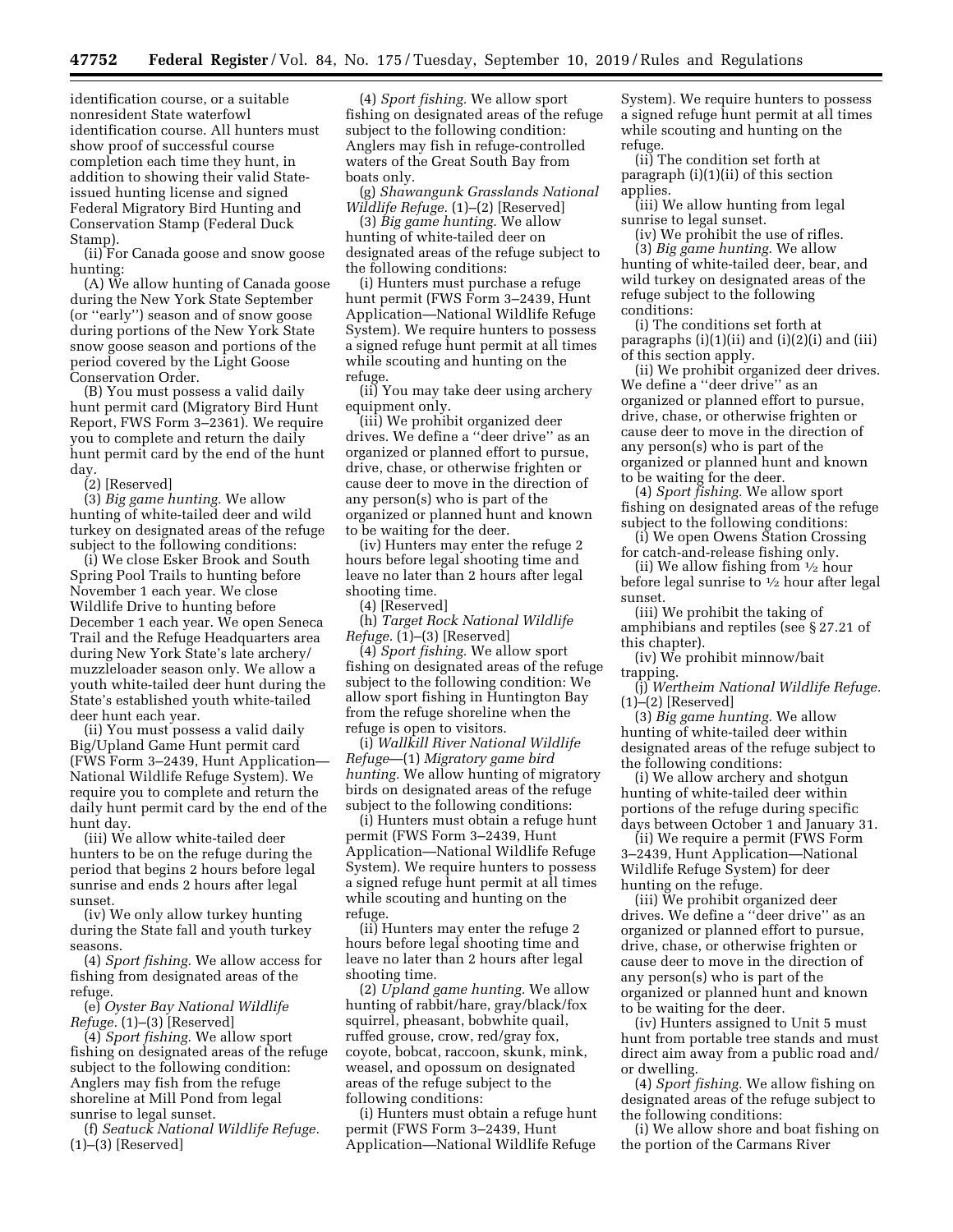between Sunrise and Montauk Highways.

(ii) We allow only boat fishing from Montauk Highway south to the mouth of the Carmans River.

(iii) We prohibit spearfishing.

(iv) We prohibit the taking of baitfish and frogs (see § 27.21 of this chapter).

## **§ 32.52 North Carolina.**

The following refuge units are open for hunting and/or fishing as governed by applicable Federal and State regulations, and are listed in alphabetical order with additional refuge-specific regulations.

(a) *Alligator River National Wildlife Refuge*—(1) *Migratory game bird hunting.* We allow hunting of duck, goose, tundra swan, coot, mourning dove, snipe and woodcock on designated areas of the refuge subject to the following conditions:

(i) We require all hunters to possess and carry a signed, self-service refuge hunting regulations and permit (signed brochure) while hunting on the refuge.

(ii) We allow the use of dogs when hunting in designated areas.

(iii) We allow hunters to enter and remain in open hunting areas from 1 hour before legal shooting time until 1 hour after legal shooting time.

(2) *Upland game hunting.* We allow hunting of quail, rabbit, squirrel, opossum, and raccoon on designated areas of the refuge subject to the following conditions:

(i) The conditions set forth at paragraphs (a)(1)(i) through (iii) of this section apply.

(ii) We only allow dog training during the corresponding hunt season.

(iii) We require a Special Use Permit (FWS Form 3–1383–G) to hunt raccoon or opossum from 1⁄2 hour after legal sunset until 1⁄2 hour before legal sunrise.

(3) *Big game hunting.* We allow hunting of white-tailed deer on designated areas of the refuge subject to the following conditions:

(i) The conditions set forth at paragraphs (a)(1)(i) through (iii) and (a)(2)(ii) of this section apply.

(ii) Unarmed hunters may walk to retrieve stray dogs from closed areas and ''no dog hunting'' areas.

(4) *Sport fishing.* We allow sport fishing and frogging on designated areas of the refuge subject to the following conditions:

(i) We allow only fishing from legal sunrise to legal sunset.

(ii) We only allow pole and line, rod and reel, or cast net.

(iii) We require a Special Use Permit (FWS Form 3–1383–G) for fishing or frogging between legal sunset and legal sunrise.

(iv) You must only take frogs by use of frog gigs.

(b) *Cedar Island National Wildlife Refuge*—(1) *Migratory game bird hunting.* We allow hunting of tundra swan, Canada and snow goose, brant, duck, teal, and coot on designated areas of the refuge subject to the following conditions:

(i) We allow portable blinds. Hunters must remove blinds, decoys, and other personal property from the refuge at the end of each day's hunt (see § 27.93 of this chapter).

(ii) Hunters/hunt parties must not hunt closer than 150 yards (135 meters) apart.

(iii) We allow hunters to enter and remain in open hunting areas from 1 hour before legal shooting time until 1 hour after legal shooting time.

(2)–(4) [Reserved]

(c) *Currituck National Wildlife Refuge*—(1) *Migratory game bird hunting.* We allow hunting of swan, goose, duck, and coot on designated areas of the refuge subject to the following conditions:

(i) We require a North Carolina Waterfowl Hunt Permit or a refuge hunt permit (signed brochure). You must carry a permit while hunting on the refuge.

(ii) You must hunt from your assigned blind location.

(iii) We allow hunting from  $\frac{1}{2}$  hour before legal sunrise to 4:20 p.m. (as governed by County regulations).

(iv) We allow hunters to access the refuge 11⁄2 hours before legal shooting time until 1 hour after legal shooting time

(2) [Reserved]

(3) *Big game hunting.* We allow hunting of deer and feral hog on limited dates on designated areas of the refuge subject to the following conditions:

(i) We require a refuge hunting permit (signed brochure) that hunters must sign and carry while hunting on the refuge.

(ii) We allow the use of shotguns, muzzleloading rifles/shotguns, and bows in designated units. We prohibit the use of all other rifles and crossbows.

(iii) We allow hunters on the refuge from 1 hour before legal sunrise to 1 hour after legal sunset.

(iv) We allow the use of portable tree stands, but hunters must remove them from the refuge at the end of each day's hunt (see § 27.93 of this chapter).

(v) Hunters may access the refuge by foot, boat, and/or vehicle, but we prohibit hunting from a boat or vehicle.

(vi) Each youth hunter, age 15 and younger, must have successfully completed a State-approved hunter safety course, and must possess and carry proof of certification. While

hunting, each youth hunter must remain within sight and normal voice contact of an adult age 21 or older. An adult may directly supervise up to two youth hunters.

(4) [Reserved]

(d) *Great Dismal Swamp National Wildlife Refuge.* Refer to § 32.65(e) for regulations.

(e) *Mackay Island National Wildlife Refuge.* (1)–(2) [Reserved]

(3) *Big game hunting.* We allow hunting of deer on designated areas of the refuge subject to the following conditions:

(i) We require a refuge deer hunting permit (signed brochure) that hunters must sign and carry while hunting on the refuge.

(ii) We allow the use of shotguns, muzzleloading rifles/shotguns, pistols, crossbows, and bows. We prohibit the use of all other rifles.

(iii) We allow access to hunting areas from 5 a.m. until 8 p.m.

(iv) We prohibit carrying a loaded firearm on or within 50 feet (15 meters) of gravel roads.

(4) *Sport fishing.* We allow sport fishing on designated areas of the refuge subject to the following conditions:

(i) We allow fishing only from legal sunrise to legal sunset from March 15 through October 15, except that we allow fishing along the Marsh Causeway year-round. The 0.3 Mile Loop Trail and the terminus of the canal immediately adjacent to the Visitor Center are open year-round, but we close them during the refuge permit deer hunts.

(ii) Anglers must attend all fishing lines.

(f) *Mattamuskeet National Wildlife Refuge*—(1) *Migratory game bird hunting.* We allow the hunting of tundra swan, goose, duck, and coot on designated areas of the refuge subject to the following conditions:

(i) We require refuge-issued permits (name and address) that you must validate at the refuge headquarters, sign, and possess while hunting.

(ii) Refuge personnel will assign you to a hunting blind. You must hunt from your assigned blind.

(iii) Hunters may only shoot crippled waterfowl from outside the assigned blind.

(iv) Hunters may use decoys, but you must remove them from the refuge at the end of each day's hunt (see § 27.93 of this chapter).

(v) All waterfowl hunters must check out at the assigned station prior to leaving the refuge.

(vi) Shooting hours are from 1⁄2 hour before legal sunrise until 12 p.m. (noon). Hunting hours on the first day of the youth hunt are from 1 p.m. until legal sunset.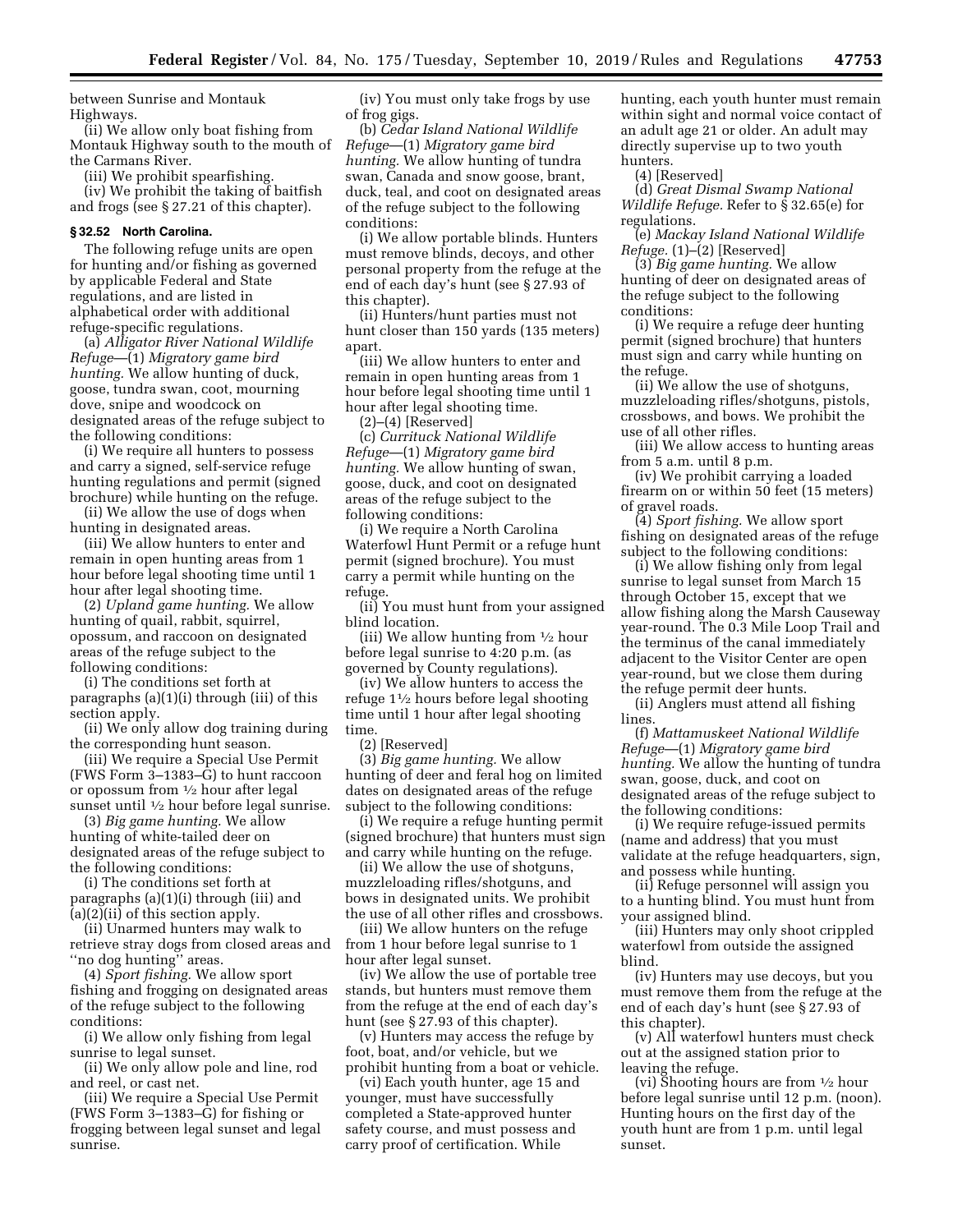(vii) We allow the use of dogs when hunting.

(viii) We allow the taking of only Canada goose during the State September Canada goose season subject to the following conditions:

(A) We allow hunting Monday through Saturday during the State season.

(B) The hunter must possess and carry a validated refuge permit (name and address) while hunting.

(2) [Reserved]

(3) *Big game hunting.* We allow the hunting of white-tailed deer on designated areas of the refuge subject to the following conditions:

(i) The hunter must possess and carry a signed, validated refuge permit (name and address) and a State-issued lottery permit while hunting.

(ii) Hunters may take one antlered deer and one antlerless deer per day, or two antlerless deer per day.

(iii) Hunters may take deer with shotgun, bow and arrow, crossbow, or muzzleloading rifle/shotgun.

(iv) We allow hunters on the refuge from 1 hour before legal shooting time until 1 hour after legal shooting time.

(v) Hunters can use boats to access hunt areas, but we prohibit hunting from a boat.

(vi) We allow the use of only portable blinds and deer stands. Blinds must display hunter orange that is visible from all directions. Hunters with a valid permit (name and address) may erect one portable blind or stand the day before the start of their hunt and must remove it at the end of the second day of that 2-day hunt (see § 27.93 of this chapter). Any stands or blinds left overnight on the refuge must have a tag with the hunter's State hunting license number.

(vii) Hunters must wear a minimum of 500 square inches (3,250 square centimeters) of hunter-orange material above the waist that is visible from all directions.

(viii) An adult may only supervise one youth hunter. The youth hunter must be within sight and normal voice contact of the adult.

(ix) We allow the use of only biodegradable-type flagging.

(4) *Sport fishing.* We allow sport fishing and crabbing on designated areas of the refuge subject to the following conditions:

(i) We are open to sport fishing, bow fishing, and crabbing from March 1 through October 31, from  $\frac{1}{2}$  hour before legal sunrise to 1⁄2 hour after legal sunset, except that we allow bank fishing and crabbing year-round from:

(A) State Route 94 (24 hours a day);

(B) The north bridge and south of the north bridge at Lake Landing;

(C) The Outfall Canal water control structure;

(D) The Central Canal bridge on Wildlife Drive; and

(E) Along the west main and east main canal between the Entrance Road metal bridge and Number One East Canal as posted.

(ii) We prohibit herring dipping. (iii) We allow crabbing subject to the following conditions:

(A) We allow only five handlines and hand-activated traps per person. Owners must be in attendance, and must remove all handlines and traps daily (see §§ 27.93 and 27.94 of this chapter).

(B) We prohibit crab pots.

(C) You may only take or possess 12 crabs per person per day.

(g) *Pea Island National Wildlife Refuge.* (1)–(3) [Reserved]

(4) *Sport fishing.* We allow sport fishing and crabbing on designated areas of the refuge subject to the following condition: We require all recreational nighttime surf anglers to possess and carry a signed, self-service refuge nighttime surf fishing permit (signed brochure) while fishing on the refuge between 1⁄2 hour after legal sunset and 1⁄2 hour before legal sunrise.

(h) *Pee Dee National Wildlife Refuge*—(1) *Migratory game bird hunting.* We allow hunting of dove on designated dates and areas of the refuge subject to the following conditions:

(i) We require all hunters to possess and carry a signed refuge general hunt permit (signed brochure) and government-issued picture identification while in the field.

(ii) Validly licensed adults, age 21 or older, holding applicable permits must accompany and supervise, remaining in sight and voice contact at all times, any youth hunters (age 18 and younger). Each adult may supervise no more than two youth hunters. Youth hunters must possess and carry evidence of successful completion of a State-approved hunter education course.

(iii) We prohibit hunting on Sundays. (2) *Upland game hunting.* We allow hunting of quail, rabbit, squirrel, raccoon, and opossum on designated dates and areas of the refuge subject to the following conditions:

(i) The conditions set forth at paragraphs (h)(1)(i) through (iii) of this section apply (with the following exception to the condition at paragraph (h)(1)(ii): Each adult may supervise no more than one youth hunter).

(ii) We require the use of dogs on raccoon/opossum hunts. All dogs must wear a collar displaying the owner's contact information.

(3) *Big game hunting.* We allow hunting of white-tailed deer on

designated dates and areas of the refuge subject to the following conditions:

(i) The conditions set forth at paragraphs (h)(1)(i) through (iii) of this section apply (with the following exception to the condition at paragraph (h)(1)(ii): Each adult may supervise no more than one youth hunter).

(ii) We require each person participating in a muzzleloader or firearms quota hunt to possess a nontransferable refuge quota hunt permit. You may apply for quota hunt permits by submitting a completed hunt application (FWS Form 3–2439, Hunt Application—National Wildlife Refuge System) available at the refuge office.

(iii) During big game hunts, we prohibit hunters from entering the refuge earlier than 4 a.m., and they must leave the refuge no later than 2 hours after legal sunset.

(iv) Youth quota hunts are for hunters ages 10 through 17.

(v) During refuge firearms deer hunts, all participants must wear at least 500 square inches (3,250 square centimeters) of unbroken, fluorescent-orange material above the waist as an outer garment while hunting and while en route to and from hunting areas.

(vi) We prohibit organized deer drives. We define a ''deer drive'' as an organized or planned effort to pursue, drive, chase, or otherwise frighten or cause deer to move in the direction of any person(s) who is part of the organized or planned hunt and known to be waiting for the deer.

(vii) We prohibit placing a tree stand on the refuge more than 4 days prior to the opening day of the deer hunt in which hunters will be participating, except for participants of the youth deer hunt, who may place tree stands no more than 7 days prior to the hunt day. Archery hunters must remove their tree stands by the last day of that hunt (see § 27.93 of this chapter). Muzzleloader and firearms hunters must remove their tree stands by the day after the last day of that hunt (see § 27.93 of this chapter).

(viii) You must check all deer taken on the refuge at the refuge check station on the date of take prior to removing the animal from the refuge.

(ix) During refuge muzzleloader and firearms deer hunts, we prohibit all other public use in refuge hunting areas.

(x) We prohibit big game hunting within 100 feet (30 meters) of any vehicle or road open to vehicle traffic.

(4) *Sport fishing.* We allow sport fishing on designated dates and areas of the refuge subject to the following conditions:

(i) We require all anglers to possess and carry a signed refuge sport fishing permit (signed brochure) and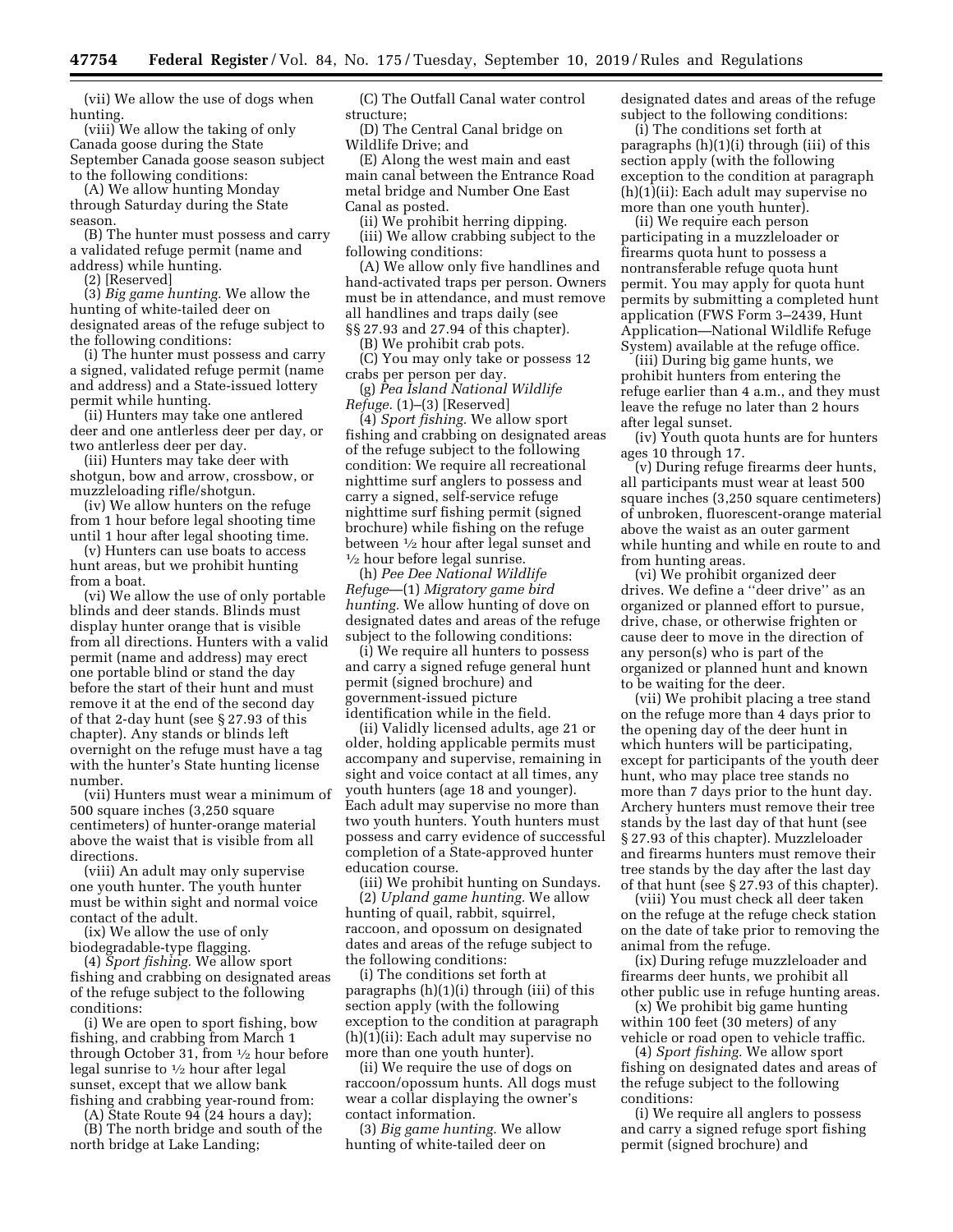government-issued picture identification while fishing in refuge waters.

(ii) We prohibit possession or use of trotlines, set hooks, gigs, jug lines, limblines, snagging devices, nets, seines, fish traps, or other special devices.

(i) *Pocosin Lakes National Wildlife Refuge*—(1) *Migratory game bird hunting.* We allow hunting of duck, goose, swan, dove, woodcock, rail, and snipe on designated areas of the refuge subject to the following conditions:

(i) We require consent from refuge personnel to enter and retrieve legally taken game animals from closed areas, including ''No Hunting Zones.''

(ii) We require all hunters and anglers to possess and carry a signed, selfservice refuge hunting/fishing permit (signed brochure) while hunting and fishing on the refuge. We require all hunters age 16 and older to purchase and carry a special refuge recreational activity permit (name/address/phone number).

(iii) We allow hunters to enter and remain in hunting areas from 2 hours before legal sunrise until 2 hours after legal sunset when we allow hunting in those areas.

(iv) We allow the use of all-terrain vehicles (ATVs) only on designated ATV roads (see § 27.31 of this chapter) and only to transport hunters and their equipment to hunt and scout. We allow hunting from ATVs while on these designated ATV roads when they are stationary and the engine is turned off. We allow ATV use only on the ATV roads at the following times:

(A) When we open the ATV road and surrounding area to hunting;

(B) One week prior to the ATV road and surrounding area opening to hunting; and

(C) On Sundays, when we open the ATV road and surrounding area for hunting the following Monday.

(v) We allow the use of biodegradabletype flagging.

(vi) We allow the use of only portable blinds and temporary blinds constructed of natural materials. You must remove portable blinds at the end of each day (see § 27.93 of this chapter).

(vii) We allow the use of dogs to point and retrieve migratory game birds.

(2) *Upland game hunting.* We allow hunting of quail, squirrel, raccoon, opossum, rabbit, beaver, nutria, and fox on designated areas of the refuge subject to the following conditions:

(i) The conditions set forth at paragraphs (i)(1)(i) through (iv) of this section apply.

(ii) We only allow the taking of beaver and nutria with firearms and only

during those times when the area is open to hunting of other game animals with firearms.

(iii) We prohibit the hunting of raccoon and opossum during, 5 days before, and 5 days after the State bear seasons. Outside of these periods, we allow the hunting of raccoon and opossum at night but only while possessing a General Special Use Application and Permit (FWS Form 3– 1383–G).

(iv) We prohibit the use of rifles, other than .22-caliber rimfire rifles for hunting, and we prohibit the use of pistols for hunting.

(v) We allow the use of dogs for pointing and retrieving upland game and for chasing rabbit (but not fox). We prohibit possession of buckshot or slugs while hunting with dogs.

(3) *Big game hunting.* We allow hunting of deer, turkey, and feral hog on designated areas of the refuge subject to the following conditions:

(i) The conditions set forth at paragraphs (i)(1)(i) through (iv) of this section apply.

(ii) You may hunt turkey only if you carry a valid permit (General Activities Special Use Permit Application, FWS Form 3–1383–G). These permits are valid only for the dates and areas shown on the permit. You may possess only approved nontoxic shot (see § 32.2(k)) while hunting turkeys west of Evans Road and on the Pungo Unit.

(iii) We prohibit the use of rifles and pistols.

(iv) We allow deer hunting on the Pungo Unit only through the end of October each season, except that we allow deer hunting with archery equipment on the Pungo Unit through the end of November.

(v) We allow hunters to take feral hogs in any area that is open to hunting deer using only those weapons authorized for taking deer. On the Frying Pan tracts, we also allow hunters to take feral hogs, using only those weapons authorized for taking deer, whenever we open those tracts to hunting any game species with firearms.

(vi) We allow the use of only portable deer stands (tree climbers, ladders, tripods, etc.).We require that you remove all stands, blinds, and other personal property at the end of each day (see § 27.93 of this chapter).

(4) *Sport fishing.* We allow sport fishing on designated areas of the refuge subject to the following conditions:

(i) We allow fishing in Pungo Lake and New Lake only from March 1 through October 31, except that we close Pungo Lake and the entire Pungo Unit to fishing during the limited big game hunts.

(ii) We allow fishing only from  $\frac{1}{2}$ hour before legal sunrise until 1⁄2 hour after legal sunset.

(j) *Roanoke River National Wildlife Refuge*—(1) *Migratory game bird hunting.* We allow hunting of duck and coot on designated areas of the refuge.

(2) *Upland game hunting.* We allow hunting of squirrel, raccoon, and opossum on designated areas of the refuge.

(3) *Big game hunting.* We allow hunting of white-tailed deer and turkey on designated areas of the refuge.

(4) [Reserved]

(k) *Swanquarter National Wildlife Refuge*—(1) *Migratory game bird hunting.* We allow the hunting of tundra swan, goose, brant, duck, teal, and coot on designated areas of the refuge subject to the following conditions:

(i) We allow portable blinds. You must remove blinds, decoys, and other personal property at the end of each day's hunt (see § 27.93 of this chapter).

(ii) We prohibit hunters/hunt parties from hunting closer than 150 yards (135 meters) apart.

(iii) We allow hunters to enter and remain in open hunting areas from 1 hour before legal shooting time until 1 hour after legal shooting time.

(2)–(4) [Reserved]

### **§ 32.53 North Dakota.**

The following refuge units are open for hunting and/or fishing as governed by applicable Federal and State regulations, and are listed in alphabetical order with additional refuge-specific regulations.

(a) *Ardoch National Wildlife Refuge.*  (1)–(3) [Reserved]

(4) *Sport fishing.* We allow shore fishing and ice fishing on designated areas of the refuge subject to the following condition: We allow vehicles and fish houses on the ice as conditions allow.

(b) *Arrowwood National Wildlife Refuge.* (1) [Reserved]

(2) *Upland game hunting.* We allow hunting of pheasant, sharp-tailed grouse, partridge, cottontail rabbit, and fox on designated areas of the refuge subject to the following conditions:

(i) We allow hunting of upland game birds on the day following the close of the State firearm deer season through the end of the regular upland bird season.

(ii) We allow hunting of cottontail rabbit and fox on the day following the close of the State firearm deer season through March 31.

(3) *Big game hunting.* We allow deer hunting on designated areas of the refuge subject to the following conditions: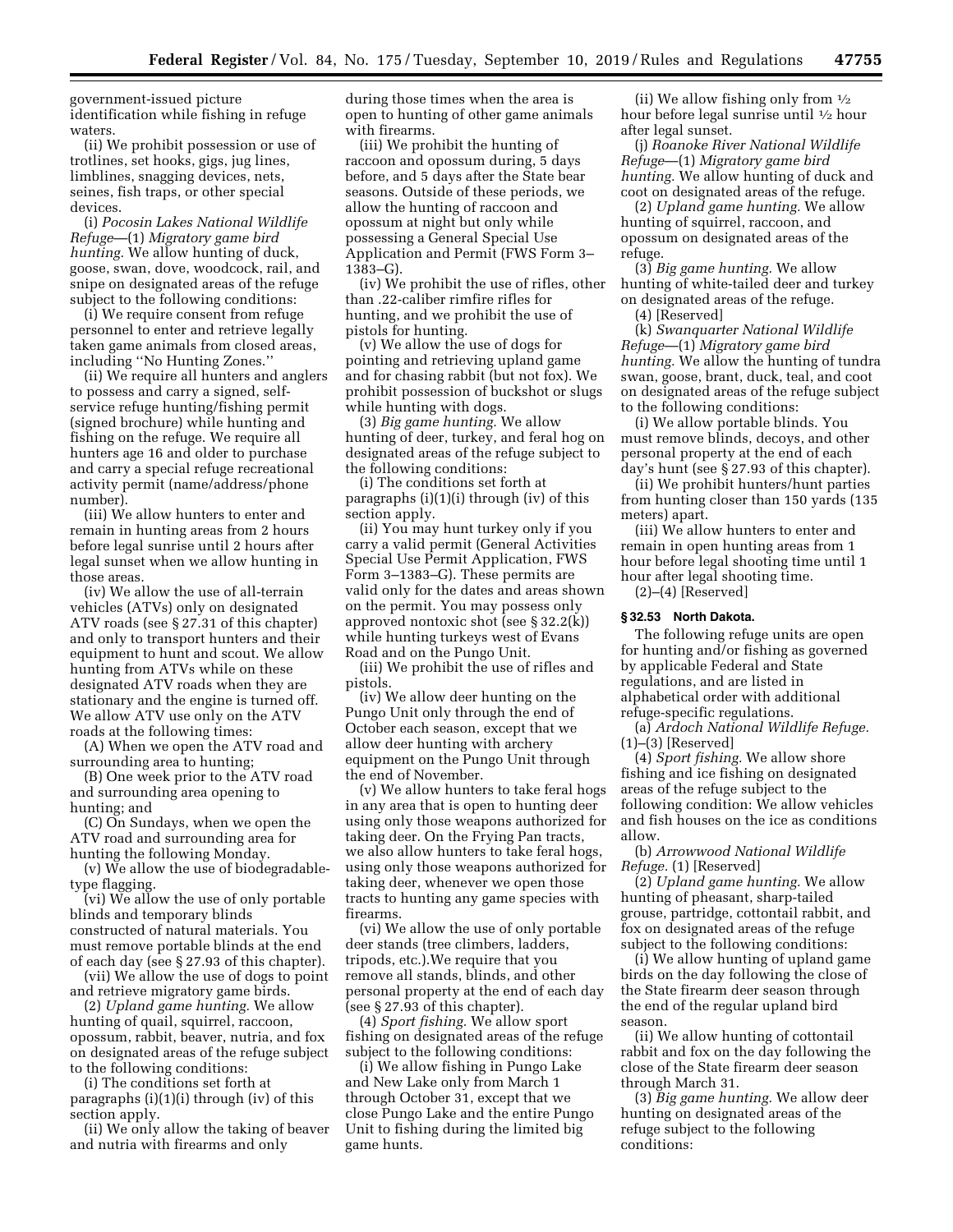(i) We prohibit entering the refuge before legal shooting hours on the opening day of firearms deer season. We require all hunters to be off the refuge 11⁄2 hours after legal sunset.

(ii) We allow deer hunting on the refuge during the State youth deer season.

(iii) After harvesting a deer, firearm deer hunters must wear blaze orange on the refuge.

(iv) We allow access by foot travel only. You may use a vehicle on designated refuge roads and trails to retrieve deer during the following times only: 9:30 to 10 a.m.; 1:30 to 2 p.m.; and  $\frac{1}{2}$  hour after legal sunset for 1 hour.

(v) We allow temporary tree stands, blinds, and game cameras for daily use; you must remove them by the end of each day's hunt (see § 27.93 of this chapter).

(4) *Sport fishing.* We allow sport fishing on designated areas of the refuge subject to the following conditions:

(i) We allow boats at idle speed only on Arrowwood Lake and Jim Lake from May 1 to September 30 of each year.

(ii) We allow ice fishing and dark house spearfishing. We allow snowmobiles, all-terrain vehicles (ATVs), utility terrain vehicles (UTVs), motor vehicles, and fish houses on the ice as conditions allow.

(iii) You may use and leave fish houses on the ice overnight until March 15.

(c) *Arrowwood Wetland Management District*—(1) *Migratory game bird hunting.* We allow migratory game bird hunting on designated areas of the district subject to the following condition: You must remove boats, decoys, portable blinds, other personal property, and any materials brought onto the area for blind construction at the end of each day's hunt (see §§ 27.93 and 27.94 of this chapter).

(2) *Upland game hunting.* We allow upland game hunting on designated areas of the district.

(3) *Big game hunting.* We allow big game hunting on designated areas of the district.

(4) *Sport fishing.* We allow sport fishing on designated areas of the district subject to the following condition: You must remove boats, motor vehicles, fishing equipment, and other personal property (excluding ice houses) by legal sunset (see §§ 27.93 and 27.94 of this chapter).

(d) *Audubon National Wildlife Refuge.* (1) [Reserved]

(2) *Upland game hunting.* We allow hunting of ring-necked pheasant, gray partridge, and sharp-tailed grouse on designated areas of the refuge subject to the following conditions:

(i) We open to upland game hunting annually on the day following the close of the regular deer gun season, and we close as governed by the State season.

(ii) We allow game retrieval without a firearm up to 100 yards (90 meters) inside the refuge boundary fence and closed areas of the refuge. Retrieval time may not exceed 10 minutes. You may use dogs to assist in retrieval.

(3) *Big game hunting.* We allow hunting of white-tailed and mule deer on designated areas of the refuge subject to the following conditions:

(i) We close the refuge to hunting during the State's special youth deer hunting season.

(ii) Hunters may use designated refuge roads to retrieve downed deer.

(iii) We allow only portable tree stands. You must remove all tree stands at the end of each day's hunt (see §§ 27.93 and 27.94 of this chapter).

(4) *Sport fishing.* We allow ice fishing on designated areas of the refuge.

(e) *Audubon Wetland Management District*—(1) *Migratory game bird hunting.* We allow migratory game bird hunting on designated areas of the district subject to the following condition: You must remove boats, decoys, portable blinds, other personal property, and any materials brought onto the area for blind construction by the end of each day's hunt (see §§ 27.93 and 27.94 of this chapter).

(2) *Upland game hunting.* We allow upland game hunting on designated areas of the district.

(3) *Big game hunting.* We allow big game hunting on designated areas of the district.

(4) *Sport fishing.* We allow sport fishing on designated areas of the district subject to the following condition: You must remove boats, motor vehicles, fishing equipment, and other personal property (excluding ice houses) by the end of each day's fishing activity (see §§ 27.93 and 27.94 of this chapter).

(f) *Chase Lake National Wildlife Refuge.* (1)–(2) [Reserved]

(3) *Big game hunting.* We allow deer hunting on designated areas of the refuge.

(4) [Reserved]

(g) *Chase Lake Wetland Management District*—(1) *Migratory game bird hunting.* We allow migratory game bird hunting on designated areas of the district subject to the following conditions: You must remove boats, decoys, portable blinds, other personal property, and any materials brought onto the area for blind construction by the end of each day's hunt (see §§ 27.93 and 27.94 of this chapter).

(2) *Upland game hunting.* We allow upland game hunting on designated areas of the district.

(3) *Big game hunting.* We allow big game hunting on designated areas of the district.

(4) *Sport fishing.* We allow sport fishing on designated areas of the district subject to the following condition: You must remove boats, motor vehicles, fishing equipment, and other personal property (excluding ice houses) by the end of each day's fishing activity (see §§ 27.93 and 27.94 of this chapter).

(h) *Crosby Wetland Management District*—(1) *Migratory game bird hunting.* We allow migratory game bird hunting on designated areas of the district subject to the following condition: You must remove boats, decoys, portable blinds, other personal property, and any materials brought onto the area for blind construction by the end of each day's hunt (see §§ 27.93 and 27.94 of this chapter).

(2) *Upland game hunting.* We allow upland game hunting on designated areas of the district.

(3) *Big game hunting.* We allow big game hunting on designated areas of the district.

(4) *Sport fishing.* We allow sport fishing on designated areas of the district subject to the following condition: You must remove boats, motor vehicles, fishing equipment, and other personal property (excluding ice houses) by the end of each day's fishing activity (see §§ 27.93 and 27.94 of this chapter).

(i) *Des Lacs National Wildlife Refuge.*  (1) [Reserved]

(2) *Upland game hunting.* We allow hunting of sharp-tailed grouse, Hungarian partridge, turkey, and ringnecked pheasant on designated areas of the refuge subject to the following conditions:

(i) We open for upland game bird hunting on the day following the close of the regular deer gun season through the end of the State season.

(ii) We allow the use of hunting dogs for retrieval of upland game.

(iii) We allow fox hunting from the day following the regular firearm deer season until March 31.

(iv) We prohibit accessing refuge lands from refuge waters.

(3) *Big game hunting.* We allow deer and moose hunting on designated areas of the refuge subject to the following conditions:

(i) We only allow the use of portable tree stands and ground blinds. We prohibit leaving stands and blinds overnight on the refuge (see § 27.93 of this chapter).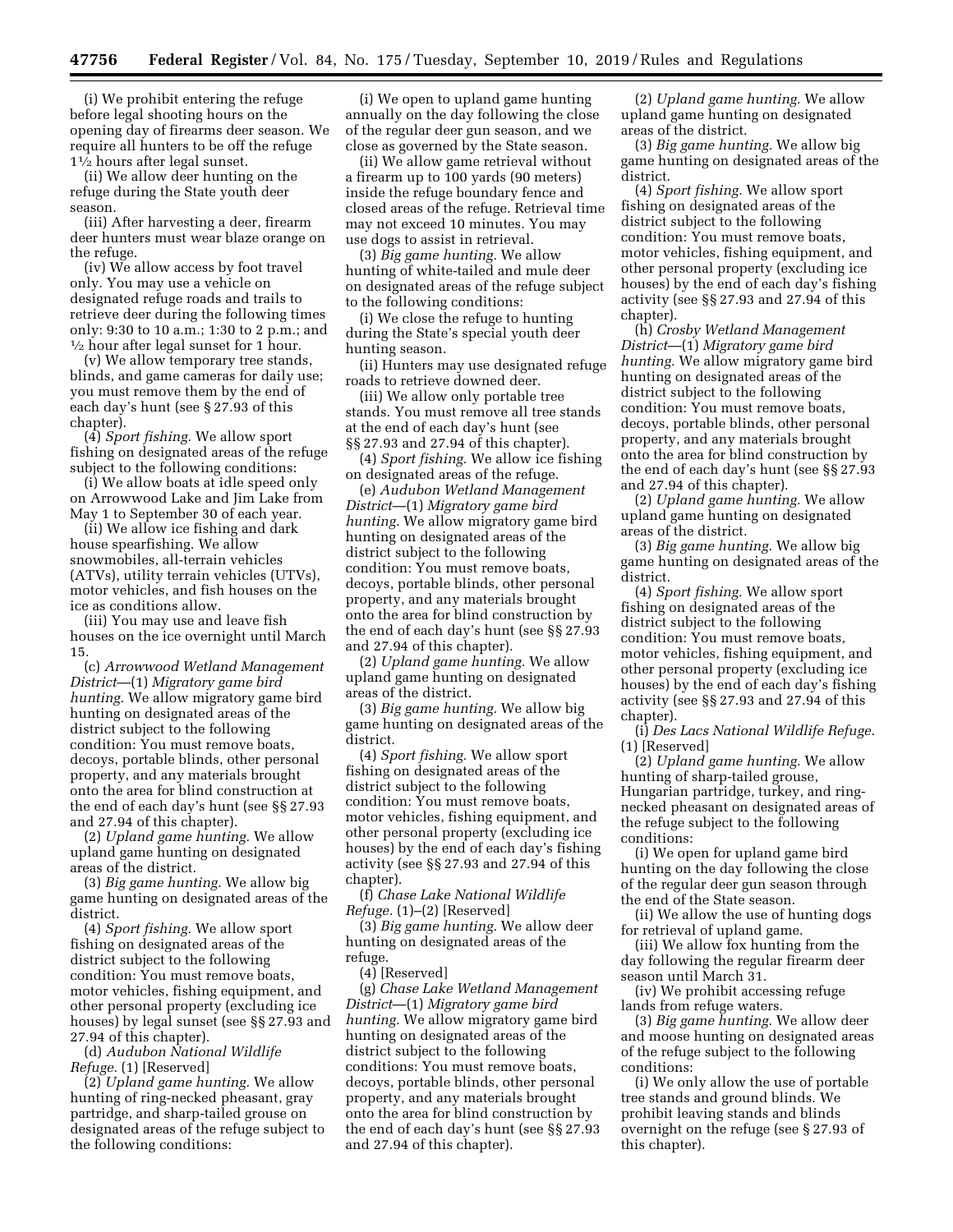(ii) We prohibit entry to the refuge before 12 p.m. (noon) on the first day of the respective bow, gun, or muzzleloader deer hunting seasons.

(iii) The condition set forth at paragraph (i)(2)(iv) of this section applies.

(4) [Reserved]

(j) *Devils Lake Wetland Management District*—(1) *Migratory game bird hunting.* We allow migratory game bird hunting on designated areas of the district subject to the following condition: You must remove boats, decoys, portable blinds, other personal property, and any materials brought onto the area for blind construction by the end of each day's hunt (see §§ 27.93 and 27.94 of this chapter).

(2) *Upland game hunting.* We allow upland game hunting on designated areas of the district subject to the following condition: You must remove boats, decoys, portable blinds, other personal property, and any materials brought onto the area for blind construction by the end of each day's hunt (see §§ 27.93 and 27.94 of this chapter).

(3) *Big game hunting.* We allow big game hunting on designated areas of the district subject to the following condition: You must remove boats, decoys, portable blinds, other personal property, and any materials brought onto the area for blind construction by the end of each day's hunt (see §§ 27.93 and 27.94 of this chapter).

(4) *Sport fishing.* We allow sport fishing on designated areas of the district subject to the following condition: You must remove boats, motor vehicles, fishing equipment, and other personal property (excluding ice houses) by the end of each day's fishing activity (see §§ 27.93 and 27.94 of this chapter).

(k) *J. Clark Salyer National Wildlife Refuge*—(1) *Migratory game bird hunting.* We allow hunting of goose, duck, and coot on designated areas of the refuge subject to the following condition: We allow the use of dogs for hunting and retrieving game birds.

(2) *Upland game hunting.* We allow hunting of ruffed and sharp-tailed grouse, Hungarian partridge, turkey, ring-necked pheasant, and fox on designated areas of the refuge subject to the following conditions:

(i) We open to hunting for sharptailed grouse, Hungarian partridge, and ring-necked pheasant north of the Willow-Upham road on the day following the close of the regular firearm deer season.

(ii) We open the refuge to fox hunting on the day following the close of the

regular firearm deer season. Fox hunting on the refuge closes March 31.

(iii) Hunters may possess only approved nontoxic shot (see § 32.2(k)) for all upland game hunting, including turkey.

(3) *Big game hunting.* We allow hunting of deer and moose on designated areas of the refuge subject to the following conditions:

(i) You must possess and carry a refuge permit to hunt antlered deer on the refuge outside the nine public hunting areas during the regular firearms season.

(ii) We prohibit entry to the refuge before 12 p.m. (noon) on the first day of the respective bow, gun, or muzzleloader deer hunting seasons. You may access refuge roads open to the public before 12 p.m. (noon).

(4) *Sport fishing.* We allow sport fishing on designated areas of the refuge subject to the following conditions:

(i) We allow boat fishing from May 1 through September 30.

(ii) We allow ice fishing and dark house spearfishing. We allow snowmobiles, all-terrain vehicles (ATVs), utility terrain vehicles (UTVs), motor vehicles, and fish houses on the ice as conditions allow.

(l) *J. Clark Salyer Wetland Management District*—(1) *Migratory game bird hunting.* We allow migratory game bird hunting on designated areas of the district subject to the following condition: You must remove boats, decoys, portable blinds, other personal property, and any materials brought onto the area for blind construction by the end of each day's hunt (see §§ 27.93 and 27.94 of this chapter).

(2) *Upland game hunting.* We allow upland game hunting on designated areas of the district.

(3) *Big game hunting.* We allow big game hunting on designated areas of the district.

(4) *Sport fishing.* We allow sport fishing on designated areas of the district subject to the following condition: You must remove boats, motor vehicles, fishing equipment, and other personal property (excluding ice houses) by the end of each day's fishing activity (see §§ 27.93 and 27.94 of this chapter).

(m) *Kulm Wetland Management District*—(1) *Migratory game bird hunting.* We allow migratory game bird hunting on designated areas of the district subject to the following condition: You must remove boats, decoys, portable blinds, other personal property, and any materials brought onto the area for blind construction by the end of each day's hunt (see §§ 27.93 and 27.94 of this chapter).

(2) *Upland game hunting.* We allow upland game hunting on designated areas of the district.

(3) *Big game hunting.* We allow big game hunting on designated areas of the district.

(4) *Sport fishing.* We allow sport fishing on designated areas of the district subject to the following condition: You must remove boats, motor vehicles, fishing equipment, and other personal property (excluding ice houses) by the end of each day's fishing activity (see §§ 27.93 and 27.94 of this chapter).

(n) *Lake Alice National Wildlife Refuge*—(1) *Migratory game bird hunting.* We allow migratory game bird hunting on designated areas of the refuge subject to the following conditions:

(i) We allow motorized boats only during the migratory game bird hunting season; however, motors must not exceed 10 horsepower.

(ii) You must remove all boats, decoys, portable blinds, other personal property, and any materials brought onto the refuge for blind construction by the end of each day's hunt (see §§ 27.93 and 27.94 of this chapter).

(2) *Upland game hunting.* We allow hunting of ring-necked pheasants, sharp-tailed grouse, gray partridge, cottontail rabbit, jackrabbit, snowshoe hare, and fox on designated areas of the refuge.

(3) *Big game hunting.* We allow deer and fox hunting on designated areas of the refuge subject to the following conditions:

(i) We prohibit trapping.

(ii) We allow portable tree stands. Hunters must remove tree stands from the refuge by the end of each day's hunt (see § 27.93 of this chapter).

(4) *Sport fishing.* We allow ice fishing on designated areas of the refuge subject to the following conditions:

(i) We allow vehicles and fish houses on the ice as conditions allow.

(ii) We allow public access for ice fishing from 5 a.m. to 10 p.m.

(iii) You must remove ice fishing shelters and personal property from the refuge by 10 p.m. each day (see §§ 27.93 and 27.94 of this chapter).

(o) *Lake Ilo National Wildlife Refuge.*  (1)–(3) [Reserved]

(4) *Sport fishing.* We allow sport fishing on designated areas of the refuge subject to the following conditions:

(i) We open the lake to fishing from 5 a.m. to 10 p.m. year round.

(ii) We open the refuge to ice fishing from October 1 through March 31.

(p) *Lake Nettie National Wildlife Refuge.* (1)–(2) [Reserved]

(3) *Big game hunting.* We allow hunting of white-tailed and mule deer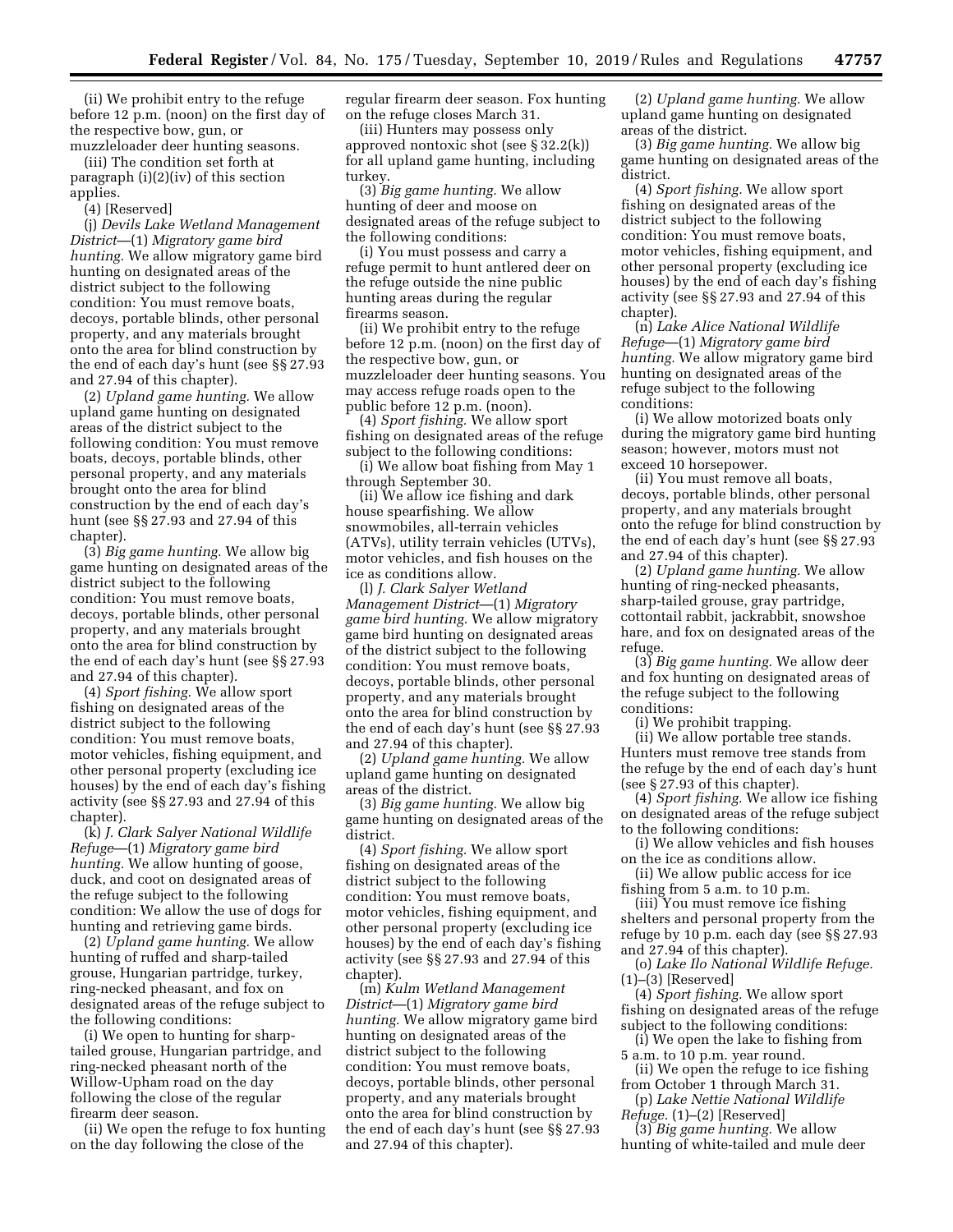on designated areas of the refuge subject to the following conditions:

(i) We allow only portable tree stands. (ii) Hunters must remove tree stands from the refuge at the end of each day's hunt (see § 27.93 of this chapter).

(4) [Reserved]

(q) *Lake Zahl National Wildlife Refuge.* (1) [Reserved]

(2) *Upland game hunting.* We allow hunting of sharp-tailed grouse, Hungarian partridge, and ring-necked pheasant on designated areas of the refuge subject to the following conditions:

(i) We open to upland game bird hunting on the day following the close of the regular deer gun season through the end of the State season.

(ii) We allow the use of hunting dogs to retrieve upland game.

(3) *Big game hunting.* We allow deer hunting on designated areas of the refuge subject to the following conditions:

(i) You may only use portable tree stands and ground blinds. We prohibit leaving stands and blinds overnight (see § 27.93 of this chapter).

(ii) We prohibit entry to the refuge before 12 p.m. (noon) on the first day of the respective archery, gun, or muzzleloader deer hunting season.

(4) [Reserved]

(r) *Long Lake National Wildlife Refuge.* (1) [Reserved]

(2) *Upland game hunting.* We allow hunting of ring-necked pheasant, sharptailed grouse, and grey partridge on designated areas of the refuge subject to the following condition: We open to upland game bird hunting annually on the day following the close of the firearm deer season through the close of the State season.

(3) *Big game hunting.* We allow hunting of deer on designated areas of the refuge.

(4) *Sport fishing.* We allow sport fishing on designated areas of the refuge subject to the following condition: We only allow fishing from legal sunrise to legal sunset.

(s) *Long Lake Wetland Management District*—(1) *Migratory game bird hunting.* We allow migratory game bird hunting on designated areas of the district subject to the following condition: You must remove boats, decoys, portable blinds, other personal property, and any materials brought onto the area for blind construction by the end of each day's hunt (see §§ 27.93 and 27.94 of this chapter).

(2) *Upland game hunting.* We allow upland game hunting on designated areas of the district.

(3) *Big game hunting.* We allow big game hunting on designated areas of the district.

(4) *Sport fishing.* We allow sport fishing on designated areas of the district subject to the following condition: You must remove boats, motor vehicles, fishing equipment, and other personal property (excluding ice houses) by the end of each day's fishing activity (see §§ 27.93 and 27.94 of this chapter).

(t) *Lostwood National Wildlife Refuge.*  (1) [Reserved]

(2) *Upland game hunting.* We allow hunting of sharp-tailed grouse, Hungarian partridge, and ring-necked pheasant on designated areas of the refuge subject to the following condition: We allow the use of dogs to retrieve upland game.

(3) *Big game hunting.* We allow deer and moose hunting on designated areas of the refuge subject to the following condition: We prohibit entry to the refuge before 12 p.m. (noon) on the first day of the respective archery, gun, or muzzleloader deer hunting season.

(4) [Reserved] (u) *Lostwood Wetland Management District*—(1) *Migratory game bird* 

*hunting.* We allow migratory game bird hunting on designated areas of the district subject to the following condition: You must remove boats, decoys, portable blinds, other personal property, and any materials brought onto the area for blind construction by the end of each day's hunt (see §§ 27.93 and 27.94 of this chapter).

(2) *Upland game hunting.* We allow upland game hunting on designated areas of the district.

(3) *Big game hunting.* We allow big game hunting on designated areas of the district.

(4) *Sport fishing.* We allow sport fishing on designated areas of the district subject to the following condition: You must remove boats, motor vehicles, fishing equipment, and other personal property (excluding ice houses) by the end of each day's fishing activity (see §§ 27.93 and 27.94 of this chapter).

(v) *Rose Lake National Wildlife Refuge.* (1)–(3) [Reserved]

(4) *Sport fishing.* We allow sport fishing on designated areas of the refuge subject to the following condition: We allow vehicles and fish houses on the ice as conditions allow.

(w) *Sibley Lake National Wildlife Refuge.* (1)–(2) [Reserved]

(3) *Big game hunting.* We allow hunting of white-tailed deer on designated areas of the refuge.

(4) [Reserved]

(x) *Silver Lake National Wildlife Refuge.* (1)–(3) [Reserved]

(4) *Sport fishing.* We allow sport fishing on designated areas of the refuge subject to the following condition: We allow vehicles and fish houses on the ice as conditions allow.

(y) *Slade National Wildlife Refuge.*  (1)–(2) [Reserved]

(3) *Big game hunting.* We allow hunting of deer on designated areas of the refuge.

(4) [Reserved]

(z) *Stewart Lake National Wildlife Refuge.* (1)–(3) [Reserved]

(4) *Sport fishing.* We allow ice or shore fishing on designated areas of the refuge.

(aa) *Tewaukon National Wildlife Refuge.* (1) [Reserved]

(2) *Upland game hunting.* We allow ring-necked pheasant hunting on designated areas of the refuge subject to the following condition: We open for upland game hunting on the first Monday following the close of the State deer gun season through the close of the State pheasant season.

(3) *Big game hunting.* We allow deer hunting on designated areas of the refuge subject to the following conditions:

(i) We allow deer bow hunting on designated areas of the refuge as governed by State regulations.

(ii) The deer bow hunting season closes September 30, reopens the Friday following the close of the State gun deer season, and continues through the end of the State archery deer season.

(4) *Sport fishing.* We allow sport fishing on designated areas of the refuge.

(bb) *Tewaukon Wetland Management District*—(1) *Migratory game bird hunting.* We allow migratory game bird hunting on designated areas of the district subject to the following condition: You must remove boats, decoys, portable blinds, other personal property, and any materials brought onto the area for blind construction by the end of each day's hunt (see §§ 27.93 and 27.94 of this chapter).

(2) *Upland game hunting.* We allow upland game hunting on designated areas of the district.

(3) *Big game hunting.* We allow big game hunting on designated areas of the district.

(4) *Sport fishing.* We allow sport fishing on designated areas of the district subject to the following condition: You must remove boats, motor vehicles, fishing equipment, and other personal property (excluding ice houses) by the end of each day (see §§ 27.93 and 27.94 of this chapter).

(cc) *Upper Souris National Wildlife Refuge.* (1) [Reserved]

(2) *Upland game hunting.* We allow hunting of wild turkey, sharp-tailed grouse, Hungarian partridge, and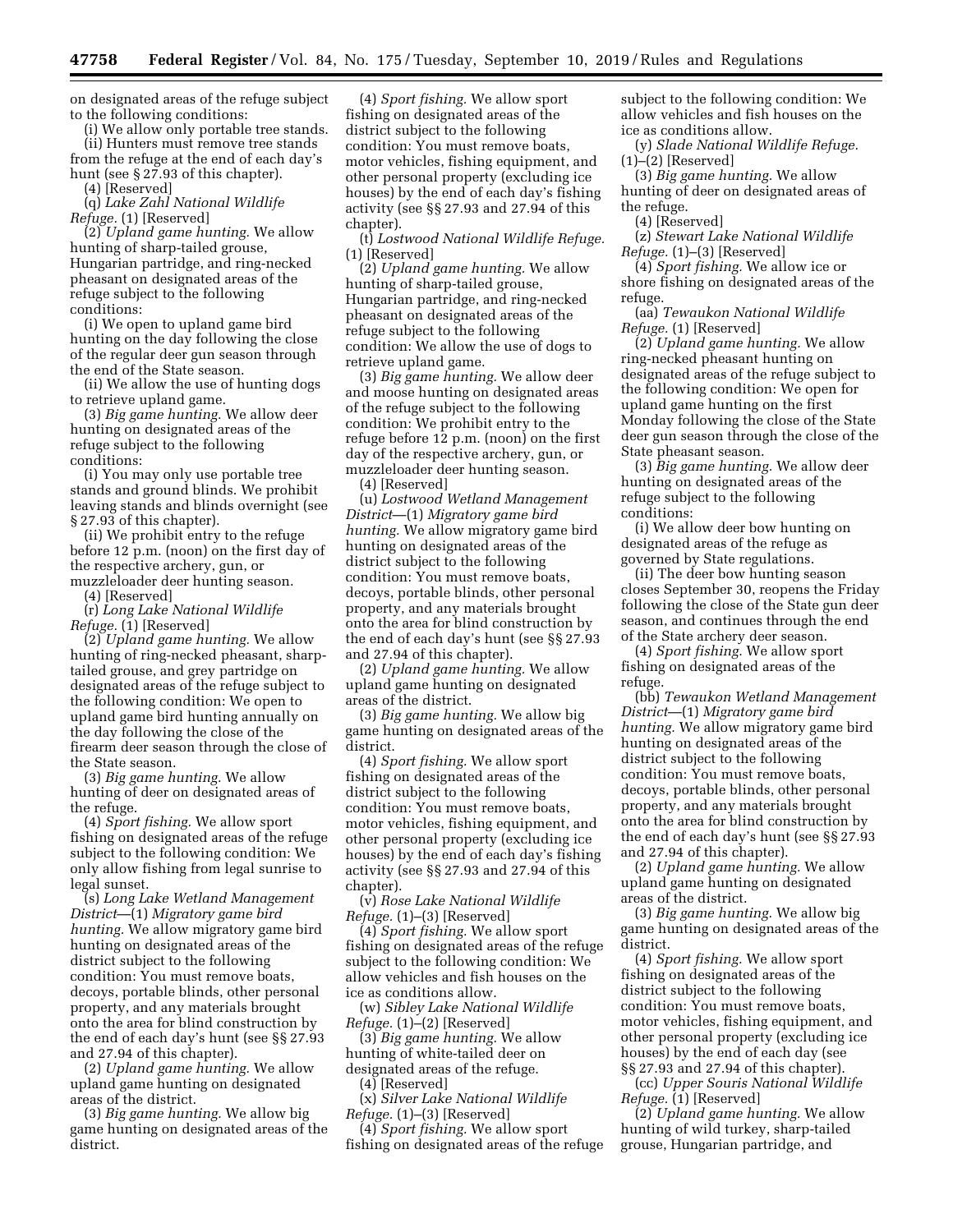pheasant on designated areas of the refuge subject to the following conditions:

(i) We allow the use of dogs for hunting and retrieving of upland game birds with the exception of wild turkey.

(ii) We allow hunters on the refuge from 5 a.m. until 10 p.m.

(3) *Big game hunting.* We allow deer and moose hunting on designated areas of the refuge subject to the following conditions:

(i) We only allow the use of portable tree stands and ground blinds. You must remove stands and blinds from the refuge at the end of each day's hunt (see § 27.93 of this chapter).

(ii) The condition set forth at paragraph (cc)(2)(ii) of this section applies.

(iii) We prohibit entry to the refuge before 12 p.m. (noon) on the first day of the respective bow, gun, or muzzleloader deer hunting seasons.

(4) *Sport fishing.* We allow sport fishing on designated areas of the refuge subject to the following conditions:

(i) We allow the use of fishing boats, canoes, kayaks, and float tubes in designated boat fishing areas from Lake Darling Dam north to State Highway 28 (Greene) crossing for fishing from May 1 through September 30.

(ii) We allow fishing from nonmotorized vessels only on the Beaver Lodge Canoe Trail from May 1 through September 30.

(iii) We allow boating and fishing from vessels on the Souris River from Mouse River Park to the north boundary of the refuge from May 1 through September 30.

(iv) We allow snowmobiles, all-terrain vehicles (ATVs), utility terrain vehicles (UTVs), motor vehicles, and fish houses on the ice as conditions allow from Lake Darling Dam north to Carter Dam (Dam 41) for ice fishing.

(v) We allow you to place fish houses overnight on the ice of Lake Darling as governed by State regulations.

(vi) We allow anglers to place portable fish houses on the Souris River north of Carter Dam (Dam 41) and south of Lake Darling Dam for ice fishing, but anglers must remove the fish houses from the refuge at the end of each day's fishing activity (see § 27.93 of this chapter).

(vii) We allow anglers on the refuge from 5 a.m. until 10 p.m.

### **§ 32.54 Ohio.**

The following refuge units are open for hunting and/or fishing as governed by applicable Federal and State regulations, and are listed in alphabetical order with additional refuge-specific regulations.

(a) *Cedar Point National Wildlife Refuge.* (1)–(2) [Reserved]

(3) *Big game hunting.* We allow whitetailed deer hunting on designated areas of the refuge subject to the following conditions:

(i) You must possess and carry a State-issued permit. All hunters must check in and out at the refuge check station. We require hunters to check out with the State-issued Harvest Card no later than 2 hours after the conclusion of their controlled hunt.

(ii) We prohibit hunting or shooting within 150 feet (45.7 meters) of any structure, building, or parking lot.

(4) *Sport fishing.* We allow sport fishing on designated areas of the refuge subject to the following conditions:

(i) We allow fishing from legal sunrise to legal sunset.

(ii) We prohibit the taking of turtle, frog, leech, minnow, crayfish, and mussel (clam) species by any method on the refuge (see § 27.21 of this chapter).

(iii) You must remove all boats, ice fishing structures, devices, and personal property from the refuge each day (see § 27.93 of this chapter).

(b) *Ottawa National Wildlife Refuge*— (1) *Migratory game bird hunting.* We allow hunting of duck, goose, rail, gallinule, coot, dove, woodcock, and snipe on designated areas of the refuge subject to the following conditions:

(i) On controlled waterfowl hunt units, we allow hunting of goose, duck, and coot as governed by with State regulations and subject to the following conditions:

(A) You must stop hunting at 12 p.m. (noon) each day.

(B) You may possess no more than 25 shot shells.

(ii) On public hunting units, we allow hunting of duck, goose, rail, gallinule, coot, dove, woodcock, and snipe subject to the following conditions:

(A) We allow refuge access from  $1\frac{1}{2}$ hours prior to the State-listed morning shooting time and 1 hour after the Statelisted evening shooting time.

(B) We allow the use of dogs when hunting, provided the dog is under the immediate control of the hunter at all times.

(C) We allow nonmotorized boats in areas open to waterfowl hunting during the waterfowl hunting seasons with the following exception: We allow motorized boats in the Metzger Marsh and Two Rivers units.

(2) *Upland game hunting.* We allow hunting of pheasant, squirrel, rabbit, fox, raccoon, skunk, opossum, groundhog, and coyote on designated areas of the refuge subject to the following conditions:

(i) The conditions set forth at paragraphs  $(b)(1)(ii)(A)$  and  $(B)$  of this section apply.

(ii) We prohibit the use of buckshot for any hunting on the refuge.

(3) *Big game hunting.* We allow hunting of white-tailed deer and wild turkey on designated areas of the refuge subject to the following conditions:

(i) On controlled deer hunt units, we allow hunting of white-tailed deer only as governed by State regulations and subject to the following conditions:

(A) We require hunters to possess and carry a State-issued permit. You must check in and out at the refuge check station using the State-issued Harvest Card no later than 2 hours after the conclusion of your hunt.

(B) We prohibit hunting or shooting within 150 feet (45.7 meters) of any structure, building, or parking lot.

(ii) We allow hunting of white-tailed deer and turkey on designated public hunting units of the refuge as governed by State regulations and subject to the following conditions:

(A) The conditions set forth at paragraphs  $(b)(1)(ii)(A)$  and  $(b)(2)(ii)$  of this section apply.

(B) We allow only portable deer stands for hunting. We allow only one tree stand per hunter per refuge unit. We allow placement of tree stands after September 1, and require hunters to remove tree stands by March 1 of each year (see § 27.93 of this chapter). We require deer stands to be labeled with the hunter's Ohio customer identification number, which is on the hunting license.

(C) For hunting, you may use or possess only approved nontoxic shot shells (see § 32.2(k)) while in the field, including shot shells used for hunting wild turkey.

(4) *Sport fishing.* We allow sport fishing on designated areas of the refuge subject to the following conditions:

(i) We allow fishing from legal sunrise to legal sunset.

(ii) We prohibit the taking of any turtle, frog, leech, minnow, crayfish, and mussel (clam) species by any method on the refuge (see § 27.21 of this chapter).

(iii) You must remove all boats, ice fishing structures, devices, and personal property from the refuge each day (see § 27.93 of this chapter).

#### **§ 32.55 Oklahoma.**

The following refuge units are open for hunting and/or fishing as governed by applicable Federal and State regulations, and are listed in alphabetical order with additional refuge-specific regulations.

(a) *Deep Fork National Wildlife Refuge*—(1) *Migratory game bird hunting.* We allow hunting of duck, dark geese, merganser, and coot on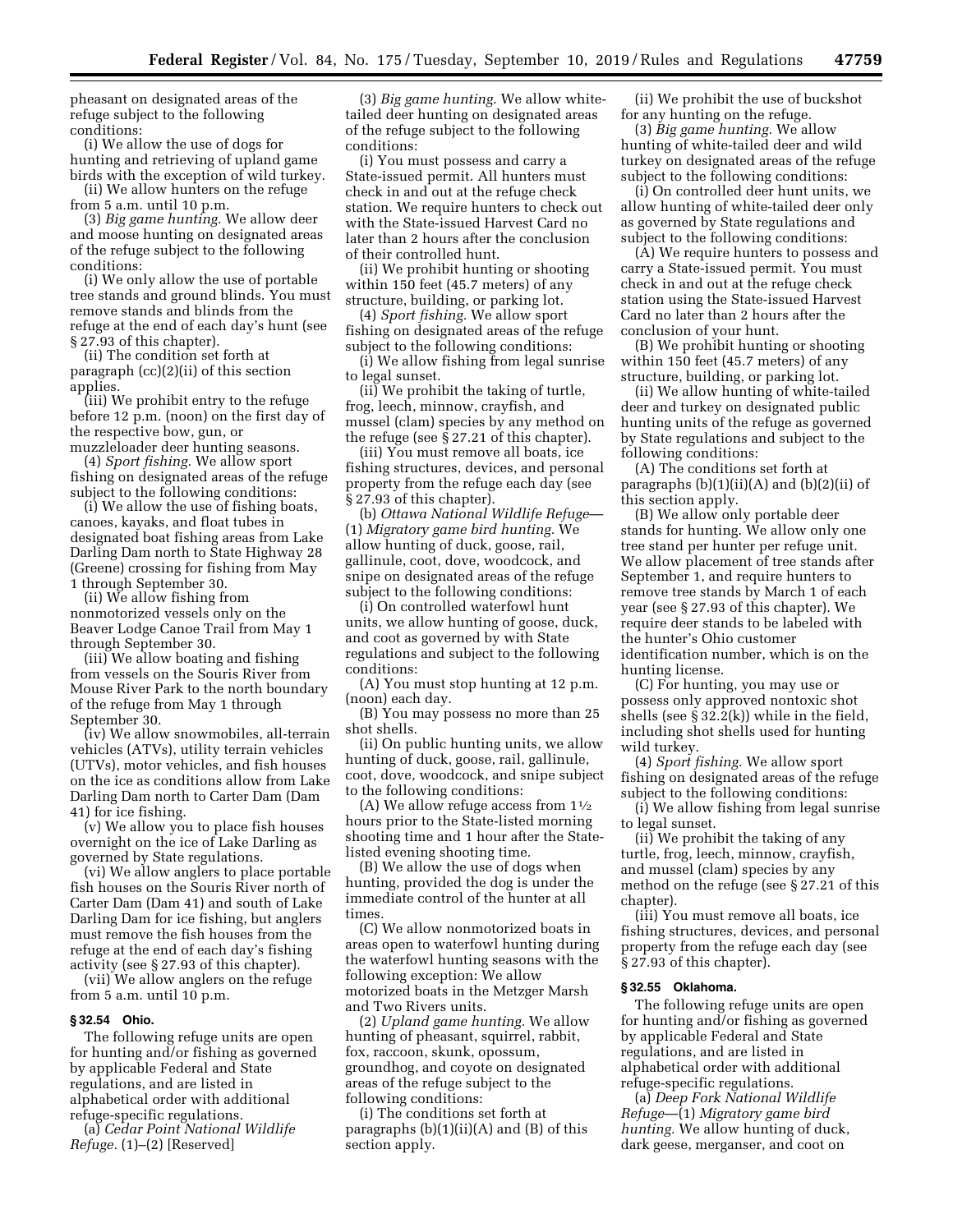designated areas of the refuge subject to the following conditions:

(i) You must possess and carry a signed refuge hunt tearsheet (signed brochure).

(ii) We allow waterfowl hunting on Fridays, Saturdays, Sundays, and Mondays, from 1⁄2 hour before legal sunrise until 1 p.m.

(iii) You may only use portable blinds or blinds constructed of natural dead vegetation. You must remove blinds, decoys, stands, and all personal equipment at the end of each day's hunt (see §§ 27.93 and 27.94 of this chapter).

(2) *Upland game hunting.* We allow hunting of fox and gray squirrel, swamp and cottontail rabbit, and raccoon on designated areas of the refuge subject to the following conditions:

(i) The conditions set forth at paragraphs (a)(1)(i) and (iii) of this section apply.

(ii) We allow shotguns, .22- and .17 caliber rimfire rifles, and pistols for rabbit and squirrel hunting.

(iii) For raccoon hunting only, we allow hunting from legal sunset to legal sunrise only.

(iv) We allow the use of dogs when hunting squirrel, rabbit, and raccoon.

(3) *Big game hunting.* We allow hunting of white-tailed deer, wild turkey, and feral hog on designated areas of the refuge subject to the following conditions:

(i) You must possess and carry a signed refuge tearsheet (signed brochure) for the archery deer hunt. Hunters must turn in a Big Game Harvest Report (FWS Form 3–2359) by December 31 annually. Failure to submit the report will render the hunter ineligible for the next year's limited season archery deer hunt.

(ii) We will offer a limited season archery deer hunt following the controlled deer hunt.

(iii) You may hunt feral hog during any established refuge hunting season.

(iv) Hunters may place no more than one stand on the refuge. You may place stands starting on the day the hunt begins. You must remove stands the day the hunt ends (see § 27.93 of this chapter).

(4) *Sport fishing.* We allow sport fishing in designated areas of the refuge subject to the following conditions:

(i) We allow year-round fishing on the Deep Fork River and at the Montezuma Creek Fishing Area. We allow fishing on all other sloughs, farm ponds, and impoundments not connected to the River from March 1 through October 31.

(ii) We allow bowfishing on the refuge from legal sunrise to legal sunset from March 1 to September 30.

(iii) We prohibit snagging and netting.

(iv) We allow the use of trotlines, juglines, limblines, and yo-yos only in the Deep Fork River; we prohibit their use in any other areas on the refuge.

(b) *Little River National Wildlife Refuge*—(1) *Migratory game bird hunting.* We allow hunting of duck on designated areas of the refuge subject to the following conditions:

(i) You may only use portable blinds. You must remove blinds, decoys, and all personal equipment from the refuge at the end of each day's hunt (see §§ 27.93 and 27.94 of this chapter).

(ii) You may hunt from 1⁄2 hour before legal sunrise until 12 p.m. (noon) each day.

(iii) You must possess and carry a signed refuge tearsheet (signed brochure) while hunting.

(iv) We close the refuge to duck hunting during controlled deer hunts.

(2) *Upland game hunting.* We allow hunting of gray and fox squirrel, eastern cottontail and swamp rabbit, beaver, coyote, and raccoon on designated areas of the refuge subject to the following conditions:

(i) We open squirrel season from May 15 through the Friday before the State deer muzzleloader season. We reopen squirrel season on the Monday after the last refuge controlled deer hunt through January 31.

(ii) We open rabbit season from October 1 through the Friday before the State deer muzzleloader season. We reopen rabbit season on the Monday after the last refuge controlled deer hunt through January 31.

(iii) You may take take beaver, raccoon, and coyote as incidental take to any daytime established refuge hunt with legal weapons and a signed hunt tearsheet for the current hunt season.

(iv) Hunters may only hunt upland game during designated refuge seasons. (v) We allow the use of dogs when

hunting squirrel, rabbit, and raccoon. (3) *Big game hunting.* We allow

hunting of white-tailed deer, turkey, and feral hog on designated areas of the refuge subject to the following conditions:

(i) We open the deer archery season from October 1 through the Friday before the State deer muzzleloader season. We reopen deer season on the Monday after the last refuge controlled deer hunt through January 15.

(ii) We open the deer gun season during the months of October and November. Hunters must pay a fee and obtain a controlled hunt permit through the State.

(iii) We open the turkey archery season from October 1 through the Friday before the State deer muzzleloader season. We reopen turkey season on the Monday after the last refuge controlled deer hunt through January 15.

(iv) We open the turkey gun season during the month of April. Hunters must pay a fee and obtain a controlled hunt permit through the State.

(v) Shotgun hunters may only possess approved nontoxic shot (see § 32.2(k)) while in the field while hunting turkey.

(vi) You may hunt feral hog during any established refuge hunting season. Refuge signed tearsheet (signed brochure) and legal weapons apply for the current hunting season.

(vii) Hunters may only hunt big game during designated refuge seasons.

(4) *Sport fishing.* We allow sport fishing on designated areas of the refuge.

(c) *Optima National Wildlife Refuge*— (1) *Migratory game bird hunting.* We allow hunting of mourning dove on designated areas of the refuge.

(2) *Upland game hunting.* We allow hunting of ring-necked pheasant, bobwhite and scaled quail, cottontail rabbit, and jackrabbit on the refuge subject to the following condition: We allow only shotguns for upland game hunting.

(3) *Big game hunting.* We allow hunting of white-tailed deer, mule deer, and turkey on the refuge subject to the following conditions:

(i) We allow archery and shotguns during spring turkey season.

(ii) We allow only archery hunting during fall seasons.

(4) [Reserved]

(d) *Ozark Plateau National Wildlife Refuge.* (1) [Reserved]

(2) *Upland game hunting.* We allow hunting of cottontail rabbit and gray and fox squirrel on designated areas of the refuge subject to the following conditions:

(i) You must possess and carry a signed refuge tearsheet (signed brochure).

(ii) We prohibit falconry.

(iii) The only allowed methods of take are shotguns, .17 or .22 rimfire rifle, and archery equipment as governed by State regulations.

(3) *Big game hunting.* We allow hunting of white-tailed deer and feral hogs on designated portions of the refuge subject to the following conditions:

(i) The condition set forth at paragraph (d)(2)(i) of this section applies.

(ii) We only allow the use of archery equipment.

(iii) We allow the use of portable deer stands only. You must remove stand(s) from the refuge within 2 days of the last day of the season (see § 27.93 of this chapter).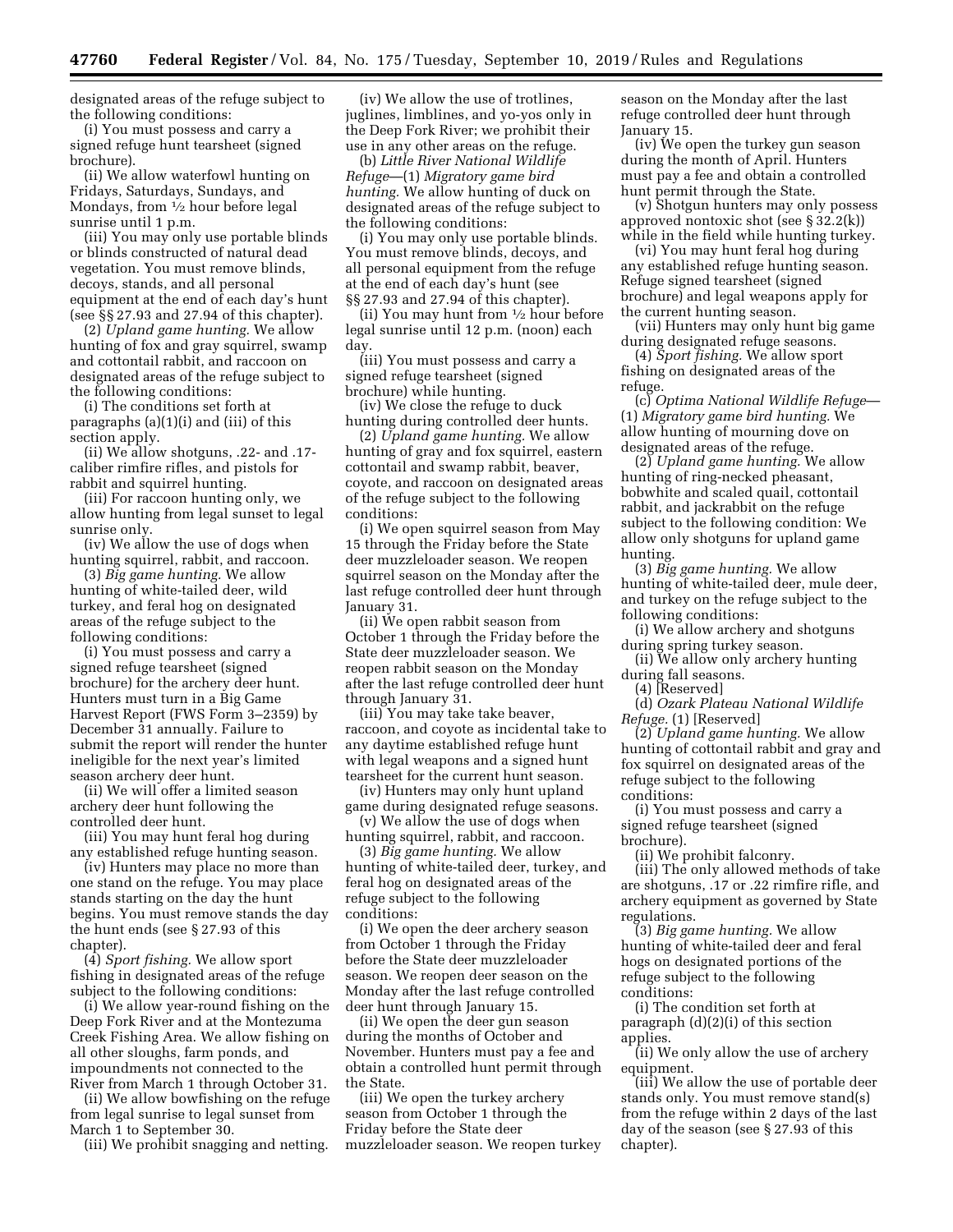(iv) We allow the incidental take of feral hogs during the deer, rabbit, and squirrel hunting seasons.

(4) [Reserved]

(e) *Salt Plains National Wildlife Refuge*—(1) *Migratory game bird hunting.* We allow hunting of duck, goose, American coot, sandhill crane, mourning dove, white-winged dove, Eurasian collared dove, and rock dove on designated areas of the refuge subject to the following conditions:

(i) We allow hunting from  $\frac{1}{2}$  hour before legal sunrise until 12 p.m. (noon).

(ii) We open public hunting areas to all access 2 hours prior to legal shooting time, and close those areas at 12 p.m. (noon).

(2) *Upland game hunting.* We allow hunting of northern bobwhite quail and ring-necked pheasant on designated areas of the refuge subject to the following condition: The conditions set forth at paragraphs (e)(1)(i) and (ii) of this section apply.

(3) *Big game hunting.* We allow hunting of white-tailed deer, wild turkey, American beaver, and feral hog on designated areas of the refuge subject to the following conditions:

(i) We require a limited hunt permit (State-issued) for controlled hunts for deer and spring wild turkey hunts.

(ii) White-tailed deer and wild turkey hunters may place no more than one stand/blind on the refuge. You may place stands starting on the day the hunt begins. You must remove stands the day the hunt ends (see § 27.93 of this chapter).

(iii) White-tailed deer and wild turkey hunters must check-in and out at a refuge check station. Refuge staff provide a hunter briefing as part of check-in.

(iv) You may take feral hogs and American beaver only as incidental game during a controlled hunt, open upland game season, or open migratory game bird season using a State-approved method of take for that season.

(v) Wild turkey hunters must use and only possess approved nontoxic shot (see § 32.2(k)).

(4) *Sport fishing.* We allow fishing on designated areas of the refuge subject to the following conditions:

(i) We allow fishing from April 1 through October 15.

(ii) We prohibit the use of netting, seines, cast nets, trawls, dip nets, and traps.

(iii) Posts used to secure or anchor trotlines must reach a minimum of 2 feet (30 centimeters) above the water surface, and you must mark them to make them clearly visible to boaters. You must remove posts when they are not in use (see § 27.93 of this chapter).

(iv) We only allow youth and persons with disabilities to fish on Bonham Pond subject to the following conditions:

(A) We open to fishing from legal sunrise to legal sunset.

(B) We limit anglers to one pole per person.

(C) We restrict Bonham Pond to catchand-release fishing only.

(f) *Sequoyah National Wildlife Refuge*—(1) *Migratory game bird hunting.* We allow hunting of duck, goose, mourning dove, American coot, snipe, and woodcock on designated areas of the refuge subject to the following conditions:

(i) You must possess and carry a signed refuge hunt tearsheet (signed brochure).

(ii) We open the refuge to hunting only on Saturdays, Sundays, Mondays, and Tuesdays. We prohibit hunters from entering the land portion of the Sandtown Bottom Unit or any portion of Sally Jones Lake before 5 a.m. Hunters must leave the area by 1 hour after legal sunset.

(iii) We prohibit hunting or shooting within 50 feet (15 meters) of designated roads or parking areas.

(iv) Season lengths and bag limits will be governed by State regulations with the exception that all hunting, except for the conservation light goose season, will close on January 31 of each year. If a conservation light goose season is in effect, State regulations apply with the exception of special hunting days.

(v) You must remove stands, blinds, boats, and other personal property from the refuge at the end of each day's hunt (see §§ 27.93 and 27.94 of this chapter).

(vi) We prohibit hunters from using refuge boat ramps to access hunting areas outside the refuge boundary:

(A) On days when we close the refuge to hunting for certain species; and/or

(B) When hunting species that we do not allow to be hunted on the refuge.

(vii) We restrict the use of airboats within the refuge boundary to the navigation channel and the designated hunting areas from September 1 through March 31.

(2) *Upland game hunting.* We allow hunting of eastern gray and fox squirrel and swamp and eastern cottontail rabbit on designated areas of the refuge subject to the following conditions:

(i) The conditions set forth at paragraphs  $(f)(1)(i)$  through (iii) and  $(v)$ through (vii) of this section apply.

(ii) Season lengths and bag limits will be governed by State regulations with the exception that all upland game hunting will close on January 31 of each year.

(iii) We only allow legal shotguns, and .22 and .17 rimfire rifles, for

hunting upland game. You must plug hunting shotguns so that they are incapable of holding more than three shells.

(iv) The east portion of the Sandtown Bottom Unit and the portion of Robert S. Kerr Reservoir, from Tuff boat ramp to the confluence of Vian Creek, are designated as a waterfowl sanctuary that we close to all entry, except for the designated hiking trail, from September 1 through March 31. The closed area is marked with signs and buoys.

(3) *Big game hunting.* We allow hunting of white-tailed deer, wild turkey, and feral hog on designated areas of the refuge subject to the following conditions:

(i) The conditions set forth at paragraphs (f)(1)(i) through (iii) and (v) through (vii) of this section apply.

(ii) We require a limited hunt permit (State-issued) for controlled hunts for archery deer, and for spring wild turkey hunts.

(iii) Hunters must apply to the Statecontrolled deer hunt drawing administered by the Oklahoma Department of Wildlife Conservation for selection. You must attend a pre-hunt briefing.

(iv) Incidental take of feral hogs may occur during deer, wild turkey, rabbit, and squirrel hunting seasons.

(4) *Sport fishing.* We allow fishing and frogging on designated areas of the refuge subject to the following conditions:

(i) We prohibit fishing or frogging from September 1 through March 31 in the closed zone south of refuge headquarters, as designated by buoys and signs.

(ii) You must remove trotlines from the closed zone before September 1 (see § 27.93 of this chapter).

(iii) The conditions set forth at paragraphs  $(f)(1)(v)$  and  $(vii)$  of this section apply.

(g) *Tishomingo National Wildlife Refuge*—(1) *Migratory game bird hunting.* We allow the hunting of duck, teal, light geese, dark geese, snipe, gallinule, American coot, and merganser on designated areas of the refuge subject to the following conditions:

(i) We allow the hunting of migratory birds every day, but waterfowl hunters must be off the unit by 1 p.m.

(ii) Hunters must possess and carry a signed hunt tearsheet (signed brochure).

(iii) We require the hunters to selfcheck-in and self-check-out.

(iv) We allow only shotguns for hunting.

(v) We prohibit falconry.

(2) [Reserved]

(3) *Big game hunting.* We allow

hunting of white-tailed deer, feral hog,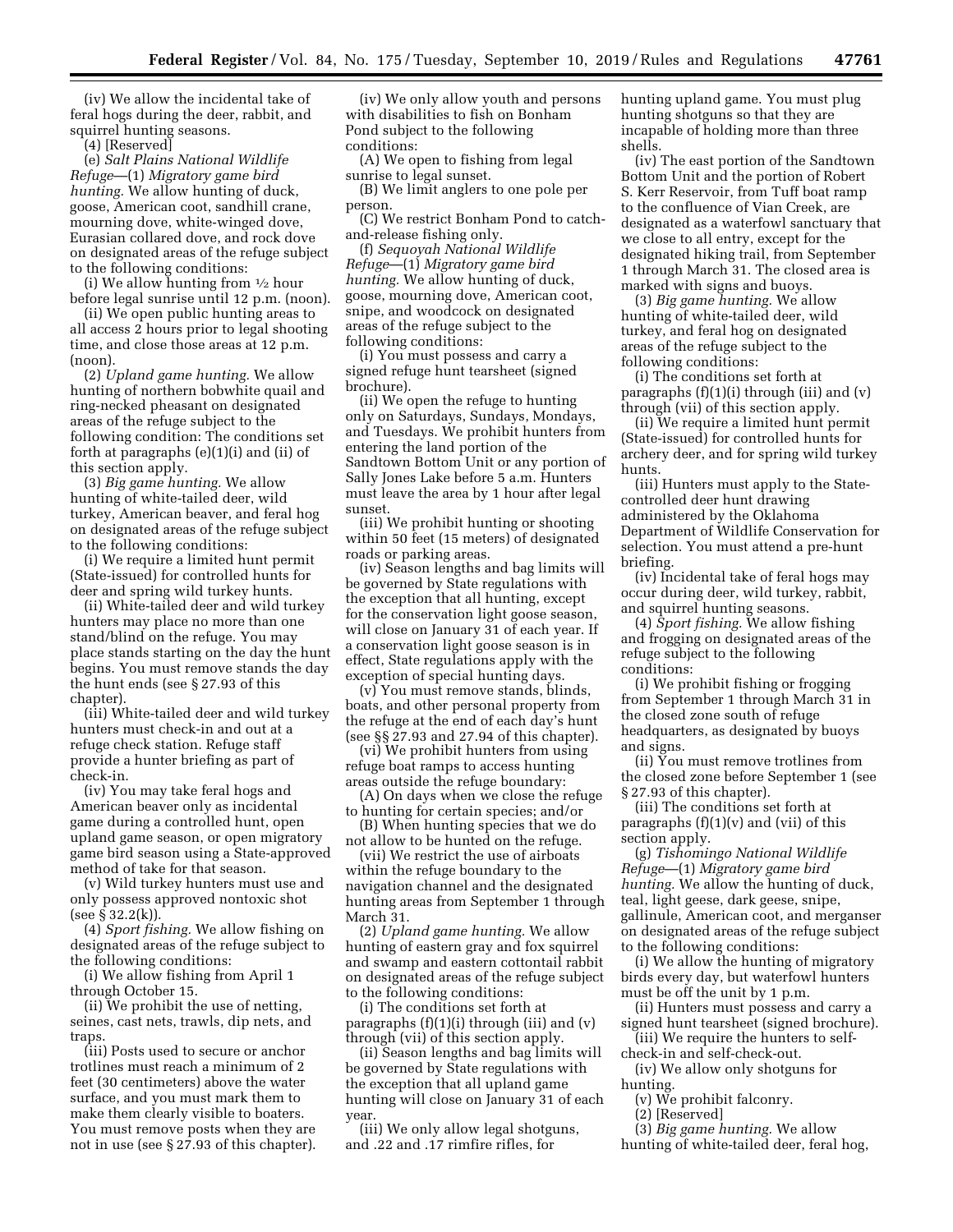and turkey on designated areas of the refuge subject to the following conditions:

(i) The condition set forth at paragraph (g)(1)(ii) of this section applies.

(ii) We require State-controlled deer hunt drawing hunters to attend a prehunt briefing.

(iii) You may hunt feral hog during any established refuge hunting season, using the weapon authorized for that particular hunt.

(4) *Sport fishing.* We allow sport fishing on designated areas of the refuge subject to the following conditions:

(i) Anglers may bank and wade fish with pole and line or rod and reel yearround.

(ii) Anglers may use boats from March 1 through September 30 in designated waters.

(iii) Anglers may ''no-wake'' boat fish during the boating season with line and pole or rod and reel, except in areas designated as sanctuary zones.

(iv) Anglers may use trotlines and other set tackle only in the Cumberland Pool (designated areas), Rock Creek, and between the natural banks of the Washita River. Anglers may only use set tackle with anchored floats.

(v) We prohibit use of limblines, throwlines, juglines, and yo-yos.

(vi) We prohibit use of any containers (jugs, bottles) as floats.

(vii) Anglers may fish after legal sunset from a boat (during boating season) in the Cumberland Pool, except in the sanctuary zones. Anglers may fish after legal sunset at the headquarters area, Sandy Creek Bridge, Murray 23, and Nida Point.

(viii) We prohibit bow fishing.

(ix) We prohibit take of fish by use of hands (noodling).

(x) We prohibit take of frog, turtle, or mussel (see § 27.21 of this chapter).

(h) *Tishomingo Wildlife Management Unit*—(1) *Migratory game bird hunting.*  We allow hunting of mourning dove and waterfowl on the Tishomingo Wildlife Management Unit of Tishomingo National Wildlife Refuge.

(2) *Upland game hunting.* We allow hunting of quail, squirrel, turkey, and rabbit on the Tishomingo Wildlife Management Unit of Tishomingo National Wildlife Refuge.

(3) *Big game hunting.* We allow hunting of white-tailed deer and turkey on the Tishomingo Wildlife Management Unit of Tishomingo National Wildlife Refuge.

(4) *Sport fishing.* We allow sport fishing on the Tishomingo Wildlife Management Unit of Tishomingo National Wildlife Refuge.

(i) *Washita National Wildlife Refuge*— (1) *Migratory game bird hunting.* We

allow hunting of duck, goose, merganser, sandhill crane, mourning, white-winged, and Eurasian collareddove on designated areas of the refuge subject to the following conditions:

(i) We require hunters to carry a signed tearsheet (signed brochure) while hunting duck, goose, merganser, and sandhill crane.

(ii) Duck, goose, merganser, and sandhill crane hunters must hunt only in designated fields on specified days at specified hours.

(iii) We prohibit bringing natural vegetation from outside the refuge onto the refuge to construct temporary blinds. You must remove temporary blinds, decoys, and other hunting equipment from the refuge at the end of each hunt day (see § 27.93 of this chapter).

(2) *Upland game hunting.* We allow hunting of bobwhite quail, cottontail rabbit, and black-tailed jackrabbit on designated areas of the refuge.

(3) *Big game hunting.* We allow hunting of white-tailed deer, feral hog, and Rio Grande wild turkey on designated areas of the refuge subject to the following conditions:

(i) We allow deer and feral hog hunting during the special refuge season. We will hold turkey hunts during the State spring turkey season.

(ii) You must check in and out of hunt areas daily at the refuge office or check station.

(iii) You must take bagged deer, hog, and/or turkey to the refuge check station.

(iv) We will determine bag limits on deer and turkey annually.

(v) We prohibit using handguns for hunting.

(4) *Sport fishing.* We allow fishing in designated areas of the refuge subject to the following conditions:

(i) Anglers may fish from March 15 through October 14 in the Washita River and Foss Reservoir.

(ii) Anglers may bank fish year-round in the Washita River and Foss Reservoir from open areas.

(j) *Wichita Mountains National Wildlife Refuge*—(1) *Migratory game bird hunting.* We allow hunting of duck, goose, merganser, and coot on designated portions of the refuge subject to the following conditions:

(i) Hunters must possess a current signed refuge hunting tearsheet (signed brochure) while hunting on the refuge.

(ii) We prohibit waterfowl hunting during the refuge controlled elk and deer hunts.

(iii) We allow waterfowl hunting from 1⁄2 hour before legal sunrise until 1 p.m.

(iv) We allow the use of hunting dogs only for waterfowl hunting.

(v) You may only build blinds constructed of natural vegetation materials from the refuge.

(vi) Hunters must remove decoys and blinds from the refuge at the end of each day's hunt (see § 27.93 of this chapter).

(vii) We prohibit jump shooting. (viii) We prohibit hunting within 400 feet (122 meters) of any paved road, parking area, or building/dwelling.

(ix) We prohibit shooting from or across any designated trail, road, or parking area.

(x) We prohibit the use of motorized decoys in portions of the refuge designated as wilderness area.

(xi) We prohibit the use of game carts or other mechanical transportation devices on portions of the refuge designated as wilderness area.

(2) [Reserved]

(3) *Big game hunting.* We allow hunting of elk, turkey, and white-tailed deer on designated areas of the refuge subject to the following conditions:

(i) We allow elk, deer, and turkey hunting only during the State-controlled hunt program.

(ii) We allow only five (5) rounds of ammunition per day during controlled elk and white-tailed deer hunts.

(iii) We allow elk and deer hunting with centerfire rifles only; the minimum calibers are .243 for deer and .270 caliber for elk.

(iv) You must possess only approved nontoxic shot (see § 32.2(k)) while in the field while hunting turkey.

(v) You must check all harvested elk and deer through the refuge check station, and attach a metal transportation tag, before leaving refuge property.

(vi) We only allow use of archery equipment and shotgun or muzzleloader with a shot size of #2 or smaller for turkey hunting. We prohibit crossbows.

(vii) You may take feral hogs and coyote only during controlled hunts with weapons approved for that hunt.

(viii) The conditions set forth at paragraphs  $(j)(1)(viii)$  and  $(xi)$  of this

section apply. (4) *Sport fishing.* We allow fishing on

designated areas of the refuge subject to the following conditions:

(i) You may take fish only with pole and line or rod and reel.

(ii) We prohibit taking of frogs and turtles (see § 27.21 of this chapter).

(iii) Anglers may use motorized boats on Elmer Thomas Lake; however, we enforce a no-wake rule on the lake.

(iv) We allow fishing after legal sunset on the refuge, but we prohibit all other boating after legal sunset.

### **§ 32.56 Oregon.**

The following refuge units are open for hunting and/or fishing as governed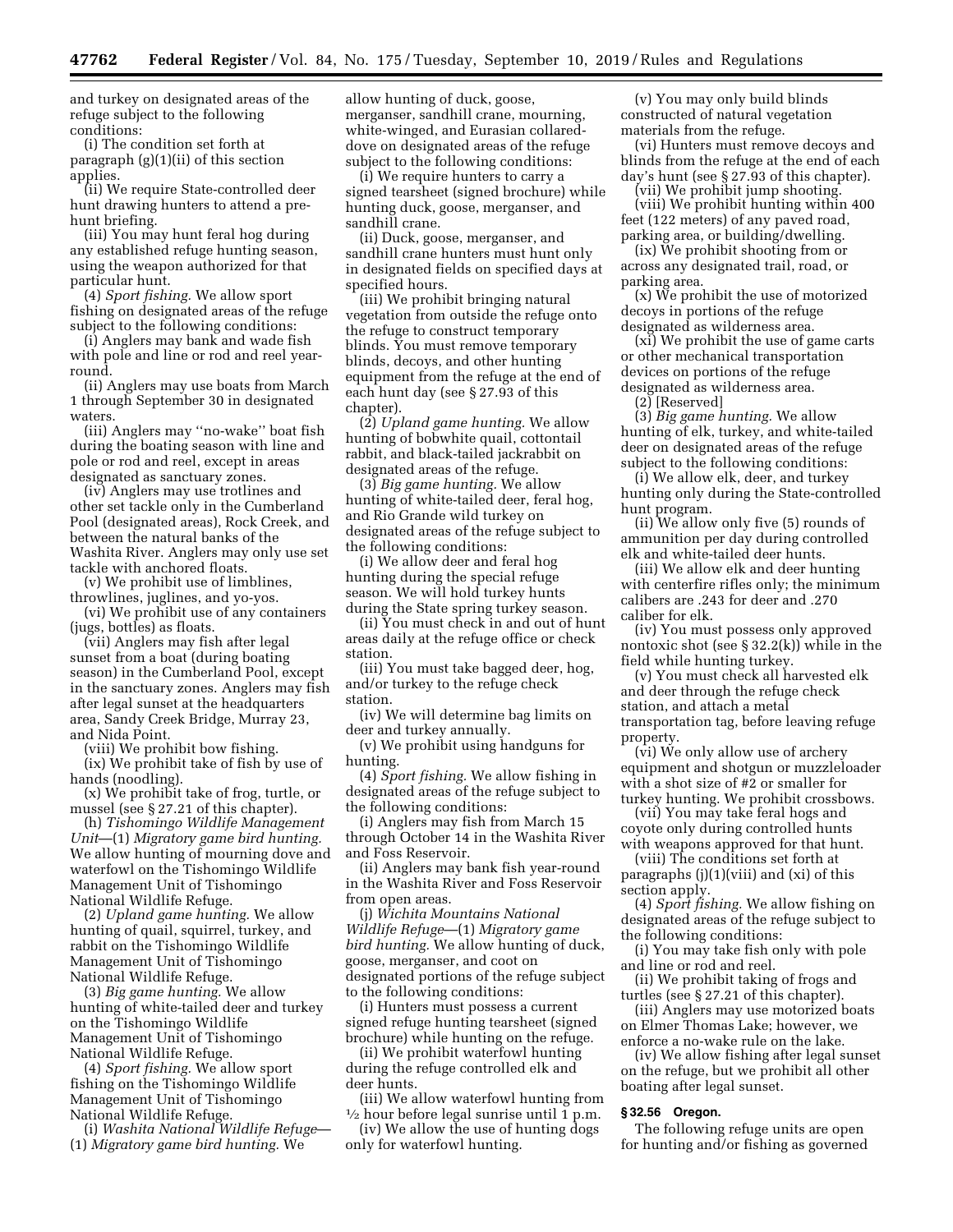by applicable Federal and State regulations, and are listed in alphabetical order with additional refuge-specific regulations.

(a) *Bandon Marsh National Wildlife Refuge*—(1) *Migratory game bird hunting.* We allow hunting of migratory game birds on designated areas of the refuge subject to the following conditions:

(i) We allow hunting of goose, duck, coot, and snipe 7 days per week on that portion of the refuge west of U.S. Highway 101 and outside the Bandon city limits.

(ii) On the Ni-les'tun Unit of the refuge, we allow hunting of goose, duck, and coot only on Wednesdays, Saturdays, and Sundays.

(iii) You must remove all blinds, decoys, shotshell hulls, and other personal equipment and refuse from the refuge at the end of each day's hunt (see §§ 27.93 and 27.94 of this chapter).

(iv) Hunters accessing the Ni-les'tun Unit via boat must secure or anchor boats and use established boat launch areas. Hunters may park boats within the marsh while they hunt, but we require boats landing on the bank of the Coquille River within the Ni-les'tun Unit to park within a designated location.

(v) Hunters may enter the refuge no earlier than 2 hours before legal sunrise and must exit the refuge no later than 1 hour after legal sunset.

(vi) Hunters may use dogs as an aid to retrieving waterfowl during the hunting season.

(vii) You may enter posted retrieval zones while retrieving downed birds and when traveling to and from the hunting areas. We prohibit discharging firearms while in a retrieval zone.

(2)–(3) [Reserved]

(4) *Sport fishing.* We allow sport fishing on designated areas of the refuge.

(b) *Baskett Slough National Wildlife Refuge*—(1) *Migratory game bird hunting.* We allow hunting of duck and goose on designated areas of the refuge subject to the following conditions:

(i) We allow only hunters age 17 and younger to participate in the youth waterfowl hunt. Youths must be accompanied by an adult age 21 or older.

(ii) We require youth hunters to obtain a refuge waterfowl hunting permit (Waterfowl Lottery Application, FWS Form 3–2439, Hunt Application— National Wildlife Refuge System). All youth hunting waterfowl must do so from designated blinds.

(iii) You must remove blinds, decoys, and other personal property at the end

of each day's hunt (see § 27.93 of this chapter).

(iv) We allow the use of dogs when hunting.

(v) We require waterfowl and goose permit hunters to check in and out at the Hunter Check Station (refuge office), which is open from  $1\frac{1}{2}$  hours before legal hunting hours to 8 a.m. and from 11 a.m. to 1 p.m. We prohibit hunting after 12 p.m. (noon).

(vi) We require goose hunters to space themselves no less than 200 yards (183 meters) apart from each other during the early September goose hunt.

(2)–(4) [Reserved]

(c) *Bear Valley National Wildlife Refuge.* (1)–(2) [Reserved]

(3) *Big game hunting.* We allow hunting of deer on designated areas of the refuge subject to the following conditions:

(i) Hunting opens concurrent with the State season and closes October 31.

(ii) We prohibit hunting or public entry of any kind from November 1 to the State-regulated opening day of deer season in the hunting unit.

(iii) We allow walk-in access only from designated entry points.

(4) [Reserved]

(d) *Cold Springs National Wildlife Refuge*—(1) *Migratory game bird hunting.* We allow hunting of goose, duck, coot, dove, and snipe on designated areas of the refuge subject to the following conditions:

(i) We prohibit discharge of any firearm within  $\frac{1}{4}$  mile (396 meters (m)) of any maintained building or Federal facility, such as, but not limited to, a structure designed for storage, human occupancy, or shelter for animals.

(ii) We allow hunting only on Tuesdays, Thursdays, Saturdays, Sundays, and all federally recognized holidays within the State season, with the exception of dove. We only allow hunting for all dove species within the State mourning dove season.

(iii) On the Memorial Marsh Unit: (A) We allow waterfowl hunting only from numbered field blind sites. We allow a maximum of four persons per blind site.

(B) Waterfowl hunters must remain within 100 feet (30 m) of the numbered field blind post unless retrieving birds or setting decoys.

(iv) Hunters must remove all decoys and other equipment (see § 27.93 of this chapter) at the end of each day's hunt.

(2) *Upland game hunting.* We allow hunting of upland game birds on designated areas of the refuge subject to the following conditions:

(i) The conditions set forth at paragraphs (d)(1)(i) and (ii) of this section apply.

(ii) We allow hunting from 12 p.m. (noon) to the end of legal hunting hours.

(3) *Big game hunting.* We allow hunting of elk on designated areas of the refuge subject to the following conditions:

(i) The condition set forth at paragraph (d)(1)(i) of this section applies.

(ii) We only allow hunting with a valid, State-issued emergency hunt permit or kill permit.

(4) *Sport fishing.* We allow fishing on designated areas of the refuge.

(e) *Deer Flat National Wildlife Refuge*—(1) *Migratory game bird hunting.* We allow hunting of mourning dove, goose, duck, coot, and snipe on designated areas of the refuge subject to the following condition: We allow only portable blinds and temporary blinds constructed of natural materials.

(2) *Upland game hunting.* We allow hunting of pheasant, quail, and partridge on designated areas of the refuge subject to the following condition: We prohibit hunting from February 1 through May 31.

(3) *Big game hunting.* We allow hunting of deer on designated areas of the refuge.

(4) *Sport fishing.* We allow fishing on designated areas of the refuge subject to the following condition: We prohibit shoreline fishing on the islands of the Snake River Sector from February 1 through May 31.

(f) *Hart Mountain National Antelope Refuge.* (1) [Reserved]

(2) *Upland game hunting.* We allow hunting of chukar on designated areas of the refuge.

(3) *Big game hunting.* We allow hunting of deer, antelope, and bighorn sheep on designated areas of the refuge subject to the following conditions:

(i) We allow ground blinds, but we prohibit construction of them earlier than 1 week prior to the opening day of the legal season for which you have a valid permit.

(ii) You must remove blinds within 24 hours of harvesting an animal or at the end of the permittee's legal season (see § 27.93 of this chapter).

(iii) We limit hunters to one blind each, and you must tag blinds with the owner's State license or permit number.

(4) *Sport fishing.* We allow fishing on designated areas of the refuge.

(g) *Julia Butler Hansen Refuge for the Columbian White-Tailed Deer*—(1) *Migratory game bird hunting.* We allow hunting of goose, duck, coot, and common snipe on designated areas of the refuge subject to the following conditions:

(i) You must remove all personal property, including decoys and boats,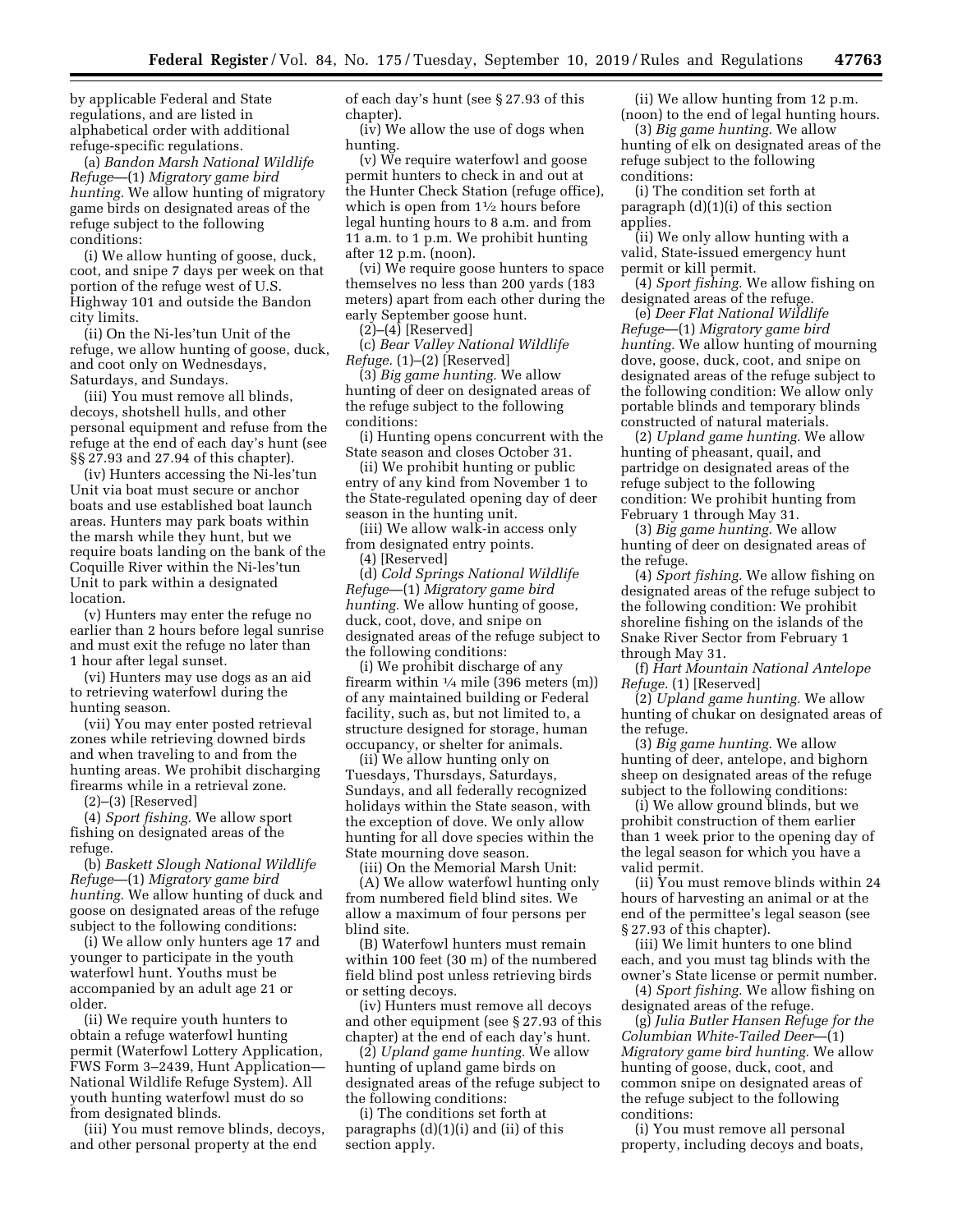by 1 hour after legal sunset (see §§ 27.93 and 27.94 of this chapter).

(ii) We open the refuge for day-use access from 11⁄2 hours before legal sunrise until 11⁄2 hours after legal sunset.

(iii) We allow the use of dogs when hunting.

(2)–(3) [Reserved]

(4) *Sport fishing.* We allow sport fishing on designated areas of the refuge.

(h) *Klamath Marsh National Wildlife Refuge*—(1) *Migratory game bird hunting.* We allow hunting of goose, duck, coot, and common snipe on designated areas of the refuge subject to the following condition: We prohibit the use of air-thrust and inboard waterthrust boats when waterfowl hunting.

(2)–(3) [Reserved]

(4) *Sport fishing.* We allow sport fishing on designated areas of the refuge subject to the following condition: We prohibit the use of boats when sport fishing.

(i) *Lewis and Clark National Wildlife Refuge*—(1) *Migratory game bird hunting.* We allow hunting of goose, duck, coot, and snipe on the designated areas of the refuge subject to the following conditions:

(i) You must remove all personal property, including decoys and boats, by 1 hour after legal sunset (see §§ 27.93 and 27.94 of this chapter).

(ii) We open the refuge for hunting access from 11⁄2 hours before legal sunrise until 11⁄2 hours after legal sunset.

(iii) We allow the use of dogs when hunting.

(2)–(3) [Reserved]

(4) *Sport fishing.* We allow sport fishing on designated areas of the refuge.

(j) *Lower Klamath National Wildlife Refuge*—(1) *Migratory game bird hunting.* We allow hunting of goose, duck, coot, and common snipe on designated areas of the refuge subject to the following conditions:

(i) In the controlled waterfowl hunting area, we require a valid Refuge Recreation Pass (electronic form) for all hunters age 16 and older. All hunters age 15 and younger must remain in the immediate presence of an adult (age 18 or older) at all times while in the field.

(ii) We require advance reservations for the first 2 days of the hunting season. You may obtain a reservation through the waterfowl lottery (Migratory Bird Hunt Application, FWS form 3– 2439, Hunt Application—National Wildlife Refuge System) each year.

(iii) Entry hours for hunters begin at

4:30 a.m. unless otherwise posted. (iv) We prohibit the setting of decoys

in retrieving zones.

(2) *Upland game hunting.* We allow hunting of pheasant on designated areas of the refuge subject to the following condition: In the controlled pheasant hunting area, we require a valid permit for all hunters age 16 and older. All hunters age 15 and younger must remain in the immediate presence of an adult (age 18 or older) at all times while in the field.

(3)–(4) [Reserved]

(k) *Malheur National Wildlife Refuge*—(1) *Migratory game bird hunting.* We allow hunting of dove, goose, duck, merganser, coot, snipe, and pigeon on designated areas of the refuge subject to the following conditions:

(i) We allow nonmotorized boats or boats equipped with only electric motors on the North and South Malheur Lake Hunt Units.

(ii) We allow only portable and temporary hunting blinds.

(iii) You must remove boats, decoys, blinds, materials, and all personal property at the end of each day's hunt (see §§ 27.93 and 27.94 of this chapter).

(iv) The South Malheur Lake and Buena Vista Hunt Units open for migratory bird hunting on the fourth Saturday of October and close at the end of the State waterfowl season.

(v) You may access the South Malheur Lake Hunt Unit from the North Malheur Lake Hunt Unit, but no earlier than the fourth Saturday of October.

(2) *Upland game hunting.* We allow hunting of pheasant, quail, partridge, chukar, and rabbit on designated areas of the refuge subject to the following conditions:

(i) We allow hunting of upland game species on designated areas of the Blitzen Valley east of Highway 205 from the fourth Saturday in October through the end of the State pheasant season.

(ii) We allow hunting of upland game species on the North Malheur Lake Hunt Unit concurrent with the State pheasant season.

(3) *Big game hunting.* We allow hunting of deer and pronghorn on designated areas of the refuge.

(4) *Sport fishing.* We allow fishing on designated areas of the refuge subject to the following conditions:

(i) We prohibit ice fishing on, and all public access to, any ice formations.

(ii) We allow fishing year-round on Krumbo Reservoir and in the Blitzen River, East Canal, and Mud Creek upstream from and including Bridge Creek.

(iii) We allow fishing on the north bank of the Blitzen River from Sodhouse Lane downstream to the bridge on the Boat Landing Road between August 1 and September 15.

(iv) We prohibit boats on public fishing areas, except that we allow nonmotorized boats and boats equipped with only electric motors on Krumbo Reservoir.

(l) *McKay Creek National Wildlife Refuge*—(1) *Migratory game bird hunting.* We allow hunting of goose, duck, coot, snipe, and dove on designated areas of the refuge subject to the following conditions:

(i) We prohibit discharge of any firearm within 1⁄4 mile (396 meters) of any maintained building or Federal facility, such as, but not limited to, a structure designed for storage, human occupancy, or shelter for animals.

(ii) Hunters must remove all decoys and other equipment from the refuge at the end of each day's hunt (see § 27.93 of this chapter).

(2) *Upland game hunting.* We allow hunting of upland game birds and turkey on designated areas of the refuge subject to the following conditions:

(i) The condition set forth at paragraph (l)(1)(i) of this section applies.

(ii) On the opening weekend of the hunting season, we require all hunters to possess and carry a special refuge permit (signed refuge brochure).

(3) *Big game hunting.* We allow hunting of deer and elk on designated areas of the refuge subject to the following conditions:

(i) The conditions set forth at paragraphs (l)(1)(i) and (ii) of this section apply.

(ii) We only allow elk hunting only with a valid, State-issued emergency hunt permit or kill permit.

(iii) We allow deer hunting only with a special, State-issued permit.

(4) *Sport fishing.* We allow sport fishing on designated areas of the refuge.

(m) *McNary National Wildlife Refuge.*  Refer to § 32.66(h) for regulations.

(n) *Nestucca Bay National Wildlife Refuge*—(1) *Migratory game bird hunting.* We allow hunting of duck and coot on designated areas of the refuge subject to the following conditions:

(i) Hunters must remove all blinds, decoys, shotshell hulls, and other personal equipment and refuse from the refuge at the end of each day's hunt (see §§ 27.93 and 27.94 of this chapter).

(ii) Hunters may enter the refuge no earlier than 2 hours before legal sunrise and must exit the refuge no later than 1 hour after legal sunset.

(iii) Hunters may use dogs as an aid to retrieving waterfowl during the hunting season.

(2)–(3) [Reserved]

(4) *Sport fishing.* We allow sport fishing and shellfishing on designated areas of the refuge.

(o) *Sheldon National Wildlife Refuge.*  (1) [Reserved]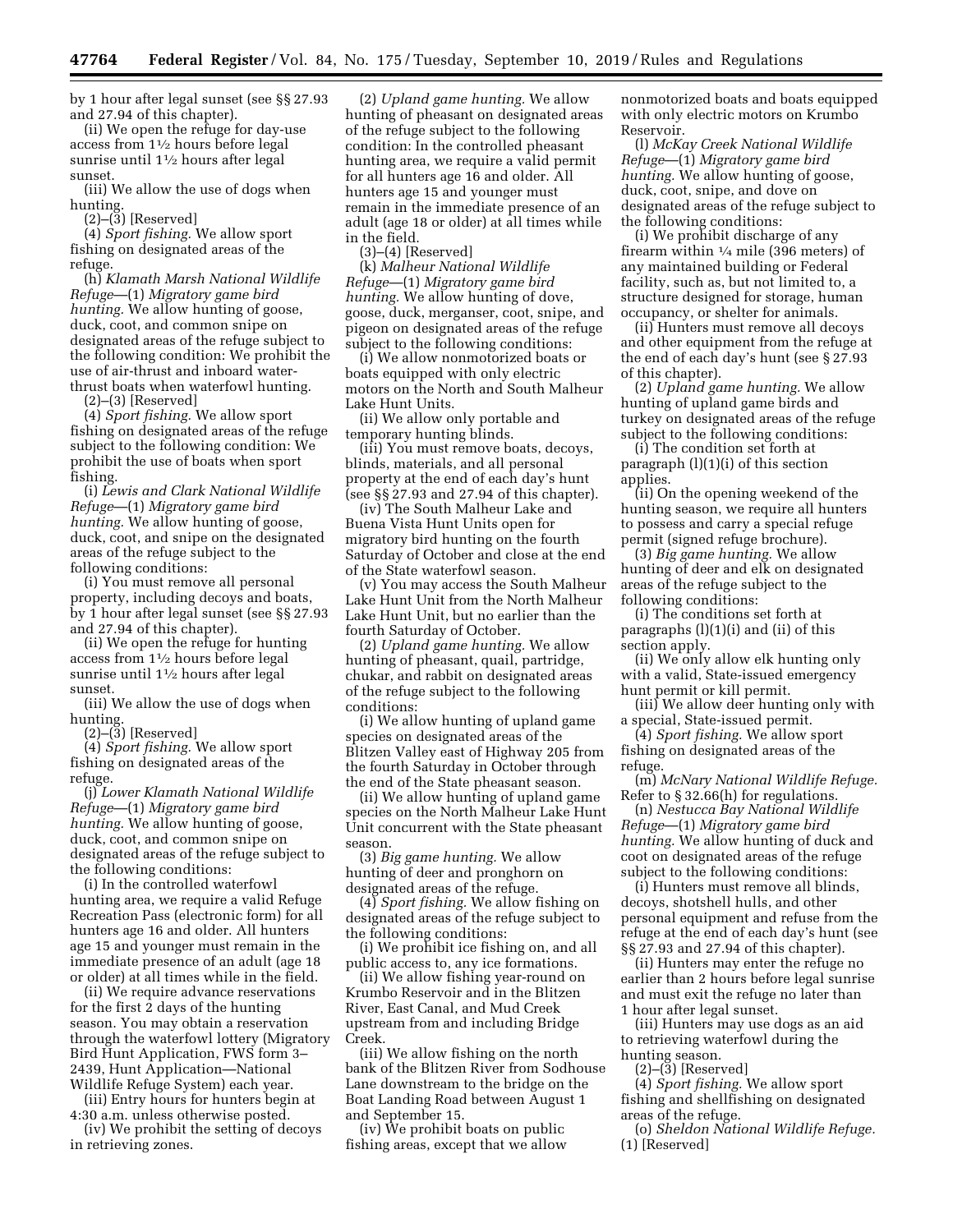(2) *Upland game hunting.* We allow hunting of quail, grouse, and partridge on designated areas of the refuge.

(3) *Big game hunting.* We allow hunting of deer and antelope on designated areas of the refuge.

(4) [Reserved]

(p) *Siletz Bay National Wildlife Refuge*—(1) *Migratory game bird hunting.* We allow hunting of goose, duck, and coot on designated areas of the refuge subject to the following conditions:

(i) We allow waterfowl hunting 7 days per week on refuge lands west of U.S. Highway 101.

(ii) On the Millport Slough South Unit, we allow waterfowl hunting only on Wednesdays, Saturdays, and Sundays.

(iii) Hunters must remove all blinds, decoys, shotshell hulls, and other personal equipment and refuse from the refuge at the end of each day's hunt (see §§ 27.93 and 27.94 of this chapter).

(iv) Hunters may enter the refuge no earlier than 2 hours before legal sunrise and must exit the refuge no later than 1 hour after legal sunset.

(v) Hunters may use dogs as an aid to retrieving waterfowl during the hunting season.

(vi) You may enter posted retrieval zones while retrieving downed birds and when traveling to and from the hunting areas. We prohibit discharging firearms while in a retrieval zone.

(2)–(3) [Reserved]

(4) *Sport fishing.* We allow fishing and clamming on designated areas of the refuge only from legal sunrise to legal sunset.

(q) *Tualatin River National Wildlife Refuge*—(1) *Migratory game bird hunting.* We allow waterfowl hunting on designated areas of the refuge subject to the following conditions:

(i) Youth age 17 and younger may participate as active hunters. An adult age 21 or older must accompany and supervise youth hunters. We do not allow supervising adults to hunt.

(ii) We allow a maximum of two youth hunters and two nonhunters per hunting blind, for a maximum occupancy of four persons per blind.

(iii) Disabled youth hunters must possess an Oregon Disabilities Hunting and Fishing Permit issued by the Oregon Department of Fish and Wildlife (ODFW) to qualify for preference in using the designated accessible hunting blind.

(iv) We open the hunting season on the last weekend of October, as conditions allow, through the end of the regular State hunting season. We close the refuge for the third-period northwest permit zone goose hunt.

(v) Official hunting start times for game birds are governed by State regulations. Hunting ends at 1 p.m. for the entire season.

(vi) We open the hunt area for access 11⁄2 hours before legal shooting hours.

(vii) You must remove decoys, other personal property, and trash from the refuge at the end of each day's hunt (see §§ 27.93 and 27.94 of this chapter).

(viii) We allow the use of dogs for retrieving waterfowl.

(ix) All hunters must hunt from designated blinds.

(x) All hunters must have visible means of retrieving waterfowl such as float tube, waders, or a dog capable of retrieving.

(xi) Hunters must check-in and checkout with a Refuge representative and submit a Migratory Bird Hunt Report (FWS Form 3–2361) when checking out.

(2)–(4) [Reserved]

(r) *Umatilla National Wildlife Refuge*—(1) *Migratory game bird hunting.* We allow hunting of goose, duck, coot, dove, and snipe on designated areas of the refuge subject to the following conditions:

(i) We prohibit discharge of any firearm within 1⁄4 mile (396 meters) of any maintained building or Federal facility, such as, but not limited to, a structure designed for storage, human occupancy, or shelter for animals.

(ii) Hunters must remove all decoys and other equipment at the end of each day's hunt (see § 27.93 of this chapter).

(iii) On the McCormack Unit, we allow hunting subject to the following conditions:

(A) The McCormack Unit is a fee-hunt area only open to hunting on Wednesdays, Saturdays, Sundays, Thanksgiving Day, and New Year's Day during State waterfowl seasons.

(B) We require hunters to stop at the check station to obtain a special refuge

permit (signed refuge brochure). (C) We allow hunting only from assigned areas.

(2) *Upland game hunting.* We allow hunting of upland game birds on designated areas of the refuge subject to the following conditions:

(i) The conditions set forth at paragraphs (r)(1)(i) and (ii) of this section apply.

(ii) On the McCormack Fee Hunt Unit, we allow hunting subject to the following conditions:

(A) We allow hunting only on Wednesdays, Saturdays, Sundays, Thanksgiving Day, and New Year's Day from 12 p.m. (noon) to the end of State legal hunting hours.

(B) We require all hunters to possess and carry a special refuge permit (signed refuge brochure).

(3) *Big game hunting.* We allow hunting of deer on designated areas of the refuge subject to the following conditions:

(i) The condition set forth at paragraph (r)(1)(i) of this section applies.

(ii) We allow hunting only with a special, State-issued permit.

(4) *Sport fishing.* We allow fishing on designated areas of the refuge.

(s) *Upper Klamath National Wildlife Refuge*—(1) *Migratory game bird hunting.* We allow hunting of goose, duck, coot, and common snipe on designated areas of the refuge.

 $(2)$ – $(3)$  [Reserved]

(4) *Sport fishing.* We allow sport fishing in designated areas of the refuge. (t) *William L. Finley National Wildlife* 

*Refuge.* (1)–(2) [Reserved]

(3) *Big game hunting.* We allow deer and elk hunting on designated areas of the refuge subject to the following conditions:

(i) You may harvest only antlerless elk with appropriate State-issued tags.

(ii) We prohibit hunting from any refuge structure, observation blind, or boardwalk.

(iii) We require all hunters to register at a self-service hunt kiosk. All hunters must complete a Big Game Harvest Report (FWS Form 3–2359) at the end of each hunt day.

(4) *Sport fishing.* We allow fishing on designated areas of the refuge subject to the following conditions:

(i) We allow fishing from legal sunrise to legal sunset.

(ii) We allow anglers to use only pole and line, or rod and reel. Anglers must attend their line.

## **§ 32.57 Pennsylvania.**

The following refuge units are open for hunting and/or fishing as governed by applicable Federal and State regulations, and are listed in alphabetical order with additional refuge-specific regulations.

(a) *Cherry Valley National Wildlife Refuge*—(1) *Migratory game bird hunting.* We allow hunting of migratory game birds on designated areas of the refuge subject to the following conditions:

(i) Hunters must obtain a refuge hunt permit (FWS Form 3–2439, Hunt Application—National Wildlife Refuge System). We require hunters to possess a signed refuge hunt permit at all times while scouting and hunting on the refuge.

(ii) Hunters may enter the refuge 2 hours before legal shooting time and must leave no later than 2 hours after legal shooting time.

(2) *Upland game hunting.* We allow hunting of squirrel, grouse, rabbit,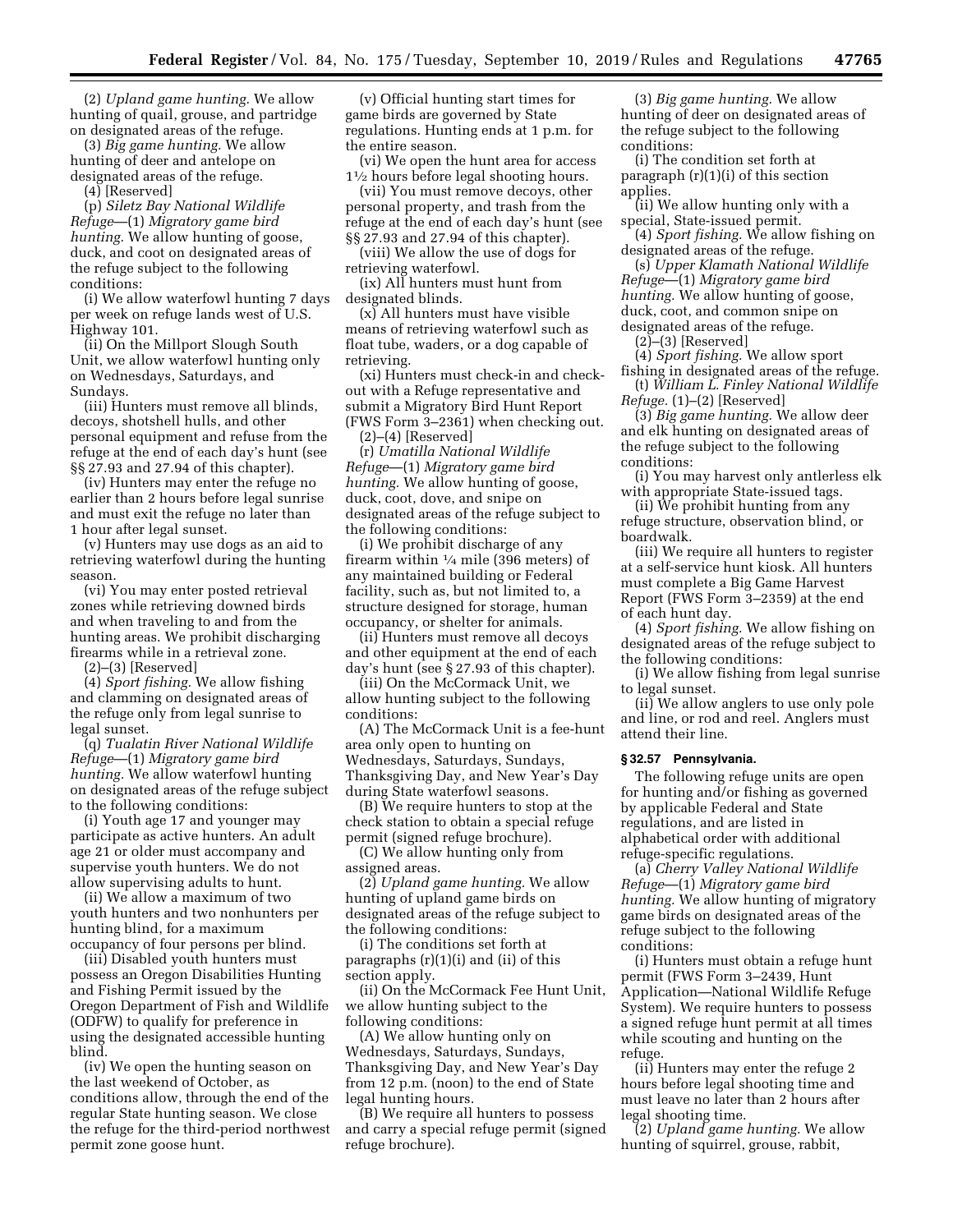pheasant, quail, woodchuck, crow, fox, raccoon, opossum, skunk, weasel, coyote, and bobcat on designated areas of the refuge subject to the following conditions:

(i) Hunters must obtain a refuge hunt permit (FWS Form 3–2439, Hunt Application—National Wildlife Refuge System). We require hunters to possess a signed refuge hunt permit at all times while scouting and hunting on the refuge.

(ii) The condition set forth at paragraph (a)(1)(ii) of this section applies.

(iii) We allow hunting from legal sunrise to legal sunset.

(3) *Big game hunting.* We allow hunting of white-tailed deer, bear, and wild turkey on designated areas of the refuge subject to the following conditions:

(i) The conditions set forth at paragraphs  $(a)(1)(ii)$  and  $(a)(2)(i)$  of this section apply.

(ii) We prohibit organized deer drives. We define a ''deer drive'' as an organized or planned effort to pursue, drive, chase, or otherwise frighten or cause deer to move in the direction of any person(s) who is part of the organized or planned hunt and known to be waiting for the deer.

(4) *Sport fishing.* We allow sport fishing on the refuge subject to the following conditions:

(i) The Cherry Creek section located on the former Cherry Valley Golf Course is open for catch-and-release fishing, with only artificial lures and barbless hooks. Anglers at this location must obtain a day-use fishing permit, with a maximum of three anglers per day.

(ii) We allow fishing from  $\frac{1}{2}$  hour before legal sunrise to 1⁄2 hour after legal sunset.

(iii) We allow only nonmotorized or electric-motor boats in designated areas.

(iv) We prohibit the use of eel chutes, eelpots, and fyke nets.

(v) We prohibit trapping fish for use as bait on the refuge.

(vi) We prohibit the take, collection, capture, killing and possession of any reptile or amphibian on the refuge (see § 27.21 of this chapter).

(b) *Erie National Wildlife Refuge*—(1) *Migratory game bird hunting.* We allow hunting of mourning dove, woodcock, rail, Wilson's snipe, Canada goose, duck, coot, and crow on designated areas of the refuge subject to the following conditions:

(i) We allow hunting activities on the refuge from September 1 through the end of February. We allow scouting for those same dates, and for the 7 days prior to the start of each season.

(ii) We allow only nonmotorized boats for waterfowl hunting in permitted areas.

(iii) We prohibit field possession of migratory game birds in areas of the refuge closed to migratory game bird hunting.

(2) *Upland game hunting.* We allow hunting of ruffed grouse, squirrel, rabbit, woodchuck, pheasant, quail, raccoon, fox, coyote, skunk, and opossum on designated areas of the refuge subject to the following conditions:

(i) We allow woodchuck hunting on the refuge from September 1 through the end of February.

(ii) We prohibit the use of raptors to take small game.

(3) *Big game hunting.* We allow hunting of deer, bear, and turkey on designated areas of the refuge.

(4) *Sport fishing.* We allow sport fishing on designated areas of the refuge subject to the following conditions:

(i) We allow nonmotorized watercraft use in Area 5. Watercraft must remain in an area from the dike to 3,000 feet (900 meters) upstream.

(ii) We prohibit the taking of turtle or frog (see § 27.21 of this chapter).

(iii) We prohibit the collecting or releasing of baitfish.

(iv) We prohibit the taking or possession of shellfish on the refuge (see § 27.21 of this chapter).

(c) *John Heinz National Wildlife Refuge at Tinicum.* (1)–(2) [Reserved]

(3) *Big game hunting.* We allow archery-only hunting of white-tailed deer on designated areas of the refuge subject to the following condition: Hunters must possess a refuge hunt permit (FWS Form 3–2439, Hunt Application—National Wildlife Refuge System) and comply with all of its terms and conditions.

(4) *Sport fishing.* We allow sport fishing on designated areas of the refuge subject to the following conditions:

(i) We allow fishing on the refuge from legal sunrise to legal sunset.

(ii) Anglers may only operate boats, canoes, and floats in tidal waters.

(iii) We prohibit bowfishing or spearfishing on the refuge.

(iv) We prohibit the take, collection, or capture of any reptile or amphibian on the refuge (see § 27.21 of this chapter).

(d) *Ohio River Islands National Wildlife Refuge.* Refer to § 32.67(b) for regulations.

# **§ 32.58 Rhode Island.**

The following refuge units are open for hunting and/or fishing as governed by applicable Federal and State regulations, and are listed in

alphabetical order with additional refuge-specific regulations.

(a) *Block Island National Wildlife Refuge.* (1)–(2) [Reserved]

(3) *Big game hunting.* We allow hunting of white-tailed deer on designated areas of the refuge subject to the following conditions:

(i) We require hunters to submit a hunt application (FWS Form 3–2439, Hunt Application—National Wildlife Refuge System) to be selected to hunt on the refuge.

(ii) Hunters must mark portable tree stands/blinds with refuge permit number.

(iii) We prohibit hunting within 100 feet (30 meters) of a refuge trail.

(4) *Sport fishing.* We allow saltwater fishing from refuge shorelines.

(b) *Ninigret National Wildlife Refuge.*   $(1)$ – $(2)$  [Reserved]

(3) *Big game hunting.* We allow hunting of white-tailed deer on designated areas of the refuge subject to the following conditions:

(i) We require hunters to submit a hunt application (FWS Form 3–2439, Hunt Application—National Wildlife Refuge System) to be selected to hunt on the refuge.

(ii) Hunters must mark portable tree stands/blinds with refuge permit number.

(iii) We prohibit hunting within 100 feet (30 meters) of a refuge trail.

(4) *Sport fishing.* We allow saltwater fishing from refuge shorelines.

(c) *Sachuest Point National Wildlife Refuge.* (1)–(3) [Reserved]

(4) *Sport fishing.* We allow saltwater fishing on designated areas of the refuge subject to the following conditions:

(i) Anglers may only saltwater fish at Sachuest Beach shoreline from

September 16 through March 31. (ii) Anglers may night-fish after legal sunset with a refuge permit (FWS Form 3–2358).

(d) *Trustom Pond National Wildlife Refuge*—(1) *Migratory game bird hunting.* We allow hunting of Canada goose and mourning dove on designated areas of the refuge.

(2)–(3) [Reserved]

(4) *Sport fishing.* We allow saltwater fishing on designated areas of the refuge subject to the following condition: Anglers may saltwater fish from September 16 through March 31.

### **§ 32.59 South Carolina.**

The following refuge units are open for hunting and/or fishing as governed by applicable Federal and State regulations, and are listed in alphabetical order with additional refuge-specific regulations.

(a) *Cape Romain National Wildlife Refuge*—(1) *Migratory game bird*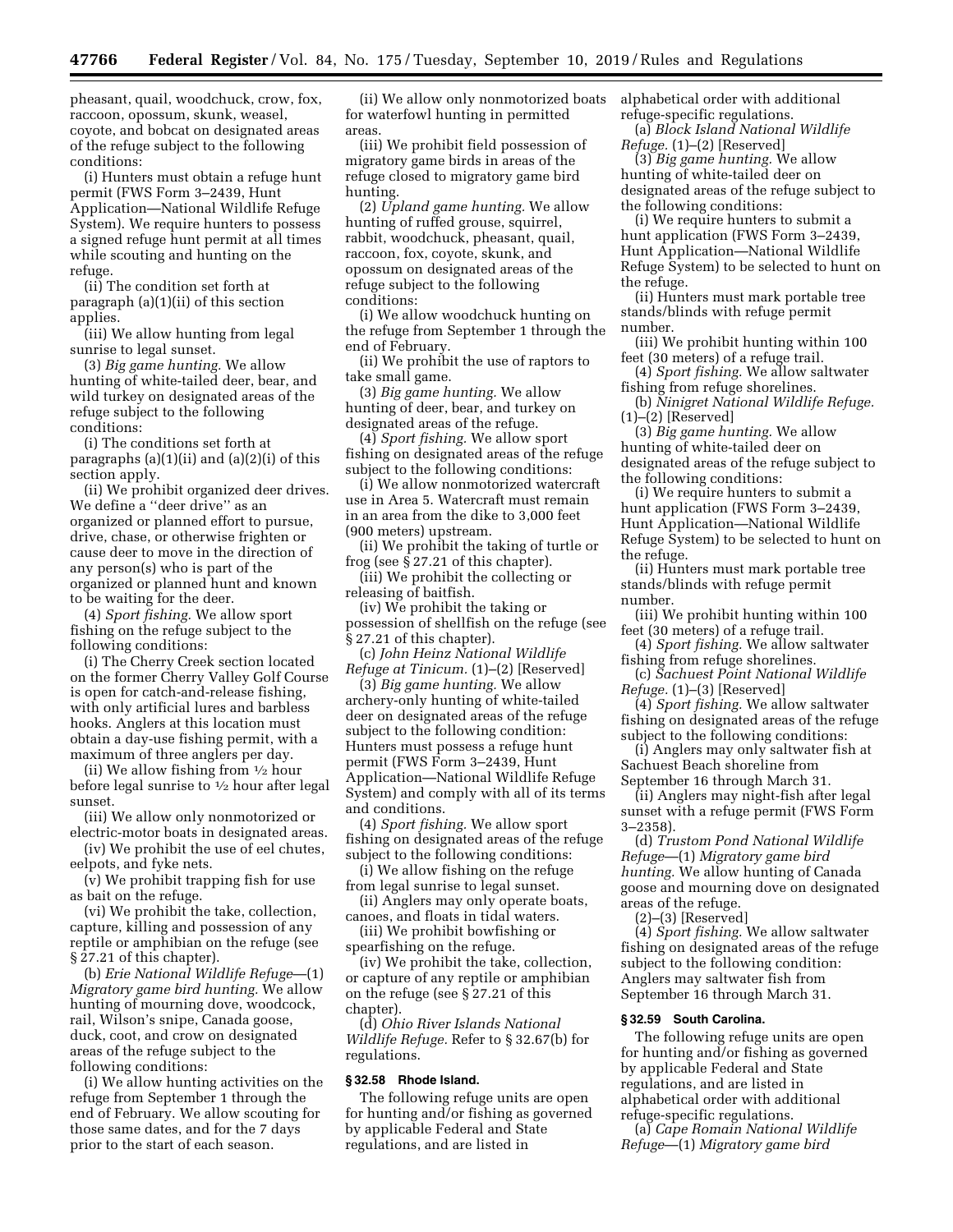*hunting.* We allow hunting of marsh hen/rail on designated areas of the refuge subject to the following conditions:

(i) We require each hunter to carry at all times while hunting a signed, current refuge hunt permit (signed brochure) and a government-issued picture identification.

(ii) We prohibit hunting on Sundays. (iii) Each hunter age 15 and younger must remain within sight and normal voice contact of an adult age 21 or older. Youth hunters must have successfully completed a State-approved hunter education course.

(iv) We allow the use of dogs while hunting for marsh hen/rail.

(2) *Upland game hunting.* We allow hunting of raccoon on designated areas of the refuge subject to the following conditions:

(i) The conditions set forth at paragraphs (a)(1)(i) through (iii) of this section apply.

(ii) We allow hunting only on days designated annually by the refuge within the State season.

(iii) Each archery hunter must checkin at the camping site on Bulls Island before setting up camp or before starting to hunt. We require each hunter to record his or her State hunting license number in the available register.

(iv) Hunters may camp in the designated camping areas on Bulls Island during the archery white-tailed deer hunts from 9 a.m. on the day preceding the hunt until 12 p.m. (noon) on the day following the hunt.

(v) Hunters must hunt from a tree stand or the ground. We prohibit stalking, driving, corralling, or any other cooperative form of hunting.

(3) *Big game hunting.* We allow the hunting of white-tailed deer on designated areas of the refuge subject to the following conditions:

(i) The conditions set forth at paragraphs (a)(1)(i) through (iii) and (a)(2)(ii) through (v) of this section apply.

(ii) The refuge designates daily limits for white-tailed deer.

(iii) We prohibit crossbows, muzzleloaders, shotguns, rifles, pistols, and any other firearms or illegal means (as governed by State designations) to take white-tailed deer during the designated refuge archery hunt.

(iv) Hunters much check all whitetailed deer at the refuge check station prior to removal from Bulls Island.

(4) *Sport fishing.* We allow saltwater fishing and shell fishing on designated areas of the refuge subject to the following conditions:

(i) We prohibit cast nets on the pier at Garris Landing.

(ii) We prohibit anglers or visitors taking, possessing, or transporting more than one 3-quart plastic bag of sea shells per person per day from the refuge.

(b) *Carolina Sandhills National Wildlife Refuge*—(1) *Migratory game bird hunting.* We allow hunting of mourning dove and woodcock on designated areas of the refuge subject to the following conditions:

(i) All hunters must carry a signed refuge general hunt permit (signed brochure) and government-issued picture identification.

(ii) Each youth hunter (age 15 and younger) must remain within sight and voice contact and under supervision of an adult age 21 or older.

(iii) We prohibit discharge of any weapon on or across any part of the refuge road system.

(iv) We prohibit the use of outdoor recreational vehicles (ORVs) except by mobility-impaired hunters with a Special Use Permit (FWS Form 3–1383– G) to use ORV in designated areas during specified hunts. Companions assisting disabled hunters must be listed on the Special Use Permit.

(v) For hunting, you may possess shotguns with shot no larger than #5.

(vi) Legal shooting hours for September dove hunts are 12 p.m. (noon) to 6 p.m.

(vii) We prohibit the possession of more than 50 shotgun shells during the September dove hunts.

(2) *Upland game hunting.* We allow hunting of quail, rabbit, raccoon, and opossum on designated areas of the refuge subject to the following conditions:

(i) The conditions set forth at paragraphs (b)(1)(i) through (iv) of this section apply.

(ii) We require dogs for hunting raccoon and opossum. All dogs must wear a collar displaying the owner's contact information.

(iii) Upland game hunters may possess shotguns with shot no larger than #4, or .22 caliber rimfire rifles or primitive muzzleloading rifles of .40 caliber or smaller. We prohibit possession of buckshot or slugs.

(iv) Upland game hunters using archery equipment must use small game tips on the arrows.

(v) All persons participating in refuge firearms hunts and while en route to and from hunting areas must wear either a hat, coat, or vest of solid blaze orange. This does not apply to raccoon and opossum hunters.

(vi) We prohibit falconry.

(3) *Big game hunting.* We allow hunting of white-tailed deer, turkey, and feral hog on designated areas of the refuge subject to the following conditions:

(i) The conditions set forth at paragraphs (b)(1)(i), (iii), and (iv) and  $(b)(2)(v)$  of this section apply.

(ii) Each youth hunter (age 15 and younger) must remain within sight and voice contact and under supervision of an adult age 21 or older. Each adult may supervise no more than one youth hunter.

(iii) Harvested deer, feral hog, or turkey must be checked at the designated check station prior to removing from the refuge. Hunters must complete the Big Game Harvest Report (FWS Form 3–2359).

(iv) During deer and turkey hunts, we prohibit hunters from entering the refuge earlier than 4 a.m. and staying on the refuge later than 2 hours after legal sunset.

(v) During the primitive weapons hunt, you may use bow and arrow, crossbows, muzzleloading shotguns (20 gauge or larger), or muzzleloading rifles (.40 caliber or larger). We prohibit revolving rifles and black-powder handguns.

(vi) During modern gun hunts, you may use shotguns, rifles (centerfire and larger than .22 caliber), handguns (.357 caliber or larger and barrel length no less than 6 inches [15 centimeters (cm)]), or any weapon allowed during the primitive weapons hunt. We prohibit military, hard-jacketed bullets, and .22 caliber rimfire rifles during the modern gun hunts.

(vii) We prohibit organized deer drives. We define a ''deer drive'' as an organized or planned effort to pursue, drive, chase, or otherwise frighten or cause deer to move in the direction of any person(s) who is part of the organized or planned hunt and known to be waiting for the deer.

(viii) We prohibit adults from possessing or discharging firearms during youth deer or turkey hunts.

(ix) We prohibit placing stands on the refuge more than 3 days prior to the opening day of each big game hunt period. You must remove stands at the end of each hunt period (see § 27.93 of this chapter).

(4) *Sport fishing.* We allow sport fishing on designated areas of the refuge subject to the following conditions:

(i) We allow fishing from 1 hour before legal sunrise to 1 hour after legal sunset.

(ii) We prohibit bow fishing, fish baskets, nets, set hooks, trotlines, or snagging devices.

(iii) We prohibit snagging of fish by pulling or jerking any device equipped with one or more hooks through the water for the purpose of impaling fish.

(iv) At Mays and Honkers Lakes, the creel limit on largemouth bass is five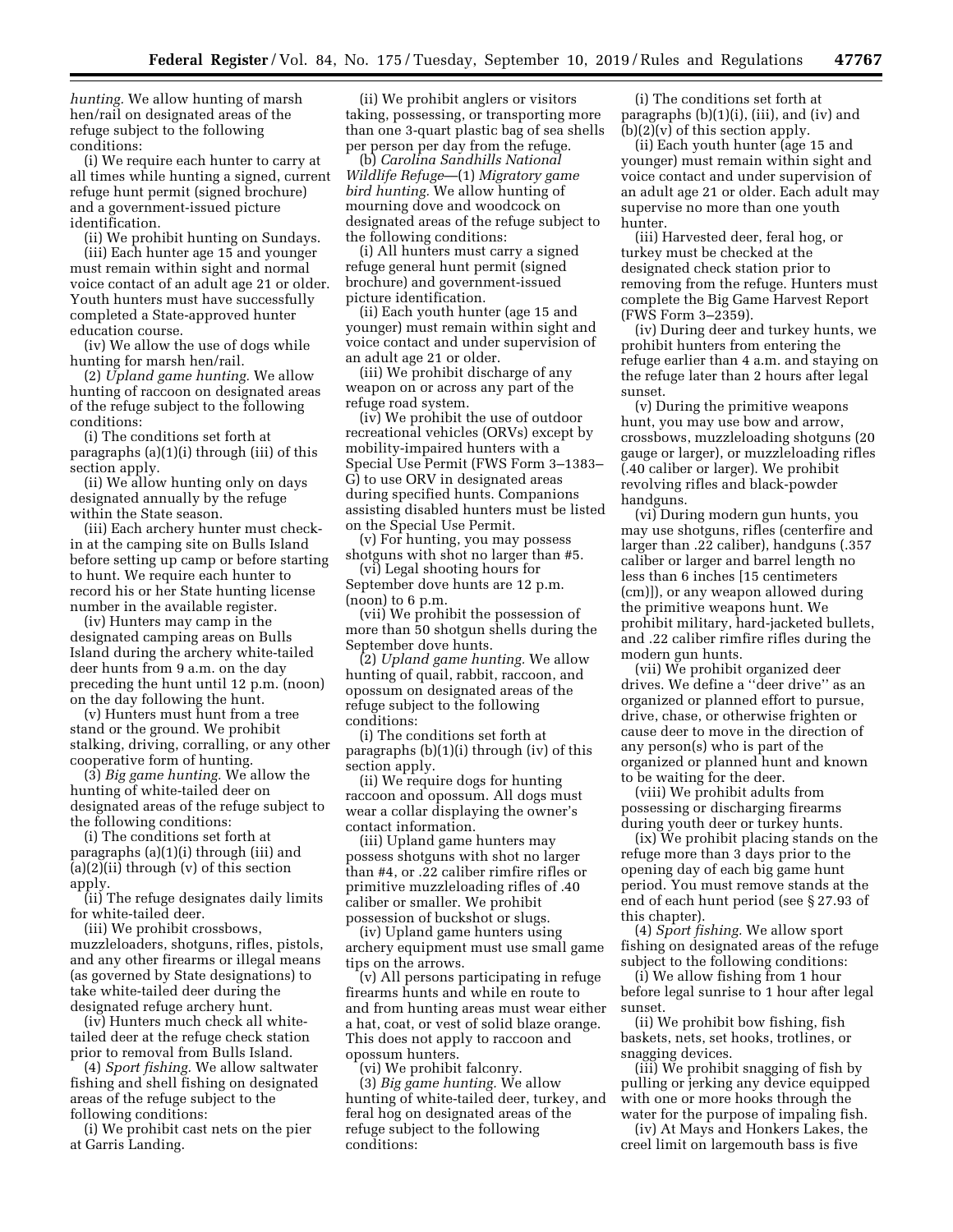fish per person per day. All bass must be a minimum length of 12 inches (30 cm).

(v) We designate Oxpen Lake as adultyouth fishing only. A youth (age 15 and younger) must be actively fishing and accompanied by no more than two adults age 18 or older. We prohibit adults fishing unless a youth accompanies them. The creel limit on channel catfish is five fish per person per day.

(vi) We prohibit the use or possession of alcoholic beverages while fishing on the refuge.

(c) *Ernest F. Hollings ACE Basin National Wildlife Refuge*—(1) *Migratory game bird hunting.* We allow hunting of duck, goose, and coot on designated areas of the refuge subject to the following conditions:

(i) We require each hunter to carry at all times while hunting a signed, current refuge hunting regulations brochure (signed brochure) containing a refuge hunt permit.

(ii) Each youth hunter (age 15 and younger) must remain within sight and normal voice contact of an adult age 21 or older. Youth hunters must have successfully completed a Stateapproved hunter education course.

(iii) We only allow hunting until 12 p.m. (noon) each day during the State waterfowl season.

(iv) You must remove portable blinds and decoys at the end of each day's hunt (see § 27.93 of this chapter).

(v) We only allow the use of dogs while hunting.

(vi) We allow scouting all year from legal sunrise to legal sunset.

(vii) You may access the hunt areas only by boat.

(2) [Reserved]

(3) *Big game hunting.* We allow hunting of white-tailed deer and feral hog on designated areas of the refuge subject to the following conditions:

(i) The conditions set forth at paragraphs (c)(1)(i) and (ii) of this section apply.

(ii) Except for the special quota permit hunts, we allow only archery or muzzleloader hunting. During special quota permit hunts, we allow use of centerfire rifles or shotguns.

(iii) On hunt days, hunters may enter the refuge no earlier than 5 a.m. and must leave the refuge no later than 1 hour after legal sunset.

(iv) We require all deer taken during any hunt to be checked at the designated refuge check station before removal from the refuge. In addition, all deer must be tagged with an antlerless tag (State-issued) provided by the refuge.

(v) The refuge daily bag limit is two antlerless deer and one antlered buck

that must have at least three antler points on one side. We define a ''point'' as an antler projection of at least 1 inch (2.5 centimeters) or more in length.

(vi) You may take feral hogs during refuge deer hunts. There is no size or bag limit on hogs. We may offer special hog hunts during and after deer season to further control this invasive species. We prohibit removal of live hogs from the refuge.

(vii) You must hunt deer and feral hogs from an elevated deer stand. We prohibit shooting big game from a boat.

(viii) All permanently fixed ground blinds are for the mobility-impaired hunt only.

(ix) We prohibit crossbows on the archery hunts. We only allow muzzleloading rifles using a single projectile on the muzzleloader hunts. We prohibit buckshot.

(x) You may use flagging to mark the site of hunter entry from roads or trails and again at the stand site. You may use clothespins with reflective tape between these sites to mark the route to the stand. Hunters must label all such markers with their last name and State hunting license number.

(xi) We require hunters to wear an outer garment visible above the waist that contains a minimum of 500 square inches (3,226 square centimeters) of solid, florescent-orange material at all times during the muzzleloader and mobility-impaired hunts.

(xii) We prohibit organized deer drives. We define a ''deer drive'' as an organized or planned effort to pursue, drive, chase, or otherwise frighten or cause deer to move in the direction of any person(s) who is part of the organized or planned hunt and known to be waiting for the deer.

(4) *Sport fishing.* We allow sport fishing on designated areas of the refuge subject to the following conditions:

(i) We allow fishing in impounded waters contained within dikes and levees in the Beaufort County portion of the refuge annually from April 1 through August 31 during daylight hours. We close fishing during all remaining times within all refugeimpounded waters.

(ii) We only allow bank fishing.

(iii) We only allow hook and line sport fishing using rod and reel or pole. (d) *Pinckney Island National Wildlife* 

*Refuge.* (1)–(2) [Reserved] (3) *Big game hunting.* We allow hunting of white-tailed deer on

designated areas of the refuge subject to the following conditions:

(i) We only allow hunting on the refuge by lottery.

(ii) We require a refuge hunt permit (electronic form) for all hunters chosen in the lottery who are age 16 and older. You must sign the refuge hunt permit and carry it at all times when hunting.

(iii) Hunters must check-in at the designated check station and park in the designated area prior to hunting. We require personal identification at checkin.

(iv) We prohibit organized deer drives. We define a ''deer drive'' as an organized or planned effort to pursue, drive, chase, or otherwise frighten or cause deer to move in the direction of any person(s) who is part of the organized or planned hunt and known to be waiting for the deer.

(v) Each hunter may place one stand on the refuge during the week preceding the hunt. You must remove your stand at the end of the hunt (see § 27.93 of this chapter).

(vi) We prohibit the use of buckshot. (vii) We prohibit hunting closer than 100 yards (90 meters (m)) to U.S. Highway 278 or the check station area, or closer than 200 yards (180 m) to the residence area.

(viii) Refuge personnel must check deer harvested during a scheduled hunt before hunters leave the refuge.

(ix) You may take five deer (no more than two antlered).

(4) *Sport fishing.* We allow sport fishing on designated areas of the refuge subject to the following conditions:

(i) We allow saltwater fishing yearround in the estuarine waters adjacent to the refuge.

(ii) We prohibit freshwater fishing.

(e) *Santee National Wildlife Refuge.*  (1) [Reserved]

(2) *Upland game hunting.* We allow hunting of raccoon and opossum on designated areas of the refuge subject to the following conditions:

(i) We allow only primitive weapons. We prohibit hunting with exploding arrows, centerfire rifles, and handguns.

(ii) All refuge hunters age 14 and younger must show proof of successful completion of a hunter-education/safety course. A properly licensed adult age 21 or older must directly supervise (within sight and normal voice contact) hunters age 14 and younger. An adult may supervise only one youth.

(iii) We require hunters to possess a refuge hunt permit (signed refuge hunt brochure), a valid State hunting license, and government-issued picture identification while hunting.

(iv) You must check in all harvested animals at a designated check station. If no refuge employee is present at a designated check station to check the harvested animal, the hunter must record species harvest information on the provided data sheet (FWS Form 3– 2405).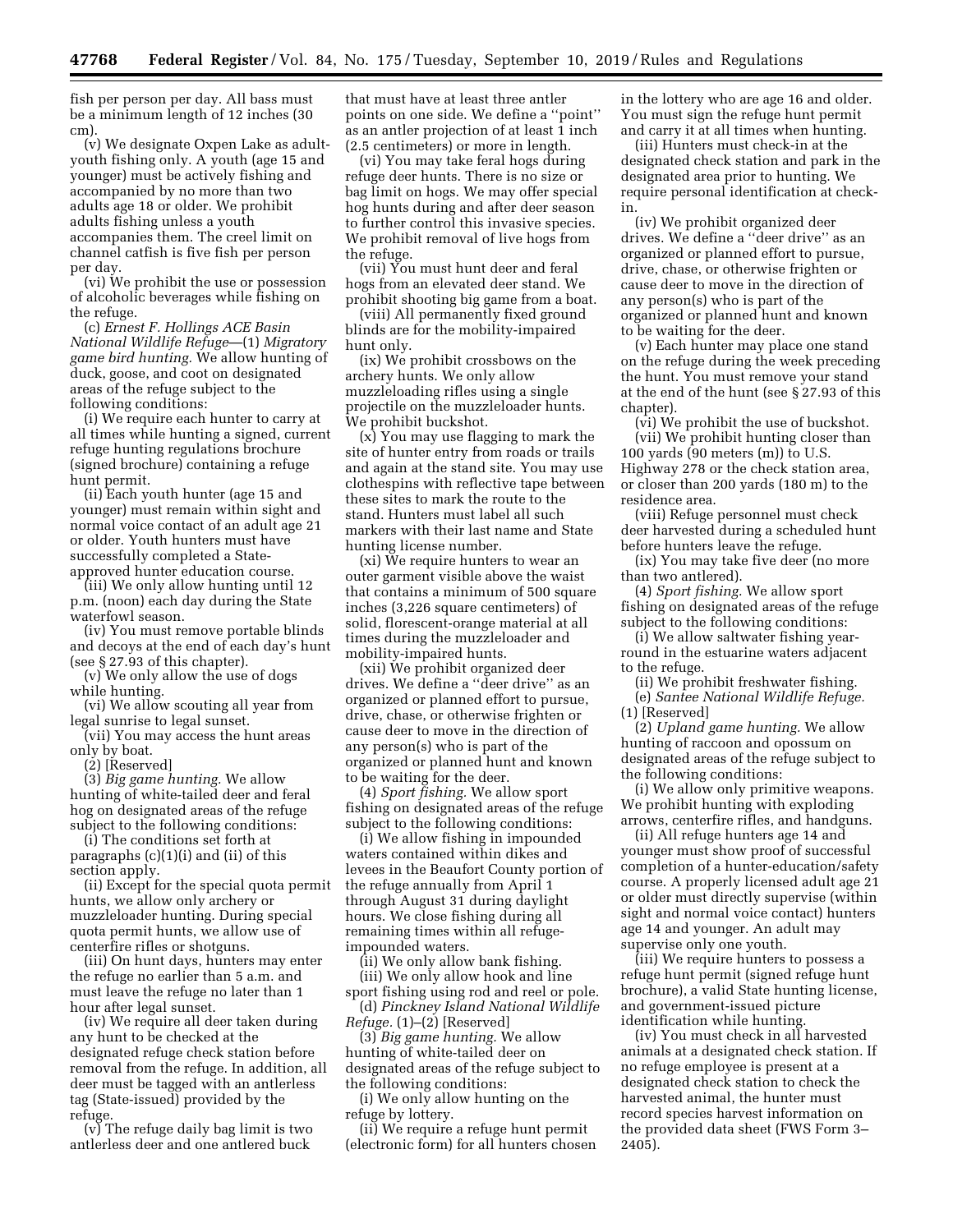(v) You must check all animals taken on the refuge before removing the animal from the refuge and prior to 8:30 p.m. at the check station.

(vi) We require hunters to make a reasonable effort to retrieve wounded game. You must obtain permission from refuge personnel to enter a ''No Hunting Zone'' or ''Closed Area'' for any purpose.

(vii) We prohibit hunting from within 100 feet (30 meters (m)) of or across any roadway, whether open or closed to vehicular traffic, or from or within 300 yards (270 m) of any designated hunter check station or residence.

(viii) We open hunting areas from 5 a.m. until 8:30 p.m. during designated hunt periods.

(ix) We allow the use of dogs only for raccoon and opossum hunting. The dogs must wear a collar displaying the owner's contact information.

(x) We allow take of raccoon and opossum only during night hunting from the hours of 6 p.m. to 6 a.m. We prohibit hunting on Saturday nights and Sunday nights. Special State regulations apply for night hunting.

(xi) We only allow take of raccoon and opossum with a shotgun using shot size no larger than #4 or a .22-caliber rimfire rifle. We prohibit possession of buckshot or slugs.

(3) *Big game hunting.* We allow hunting of white-tailed deer on designated areas of the refuge subject to the following conditions:

(i) The conditions set forth at paragraphs (e)(2)(i) through (viii) of this section apply.

(ii) We prohibit night hunting of deer and feral hogs. On the refuge, we define ''nighttime'' as from 1⁄2 hour after legal sunset to  $\frac{1}{2}$  hour before legal sunrise.

(iii) We allow the unlimited incidental take of feral hog while hunting during the day.

(iv) We prohibit trail flagging. You may use clothes pins with reflective tape/tack or commercially made reflective orange glow or trail clips to mark the path to the tree. You must mark all clips and pins with your full name, and you must remove them at the end of the hunt period (see §§ 27.93 and 27.94 of this chapter).

(v) You must hunt deer and feral hog from portable elevated hunting stands. You must wear a safety belt or harness while using a hunting stand. We prohibit ground blinds. We allow only one stand per hunter, and each hunter must clearly mark stands with his or her State hunting license number.

(vi) You may place stands, clothespins, or clips, only on open hunt areas, on the Friday, Saturday, and Sunday immediately prior to each hunt

(from 7 a.m. until 5 p.m.). You must remove them by 8:30 p.m. on the last day of each hunt period (see §§ 27.93 and 27.94 of this chapter).

(vii) We open the Plantation Islands (Cuddo Unit) to deer and feral hog hunting only from 5 a.m. until 2:30 p.m.

(viii) Shooting hours are from 1⁄2 hour before legal sunrise until 1⁄2 hour after legal sunset.

(ix) We allow the use of nonmotorized boats for accessing the unit's interior canals to inland areas open to hunting.

(x) We prohibit organized deer drives. We define a ''deer drive'' as an organized or planned effort to pursue, drive, chase, or otherwise frighten or cause deer to move in the direction of any person(s) who is part of the organized or planned hunt and known to be waiting for the deer.

(4) *Sport fishing.* We allow sport fishing on designated areas of the refuge subject to the following conditions:

(i) Anglers must sign and possess a refuge fishing permit (signed brochure), and possess government-issued picture identification, while fishing on the refuge. We require all recreational fishing boat operators to have one refuge fishing permit per boat.

(ii) We open Cantey Bay (Bluff Unit), Black Bottom (Cuddo Unit), and Savannah Branch (Pine Island Unit) only to boating and fishing, from March 1 through October 31.

(iii) We allow fishing access in interior freshwater canals and ponds only by canoes or kayaks, or by foot or bicycle travel only.

(iv) We prohibit attaching trotlines, bush/limb lines, fishing devices, signs, or any other objects to trees, posts, or markers within refuge boundaries.

(f) *Savannah National Wildlife Refuge.* Refer to § 32.29(h) for regulations.

(g) *Waccamaw National Wildlife Refuge*—(1) *Migratory game bird hunting.* We allow hunting of duck, goose, dove, woodcock, and snipe on designated areas of the refuge subject to the following conditions:

(i) You must possess and carry at all times while hunting a signed, current refuge hunting regulations brochure (signed brochure), which serves as the hunt permit.

(ii) Each youth hunter age 15 and younger must remain within sight, within normal voice contact, and under the supervision of an adult age 21 or older, except when participating in the Federal youth days waterfowl hunt, when the youth hunter must be under the supervision of an adult age 18 or older. We do not require youth hunters to have a hunter-education card for migratory gamebird hunting, but they

must possess a signed refuge hunting regulations brochure. The supervising adult must comply with all State and Federal hunting license requirements and also possess a signed refuge hunting regulations brochure. Each supervising adult may supervise no more than two youths.

(iii) We allow waterfowl hunting only until 12 p.m. (noon) each Saturday and Wednesday during the State waterfowl season. Hunters may enter the refuge no earlier than 5 a.m. on hunt days and must be off the refuge by 2 p.m.

(iv) We allow scouting Monday through Friday during the waterfowl season. Hunters must be off the refuge by 2 p.m.

(v) Hunters must remove portable blinds and decoys from the refuge at the end of each day's hunt (see § 27.93 of this chapter).

(vi) We allow the use of dogs only while hunting. We require dogs to wear a collar displaying the owner's contact information.

(2) *Upland game hunting.* We allow hunting of gray squirrel, raccoon, and opossum on designated areas of the refuge subject to the following conditions:

(i) The conditions set forth at paragraphs (g)(1)(i), (ii), and (vi) of this section apply.

(ii) We allow hunting only on days designated annually by the refuge within the State season.

(iii) You may possess only nontoxic shot (see  $\S 32.2(k)$ ) no larger than #2 in shotguns for hunting. We allow .22 caliber rimfire rifles.

(iv) We prohibit shooting any game from a boat except waterfowl.

(v) We prohibit upland game hunting during refuge big game hunts.

(3) *Big game hunting.* We allow hunting of white-tailed deer, feral hog, and turkey on designated areas of the refuge subject to the following conditions:

(i) The conditions set forth at paragraphs  $(g)(1)(i)$  and  $(g)(2)(ii)$  and  $(iv)$ of this section apply.

(ii) We allow archery, muzzleloading (black powder), rifles (centerfire larger than .22 caliber), and shotguns according to refuge unit-specific regulations. We allow muzzleloading rifles that use only a single projectile on the muzzleloader hunts. We prohibit buckshot, rimfire ammunition, and fullmetal-jacketed military ammunition.

(iii) We allow scouting all year during daylight hours except during the State waterfowl season. During the waterfowl season, the same regulations that apply to scouting for waterfowl (paragraph  $(g)(1)(iv)$  of this section) apply to scouting for big game species.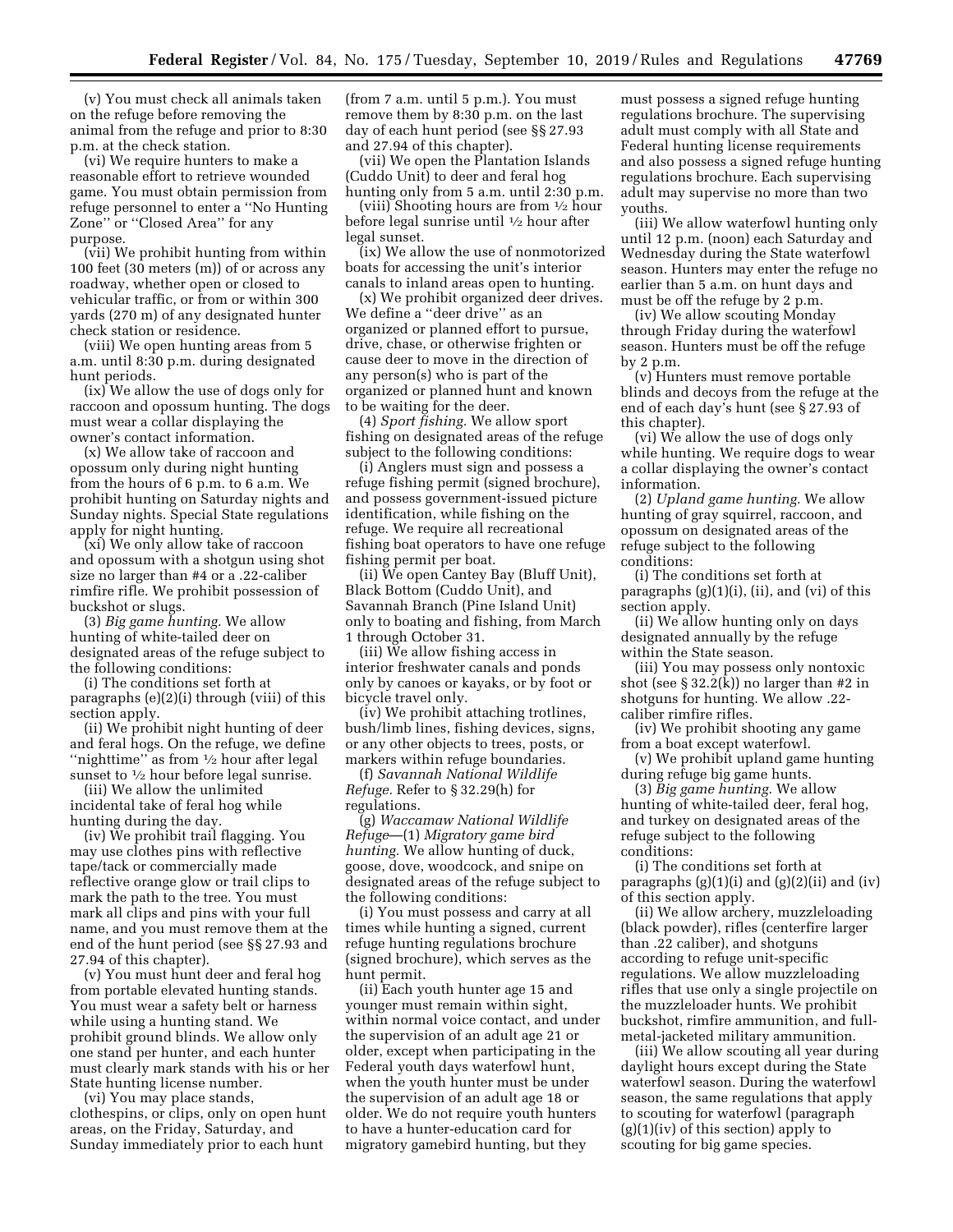(iv) Hunters may enter the refuge no earlier than 5 a.m. on hunt days and must leave the refuge no later than 1 hour after legal sunset.

(v) We allow harvest of only one antlered deer for each hunt session; you may not exceed harvest of a total of three antlered deer per year. We allow harvest of three antlerless deer per season; you may not exceed harvest of more than two antlerless deer per day.

(vi) You may take feral hogs during refuge deer hunts. There is no size or bag limit on hogs.

(vii) We prohibit hunting on or within 100 feet (30 meters) of all routes marked as roads or trails on the hunt brochure map.

(viii) You must hunt deer and feral hog from an elevated hunting stand.

(ix) We allow only one portable tree stand per hunter, and you must clearly mark it with your State hunting license number. We prohibit placing deer stands on the refuge more than 3 days prior to the opening day of a hunting session. Hunters must remove stands from the refuge no later than 3 days after each refuge big game hunt (see § 27.93 of this chapter).

(x) We allow hunters to use flagging to mark the site of hunter entry from roads or trails and again at the stand site. We allow hunters to use clothes pins with reflective tape between entry and stand sites to mark the route to the stand. You must label all pins with your last name, and you must remove them at the end of the hunt (see §§ 27.93 and 27.94 of this chapter).

(xi) We require hunters to wear an outer garment visible above the waist that contains a minimum of 500 square inches (3,226 square centimeters) of solid, fluorescent-orange material at all times during big game hunts except for wild turkey.

(xii) We prohibit organized drives. We define a ''drive'' as an organized or planned effort to pursue, drive, chase, or otherwise frighten or cause game to move in the direction of any person(s) who is part of the organized or planned hunt and known to be waiting for the game.

(xiii) We allow crossbows only during the big game hunting sessions, when we allow muzzleloaders and modern weapons.

(xiv) Each youth hunter age 15 and younger must remain within sight, within normal voice contact, and under supervision of an adult age 21 or older. Each youth hunter must possess a signed refuge hunting regulations brochure. We require youth hunters who are sitting in a hunting stand by themselves to possess a valid huntereducation card. The supervising adult

must comply with all State and Federal hunting license requirements and possess a signed refuge hunting regulations brochure. Each supervising adult may supervise a maximum of one youth.

(xv) We only allow deer and hog hunting on the uplands of Sandy Island during a special archery-only lottery hunt. Hunters must apply for lottery entry (name/address/phone number) and are chosen by a random selection process. There is a quota on the number of hunters selected for this hunt.

(4) *Sport fishing.* We allow fishing on designated areas of the refuge.

# **§ 32.60 South Dakota.**

The following refuge units are open for hunting and/or fishing as governed by applicable Federal and State regulations, and are listed in alphabetical order with additional refuge-specific regulations.

(a) *Huron Wetland Management District*—(1) *Migratory game bird hunting.* We allow migratory game bird hunting on designated areas of the district subject to the following condition: You must remove boats, decoys, portable blinds, other personal property, and any materials brought onto the area for blind construction by the end of each day's hunt (see §§ 27.93 and 27.94 of this chapter).

(2) *Upland game hunting.* We allow upland game hunting on designated areas of the district.

(3) *Big game hunting.* We allow big game hunting on designated areas of the district.

(4) *Sport fishing.* We allow sport fishing on designated areas of the district subject to the following condition: You must remove boats, motor vehicles, fishing equipment, and other personal property (excluding ice houses) by the end of each day's hunt (see §§ 27.93 and 27.94 of this chapter).

(b) *LaCreek National Wildlife Refuge*—(1) *Migratory game bird hunting.* We allow the hunting of goose, duck, coot, common snipe, sandhill crane, American crow, and mourning dove on designated areas of the refuge.

(2) *Upland game hunting.* We allow the hunting of ring-necked pheasant and sharp-tailed grouse on designated areas of the refuge subject to the following condition: Hunters may remain on the refuge no longer than 1⁄2 hour after legal sunset.

(3) *Big game hunting.* We allow hunting of white-tailed and mule deer on designated areas of the refuge subject to the following conditions:

(i) All archery deer hunters must possess and carry a refuge permit (signature required).

(ii) Deer hunters may enter the refuge 11⁄2 hours before legal sunrise and remain no longer than 11⁄2 hours after legal sunset.

(iii) Hunters may leave portable tree stands and free-standing elevated platforms on the refuge from the first Saturday after August 25 through February 15. Hunters must remove all other personal property by the end of the day's hunt (see § 27.93 of this chapter).

(iv) We close the refuge to archery hunting during refuge firearm seasons.

(4) *Sport fishing.* We allow sport fishing on designated areas of the refuge subject to the following conditions:

(i) We prohibit the use or possession of live minnows or bait fish in Pools 3, 4, 7, and 10 and the Cedar Creek Trout Ponds.

(ii) We open designated fishing areas from  $\frac{1}{2}$  hour before legal sunrise to  $\frac{1}{2}$ hour after legal sunset, except the Little White River Recreation Area.

(c) *Lake Andes National Wildlife Refuge*—(1) *Migratory game bird hunting.* We allow migratory game bird hunting on designated areas of the refuge.

(2) *Upland game hunting.* We allow upland game hunting on designated areas of the refuge.

(3) *Big game hunting.* We allow big game hunting on designated areas of the refuge.

(4) *Sport fishing.* We allow sport fishing on designated areas of the refuge subject to the following condition: You must remove all boats, motor vehicles, fishing equipment, and other personal property, excluding ice houses, by the end of each day's hunt (see §§ 27.93 and 27.94 of this chapter).

(d) *Lake Andes Wetland Management District*—(1) *Migratory game bird hunting.* We allow migratory game bird hunting on designated areas of the district subject to the following condition: You must remove boats, decoys, portable blinds, other personal property, and any materials brought onto the area for blind construction by the end of each day's hunt (see §§ 27.93 and 27.94 of this chapter).

(2) *Upland game hunting.* We allow upland game hunting on designated areas of the district.

(3) *Big game hunting.* We allow big game hunting on designated areas of the district subject to the following condition: You must remove portable ground blinds and other personal property at the end of each day's hunt (see §§ 27.93 and 27.94 of this chapter).

(4) *Sport fishing.* We allow sport fishing on designated areas of the district subject to the following condition: You must remove boats,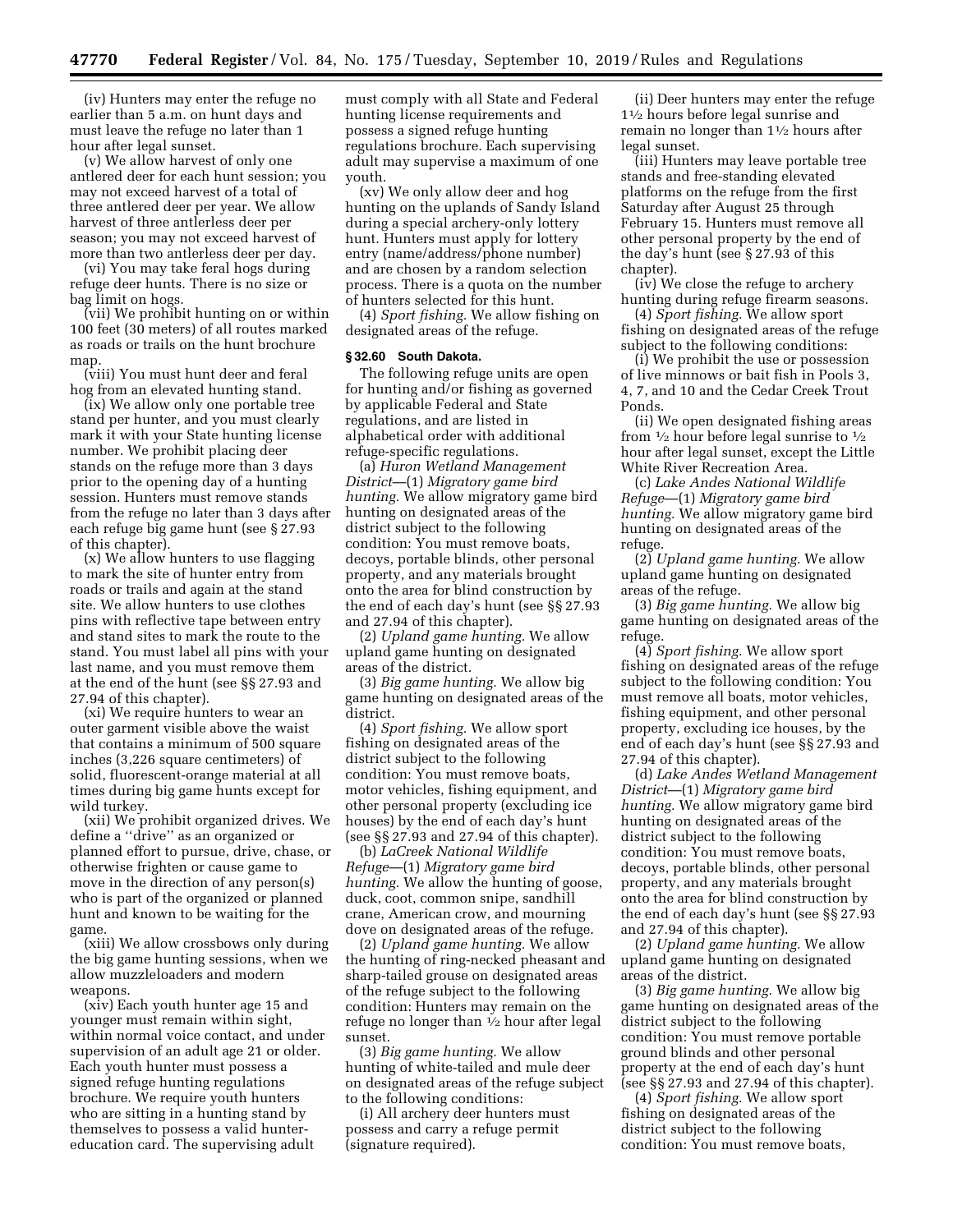motor vehicles, fishing equipment, and other personal property (excluding ice houses) by the end of each day's fishing activity (see §§ 27.93 and 27.94 of this chapter).

(e) *Madison Wetland Management District*—(1) *Migratory game bird hunting.* We allow migratory game bird hunting on designated areas of the district subject to the following condition: You must remove boats, decoys, portable blinds, other personal property, and any materials brought onto the area for blind construction by the end of each day's hunt (see §§ 27.93 and 27.94 of this chapter).

(2) *Upland game hunting.* We allow upland game hunting on designated areas of the district.

(3) *Big game hunting.* We allow big game hunting on designated areas of the district subject to the following condition: You must remove portable ground blinds and other personal property by the end of each day's hunt (see §§ 27.93 and 27.94 of this chapter).

(4) *Sport fishing.* We allow sport fishing on designated areas of the district subject to the following condition: You must remove boats, motor vehicles, fishing equipment, and other personal property (excluding ice houses) by the end of each day's fishing activity (see §§ 27.93 and 27.94 of this chapter).

(f) *Sand Lake National Wildlife Refuge*—(1) *Migratory game bird hunting.* We allow hunting of waterfowl on designated portions of the refuge subject to the following condition: Unarmed waterfowl hunters on the perimeter of the refuge may retrieve downed waterfowl up to 100 yards (90 meters) inside the refuge boundary.

(2) *Upland game hunting.* We allow hunting of pheasant, sharp-tailed grouse, and partridge on designated portions of the refuge subject to the following conditions:

(i) We allow hunting of upland game birds from the Monday following closure of the refuge firearms deer season through the first Sunday in January.

(ii) Hunters may enter the refuge no earlier than 10 a.m. each day.

(3) *Big game hunting.* We allow hunting of deer on designated areas of the refuge subject to the following conditions:

(i) Only firearms deer hunters possessing and carrying a State-issued Sand Lake refuge permit may hunt deer on the refuge.

(ii) We allow portable tree stands; portable, elevated hunting platforms not attached to trees; and portable ground blinds only.

(iii) You may place your tree stand(s), elevated platform(s), and/or ground blind(s) on the refuge only during your designated licensed season. You must remove these stands/blinds by the end of your designated licensed season (see § 27.93 of this chapter).

(iv) Deer hunters may enter the refuge 1 hour before legal shooting time and remain no longer than 1 hour after shooting time ends.

(v) We allow vehicles on designated refuge roads only for retrieving harvested deer and only during the following times: 9:30 to 10 a.m., 1:30 to 2 p.m., and from the end of legal shooting time to 1 hour after the end of shooting time (see § 27.31 of this chapter).

(4) *Sport fishing.* We allow sport fishing on designated areas of the refuge subject to the following conditions:

(i) Fishing hours are  $\frac{1}{2}$  hour before legal sunrise to 1⁄2 hour after legal sunset.

(ii) We allow ice fishing shanties, but anglers must remove them at the end of each day's fishing activity (see § 27.93 of this chapter).

(g) *Sand Lake Wetland Management District*—(1) *Migratory game bird hunting.* We allow migratory game bird hunting on designated areas of the district and subject to the following condition: You must remove boats, decoys, portable blinds, other personal property, and any materials brought onto the area for blind construction by the end of each day's hunt (see §§ 27.93 and 27.94 of this chapter).

(2) *Upland game hunting.* We allow upland game hunting on designated areas of the district.

(3) *Big game hunting.* We allow big game hunting on designated areas of the district subject to the following conditions:

(i) We allow hunters to leave portable tree stands and free-standing elevated platforms on waterfowl production areas from the first Saturday after August 25 through February 15.

(ii) You must remove portable ground blinds, trail cameras, and other personal property by the end of each day's hunt (see §§ 27.93 and 27.94 of this chapter).

(4) *Sport fishing.* We allow sport fishing on designated areas of the district subject to the following condition: You must remove boats, motor vehicles, fishing equipment, and other personal property (excluding ice houses) by the end of each day's fishing activity (see §§ 27.93 and 27.94 of this chapter).

(h) *Waubay National Wildlife Refuge.*  (1)–(2) [Reserved]

(3) *Big game hunting.* We allow deer hunting on designated areas of the

refuge subject to the following conditions:

(i) Hunters must remove stands by the end of the hunt (see § 27.93 of this chapter).

(ii) Hunters may launch nonmotorized watercraft from designated access points to travel to islands.

(iii) We close archery seasons during refuge firearm seasons.

(iv) We prohibit organized deer drives during archery season. We define a ''deer drive'' as an organized or planned effort to pursue, drive, chase, or otherwise frighten or cause deer to move in the direction of any person(s) who is part of the organized or planned hunt and known to be waiting for the deer.

(4) *Sport fishing.* We allow ice fishing on designated areas of the refuge subject to the following conditions:

(i) We prohibit open water fishing at any time.

(ii) Anglers must not be on the ice until 1 hour prior to legal sunrise and must be off the ice by 1 hour after legal sunset.

(iii) Anglers must remove ice shacks by 1 hour after legal sunset (see § 27.93 of this chapter).

(iv) We restrict angler foot travel to posted access points, public roads, and lake ice.

(i) *Waubay Wetland Management District*—(1) *Migratory game bird hunting.* We allow migratory game bird hunting on designated areas of the district subject to the following condition: You must remove boats, decoys, portable blinds, other personal property, and any materials brought onto the area for blind construction by the end of each day's hunt (see §§ 27.93 and 27.94 of this chapter).

(2) *Upland game hunting.* We allow upland game hunting on designated areas of the district.

(3) *Big game hunting.* We allow big game hunting on designated areas of the district subject to the following conditions:

(i) We allow hunters to leave portable tree stands and free-standing elevated platforms on waterfowl production areas from the first Saturday after August 25 through February 15.

(ii) You must remove portable ground blinds and other personal property by the end of each day's hunt (see §§ 27.93 and 27.94 of this chapter).

(4) *Sport fishing.* We allow sport fishing on designated areas of the district subject to the following condition: You must remove boats, motor vehicles, fishing equipment, and other personal property (excluding ice houses) by the end of each day's fishing activity (see §§ 27.93 and 27.94 of this chapter).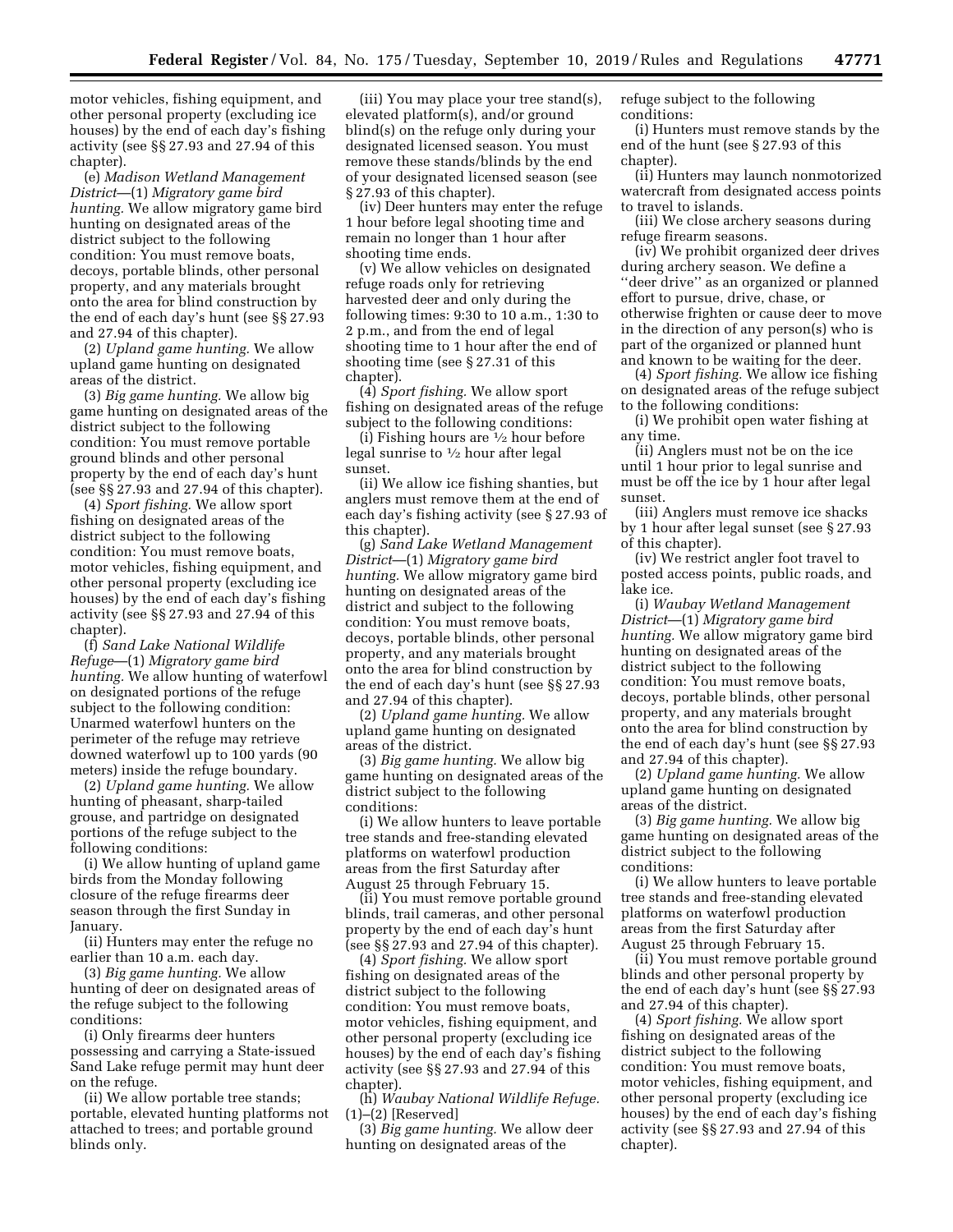#### **§ 32.61 Tennessee.**

The following refuge units are open for hunting and/or fishing as governed by applicable Federal and State regulations, and are listed in alphabetical order with additional refuge-specific regulations.

(a) *Chickasaw National Wildlife Refuge*—(1) *Migratory game bird hunting.* We allow hunting of duck, goose, coot, merganser, mourning dove, woodcock, and snipe on designated areas of the refuge subject to the following conditions:

(i) You must possess and carry a signed refuge permit (signed refuge brochure) and comply with all permit provisions.

(ii) We allow hunting for duck, goose, coot, and merganser from 1⁄2 hour before legal sunrise to 12 p.m. (noon). We allow hunters to access the refuge no more than 2 hours before legal sunrise.

(iii) We close mourning dove, woodcock, and snipe seasons during all youth and muzzleloader hunts, and during the first 4 weeks of firearms deer seasons.

(iv) You may use only portable blinds, and you must remove all boats, blinds, and decoys from the refuge by 1 p.m. each day (see § 27.93 of this chapter).

(2) *Upland game hunting.* We allow hunting of squirrel, rabbit, quail, coyote, beaver, raccoon, and opossum on designated areas of the refuge subject to the following conditions:

(i) The condition set forth at paragraph (a)(1)(i) of this section applies.

(ii) We allow hunters to access the refuge no more than 2 hours before legal sunrise to no later than 2 hours after legal sunset, except that raccoon and opossum hunters may access the refuge from legal sunset to legal sunrise.

(iii) We close squirrel, rabbit, and quail seasons during all youth and muzzleloader hunts, and during the first 4 weeks of firearms deer seasons.

(iv) We close raccoon and opossum seasons on Friday and Saturday nights during all firearms, youth, and muzzleloader deer hunts and seasons, including the Friday night prior to any hunt or season that opens on a Saturday morning.

(v) You may take coyote and beaver incidental to legal hunting activities with legal methods of take for those hunts.

(3) *Big game hunting.* We allow hunting of white-tailed deer and turkey on designated areas of the refuge subject to the following conditions:

(i) The conditions set forth at paragraphs  $(a)(1)(i)$  and  $(a)(2)(ii)$  and  $(v)$ of this section apply.

(ii) You may only participate in the refuge quota hunts with a special quota permit issued through random drawing (electronic form).

(4) *Sport fishing.* We allow sport fishing on designated areas of the refuge subject to the following conditions:

(i) We allow fishing only with pole and line, or rod and reel.

(ii) We allow the use of bow and arrow, or a gig, to take nongame fish on refuge waters.

(iii) We prohibit taking frog or turtle on the refuge (see § 27.21 of this chapter).

(b) *Cross Creeks National Wildlife Refuge*—(1) *Migratory game bird hunting.* We allow hunting of Canada goose on designated areas of the refuge subject to the following conditions:

(i) We require a refuge hunt permit (electronic form) for all hunters age 17 and older. You must carry a valid refuge permit while hunting on the refuge.

(ii) The annual refuge hunting and fishing regulations brochure provides season dates and bag limits.

(iii) We prohibit hunting within 50 yards (45 meters) of any building, public use road, or boat launching ramp.

(iv) We allow hunters to access the refuge from 2 hours before legal sunrise to 2 hours after legal sunset.

(v) We allow the use of dogs to retrieve geese.

(vi) You may use only portable blinds, and you must remove all boats, blinds, and decoys from the refuge at the end of each day's hunt (see § 27.93 of this chapter).

(vii) We allow the take of beaver and coyote incidental to legal hunting activities with legal methods of take for those hunts.

(2) *Upland game hunting.* We allow hunting of squirrel, beaver, and coyote on designated areas of the refuge subject to the following condition: The conditions set forth at paragraphs (b)(1)(i) through (iv) and (vii) of this section apply.

(3) *Big game hunting.* We allow the hunting of white-tailed deer and turkey on designated areas of the refuge subject to the following conditions:

(i) The conditions set forth at paragraphs (b)(2)(i) through (iv) and (b)(1)(vii) of this section apply.

(ii) We only allow the use of portable blinds and tree stands on the refuge. You must remove blinds, tree stands, and all other personal equipment from the refuge at the end of each day's hunt (see § 27.93 of this chapter).

(iii) You may only participate in the refuge quota deer hunts with a special quota permit (electronic form) issued through random drawing.

(iv) Each youth hunter age 16 and younger must remain within sight of

and normal voice contact of an adult age 21 or older. One adult hunter may supervise no more than one youth hunter.

(4) *Sport fishing.* We allow sport fishing on designated areas of the refuge subject to the following conditions:

(i) We allow fishing on the refuge pools and reservoirs from March 16 through November 14, from 1⁄2 hour before legal sunrise to  $\frac{1}{2}$  hour after legal sunset.

(ii) We prohibit trotlines, limblines, jugs, and slat baskets in refuge pools and impoundments and on Elk Reservoir and South Cross Creeks Reservoir.

(iii) We prohibit taking frog, turtle, and crawfish on the refuge (see § 27.21 of this chapter).

(iv) We allow bow fishing in refuge impoundments and on Barkley Lake.

(c) *Hatchie National Wildlife Refuge*— (1) *Migratory game bird hunting.* We allow hunting of duck, goose, coot, merganser, mourning dove, woodcock, and snipe on designated areas of the refuge subject to the following conditions:

(i) You must possess and carry a signed refuge permit (signed refuge brochure) and comply with all permit provisions.

(ii) We allow hunting for duck, goose, coot, and merganser from 1⁄2 hour before legal sunrise until 12 p.m. (noon). We allow hunters to access the refuge no earlier than 2 hours before legal sunrise.

(iii) We close mourning dove, woodcock, and snipe seasons during all quota gun and youth deer gun hunts.

(iv) You may use only portable blinds, and you must remove all boats, blinds, and decoys from the refuge by 1 p.m. each day (see § 27.93 of this chapter).

(2) *Upland game hunting.* We allow hunting of squirrel, rabbit, quail, coyote, beaver, raccoon, and opossum on designated areas of the refuge subject to the following conditions:

(i) The condition set forth at paragraph (c)(1)(i) of this section applies.

(ii) We allow hunters to access the refuge no earlier than 2 hours before legal sunrise to no later than 2 hours after legal sunset, except that raccoon and opossum hunters may access the refuge from legal sunset to legal sunrise.

(iii) We close all small game hunts during the refuge deer quota and youth gun hunts.

(iv) You may take coyote and beaver incidental to legal hunting activities with legal methods of take for those hunts.

(3) *Big game hunting.* We allow hunting of white-tailed deer and turkey on designated areas of the refuge subject to the following conditions: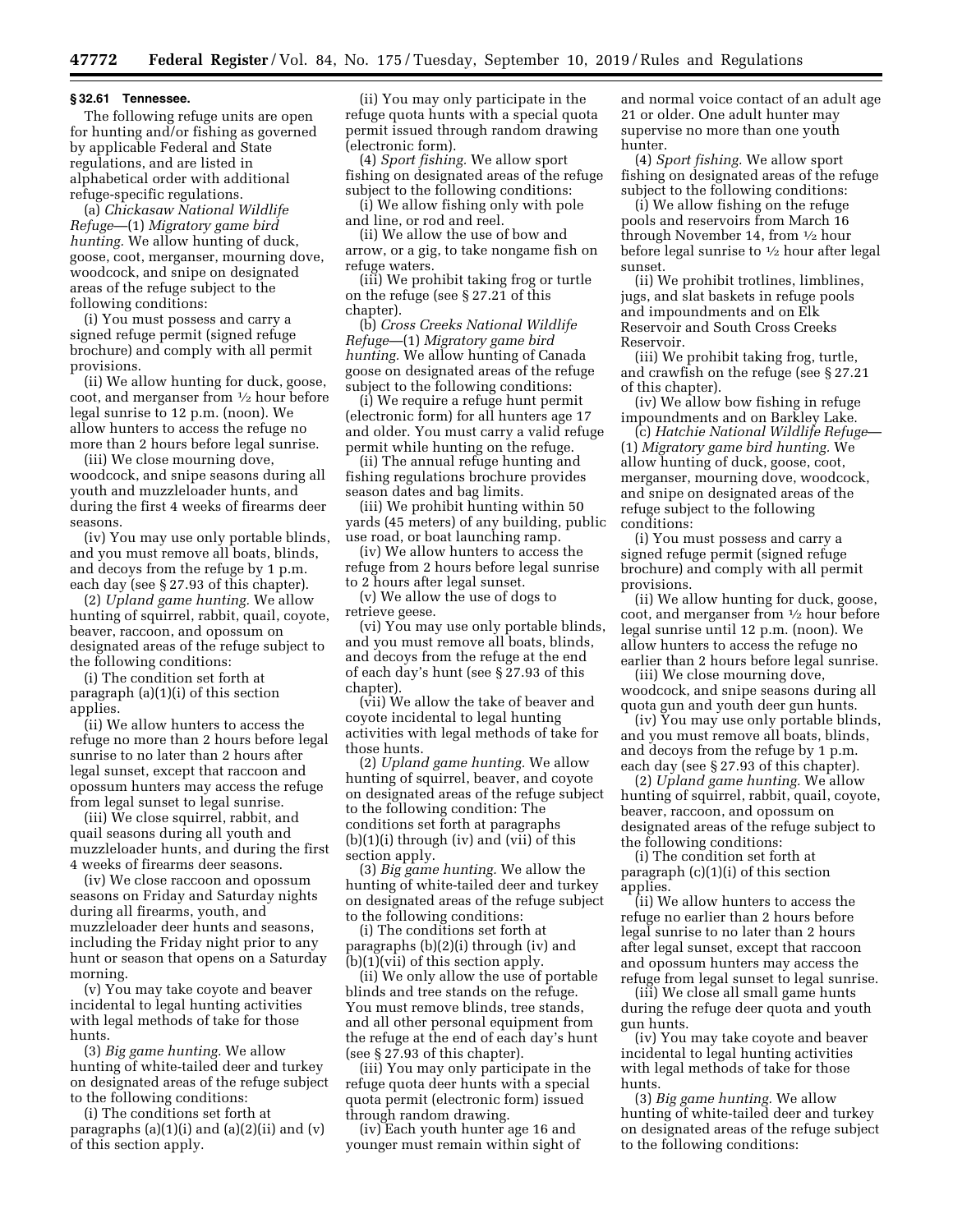(i) The conditions set forth at paragraphs  $(c)(1)(i)$  and  $(c)(2)(ii)$  and  $(iv)$ of this section apply.

(ii) You may only participate in the refuge deer quota hunts with a special quota permit (electronic form) issued through random drawing.

(4) *Sport fishing.* We allow sport fishing on designated areas of the refuge subject to the following conditions:

(i) We allow fishing only with pole and line, or rod and reel.

(ii) We allow use of a bow and arrow, or gig, to take nongame fish on refuge waters.

(iii) We prohibit taking frog or turtle on the refuge (see § 27.21 of this chapter).

(iv) We open Oneal Lake for fishing during a restricted season and for authorized special events.

(v) We only allow fishing boats of 18 feet (5.5 meters) or less in length on refuge lakes.

(d) *Lake Isom National Wildlife Refuge.* (1) [Reserved]

(2) *Upland game hunting.* We allow hunting of squirrel, coyote, beaver, and raccoon on designated areas of the refuge subject to the following conditions:

(i) You must possess and carry a signed refuge permit (signed refuge brochure) and comply with all permit provisions.

(ii) We allow hunters to access the refuge no earlier than 2 hours before legal sunrise to no later than 2 hours after legal sunset, except that raccoon hunters may access the refuge from legal sunset to legal sunrise.

(iii) You may take coyote and beaver incidental to legal hunting activities with legal methods of take for those hunts.

(3) *Big game hunting.* We allow only archery hunting for white-tailed deer on designated areas of the refuge subject to the following condition: The conditions set forth at paragraphs (d)(2)(i) through (iii) of this section apply.

(4) *Sport fishing.* We allow sport fishing on designated areas of the refuge subject to the following conditions:

(i) We open all waters of Lake Isom to fishing only from March 16 through November 14, and from legal sunrise to legal sunset.

(ii) We prohibit taking frog or turtle from refuge waters (see § 27.21 of this chapter).

(iii) We allow fishing only with pole and line, or rod and reel.

(iv) We allow use of a bow and arrow, or a gig, to take nongame fish on refuge waters.

(e) *Lower Hatchie National Wildlife Refuge*—(1) *Migratory game bird hunting.* We allow hunting of duck,

goose, coot, merganser, mourning dove, woodcock, and snipe on designated areas of the refuge subject to the following conditions:

(i) You must possess and carry a signed refuge permit (signed refuge brochure) and comply with all permit provisions.

(ii) We allow hunting for duck, goose, coot, and merganser from 1⁄2 hour before legal sunrise to 12 p.m. (noon). We allow hunters to access the refuge no earlier than 2 hours before legal sunrise.

(iii) We close mourning dove, woodcock, and snipe seasons all youth and muzzleloader hunts, and during the first 4 weeks of firearms deer seasons.

(iv) You may use only portable blinds, and you must remove all boats, blinds, and decoys from the refuge by 1 p.m. each day (see § 27.93 of this chapter).

(2) *Upland game hunting.* We allow hunting of squirrel, rabbit, quail, coyote, beaver, raccoon, and opossum on designated areas of the refuge subject to the following conditions:

(i) The condition set forth at paragraph (e)(1)(i) of this section applies.

(ii) We allow hunters to access the refuge no more than 2 hours before legal sunrise to no more than 2 hours after legal sunset, except that raccoon and opossum hunters may access the refuge from legal sunset to legal sunrise.

(iii) We close squirrel, rabbit, and quail seasons during all youth and muzzleloader hunts, and during the first 4 weeks of firearms deer seasons.

(iv) We close raccoon and opossum seasons on Friday and Saturday nights during all firearms, youth, and muzzleloader deer hunts and seasons, including the Friday night prior to any hunt or season that opens on a Saturday morning.

(v) You may take coyote and beaver incidental to legal hunting activities with legal methods of take for those hunts.

(3) *Big game hunting.* We allow hunting of white-tailed deer and turkey on designated areas of the refuge subject to the following conditions:

(i) The conditions set forth at paragraphs  $(e)(1)(i)$  and  $(e)(2)(ii)$  and  $(v)$ of this section apply.

(ii) You may participate in the refuge quota hunts only with a special quota permit (electronic form) issued through random drawing.

(4) *Sport fishing.* We allow sport fishing on designated areas of the refuge and the Sunk Lake Public Use Natural Area as governed by State regulations and subject to the following conditions:

(i) We allow fishing only from legal sunrise to legal sunset.

(ii) We allow fishing only with pole and line, or rod and reel.

(iii) We allow use of a bow and arrow, or a gig, to take nongame fish on refuge waters.

(iv) We prohibit taking frog or turtle on the refuge (see § 27.21 of this chapter).

(f) *Reelfoot National Wildlife Refuge.*  (1) [Reserved]

(2) *Upland game hunting.* We allow hunting of squirrel, coyote, beaver, and raccoon on designated areas of the refuge subject to the following conditions:

(i) You must possess and carry a signed refuge permit (signed refuge brochure) and comply with all permit provisions.

(ii) We allow hunters to access the refuge no earlier than 2 hours before legal sunrise to no later than 2 hours after legal sunset, except that raccoon hunters may access the refuge from legal sunset to legal sunrise.

(iii) You may take coyote and beaver incidental to legal hunting activities with legal methods of take for those hunts.

(3) *Big game hunting.* We allow hunting for white-tailed deer and turkey on designated areas of the refuge subject to the following conditions:

(i) The conditions set forth at paragraphs (f)(2)(i) through (iii) of this section apply.

(ii) You may participate in the refuge firearms deer and turkey quota hunts only with a special quota permit (electronic form) issued through random drawing.

(4) *Sport fishing.* We allow sport fishing on designated areas of the refuge subject to the following conditions:

(i) We allow access to the Long Point Unit (north of Upper Blue Basin) for fishing from March 16 through November 14, and the Grassy Island Unit (south of Upper Blue Basin) for fishing from February 1 through November 14.

(ii) We allow fishing on the refuge from legal sunrise to legal sunset.

(iii) We prohibit taking of frog or turtle on the refuge (see § 27.21 of this chapter).

(g) *Tennessee National Wildlife Refuge*—(1) *Migratory game bird hunting.* We allow hunting of Canada goose on designated areas of the refuge subject to the following conditions:

(i) We require a refuge hunt permit (name and address) for all hunters age 17 and older. You must carry a valid refuge permit while hunting on the refuge.

(ii) The annual refuge hunting and fishing regulations brochure provides season dates and bag limits.

(iii) We prohibit hunting within 50 yards (45 meters) of any building, public use road, or boat launching ramp.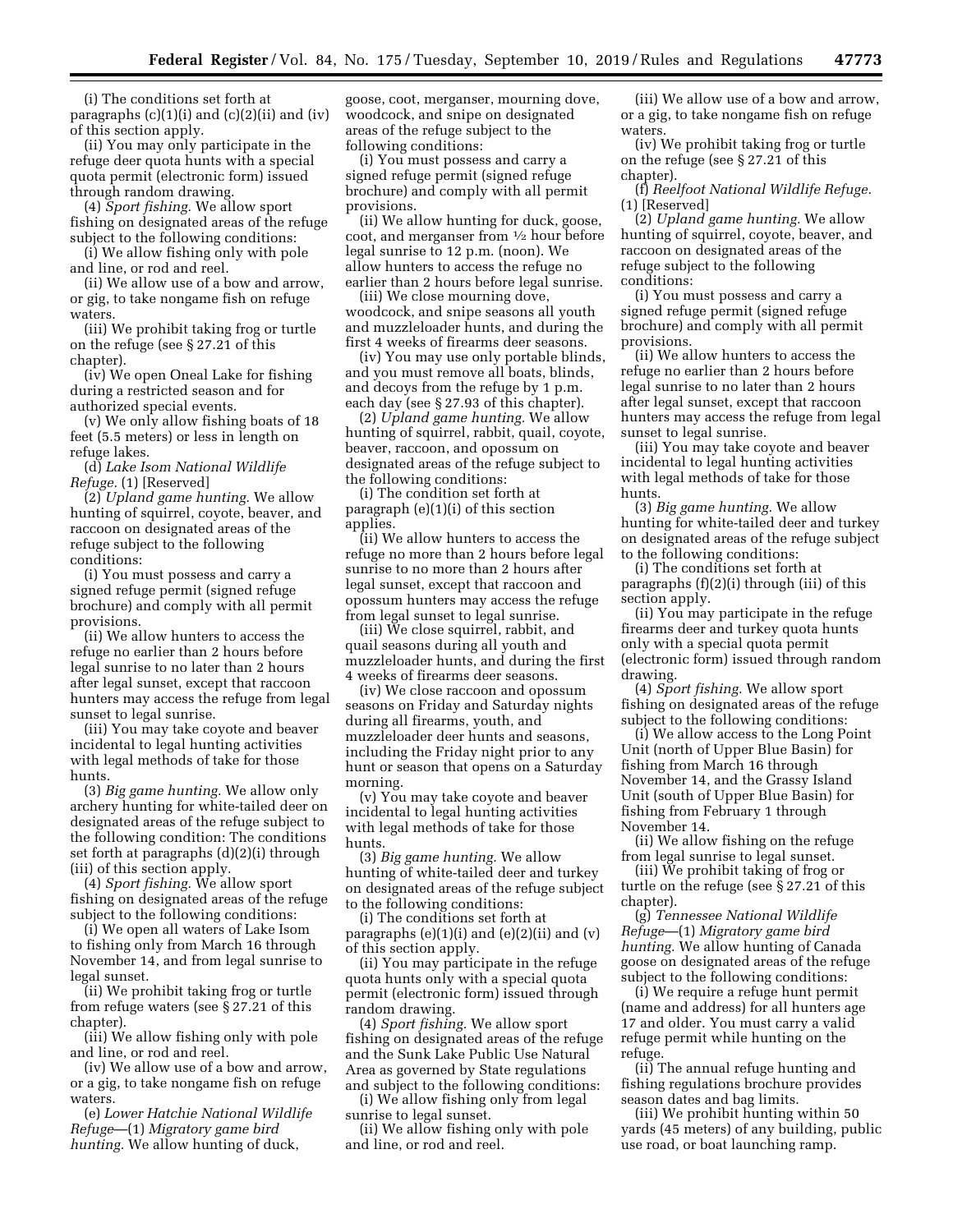(iv) We allow hunters to access the refuge from 2 hours before legal sunrise to 2 hours after legal sunset, except as provided under paragraph (g)(2)(ii) of this section.

(v) Youth hunters age 16 and younger must remain in sight of and normal voice contact with an adult hunter age 21 or older. One adult hunter may supervise no more than two youth hunters.

(vi) We allow the use of dogs to retrieve geese.

(vii) You may use only portable blinds, and you must remove all boats, blinds, and decoys from the refuge at the end of each day's hunt (see § 27.93 of this chapter).

(viii) We allow the take of beaver and coyote incidental to legal hunting activities with legal methods of take for those hunts.

(2) *Upland game hunting.* We allow hunting of squirrel, coyote, beaver, and raccoon on designated areas of the refuge subject to the following conditions:

(i) The conditions set forth at paragraphs  $(g)(1)(i)$  through  $(v)$  and  $(vii)$ of this section apply.

(ii) We allow hunting for raccoon from legal sunset to legal sunrise.

(3) *Big game hunting.* We allow hunting of white-tailed deer and turkey on designated areas of the refuge subject to the following conditions:

(i) The conditions set forth at paragraphs (g)(1)(i) through (iv) and (viii) of this section apply.

(ii) Youth hunters age 16 and younger must remain in sight of and normal voice contact with an adult hunter age 21 or older. One adult hunter may supervise no more than one youth hunter.

(iii) You may participate in the refuge quota deer hunts only with a special quota permit (electronic form) issued through random drawing.

(iv) We allow the use of only portable blinds and tree stands on the refuge. You must remove blinds, tree stands, and all other personal equipment from the refuge at the end of each day's hunt (see § 27.93 of this chapter).

(4) *Sport fishing.* We allow sport fishing on designated areas of the refuge subject to the following conditions:

(i) We allow fishing in Swamp Creek, Sulphur Well Bay, and Bennetts Creek from March 16 through November 14. We open the remainder of the refuge portion of Kentucky Lake to fishing year-round. We allow bank fishing yearround along Refuge Lake from the New Johnsonville Pump Station.

(ii) We allow fishing on interior refuge impoundments from 1⁄2 hour before

legal sunrise to 1⁄2 hour after legal sunset from March 16 to November 14.

(iii) We prohibit taking frog, turtle, and crawfish on the refuge (see § 27.21 of this chapter).

(iv) We prohibit trotlines, limblines, jugs, and slat baskets in refuge pools and impoundments.

(v) We allow bow fishing in refuge impoundments and on Kentucky Lake.

#### **§ 32.62 Texas.**

The following refuge units are open for hunting and/or fishing as governed by applicable Federal and State regulations, and are listed in alphabetical order with additional refuge-specific regulations.

(a) *Anahuac National Wildlife Refuge*—(1) *Migratory game bird hunting.* We allow hunting of goose, duck, coot, white-winged, mourning, rock, and Eurasian collared-dove, and rock pigeon on designated areas of the refuge subject to the following conditions:

(i) You must carry a current signed refuge hunting permit (signed tearsheet) while waterfowl hunting on all refuge hunt units.

(ii) Season dates for waterfowl will be concurrent with the State, except as specified in the refuge hunting permit (signed tearsheet).

(iii) Hunters age 17 and younger must be under the direct supervision of an adult age 18 or older.

(iv) For waterfowl hunting, you may enter the refuge hunt units no earlier than 4 a.m. Hunting starts at the designated legal shooting time and ends at 12 p.m. (noon). You must leave refuge hunt units by 12:30 p.m. For dove hunting, you may enter the refuge 1 hour before legal sunrise and must leave the refuge by  $\frac{1}{2}$  hour after legal sunset. We close refuge hunt units on Thanksgiving, Christmas, and New Year's Day.

(v) For waterfowl hunting, we allow hunting in portions of the East Unit on Saturdays, Sundays, and Tuesdays during the regular waterfowl seasons.

(vi) Hunters must check in and out through the check station (FWS Form 3– 2405) when accessing the East Unit by vehicle.

(vii) We require hunters to remain in an assigned area for that day's hunt.

(viii) We allow hunters to access designated areas of the East Unit by boat from Jackson Ditch, East Bay Bayou, or Onion Bayou.

(ix) We allow hunting on the East Unit as governed by the State light goose conservation order. Hunt areas are by permit on a first-come, first-served basis the morning of the hunt. We allow a maximum of six persons per field.

Individuals in each group must set up and stay in their permitted area and stay within 50 feet (15 meters (m)) of each other unless retrieving goose.

(x) Hunters must set up within 50 yards (45 m) of the post marker and must stay within 50 feet (15 m) of each other unless retrieving waterfowl. We allow a minimum of two, and a maximum of six, persons per permit.

(xi) We allow hunting in portions of the Middleton Tract daily during the September teal season and on Saturdays, Sundays, and Wednesdays of the regular waterfowl season.

(xii) We restrict motorized boats in inland waters of the Middleton Tract to motors of 25 horsepower or less or electric trolling motors during hunting season.

(xiii) You may access hunt areas by foot, nonmotorized watercraft, outboard motorboat, or airboat. Airboats may not exceed 10 horsepower with direct drive with a propeller length of 48 inches (120 centimeters) or less.

(xiv) On inland waters of refuge hunt areas open to motorized boats, we restrict the operation of motorized boats to lakes, ponds, ditches, and other waterways when hunting. We prohibit the operation of motorized boats on or through emergent wetland vegetation.

(xv) On inland waters of the refuge hunt areas open to motorized boats, we restrict the use of boats powered by aircooled or radiator-cooled engines to those powered by a single engine of 25 horsepower or less and utilizing a propeller 9 inches (22.5 centimeters) in diameter or less during the hunting season.

(xvi) We allow portable blinds or temporary natural vegetation blinds. You must remove all blinds, decoys, boats, spent shells, marsh chairs, and other equipment from the refuge at the end of each day's hunt (see §§ 27.93 and 27.94 of this chapter).

(xvii) We require a minimum distance between hunt parties of 200 yards (180 m).

(xviii) We allow the use of dogs when hunting.

 $(2)$ – $(\overline{3})$  [Reserved]

(4) *Sport fishing.* We allow fishing and crabbing on designated areas of the refuge subject to the following conditions:

(i) We allow fishing and crabbing only with pole and line, rod and reel, or handheld line. We prohibit the use any method not expressly allowed, including trotlines, setlines, jug lines, limb lines, bows and arrows, gigs, spears, or crab traps.

(ii) We allow cast netting for bait for personal use along waterways in areas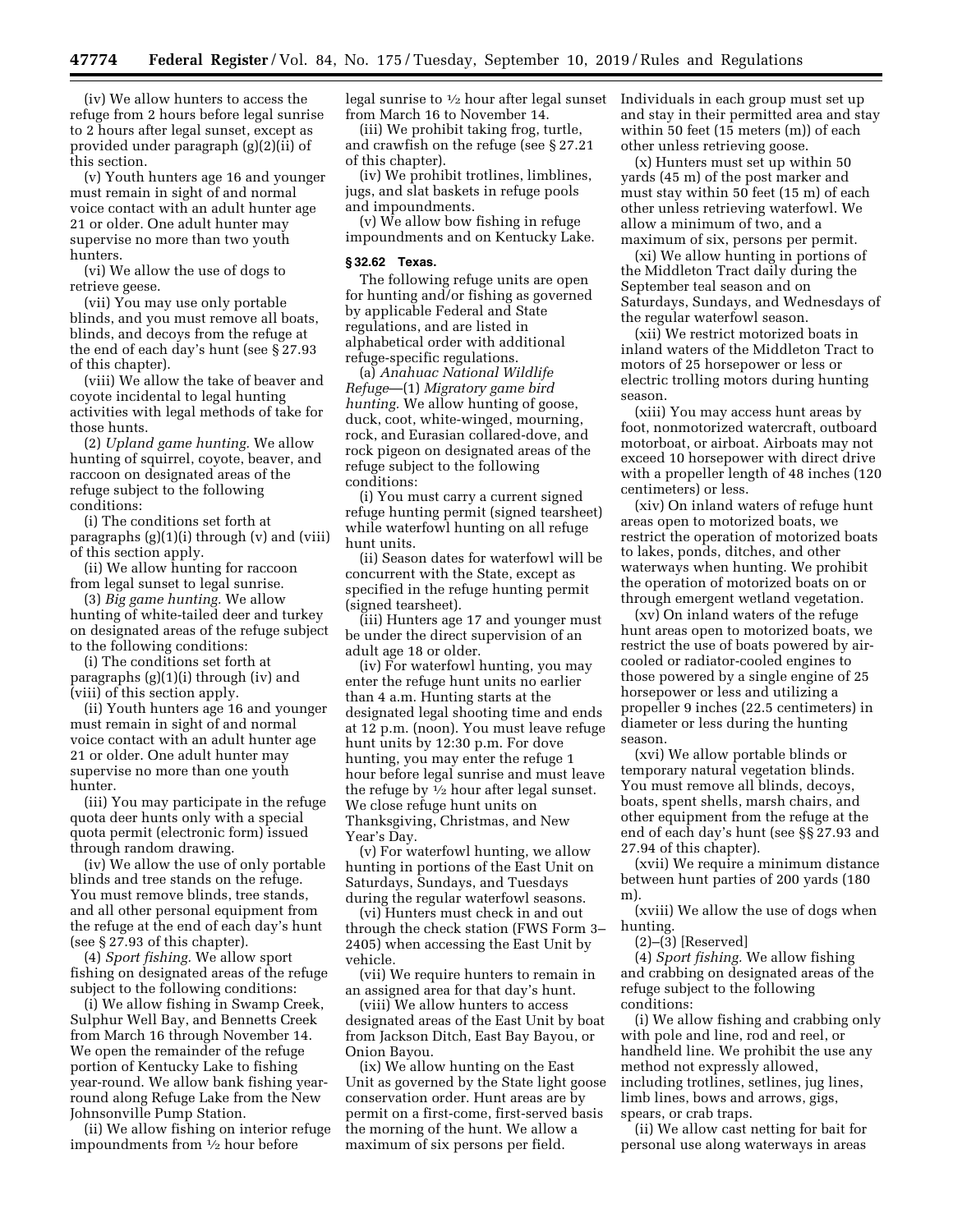open to the public and along public roads.

(iii) The conditions set forth at paragraphs (a)(1)(xiii) and (xv) of this section apply.

(iv) We prohibit mooring to water control structures.

(b) *Aransas National Wildlife Refuge*—(1) *Migratory game bird hunting.* We allow hunting of duck, goose, coot, and merganser on designated areas of the refuge subject to the following conditions:

(i) For the Matagorda Island upland units, each adult hunter age 17 or older must possess an annual public hunting permit administered by the State.

(ii) Hunting starts at the designated legal shooting time and ends at 12 p.m. (noon) on the Matagorda Island upland units. Hunters must leave upland units by 12:30 p.m. Authorized hunting on other designated areas begins 30 minutes before legal sunrise and ends at legal sunset.

(iii) Hunters age 17 and younger must be under the direct supervision of an adult age 18 or older.

(iv) We allow portable blinds or temporary natural vegetation blinds. You must remove all blinds, decoys, boats, spent shells, marsh chairs, and other equipment from the refuge at the end of each day's hunt (see §§ 27.93 and 27.94 of this chapter).

(v) For the Matagorda Island upland units, we require all hunters to check in and out at the hunter check station located on the north end of the Island.

(vi) We allow the use of dogs when hunting.

(2) [Reserved]

(3) *Big game hunting.* We allow hunting of white-tailed deer and feral hog on designated areas of the refuge subject to the following conditions:

(i) The condition set forth at paragraph (b)(1)(iii) of this section applies.

(ii) On the Blackjack and Tatton Units, we allow hunting subject to the following conditions:

(A) We allow sprays and other noningestible attractants.

(B) For the archery and rifle season, hunters must obtain a refuge selfclearing permit (FWS Form 3–2405).

(C) The annual refuge hunt brochure provides bag limits.

(D) Hunters must field dress all harvested game in the field.

(E) We prohibit hunting on or across any part of the refuge road system, or hunting from a vehicle on any refuge road or road right-of-way. Hunters must remain at a minimum of 100 yards (90 meters) off any designated refuge road or structure.

(F) We prohibit hunters using handguns during archery and rifle hunts.

(G) We allow use of portable hunting stands, stalking of game, and stillhunting. There is a limit of two portable stands per permitted hunter. A hunter may set up the portable stands during the scouting day, but must remove them when the hunter's permit expires (see § 27.93 of this chapter).

(H) We allow the use of only biodegradable flagging tape to mark trails and hunt stand location during the archery and rifle hunts on the refuge. You must write your last name in black permanent marker on the first piece of flagging tape nearest the adjacent designated roadway.

(iii) On the Matagorda Island Unit, we allow hunting subject to the following conditions:

(A) The conditions set forth at paragraphs (b)(3)(ii)(A) through (H) of this section apply.

(B) We require all hunters to stay in their designated stand unless they are retrieving game. We prohibit stalking of game.

(C) Each adult hunter may supervise up to two youth hunters.

(4) *Sport fishing.* We allow sport fishing and fishing access on designated areas of the refuge subject to the following conditions:

(i) We prohibit the use of crab traps in marshes within the boundary of any refuge unit.

(ii) We allow the use of no more than two rods while fishing.

(iii) Beginning April 15 through October 15, you may access State waters for fishing at areas designated in the refuge fishing brochure. From October 16 through April 14, we open to fishing only the area adjacent to the picnic area off of the fishing pier; we allow wade fishing access in that immediate area. You may fish all year in the bayside marsh unit and the Gulf side beach of Matagorda Island.

(iv) We prohibit consumption of alcohol or possession of open alcohol containers while fishing.

(c) *Balcones Canyonlands National Wildlife Refuge*—(1) *Migratory game bird hunting.* We allow hunting of mourning, white-wing, rock, and Eurasian-collared dove on designated areas of the refuge subject to the following conditions:

(i) We allow hunters in designated area(s) from 12 p.m. (noon) to legal sunset.

(ii) We require refuge permits (name only).

(iii) We allow the use of dogs to retrieve game birds during the hunt.

(iv) Hunters age 17 and younger must be under the direct supervision of an adult age 18 or older.

(v) Hunter may bring up to two guests. Guests may not use a hunting firearm. Guests must be with the hunter at all times.

(2) *Upland game hunting.* We allow hunting of wild turkey on designated areas of the refuge subject to the following conditions:

(i) The conditions set forth at paragraphs (c)(1)(ii) and (iv) of this section apply.

(ii) We require hunters to check in and out daily at designated check station(s).

(iii) The annual refuge hunt brochure provides bag limits.

(iv) We allow the use of all-terrain vehicles (ATVs) to retrieve downed game.

(v) We allow scent attractants. (vi) A hunter may bring one guest. The guest may not use a hunting firearm or other hunting weapon (archery). The guest may assist the hunter in game retrieval or field dressing activities. The guest must be with the hunter at all times.

(3) *Big game hunting.* We allow hunting of white-tailed deer and feral hog on designated areas of the refuge subject to the following conditions: The conditions set forth at paragraphs  $(c)(1)(iv)$  and  $(c)(2)(ii)$  through  $(vi)$  of this section apply.

(4) [Reserved]

(d) *Big Boggy National Wildlife Refuge*—(1) *Migratory game bird hunting.* We allow hunting of goose, duck, and coot on designated areas of the refuge subject to the following conditions:

(i) Season dates will be concurrent with the State for the September teal season, youth-only season, and duck and coot regular season in the Texas South Zone, and goose regular season in the Texas East Zone, with the exception that we prohibit duck (not including the September teal and youth-only seasons) and coot hunting on the refuge until the last Saturday in October. If the Statespecified duck and coot regular season opens later than the last Saturday in October, then hunting on the refuge will open consistent with the State-specified season date.

(ii) Hunters 17 and younger must be under the direct supervision of an adult age 18 or older.

(iii) Hunters may enter the refuge hunt units no earlier than 4 a.m. Hunting starts at the designated legal shooting time and ends at 12 p.m. (noon). Hunters must leave refuge hunt units by 1 p.m.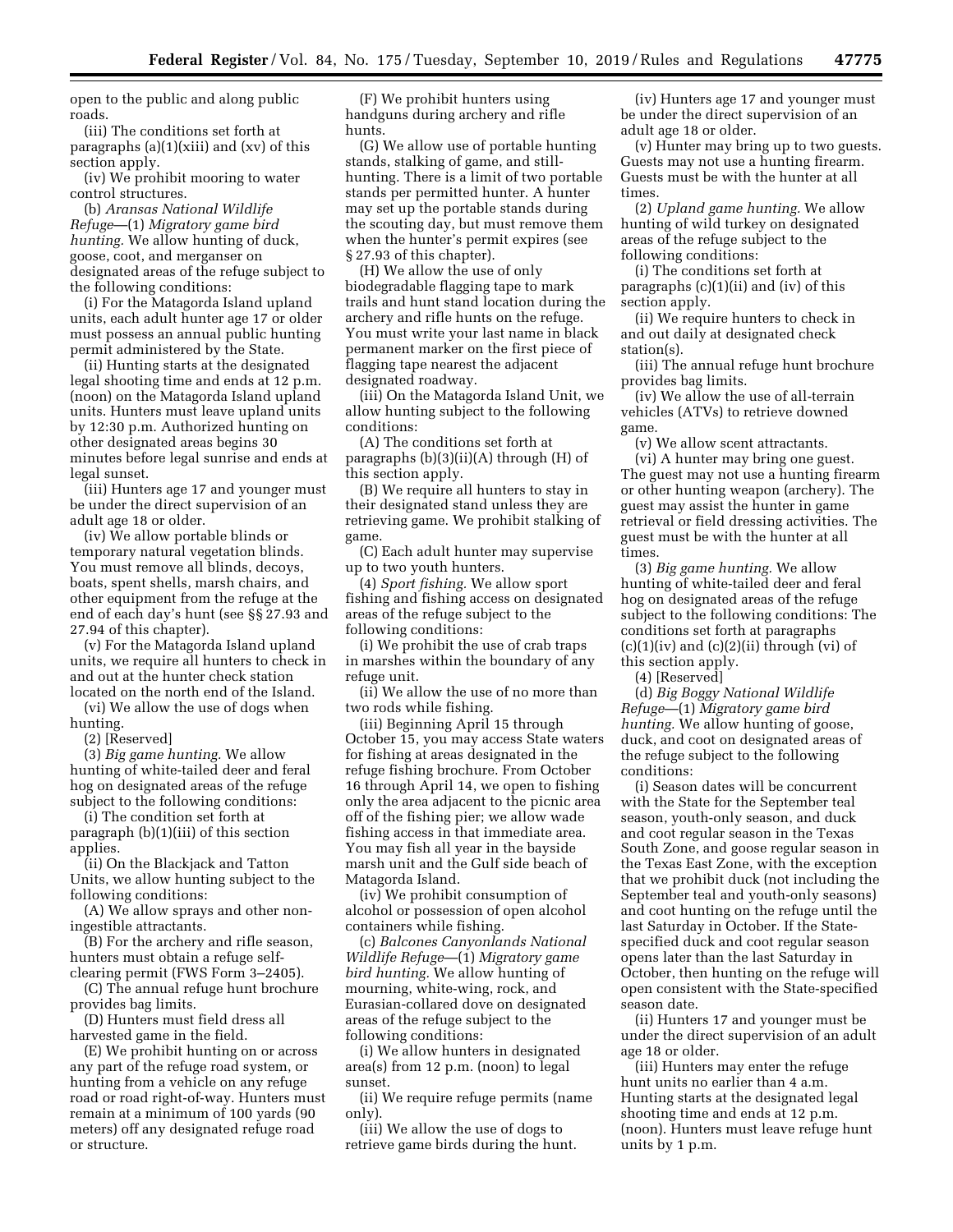(iv) We allow motorized boats, including airboats, in open tidal waters. We prohibit the operation of motorized boats in shallow water through emergent and submergent wetland vegetation, or where bottom gouging would occur. We allow motorized boats to enter shallow water by drifting or polling, or by means of trolling motor where it does not cause damage to vegetation or the bottom.

(v) You must remove all decoys, boats, spent shells, marsh chairs, vegetation (blind material), and other equipment from the refuge at the end of each day's hunt (see §§ 27.93 and 27.94 of this chapter).

(vi) We require a minimum distance between hunt parties of 200 yards (180 meters).

(vii) We restrict vehicle access to designated roads and parking areas. You may access hunt units from land by foot or nonmotorized conveyance from designated parking areas or turnarounds. You may access public waterfowl hunting areas by motorized boat from State waters, where applicable.

(2)–(4) [Reserved]

(e) *Brazoria National Wildlife Refuge*—(1) *Migratory game bird hunting.* We allow hunting of goose, duck, and coot on designated areas of the refuge subject to the following conditions:

(i) Season dates will be concurrent with the State for the September teal season, youth-only season, and duck and coot regular season in the Texas South Zone, and goose regular season in the Texas East Zone, with the exception that we prohibit duck (not including the September teal and youth-only seasons) and coot hunting on the refuge until the last Saturday in October. If the Statespecified duck and coot regular season opens later than the last Saturday in October, then hunting on the refuge will open consistent with the State-specified season date.

(ii) Hunters age 17 and younger must be under the direct supervision of an adult age 18 or older.

(iii) Hunters may enter the refuge hunt units no earlier than 4 a.m. Hunting starts at the designated legal shooting time and ends at 12 p.m. (noon). Hunters must leave refuge hunt units by 1 p.m.

(iv) We allow hunting in the Alligator Marsh public waterfowl hunting area daily during the September teal season and on Saturdays, Sundays, and Wednesdays of the regular waterfowl season.

(v) We allow motorized boats, including airboats, in open tidal waters. We prohibit the operation of motorized

boats in shallow waters, through emergent and submergent wetland vegetation, or where bottom gouging would occur. We allow motorized boats to enter shallow water by drifting or polling, or by means of trolling motor where it does not cause damage to vegetation or the bottom.

(vi) You must remove all decoys, boats, spent shells, marsh chairs, vegetation (blind material), and other equipment from the refuge at the end of each day's hunt (see §§ 27.93 and 27.94 of this chapter).

(vii) We require a minimum distance between hunt parties of 200 yards (180 meters (m)).

(viii) We allow the retrieval of downed waterfowl inside a 100-yard (91-m) retrieval zone west of Middle Bayou. We also allow the retrieval of downed waterfowl inside a 100-yard (91-m) retrieval zone around the portions of Alligator Lake that are open to hunting.

(ix) We restrict vehicle access to designated roads and parking areas. You may access hunt units from land by foot or nonmotorized conveyance from designated parking areas and turnarounds. You may access public waterfowl hunting areas by motorized boat from State waters, where applicable.

(2)–(3) [Reserved]

(4) *Sport fishing.* We allow fishing on designated areas of the refuge subject to the following conditions:

(i) We prohibit the use or possession of alcoholic beverages in all public fishing areas.

(ii) We open Bastrop Bayou Fishing Pier and pull-offs to fishing 24 hours a day.

(iii) We prohibit the use of trotlines, sail lines, set lines, jugs, gigs, spears, bush hooks, snatch hooks, crossbows, or bows and arrows of any type.

(iv) The condition set forth at paragraph  $(e)(1)(v)$  of this section applies.

(f) *Buffalo Lake National Wildlife Refuge.* (1) [Reserved]

(2) *Upland game hunting.* We allow hunting of ring-necked pheasant on designated areas of the refuge subject to the following conditions:

(i) We require hunters to obtain a Special Use Permit (FWS Form 3–1383– G).

(ii) Hunters age 17 and younger (''youth hunters'') must be under the direct supervision of an adult age 18 or older (''adult supervisor'').

(iii) We limit hunting to 5 days, opening on Saturday as governed by the opening of the State of Texas hunting season, and the subsequent Monday, Wednesday, Friday, and Sunday.

(iv) Hunting hours will be from 9 a.m. to the close of legal shooting time as listed in the State of Texas pheasant hunting regulations.

(v) All hunters must check in and out at refuge headquarters.

(vi) We allow only shotguns for pheasant hunting.

(3) *Big game hunting.* We allow hunting of white-tailed deer, mule deer, and feral hog on designated areas of the refuge subject to the following conditions:

(i) The condition set forth at paragraph (f)(2)(ii) of this section applies.

(ii) After legal sunset, hunters may be in designated camping areas only. We prohibit hunters in all other areas of the refuge after legal sunset.

(iii) During the youth hunt:

(A) When hunting, each adult supervisor may supervise only one youth hunter. A youth hunter may have up to two adult supervisors.

(B) The condition set forth at paragraph (f)(2)(i) of this section applies.

(4) [Reserved]

(g) *Caddo Lake National Wildlife Refuge.* (1)–(2) [Reserved]

(3) *Big game hunting.* We allow hunting of white-tailed deer and feral hog on designated areas of the refuge subject to the following conditions:

(i) The annual refuge tearsheet (signed brochure) provides season dates and bag limits.

(ii) Deer archery hunters must possess and carry a signed refuge tearsheet (signed brochure) while hunting.

(iii) Hunters age 17 and younger must be under the direct supervision of an adult age 18 or older.

(iv) You may hunt feral hog during any established refuge hunting season. Refuge permits and legal weapons apply for the current hunting season.

(v) We allow hunters to access the refuge no more than 2 hours before legal sunrise and no more than 2 hours after legal sunset.

(vi) You may participate in the refuge firearms deer hunt only with a Quota Deer Hunt Permit (FWS Form 3–2439, Hunt Application—National Wildlife Refuge System) issued through random drawing.

(vii) We allow the use of only portable blinds and tree stands on the refuge. You must remove blinds, tree stands, and all other personal equipment from the refuge at the end of each day's hunt (see § 27.93 of this chapter).

(viii) We allow all-terrain vehicles for medically documented disabled hunters by Special Use Permit (FWS Form 3– 1383–G only).

(4) [Reserved]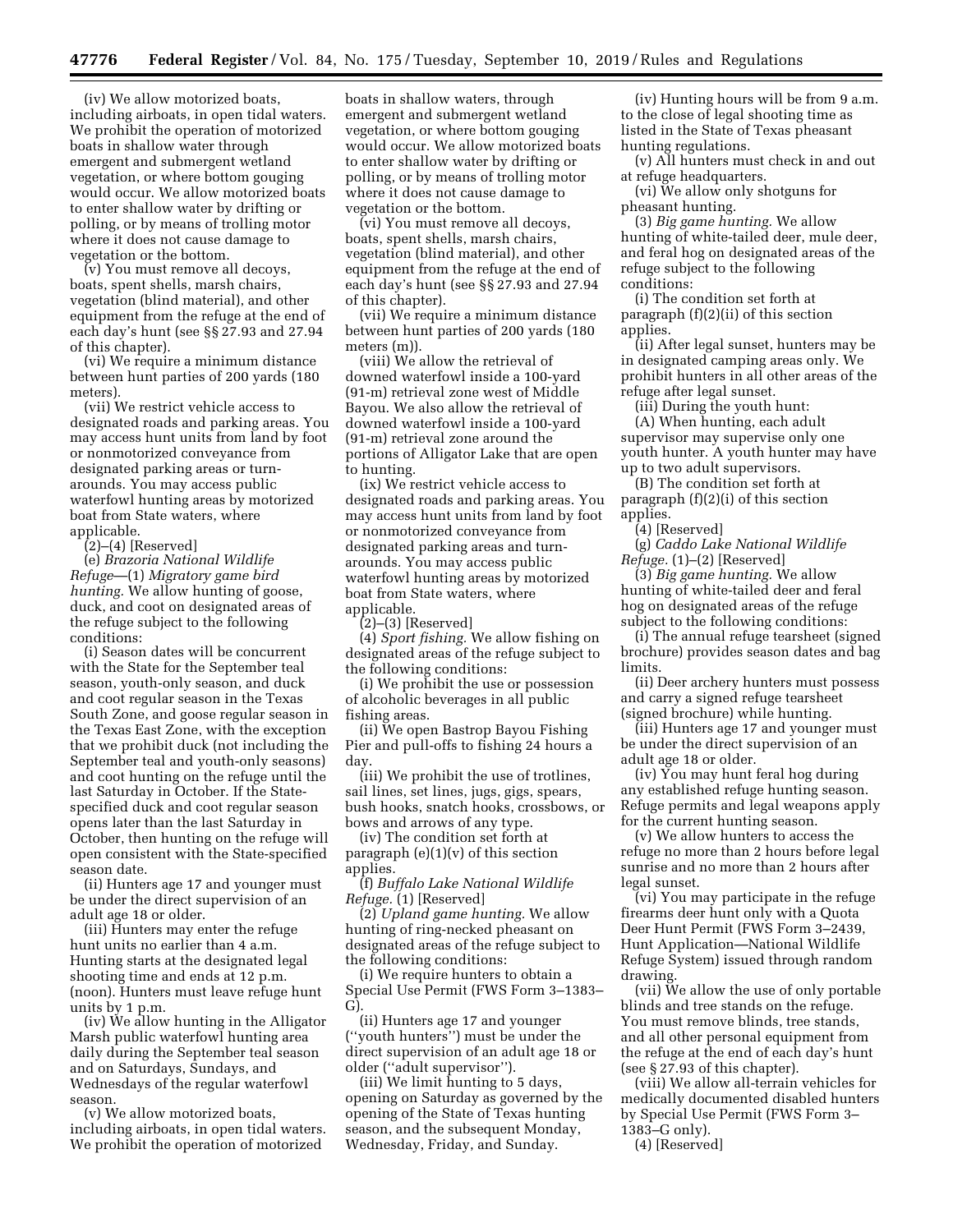(h) *Hagerman National Wildlife Refuge*—(1) *Migratory game bird hunting.* We allow hunting of mourning dove on designated areas of the refuge subject to the following conditions:

(i) You must possess and carry a signed refuge tearsheet (signed brochure).

(ii) Hunters age 17 and younger must be under the direct supervision of an adult age 18 or older.

(iii) We require hunters to self-checkin and self-check-out (FWS Form 3– 2405), with the exception of Nocona Unit.

(iv) We prohibit falconry.

(v) We allow the use of dogs to retrieve game.

(vi) We allow only approved nontoxic shot (see § 32.2(k)) for all hunts on the refuge.

(vii) We prohibit hunting within 150 feet (45 meters) of any day use area or walking trail.

(2) *Upland game hunting.* We allow hunting of fox squirrel and eastern cottontail rabbit in the months of January, February, and September on designated areas of the refuge and subject to the following condition: The conditions set forth at paragraphs (h)(1)(i) through (vii) of this section apply.

(3) *Big game hunting.* We allow hunting of white-tailed deer, feral hog, and wild turkey on designated areas of the refuge subject to the following conditions:

(i) We require a limited hunt permit (name only) for controlled hunts for archery deer, hunts for feral hog, and spring wild turkey hunts.

(ii) We require feral hog and turkey hunters to self-check-in and self-checkout (FWS Form 3–2405), with the exception of Nocona Unit.

(iii) We require controlled deer hunters to check in and out (FWS Form 3–2405) at the refuge check station.

(iv) We allow muzzleloaders, bow and arrow, and shotguns for feral hog and spring turkey hunts. You may possess only lead-free, approved nontoxic (steel, bismuth, copper, or tungsten; see § 32.2(k)) bullets, slugs, and shot (00 buck for hogs, no shell larger than #4 shot size for turkey).

(v) We require all hunters to check-in, show proof of personal identification, and produce a valid limited hunt permit (name only) prior to the hunt.

(vi) We limit each hunter to one stand, which the hunter may place on the refuge during the day preceding each hunt. You must remove all stands by legal sunset on the last day of each hunt (see § 27.93 of this chapter).

(vii) Hunters must check all game harvested during limited hunts at the refuge check station the same day of the kill and prior to leaving the refuge for the day.

(viii) The conditions set forth at paragraphs (h)(1)(ii) and (v) of this section apply.

(ix) We require proof of completion of a bow hunter education course for all archery deer hunting.

(x) We require annual successful completion of an archery proficiency test with a score of 80 percent or higher for all deer hunt permit holders.

(xi) We allow hunting only from stands or blinds, or by stalking.

(xii) We prohibit cutting of trees or limbs greater than 1 inch (2.5 centimeters).

(xiii) We allow hunters with valid limited permits to place hunt stands on trees the day before their hunt segment begins, but they must first check-in at the hunter check station. They may not enter any hunt unit until 8 a.m., and they must leave the unit by 2 p.m. We will disqualify anyone in violation from hunting.

(4) *Sport fishing.* We allow sport fishing on designated areas of the refuge and subject to the following conditions:

(i) We open Lake Texoma and connected streams to bank fishing with pole and line, rod and reel, or hand line year-round.

(ii) We allow wade fishing from March 15 through October 1 annually from all areas except Refuge Road, Wildlife Drive, Plover Road, Tern Road, and Egret Road.

(iii) We allow fishing in refuge ponds from March 15 through September 30 annually, with the exception of Refuge Road pond, which is open year-round.

(iv) We prohibit the use of glass containers, plastic jugs, and/or plastic bottles as floats on trotlines.

(v) You may only take bait for personal use while fishing in refuge waters as governed by Texas State law.

(vi) We allow the use of bow and arrow to take nongame fish on refuge waters except from Refuge Road, Wildlife Drive, Plover Road, Tern Road, and Egret Road.

(vii) We prohibit limb lines, throw lines, jug lines, seine nets, noodling, and yo-yos.

(viii) We prohibit taking frog, turtle, and mussel from refuge lands and waters (see § 27.21 of this chapter).

(i) *Laguna Atascosa National Wildlife Refuge.* (1)–(2) [Reserved]

(3) *Big game hunting.* We allow hunting of white-tailed deer, feral hog, and nilgai antelope on designated areas of the refuge subject to the following conditions:

(i) We require hunters to obtain a refuge hunt permit (name and address only). We require the hunter to possess and carry a signed and dated refuge hunt permit (tearsheet) in addition to the State hunt permit.

(ii) We allow archery and firearm hunting on designated units of the refuge. Units 1, 2, 3, 5, 6, and 8 are open to archery hunting during designated dates. Units 2, 3, 5, and 8 are open to firearm hunting during designated dates.

(iii) The annual refuge hunt brochure provides the bag limit for deer hunted on the refuge.

(iv) Hunters age 17 and younger must be under the direct supervision of an adult age 18 or older.

(v) We allow a scouting period prior to the commencement of the refuge deer hunting season. A permitted hunter and a limit of two non-permitted individuals may enter the hunt units during the scouting period. We allow access to the units during the scouting period from 11⁄2 hours before legal sunrise to legal sunset. You must clearly display the signed refuge hunt permit (tearsheet) face up on the vehicle dashboard when hunting and scouting.

(vi) We allow hunters to enter the refuge 11⁄2 hours before legal sunrise during the permitted hunt season. Hunters must leave the hunt unit no later than 1 hour after legal shooting hours.

(vii) You may access hunt units only by foot or by bicycle.

(viii) We allow hunting from portable stands or by stalking and still hunting. There is a limit of one blind or stand per permitted hunter. You must attach hunter identification (permit number or license number) to the blind or stand. You must remove all blinds and stands at the end of the permitted hunt season (see § 27.93 of this chapter).

(ix) Hunters must field-dress all harvested big game in the field and check the game at the refuge check station before removal from the refuge. You may use a nonmotorized cart to assist with the transportation of harvested game animals.

(x) We prohibit killing or wounding a deer, hog, or antelope and then intentionally or knowingly failing to make a reasonable effort to retrieve and include it in the hunter's bag limit.

(4) *Sport fishing.* We allow fishing and crabbing on designated areas of the refuge subject to the following conditions:

(i) We only allow fishing and crabbing year-round from Adoph Thomae Jr. County Park on San Martin Lake of the Bahia Grande Unit, and on the South Padre Island Unit.

(ii) We only allow pole and line, rod and reel, hand line, dip net, or cast net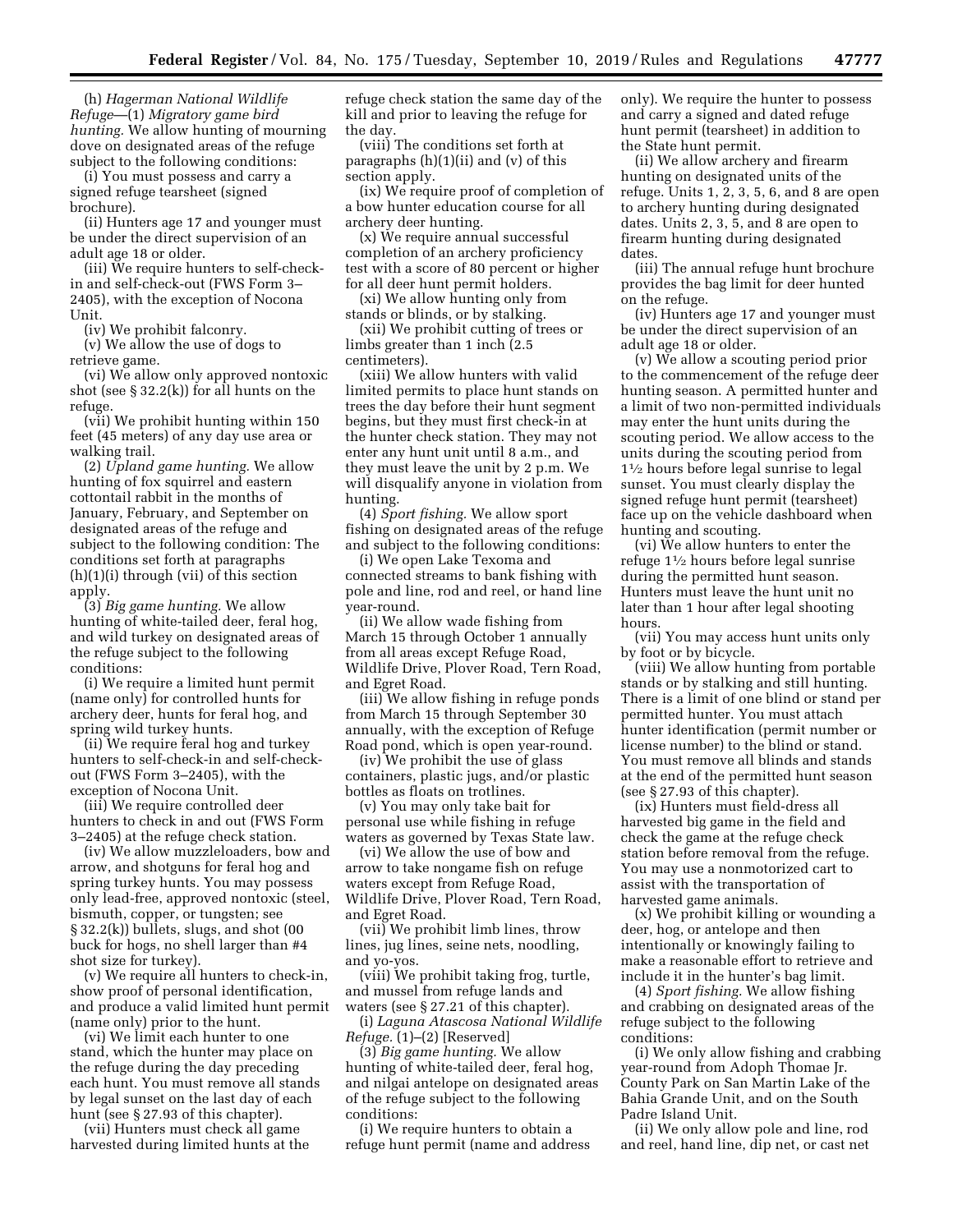for fishing. We prohibit the use of crab traps or pots for crabbing. Anglers must attend all fishing lines, crabbing equipment, or other fishing devices at all times.

(iii) We allow the use of boats for sport fishing. We only allow bank and wade fishing on the shoreline of San Martin Lake within the refuge boundary. We only allow access by foot behind posted refuge boundary signs.

(j) *Lower Rio Grande Valley National Wildlife Refuge*—(1) *Migratory game bird hunting.* We allow hunting of mourning, white-winged, and whitetipped dove on designated areas of the refuge subject to the following conditions:

(i) We require hunters to obtain a refuge hunt permit (signed tearsheet) and to possess and carry that permit at all times during your designated hunt period. Hunters must also display the refuge-issued vehicle placard (part of the hunt permit) while participating in the designated hunt period.

(ii) Hunters age 17 and younger must be under the direct supervision of an adult age 18 or older.

(iii) You may access the refuge during your permitted hunt period from 1 hour before legal hunt time to 1 hour after legal hunt time. You must only hunt during legal hunt hours.

(iv) We restrict hunt participants to those listed on the refuge hunt permit (hunter, non-hunting chaperone, and non-hunting assistant).

(v) We allow hunters to use bicycles on designated routes of travel.

(vi) We allow the use of dogs to

retrieve doves during the hunt. (2) [Reserved]

(3) *Big game hunting.* We allow hunting of white-tailed deer, feral hog, and nilgai antelope on designated areas of the refuge subject to the following conditions:

(i) The conditions set forth at paragraphs (j)(1)(i) through (v) of this section apply.

(ii) We allow the use of rattling horns. (iii) We allow free-standing blinds or tripods. Hunters may set them up during the scouting days preceding each permitted hunt day and must take them down by the end of each hunt day (see § 27.93 of this chapter). Hunters must mark and tag all stands with their hunting license number during the period of use.

(iv) Hunters must field-dress all harvested big game in the field.

(v) Hunters may use nonmotorized dollies or carts off improved roads or trails to haul carcasses to a parking area.

(vi) We prohibit use of big game decoys.

(vii) We prohibit the killing, wounding, taking, or possession of a deer, hog, or antelope and then intentionally or knowingly failing to make a reasonable effort to retrieve or keep the edible portions of the animal and include it in your bag limit.

(4) [Reserved]

(k) *McFaddin National Wildlife Refuge*—(1) *Migratory game bird hunting.* We allow hunting of goose, duck, and coot on designated areas of the refuge subject to the following conditions:

(i) Season dates will be concurrent with the State for the September teal season, youth-only season, and duck and coot regular season in the Texas South Zone, and goose regular season in the Texas East Zone, with the exception that we prohibit duck (not including the September teal and youth-only seasons) and coot hunting on the refuge until the last Saturday in October. If the Statespecified duck and coot regular season opens later than the last Saturday in October, then hunting on the refuge will open consistent with the State-specified season date.

(ii) You must possess and carry a current signed refuge hunting permit (signed tearsheet) while hunting on all units of the refuge.

(iii) Hunters age 17 and younger must be under the direct supervision of an adult age 18 or older.

(iv) Hunters must enter the refuge hunt units between 4 a.m. and 1⁄2 hour before the designated legal shooting time. Hunting starts at legal shooting time and ends at 12 p.m. (noon). Hunters must leave refuge hunt units by 12:30 p.m. We close refuge hunt units on Thanksgiving, Christmas, and New Year's Day.

(v) You may access hunt areas by foot, nonmotorized watercraft, outboard motorboat, or airboat. Airboats may not exceed 10 horsepower with direct drive with a propeller length of 48 inches (120 centimeters) or less. Engines may not exceed 2 cylinders and 484 cc.

(vi) We allow hunting in the Star Lake/Clam Lake Hunt Unit daily during the special teal season and on Saturdays, Sundays, and Tuesdays of the regular waterfowl season. During the regular waterfowl season only, all hunters hunting the Star Lake/Clam Lake Hunt Units must register at the check station (FWS Form 3–2405), including those accessing the unit from the beach along the Brine Line or Perkins Levee.

(vii) We allow hunting in the Central Hunt Units daily during the September teal season and on Saturdays, Sundays, and Tuesdays of the regular waterfowl season.

(viii) We only allow hunting in the Spaced Hunt Units on Saturdays,

Sundays, and Tuesdays of the regular waterfowl season. We allow a maximum of four hunters per area. Hunters must possess and carry Special Fee Area Permits (signed refuge tearsheet) while hunting.

(ix) We allow daily hunting in the Mud Bayou Hunt Unit during the September teal season and on Sundays, Wednesdays, and Fridays of the regular waterfowl season. We allow access by foot from the beach at designated crossings or by boat from the Gulf Intracoastal Waterway via Mud Bayou.

(x) On inland waters of the refuge hunt area open to motorized boats, we restrict the use of boats powered by aircooled or radiator-cooled engines to those powered by a single engine of 25 horsepower or less and utilizing a propeller 9 inches (22.5 centimeters) in diameter or less during the hunting season.

(xi) We allow portable blinds and temporary natural vegetation blinds. You must remove all blinds, decoys, boats, spent shells, marsh chairs, and other equipment from the refuge at the end of each day's hunt (see §§ 27.93 and 27.94 of this chapter).

(xii) We require a minimum distance between hunt parties, and between hunters and driveable roads and buildings, of 200 yards (180 meters).

(xiii) We allow the use of dogs when hunting.

 $(2)$ – $(3)$  [Reserved]

(4) *Sport fishing.* We allow fishing and crabbing on designated areas of the refuge subject to the following conditions:

(i) We only allow fishing and crabbing with pole and line, rod and reel, or handheld line. We prohibit the use of any method not expressly allowed in inland waters, including trotlines, set lines, jug lines, limb lines, bows and arrows, gigs, spears, and crab traps.

(ii) We allow cast netting for bait for personal use along waterways in areas open to the public and along public roads.

(iii) The conditions set forth at paragraphs  $(k)(1)(v)$  and  $(x)$  of this section apply.

(iv) We prohibit mooring to water control structures.

(l) *San Bernard National Wildlife Refuge*—(1) *Migratory game bird hunting.* We allow hunting of goose, duck, and coot on designated areas of the refuge subject to the following conditions:

(i) Season dates will be concurrent with the State for the September teal season, youth-only season, and duck and coot regular season in the Texas South Zone, and goose regular season in the Texas East Zone, with the exception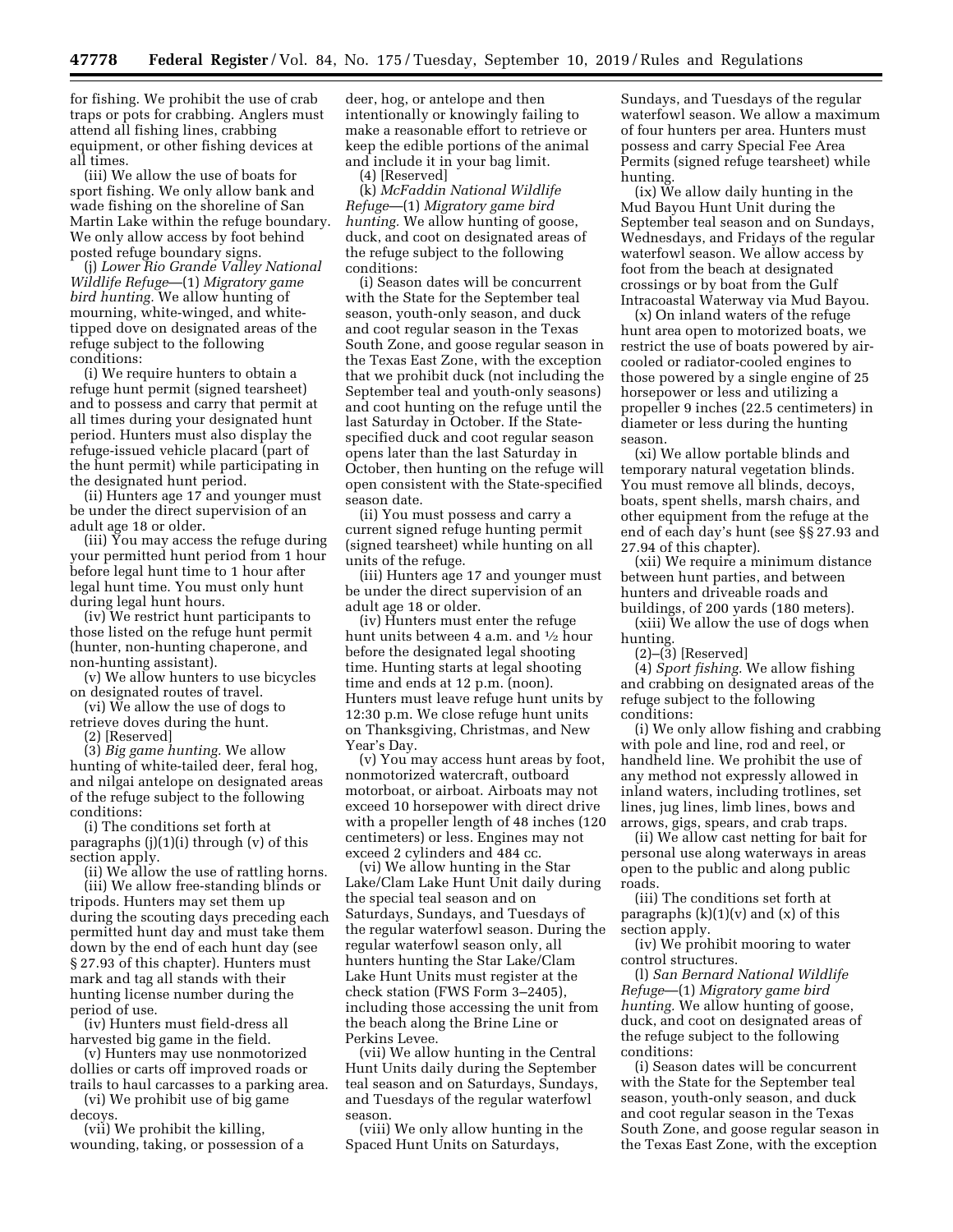that we prohibit duck (not including the September teal and youth-only seasons) and coot hunting on the refuge until the last Saturday in October. If the Statespecified duck and coot regular season opens later than the last Saturday in October, then hunting on the refuge will open consistent with the State-specified season date.

(ii) Hunters age 17 and younger must be under the direct supervision of an adult age 18 or older.

(iii) Hunters may enter the refuge hunt units no earlier than 4 a.m. Hunting starts at the designated legal shooting time and ends at 12 p.m. (noon). Hunters must leave refuge hunt units by 1 p.m.

(iv) We require hunters to use the Waterfowl Lottery Application (FWS Form 3-2439, Hunt Application-National Wildlife Refuge System) for the Sargent Permit Waterfowl Hunt Area. Hunters must abide by all terms and conditions set by the permit.

(v) We allow motorized boats, including airboats, in open tidal waters. We prohibit the operation of motorized boats in shallow waters, through emergent and submergent wetland vegetation, or where bottom gouging would occur. We allow motorized boats to enter shallow water by drifting or polling, or by means of trolling motor where it does not cause damage to vegetation or the bottom.

(vi) You must remove all decoys, boats, spent shells, marsh chairs, vegetation (blind material), and other equipment from the refuge at the end of each day's hunt (see §§ 27.93 and 27.94 of this chapter).

(vii) We require a minimum distance between hunt parties of 200 yards (180 meters).

(viii) We restrict vehicle access to designated roads. You may access hunt units from land by foot or nonmotorized conveyance from designated parking areas or turn-arounds. You may access public waterfowl hunting areas by motorized boat from State waters, where applicable.

(2)–(3) [Reserved]

(4) *Sport fishing.* We allow sport fishing on designated areas of the refuge subject to the following conditions:

(i) We prohibit the use or possession of alcoholic beverages in all public fishing areas.

(ii) The condition set forth at paragraph  $(l)(1)(v)$  of this section applies.

(m) *Texas Point National Wildlife Refuge*—(1) *Migratory game bird hunting.* We allow hunting of goose, duck, and coot on designated areas of the refuge subject to the following conditions:

(i) Season dates will be concurrent with the State for the September teal season, youth-only season, and duck and coot regular season in the Texas South Zone, and goose regular season in the Texas East Zone, with the exception that we prohibit duck (not including the September teal and youth-only seasons) and coot hunting on the refuge until the last Saturday in October. If the Statespecified duck and coot regular season opens later than the last Saturday in October, then hunting on the refuge will open consistent with the State-specified season date.

(ii) You must possess and carry a current signed refuge hunting permit (signed tearsheet) while hunting on all hunt units of the refuge.

(iii) Hunters age 17 and younger must be under the direct supervision of an adult age 18 or older.

(iv) Hunters must enter the refuge hunt unit between 4 a.m. and 1⁄2 hour before the designated legal shooting time. Hunting starts at legal shooting time and ends at 12 p.m. (noon). Hunters must be off refuge hunt units by 12:30 p.m. We close refuge hunt units on Thanksgiving, Christmas, and New Year's Day.

(v) We allow hunting in portions of the refuge daily during the September teal season and on Saturdays, Mondays, and Wednesdays during the regular waterfowl season.

(vi) You may access hunt areas by foot, nonmotorized watercraft, outboard motorboat, or airboat. Airboats may not exceed 10 horsepower with direct drive with a propeller length of 48 inches (120 centimeters) or less. Engines may not exceed 2 cylinders and 484 cc.

(vii) On inland waters of the refuge hunt area open to motorized boats, we restrict the use of boats powered by aircooled or radiator-cooled engines to those powered by a single engine of 25 horsepower or less and utilizing a propeller 9 inches (22.5 centimeters) in diameter or less during the hunting season.

(viii) We allow portable blinds and temporary natural vegetation blinds. You must remove all blinds, decoys, boats, spent shells, marsh chairs, and other equipment from the refuge at the end of each day's hunt (see §§ 27.93 and 27.94 of this chapter).

(ix) We require a minimum distance between hunt parties of 200 yards (180 meters).

(x) We allow the use of dogs when hunting.

 $(2)$ – $(\overline{3})$  [Reserved]

(4) *Sport fishing.* We allow fishing and crabbing on designated areas of the refuge subject to the following conditions:

(i) We allow fishing and crabbing with pole and line, rod and reel, or handheld line. We prohibit the use of any method not expressly allowed in inland waters, including trotlines, set lines, jug lines, limb lines, bows and arrows, gigs, spears, and crab traps.

(ii) We allow cast netting for bait by individuals along waterways in areas open to the public and along public roads.

(iii) The conditions set forth at paragraphs (m)(1)(vi) and (vii) of this section apply.

(iv) We prohibit mooring to water control structures.

(n) *Trinity River National Wildlife Refuge*—(1) *Migratory game bird hunting.* We allow hunting of duck on designated areas of the refuge subject to the following conditions:

(i) We only allow hunting on Champion Lake by refuge lottery drawing.

(ii) We only allow hunting on Champion Lake Saturdays and Sundays during the State duck season. Hunters may not enter the refuge until 5 a.m. and must be out of the hunt area by 12 p.m. (noon).

(iii) You must remove all blinds, decoys, shell casings, and other personal equipment following each hunt day (see §§ 27.93 and 27.94 of this chapter).

(iv) We allow the use of dogs when retrieving game.

(v) Hunters age 17 and younger must be under the direct supervision of an adult age 18 or older.

(vi) We require a minimum distance between hunt parties of 150 yards (135 meters).

(2) *Upland game hunting.* We allow hunting for squirrel and rabbit on designated areas of the refuge subject to the following conditions:

(i) We require hunters to possess a refuge permit (signed tearsheet). The hunter must carry the nontransferable permit at all times while hunting.

(ii) We require that refuge hunters turn in the Upland/Small Game/ Furbearer Report (FWS Form 3–2362) by the date specified on the permit. Failure to submit the report will render the hunter ineligible for the next year's limited upland game hunt.

(iii) The condition set forth at paragraph  $(n)(1)(v)$  of this section applies.

(iv) We allow all-terrain vehicle use for hunters with disabilities in designated units.

(v) We require a minimum distance between hunt parties of 200 yards (180 meters). Hunters must visibly wear 400 square inches (2,600 square centimeters) of hunter orange above the waist and a solid hunter-orange hat or cap.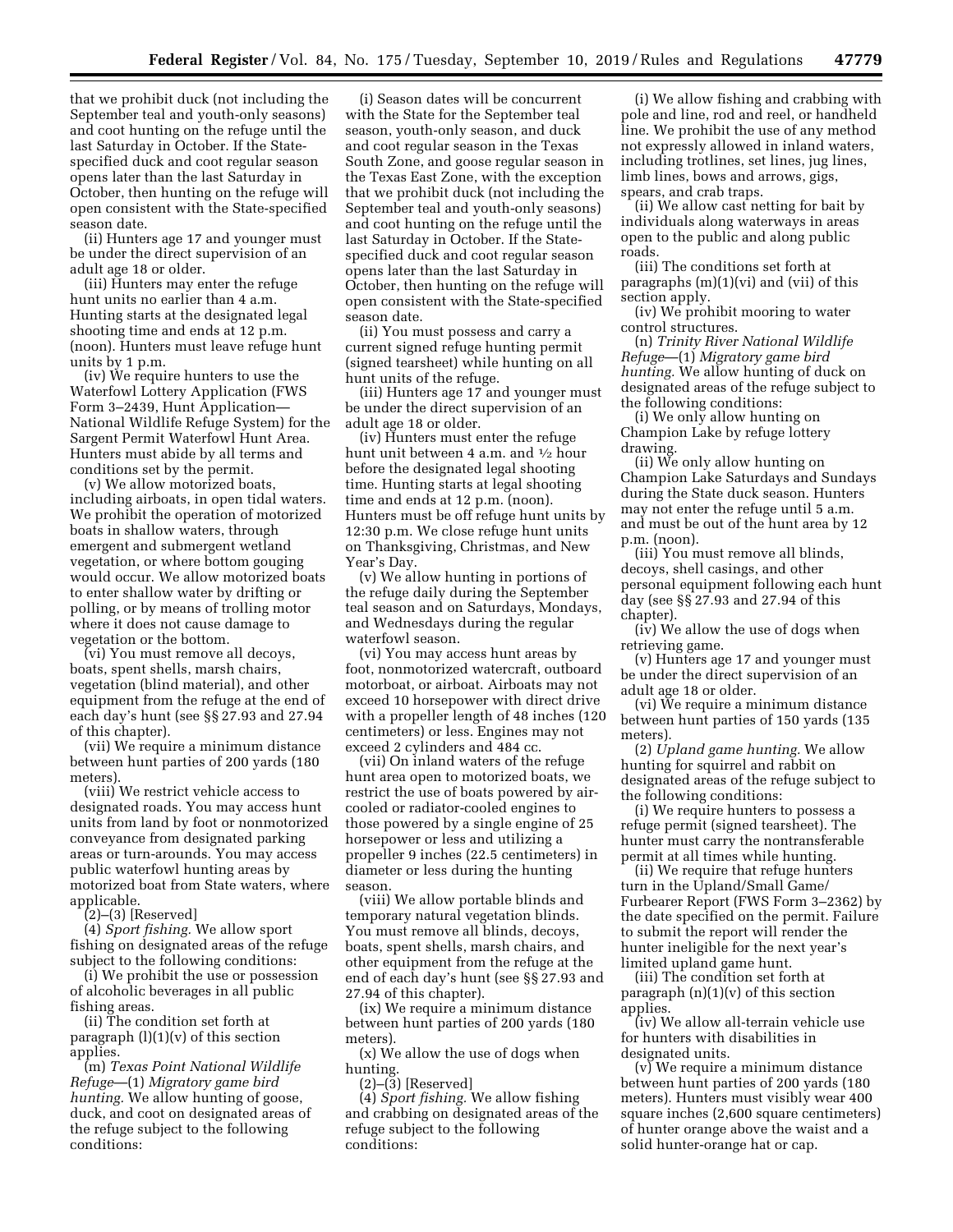(vi) Hunters may enter the refuge no earlier than 4:30 a.m. We allow hunting from 1⁄2 hour before legal sunrise to legal sunset only during the days specified on the permit.

(vii) Hunters may place no more than one temporary stand on the refuge. Hunters may place the stand during the scouting week before the hunt begins and must remove it the day the hunt ends (see § 27.93 of this chapter). Hunters must label blinds with the name of the permit holder. We prohibit hunting or erection of blinds on refuge roads or mowed/maintained trails.

(3) *Big game hunting.* We allow hunting of white-tailed deer and feral hog on designated areas of the refuge subject to the following conditions:

(i) We require a refuge permit (signed refuge tearsheet) and Big Game Harvest Report (FWS Form 3–2359). Hunters must turn in both forms by the date specified on the permit. Failure to submit the Big Game Harvest Report will render the hunter ineligible for the next year's limited big game hunt. Drawings are by lottery. The hunter must carry the nontransferable permit at all times while hunting.

(ii) The conditions set forth at paragraphs  $(n)(1)(v)$  and  $(n)(2)(iv)$ through (vii) of this section apply.

(iii) We allow hunting during a designated 23-day archery season.

(4) *Sport fishing.* We allow fishing on designated areas of the refuge subject to the following conditions:

(i) We only allow fishing with pole and line, rod and reel, or hand-held line.

(ii) We prohibit the use of trotlines, setlines, bows and arrows, gigs, spears, fish traps, crab/crawfish traps, and/or nets.

(iii) We prohibit the harvesting of frog or turtle (see § 27.21 of this chapter).

(iv) We allow fishing from legal sunrise to legal sunset.

### **§ 32.63 Utah.**

The following refuge units are open for hunting and/or fishing as governed by applicable Federal and State regulations, and are listed in alphabetical order with additional refuge-specific regulations.

(a) *Bear River Migratory Bird Refuge*— (1) *Migratory game bird hunting.* We allow hunting of goose, duck, coot, and tundra swan on designated areas of the refuge subject to the following conditions:

(i) We prohibit hunting or shooting within 100 yards (90 meters (m)) of refuge roads, parking areas, and observation platforms.

(ii) We allow airboats only in Refuge Unit 9 and Block C.

(iii) You may possess only 25 shells while hunting on or within 50 feet (15 m) from the center of Unit 1A or 2C dike.

(iv) We close for the spring and extended season goose hunts.

(v) We prohibit archery hunting on the refuge.

(vi) You may enter the refuge 2 hours before legal sunrise and must exit the refuge by 2 hours after legal sunset.

(2) *Upland game hunting.* We allow hunting of pheasant on designated areas of the refuge subject to the following condition: We prohibit hunting or taking of pheasants with a shotgun of any description capable of holding more than three shells, unless it is plugged with a one-piece filler incapable of removal without disassembling the gun so that its total capacity does not exceed three shells.

(3) [Reserved]

(4) *Sport fishing.* We allow sport fishing on designated areas of the refuge subject to the following conditions:

(i) We open to fishing year-round. (ii) You may fish only in designated areas west of the Auto Tour Road access gate from legal sunrise to legal sunset.

(b) *Fish Springs National Wildlife Refuge*—(1) *Migratory game bird hunting.* We allow hunting of duck, coot, and goose on designated areas of the refuge subject to the following conditions:

(i) All hunters must register individually at the visitor information station before entering the open hunting area and must check-out at the same location prior to exiting the refuge.

(ii) We allow the use of dogs when hunting.

(iii) You may construct temporary blinds. You must remove all blinds constructed out of materials other than vegetation at the end of each day's hunt (see §§ 27.93 and 27.94 of this chapter).

(iv) We allow the use of small boats (15 feet or less) when hunting. We prohibit gasoline motors and air boats.

(v) You may enter the refuge 2 hours prior to legal sunrise and must exit the refuge by 11⁄2 hours after legal sunset. You must remove leave decoys, boats, vehicles, and other personal property on the refuge at the end of each day (see §§ 27.93 and 27.94 of this chapter).

(vi) We have a special blind area for use by disabled hunters. We prohibit trespass for any reason by any individual not registered to use that area.

(2)–(4) [Reserved]

(c) *Ouray National Wildlife Refuge*— (1) *Migratory game bird hunting.* We allow hunting of duck, coot, and goose on designated areas of the refuge subject to the following condition: During

hunting season, the refuge is open from  $1\frac{1}{2}$  hours before legal sunrise to  $1\frac{1}{2}$ hours after legal sunset.

(2) *Upland game hunting.* We allow hunting of pheasant and turkey on designated areas of the refuge subject to the following conditions:

(i) You may possess only approved nontoxic shot (see § 32.2(k)) while hunting turkey in the field.

(ii) We allow turkey hunting for youth hunters only.

(3) *Big game hunting.* We allow hunting of deer and elk on designated areas of the refuge subject to the following conditions:

(i) You must remove all tree stands and blinds no later than the last day of the hunting season for which you have a permit (see § 27.93 of this chapter).

(ii) We allow any-legal-weapon elk hunting for youth, disabled, and depredation pool hunters during State seasons.

(iii) We close for the general anylegal-weapon (rifle) and muzzleloader bull elk hunts.

(iv) We allow any-legal-weapon elk hunting during limited late season antlerless elk hunts starting on December 1 during State seasons.

(4) *Sport fishing.* We allow sport fishing on designated areas of the refuge subject to the following conditions:

(i) You may only fish with the aid of a pole, hook, and line. We prohibit trot lines, bow and arrows, spears, spear guns, cross bows, and firearms.

(ii) You must release unharmed any of the following four endangered fish if caught: Razorback sucker, Colorado pikeminnow, humpback chub, and bonytailed chub.

### **§ 32.64 Vermont.**

The following refuge units are open for hunting and/or fishing as governed by applicable Federal and State regulations, and are listed in alphabetical order with additional refuge-specific regulations.

(a) *Missisquoi National Wildlife Refuge*—(1) *Migratory game bird hunting.* We allow hunting of goose, duck, brant, merganser, coot, woodcock, and snipe on designated areas of the refuge subject to the following conditions:

(i) In the Delta Lakeshore Area: (A) We prohibit blind staking and unattended decoys.

(B) We prohibit jumpshooting within 200 yards of a party hunting from a boat or blind.

(ii) In the Maquam Shore Area:

(A) We do not require a refuge permit to hunt or scout in this area.

(B) We prohibit jumpshooting within 200 yards (183 meters) of a party hunting from a boat or blind.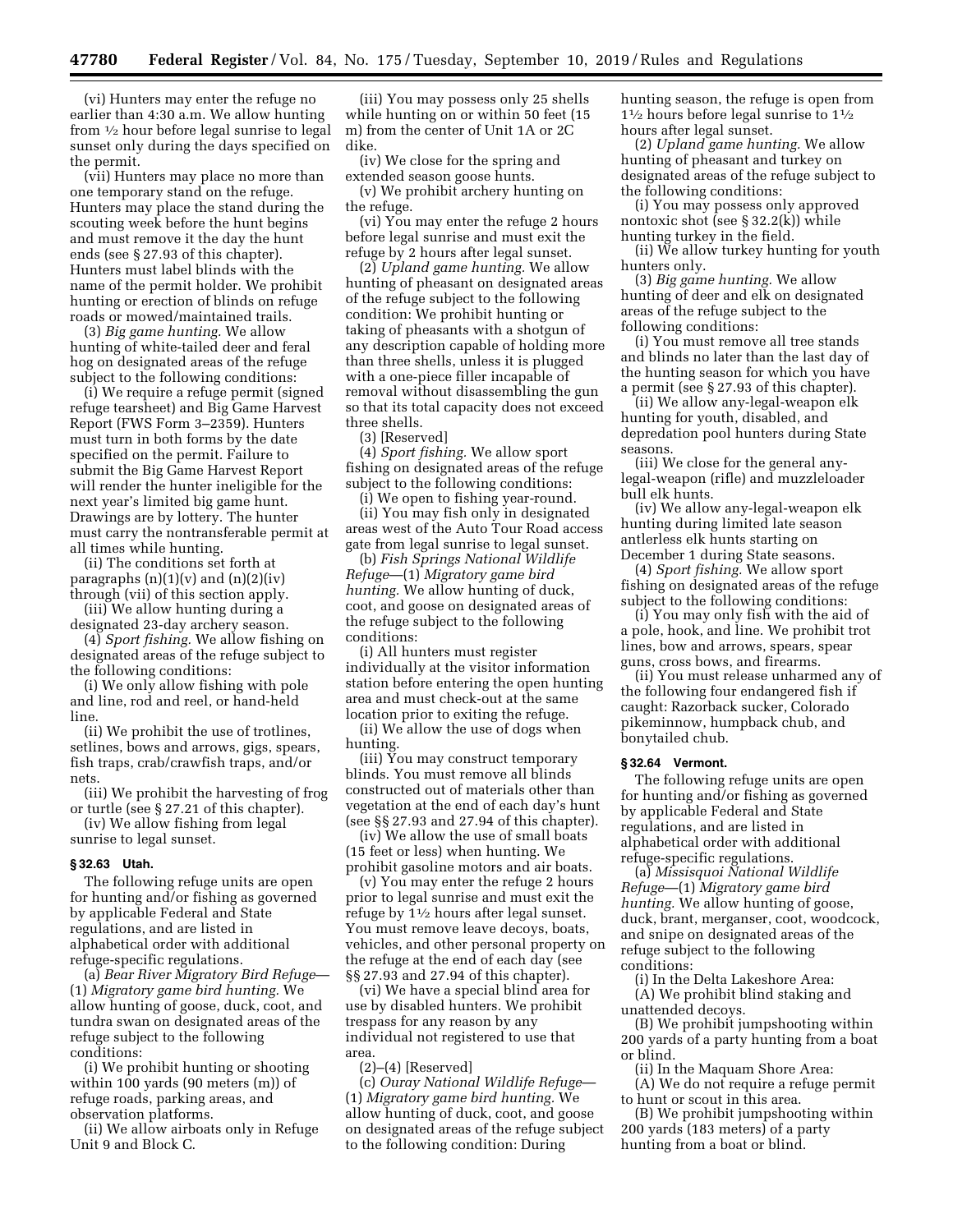(iii) In the Saxes Pothole/Creek and Shad Island Pothole:

(A) This is a controlled hunting area. We require a refuge permit (FWS Form 3–2439, Hunt Application—National Wildlife Refuge System) to hunt in this area.

(B) Each hunting party must possess and carry a permit (FWS Form 3–2439, Hunt Application—National Wildlife Refuge System) for the specific zone on the specific day they are hunting in this area. Permits are not transferable.

(C) You must use a dog to retrieve migratory game birds.

(iv) In the Junior Waterfowl Hunting Area:

(A) This is a controlled hunting area. We require a refuge permit (FWS Form 3–2439, Hunt Application—National Wildlife Refuge System) to hunt in this area.

(B) Each junior hunter must possess and carry a permit (FWS Form 3–2439, Hunt Application—National Wildlife Refuge System) for the assigned blind site and day. On Mentor Day, mentors must also possess and carry this permit for the assigned blind site. Each adult hunting party must possess and carry a permit for the blind site and day they are hunting. Permits are not transferable.

(C) Shooting hours end at 11 a.m.

(v) In the Long Marsh Channel and Metcalfe Island:

(A) This is a controlled hunting area. We require a refuge permit (FWS Form 3–2439, Hunt Application—National Wildlife Refuge System) to hunt in this area.

(B) We limit hunting to Tuesdays, Thursdays, and Saturdays throughout the waterfowl hunting season for duck.

(C) Each hunting party must possess and carry a permit for the blind on the specific day they are hunting in this area. Permits are not transferable.

(D) Shooting hours end at 11 a.m.

(E) You must use a dog to retrieve migratory game birds.

(F) We close this area to waterfowl hunting during split seasons when geese are the only waterfowl that hunters may legally take.

(vi) In the Maquam Swamp Area: (A) We prohibit blind staking and

unattended decoys. (B) You must use a dog to retrieve

migratory game birds.

(2) *Upland game hunting.* We allow hunting of cottontail rabbit, snowshoe hare, ruffed grouse, and gray squirrel on designated areas of the refuge subject to the following conditions:

(i) You must obtain a signed refuge hunt brochure (signed brochure) at refuge headquarters prior to hunting, and you must hold a valid State hunting license.

(ii) We only allow shotguns or muzzleloaders on open areas east of the Missisquoi River and on Shad Island.

(iii) We prohibit hunting from the end of snowshoe hare and rabbit season through September 1.

(iv) On the Eagle Point Unit, conditions in paragraphs (a)(2)(i) through (iii) of this section do not apply.

(3) *Big game hunting.* We allow hunting of white-tailed deer, moose, bear, and turkey on designated areas of the refuge subject to the following conditions:

(i) You must obtain a signed refuge hunt brochure (signed brochure) at refuge headquarters prior to hunting, and you must hold a valid State hunting license.

(ii) We only allow shotguns, muzzleloaders, or archery equipment on open areas east and north of Vermont Route 78. We prohibit rifles in these areas at any time.

(iii) You may use portable tree stands as governed by State regulations guiding their use on State wildlife management areas with the following exception: We allow only one tree stand or ground blind for each signed refuge hunt brochure (signed brochure) we issue.

(iv) On the Eagle Point Unit, we allow hunting subject to the following conditions:

(A) You may use portable tree stands as governed by State regulations guiding their use on State wildlife management areas.

(B) We allow training of dogs during the regular hunting seasons as governed by State regulations. We allow dog training outside the regular hunting seasons (*i.e.,* from June 1 through July 31) only with a Special Use Permit (Permit Application Form: National Wildlife Refuge System General Special Use, FWS Form 3–1383–G).

(4) *Sport fishing.* We allow sport fishing on designated areas of the refuge subject to the following conditions:

(i) We allow sport fishing (including bow fishing) by boat and ice fishing in designated areas with the following exceptions:

(A) We close the following areas from ice-out to July 15: Goose Bay, Saxes Creek and Pothole, Metcalfe Island Pothole, Long Marsh Channel, and Clark Marsh.

(B) We close the following areas from Labor Day to December 31: Long Marsh Bay and Long Marsh Channel.

(ii) We allow bank fishing along designated areas of Charcoal Creek.

(iii) We prohibit taking fish with firearms within refuge boundaries.

(iv) We allow boat launching from Louie's Landing year-round. We allow boat launching from Mac's Bend boat

launch area from September through November (inclusive).

(b) *Silvio O. Conte National Fish and Wildlife Refuge*—(1) *Migratory game bird hunting.* We allow hunting of duck, goose, crow, and American woodcock on designated areas of the refuge subject to the following condition: We allow disabled hunters to hunt from a vehicle that is at least 10 feet from the traveled portion of the refuge road if the hunter possesses a State-issued disabled hunting license and a Special Use Permit (FWS Form 3–1383–G) issued by the refuge manager.

(2) *Upland game hunting.* We allow hunting of coyote, fox, raccoon, bobcat, woodchuck, red squirrel, eastern gray squirrel, porcupine, skunk, snowshoe hare, eastern cottontail, and ruffed grouse on designated areas of the refuge subject to the following conditions:

(i) We allow disabled hunters to hunt from a vehicle that is at least 10 feet from the traveled portion of the refuge road if the hunter possesses a Stateissued disabled hunting license and a Special Use Permit (FWS Form 3–1383– G) issued by the refuge manager.

(ii) Shooting from, over, or within 10 feet of the traveled portion of any gravel road is prohibited (see § 25.71 of this chapter).

(iii) We require hunters hunting at night to possess a Special Use Permit (FWS Form 3–1383–G) issued by the refuge manager.

(3) *Big game hunting.* We allow hunting of white-tailed deer, moose, black bear, and wild turkey on designated areas of the refuge subject to the following conditions:

(i) The condition set forth at paragraph (b)(2)(ii) of this section applies.

(ii) We allow disabled hunters to hunt from a vehicle that is at least 10 feet from the traveled portion of the refuge road if the hunter possesses a Stateissued disabled hunting license and a Special Use Permit (FWS Form 3–1383– G) issued by the refuge manager.

(iii) You may use portable tree stands and blinds as governed by State regulations guiding their use on State wildlife management areas. You must remove tree stands and blinds by the end of the final deer season (see § 27.93 of this chapter).

(iv) You may retrieve moose at the Nulhegan Basin Division with the use of a commercial moose hauler, if the hauler possesses a Special Use Permit (FWS Form 3–1383–C) issued by the refuge manager.

(4) [Reserved]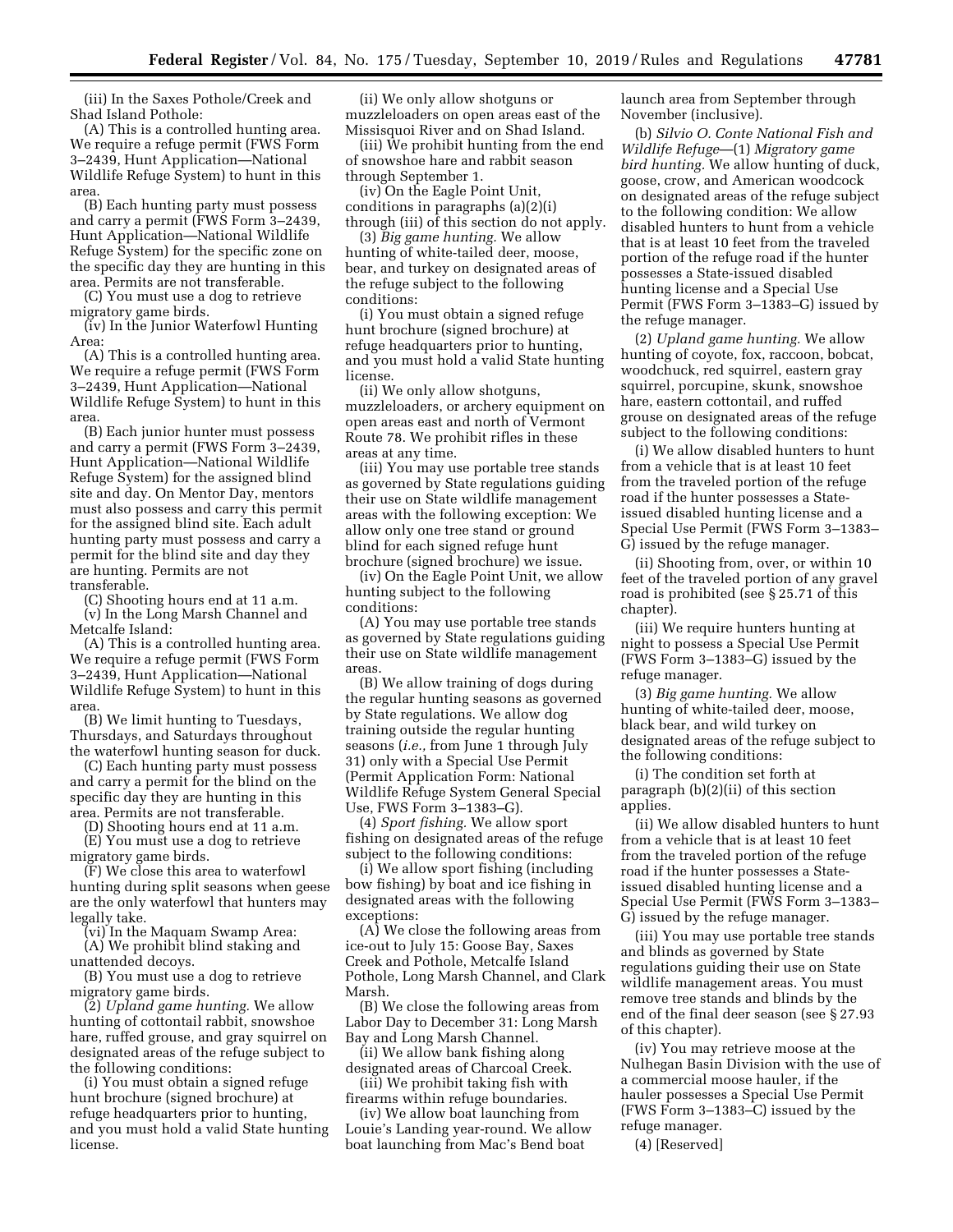#### **§ 32.65 Virginia.**

The following refuge units are open for hunting and/or fishing as governed by applicable Federal and State regulations, and are listed in alphabetical order with additional refuge-specific regulations.

(a) *Back Bay National Wildlife Refuge.*  (1)–(2) [Reserved]

(3) *Big game hunting.* We allow hunting of white-tailed deer and feral hog on designated areas of the refuge subject to the following conditions:

(i) We allow scouting on designated days prior to the start of each refuge hunt period. Hunters may enter the hunt zones on foot, on bicycle, or through transportation provided by the refuge only.

(ii) Hunters may go to Hunt Zone 1 (Long Island) only by hand-launched watercraft (canoe, punt, rowboat, and similar watercraft) from the canoe launch at refuge headquarters. We prohibit use of trailers.

(iii) We prohibit hunting or discharging of firearms within designated safety zones. We prohibit retrieval of wounded game from a ''No Hunting Area'' or ''Safety Zone'' without the consent of the refuge employee on duty at the check station.

(iv) We prohibit the use of tree stands, except on Long Island (Hunt Zone 1).

(4) *Sport fishing.* We allow sport fishing, noncommercial crabbing, and clamming on designated areas of the refuge subject to the following conditions:

(i) We close all areas within the hunting zones, as well as the oceanfront, to fishing, crabbing, and clamming during the annual refuge white-tailed deer and feral hog hunt.

(ii) You may surf fish, crab, and clam south of the refuge's beach access ramp. We allow night surf fishing by Special Use Permit (FWS Form 3–1383–G) in this area on dates and at times designated on the permit.

(iii) For sport fishing in D Pool:

(A) We only allow fishing from the docks or banks in D Pool. We prohibit boats, canoes, and kayaks on D Pool.

(B) We prohibit hooks other than barbless or flattened.

(C) You must catch and release all freshwater game fish. The daily creel limit for D Pool for other species is a maximum combination of any 10 nongame fish.

(D) Parking for non-ambulatory anglers is available adjacent to the dock at D Pool. All other anglers must enter the area by foot or bicycle.

(b) *Chincoteague National Wildlife Refuge*—(1) *Migratory game bird hunting.* We allow hunting of waterfowl and rail on designated areas of the

refuge subject to the following conditions:

(i) You must obtain a refuge hunt permit (FWS Form 3–2439, Hunt Application—National Wildlife Refuge System) and maintain the permit on your person while hunting on the refuge.

(ii) You may only access hunting areas by boat.

(iii) We prohibit hunting on Assawoman and Metompkin Islands' beach and dune habitats beginning March 15.

(2) [Reserved]

(3) *Big game hunting.* We allow hunting of white-tailed deer and sika in designated areas of the refuge subject to the following conditions:

(i) We allow holders of a refuge hunt permit (FWS Form 3–2439, Hunt Application—National Wildlife Refuge System) to access areas of the refuge typically closed to the nonhunting public. All occupants of a vehicle or hunt party must possess a refuge hunt permit and be actively engaged in hunting. We allow an exception for those persons aiding a disabled person who possesses a valid State-issued Commonwealth of Virginia Disabled Resident Lifetime License or Commonwealth of Virginia Resident Disabled Veteran's Lifetime License.

(ii) You may not hunt within 100 feet (30.5 meters) of any building.

(iii) We prohibit organized deer drives. We define a ''deer drive'' as an organized or planned effort to pursue, drive, chase, or otherwise frighten or cause deer to move in the direction of any person(s) who is part of the organized or planned hunt and known to be waiting for the deer.

(iv) You may not hunt, discharge a firearm, or nock an arrow or crossbow bolt within 50 feet (15.2 meters) of the centerline of any road, whether improved or unimproved, or paved trail.

(4) *Sport fishing.* We allow sport fishing, crabbing, and clamming from the shoreline of the refuge in designated areas subject to the following conditions:

(i) You must attend minnow traps, crab traps, crab pots, and handlines at all times.

(ii) We prohibit the use of seine nets and pneumatic (compressed air or otherwise) bait launchers.

(iii) The State regulates certain species of finfish, shellfish, and crustacean (crab) using size or possession limits. You may not alter these species, to include cleaning or filleting, in such a way that we cannot determine its species or total length.

(iv) In order to fish after the refuge closes for the day, anglers must obtain an overnight fishing pass (name/ address/phone) issued by the National Park Service. Anglers can obtain a pass in person at the National Park Service Tom's Cove Visitor Center.

(v) We allow only three surf fishing poles per licensed angler, and those poles must be attended at all times. This includes persons age 65 or older who are license-exempt in Virginia.

(c) *Eastern Shore of Virginia National Wildlife Refuge.* (1)–(2) [Reserved]

(3) *Big game hunting.* We allow archery and shotgun hunting of whitetailed deer on designated areas of the refuge subject to the following conditions:

(i) We allow holders of a refuge hunt permit (Quota Deer Hunt Application, FWS Form 3–2439, Hunt Application— National Wildlife Refuge System) to access areas of the refuge typically closed to the nonhunting public. All occupants of a vehicle or hunt party must possess a refuge hunt permit and be actively engaged in hunting. We allow an exception for those persons aiding a disabled person who possesses a valid State-issued Commonwealth of Virginia Disabled Resident Lifetime License or Commonwealth of Virginia Resident Disabled Veteran's Lifetime License.

(ii) You must sign in before entering the hunt zone and sign out upon leaving the zone.

(iii) We prohibit organized deer drives. We define a ''deer drive'' as an organized or planned effort to pursue, drive, chase, or otherwise frighten or cause deer to move in the direction of any person(s) who is part of the organized or planned hunt and known to be waiting for the deer.

(iv) You may not hunt, discharge a firearm, or nock an arrow or crossbow bolt outside of the designated hunting areas.

(v) We only allow shotguns loaded with buckshot during the firearm season.

(4) [Reserved]

(d) *Elizabeth Hartwell Mason Neck National Wildlife Refuge.* (1)–(2) [Reserved]

(3) *Big game hunting.* We allow hunting of deer on designated areas of the refuge subject to the following conditions:

(i) You must possess and carry a refuge permit (FWS Form 3–2439, Hunt Application—National Wildlife Refuge System).

(ii) Hunters must certify/qualify weapons and ammunition and view the orientation session online prior to issuance of a permit.

(iii) We only allow shotguns with slugs during the firearm season.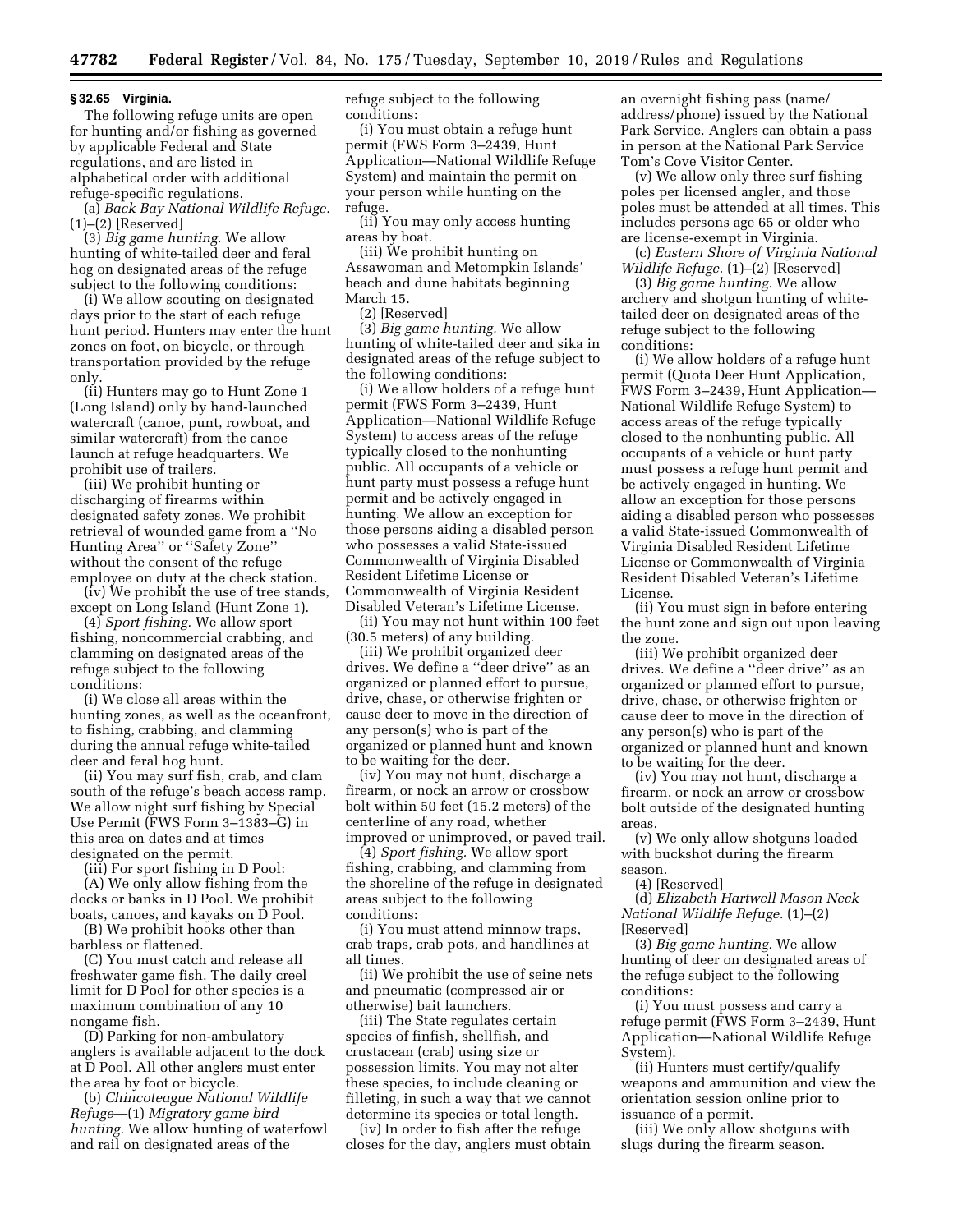(iv) Hunters must remove all hunting equipment from the refuge at the end of each day's hunt (see § 27.93 of this chapter).

(v) We prohibit organized deer drives. We define a ''deer drive'' as an organized or planned effort to pursue, drive, chase, or otherwise frighten or cause deer to move in the direction of any person(s) who is part of the organized or planned hunt and known to be waiting for the deer.

(4) [Reserved]

(e) *Great Dismal Swamp National Wildlife Refuge.* (1)–(2) [Reserved]

(3) *Big game hunting.* We allow hunting of white-tailed deer and bear on designated areas of the refuge subject to the following condition: You must possess and carry a refuge permit (FWS Form 3–2439, Hunt Application— National Wildlife Refuge System).

(4) *Sport fishing.* We allow sport fishing in designated areas of the refuge subject to the following conditions:

(i) We allow fishing in Lake Drummond from a boat (maximum 25 horsepower) and from the piers at Washington Ditch and Interior Ditch.

(ii) We prohibit bank fishing.

(iii) We require permits (Special Use Permit (FWS Form 3–1383–G)) for vehicular access to the boat ramp on Interior Ditch Road on the west side of Lake Drummond.

(f) *James River National Wildlife Refuge.* (1)–(2) [Reserved]

(3) *Big game hunting.* We allow hunting of white-tailed deer on designated areas of the refuge subject to the following conditions:

(i) We require hunters to possess and carry a refuge hunting permit (FWS Form 3–2439, Hunt Application— National Wildlife Refuge System).

(ii) We require persons who wish to hunt during the refuge's archery season to obtain a refuge hunting permit through a lottery administered by the Virginia Department of Game and Inland Fisheries.

(iii) We require that, during firearms and muzzleloader seasons, hunters remain within 100 feet (30 meters (m)) of their assigned stand while hunting.

(iv) We require that hunters using a muzzleloader must hunt from a stand elevated 10 feet (3 m) or more above the ground.

(4) [Reserved]

(g) *Mackay Island National Wildlife Refuge.* Refer to § 32.52(e) for regulations.

(h) *Occoquan Bay National Wildlife Refuge.* (1)–(2) [Reserved]

(3) *Big game hunting.* We allow hunting of deer on designated areas of the refuge subject to the following conditions:

(i) You must possess and carry a refuge permit (FWS Form 3–2439, Hunt Application—National Wildlife Refuge System) and be selected in the refuge lottery to hunt.

(ii) Hunters must certify/qualify weapons and ammunition and view an orientation session online prior to issuance of a permit.

(iii) We only allow shotguns with slugs during the firearm season.

(iv) Hunters must remove all hunting equipment from the refuge at the end of each day's hunt (see § 27.93 of this chapter).

(v) We prohibit organized deer drives. We define a ''deer drive'' as an organized or planned effort to pursue, drive, chase, or otherwise frighten or cause deer to move in the direction of any person(s) who is part of the organized or planned hunt and known to be waiting for the deer.

(4) [Reserved]

(i) *Plum Tree Island National Wildlife Refuge*—(1) *Migratory game bird hunting.* We allow hunting of migratory waterfowl, gallinule, and coot on designated areas of the refuge subject to the following conditions:

(i) We require migratory game bird hunters to obtain a permit through a lottery administered by the Virginia Department of Game and Inland Fisheries. We require hunters to possess and carry that permit, along with their State hunting license and stamps, while hunting migratory game birds on the refuge.

(ii) We prohibit jump-shooting by foot or boat.

(iii) You must hunt from a blind, as assigned by the hunting permit.

 $(2)$ – $(4)$  [Reserved]

(j) *Presquile National Wildlife Refuge.*  (1)–(2) [Reserved]

(3) *Big game hunting.* We allow hunting of white-tailed deer on designated areas of the refuge subject to the following conditions:

(i) We require big game hunters to obtain a permit through a lottery administered by the Virginia Department of Game and Inland Fisheries.

(ii) We prohibit organized deer drives. We define a ''deer drive'' as an organized or planned effort to pursue, drive, chase, or otherwise frighten or cause deer to move in the direction of any person(s) who is part of the organized or planned hunt and known to be waiting for the deer.

(iii) We allow shotgun hunting on designated days as indicated on refuge hunting permits, in the State hunting guide, and on the refuge website.

(iv) We require hunters to dock their boats at designated locations on the refuge.

(4) [Reserved]

(k) *Rappahannock River Valley National Wildlife Refuge.* (1)–(2) [Reserved]

(3) *Big game hunting.* We allow hunting of white-tailed deer on designated areas of the refuge subject to the following condition: We require big game hunters to obtain a permit (FWS Form 3–2439, Hunt Application— National Wildlife Refuge System).

(4) *Sport fishing.* We allow sport fishing on designated areas of the refuge subject to the following conditions:

(i) We allow fishing access each day from legal sunrise to legal sunset.

(ii) During the period when the refuge is open for hunting, we close hunting areas to all other uses, including sport fishing.

(iii) We allow fishing only by use of one or more attended poles with hook and line attached. We prohibit all other fishing methods and means.

(iv) We prohibit the use of lead sinkers in freshwater ponds, including Wilna Pond and Laurel Grove Pond.

(v) We require catch-and-release fishing for largemouth bass in freshwater ponds, including Wilna Pond and Laurel Grove Pond. Anglers may take other finfish species as governed by State regulations.

(vi) We prohibit the use of minnows as bait.

(vii) We prohibit use of boats propelled by gasoline motors, sail, or mechanically operated paddle wheel while fishing.

(l) *Wallops Island National Wildlife Refuge.* (1)–(2) [Reserved]

(3) *Big game hunting.* We allow hunting of white-tailed deer on designated areas of the refuge subject to the following conditions:

(i) You must obtain a refuge hunt permit (FWS Form 3–2439, Hunt Application—National Wildlife Refuge System) and carry it on your person while hunting.

(ii) You must sign in at the hunter registration station prior to entering your hunt zone and sign out upon exiting your hunt zone. All hunters must sign out no later than 2 hours after the end of legal shooting hours.

(iii) You must report all harvested animals on the sign-out sheet at the hunter registration station when signing out.

(iv) We prohibit organized deer drives. We define a ''deer drive'' as an organized or planned effort to pursue, drive, chase, or otherwise frighten or cause deer to move in the direction of any person(s) who is part of the organized or planned hunt and known to be waiting for the deer.

(4) [Reserved]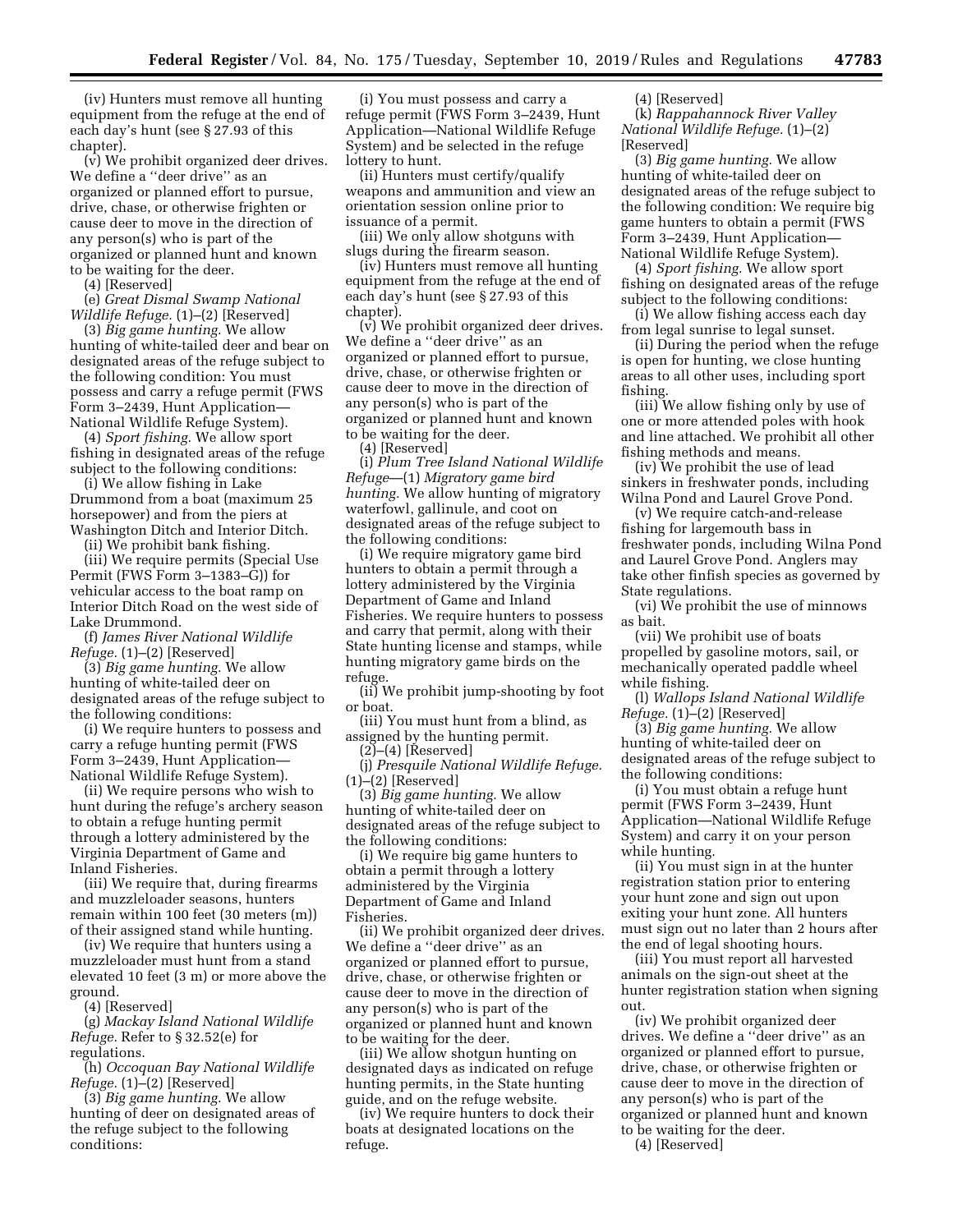### **§ 32.66 Washington.**

The following refuge units are open for hunting and/or fishing as governed by applicable Federal and State regulations, and are listed in alphabetical order with additional refuge-specific regulations.

(a) *Billy Frank Jr. Nisqually National Wildlife Refuge*—(1) *Migratory game bird hunting.* We allow hunting of goose, duck, and coot on designated areas of the refuge subject to the following conditions:

(i) We allow hunters to possess and carry no more than 25 shells while hunting in the field.

(ii) Hunters may access the hunt areas by boat only.

(2)–(3) [Reserved]

(4) *Sport fishing.* We allow fishing and shellfishing on designated areas of the refuge subject to the following conditions:

(i) We prohibit bank fishing within the refuge along the Nisqually River and McAllister Creek.

(ii) We prohibit shellfishing (clams, oysters, mussels) on the tideflats.

(iii) We prohibit tidal flat and marsh access from refuge trails.

(b) *Columbia National Wildlife Refuge*—(1) *Migratory game bird hunting.* We allow hunting of goose, duck, coot, and snipe on designated areas of the refuge subject to the following conditions:

(i) We prohibit discharge of any firearm within 1⁄4 mile (396 meters) of any maintained building or Federal facility, such as, but not limited to, a structure designed for storage, human occupancy, or shelter for animals.

(ii) We only allow portable blinds and temporary blinds constructed of nonliving natural materials. Hunters must remove all decoys and other equipment at the end of each day's hunt (see § 27.93 of this chapter).

(iii) We allow hunting only on Wednesdays, Saturdays, Sundays, and Federal holidays on Marsh Unit 1 and Farm Units 226 and 227.

(2) *Upland game hunting.* We allow hunting of upland game birds on designated areas of the refuge subject to the following conditions:

(i) The condition set forth at paragraph (b)(1)(i) of this section applies.

(ii) We allow hunting from 12 p.m. (noon) to legal sunset on Wednesdays, Saturdays, Sundays, and Federal holidays in Marsh Unit 1.

(3) *Big game hunting.* We allow hunting of deer on designated areas of the refuge subject to the following conditions:

(i) The condition set forth at paragraph (b)(1)(i) of this section applies.

(ii) We allow hunting with shotgun, muzzleloader, and archery only.

(4) *Sport fishing.* We allow fishing on designated areas of the refuge subject to the following conditions:

(i) On waters open to fishing, we allow fishing only from April 1 to September 30, except that we allow fishing year-round on Falcon, Heron, Goldeneye, Corral, Blythe, Chukar, and Scaup Lakes.

(ii) We allow frogging during periods when we allow fishing on designated waters.

(c) *Conboy Lake National Wildlife Refuge*—(1) *Migratory game bird hunting.* We allow hunting of goose, duck, coot, and snipe on designated areas of the refuge subject to the following conditions:

(i) We prohibit discharge of any firearm within 1⁄4 mile (396 meters) of any maintained building or Federal facility, such as, but not limited to, a structure designed for storage, human occupancy, or shelter for animals.

(ii) Hunters must remove all decoys and other equipment at the end of each day's hunt (see § 27.93 of this chapter). (2) [Reserved]

(3) *Big game hunting.* We allow hunting of deer on designated areas of the refuge subject to the following conditions: The condition set forth at paragraph (c)(1)(i) of this section applies.

(4) [Reserved]

(d) *Dungeness National Wildlife Refuge.* (1)–(3) [Reserved]

(4) *Sport fishing.* We allow saltwater fishing on designated areas of the refuge.

(e) *Hanford Reach National Monument/Saddle Mountain National Wildlife Refuge*—(1) *Migratory game bird hunting.* We allow hunting of goose, duck, coot, dove, and snipe on designated areas of the monument/ refuge subject to the following conditions:

(i) We prohibit discharge of any firearm within 1⁄4 mile (396 meters) of any maintained building or Federal facility, such as, but not limited to, a structure designed for storage, human occupancy, or shelter for animals.

(ii) Hunters must remove all decoys and other equipment at the end of each day's hunt (see § 27.93 of this chapter).

(2) *Upland game hunting.* We allow hunting of pheasant, quail, grey partridge, and chukar partridge on designated areas of the monument/ refuge subject to the following conditions: The conditions set forth at paragraphs (e)(1)(i) and (ii) of this section apply.

(3) *Big game hunting.* We allow hunting of deer and elk on designated areas of the monument/refuge subject to the following conditions:

(i) We allow sport hunting of deer and elk on the Saddle Mountain, Ringold, and Wahluke (East) units of the monument/refuge subject to the following conditions:

(A) The condition set forth at paragraph (e)(1)(i) of this section applies.

(B) We allow hunting with shotgun, muzzleloader, and archery only.

(ii) We allow population control hunting of elk on the Rattlesnake Unit of the monument/refuge subject to the following conditions:

(A) We prohibit overnight camping, overnight parking, and smoking.

(B) We require elk population control hunters to participate in a Servicedirected, hunt-specific training session each year prior to hunting. Hunters must check-in and out at a refuge check station and fill out and display the Self-Clearing check-In Permit (Form 3–2405) on the dashboards of their vehicles.

(C) We allow hunting with modern firearms only.

(D) We allow authorized vehicles only on designated roads and only in designated parking areas.

(E) We prohibit the use of bicycles and carts.

(F) We allow hunting Monday through Friday only.

(G) All hunt assistants must check-in and out at a refuge check station and be under the supervision of the permitted hunter at all times. All hunt assistants must fill out and display the Self-Clearing check-In Permit (Form 3–2405) on the dashboards of their vehicles.

(H) We allow foot access only beyond designated roads and parking areas.

(I) We prohibit retrieval of animals outside the hunt area without prior Service approval.

(4) *Sport fishing.* We allow sport fishing on the designated areas of the monument/refuge subject to the following condition: We allow access from legal sunrise to legal sunset, except that we allow access to the Wahluke Unit's White Bluffs boat launch from 2 hours before legal sunrise until 2 hours after legal sunset for launch and recovery activities only.

(f) *Julia Butler Hansen Refuge for the Columbian White-Tailed Deer*—(1) *Migratory game bird hunting.* We allow hunting of goose, duck, coot, and common snipe on designated areas of the refuge subject to the following conditions:

(i) You must remove all personal property, including decoys and boats, by 1 hour after legal sunset (see §§ 27.93 and 27.94 of this chapter).

(ii) We open the refuge for hunting access from 11⁄2 hours before legal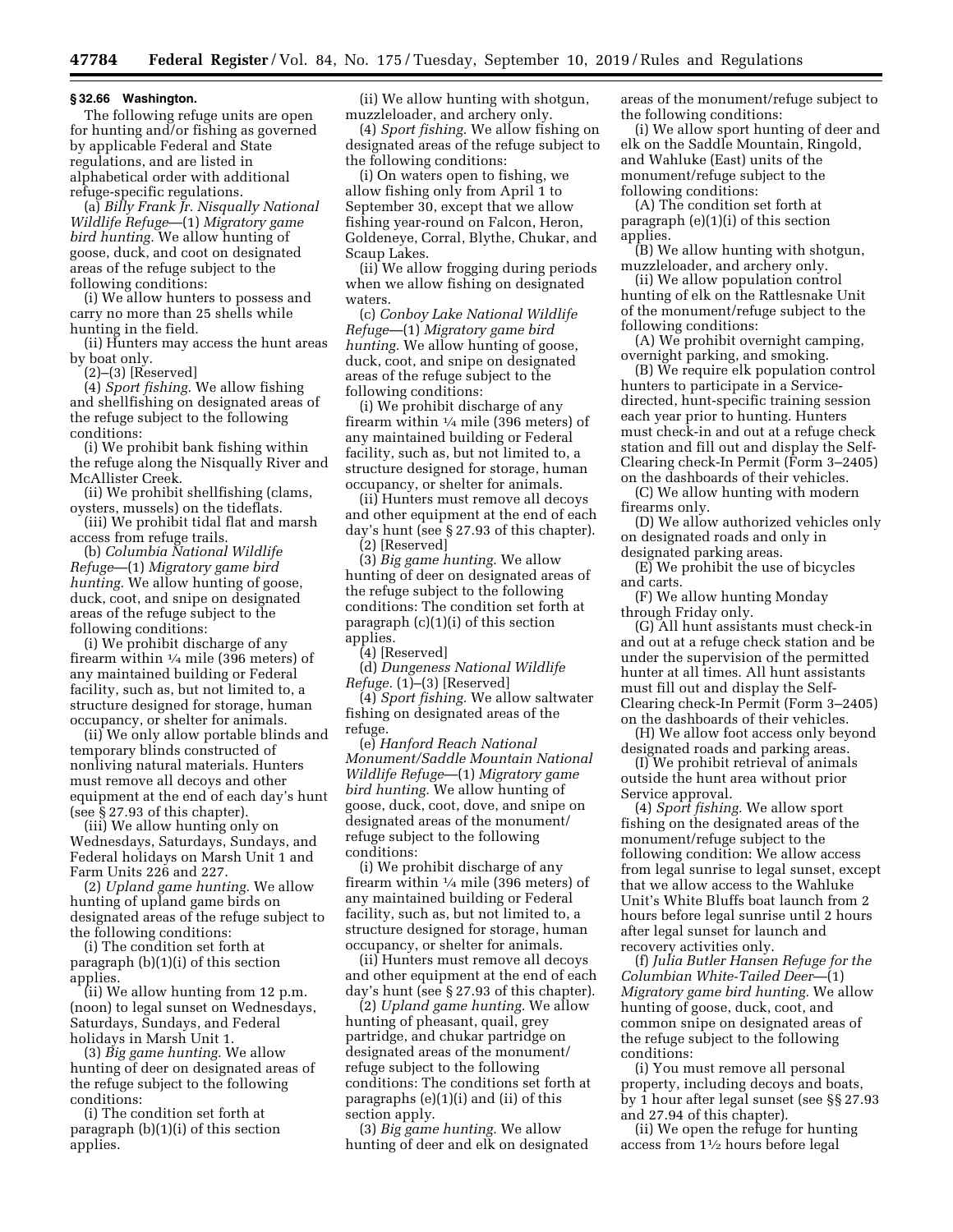sunrise until 11⁄2 hours after legal sunset.

(iii) We allow the use of dogs when hunting.

(2) [Reserved]

(3) *Big game hunting.* We allow hunting of elk on designated areas of the refuge subject to the following conditions:

(i) We allow hunting on Mondays through Fridays only. We close the refuge to hunting on weekends and Federal holidays.

(ii) We allow a maximum of 10 hunters to use the refuge in any one day, with one hunt period consisting of 5 consecutive days.

(iii) We allow hunting of elk using muzzleloading firearms only.

(iv) We require hunters to attend a refuge-specific orientation session each year prior to hunting on the refuge.

(v) We require hunters to sign in and out each day at the refuge headquarters. When signing out for the day, you must report hunting success or failure, and any hit-but-not-retrieved animals on the Big Game Harvest Report (FWS Form 3– 2359).

(vi) Additional persons may assist hunters during elk retrieval only. No more than one unlicensed person may assist each licensed hunter during the hunt or during elk retrieval.

(vii) We prohibit hunters from operating motorized vehicles on the refuge.

(4) *Sport fishing.* We allow bank fishing on designated areas of the refuge.

(g) *Little Pend Oreille National Wildlife Refuge*—(1) *Migratory game bird hunting.* We allow hunting of migratory game birds on designated areas of the refuge subject to the following conditions:

(i) We allow hunting September through December.

(ii) We allow the use of dogs when hunting.

(2) *Upland game hunting.* We allow hunting of upland game and small game on designated areas of the refuge subject to the following conditions:

(i) We allow hunting September through December, and during the spring wild turkey season.

(ii) During the spring turkey season, we prohibit hunting of all species except wild turkey.

(iii) We allow the use of dogs when hunting, with the exception of raccoon.

(3) *Big Game Hunting.* We allow hunting of big game on designated areas of the refuge subject to the following conditions: The condition set forth at paragraph (g)(1)(i) of this section applies.

(4) *Sport fishing.* We allow sport fishing on designated areas of the refuge.

(h) *McNary National Wildlife Refuge*—(1) *Migratory game bird hunting.* We allow hunting of goose, duck, coot, dove, and snipe on designated areas of the refuge subject to the following conditions:

(i) We prohibit discharge of any firearm within  $\frac{1}{4}$  mile (396 meters) of any maintained building or Federal facility, such as, but not limited to, a structure designed for storage, human occupancy, or shelter for animals.

(ii) Hunters must remove all decoys and other equipment at the end of each day's hunt (see § 27.93 of this chapter).

(iii) On the McNary Fee Hunt Area (McNary Headquarters Unit), we allow hunting subject to the following conditions:

(A) The McNary Fee Hunt Area (McNary Headquarters Unit) is only open on Wednesdays, Saturdays, Sundays, Thanksgiving Day, and New Year's Day.

(B) We require hunters to possess and carry a special refuge permit (signed refuge brochure).

(C) We allow hunting only from assigned areas.

(iv) On the Peninsula Unit, we allow hunting subject to the following condition: On the east shoreline of the Peninsula Unit, we allow hunting only from established numbered blind sites, assigned on a first-come, first-served basis, and we require hunters to remain within 100 feet (30 meters) of marked posts unless retrieving birds or setting decoys.

(2) *Upland game hunting.* We allow hunting of upland game birds on designated areas of the refuge subject to the following conditions:

(i) The condition set forth at paragraph (h)(1)(i) of this section applies.

(ii) On the McNary Fee Hunt Area (McNary Headquarters Unit), we allow hunting on Wednesdays, Saturdays, Sundays, Thanksgiving Day, and New Year's Day from 12 p.m. (noon) to the end of State legal hunting hours.

(3) *Big game hunting.* We allow hunting of deer on designated areas of the refuge subject to the following conditions:

(i) The condition set forth at paragraph (h)(1)(i) of this section applies.

(ii) On the Stateline and Juniper Canyon Units, we allow hunting with modern firearms, shotgun, muzzleloader, and archery.

(iii) On the Peninsula, Two-Rivers, and Wallula Units, we allow hunting with archery and shotgun only.

(4) *Sport fishing.* We allow sport fishing on designated areas of the refuge.

(i) *Ridgefield National Wildlife Refuge*—(1) *Migratory game bird hunting.* We allow hunting of goose, duck, and coot on designated areas of the refuge subject to the following conditions:

(i) You may not shoot or discharge any firearm from, across, or along any designated route of travel, including pedestrian trails.

(ii) We close the refuge to goose hunting when the dusky Canada goose harvest reaches the quota posted at the refuge.

(iii) We allow hunting on designated portions of the River ''S'' Unit on Tuesdays, Thursdays, and Saturdays, excluding Federal holidays, during the regular State waterfowl hunting season.

(iv) Prior to entering the hunt area, you must check in at the refuge check station, and obtain a Migratory Bird Hunt Report (FWS Form 3–2361). You must carry the Migratory Bird Hunt Report while hunting as proof of blind assignment and user fee payment.

(v) We allow access to the refuge check station 2 hours before legal shooting time. We require hunters to depart the refuge no later than 1 hour after legal shooting time.

(vi) We allow hunting only from designated permanent blinds.

(vii) We allow a maximum of three persons per hunting blind.

(viii) We prohibit additional hunters to join a hunt party after the party has checked in.

(ix) We allow the use of dogs when hunting.

(x) Prior to switching blinds, you must first report to the refuge check station to obtain a new blind assignment. You must submit an accurate Migratory Bird Hunt Report (FWS Form 3–2361) for the blind being vacated, and obtain a new Migratory Bird Hunt Report for the new blind.

(xi) Prior to leaving the hunt area, you must check out at the refuge check station, submit an accurate Migratory Bird Hunt Report (FWS Form 3–2361), and present all harvested birds for inspection by check station personnel.

(xii) We reserve Blind 1A for exclusive use by hunters with permanent disabilities who qualify for a valid State Disabled Hunter Permit or America the Beautiful access pass, and their nonhunting assistants.

(2)–(3) [Reserved]

(4) *Sport fishing.* We allow sport fishing and frogging on designated areas of the refuge subject to the following conditions:

(i) We allow fishing and frogging from March 1 through September 30 only.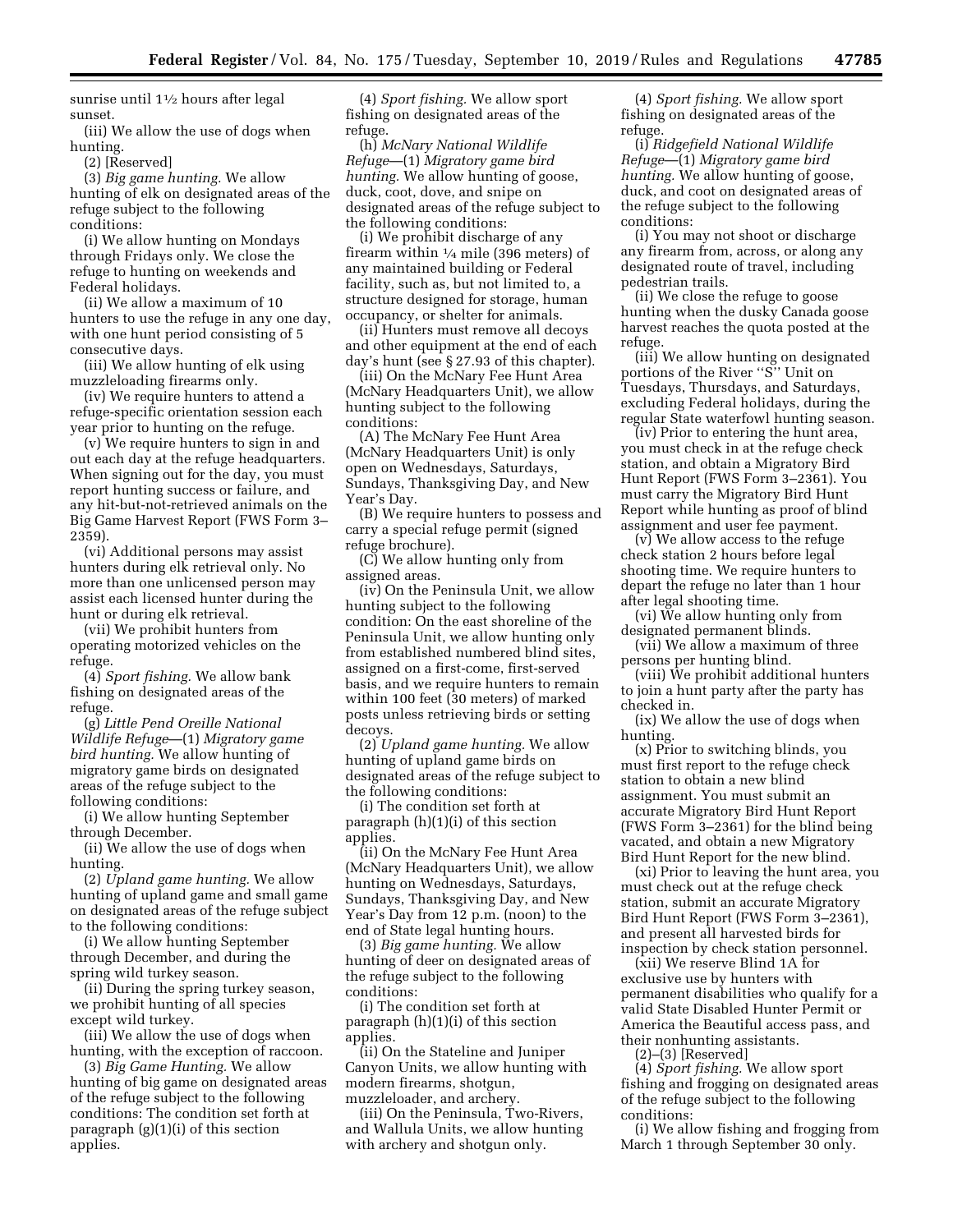(ii) We allow fishing and frogging from legal sunrise to legal sunset only.

(j) *San Juan Islands National Wildlife Refuge.* (1)–(3) [Reserved] (4) *Sport fishing.* We allow sport

fishing on designated areas of the refuge.

(k) *Toppenish National Wildlife Refuge*—(1) *Migratory game bird hunting.* We allow hunting of goose, duck, coot, dove, and snipe on designated areas of the refuge subject to the following conditions:

(i) We prohibit discharge of any firearm within  $\frac{1}{4}$  mile (396 meters (m)) of any maintained building or Federal facility, such as, but not limited to, a structure designed for storage, human occupancy, or shelter for animals.

(ii) We allow only portable blinds and temporary blinds constructed of nonliving natural materials. Hunters must remove all decoys and other equipment at the end of each day's hunt (see § 27.93 of this chapter).

(iii) On the Pumphouse, Petty, Isiri, Chamber, and Chloe Units, we allow hunting 7 days a week subject to the following condition: We require a minimum distance between hunt parties of 200 yards (180 m).

(iv) On the Halvorson and Webb Units, we allow hunting only on Wednesdays, Saturdays, Sundays, Thanksgiving Day, Christmas Day, and New Year's Day.

(v) On the Robbins Road Unit, we allow hunting only on Tuesdays, Thursdays, Saturdays, Sundays, Thanksgiving Day, Christmas Day, and New Year's Day.

(vi) On the Robbins Road and Pumphouse Units, we allow hunting only from numbered field blind sites. We prohibit free-roam hunting or jump shooting, and you must remain within 100 feet (30 m) of the numbered field blind post unless retrieving birds or setting decoys. We allow a maximum of four persons per blind site.

(2) *Upland game hunting.* We allow hunting of upland game birds on designated areas of the refuge subject to the following conditions:

(i) The condition set forth at paragraph (k)(1)(i) of this section applies.

(ii) We allow hunting of upland game birds from 12 p.m. (noon) to legal sunset of each hunt day.

(iii) On the Halvorson and Webb Units, we allow hunting only on Wednesdays, Saturdays, Sundays, Thanksgiving Day, Christmas Day, and New Year's Day.

(iv) On the Robbins Road Unit, we allow hunting only on Tuesdays, Thursdays, Saturdays, Sundays,

Thanksgiving Day, Christmas Day, and New Year's Day.

(3)–(4) [Reserved]

(l) *Turnbull National Wildlife Refuge*—(1) *Migratory game bird hunting.* We allow hunting of duck, goose, and coot on designated areas of the refuge subject to the following conditions:

(i) We only allow hunting during the State youth season.

(ii) We allow the use of dogs when hunting.

(iii) Hunters may access the refuge no earlier than 2 hours before legal sunrise and must leave no later than 1 hour after legal sunset.

(iv) Hunters must obtain a letter from the refuge manager authorizing them to access the refuge for the purpose of hunting migratory game birds.

(2) [Reserved]

(3) *Big game hunting.* We allow hunting of elk on designated areas of the refuge subject to the following conditions:

(i) Hunters must obtain a letter from the refuge manager assigning them a hunt unit.

(ii) Hunters may access the refuge no earlier than 2 hours before State legal shooting time and must leave no later than 5 hours after the end of State legal hunting hours.

(iii) Hunters not using approved nontoxic ammunition (see § 32.2(k)) must remove or bury the visceral remains of harvested animals.

(4) [Reserved]

(m) *Umatilla National Wildlife Refuge*—(1) *Migratory game bird hunting.* We allow hunting of goose, duck, coot, dove, and snipe on designated areas of the refuge subject to the following conditions:

(i) We prohibit discharge of any firearm within 1⁄4 mile (396 meters) of any maintained building or Federal facility, such as, but not limited to, a structure designed for storage, human occupancy, or shelter for animals.

(ii) Hunters must remove all decoys and other equipment at the end of each day's hunt (see § 27.93 of this chapter).

(iii) On the Paterson and Whitcomb Units, we allow hunting only on Wednesdays, Saturdays, Sundays, and all Federal holidays within the State season.

(iv) On the Ridge Unit, we allow only shoreline hunting; we prohibit hunting from boats.

(2) *Upland game hunting.* We allow hunting of upland game birds on designated areas of the refuge subject to the following conditions:

(i) The conditions set forth at paragraphs (m)(1)(i) and (iii) of this section apply.

(ii) On the Whitcomb Island Unit, we only allow hunting of upland game from 12 p.m. (noon) to the end of State legal hunting hours.

(3) *Big game hunting.* We allow hunting of deer on designated areas of the refuge subject to the following conditions:

(i) The condition set forth at paragraph (m)(1)(i) of this section applies.

(ii) We allow hunting by special permit only (issued by the State).

(4) *Sport fishing.* We allow sport fishing on designated areas of the refuge.

(n) *Willapa National Wildlife Refuge*—(1) *Migratory game bird hunting.* We allow hunting of goose, duck, coot, and snipe on designated areas of the refuge subject to the following conditions:

(i) We require all hunters to obtain and carry a Migratory Bird Hunt Application (FWS Form 3–2439, Hunt Application—National Wildlife Refuge System) prior to entering the hunt area at the Riekkola Unit.

(ii) We require all hunters to report waterfowl taken per instructions on the Migratory Bird Hunt Report (FWS Form 3–2361).

(iii) In the designated goose hunt area in the Riekkola Unit, hunters may take ducks, coots, and snipe only incidental to hunting geese.

(iv) We allow goose hunting on Wednesdays, Saturdays, and Sundays in the designated goose hunt area in the Riekkola Unit.

(v) We open the refuge for hunting access from 11⁄2 hours before legal sunrise until 11⁄2 hours after legal sunset.

(vi) We allow the use of dogs when hunting.

(vii) You must remove all personal property, including decoys and boats, by 1 hour after legal sunset (see §§ 27.93 and 27.94 of this chapter).

(2) *Upland game hunting.* We allow hunting of forest grouse (sooty and ruffed) on designated areas of the refuge subject to the following conditions:

(i) We require all hunters to obtain and carry a Big/Upland Game Hunt Application (FWS Form 3–2439, Hunt Application—National Wildlife Refuge System).

(ii) We require all hunters to report game taken, hours hunted, and name/ address/date on the Upland/Small Game/Furbearer Report (FWS Form 3– 2362).

(iii) We allow archery hunting only. (iv) The conditions set forth at paragraphs (n)(1)(v) and (vi) of this section apply.

(3) *Big game hunting.* We allow hunting of deer, elk, and bear on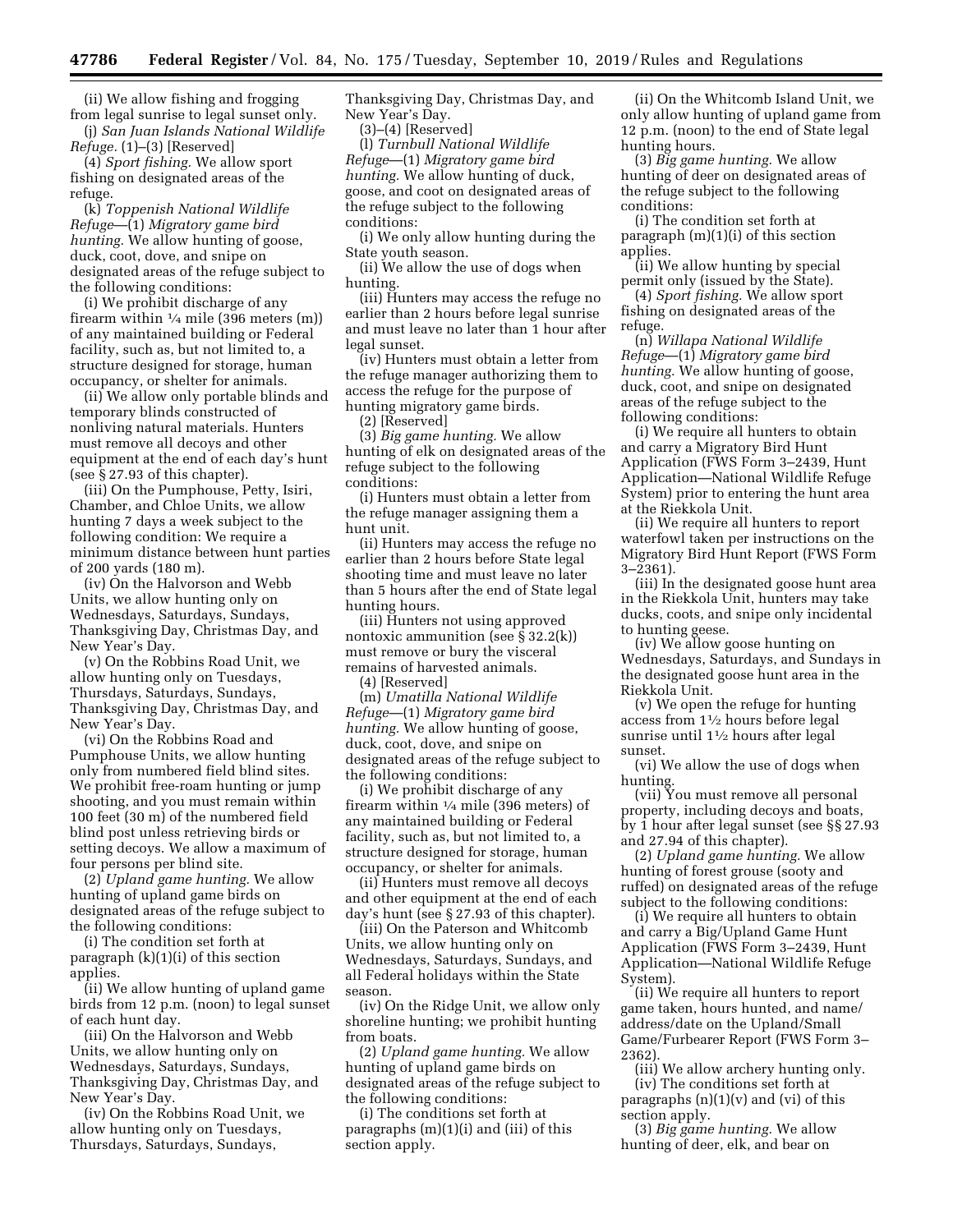designated areas of the refuge subject to the following conditions:

(i) We require all Long Island hunters to obtain and carry a Big/Upland Game Hunt Application (FWS Form 3–2439, Hunt Application—National Wildlife Refuge System).

(ii) We require all hunters to report game taken, hours hunted, and name/ address/date on the Big Game Harvest Report (FWS Form 3–2359).

(iii) At Long Island, we allow only archery hunting; we prohibit hunting firearms.

(iv) We prohibit bear hunting on any portion of the refuge except Long Island.

(v) We prohibit the use of centerfire or rimfire rifles within the Lewis, Porter Point, and Riekkola Units.

(vi) The conditions set forth at paragraphs  $(n)(1)(v)$  and  $(vi)$  of this section apply.

(vii) You may leave your tree stand(s) in place for 3 days. You must label your tree stand(s) with your hunting license number and the date you set up the stand. You may set up stands 11⁄2 hours before legal sunrise. You must remove your tree stand(s) and all other personal property from the refuge by  $1\frac{1}{2}$  hours after legal sunset on the third day (see § 27.93 of this chapter).

(4) *Sport fishing.* We allow sport fishing on designated areas of the refuge.

## **§ 32.67 West Virginia.**

The following refuge units are open for hunting and/or fishing as governed by applicable Federal and State regulations, and are listed in alphabetical order with additional refuge-specific regulations.

(a) *Canaan Valley National Wildlife Refuge*—(1) *Migratory game bird hunting.* We allow hunting of goose, duck, rail, coot, gallinule, mourning dove, snipe, and woodcock on designated areas of the refuge subject to the following conditions:

(i) We require each hunter to possess and carry a signed refuge hunting brochure (signed brochure).

(ii) We prohibit overnight parking except by Special Use Permit (FWS Form 3–1383–G) on Forest Road 80.

(iii) We allow the use of dogs for hunting migratory game birds. We prohibit more than two dogs per hunter. We require all dogs to wear a collar displaying the owner's name and telephone number.

(iv) We prohibit dog training except during legal hunting seasons.

(2) *Upland game hunting.* We allow the hunting of ruffed grouse, squirrel, cottontail rabbit, snowshoe hare, red fox, gray fox, bobcat, woodchuck, coyote, opossum, striped skunk, and

raccoon on designated areas of the refuge subject to the following conditions:

(i) The conditions set forth at paragraphs (a)(1)(i) and (iv) of this section apply.

(ii) You may hunt raccoon at night, but you must obtain a Special Use Permit (FWS Form 3–1383–G) for raccoon hunting.

(iii) We only allow hunting in the No Rifle Zones with the following equipment: archery (including crossbow), shotgun, or muzzleloader.

(iv) We allow the use of dogs for hunting upland game species. We prohibit more than six dogs per hunting party for raccoon hunting. All dogs must wear a collar displaying the owner's name and telephone number.

(v) We prohibit the hunting of upland game species from March 1 through August 31.

(3) *Big game hunting.* We allow the hunting of white-tailed deer, black bear, and turkey on designated areas of the refuge subject to the following conditions:

(i) The conditions set forth at paragraphs (a)(1)(i) and (iv) and (a)(2)(iii) of this section apply.

(ii) We allow the use of temporary tree stands. You must clearly print your name and telephone number on the stand in a place that is easily read while the stand is affixed to a tree. You must remove tree stands at the end of the deer season (see § 27.93 of this chapter).

(iii) We allow the use of dogs for hunting black bear during the gun season. We prohibit more than six dogs per hunting party. We require all dogs to wear a collar displaying the owner's name and telephone number.

(4) [Reserved]

(b) *Ohio River Islands National Wildlife Refuge*—(1) *Migratory game bird hunting.* We allow hunting of migratory game birds (waterfowl, coot, rail, gallinule, snipe, woodcock, and dove) on designated areas of the refuge subject to the following conditions:

(i) We require each hunter to possess and carry a signed refuge hunting brochure (signed brochure).

(ii) Hunters and anglers may enter the refuge 1 hour before legal sunrise and must exit the refuge, including parking areas, no later than 1 hour after legal sunset.

(iii) When hunting migratory game birds, you may only use dogs to locate, point, and retrieve.

(2) *Upland game hunting.* We allow hunting of rabbit and squirrel on designated areas of the refuge subject to the following conditions:

(i) The conditions set forth at paragraphs (b)(1)(i) and (ii) of this section apply.

(ii) We prohibit the use of rifles, muzzleloaders, or pistols for hunting rabbit or squirrel.

(3) *Big game hunting.* We allow archery (including crossbow) hunting of white-tailed deer on designated areas of the refuge subject to the following conditions:

(i) The conditions set forth at paragraphs (b)(1)(i) and (ii) of this section apply.

(ii) We prohibit organized deer drives. We define a ''deer drive'' as an organized or planned effort to pursue, drive, chase, or otherwise frighten or cause deer to move in the direction of any person(s) who is part of the organized or planned hunt and known to be waiting for the deer.

(iii) We only allow the use of temporary tree stands and blinds. You must remove your tree stand(s) and/or blind(s) at the end of each hunt day (see § 27.93 of this chapter). You must clearly print your name and telephone number on the stand(s) and/or blind(s) in a place that is easily read while the stand is affixed to a tree.

(4) *Sport fishing.* We allow sport fishing throughout the refuge subject to the following conditions:

(i) The condition set forth at paragraph (b)(1)(ii) of this section applies.

(ii) We prohibit trotlines (setlines) and turtle lines.

## **§ 32.68 Wisconsin.**

The following refuge units are open for hunting and/or fishing as governed by applicable Federal and State regulations, and are listed in alphabetical order with additional refuge-specific regulations.

(a) *Fox River National Wildlife Refuge.* (1)–(2) [Reserved]

(3) *Big game hunting.* We allow hunting of white-tailed deer on designated areas of the refuge and subject to the following conditions:

(i) Hunters must remove all stands from the refuge following each day's hunt (see § 27.93 of this chapter). We prohibit hunting from any stand left up overnight.

(ii) Hunters may enter the refuge no earlier than 1 hour before legal shooting hours and must exit the refuge no later than 1 hour after legal shooting hours end.

(iii) Any ground blind used during any gun deer season must display at least 144 square inches (929 square centimeters) of solid, blaze-orange material visible from all directions.

(4) [Reserved]

(b) *Green Bay National Wildlife Refuge.* (1)–(2) [Reserved]

(3) *Big game hunting.* We allow hunting of white-tailed deer on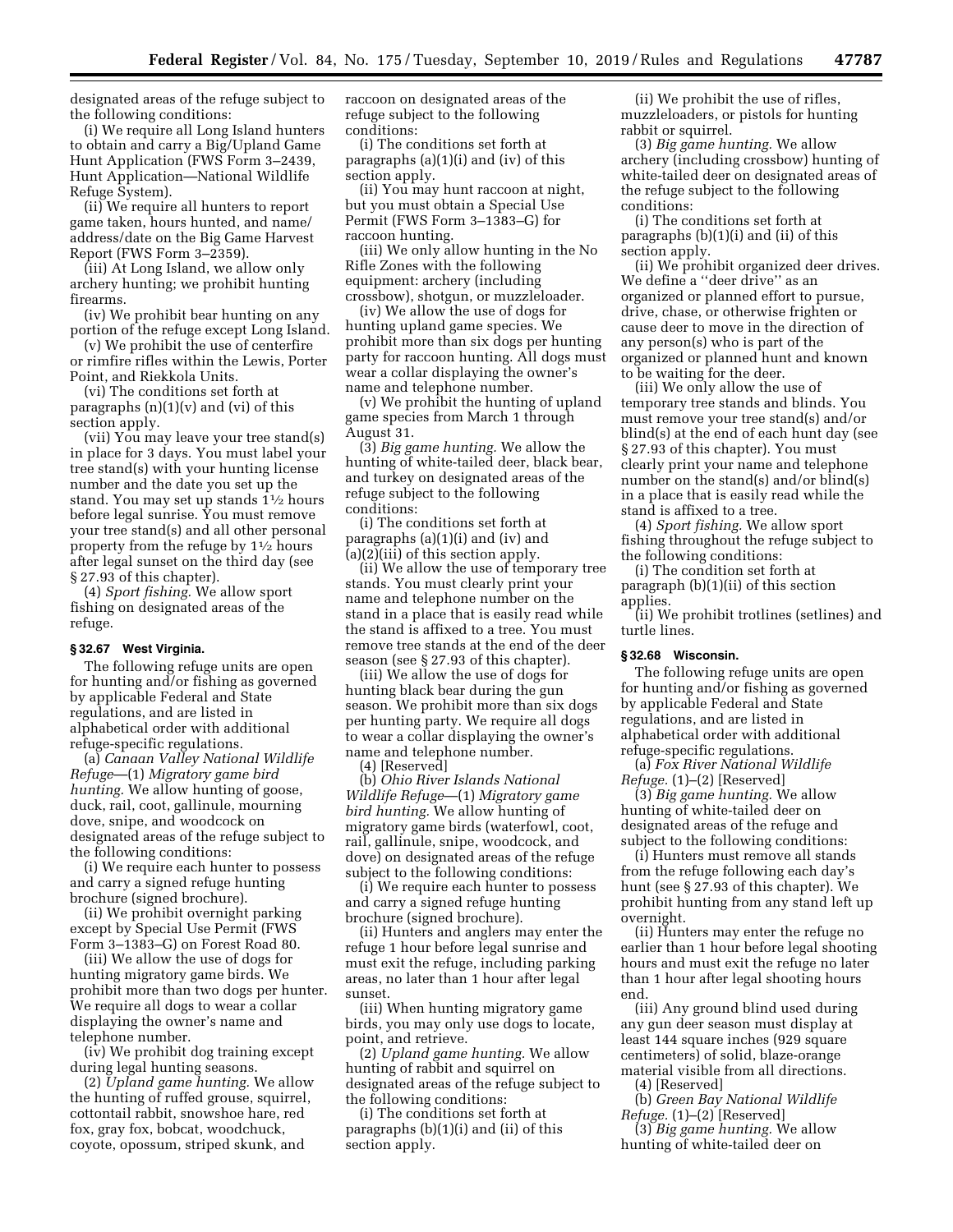designated areas of the refuge subject to the following conditions:

(i) You must remove all stands from the refuge following each day's hunt (see § 27.93 of this chapter). We prohibit hunting from any stand left up overnight.

(ii) Hunters may enter the refuge no earlier than 1 hour before legal shooting hours and must exit the refuge no later than 1 hour after legal shooting hours end.

(iii) Any ground blind used during any gun deer season must display at least 144 square inches (929 square centimeters) of solid, blaze-orange material visible from all directions.

(iv) We require hunters to possess a permit (FWS Form 3–1383–G) for deer hunting on Plum Island.

(4) *Sport fishing.* We allow sport fishing on designated areas of the refuge subject to the following condition: We only allow fishing from the shoreline; we prohibit fishing from docks, piers, and other structures.

(c) *Hackmatack National Wildlife Refuge.* Refer to § 32.32(f) for regulations.

(d) *Horicon National Wildlife Refuge*—(1) *Migratory game bird hunting.* We allow hunting of goose, duck, and coot on designated areas of the refuge subject to the following condition: We allow only participants in the Learn to Hunt and other special programs to hunt.

(2) *Upland game hunting.* We allow hunting of wild turkey, ring-necked pheasant, gray partridge, squirrel, and cottontail rabbit on designated areas of the refuge subject to the following condition: For wild turkey hunting, hunters may possess only approved nontoxic shot shells (see § 32.2(k)) while in the field.

(3) *Big game hunting.* We allow hunting of white-tailed deer in designated areas of the refuge subject to the following conditions:

(i) Hunters must remove all stands and personal property from the refuge following each day's hunt (see §§ 27.93 and 27.94 of this chapter). We prohibit hunting from any stand left up overnight.

(ii) Hunters must possess a refuge permit (FWS Form 3–2439, Hunt Application—National Wildlife Refuge System) to hunt in Area E (surrounding the office/visitor center).

(iii) Hunters may enter the refuge no earlier than 1 hour before legal shooting hours and must exit the refuge no later than 1 hour after legal shooting hours.

(iv) Any ground blind used during any gun deer season must display at least 144 square inches (929 square

centimeters) of solid-blaze-orange material visible from all directions.

(v) We prohibit the field possession of white-tailed deer in areas closed to white-tailed deer hunting.

(4) *Sport fishing.* We allow fishing on designated areas of the refuge subject to the following conditions:

(i) We only allow bank fishing or fishing through the ice.

(ii) We prohibit the use of fishing weights or lures containing lead.

(e) *Leopold Wetland Management District*—(1) *Migratory game bird hunting.* We allow hunting of migratory game birds throughout the district, except that we prohibit hunting on the Blue-wing waterfowl production area (WPA) in Ozaukee County and on the Wilcox WPA in Waushara County, subject to the following conditions:

(i) We allow the use of hunting dogs, provided the dog is under the immediate control of the hunter at all times.

(ii) You must remove boats, decoys, and blinds at the conclusion of each day (see § 27.93 of this chapter).

(2) *Upland game hunting.* We allow hunting of upland game throughout the district, except that we prohibit hunting on the Blue-wing WPA in Ozaukee County and on the Wilcox WPA in Waushara County, subject to the following conditions:

(i) The condition set forth at paragraph (e)(1)(i) of this section applies.

(ii) For hunting, you may use or possess only approved nontoxic shot shells (see § 32.2(k)) while in the field, including shot shells used for hunting wild turkey.

(3) *Big game hunting.* We allow hunting of big game throughout the district, except that we prohibit hunting on the Blue-wing WPA in Ozaukee County and on the Wilcox WPA in Waushara County, subject to the following condition: Any ground blind used during any gun deer season must display at least 144 square inches (929 square centimeters) of solid, blazeorange material visible from all directions.

(4) *Sport fishing.* We allow sport fishing on WPAs throughout the district.

(f) *Necedah National Wildlife Refuge*—(1) *Migratory game bird hunting.* We allow hunting of migratory game birds on designated areas of the refuge subject to the following condition: We allow the use of dogs while hunting migratory game birds, provided the dog is under the immediate control of the hunter at all times.

(2) *Upland game hunting.* We allow hunting of wild turkey, ruffed grouse,

gray squirrel, fox squirrel, cottontail rabbit, snowshoe hare, and raccoon on designated areas of the refuge subject to the following conditions:

(i) For wild turkey hunting, you may use or possess only approved nontoxic shot shells (see § 32.2(k)) while in the field.

(ii) During the spring turkey season, we allow unarmed hunters who have a valid spring turkey permit in their possession to scout the hunt area. We allow this scouting beginning on the Saturday immediately prior to the opening date listed on the State turkey hunting permit.

(iii) We open Refuge Area 3 to hunting after the State deer gun season through the end of the respective State seasons or until February 28, whichever occurs first.

(iv) We allow the use of dogs while hunting upland game (except raccoon), provided the dog is under the immediate control of the hunter at all times.

(v) You may only hunt snowshoe hare during the season for cottontail rabbit.

(3) *Big game hunting.* We allow hunting of white-tailed deer on designated areas of the refuge subject to the following conditions:

(i) We prohibit possession of a loaded firearm or a nocked arrow on a bow within 50 feet (15 meters (m)) of the centerline of all public roads. During the gun deer season, we prohibit possession of a loaded firearm within 50 feet (15 m) of the center of refuge trails, and we prohibit discharge of guns from, across, down, or alongside these trails.

(ii) You may use portable elevated devices, but you must lower them to ground level at the close of shooting hours each day. You must remove all blinds, stands, platforms, and ladders from the refuge at the end of the hunting season (see §§ 27.93 and 27.94 of this chapter).

(iii) You must clearly mark all nonnatural blinds, stands, platforms, and ladders on the exterior with the hunter's State hunting license number in letters that are at least 1 inch (2.5 centimeters) high. You may also use an attached metal tag with stamped or engraved lettering that is clearly visible.

(iv) We open Refuge Area 2 to deer hunting during State archery, gun, and muzzleloader seasons, except for any early antlerless-only hunts.

(v) We open Refuge Area 3 to deer hunting during the State regular gun, muzzleloader, and late archery seasons. Unarmed deer hunters may enter Area 3 to scout beginning the Saturday prior to the gun deer season.

(vi) You may use clothespins marked with flagging or reflective material. We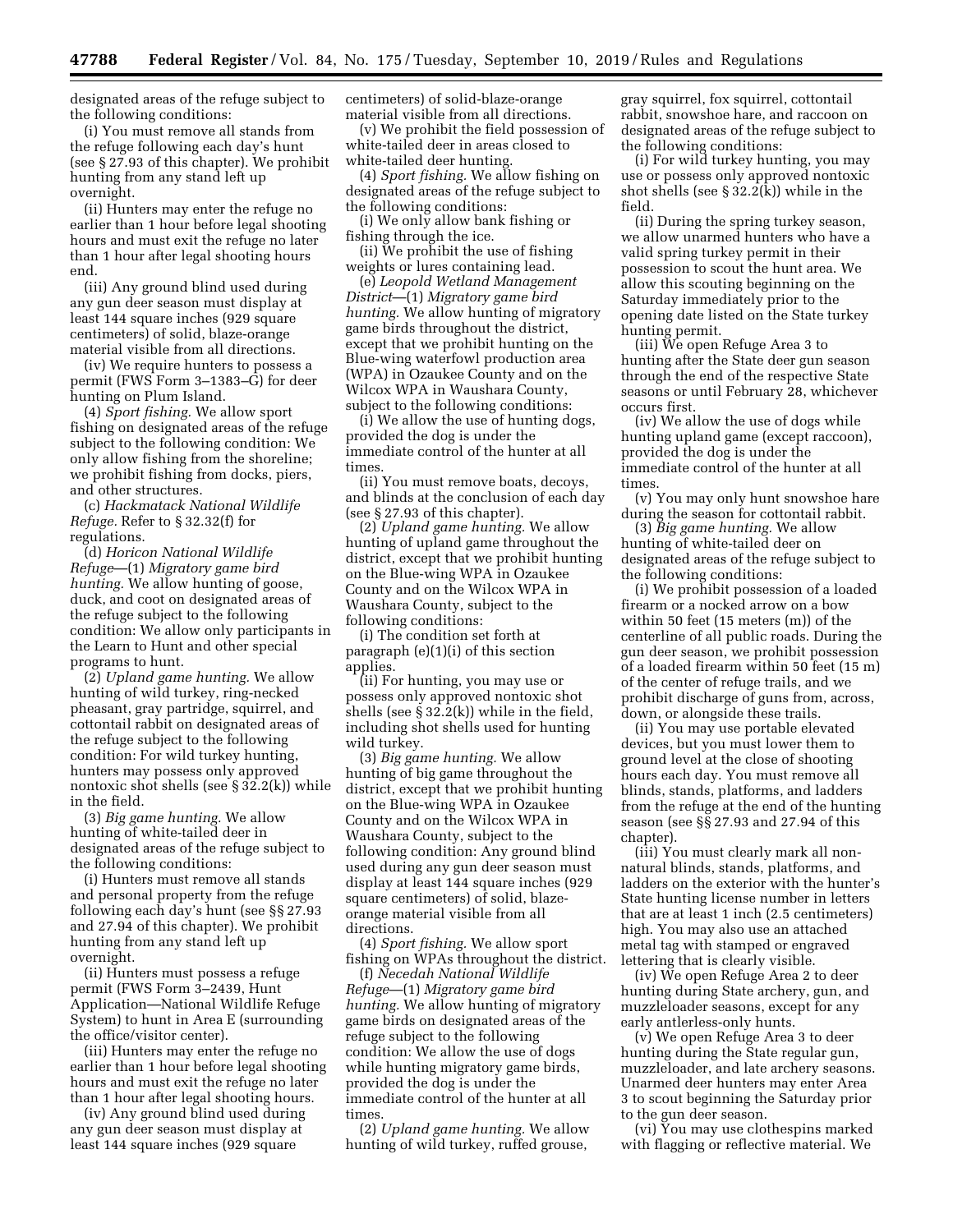prohibit all other types of marking. You must clearly identify the hunter's State hunting license number on the clothes pin or the flagging itself. You must remove all clothes pins by the last day of archery season (see §§ 27.93 and 27.94 of this chapter).

(vii) Beginning the Saturday prior to the opening of the State regular gun deer season, you may use nonmotorized boats on Sprague-Goose Pools until freeze-up in order to access areas for deer hunting.

(viii) Any ground blind used during any gun deer season must display at least 144 square inches (929 square centimeters) of solid-blaze-orange material visible from all directions.

(4) *Sport fishing.* We allow sport fishing on designated areas of the refuge subject to the following conditions:

(i) We allow use of nonmotorized boats in Sprague-Goose pools only when we open these pools to fishing.

(ii) We allow motorized boats in Suk Cerney Pool.

(iii) We allow fishing by hook and line only.

(g) *St. Croix Wetland Management District*—(1) *Migratory game bird hunting.* We allow hunting of migratory game birds on designated areas throughout the district subject to the following conditions:

(i) We prohibit hunting on designated portions posted as closed of the St. Croix Prairie Waterfowl Production Area (WPA) and the Prairie Flats— South WPA in St. Croix County.

(ii) We close the Oak Ridge WPA in St. Croix County to hunting from the opening day of waterfowl season until the first Saturday in December, except that we allow deer hunting during regular archery, gun, and muzzleloader seasons.

(2) *Upland game hunting.* We allow hunting of upland game on designated areas throughout the district subject to the following conditions:

(i) The conditions set forth at paragraphs  $(g)(1)(i)$  and  $(ii)$  of this section apply.

(ii) For hunting, you may use or possess only approved nontoxic shot shells (see § 32.2(k)) while in the field, including shot shells used for hunting wild turkey.

(3) *Big game hunting.* We allow hunting of big game on designated areas throughout the district subject to the following condition: We prohibit hunting on designated portions of the St. Croix Prairie WPA and the Prairie Flats—South WPA in St. Croix County.

(4) *Sport fishing.* We allow sport fishing on WPAs throughout the district.

(h) *Trempealeau National Wildlife Refuge*—(1) *Migratory game bird* 

*hunting.* We allow hunting of migratory game birds on designated areas of the refuge subject to the following conditions:

(i) We allow hunting of duck, merganser, goose, coot, mourning dove, sora, Virginia rail, woodcock, snipe, and crow on refuge lands north of the main channel of the Trempealeau River and north of State Highway 35/54, subject to the following conditions:

(A) We allow only the use of portable or temporary blinds.

(B) We allow the use of dogs while hunting migratory game birds, provided the dog is under the immediate control of the hunter at all times.

(ii) We allow hunting of duck, merganser, goose, and coot on refuge lands south of the main channel of the Trempealeau River and south of State Highway 35/54, subject to the following condition: We require a refuge permit.

(2) *Upland game hunting.* We allow hunting of wild turkey, ruffed grouse, ring-necked pheasant, bobwhite quail, Hungarian partridge, sharp-tailed grouse, coyote, gray and red fox, bobcat, raccoon, snowshoe hare, cottontail rabbit, and gray and red squirrel on designated areas of the refuge subject to the following conditions:

(i) We allow upland game hunting only on refuge land north of the main channel of the Trempealeau River and north of State Highway 35/54.

(ii) We allow only the use of portable or temporary blinds.

(iii) We allow the use of dogs while hunting upland game birds, provided the dog is under the immediate control of the hunter at all times.

(3) *Big game hunting.* We allow hunting of white-tailed deer on designated areas of the refuge subject to the following conditions:

(i) On refuge land south of the main channel of the Trempealeau River and south of State Highway 35/54:

(A) We prohibit the use of rifles for deer hunting.

(B) We allow white-tailed deer hunting only by refuge permit.

(ii) On refuge land north of the main channel of the Trempealeau River and north of State Highway 35/54:

(A) We allow white-tailed deer hunting during the State archery, muzzleloader, and firearms seasons.

(B) We allow hunting during the youth gun deer hunt and the gun hunt for hunters with disabilities as governed by State regulations.

(4) *Sport fishing.* We allow fishing on designated areas of the refuge subject to the following conditions:

(i) We allow fishing only from legal sunrise to legal sunset.

(ii) We allow boats propelled by hand or electric motors only on refuge pools.

We do not prohibit the possession, only the use, of other watercraft motors. (iii) We prohibit harvest of turtle (see

§ 27.21 of this chapter). (iv) We prohibit night-lighting,

archery, spearing, or netting of fish. (i) *Upper Mississippi River National Wildlife and Fish Refuge.* Refer to § 32.42(r) for regulations.

(j) *Whittlesey Creek National Wildlife Refuge*—(1) *Migratory game bird hunting.* We allow hunting of waterfowl on designated areas of the refuge subject to the following conditions:

(i) We allow only the use of portable or temporary blinds.

(ii) You must remove portable or temporary blinds and any material brought on to the refuge for blind construction at the end of each day's hunt (see §§ 27.93 and 27.94 of this chapter).

(2) [Reserved]

(3) *Big game hunting.* We allow hunting of white-tailed deer on designated areas of the refuge subject to the following conditions:

(i) We allow archery deer hunting to take place on refuge lands owned by the Service that constitute tracts greater than 20 acres (8 hectares).

(ii) Hunters may construct ground blinds entirely of dead vegetation from refuge lands.

(iii) Hunters must remove all stands and blinds from the refuge at the end of each day's hunt (see §§ 27.93 and 27.94 of this chapter).

(4) *Sport fishing.* We allow sport fishing on designated areas of the refuge subject to the following conditions:

(i) We allow fishing from legal sunrise to legal sunset only.

(ii) We prohibit the taking of any mussel (clam), crayfish, frog, leech, or turtle species by any method on the refuge (see § 27.21 of this chapter).

## **§ 32.69 Wyoming.**

The following refuge units are open for hunting and/or fishing as governed by applicable Federal and State regulations, and are listed in alphabetical order with additional refuge-specific regulations.

(a) *Cokeville Meadows National Wildlife Refuge*—(1) *Migratory game bird hunting.* We allow hunting of duck, dark goose, coot, merganser, snipe, Virginia rail, Sora rail, sandhill crane, and mourning dove on designated areas of the refuge subject to the following conditions:

(i) We allow the use of dogs to find and retrieve legally harvested migratory game birds.

(ii) Hunters may only access the refuge 1 hour before legal sunrise until 1 hour after legal sunset.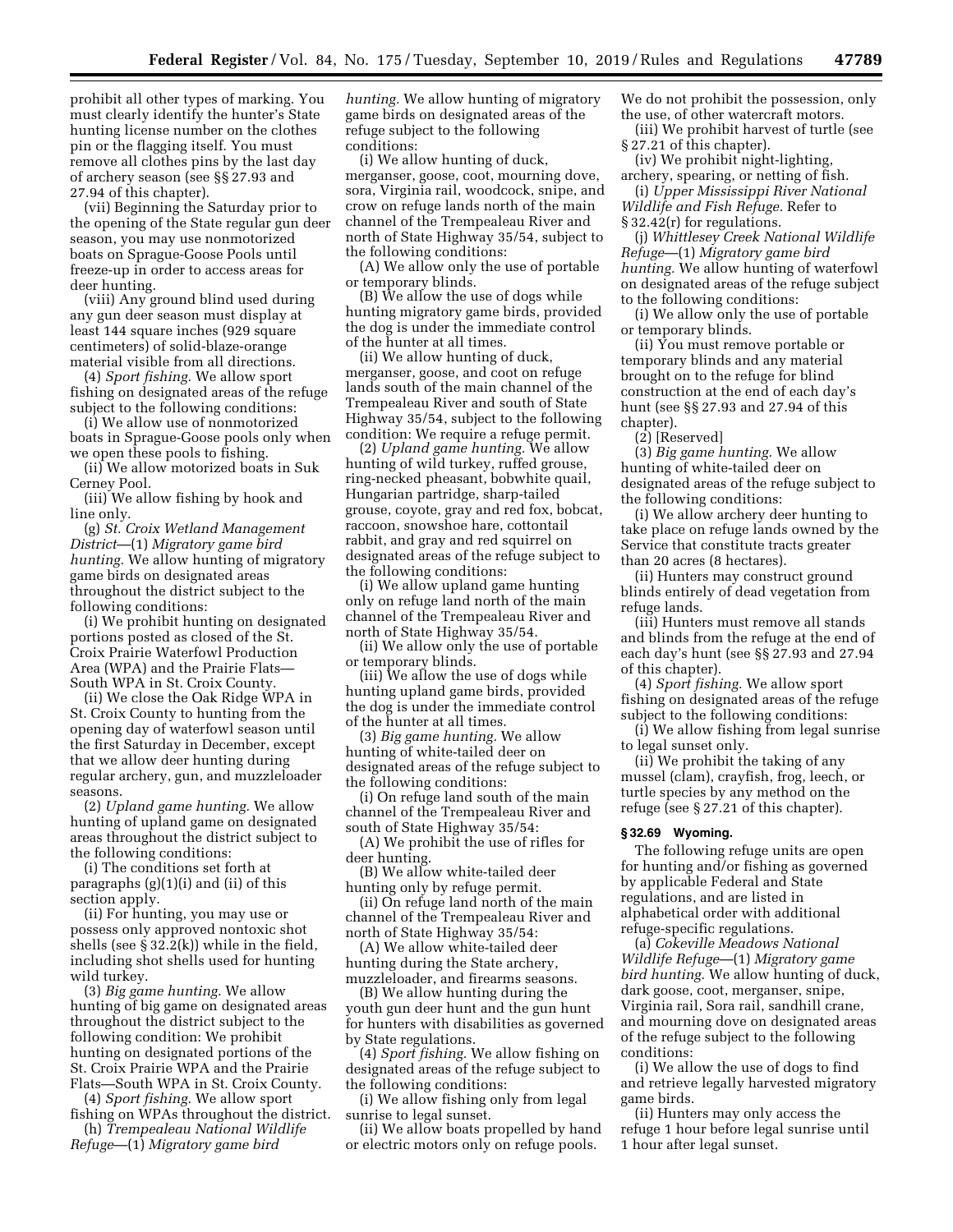(2) *Upland game hunting.* We allow hunting of blue grouse, ruffed grouse, chukar partridge, gray partridge, cottontail rabbit, snowshoe hare, squirrel (red, gray, and fox), red fox, raccoon, and striped skunk on designated areas of the refuge subject to the following conditions:

(i) The condition set forth at paragraph (a)(1)(ii) of this section applies.

(ii) We allow the use of dogs to find and retrieve legally harvested upland game birds, cottontail rabbits, and squirrels. You may not use dogs to chase red fox, raccoon, striped skunk, or any other species not specifically allowed in this paragraph (a)(2)(ii).

(iii) Licensed migratory bird, big game, or upland/small game hunters may harvest red fox, raccoon, and striped skunk on the refuge from September 1 until the end of the last open big game, upland bird, or small game season. You must possess, and remove from the refuge, all red fox, raccoon, or striped skunk that you harvest on the refuge.

(3) *Big game hunting.* We allow hunting of elk, mule deer, white-tailed deer, pronghorn, and moose subject to the following condition: The condition set forth at paragraph (a)(1)(ii) of this section applies.

(4) [Reserved]

(b) *Hutton Lake National Wildlife Refuge*—(1) *Migratory game bird hunting.* We allow youth hunting of goose, duck, coot, and merganser on designated areas of the refuge during the Wyoming Zone C2 ''special youth waterfowl hunting days'' subject to the following conditions:

(i) We allow the use of dogs when hunting.

(ii) We prohibit the cleaning of birds on the refuge.

(2)–(4) [Reserved]

(c) *National Elk Refuge.* (1)–(2) [Reserved]

(3) *Big game hunting.* We allow hunting of elk and bison on designated areas of the refuge subject to the following conditions:

(i) We require refuge permits (issued by State of Wyoming).

(ii) We prohibit shooting from or across refuge roads and parking areas.

(4) *Sport fishing.* We allow sport fishing on designated areas of the refuge.

(d) *Pathfinder National Wildlife Refuge*—(1) *Migratory game bird hunting.* We allow hunting of goose, duck, and coot on designated areas of the refuge.

(2) *Upland game hunting.* We allow hunting of sage grouse and cottontail rabbit on designated areas of the refuge.

(3) *Big game hunting.* We allow hunting of pronghorn antelope and deer on designated areas of the refuge. (4) [Reserved]

(e) *Seedskadee National Wildlife Refuge*—(1) *Migratory game bird hunting.* We allow hunting of dark goose, duck, coot, merganser, dove, snipe, and rail on designated areas of the refuge subject to the following conditions:

(i) We open the refuge to the general public from 1⁄2 hour before legal sunrise to 1⁄2 hour after legal sunset. Waterfowl hunters may enter the refuge 1 hour before legal shooting hours to set up decoys and blinds.

(ii) We allow the use of dogs when hunting.

(iii) You must only use portable blinds or blinds constructed from dead and downed wood.

(iv) You must remove portable blinds, tree stands, decoys, and other personal equipment from the refuge after each day's hunt (see §§ 27.93 and 27.94 of this chapter).

(2) *Upland game hunting.* We allow hunting of sage grouse, cottontail rabbit, jackrabbit, raccoon, fox, and skunk on designated areas of the refuge subject to the following condition: The conditions set forth at paragraphs (e)(1)(i) and (ii) of this section apply.

(3) *Big game hunting.* We allow hunting of pronghorn, mule deer, whitetailed deer, elk, and moose on designated areas of the refuge subject to the following condition: The condition set forth at paragraph (e)(1)(i) section applies.

(4) *Sport fishing.* We allow sport fishing on designated areas of the refuge subject to the following conditions:

(i) The condition set forth at paragraph (e)(1)(i) of this section applies.

(ii) We prohibit taking of mollusk, crustacean, reptile, and amphibian from the refuge (see § 27.21 of this chapter).

# **§ 32.70 Guam.**

The following refuge units are open for hunting and/or fishing as governed by applicable Federal and State regulations, and are listed in alphabetical order with additional refuge-specific regulations.

(a) *Guam National Wildlife Refuge.*  (1)–(3) [Reserved]

(4) *Sport fishing.* We allow sport fishing and collection of marine life on designated areas of the refuge as governed by Government of Guam laws and regulations and subject to the following conditions:

(i) We open the refuge to anglers from 8:30 a.m. until 5 p.m. each day yearround, except on Thanksgiving,

Christmas, and New Year's Day, when we close to all public entry.

(ii) You may not possess surround or gill nets on the refuge.

(iii) We prohibit use of Self Contained Underwater Breathing Apparatus (SCUBA) to take fish or invertebrates.

(b) [Reserved]

# **PART 36—ALASKA NATIONAL WILDLIFE REFUGES**

■ 7. The authority citation for part 36 continues to read as follows:

**Authority:** 16 U.S.C. 460(k) *et seq.,* 668dd– 668ee, 3101 *et seq.,* Pub. L. 115–20, 131 Stat. 86.

### **§ 36.32 [Amended]**

■ 8. Amend § 36.32 by removing paragraph (c)(1)(iv).

### **SUBCHAPTER E—MANAGEMENT OF FISHERIES CONSERVATION AREAS**

■ 9. Revise part 71 to read as follows:

## **PART 71—HUNTING AND SPORT FISHING ON NATIONAL FISH HATCHERIES**

### **Subpart A—General Provisions**

Sec.

- 71.1 Opening of national fish hatcheries to hunting and sport fishing.
- 71.2 What are the requirements for hunting on areas of the National Fish Hatchery System?
- 71.3 Information collection requirements.

# **Subpart B—Hatchery-Specific Regulations for Hunting and Sport Fishing**

Sec.

- 71.11 National fish hatcheries open for hunting.
- 71.12 National fish hatcheries open for sport fishing.

**Authority:** Sec. 4, Pub. L. 73–121, 48 Stat. 402, as amended; sec. 4, Pub. L. 87–714, 76 Stat. 654; 5 U.S.C. 301; 16 U.S.C. 460k, 664, 668dd, 1534.

# **Subpart A—General Provisions**

## **§ 71.1 Opening of national fish hatcheries to hunting and sport fishing.**

National fish hatchery areas may be opened to hunting or sport fishing when such activity is not detrimental to the propagation and distribution of fish or other aquatic wildlife.

## **§ 71.2 What are the requirements for hunting on areas of the National Fish Hatchery System?**

The following provisions apply to public hunting and sport fishing on a national fish hatchery area:

(a) Each person must secure and possess the required State license.

(b) Each person age 16 and older must obtain and possess a Federal Migratory Bird Hunting and Conservation Stamp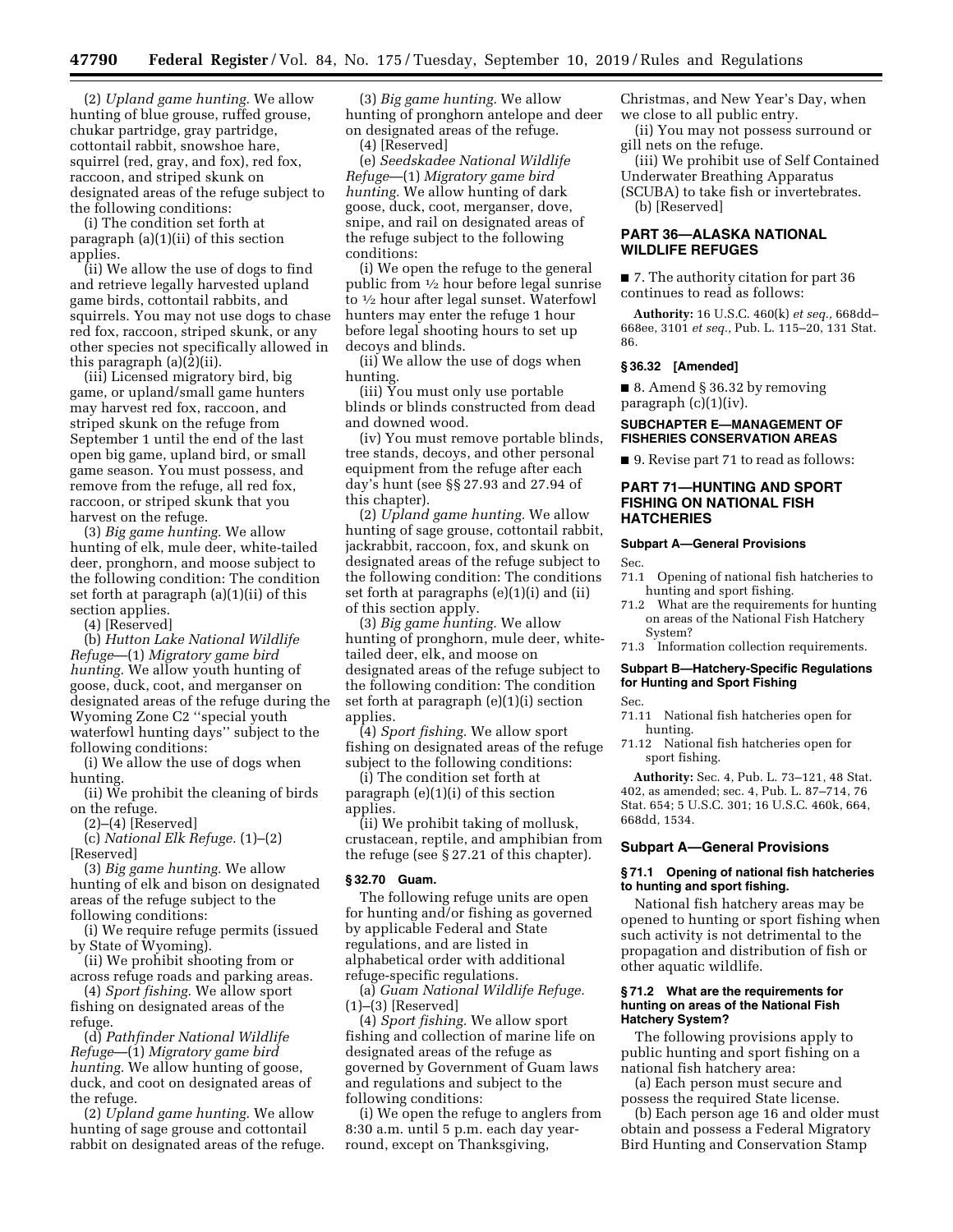(Federal Duck Stamp) while hunting migratory waterfowl.

(c) Each person must comply with the applicable provisions of Federal laws and regulations including this subchapter and the current Federal migratory bird regulations at 50 CFR parts 20 and 21.

(d) Each person must comply with the applicable provisions of the laws and regulations of the State in which a hatchery is located unless further restricted by Federal law or regulation.

(e) Each person must comply with the terms and conditions authorizing access and use of the national fish hatchery area.

(f) The regulations contained in this part are prescribed for hunting and sport fishing of all National Fish Hatcheries and supplement the general National Wildlife Refuge System regulations found in 50 CFR chapter I, subchapter C. The general National Wildlife Refuge System regulations are automatically applicable in their entirety to the National Fish Hatcheries except as supplemented by the regulations in this part. If the regulations in this part conflict with the general National Wildlife Refuge System regulations, comply with these regulations.

(g) Each person must comply with the provisions of any special notices governing hunting on the national fish hatchery area. Such special notices will be posted throughout the area and will be available at the headquarters of the fish hatchery to which they relate.

(1) Special notices are issued only after the announcement of applicable annual State and Federal hunting regulations.

(2) Special notices may contain the following items:

(i) Wildlife species which may be hunted, or species of fish which may be taken;

(ii) Seasons;

(iii) Bag/creel limits;

(iv) Methods of hunting or fishing; (v) Description of areas open to

hunting or fishing; or

(vi) Other provisions as required.

(3) Special notices will not liberalize existing State law or regulations.

(4) Special notices may be amended as needed to meet management responsibilities for the area.

### **§ 71.3 Information collection requirements.**

The information collection requirements contained in this part have been approved by the Office of Management and Budget (OMB) under 44 U.S.C. 3501 *et seq.* and assigned clearance number 1018–0140. The information is being collected to provide the refuge managers the

information needed to decide whether or not to allow the requested use. A response is required in order to obtain a benefit. The Service may not conduct or sponsor, and you are not required to respond to, a collection of information unless it displays a currently valid OMB control number. Direct comments regarding the burden estimate or any other aspect of these information collection requirements to the Service's Information Collection Clearance Officer at the address provided at 50 CFR 2.1(b).

## **Subpart B—Hatchery-Specific Regulations for Hunting and Fishing**

### **§ 71.11 National fish hatcheries open for hunting.**

The following hatcheries are open for hunting as governed by applicable Federal and State regulations, and are listed in alphabetical order with additional hatchery-specific regulations.

(a) *Iron River National Fish Hatchery*—(1) *Migratory game bird hunting.* We allow migratory game bird hunting on designated areas of the hatchery.

(2) *Upland game hunting.* We allow upland game hunting on designated areas of the hatchery.

(3) *Big game hunting.* We allow big game hunting on designated areas of the hatchery subject to the following conditions:

(i) You must label tree stands and ground blinds with the owner's State hunting license number. The label must be readable from the ground.

(ii) You may place tree stands and ground blinds on the refuge only from September 1 to December 31 annually.

(b) *Leadville National Fish Hatchery*— (1) *Migratory game bird hunting.* We allow migratory game bird hunting on designated areas of the hatchery.

(2) *Upland game hunting.* We allow upland game hunting on designated areas of the hatchery.

(3) *Big game hunting.* We allow big game hunting on designated areas of the hatchery subject to the following conditions:

(i) You must label tree stands and ground blinds with the owner's State hunting license number. The label must be readable from the ground.

(ii) You may place tree stands and ground blinds on the refuge only from September 1 to December 31 annually.

(4) *Sport fishing.* See § 71.12(g) for hatchery-specific fishing regulations for this hatchery.

(c) *Southwest Native Aquatic Resources and Recovery Center*—(1) *Migratory game bird hunting.* We allow the hunting of sandhill crane, light and dark goose, duck, merganser, coot,

mourning and white-winged dove, and band-tailed pigeon on designated areas of the hatchery.

(2) *Upland game hunting.* We allow the hunting of Eurasian collared dove; dusky (blue) grouse; pheasant; scaled quail; and Abert's, red, gray, and fox squirrel on designated areas of the hatchery.

(3) [Reserved]

## **§ 71.12 National fish hatcheries open for sport fishing.**

The following hatcheries are open for sport fishing as governed by applicable Federal and State regulations, and are listed in alphabetical order with additional hatchery-specific regulations.

(a) *Craig Brook National Fish Hatchery.* We allow sport fishing on designated areas of the hatchery subject to the following condition: We only allow fishing from legal sunrise to legal sunset.

(b) *Edenton National Fish Hatchery.*  We allow sport fishing on designated areas of the hatchery subject to the following conditions:

(1) We allow fishing during open hatchery hours only.

(2) We prohibit the cleaning of fish on the hatchery.

(c) *Entiat National Fish Hatchery.* We allow sport fishing on designated areas of the hatchery.

(d) *Harrison Lake National Fish Hatchery.* We allow sport fishing on designated areas of the hatchery subject to the following conditions:

(1) We only allow fishing from  $\frac{1}{2}$ hour before legal sunrise until 1⁄2 hour after legal sunset.

(2) We prohibit the use of nets for the capture of fish in Herring Creek.

(3) We prohibit the use of gasoline motors greater than 5 horsepower on watercraft.

(e) *Hotchkiss National Fish Hatchery.*  We allow sport fishing on designated areas of the hatchery subject to the following condition: We prohibit the cleaning of fish on the hatchery.

(f) *Inks Dam National Fish Hatchery.*  We allow sport fishing on designated areas of the hatchery.

(g) *Leadville National Fish Hatchery.*  We allow sport fishing on designated areas of the hatchery subject to the following condition: We prohibit the cleaning of fish on the hatchery. See § 71.11 for hatchery-specific hunting regulations for this hatchery.

(h) *Leavenworth National Fish Hatchery.* We allow sport fishing on designated areas of the hatchery.

(i) *Little White Salmon National Fish Hatchery.* We allow sport fishing on designated areas of the hatchery subject to the following condition: We allow